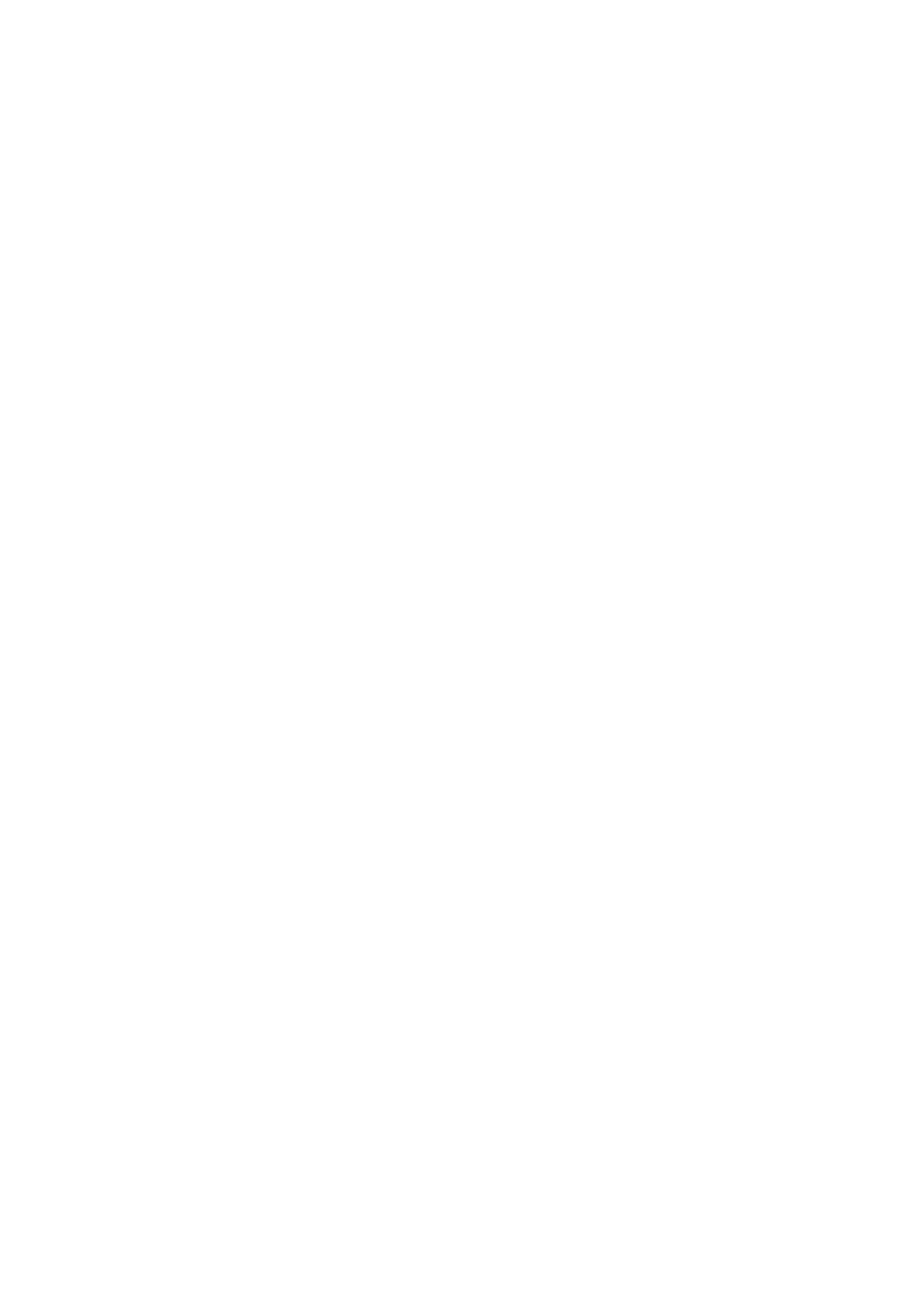© Commonwealth of Australia 2006

This work is copyright. Apart from any use as permitted under the *Copyright Act 1968,* no part may be reproduced by any process without prior written permission from the National Archives of Australia. Requests and inquiries concerning reproduction and rights should be directed to the Publications Manager, National Archives of Australia, PO Box 7425, Canberra Mail Centre ACT 2610, Australia.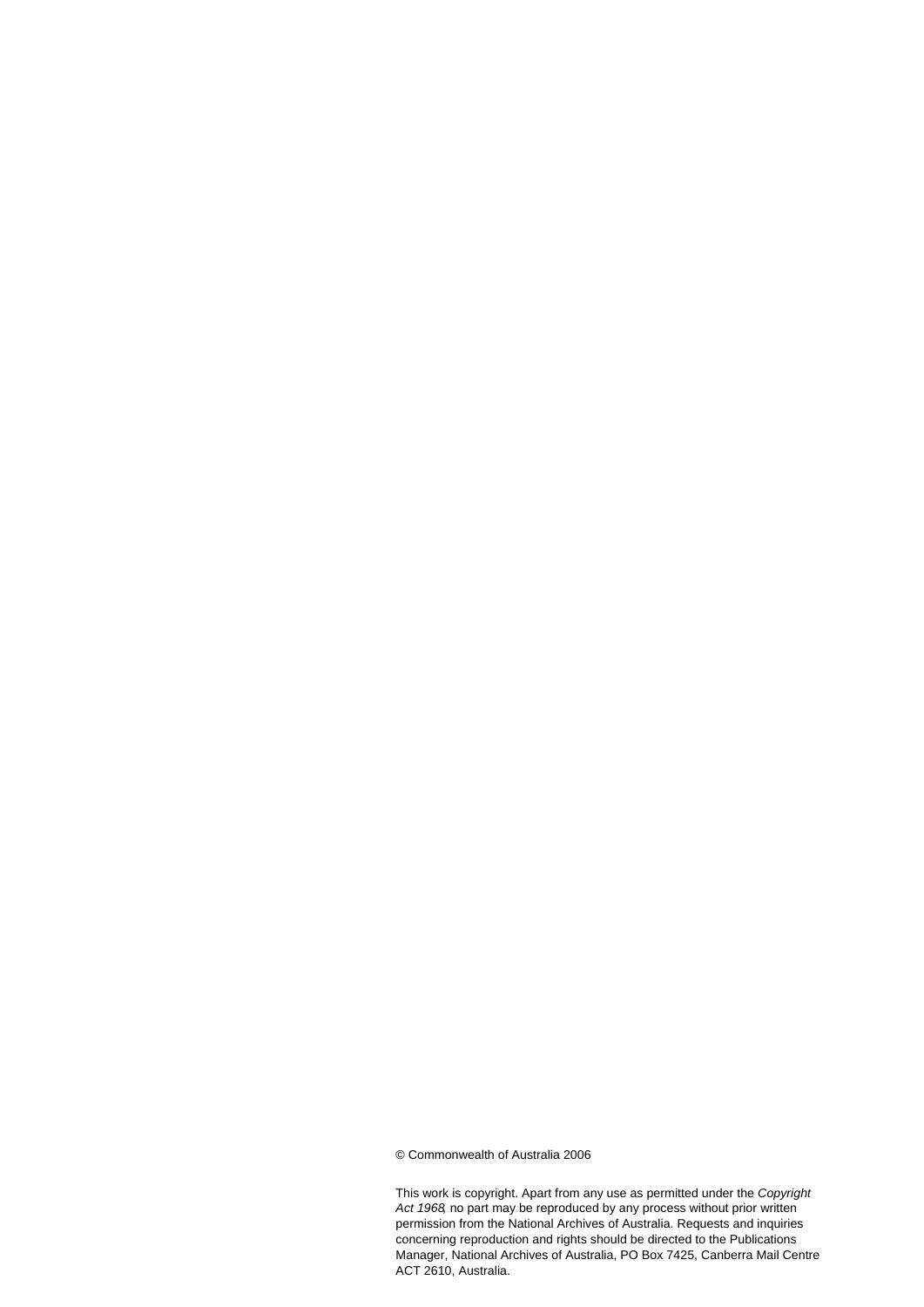## **CONTENTS**

| <b>INTRODUCTION</b>                | $6\phantom{1}$ |
|------------------------------------|----------------|
| Disposal authorisation             | 6              |
| Purpose of this authority          | 6              |
| Using this authority               | 6              |
| Amendment of this authority        | 7              |
| <b>CONTACT INFORMATION</b>         | 7              |
| <b>AUTHORISATION</b>               | 8              |
| <b>APPLICATION</b>                 | 9              |
| <b>CLASSES</b>                     | 10             |
| Audience and Stakeholder Relations | 10             |
| <b>Board Administration</b>        | 42             |
| <b>Commercial Activities</b>       | 46             |
| Content Management and Production  | 70             |
| Historical Information Management  | 124            |
| Orchestras                         | 126            |
| Technology                         | 136            |
| Training and Consultancy Services  | 142            |
| Transmission and Distribution      | 159            |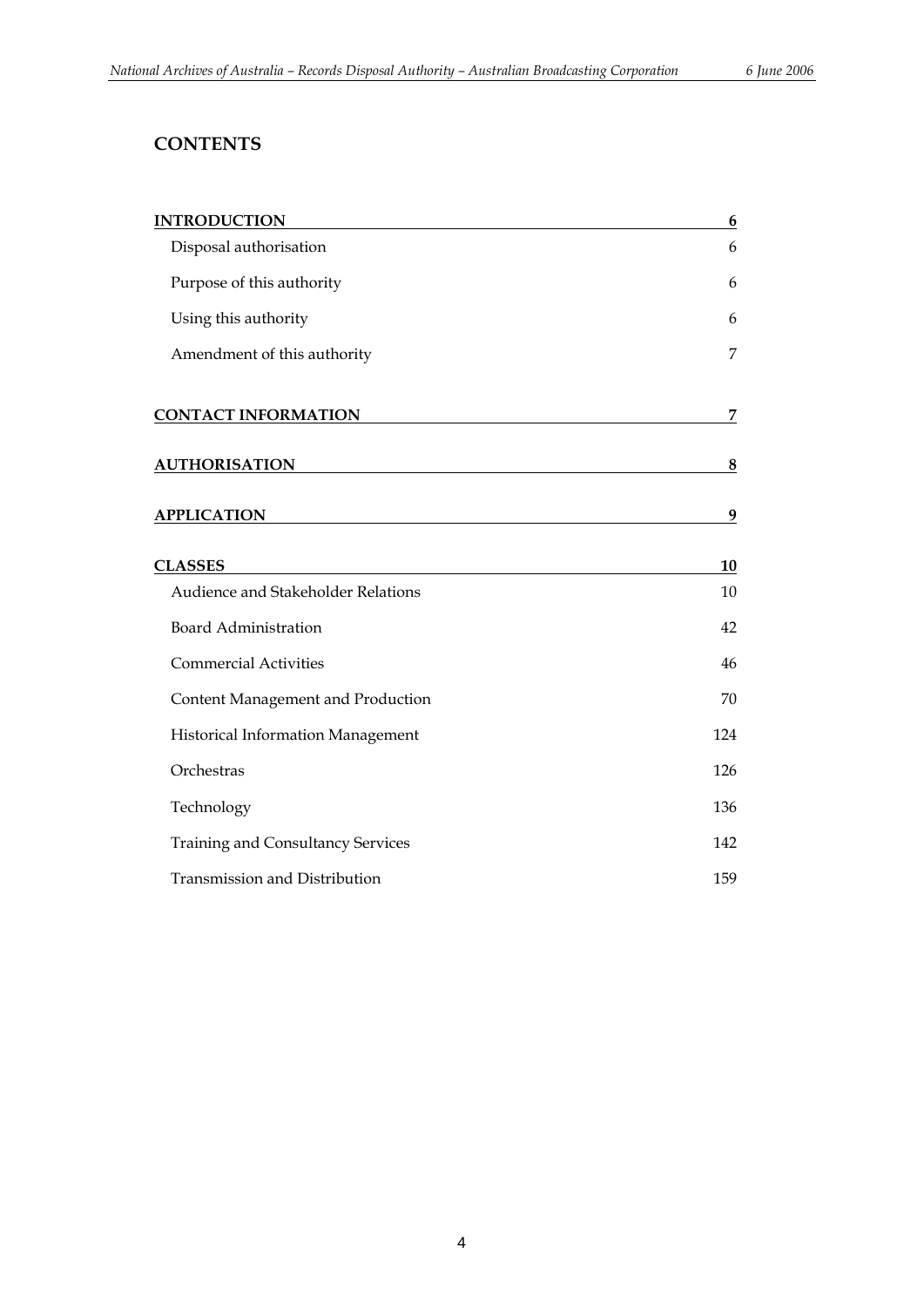[This page has been left blank intentionally.]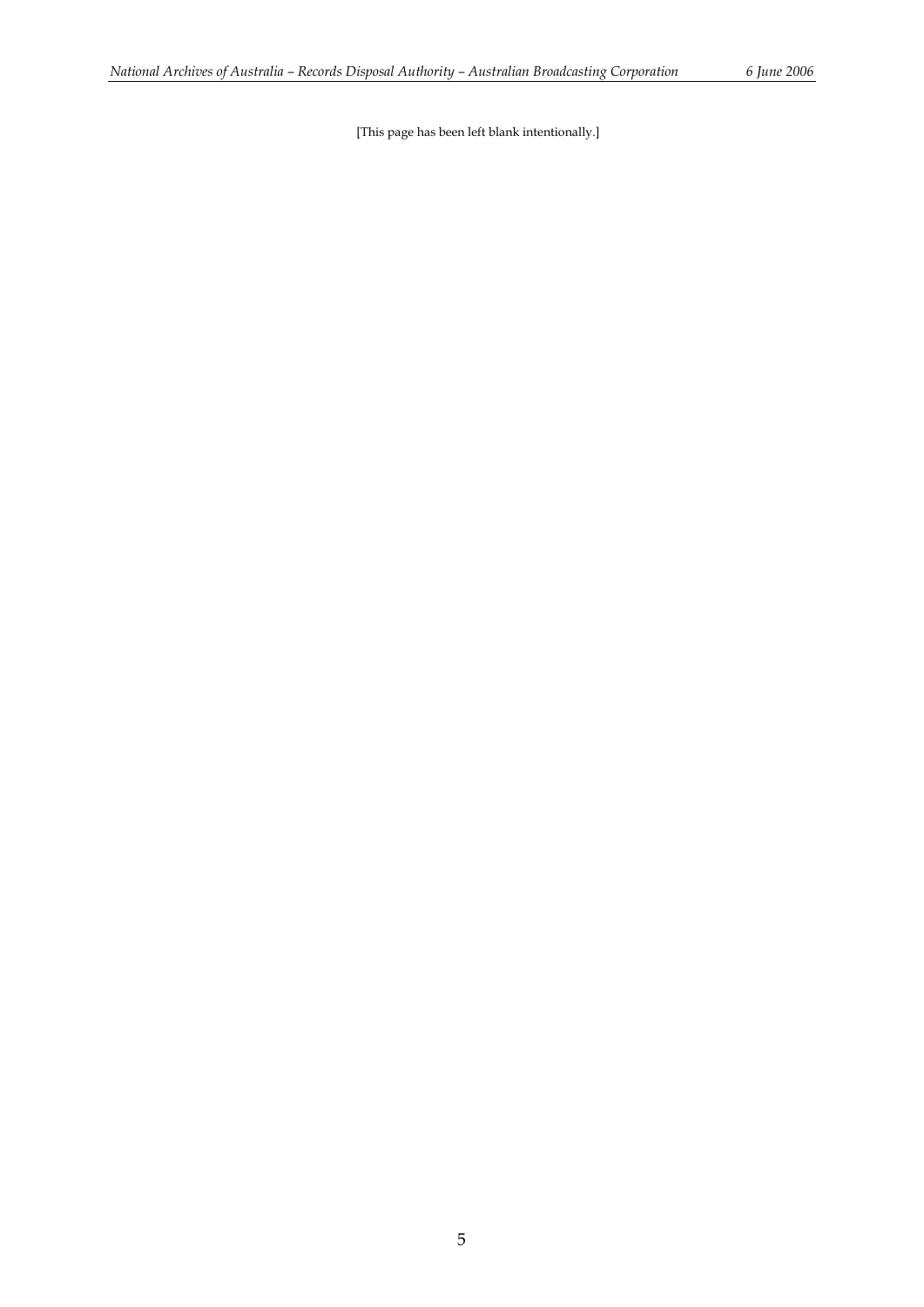### **INTRODUCTION**

### **Disposal authorisation**

Under Section 24 of the Archives Act 1983 a person must not engage in conduct that results in the destruction or other disposal of a Commonwealth record; or the transfer of the custody or ownership of a Commonwealth record; or damage to or alteration of a Commonwealth record; unless the action of disposal is positively required by law, or takes place with the permission of the Archives or in accordance with a normal administrative practice of which the Archives does not disapprove.

Advice on the provisions of the Archives Act may be obtained from any National Archives office.

Where required, the Archives gives its permission for the destruction or other disposal of Commonwealth records by issuing disposal authorities. The Archives also uses disposal authorities to identify classes of records that have been appraised as requiring retention as national archives, or to modify or withdraw its permission for disposal.

Disposal authorities may be issued to a particular agency or agencies, or may be of general application within the Commonwealth.

### **Purpose of this authority**

This authority authorises the destruction or other disposal of Commonwealth records as required by the Archives Act. It may also contain descriptions of records to be retained as national archives.

The requirements to retain records are based on business needs, broader organisational accountability and community expectations. This authority takes into consideration the interest of all stakeholders including the agency and its administrative needs in discharging its functional responsibilities, as well as the Archives' stakeholders' interests in the selection and preservation of records as national archives. For information on the Archives' appraisal objectives and the selection of records as national archives, see the Archives' publication *Why Records are Kept, Directions in Appraisal*.

#### **Using this authority**

This authority applies only to the records or classes of records described in the authority. The destruction or other disposal of records can be made only in accordance with the specific requirements set out in this authority.

This authority is to be used to sentence records. Sentencing involves the examination of records in order to identify the individual disposal class to which they belong. This process enables the sentencing officer to determine the appropriate disposal action for the records. Advice on sentencing can be obtained from your nearest National Archives office.

Where the method of recording the information changes (eg from a manual card system to an electronic system, or when information is migrated from one system to a new system) this authority can still be used to sentence the records created, providing the records document the same function and activity. The information must be accessible for the period of time prescribed in the authority. Agencies will need to ensure that any software, hardware or documentation required to enable continuing access to the data is available for the periods prescribed.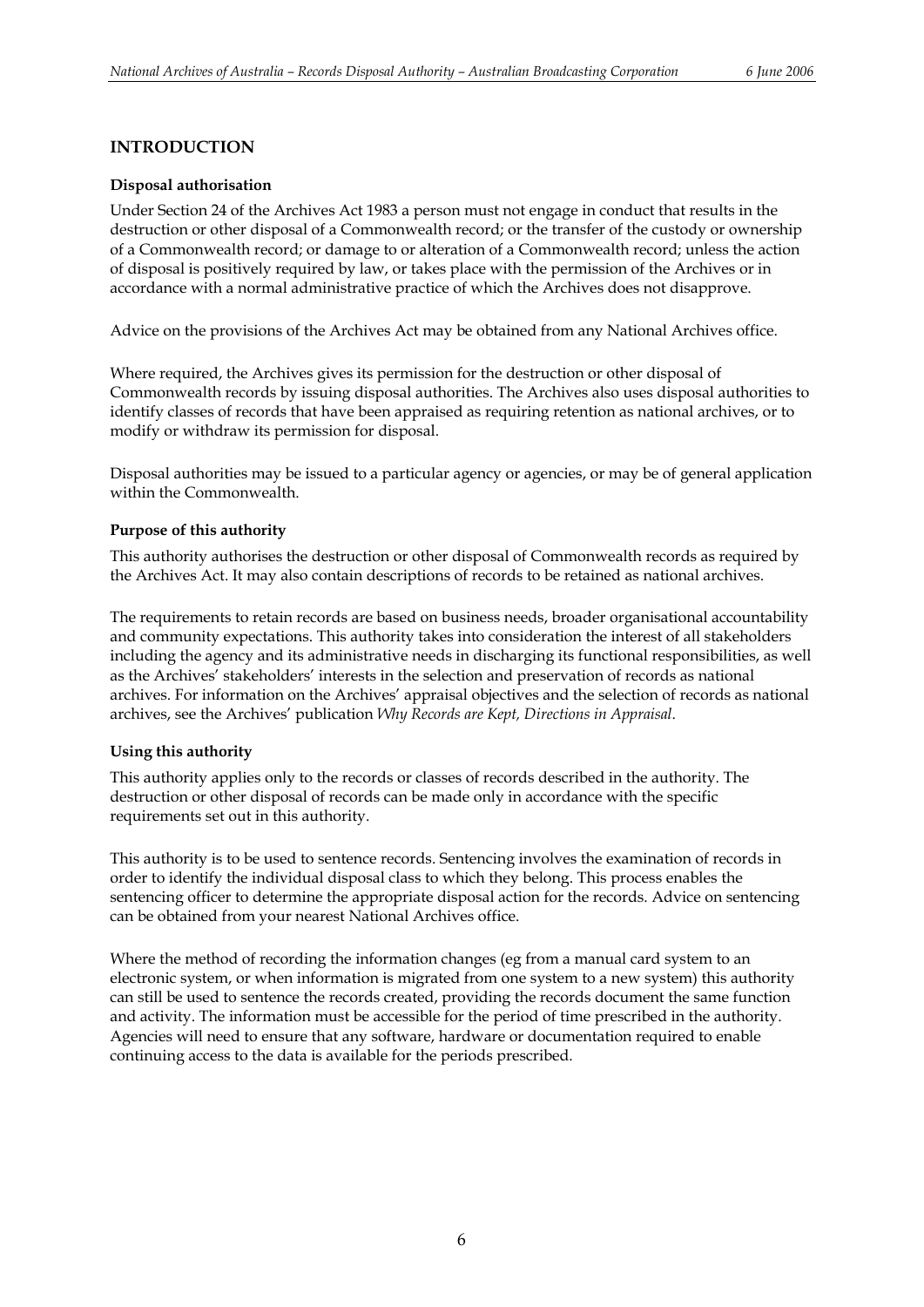The authority may include specific requirements to destroy records but generally retention requirements indicate a minimum period for retention. The agency may extend minimum retention periods if it considers that there is an administrative need to do so. Where an agency believes that its accountability will be substantially compromised because a retention period or periods are not adequate, the agency should contact the National Archives for review of the retention period.

This authority should be used in conjunction with the Administrative Functions Disposal Authority (AFDA) issued by the Archives to cover housekeeping and other administrative records common to most Commonwealth agencies. For certain agencies, it is not appropriate to use all the disposal coverage in AFDA because some of the activities as described, or retention requirements identified, do not meet the agencies' needs. If this is the case, alternative disposal arrangements may be included in this authority or may have already been included in an earlier records disposal authority.

Records already sentenced as 'retain permanently' using previous Records Disposal Authorities (RDAs) and which fall within the date range of the function(s) scoped in this authority should now be re-sentenced.

From time to time the National Archives places 'freezes' on the disposal of some groups of records, which places a moratorium on the destruction of these records. If you require further information about disposal freezes and whether they affect the application of this Records Disposal Authority, please contact the National Archives at **[recordkeeping@naa.gov.au](mailto:recordkeeping@naa.gov.au)** 

Appropriate arrangements need to be made with the National Archives when records are to be transferred into custody. The National Archives accepts into its custody only those records sentenced under classes where the disposal action is 'Retain as national archives'

#### **Amendment of this authority**

The National Archives must approve all amendments or variations to the classes in this authority. Officers who have difficulty using the authority should approach the agency Records Manager. If there are problems with the application of the authority that cannot be resolved by the agency, the Records Manager should contact the National Archives.

### **CONTACT INFORMATION**

### **1. For requests to change this authority contact the Canberra Office of the National Archives of Australia**

Queen Victoria Terrace Tel: (02) 6212 3610 Parkes ACT 2600 Fax: (02) 6212 3989 PO Box 7425 Email: [recordkeeping@naa.gov.au](mailto:recordkeeping@naa.gov.au) Canberra Mail Centre ACT 2610 Website: [www.naa.gov.au](http://www.naa.gov.au/)

#### **2. For sentencing advice contact your local office of the National Archives.**

The address and phone number of your local office can be found at the National Archives website address above.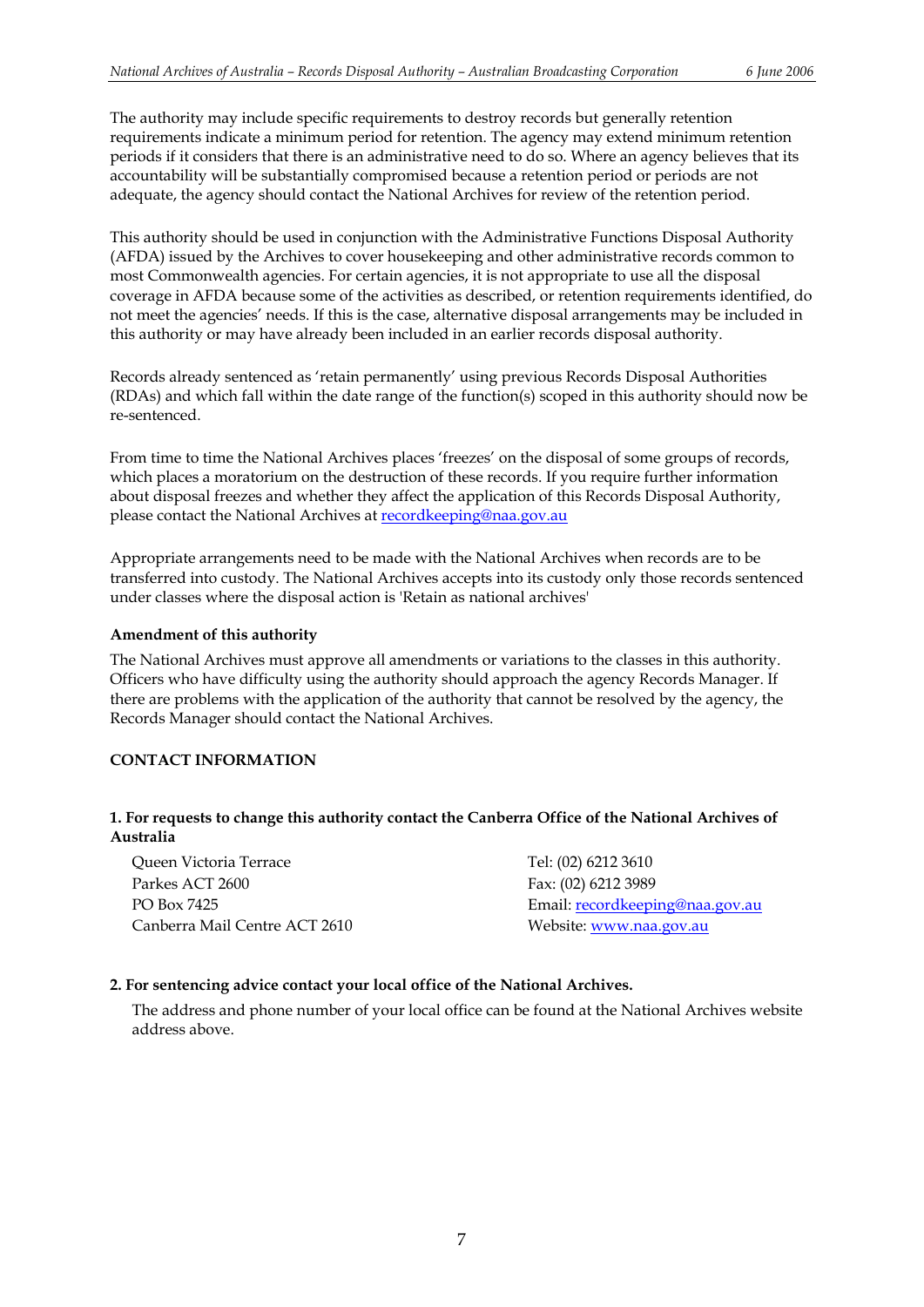#### RDA Job No 2005/450552

#### AUTHORISATION

#### RECORDS DISPOSAL AUTHORITY

**Person to whom notice of**  authorisation is given:

"

Managing Director Australian Broadcasting Corporation 700 Harris Street Ultimo NSW 2007



This authorisation applies to only the disposal of the records described on the authority in accordance with the disposal action specified on the authority. The authority will apply only if disposal takes place with the consent of the agency that is responsible at the time of disposal for the functions documented in the records concerned.

**Authorising** Officer National Archives of Australia

Authorising Officer<br>National Archives of Australia<br> $\sqrt{\frac{2}{\sqrt{3}}}}$ 

Ross Gibbs Director-GeneraI

**Date of issue:**  6 June 2006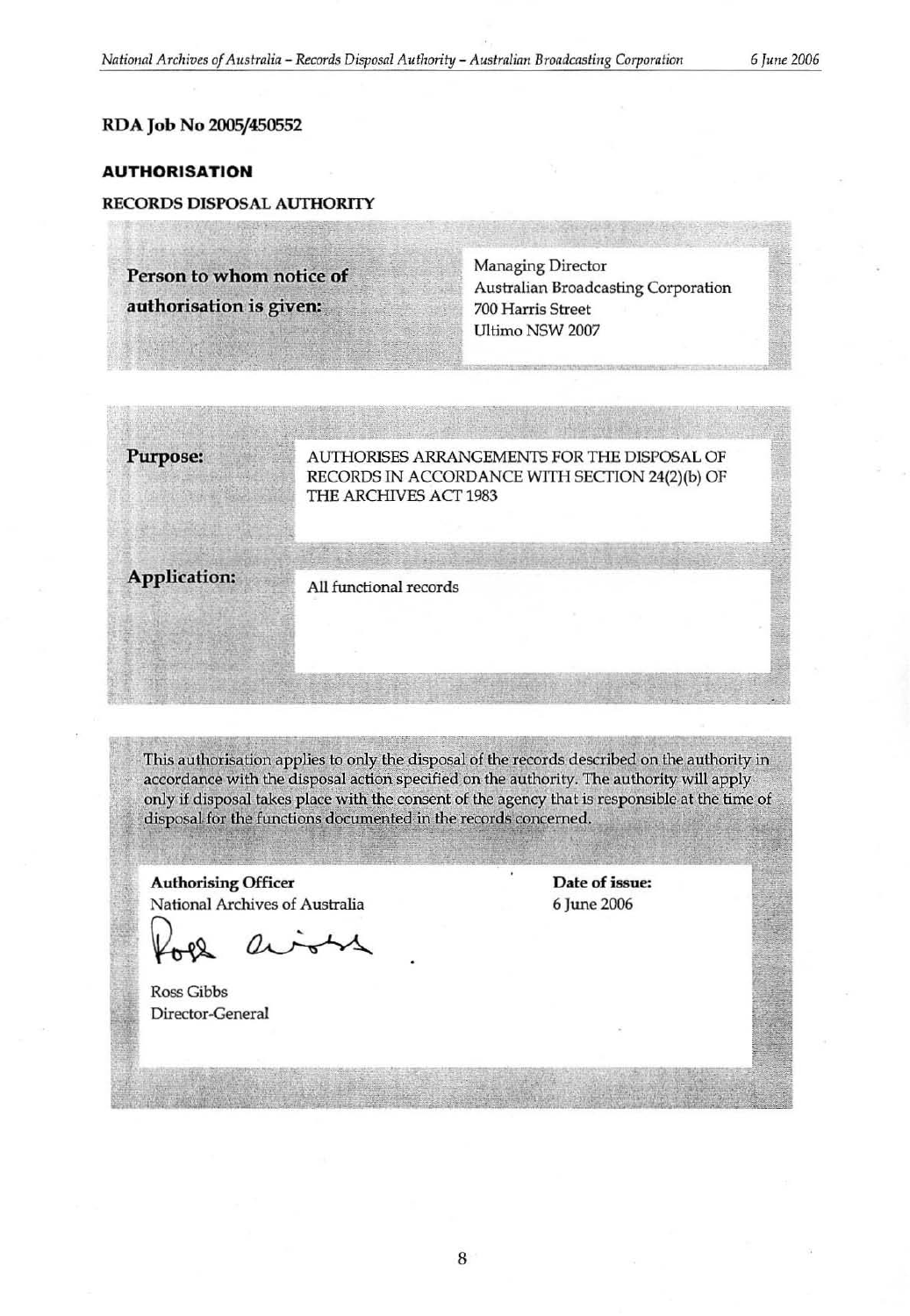### **APPLICATION**

#### **1. Acquired Audiovisual Content**

Audiovisual content that has been purchased but not produced, co-produced or pre-purchased by the Australian Broadcasting Corporation (ABC) is not deemed a Commonwealth record and has not been covered within this Records Disposal Authority.

#### **2. Audiovisual Sentencing Guidelines**

The ABC's Audiovisual Sentencing Guidelines have been developed to assist sentencers to determine which records relating to audiovisual content produced by the ABC should be transferred to the National Archives of Australia (NAA) and how content is to be sentenced for the ABC Archives.

Where a disposal class requires disposal to occur 'in accordance with sentencing guidelines' the sentencer must refer to the ABC's Audiovisual Sentencing Guidelines jointly agreed to by the ABC and NAA.

The Guidelines are available from the ABC Archives or NAA Government Branch and will be reviewed and updated regularly by both organisations in cooperation.

#### **3. Orchestras Function**

From 1996 six symphony orchestras and a support organisation known as Symphony Australia, which had collectively been part of the Concert Music Division of the Australian Broadcasting Corporation (ABC), were corporatised as wholly owned subsidiary companies of the ABC.

As the ABC held legacy records relating to the development and promotion of orchestral music in custody, the ABC sought the concurrence of the orchestras and Symphony Australia for disposal coverage of these records in the ABC's Records Disposal Authority up until the date of corporatisation of the orchestras and Symphony Australia.

This concurrence was given on 18 July 2005 by each of the orchestras and Symphony Australia.

Classes issued for this function can only be used to sentence records created by the Australian Broadcasting Commission or the Australian Broadcasting Corporation prior to the date of corporatisation of each orchestra and Symphony Australia as given below. For each orchestra or support organisation, records created on or after the date of corporatisation cannot be sentenced using these classes.

The dates of corporatisation of the orchestras and Symphony Australia are:

| Sydney Symphony Orchestra          | 15 February 1996 |
|------------------------------------|------------------|
| Melbourne Symphony Orchestra       | 16 June 1997     |
| Symphony Australia                 | 20 June 1997     |
| Adelaide Symphony Orchestra        | 23 June 1997     |
| West Australian Symphony Orchestra | 8 January 1998   |
| Tasmanian Symphony Orchestra       | 23 June 1999     |
| The Queensland Orchestra           | 30 October 2000  |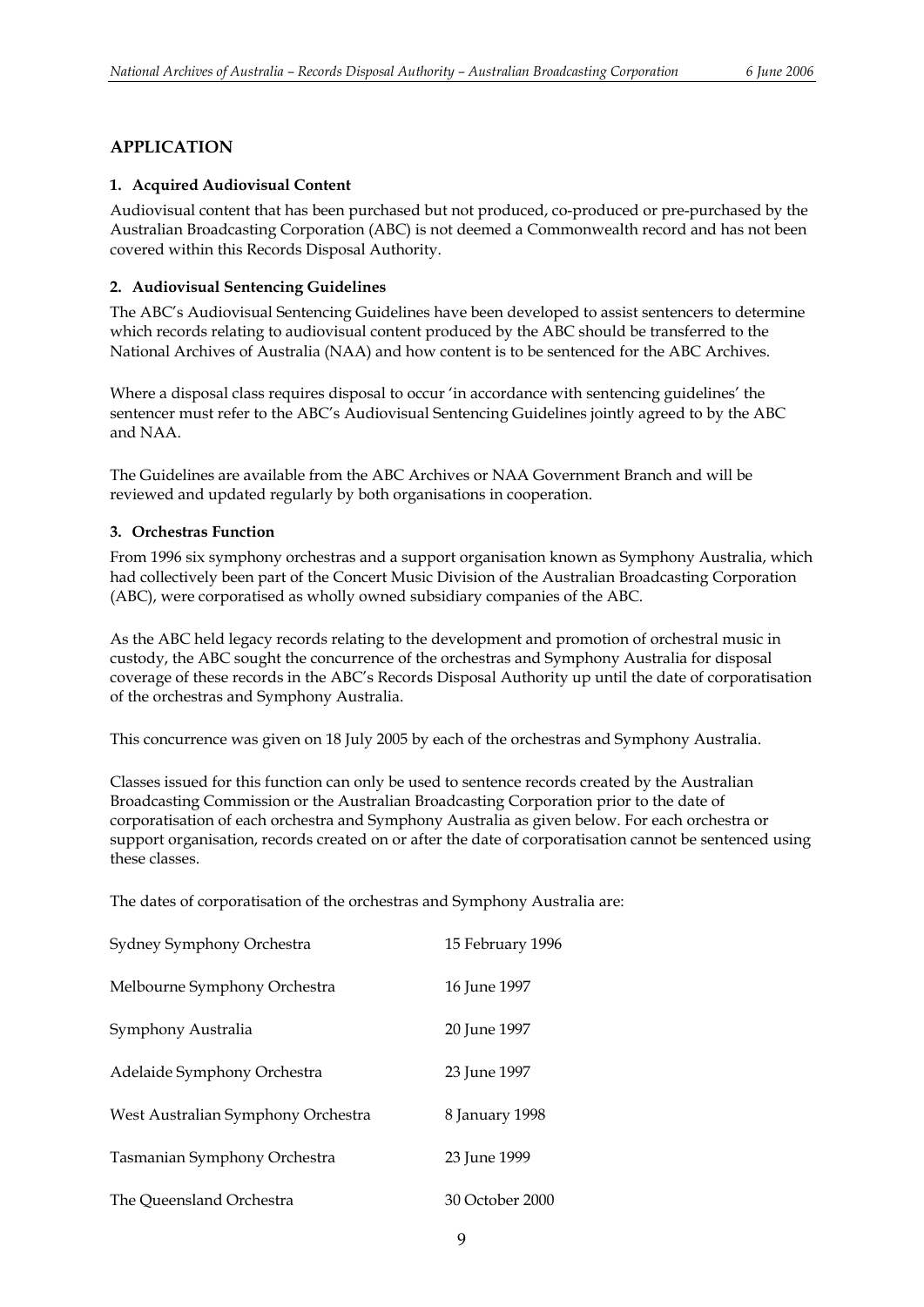The function of managing the organisation's relationship with its audiences and stakeholders in any area. Includes the management of audience reaction to the organisation and its services, feedback and consultation with audience and potential audience members, and audience research. Also includes committees and councils, enquiries, audience complaints, awards, publicity, liaison and public events.

For committees formed to consider matters relating to the organisation's core functions, including matters relating to concert music and orchestras, use AUDIENCE AND STAKEHOLDER RELATIONS – Committees and Councils.

For the provision of stakeholder training and consultancy services, use TRAINING AND CONSULTANCY SERVICES.

For ceremonies to mark a special occasion, use COMMUNITY RELATIONS – Ceremonies.

For matters relating to the organisation's commercial activities, including arranging commercial events, use COMMERCIAL ACTIVITIES.

#### *Acquisition*

The process of gaining ownership or use of property and other items or the provision of services required in the conduct of business through purchase or requisitions.

*For establishment, maintenance, review and negotiation of agreements, use AUDIENCE AND STAKEHOLDER RELATIONS – Agreements.* 

*For managing contracted services, use AUDIENCE AND STAKEHOLDER RELATIONS – Contractingout.* 

*For the acquisition of services through a formal tender process, use AUDIENCE AND STAKEHOLDER RELATIONS – Tendering.* 

*For accounts, use FINANCIAL MANAGEMENT – Accounting.* 

*For payments, use FINANCIAL MANAGEMENT – Payments.*

### *Entry Description of Records Disposal Action*

| Class no. | Records documenting the acquisition of goods and                                                                                                                                                                                                                                                                                                                                                                                                                |  |  |
|-----------|-----------------------------------------------------------------------------------------------------------------------------------------------------------------------------------------------------------------------------------------------------------------------------------------------------------------------------------------------------------------------------------------------------------------------------------------------------------------|--|--|
| 12350     | services (for example research services) required to<br>support the audience and stakeholder relations function<br>where there is no tender process (such as where the cost<br>of the acquisition is below the threshold for tendering or<br>where a purchase is made against a period contract).<br>Includes briefs, quotations, orders, subscription requests<br>(for example for online rating services) and internal<br>approvals.<br>(Date range: 1932 - ) |  |  |
|           |                                                                                                                                                                                                                                                                                                                                                                                                                                                                 |  |  |

Class no. 12351 Supplier lists and background information. (Date range: 1932 - )

Destroy 7 years after action completed

Destroy when superseded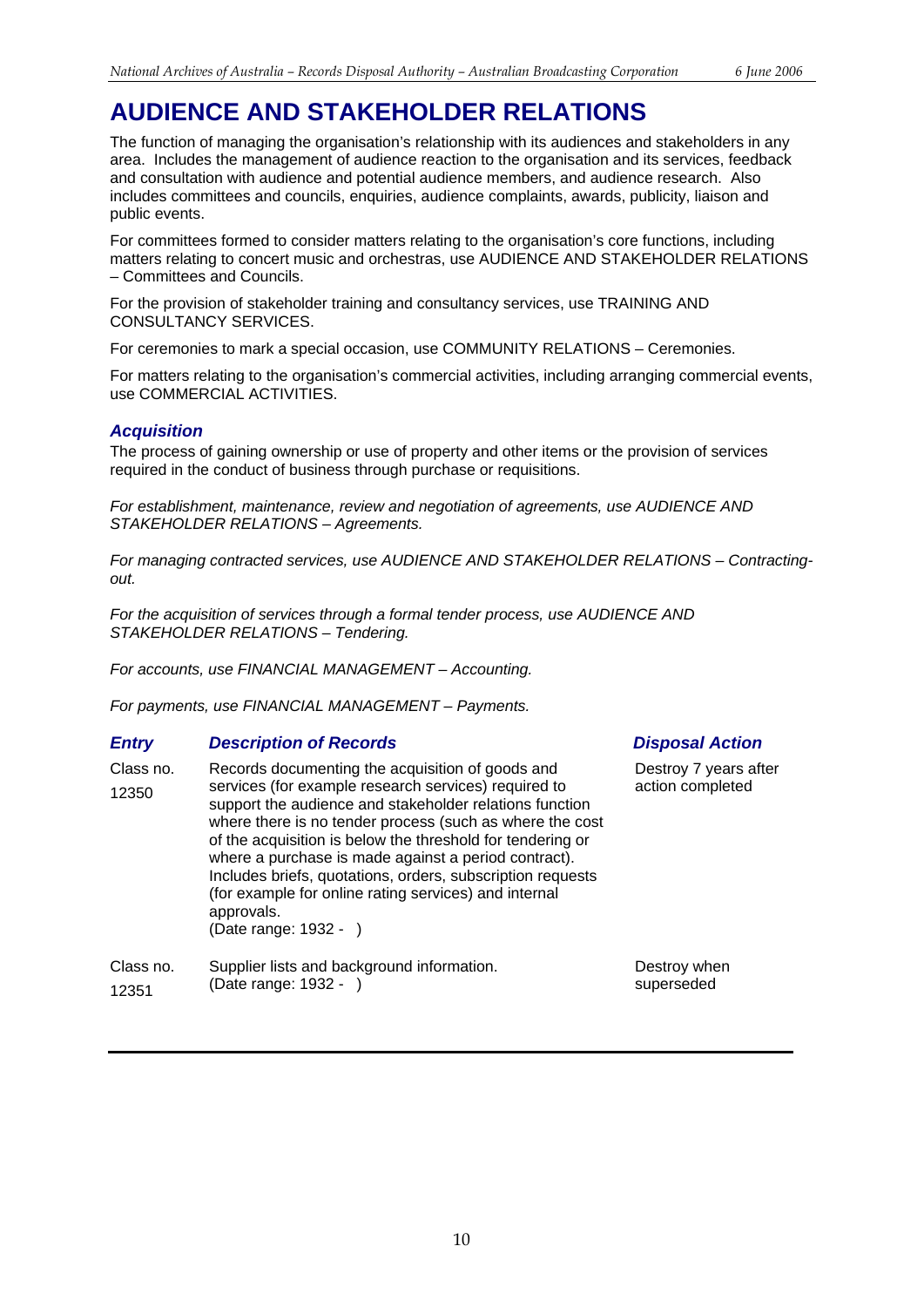The function of managing the organisation's relationship with its audiences and stakeholders in any area. Includes the management of audience reaction to the organisation and its services, feedback and consultation with audience and potential audience members, and audience research. Also includes committees and councils, enquiries, audience complaints, awards, publicity, liaison and public events.

For committees formed to consider matters relating to the organisation's core functions, including matters relating to concert music and orchestras, use AUDIENCE AND STAKEHOLDER RELATIONS – Committees and Councils.

For the provision of stakeholder training and consultancy services, use TRAINING AND CONSULTANCY SERVICES.

For ceremonies to mark a special occasion, use COMMUNITY RELATIONS – Ceremonies.

For matters relating to the organisation's commercial activities, including arranging commercial events, use COMMERCIAL ACTIVITIES.

#### *Addresses (presentations)*

The activity of giving addresses for training, professional, community relations or sales purposes. Includes speeches and multi-media presentations.

*For addresses to the public, use COMMUNITY RELATIONS - Addresses.* 

*For addresses by the portfolio minister at government occasions, use GOVERNMENT RELATIONS – Addresses.* 

| <b>Entry</b> | <b>Description of Records</b>                                                                                                                                      | <b>Disposal Action</b> |
|--------------|--------------------------------------------------------------------------------------------------------------------------------------------------------------------|------------------------|
| Class no.    | Final addresses to staff in relation to landmark occasions,                                                                                                        | Retain as national     |
| 12352        | such as the Prime Minister opening a building, or regarding<br>significant technological issues (for example the start of<br>television).<br>(Date range: 1932 - ) | archives               |
| Class no.    | Records documenting the development of addresses to                                                                                                                | Destroy 2 years after  |
| 12353        | staff, and the delivery of other addresses of a routine<br>internal promotional nature covering the organisation's<br>activities.<br>(Date range: 1932 - )         | presentation           |

### *Advice*

The activities associated with offering opinions by or to the organisation as to an action or judgment. Includes the process of advising.

#### *Entry Description of Records Disposal Action*

Class no. 12354 Records documenting advice relating to audience and stakeholder relations matters that has far-reaching corporate, social, economic, national or international implications. Includes advice that may be used in corporate or government policy decisions, involves considerable research, or sets precedent. Also includes such advice provided to the portfolio Minister, and government agencies. (Date range: 1932 - )

Retain as national archives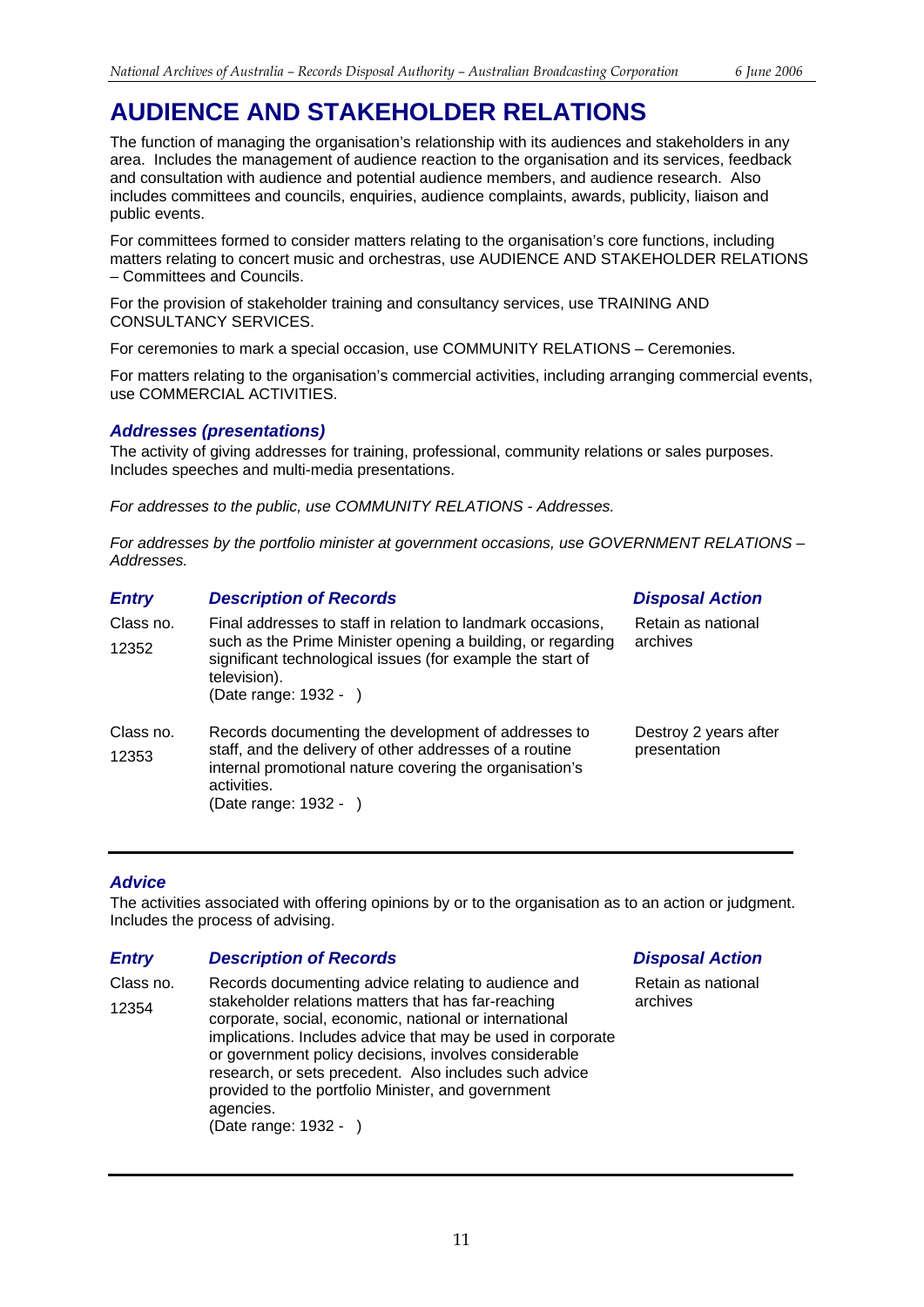The function of managing the organisation's relationship with its audiences and stakeholders in any area. Includes the management of audience reaction to the organisation and its services, feedback and consultation with audience and potential audience members, and audience research. Also includes committees and councils, enquiries, audience complaints, awards, publicity, liaison and public events.

For committees formed to consider matters relating to the organisation's core functions, including matters relating to concert music and orchestras, use AUDIENCE AND STAKEHOLDER RELATIONS – Committees and Councils.

For the provision of stakeholder training and consultancy services, use TRAINING AND CONSULTANCY SERVICES.

For ceremonies to mark a special occasion, use COMMUNITY RELATIONS – Ceremonies.

For matters relating to the organisation's commercial activities, including arranging commercial events, use COMMERCIAL ACTIVITIES.

### *Advice - Continued*

The activities associated with offering opinions by or to the organisation as to an action or judgment. Includes the process of advising.

### *Entry Description of Records Disposal Action*

Class no. 12355

- Records documenting advice given or received by the organisation that does not involve considerable research or investigation or does not set a precedent. Includes reception advice provided to the public including:
	- Equipment advice provided to the public by the organisation
	- All reception improvement advice provided to the public by the organisation
	- Current maintenance work advice provided to the public by the organisation.

(Date range: 1932 - )

Destroy 5 years after last action

### *Agreements*

The processes associated with the establishment, maintenance, review and negotiation of agreements.

*For arrangements to acquire rights in photographs taken on behalf of the organisation, use AUDIENCE AND STAKEHOLDER RELATIONS – Publicity Services*

### *Entry Description of Records Disposal Action*

Class no. 12356 Records documenting the negotiation, establishment, maintenance and review of simple agreements for supply of goods and services to the organisation (for example period contracts for the supply of market research services). (Date range: 1932 - )

Destroy 7 years after expiry or other termination of the agreement, unless a longer period is specified in the agreement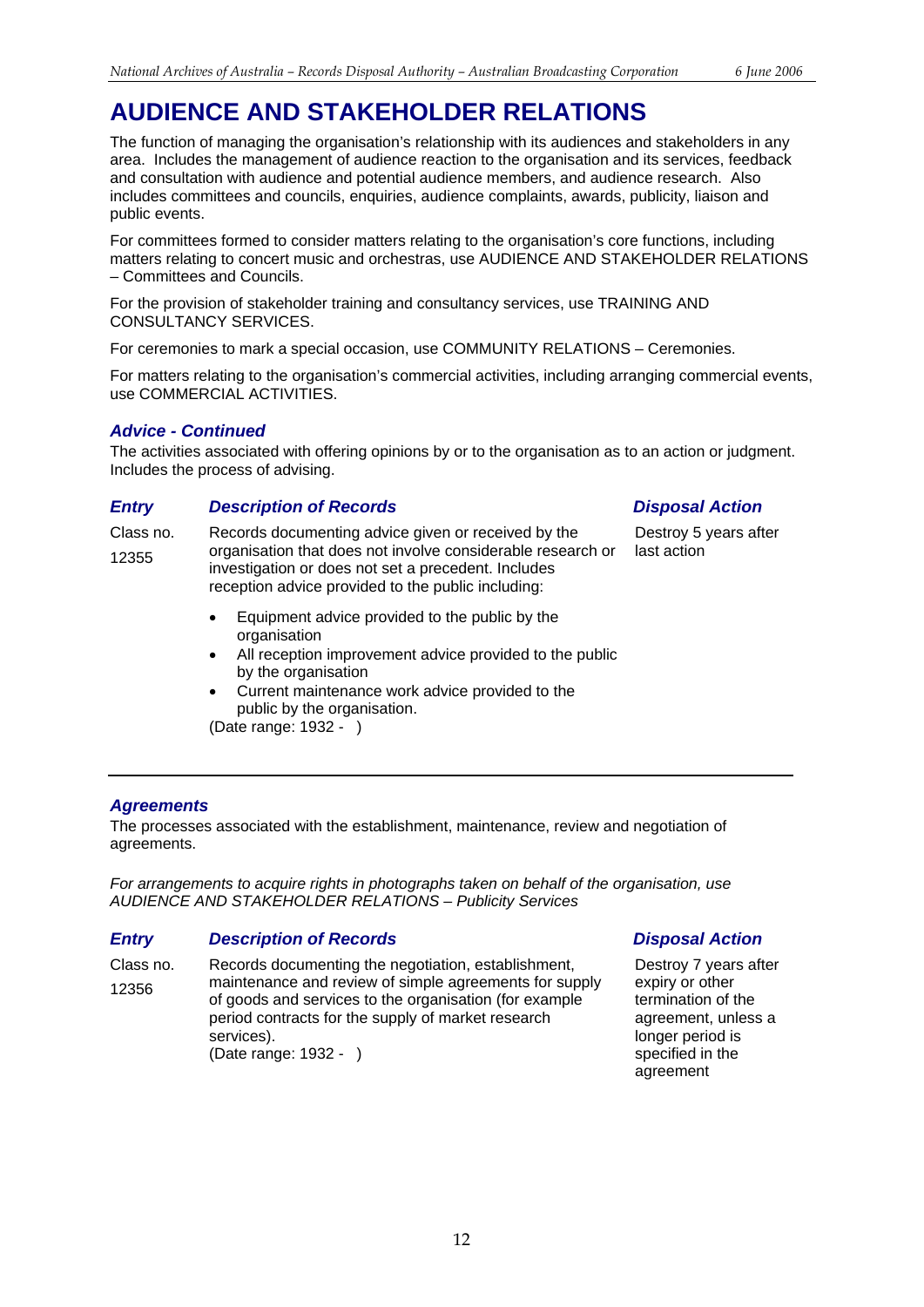The function of managing the organisation's relationship with its audiences and stakeholders in any area. Includes the management of audience reaction to the organisation and its services, feedback and consultation with audience and potential audience members, and audience research. Also includes committees and councils, enquiries, audience complaints, awards, publicity, liaison and public events.

For committees formed to consider matters relating to the organisation's core functions, including matters relating to concert music and orchestras, use AUDIENCE AND STAKEHOLDER RELATIONS – Committees and Councils.

For the provision of stakeholder training and consultancy services, use TRAINING AND CONSULTANCY SERVICES.

For ceremonies to mark a special occasion, use COMMUNITY RELATIONS – Ceremonies.

For matters relating to the organisation's commercial activities, including arranging commercial events, use COMMERCIAL ACTIVITIES.

#### *Agreements - Continued*

The processes associated with the establishment, maintenance, review and negotiation of agreements.

*For arrangements to acquire rights in photographs taken on behalf of the organisation, use AUDIENCE AND STAKEHOLDER RELATIONS – Publicity Services*

| <b>Entry</b>       | <b>Description of Records</b>                                                                                                                                           | <b>Disposal Action</b>                                                                                                                      |
|--------------------|-------------------------------------------------------------------------------------------------------------------------------------------------------------------------|---------------------------------------------------------------------------------------------------------------------------------------------|
| Class no.<br>12357 | Contracts under seal and supporting records: Western<br>Australia.<br>(Date range: 1932 - )                                                                             | Destroy 20 years after<br>completion or other<br>termination of<br>agreement, unless a<br>longer period is<br>specified in the<br>agreement |
| Class no.<br>12358 | Contracts under seal and supporting records: Victoria and<br>South Australia.<br>(Date range: 1932 - )                                                                  | Destroy 15 years after<br>completion or other<br>termination of<br>agreement, unless a<br>longer period is<br>specified in the<br>agreement |
| Class no.<br>12359 | Contracts under seal and supporting records: New South<br>Wales, Queensland, Tasmania, Australian Capital Territory<br>and Northern Territory.<br>(Date range: 1932 - ) | Destroy 12 years after<br>completion or other<br>termination of<br>agreement, unless a<br>longer period is<br>specified in the<br>agreement |
| Class no.<br>12360 | Contract/agreement register.<br>(Date range: 1932 - )                                                                                                                   | Destroy 20 years after<br>last entry, unless a<br>longer period is<br>specified in registered<br>contracts                                  |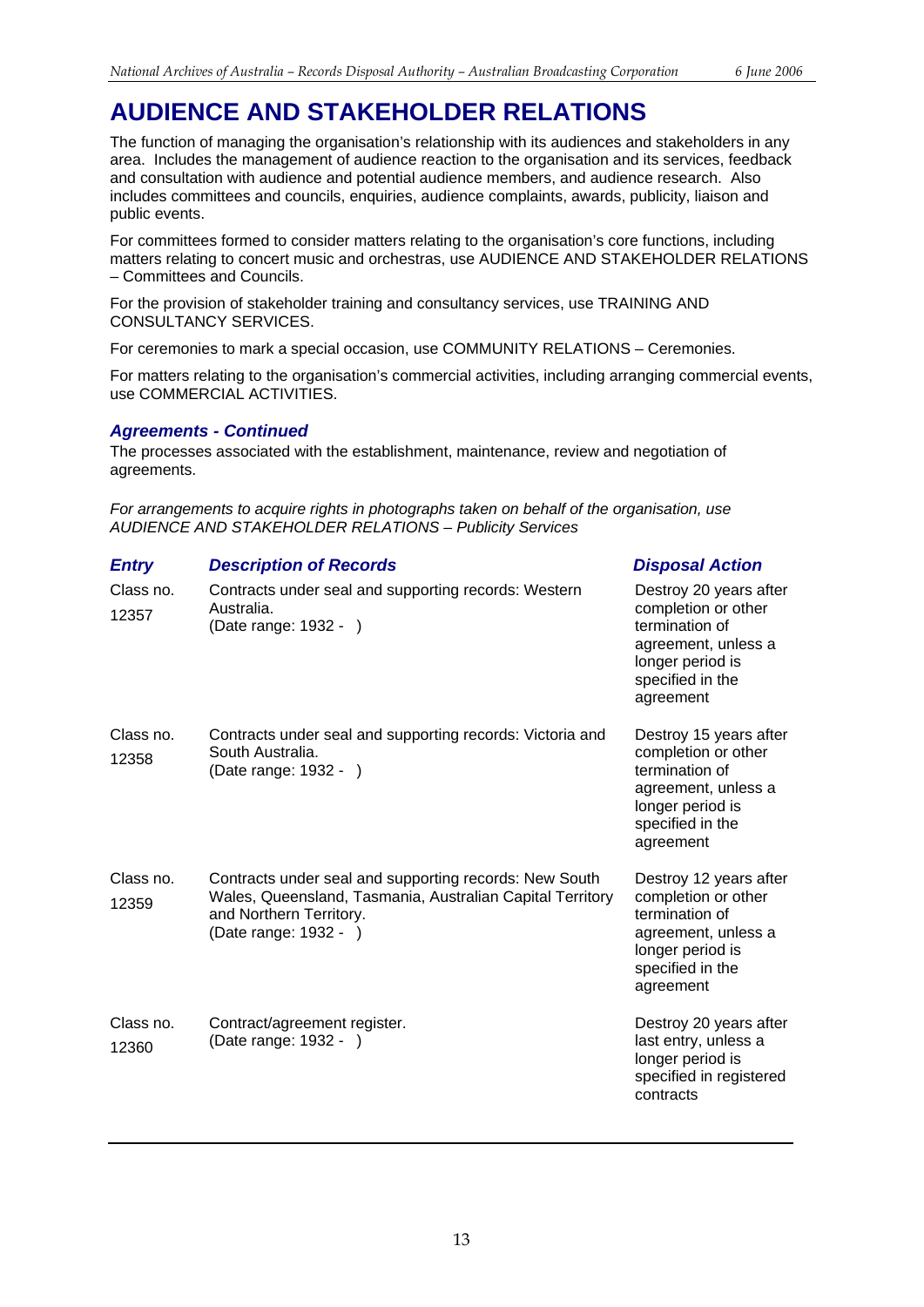The function of managing the organisation's relationship with its audiences and stakeholders in any area. Includes the management of audience reaction to the organisation and its services, feedback and consultation with audience and potential audience members, and audience research. Also includes committees and councils, enquiries, audience complaints, awards, publicity, liaison and public events.

For committees formed to consider matters relating to the organisation's core functions, including matters relating to concert music and orchestras, use AUDIENCE AND STAKEHOLDER RELATIONS – Committees and Councils.

For the provision of stakeholder training and consultancy services, use TRAINING AND CONSULTANCY SERVICES.

For ceremonies to mark a special occasion, use COMMUNITY RELATIONS – Ceremonies.

For matters relating to the organisation's commercial activities, including arranging commercial events, use COMMERCIAL ACTIVITIES.

#### *Appeals (decisions)*

The activities involved in the process of appeals against decisions by application to a higher authority.

*For queries and complaints, use AUDIENCE AND STAKEHOLDER RELATIONS – Public Reaction and Complaints Handling.*

| <b>Entry</b> | <b>Description of Records</b> |
|--------------|-------------------------------|
|--------------|-------------------------------|

Class no. 12361 Records documenting significant appeals, successful and unsuccessful, made in relation to the organisation's provision of products and services to its audience and other stakeholders, such as those which have led to a change in policy or which have been the subject of public discussion. Includes notifications and reports of the outcome. (Date range: 1932 - )

*Disposal Action* 

Retain as national archives

Class no. 12362 Records documenting other appeals, successful and unsuccessful, made in relation to the organisation's provision of products and services to its audience and other stakeholders. Includes notifications and reports of the outcome. (Date range: 1932 - )

Disposal not authorised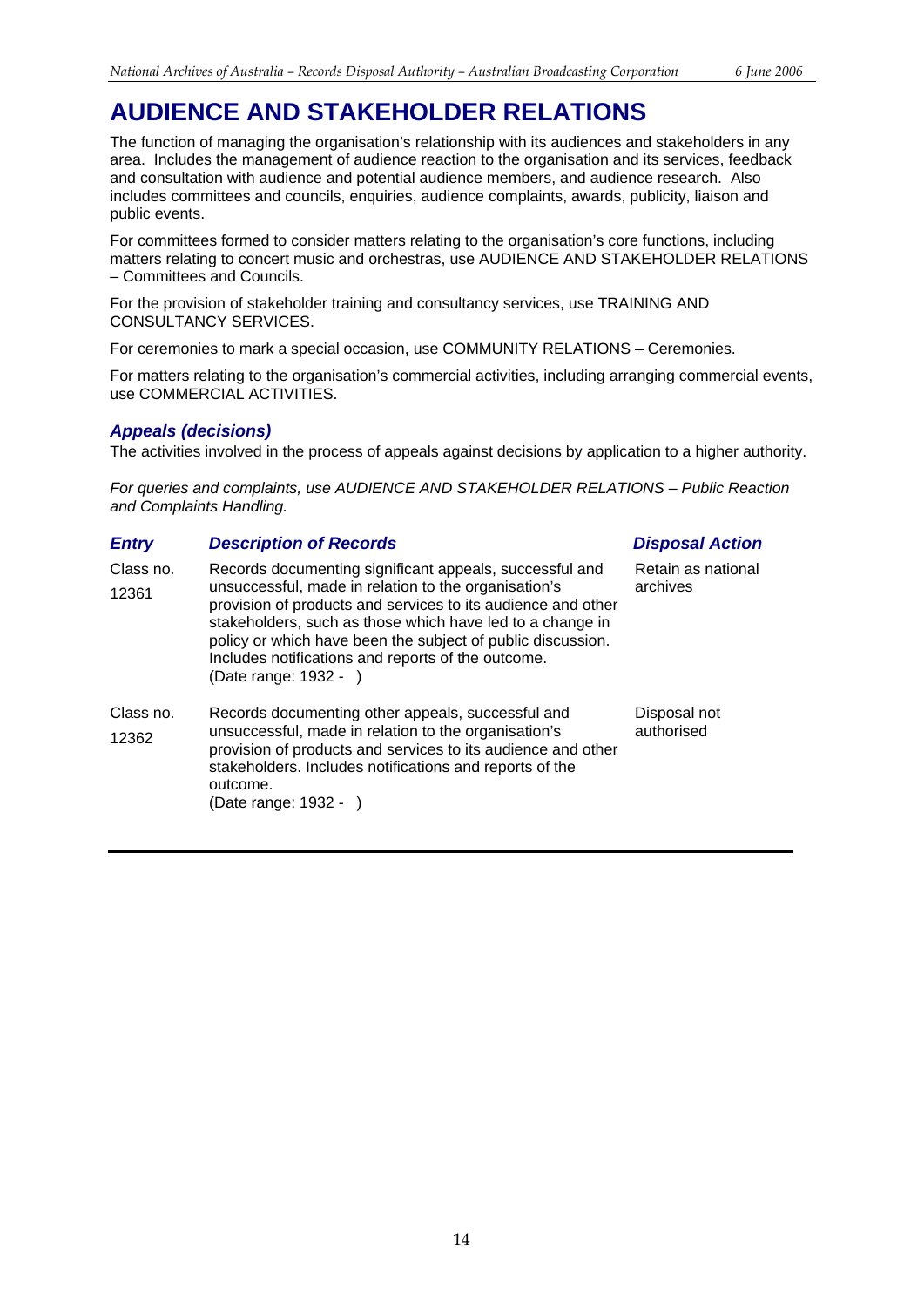The function of managing the organisation's relationship with its audiences and stakeholders in any area. Includes the management of audience reaction to the organisation and its services, feedback and consultation with audience and potential audience members, and audience research. Also includes committees and councils, enquiries, audience complaints, awards, publicity, liaison and public events.

For committees formed to consider matters relating to the organisation's core functions, including matters relating to concert music and orchestras, use AUDIENCE AND STAKEHOLDER RELATIONS – Committees and Councils.

For the provision of stakeholder training and consultancy services, use TRAINING AND CONSULTANCY SERVICES.

For ceremonies to mark a special occasion, use COMMUNITY RELATIONS – Ceremonies.

For matters relating to the organisation's commercial activities, including arranging commercial events, use COMMERCIAL ACTIVITIES.

#### *Audience Research*

The activities involved in providing quantitative and qualitative research into and about audiences. Includes surveys.

*For the acquisition of commercially produced audience research, use AUDIENCE AND STAKEHOLDER RELATIONS – Acquisition.* 

*For managing contracted services associated with Audience Research, use AUDIENCE AND STAKEHOLDER RELATIONS – Contracting-Out.* 

*For commercially produced audience research, use AUDIENCE AND STAKEHOLDER RELATIONS– Acquisition.* 

| <b>Entry</b>       | <b>Description of Records</b>                                                                                                                                                                                                                                                              | <b>Disposal Action</b>                     |
|--------------------|--------------------------------------------------------------------------------------------------------------------------------------------------------------------------------------------------------------------------------------------------------------------------------------------|--------------------------------------------|
| Class no.<br>12363 | Formal reports produced or commissioned by the<br>organisation documenting the findings of qualitative and<br>quantitative audience research, such as the results of<br>research commissioned by the organisation and the<br>monitoring of pre-election coverage.<br>(Date range: 1932 - ) | Retain as national<br>archives             |
| Class no.<br>12364 | Internal ad hoc and periodic reports produced or<br>commissioned by the organisation such as analysis of<br>ratings reports, relating to audience research.<br>(Date range: 1932 - )                                                                                                       | Destroy 2 years after<br>action completed  |
| Class no.<br>12365 | Records documenting audience and market research,<br>including recordings of internal and external focus groups,<br>public feedback on events, online user testing, online<br>audience surveys and raw quantitative data, such as<br>ratings data.<br>(Date range: 1932 - )                | Destroy 7 years after<br>action completed  |
| Class no.<br>12366 | Research instruments (for example questionnaires, focus<br>group scripts).<br>(Date range: 1932 - )                                                                                                                                                                                        | Destroy 2 years after<br>action superseded |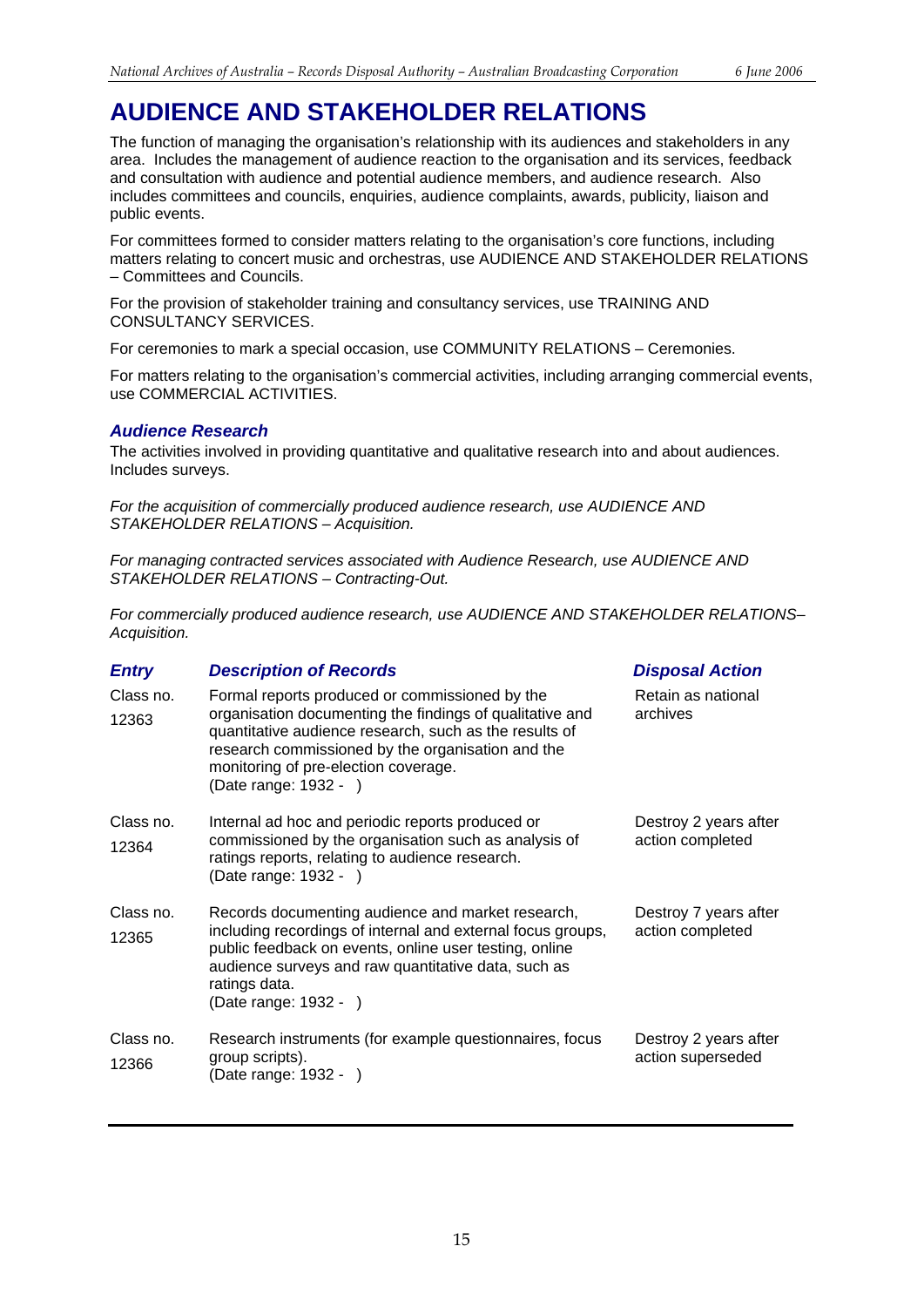The function of managing the organisation's relationship with its audiences and stakeholders in any area. Includes the management of audience reaction to the organisation and its services, feedback and consultation with audience and potential audience members, and audience research. Also includes committees and councils, enquiries, audience complaints, awards, publicity, liaison and public events.

For committees formed to consider matters relating to the organisation's core functions, including matters relating to concert music and orchestras, use AUDIENCE AND STAKEHOLDER RELATIONS – Committees and Councils.

For the provision of stakeholder training and consultancy services, use TRAINING AND CONSULTANCY SERVICES.

For ceremonies to mark a special occasion, use COMMUNITY RELATIONS – Ceremonies.

For matters relating to the organisation's commercial activities, including arranging commercial events, use COMMERCIAL ACTIVITIES.

#### *Awards*

The activities associated with achieving professional recognition, and creating and conferring awards, for excellence in the broadcasting industry and associated environments. Includes receiving awards and commendations, and managing audience and listener competitions.

*For internal awards bestowed upon members of staff for their professional skills and ability, use PERSONNEL – Performance Management.* 

*For award nights conducted by the organisation, use COMMUNITY RELATIONS – Ceremonies.* 

*For publicising awards and award results, use AUDIENCE AND STAKEHOLDER RELATIONS – Publicity Services.* 

*For the publication of details on entrants for awards (for example on the organisation's website), use PUBLICATION – Production.* 

*For transmitted programs relating to activities associated with awards, including transmitted programs of competitions, awards ceremonies and programs which have received awards, use TRANSMISSION AND DISTRIBUTION – Transmitted Content.*

#### *Entry Description of Records Disposal Action*

| Class no.<br>12367 | Records documenting the application for and receipt of<br>significant professional recognition awards by the<br>organisation, for example those received by the<br>organisation in recognition of produced programs such as<br>Prix Italia, the Walkleys and the Logies. Includes award<br>applications, awards, trophies, certificates and other<br>notifications of success. Includes internal awards.<br>(Date range: 1932 - ) | Retain as national<br>archives           |
|--------------------|-----------------------------------------------------------------------------------------------------------------------------------------------------------------------------------------------------------------------------------------------------------------------------------------------------------------------------------------------------------------------------------------------------------------------------------|------------------------------------------|
| Class no.<br>12368 | Records documenting the application for and receipt of less<br>significant professional recognition awards by the<br>organisation, for example corporate awards such as<br>awards for annual reports. Includes award applications,<br>awards, trophies, certificates and other notifications of<br>success. Includes internal awards.<br>(Date range: 1932 - )                                                                    | Disposal not<br>authorised               |
| Class no.<br>12369 | Records documenting the organisation's unsuccessful<br>application for awards. Includes applications by employees<br>for internal professional recognition awards.<br>(Date range: 1932 - )                                                                                                                                                                                                                                       | Destroy 1 year after<br>action completed |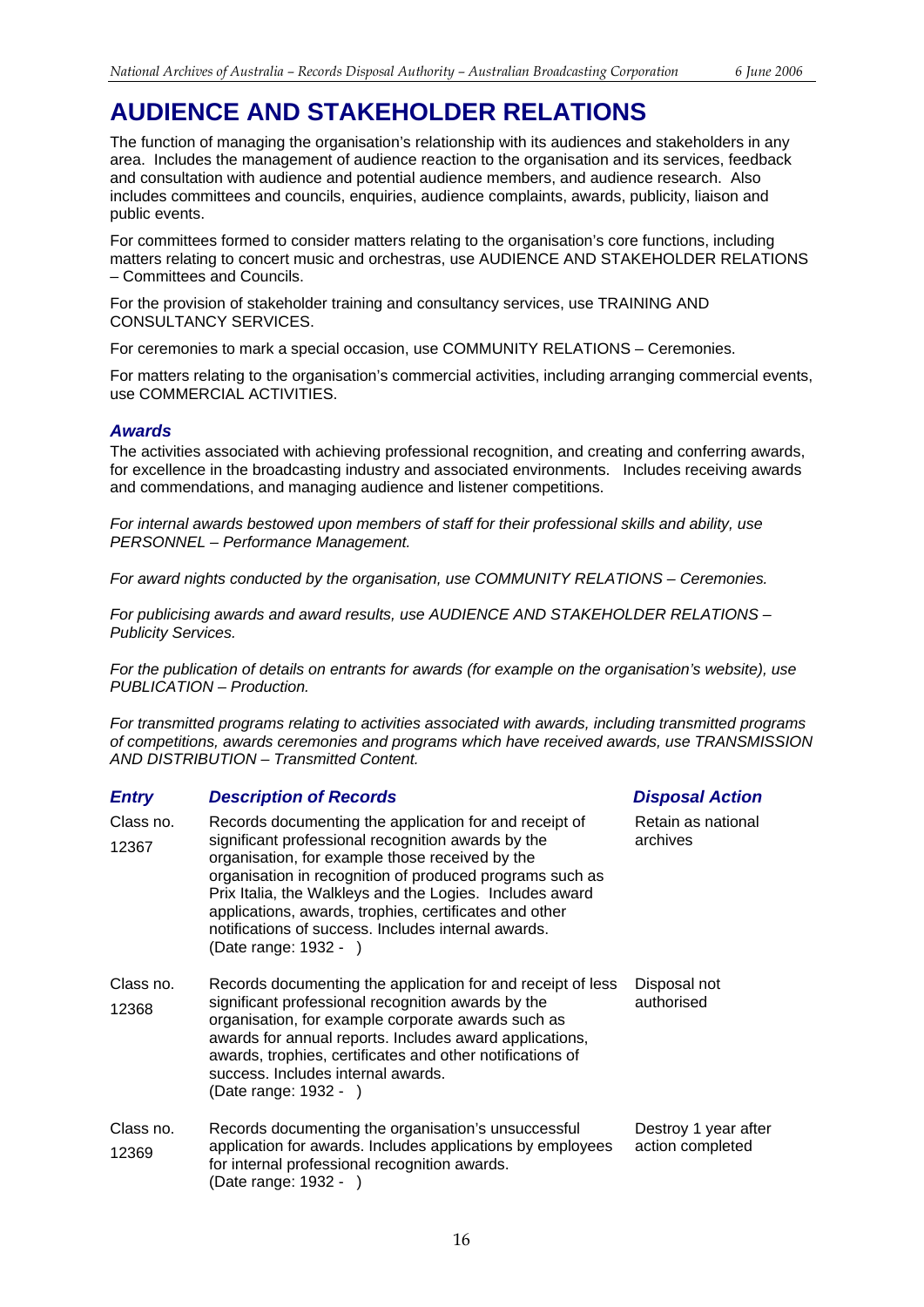The function of managing the organisation's relationship with its audiences and stakeholders in any area. Includes the management of audience reaction to the organisation and its services, feedback and consultation with audience and potential audience members, and audience research. Also includes committees and councils, enquiries, audience complaints, awards, publicity, liaison and public events.

For committees formed to consider matters relating to the organisation's core functions, including matters relating to concert music and orchestras, use AUDIENCE AND STAKEHOLDER RELATIONS – Committees and Councils.

For the provision of stakeholder training and consultancy services, use TRAINING AND CONSULTANCY SERVICES.

For ceremonies to mark a special occasion, use COMMUNITY RELATIONS – Ceremonies.

For matters relating to the organisation's commercial activities, including arranging commercial events, use COMMERCIAL ACTIVITIES.

#### *Awards - Continued*

The activities associated with achieving professional recognition, and creating and conferring awards, for excellence in the broadcasting industry and associated environments or in response to audience/listener competitions. Includes receiving awards and commendations.

*For internal awards bestowed upon members of staff for their professional skills and ability, use PERSONNEL – Performance Management.* 

*For award nights conducted by the organisation, use AUDIENCE AND STAKEHOLDER RELATIONS – Ceremonies.* 

*For publicising awards and award results, use AUDIENCE AND STAKEHOLDER RELATIONS – Publicity Services.* 

*For the publication of details on entrants for awards (for example on the organisation's website), use PUBLICATION – Production.* 

*For transmitted programs relating to activities associated with awards, including transmitted programs of competitions, awards ceremonies and programs which have received awards, use TRANSMISSION AND DISTRIBUTION – Transmitted Content.* 

#### *Entry Description of Records Disposal Action*

- Class no. 12370 Records documenting arrangements for attendance at external award ceremonies. Includes invitations, responses to invitations and award ceremony programs. (Date range: 1932 - )
- Class no. 12371 Records documenting the conferring of scholarships and awards, including music awards such as the J Award, run by the organisation. Includes:
	- Details of artists' competitions
	- Documented assessments of applications
	- Log of entrants
	- Short-lists, and
	- Correspondence with successful and unsuccessful applicants where the entries are published by the organisation.

Excludes audience/listener competitions. (Date range: 1932 - )

Destroy 1 year after action completed

Retain as national archives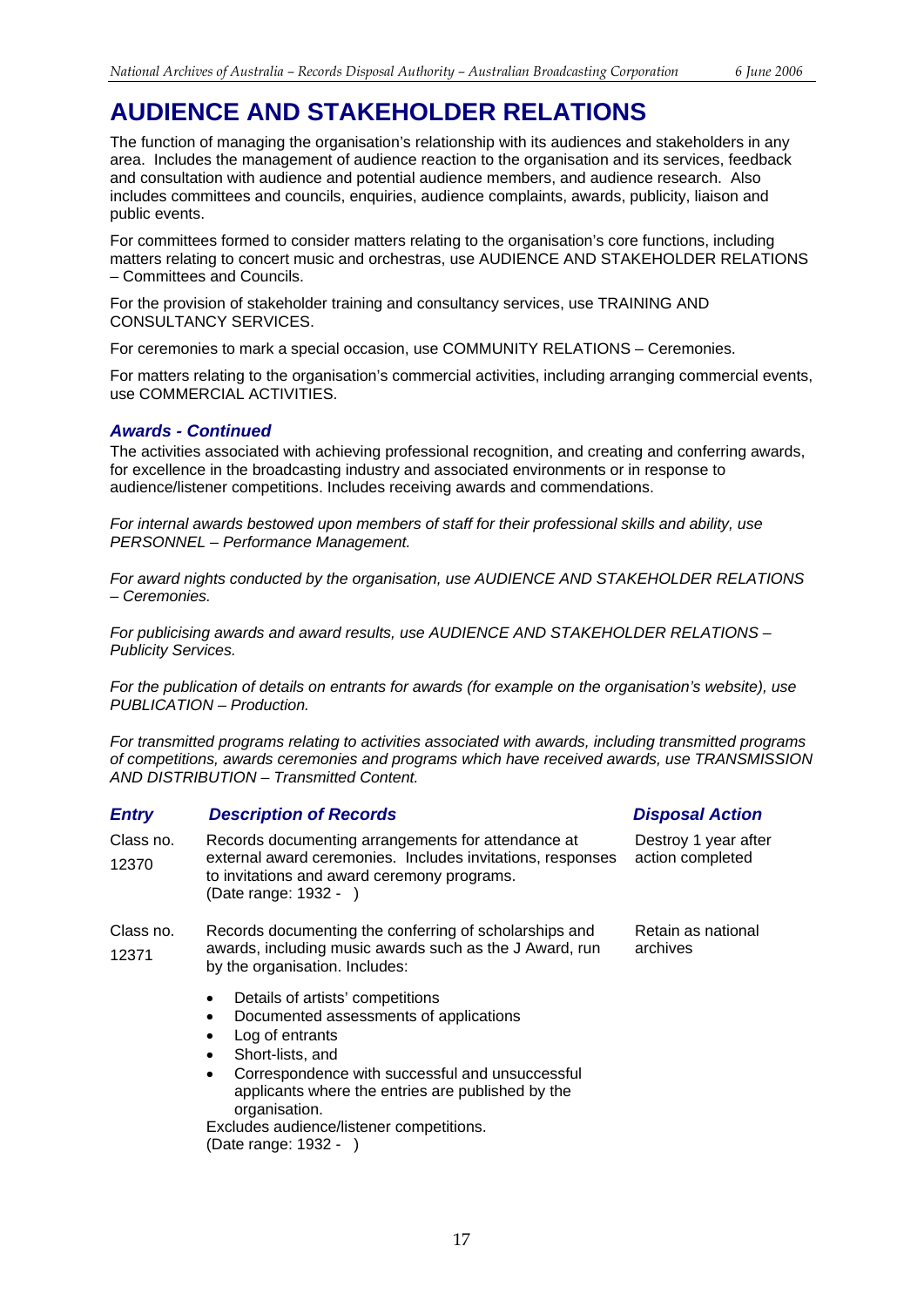The function of managing the organisation's relationship with its audiences and stakeholders in any area. Includes the management of audience reaction to the organisation and its services, feedback and consultation with audience and potential audience members, and audience research. Also includes committees and councils, enquiries, audience complaints, awards, publicity, liaison and public events.

For committees formed to consider matters relating to the organisation's core functions, including matters relating to concert music and orchestras, use AUDIENCE AND STAKEHOLDER RELATIONS – Committees and Councils.

For the provision of stakeholder training and consultancy services, use TRAINING AND CONSULTANCY SERVICES.

For ceremonies to mark a special occasion, use COMMUNITY RELATIONS – Ceremonies.

For matters relating to the organisation's commercial activities, including arranging commercial events, use COMMERCIAL ACTIVITIES.

#### *Awards - Continued*

The activities associated with achieving professional recognition, and creating and conferring awards, for excellence in the broadcasting industry and associated environments or in response to audience/listener competitions. Includes receiving awards and commendations.

*For internal awards bestowed upon members of staff for their professional skills and ability, use PERSONNEL – Performance Management.* 

*For award nights conducted by the organisation, use AUDIENCE AND STAKEHOLDER RELATIONS – Ceremonies.* 

*For publicising awards and award results, use AUDIENCE AND STAKEHOLDER RELATIONS – Publicity Services.* 

*For the publication of details on entrants for awards (for example on the organisation's website), use PUBLICATION – Production.* 

*For transmitted programs relating to activities associated with awards, including transmitted programs of competitions, awards ceremonies and programs which have received awards, use TRANSMISSION AND DISTRIBUTION – Transmitted Content.* 

#### *Entry Description of Records Disposal Action*

| Class no.<br>12372 | Records documenting unsuccessful applications for the<br>organisation's awards and scholarships where the entries<br>are not published or publicised by the organisation.<br>(Date range: 1932 - | Destroy 3 years after<br>action completed |
|--------------------|--------------------------------------------------------------------------------------------------------------------------------------------------------------------------------------------------|-------------------------------------------|
| Class no.<br>12373 | Music and other artistic contributions, such as tapes of<br>musical performances and short story entries that were<br>successfully submitted for awards.<br>(Date range: 1932 - )                | Disposal not<br>authorised                |
| Class no.<br>12374 | Music and other artistic contributions, such as tapes of<br>musical performances and short story entries that have<br>been unsuccessfully submitted for awards.<br>(Date range: 1932 -           | Destroy when<br>reference ceases          |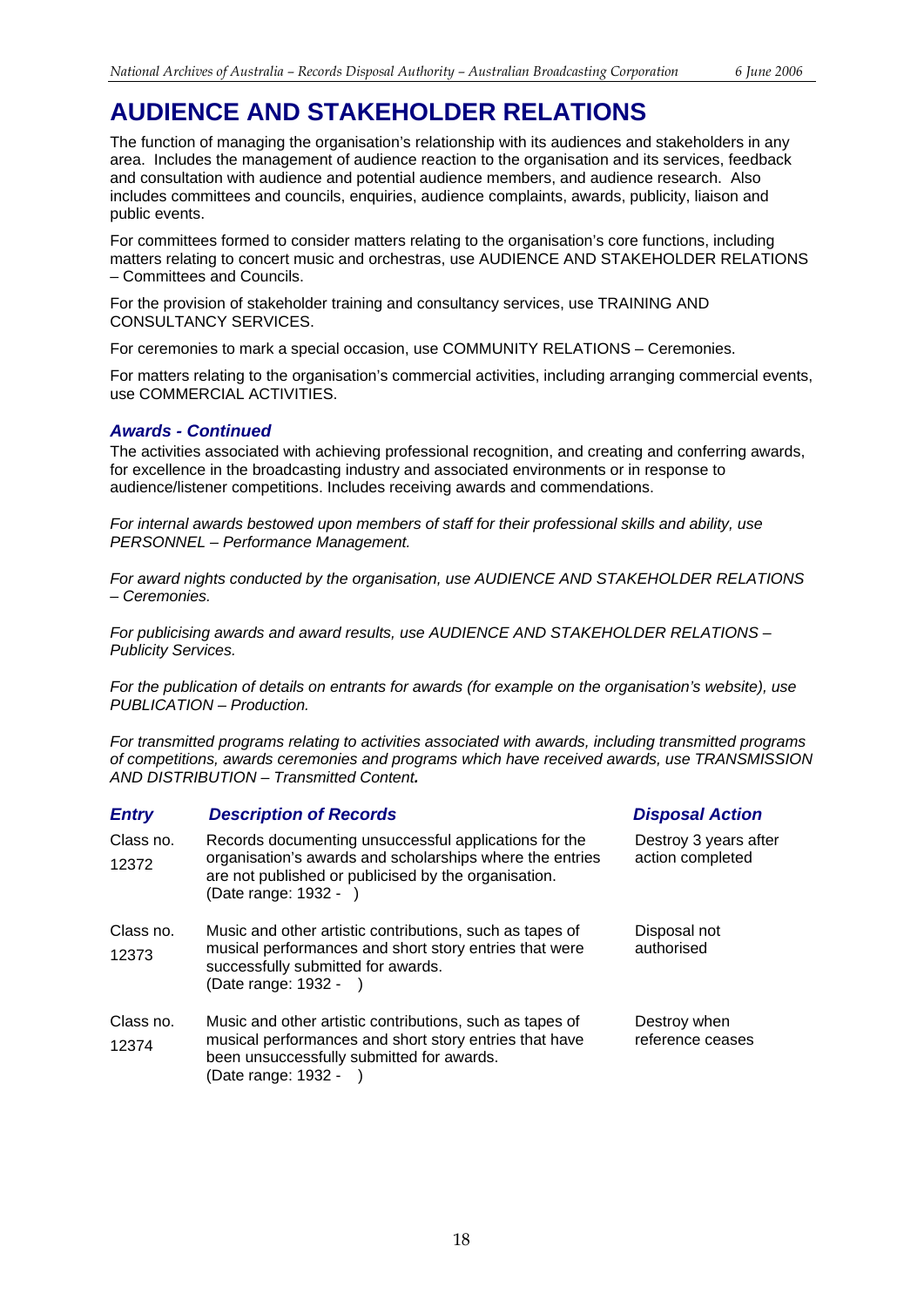The function of managing the organisation's relationship with its audiences and stakeholders in any area. Includes the management of audience reaction to the organisation and its services, feedback and consultation with audience and potential audience members, and audience research. Also includes committees and councils, enquiries, audience complaints, awards, publicity, liaison and public events.

For committees formed to consider matters relating to the organisation's core functions, including matters relating to concert music and orchestras, use AUDIENCE AND STAKEHOLDER RELATIONS – Committees and Councils.

For the provision of stakeholder training and consultancy services, use TRAINING AND CONSULTANCY SERVICES.

For ceremonies to mark a special occasion, use COMMUNITY RELATIONS – Ceremonies.

For matters relating to the organisation's commercial activities, including arranging commercial events, use COMMERCIAL ACTIVITIES.

#### *Awards - Continued*

The activities associated with achieving professional recognition, and creating and conferring awards, for excellence in the broadcasting industry and associated environments or in response to audience/listener competitions. Includes receiving awards and commendations.

*For internal awards bestowed upon members of staff for their professional skills and ability, use PERSONNEL – Performance Management.* 

*For award nights conducted by the organisation, use AUDIENCE AND STAKEHOLDER RELATIONS – Ceremonies.* 

*For publicising awards and award results, use AUDIENCE AND STAKEHOLDER RELATIONS – Publicity Services.* 

*For the publication of details on entrants for awards (for example on the organisation's website), use PUBLICATION – Production.* 

*For transmitted programs relating to activities associated with awards, including transmitted programs of competitions, awards ceremonies and programs which have received awards, use TRANSMISSION AND DISTRIBUTION – Transmitted Content.* 

#### *Entry Description of Records Disposal Action*

- Class no. 12375 Records documenting the conduct of, and the awarding of prizes for, significant audience/listener competitions such as favourite arias/books/films which attract a high degree of interest within the community. Includes nominations for example listeners' choice nominations for artists, details of winners and dispatch of prizes. (Date range: 1932 - )
- Class no. 12376 Records documenting the conduct of other audience competitions and projects, including radio quizzes and online competitions, where the prize is of high value, such as an overseas trip. Includes log of entrants, details of winners and dispatch of prizes. (Date range: 1932 - )

Destroy 7 years after completion of the competition

Destroy 12 months after completion of the competition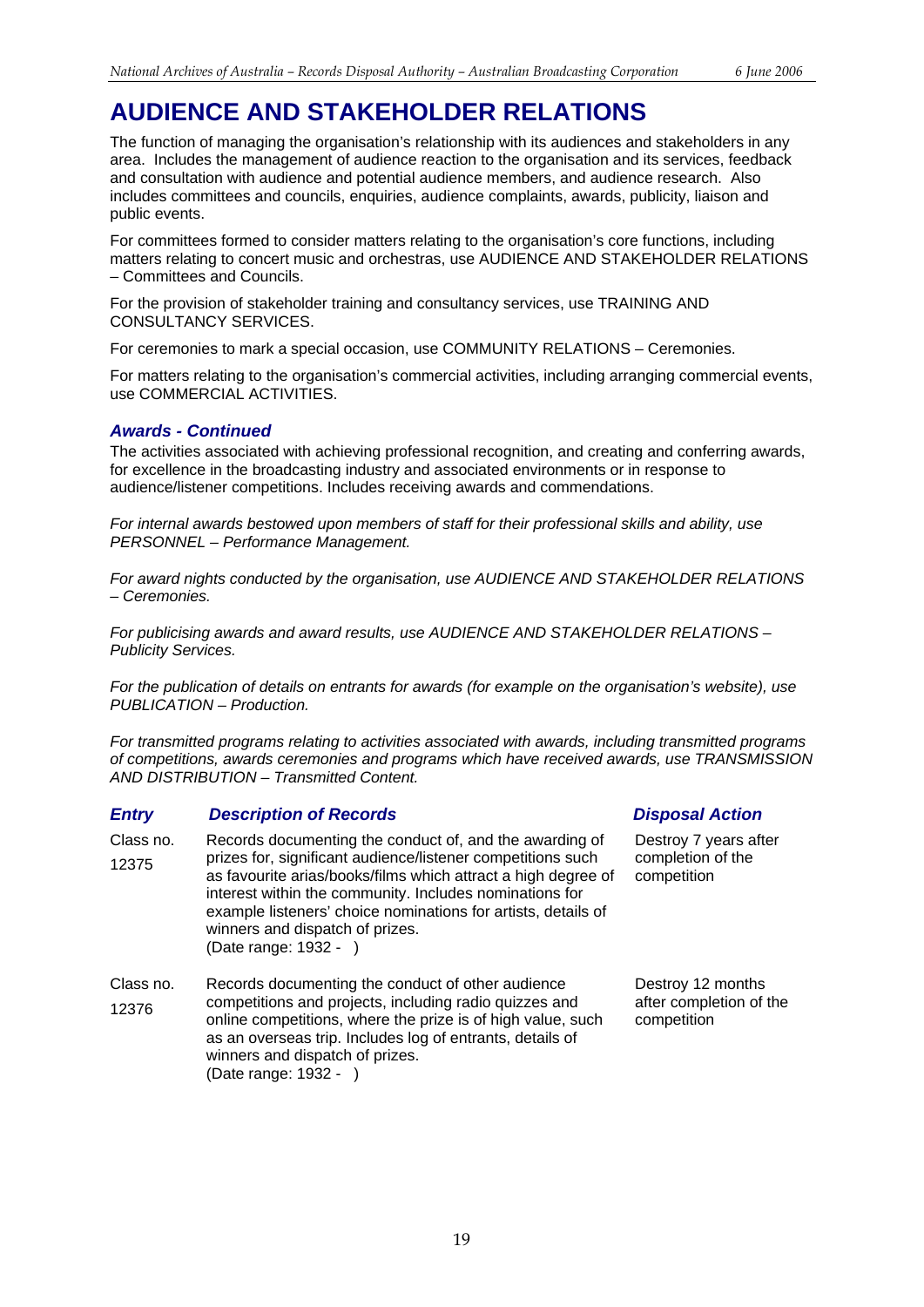The function of managing the organisation's relationship with its audiences and stakeholders in any area. Includes the management of audience reaction to the organisation and its services, feedback and consultation with audience and potential audience members, and audience research. Also includes committees and councils, enquiries, audience complaints, awards, publicity, liaison and public events.

For committees formed to consider matters relating to the organisation's core functions, including matters relating to concert music and orchestras, use AUDIENCE AND STAKEHOLDER RELATIONS – Committees and Councils.

For the provision of stakeholder training and consultancy services, use TRAINING AND CONSULTANCY SERVICES.

For ceremonies to mark a special occasion, use COMMUNITY RELATIONS – Ceremonies.

For matters relating to the organisation's commercial activities, including arranging commercial events, use COMMERCIAL ACTIVITIES.

#### *Awards - Continued*

The activities associated with achieving professional recognition, and creating and conferring awards, for excellence in the broadcasting industry and associated environments or in response to audience/listener competitions. Includes receiving awards and commendations.

*For internal awards bestowed upon members of staff for their professional skills and ability, use PERSONNEL – Performance Management.* 

*For award nights conducted by the organisation, use AUDIENCE AND STAKEHOLDER RELATIONS – Ceremonies.* 

*For publicising awards and award results, use AUDIENCE AND STAKEHOLDER RELATIONS – Publicity Services.* 

*For the publication of details on entrants for awards (for example on the organisation's website), use PUBLICATION – Production.* 

*For transmitted programs relating to activities associated with awards, including transmitted programs of competitions, awards ceremonies and programs which have received awards, use TRANSMISSION AND DISTRIBUTION – Transmitted Content.* 

#### *Entry Description of Records Disposal Action*

Class no. 12377 Records documenting the conduct of other audience competitions and projects, including radio quizzes and online competitions, where the prize is of low value such as awarding compact discs and books to the winner. Includes details of winners and dispatch of prizes. (Date range: 1932 - )

Destroy 3 months after completion of the competition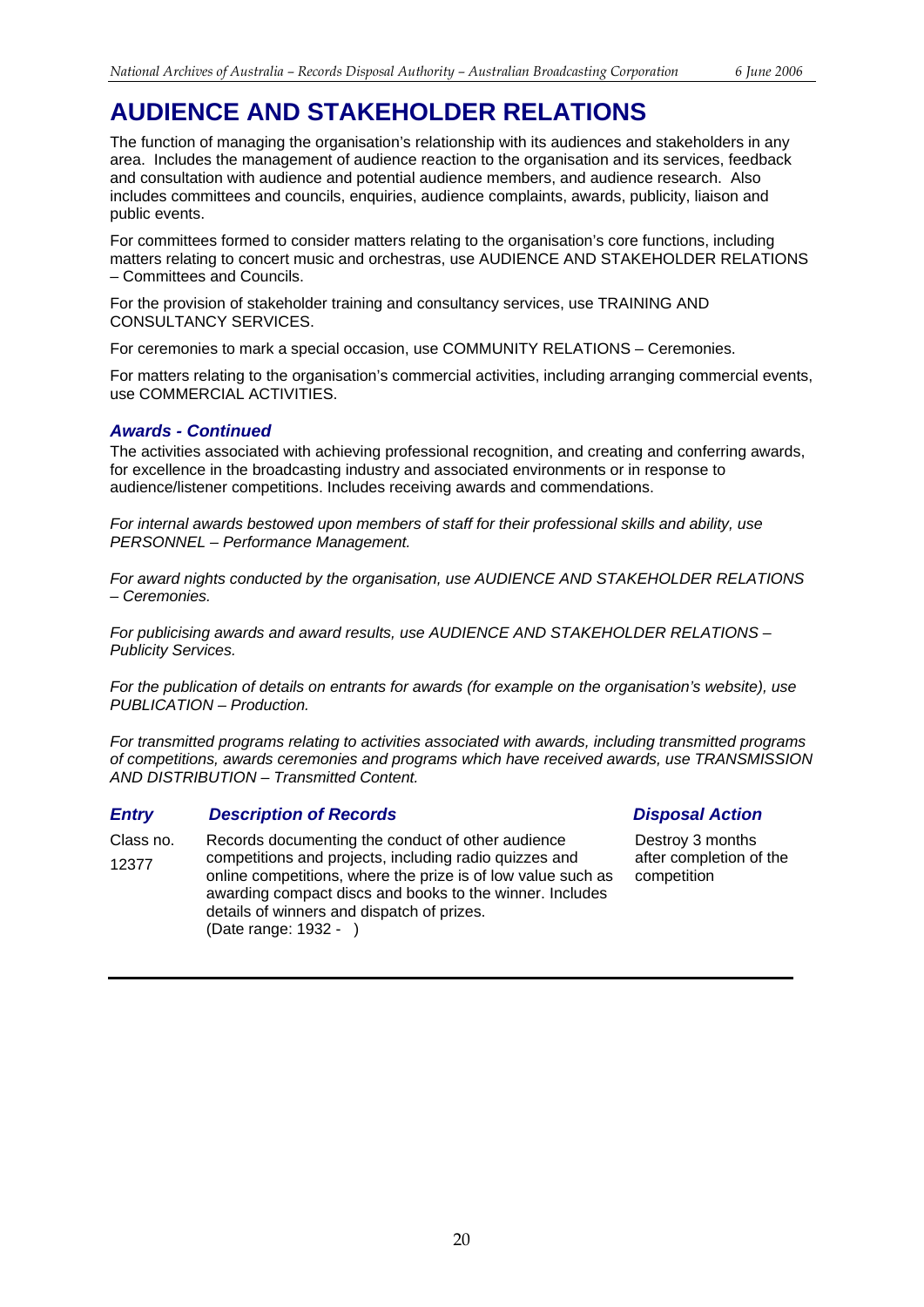The function of managing the organisation's relationship with its audiences and stakeholders in any area. Includes the management of audience reaction to the organisation and its services, feedback and consultation with audience and potential audience members, and audience research. Also includes committees and councils, enquiries, audience complaints, awards, publicity, liaison and public events.

For committees formed to consider matters relating to the organisation's core functions, including matters relating to concert music and orchestras, use AUDIENCE AND STAKEHOLDER RELATIONS – Committees and Councils.

For the provision of stakeholder training and consultancy services, use TRAINING AND CONSULTANCY SERVICES.

For ceremonies to mark a special occasion, use COMMUNITY RELATIONS – Ceremonies.

For matters relating to the organisation's commercial activities, including arranging commercial events, use COMMERCIAL ACTIVITIES.

#### *Committees and Councils*

The activities associated with the managing of committees and councils. Includes the committees' and councils' establishment, appointment of members, terms of references, proceedings, minutes of meetings, reports, agenda etc. Includes setting up advisory councils.

*For activities associated with the organisation's governing body, use BOARD ADMINISTRATION.* 

*For audit committees, use STRATEGIC MANAGEMENT – Committees.* 

*For reporting on the outcomes of language pronunciation committees, use CONTENT MANAGEMENT AND PRODUCTION – Reporting.*

### *Entry Description of Records Disposal Action*

Class no.

- 12378 Records of major internal and external committees formed to consider matters relating to the organisation's core functions, including the organisation's advisory committees and international and national telecommunications and radiocommunications committees, where the organisation provides the secretariat or is the principal Australian representative. Includes:
	- Documents establishing the committee
	- Disclosure of private interest
	- Final versions of agenda and minutes
	- **Reports**
	- Recommendations
	- Supporting documents such as briefing papers and discussion papers.

(Date range: 1932 - )

| Class no. | Records relating to the orchestra subscriber committees. | Destroy 3 years after |
|-----------|----------------------------------------------------------|-----------------------|
| 12379     | (Date range: 1932 – 2000)                                | action completed      |

Retain as national archives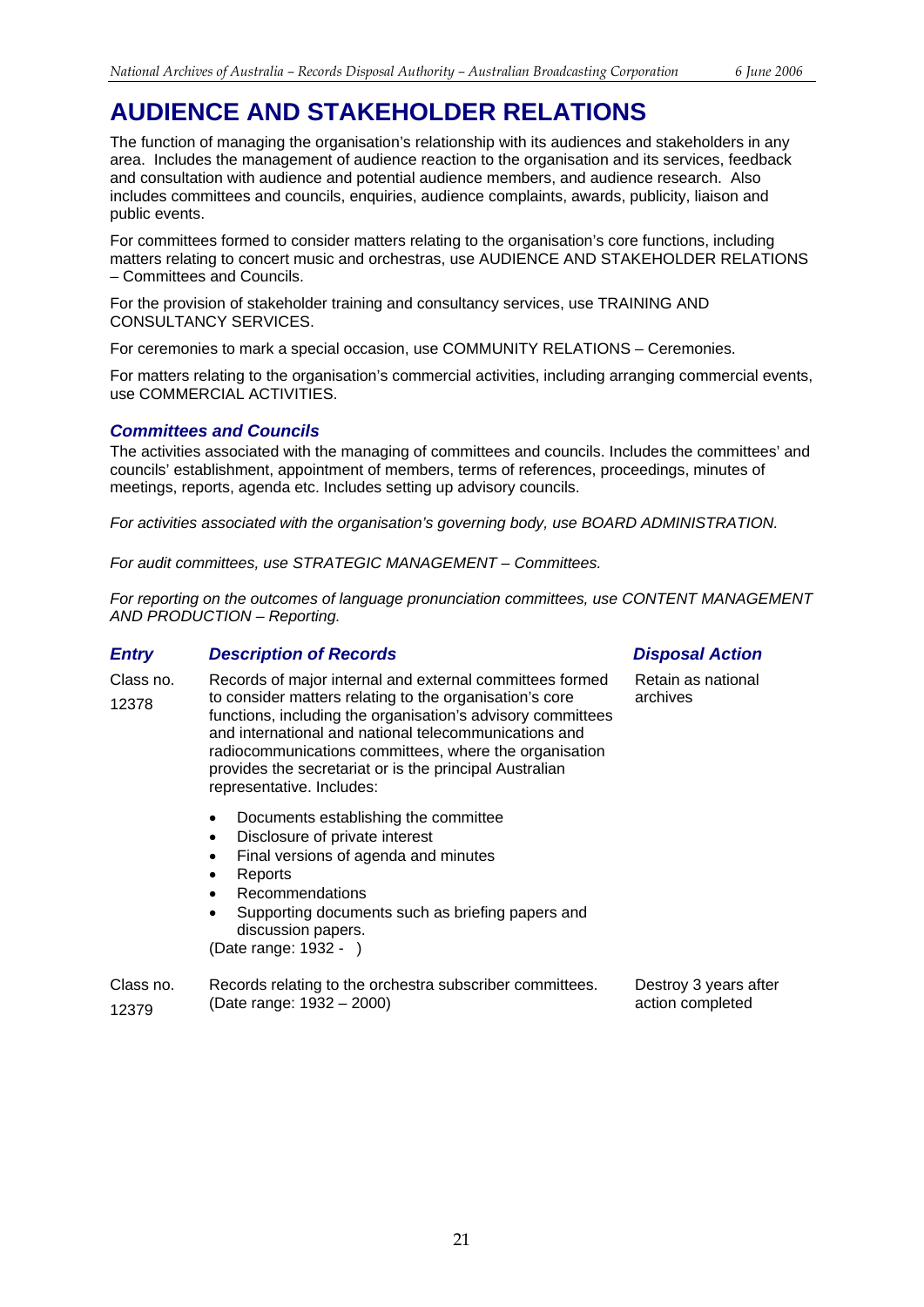The function of managing the organisation's relationship with its audiences and stakeholders in any area. Includes the management of audience reaction to the organisation and its services, feedback and consultation with audience and potential audience members, and audience research. Also includes committees and councils, enquiries, audience complaints, awards, publicity, liaison and public events.

For committees formed to consider matters relating to the organisation's core functions, including matters relating to concert music and orchestras, use AUDIENCE AND STAKEHOLDER RELATIONS – Committees and Councils.

For the provision of stakeholder training and consultancy services, use TRAINING AND CONSULTANCY SERVICES.

For ceremonies to mark a special occasion, use COMMUNITY RELATIONS – Ceremonies.

For matters relating to the organisation's commercial activities, including arranging commercial events, use COMMERCIAL ACTIVITIES.

#### *Committees and Councils - Continued*

The activities associated with the managing of committees and councils. Includes the committees' and councils' establishment, appointment of members, terms of references, proceedings, minutes of meetings, reports, agenda etc. Includes setting up advisory councils.

*For audit committees, use STRATEGIC MANAGEMENT – Committees.* 

*For reporting on the outcomes of language pronunciation committees, use CONTENT MANAGEMENT AND PRODUCTION – Reporting.*

#### *Entry Description of Records Disposal Action*

Class no. 12380 Records of minor internal committees, and external committees where the organisation does not provide the secretariat and is not the principal Australian representative, formed to consider matters relating to the organisation's core functions, such as the ABC/British Chevening Commission which decides the winner of the Chevening Scholarship. Records include:

- Documents establishing the committee
- **Minutes**
- **Reports**
- Recommendations
- Supporting documents such as briefing and discussion papers.

(Date range: 1932 - )

Class no. 12381 Working papers documenting the conduct and administration of committees which consider matters relating to the organisation's core functions. Includes:

- Notices of meetings
- Draft minutes.

(Date range: 1932 - )

Destroy 7 years after action completed

Destroy when reference ceases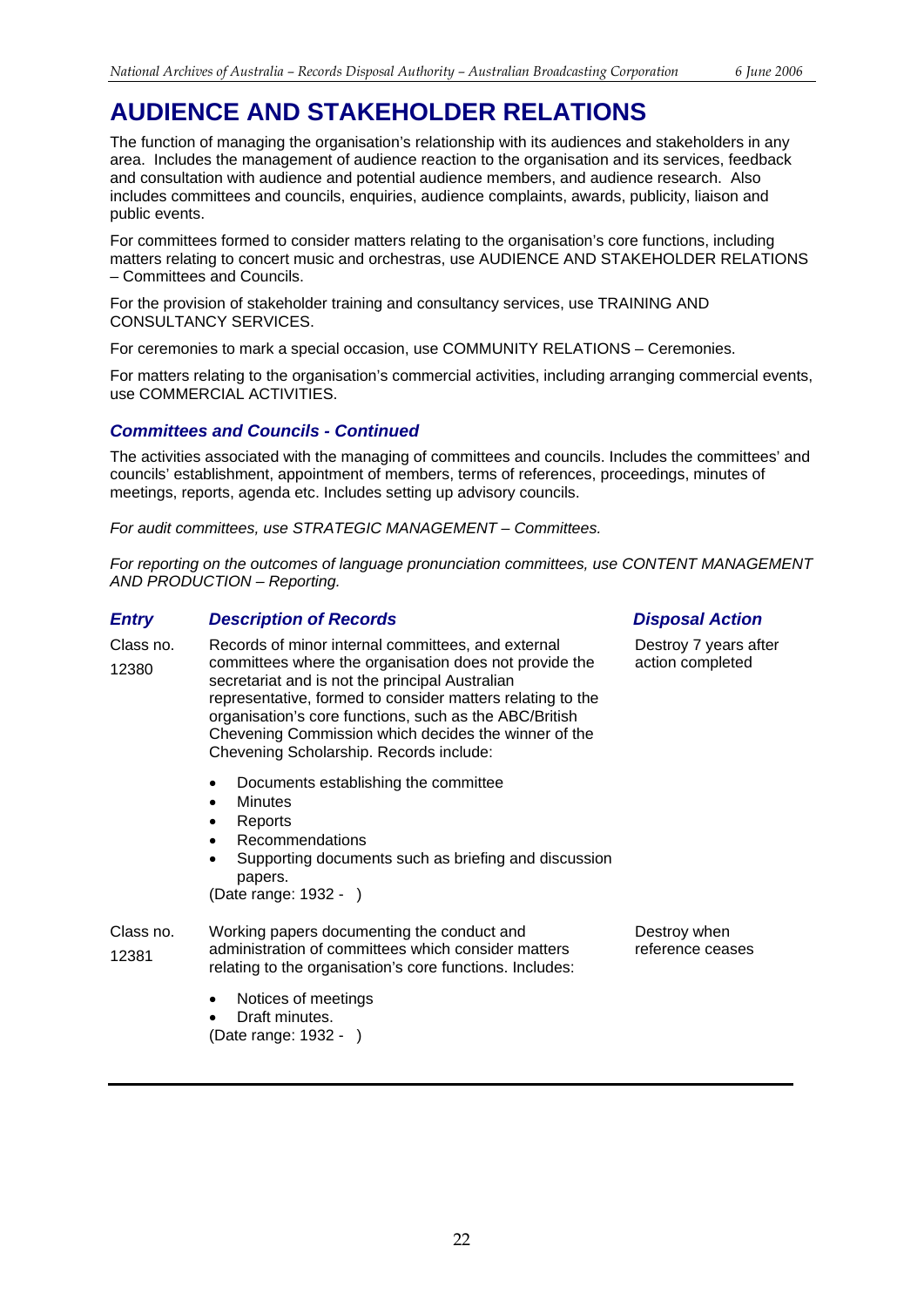The function of managing the organisation's relationship with its audiences and stakeholders in any area. Includes the management of audience reaction to the organisation and its services, feedback and consultation with audience and potential audience members, and audience research. Also includes committees and councils, enquiries, audience complaints, awards, publicity, liaison and public events.

For committees formed to consider matters relating to the organisation's core functions, including matters relating to concert music and orchestras, use AUDIENCE AND STAKEHOLDER RELATIONS – Committees and Councils.

For the provision of stakeholder training and consultancy services, use TRAINING AND CONSULTANCY SERVICES.

For ceremonies to mark a special occasion, use COMMUNITY RELATIONS – Ceremonies.

For matters relating to the organisation's commercial activities, including arranging commercial events, use COMMERCIAL ACTIVITIES.

#### *Compliance*

The activities associated with complying with mandatory or optional accountability, fiscal, legal, regulatory or quality standards or requirements to which the organisation is subject. Includes compliance with legislation and with national and international standards, such as the ISO 9000 series.

*For complaints management in accordance with organisation's and regulatory requirements, use AUDIENCE AND STAKEHOLDER RELATIONS – Public Reaction and Complaints Handling.* 

For reporting compliance to senior management and regulatory bodies, use AUDIENCE AND *STAKEHOLDER RELATIONS – Reporting.* 

*For the payment of registration application fees, use FINANCIAL MANAGEMENT – Payments.*

#### *Entry Description of Records Disposal Action*

Class no. 12382 Records documenting the organisation's internal monitoring of compliance with requirements such as editorial policies and organisation's charters relating to the audience and stakeholders relations function. (Date range: 1932 - ) Destroy when reference ceases

*Contracting-out*

The activities involved in managing the performance of work or the provision of goods and services by an external contractor, vendor or consultant, or by using external bureau services. Includes outsourcing.

*For payments made in relation to contracted services, use FINANCIAL MANAGEMENT – Payments.*

| <b>Entry</b> | <b>Description of Records</b> |
|--------------|-------------------------------|
|--------------|-------------------------------|

Class no. 12383 Records documenting contracting-out relating to the audience and stakeholder relations function. Includes:

- Record of any meeting with contractors
- Performance and evaluation reports, including feedback to contractors
- Requests for corrective action.

(Date range: 1932 - )

#### *Entry Description of Records Disposal Action*

Destroy 7 years after completion or other termination of contract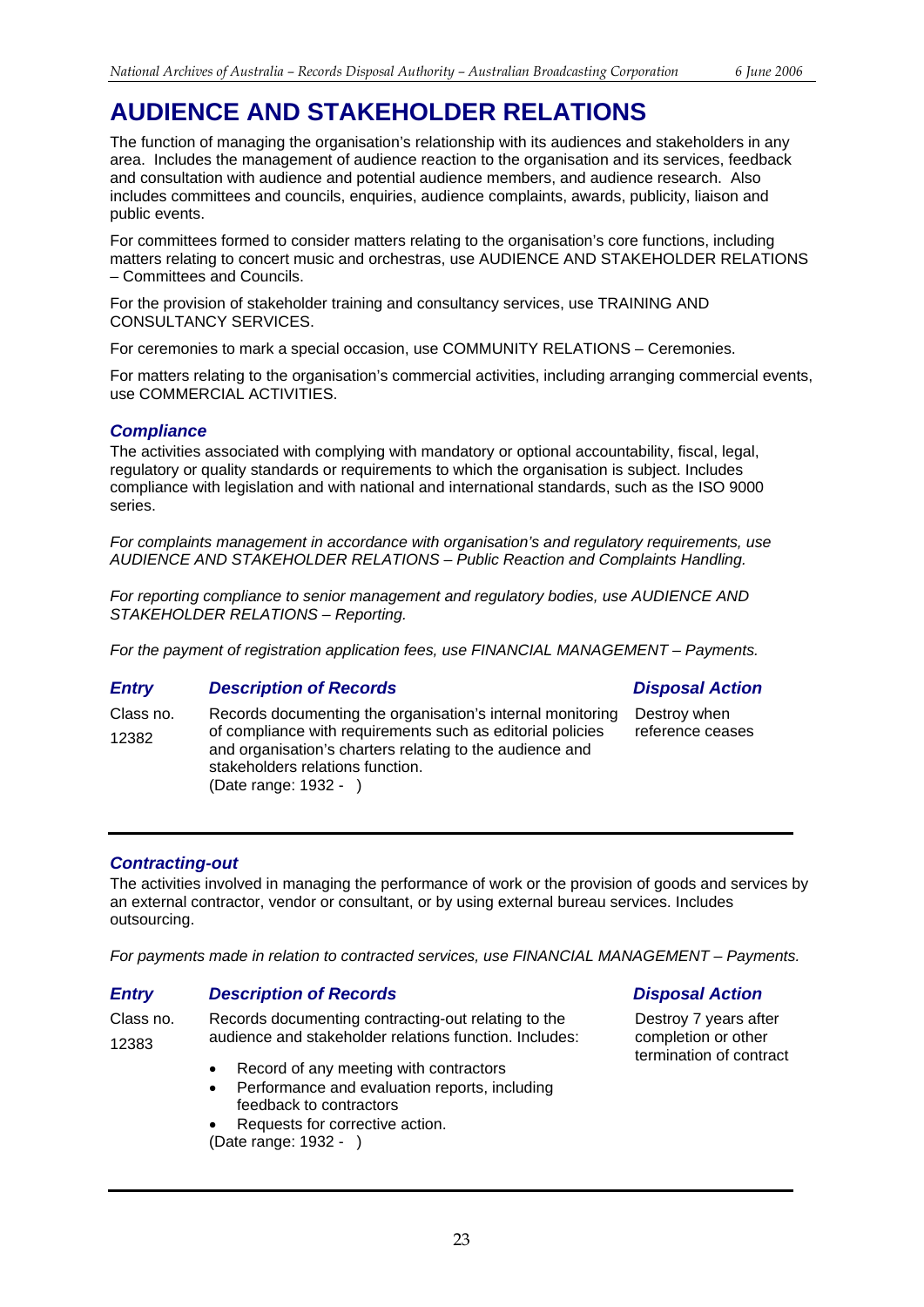The function of managing the organisation's relationship with its audiences and stakeholders in any area. Includes the management of audience reaction to the organisation and its services, feedback and consultation with audience and potential audience members, and audience research. Also includes committees and councils, enquiries, audience complaints, awards, publicity, liaison and public events.

For committees formed to consider matters relating to the organisation's core functions, including matters relating to concert music and orchestras, use AUDIENCE AND STAKEHOLDER RELATIONS – Committees and Councils.

For the provision of stakeholder training and consultancy services, use TRAINING AND CONSULTANCY SERVICES.

For ceremonies to mark a special occasion, use COMMUNITY RELATIONS – Ceremonies.

For matters relating to the organisation's commercial activities, including arranging commercial events, use COMMERCIAL ACTIVITIES.

#### *Enquiries*

The activities associated with the handling of requests for information about the organisation and its services by the general public, agency employees or another organisation.

*For enquiries from media, use AUDIENCE AND STAKEHOLDER RELATIONS – Media Relations.* 

*For periodic summary reports of all contact with the organisation, including general enquiries, use AUDIENCE AND STAKEHOLDER RELATIONS – Reporting.* 

*For complaints and compliments regarding the organisation, use AUDIENCE AND STAKEHOLDER RELATIONS – Public Reaction and Complaints Handling.* 

*For public requests for the broadcast of community services announcements, use CONTENT MANAGEMENT AND PRODUCTION – Authorisation.*

#### *Entry Description of Records Disposal Action*

#### Class no. 12384 Records documenting the handling of complex public enquiries about the organisation and its programs, products and services, such as historical enquiries about former programs and personalities. (Date range: 1932 - ) Destroy 1 year after action completed Class no. 12385 Records documenting the handling of simple public enquiries about the organisation and its programs, products and services, such as requests for details of music played on radio and responses to these enquiries. (Date range: 1932 - ) Destroy when reference ceases Class no 12386 Register of enquiries. (Date range: 1932 - ) Destroy 7 years after last entry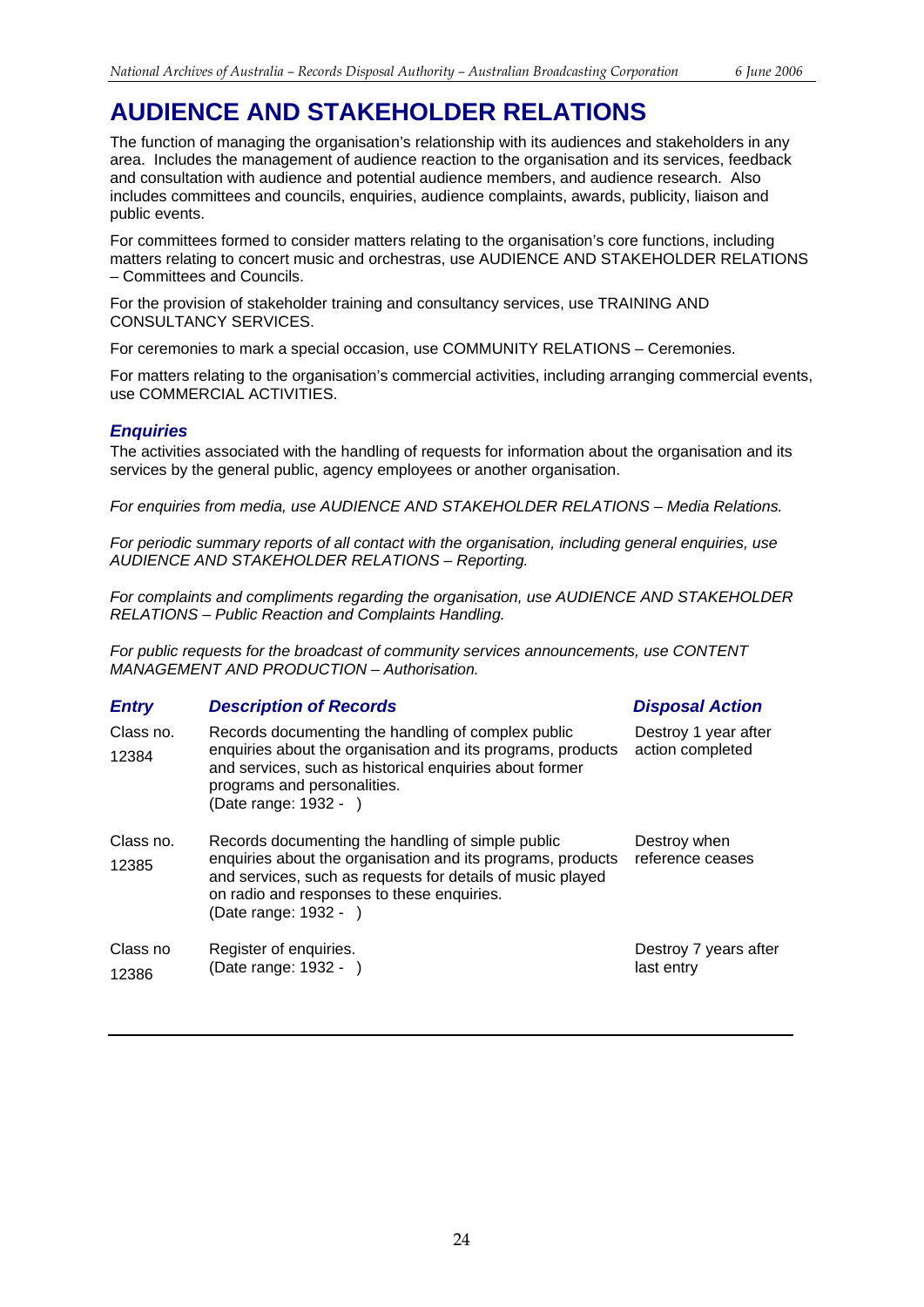The function of managing the organisation's relationship with its audiences and stakeholders in any area. Includes the management of audience reaction to the organisation and its services, feedback and consultation with audience and potential audience members, and audience research. Also includes committees and councils, enquiries, audience complaints, awards, publicity, liaison and public events.

For committees formed to consider matters relating to the organisation's core functions, including matters relating to concert music and orchestras, use AUDIENCE AND STAKEHOLDER RELATIONS – Committees and Councils.

For the provision of stakeholder training and consultancy services, use TRAINING AND CONSULTANCY SERVICES.

For ceremonies to mark a special occasion, use COMMUNITY RELATIONS – Ceremonies.

For matters relating to the organisation's commercial activities, including arranging commercial events, use COMMERCIAL ACTIVITIES.

#### *Media Relations*

The activities associated with establishing a relationship between the media and the organisation. Includes cultivating media contacts, coordinating access to the media, authorising and issuing press releases and briefings, and organising media interviews.

*For other enquiries, use AUDIENCE AND STAKEHOLDER RELATIONS – Enquiries.* 

*For transmission planning activities, which may be publicly notified via media releases, use TRANSMISSION AND DISTRIBUTION – Transmission Services.*

| <b>Entry</b>       | <b>Description of Records</b>                                                                                                                                             | <b>Disposal Action</b>               |
|--------------------|---------------------------------------------------------------------------------------------------------------------------------------------------------------------------|--------------------------------------|
| Class no.<br>12387 | Master set of organisation's media releases relating to the<br>organisation.<br>(Date range: 1932 - )                                                                     | Retain as national<br>archives       |
| Class no.<br>12388 | Master set of organisation's media releases relating to<br>programming issues.<br>(Date range: 1932 - )                                                                   | Destroy 2 years after<br>last action |
| Class no.<br>12389 | Records documenting media distribution lists.<br>(Date range: 1932 - )                                                                                                    | Disposal not<br>authorised           |
| Class no.<br>12390 | Master set of organisation's media releases relating to<br>transmission issues.<br>(Date range: 1932 - )                                                                  | Destroy 2 years after<br>last action |
| Class no.<br>12391 | Records documenting ad hoc notices regarding planned<br>outages, and responses to media reports concerning<br>transmission and reception issues.<br>(Date range: 1932 - ) | Destroy 2 years after<br>last action |
| Class no.<br>12392 | Records documenting the drafting and issuing of media<br>releases.<br>(Date range: 1932 - )                                                                               | Destroy when<br>reference ceases     |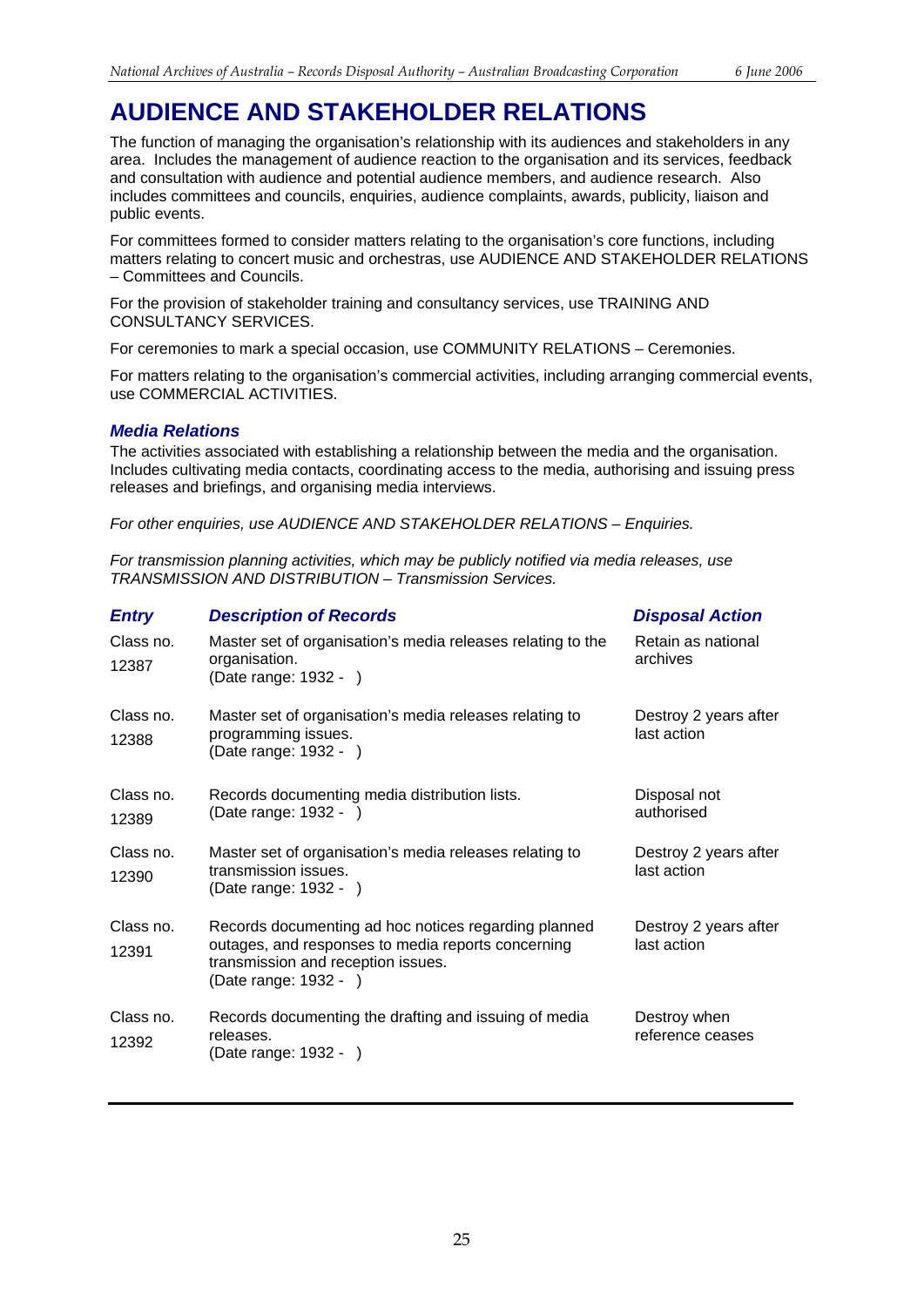The function of managing the organisation's relationship with its audiences and stakeholders in any area. Includes the management of audience reaction to the organisation and its services, feedback and consultation with audience and potential audience members, and audience research. Also includes committees and councils, enquiries, audience complaints, awards, publicity, liaison and public events.

For committees formed to consider matters relating to the organisation's core functions, including matters relating to concert music and orchestras, use AUDIENCE AND STAKEHOLDER RELATIONS – Committees and Councils.

For the provision of stakeholder training and consultancy services, use TRAINING AND CONSULTANCY SERVICES.

For ceremonies to mark a special occasion, use COMMUNITY RELATIONS – Ceremonies.

For matters relating to the organisation's commercial activities, including arranging commercial events, use COMMERCIAL ACTIVITIES.

#### *Meetings*

The activities associated with ad hoc gatherings held to formulate, discuss, update, or resolve issues and matters pertaining to managing the section, department, or organisation as a whole. Includes arrangements, agenda, taking of minutes etc. Excludes committee meetings.

*For meetings of committees and councils (for example advisory and consultative councils), use AUDIENCE AND STAKEHOLDER RELATIONS – Committees and Councils.* 

*For routine meetings with contractors, use AUDIENCE AND STAKEHOLDER RELATIONS – Contracting-Out.* 

*For focus group meetings held for audience research purposes, use AUDIENCE AND STAKEHOLDER RELATIONS – Audience Research.* 

*For meetings held to discuss and review public events, use AUDIENCE AND STAKEHOLDER RELATIONS – Public Events.* 

*For publicity meetings, use AUDIENCE AND STAKEHOLDER RELATIONS – Publicity Services.*

#### *Entry Description of Records Disposal Action*

| Class no.<br>12393 | Records documenting the outcomes of internal<br>management meetings held to discuss audience and<br>stakeholder relations matters. Includes marketing and<br>promotional matters.<br>(Date range: 1932 - )          | Destroy 2 years after<br>action completed |
|--------------------|---------------------------------------------------------------------------------------------------------------------------------------------------------------------------------------------------------------------|-------------------------------------------|
| Class no.<br>12394 | Working papers documenting the administration of<br>meetings held to support the audience and stakeholder<br>relations function. Includes notices of time and venue, and<br>draft minutes.<br>(Date range: 1932 - ) | Destroy when<br>reference ceases          |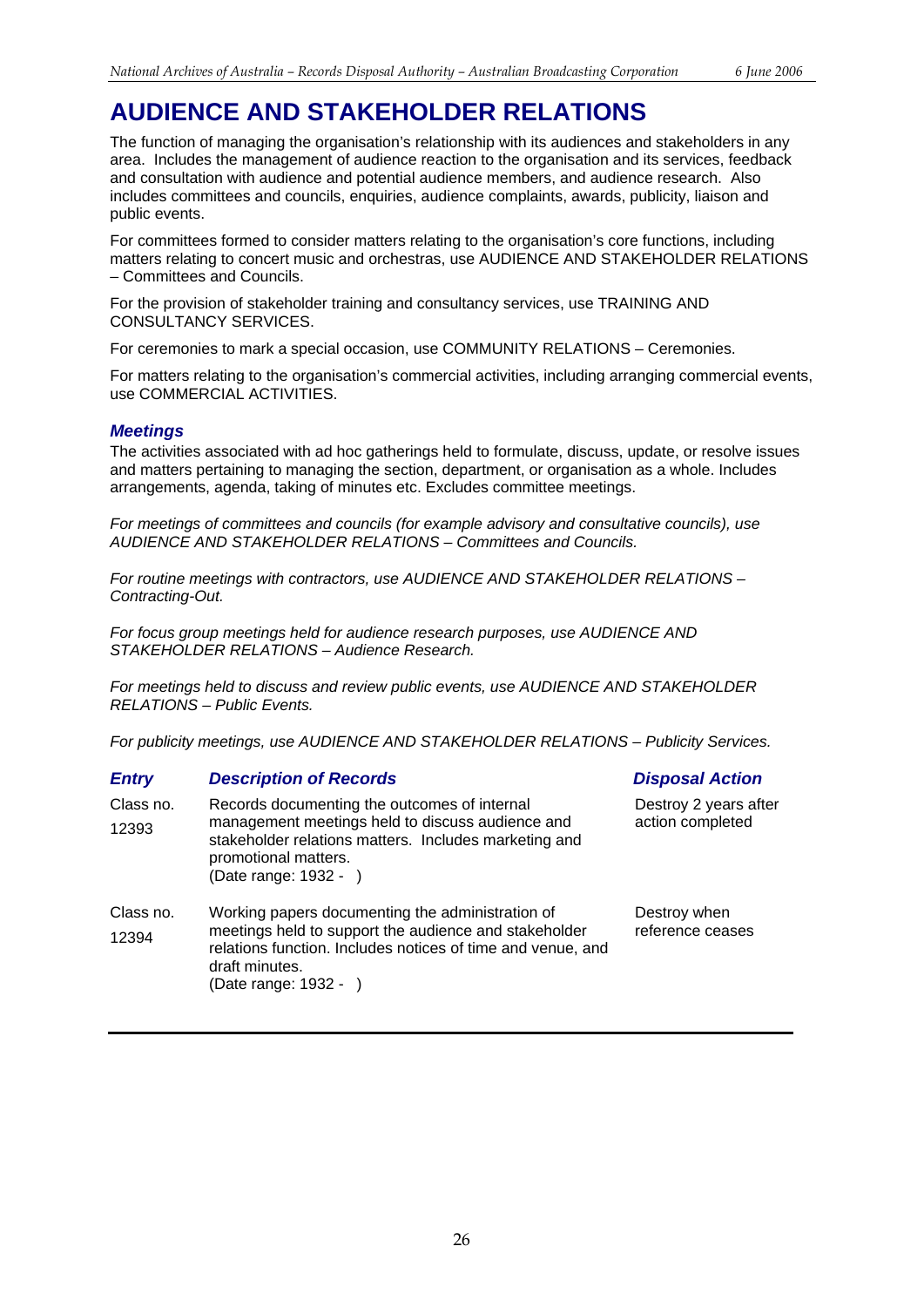The function of managing the organisation's relationship with its audiences and stakeholders in any area. Includes the management of audience reaction to the organisation and its services, feedback and consultation with audience and potential audience members, and audience research. Also includes committees and councils, enquiries, audience complaints, awards, publicity, liaison and public events.

For committees formed to consider matters relating to the organisation's core functions, including matters relating to concert music and orchestras, use AUDIENCE AND STAKEHOLDER RELATIONS – Committees and Councils.

For the provision of stakeholder training and consultancy services, use TRAINING AND CONSULTANCY SERVICES.

For ceremonies to mark a special occasion, use COMMUNITY RELATIONS – Ceremonies.

For matters relating to the organisation's commercial activities, including arranging commercial events, use COMMERCIAL ACTIVITIES.

#### *Planning*

The process of formulating ways in which objectives can be achieved. Includes determination of services, needs and solutions to those needs.

*For the organisation's overall planning to achieve corporate objectives, use STRATEGIC MANAGEMENT – Planning.* 

*For planning of publicity, use AUDIENCE AND STAKEHOLDER RELATIONS – Publicity Services.*

| <b>Entry</b>       | <b>Description of Records</b>                                                                  | <b>Disposal Action</b>              |
|--------------------|------------------------------------------------------------------------------------------------|-------------------------------------|
| Class no.<br>12395 | Final approved marketing plans.<br>(Date range: 1932 - )                                       | Destroy 5 years after<br>superseded |
| Class no.<br>12396 | Records documenting the development and review of<br>marketing plans.<br>(Date range: 1932 - ) | Destroy when<br>reference ceases    |

#### *Policy*

The activities associated with developing and establishing decisions, directions and precedents which act as a reference for future decision making, as the basis from which the organisation's operating procedures are determined.

*For the organisation's editorial policy covering multiple functions, use STRATEGIC MANAGEMENT – Policy.* 

*For the organisation's charter, use STRATEGIC MANAGEMENT – Legislation.*

#### *Entry Description of Records Disposal Action*

Class no. 12397 Records documenting the development and establishment of high level audience and stakeholder relations policies. Includes policy proposals, research papers, results of consultations, reports, major drafts and final policy documents. (Date range: 1932 - )

Retain as national archives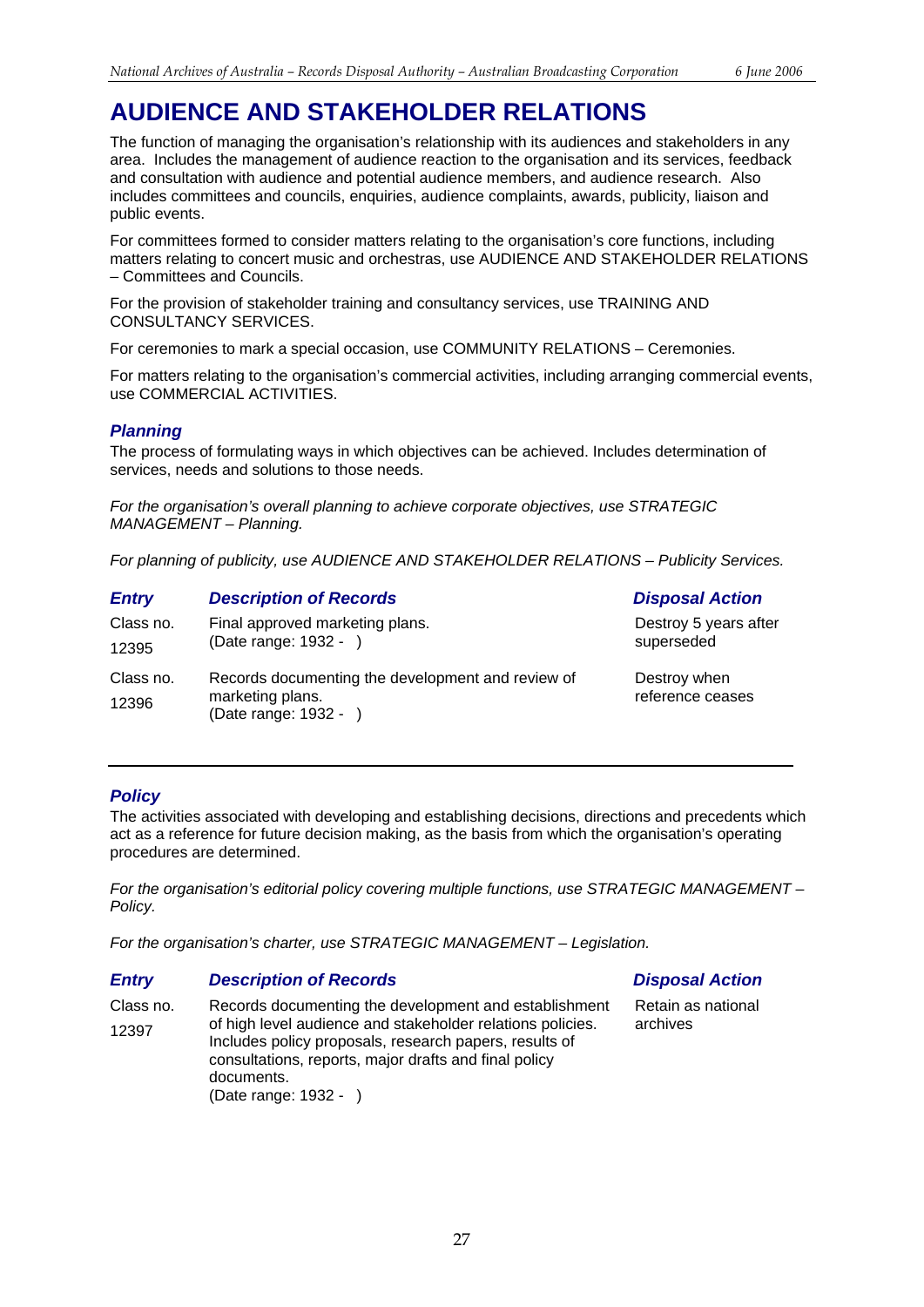The function of managing the organisation's relationship with its audiences and stakeholders in any area. Includes the management of audience reaction to the organisation and its services, feedback and consultation with audience and potential audience members, and audience research. Also includes committees and councils, enquiries, audience complaints, awards, publicity, liaison and public events.

For committees formed to consider matters relating to the organisation's core functions, including matters relating to concert music and orchestras, use AUDIENCE AND STAKEHOLDER RELATIONS – Committees and Councils.

For the provision of stakeholder training and consultancy services, use TRAINING AND CONSULTANCY SERVICES.

For ceremonies to mark a special occasion, use COMMUNITY RELATIONS – Ceremonies.

For matters relating to the organisation's commercial activities, including arranging commercial events, use COMMERCIAL ACTIVITIES.

#### *Policy - Continued*

The activities associated with developing and establishing decisions, directions and precedents which act as a reference for future decision making, as the basis from which the organisation's operating procedures are determined.

*For the organisation's editorial policy covering multiple functions, use STRATEGIC MANAGEMENT – Policy.* 

*For the organisation's charter, use STRATEGIC MANAGEMENT – Legislation.* 

#### *Entry Description of Records Disposal Action*

Class no. 12398 Records documenting the development and establishment of routine audience and stakeholder relations policies, such as policies of local and regional offices. Includes policy proposals, research papers, results of consultations, reports, major drafts and final policy documents. (Date range: 1932 - ) Destroy 7 years after superseded Class no. Working papers documenting the development of all

12399 audience and stakeholder relations policies, includes input from work areas. (Date range: 1932 - ) Destroy when final policy is approved

#### *Procedures*

Standard methods of operating laid down by an organisation according to formulated policy.

#### *Entry Description of Records Disposal Action*

| Class no.<br>12400 | Master set of organisation's manuals, handbooks, style<br>guides, directives, etc detailing procedures supporting the<br>audience and stakeholder relations function.<br>(Date range: 1932 - ) | Destroy 7 years after<br>superseded                |
|--------------------|------------------------------------------------------------------------------------------------------------------------------------------------------------------------------------------------|----------------------------------------------------|
| Class no.<br>12401 | Records documenting the development of organisation's<br>procedures supporting the audience and stakeholder<br>relations function.<br>(Date range: 1932 - )                                    | Destroy after new<br>procedures are<br>promulgated |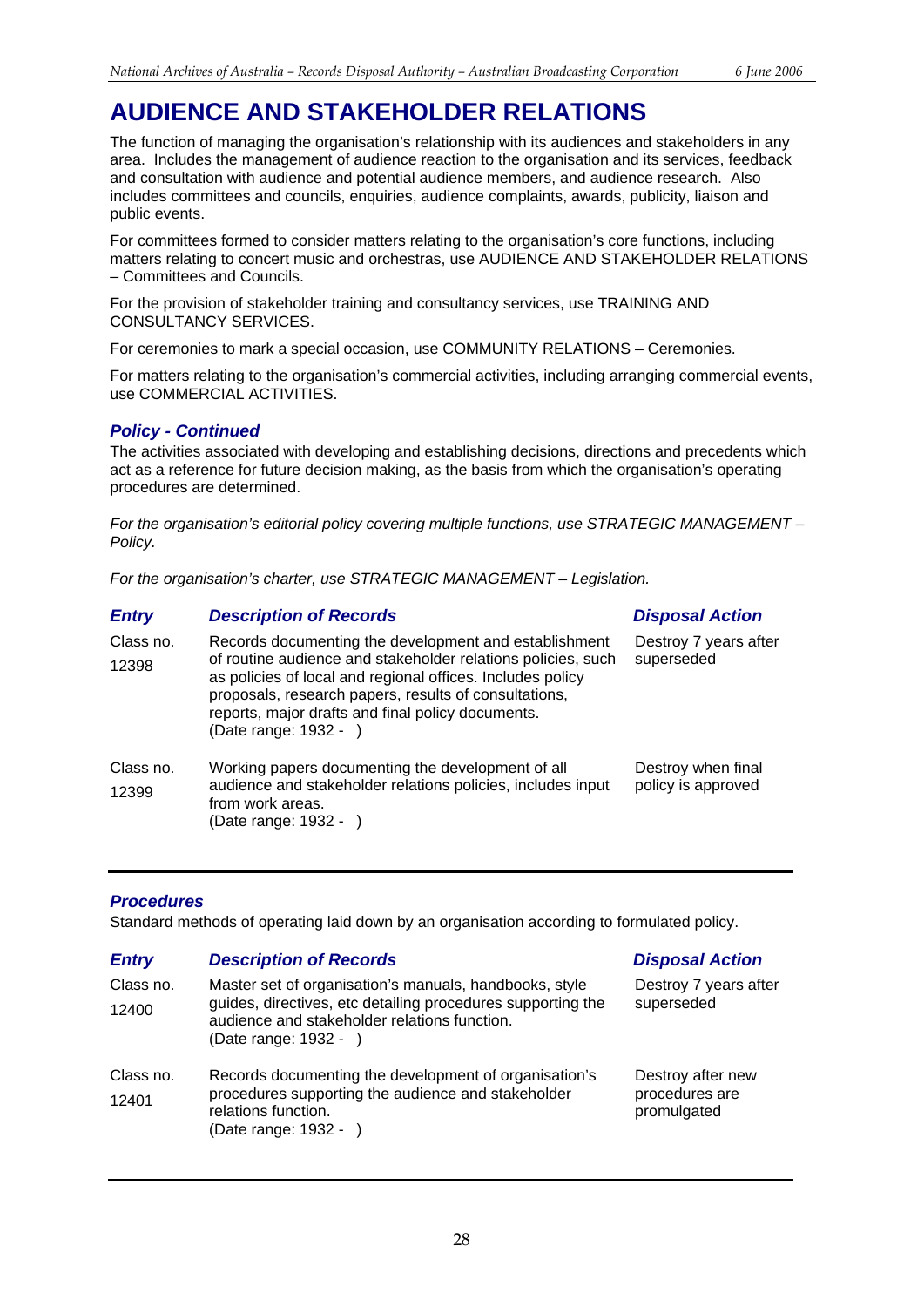The function of managing the organisation's relationship with its audiences and stakeholders in any area. Includes the management of audience reaction to the organisation and its services, feedback and consultation with audience and potential audience members, and audience research. Also includes committees and councils, enquiries, audience complaints, awards, publicity, liaison and public events.

For committees formed to consider matters relating to the organisation's core functions, including matters relating to concert music and orchestras, use AUDIENCE AND STAKEHOLDER RELATIONS – Committees and Councils.

For the provision of stakeholder training and consultancy services, use TRAINING AND CONSULTANCY SERVICES.

For ceremonies to mark a special occasion, use COMMUNITY RELATIONS – Ceremonies.

For matters relating to the organisation's commercial activities, including arranging commercial events, use COMMERCIAL ACTIVITIES.

#### *Public Events*

The activities involved in the management of public events, including open days, exhibiting at shows, festivals and fairs, and special performances (such as bushfire support concerts) to raise the organisation's profile and awareness of its products.

*For the broadcast of public events, use TRANSMISSION AND DISTRIBUTION – Transmitted Content.* 

*For publicity of public events, use AUDIENCE AND STAKEHOLDER RELATIONS – Publicity Services.* 

For the negotiation and establishment of agreements with event partners (for example festival *organisers), use AUDIENCE AND STAKEHOLDER RELATIONS – Agreements.* 

*For the production of the official event program, use PUBLICATION – Production.* 

*For surveys of the public attending events, use AUDIENCE AND STAKEHOLDER RELATIONS – Audience Research.* 

For complaints and compliments received regarding public events, use AUDIENCE AND *STAKEHOLDER RELATIONS – Public Reaction and Complaint Handling.* 

*For award ceremonies organised for recipients of awards conferred by the organisation, use COMMUNITY RELATIONS – Ceremonies.* 

*For staging commercial performances, use COMMERCIAL ACTIVITIES – Performances.* 

#### *Entry Description of Records Disposal Action*

- Class no. 12402 Records documenting the arrangement and conduct of public events, excluding radio outside broadcasts. Includes correspondence with stakeholders (for example local councils, festival organisers), event schedules, booking forms, and worksheets. (Date range: 1932 - )
- Class no. 12403 Records documenting the internal evaluation of events, excluding radio outside broadcasts to determine their success or otherwise. Includes meeting proceedings, event reports and other feedback to stakeholders. (Date range: 1932 - ) Destroy 5 years after action completed

Destroy 5 years after completion of the event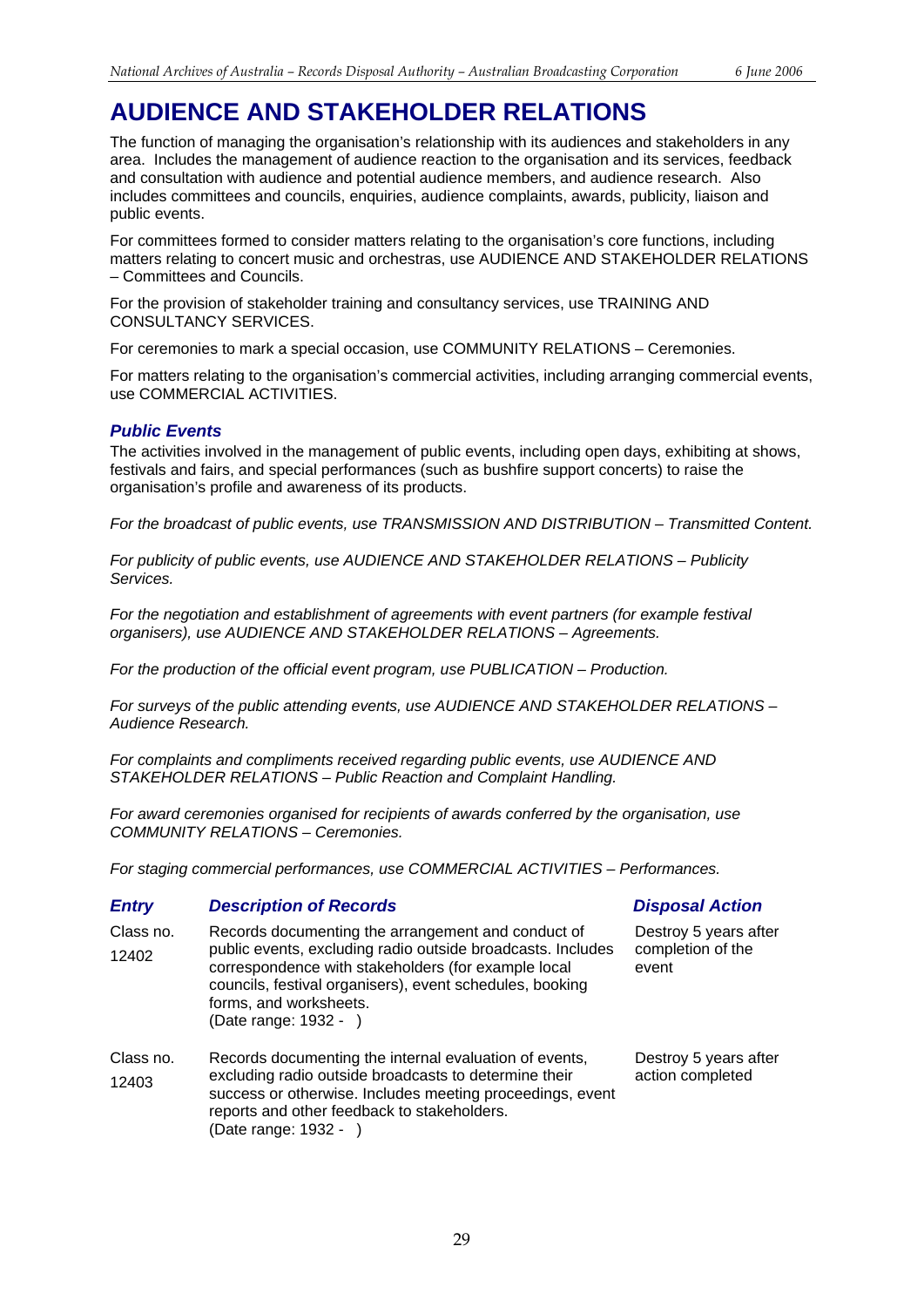The function of managing the organisation's relationship with its audiences and stakeholders in any area. Includes the management of audience reaction to the organisation and its services, feedback and consultation with audience and potential audience members, and audience research. Also includes committees and councils, enquiries, audience complaints, awards, publicity, liaison and public events.

For committees formed to consider matters relating to the organisation's core functions, including matters relating to concert music and orchestras, use AUDIENCE AND STAKEHOLDER RELATIONS – Committees and Councils.

For the provision of stakeholder training and consultancy services, use TRAINING AND CONSULTANCY SERVICES.

For ceremonies to mark a special occasion, use COMMUNITY RELATIONS – Ceremonies.

For matters relating to the organisation's commercial activities, including arranging commercial events, use COMMERCIAL ACTIVITIES.

#### *Public Events - Continued*

The activities involved in the management of public events, including open days, exhibiting at shows, festivals and fairs, and special performances (such as bushfire support concerts) to raise the organisation's profile and awareness of its products.

*For the broadcast of public events, use TRANSMISSION AND DISTRIBUTION – Transmitted Content.* 

*For publicity of public events, use AUDIENCE AND STAKEHOLDER RELATIONS – Publicity Services.* 

For the negotiation and establishment of agreements with event partners (for example festival *organisers), use AUDIENCE AND STAKEHOLDER RELATIONS – Agreements.* 

*For the production of the official event program, use PUBLICATION – Production.* 

*For surveys of the public attending events, use AUDIENCE AND STAKEHOLDER RELATIONS – Audience Research.* 

For complaints and compliments received regarding public events, use AUDIENCE AND *STAKEHOLDER RELATIONS – Public Reaction and Complaint Handling.* 

*For award ceremonies organised for recipients of awards conferred by the organisation, use COMMUNITY RELATIONS – Ceremonies.* 

*For staging commercial performances, use COMMERCIAL ACTIVITIES – Performances.* 

#### *Entry Description of Records Disposal Action*

- Class no. 12404 Records documenting the arrangement and conduct of radio outside broadcasts (organised to raise the station's community profile). Includes correspondence with stakeholders (for example local councils), event schedules, booking forms, and worksheets. (Date range: 1932 - ) Class no. Records documenting the internal evaluation of radio
- 12405. outside broadcasts (organised to raise the stations community profile) to determine their success or otherwise. Includes meeting proceedings, event reports and other feedback to stakeholders. (Date range: 1932 - )

Destroy 2 years after completion of the event

Destroy 2 years after the completion of the event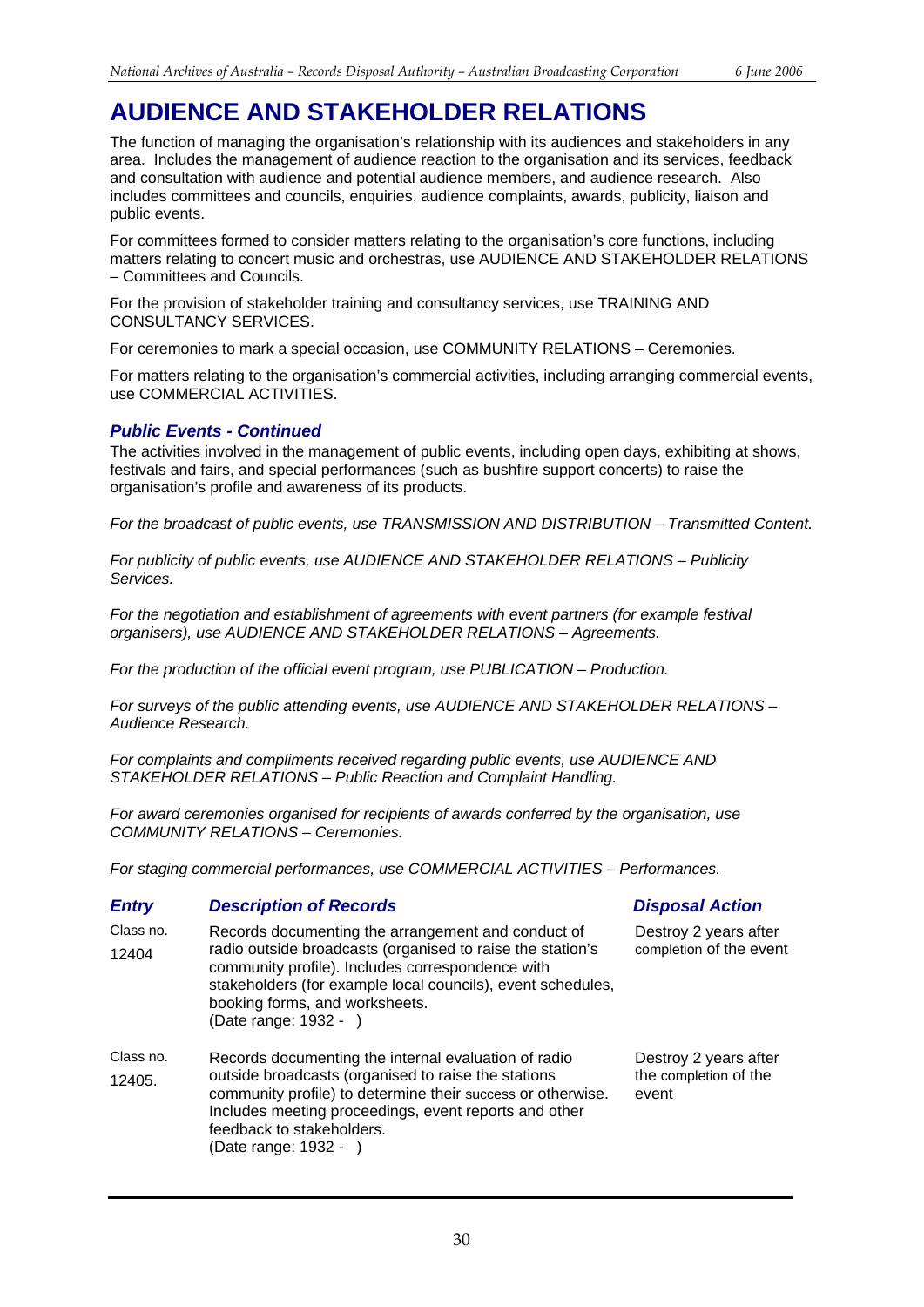The function of managing the organisation's relationship with its audiences and stakeholders in any area. Includes the management of audience reaction to the organisation and its services, feedback and consultation with audience and potential audience members, and audience research. Also includes committees and councils, enquiries, audience complaints, awards, publicity, liaison and public events.

For committees formed to consider matters relating to the organisation's core functions, including matters relating to concert music and orchestras, use AUDIENCE AND STAKEHOLDER RELATIONS – Committees and Councils.

For the provision of stakeholder training and consultancy services, use TRAINING AND CONSULTANCY SERVICES.

For ceremonies to mark a special occasion, use COMMUNITY RELATIONS – Ceremonies.

For matters relating to the organisation's commercial activities, including arranging commercial events, use COMMERCIAL ACTIVITIES.

#### *Public Reaction and Complaints Handling*

The process of handling and routine reporting on public and other stakeholder reaction to the organisation's policies, content, services or product. Includes anonymous letters, letters of complaint and letters of congratulations or appreciation received from the public. Also includes receiving and responding to questions and complaints regarding reception difficulties and the management of audience feedback, such as online forums, chatrooms, guestbooks and mailing lists.

*For analysis and correction of faults in transmission, use TRANSMISSION AND DISTRIBUTION – Fault Management.* 

*For reporting on complaints and comments to management, programmers, regulatory bodies or the public, use AUDIENCE AND STAKEHOLDER RELATIONS – Reporting.* 

*For appeals in relation to complaints, use AUDIENCE AND STAKEHOLDER RELATIONS – Appeals (decisions).* 

*For complaints that proceed to legal action, use LEGAL SERVICES – Litigation.* 

*For providing general advice to the public regarding reception, use AUDIENCE AND STAKEHOLDER RELATIONS – Advice.* 

#### *Entry Description of Records Disposal Action*

Class no.

12406

Records documenting public reaction of a significant nature, including compliments, or complaints relating to a serious editorial issue, such as factual inaccuracy, lack of balance, or inappropriate content, those from the portfolio minister, and any complaints that are upheld by management and review bodies. Includes:

- Written complaint or compliment
- Comments from managers with editorial responsibility
- Written responses from the organisation
- Requests for internal reviews
- Reports from independent review panels
- Requests for information or comment
- Results of investigations
- Directions for corrective action (if upheld).

(Date range: 1932 - )

Retain as national archives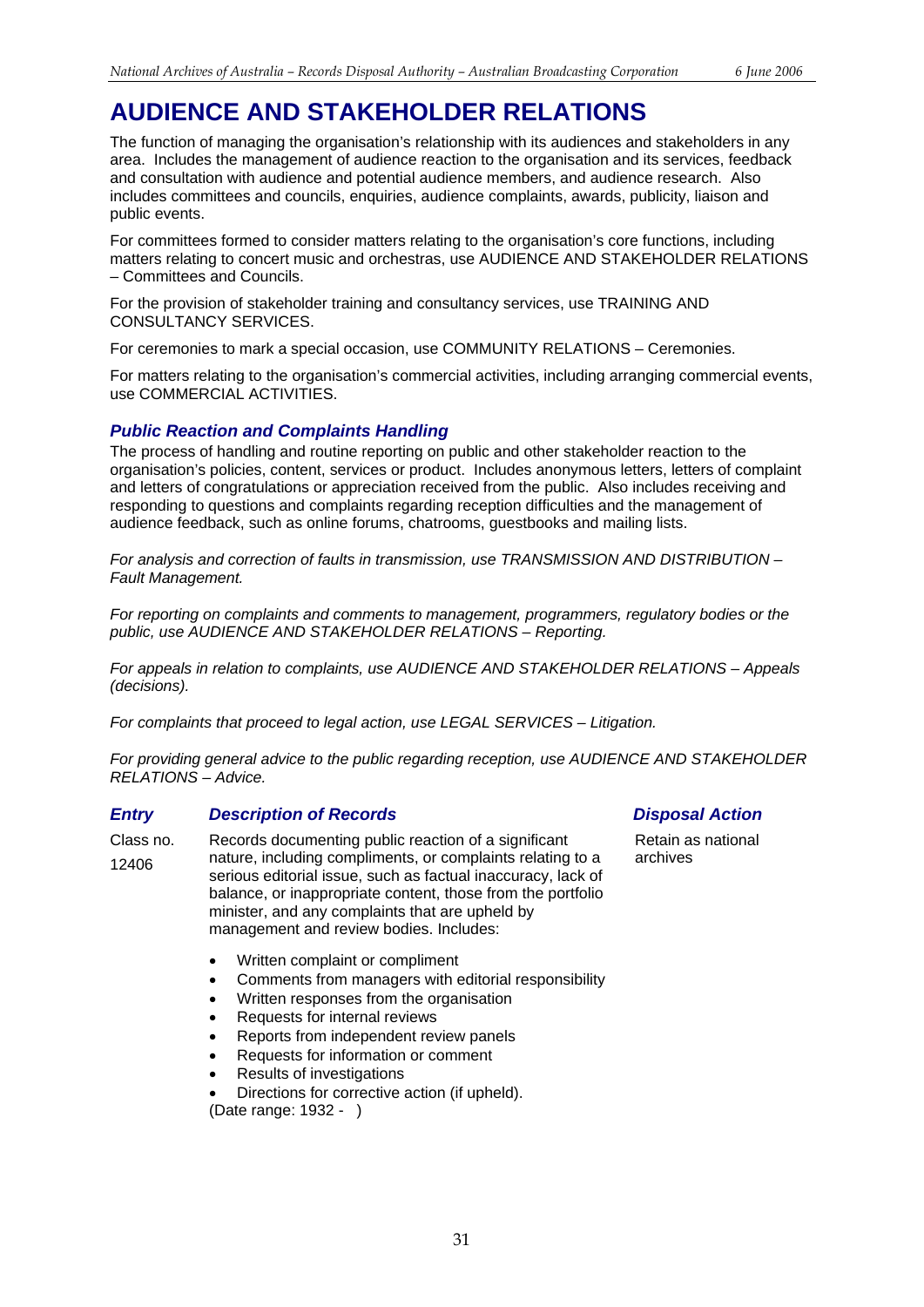The function of managing the organisation's relationship with its audiences and stakeholders in any area. Includes the management of audience reaction to the organisation and its services, feedback and consultation with audience and potential audience members, and audience research. Also includes committees and councils, enquiries, audience complaints, awards, publicity, liaison and public events.

For committees formed to consider matters relating to the organisation's core functions, including matters relating to concert music and orchestras, use AUDIENCE AND STAKEHOLDER RELATIONS – Committees and Councils.

For the provision of stakeholder training and consultancy services, use TRAINING AND CONSULTANCY SERVICES.

For ceremonies to mark a special occasion, use COMMUNITY RELATIONS – Ceremonies.

For matters relating to the organisation's commercial activities, including arranging commercial events, use COMMERCIAL ACTIVITIES.

#### *Public Reaction and Complaints Handling - Continued*

The process of handling and routine reporting on public and other stakeholder reaction to the organisation's policies, content, services or product. Includes anonymous letters, letters of complaint and letters of congratulations or appreciation received from the public. Also includes receiving and responding to questions and complaints regarding reception difficulties and the management of audience feedback, such as online forums, chatrooms, guestbooks and mailing lists.

*For analysis and correction of faults in transmission, use TRANSMISSION AND DISTRIBUTION – Fault Management.* 

*For reporting on complaints and comments to management, programmers, regulatory bodies or the public, use AUDIENCE AND STAKEHOLDER RELATIONS – Reporting.* 

*For appeals in relation to complaints, use AUDIENCE AND STAKEHOLDER RELATIONS – Appeals (decisions).* 

*For complaints that proceed to legal action, use LEGAL SERVICES – Litigation.* 

*For providing general advice to the public regarding reception, use AUDIENCE AND STAKEHOLDER RELATIONS – Advice.* 

#### *Entry Description of Records Disposal Action*

- Class no. 12407 Records documenting public reaction relating to radio that is of a simple or non-serious nature, such as telephone comments where the caller only requires views to be noted or complaints relating to personal tastes or preferences. Includes complaints or compliments made via email, telephone, short message service (SMS) or in writing. (Date range: 1932 - )
- Class no. 12408 Records documenting public reaction relating to television or online content that is of a simple or non-serious nature, such as telephone comments where the caller only requires views to be noted or complaints relating to personal tastes or preferences. Includes complaints or compliments made via email, telephone, short message service (SMS) or in writing. (Date range: 1956 - )

Destroy 2 years after action completed

Destroy 7 years after action completed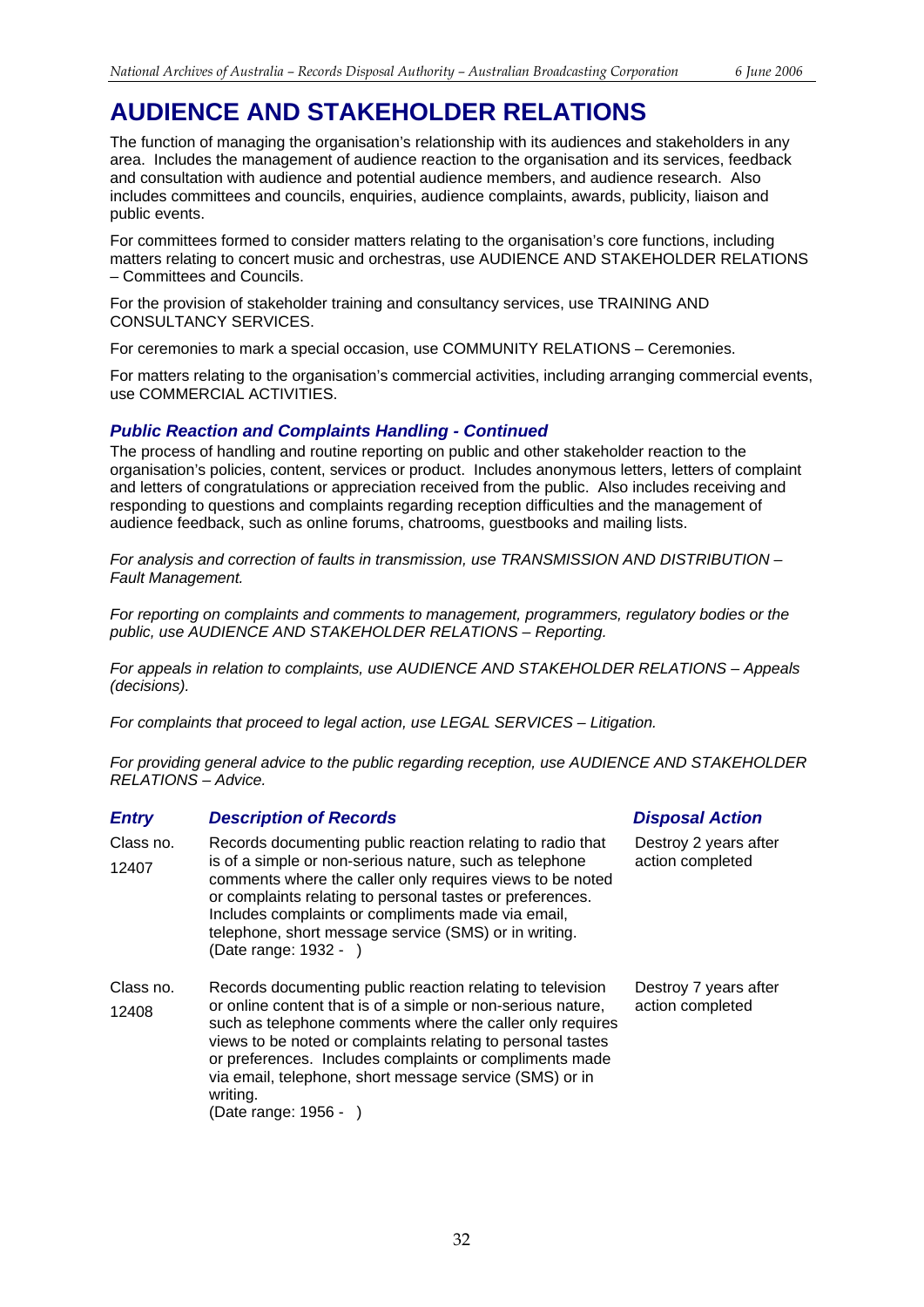The function of managing the organisation's relationship with its audiences and stakeholders in any area. Includes the management of audience reaction to the organisation and its services, feedback and consultation with audience and potential audience members, and audience research. Also includes committees and councils, enquiries, audience complaints, awards, publicity, liaison and public events.

For committees formed to consider matters relating to the organisation's core functions, including matters relating to concert music and orchestras, use AUDIENCE AND STAKEHOLDER RELATIONS – Committees and Councils.

For the provision of stakeholder training and consultancy services, use TRAINING AND CONSULTANCY SERVICES.

For ceremonies to mark a special occasion, use COMMUNITY RELATIONS – Ceremonies.

For matters relating to the organisation's commercial activities, including arranging commercial events, use COMMERCIAL ACTIVITIES.

#### *Public Reaction and Complaints Handling - Continued*

The process of handling and routine reporting on public and other stakeholder reaction to the organisation's policies, content, services or product. Includes anonymous letters, letters of complaint and letters of congratulations or appreciation received from the public. Also includes receiving and responding to questions and complaints regarding reception difficulties and the management of audience feedback, such as online forums, chatrooms, guestbooks and mailing lists.

*For analysis and correction of faults in transmission, use TRANSMISSION AND DISTRIBUTION – Fault Management.* 

*For reporting on complaints and comments to management, programmers, regulatory bodies or the public, use AUDIENCE AND STAKEHOLDER RELATIONS – Reporting.* 

*For appeals in relation to complaints, use AUDIENCE AND STAKEHOLDER RELATIONS – Appeals (decisions).* 

*For complaints that proceed to legal action, use LEGAL SERVICES – Litigation.* 

*For providing general advice to the public regarding reception, use AUDIENCE AND STAKEHOLDER RELATIONS – Advice.* 

| <b>Entry</b>       | <b>Description of Records</b>                                                                                                                                                                                                | <b>Disposal Action</b>                    |
|--------------------|------------------------------------------------------------------------------------------------------------------------------------------------------------------------------------------------------------------------------|-------------------------------------------|
| Class no.          | Records documenting public reaction and complaints of a<br>simple or non-serious nature relating to the organisation's<br>commercial products and services and the response to<br>these complaints.<br>(Date range: 1956 - ) | Destroy 7 years after<br>action completed |
| 12409              |                                                                                                                                                                                                                              |                                           |
| Class no.          | Records documenting public reaction to election coverage                                                                                                                                                                     | Destroy 7 years after                     |
| 12410              | received by the organisation.<br>(Date range: 1932 - )                                                                                                                                                                       | action completed                          |
| Class no.<br>12411 | Records documenting the handling of stakeholder<br>interaction and online feedback, including online forums,<br>chat rooms, guest books and mailing lists.<br>(Date range: 1995 - )                                          | Destroy 1 year after<br>action completed  |
| Class no.<br>12412 | Complaints register.<br>(Date range: 1932 - )                                                                                                                                                                                | Retain as national<br>archives            |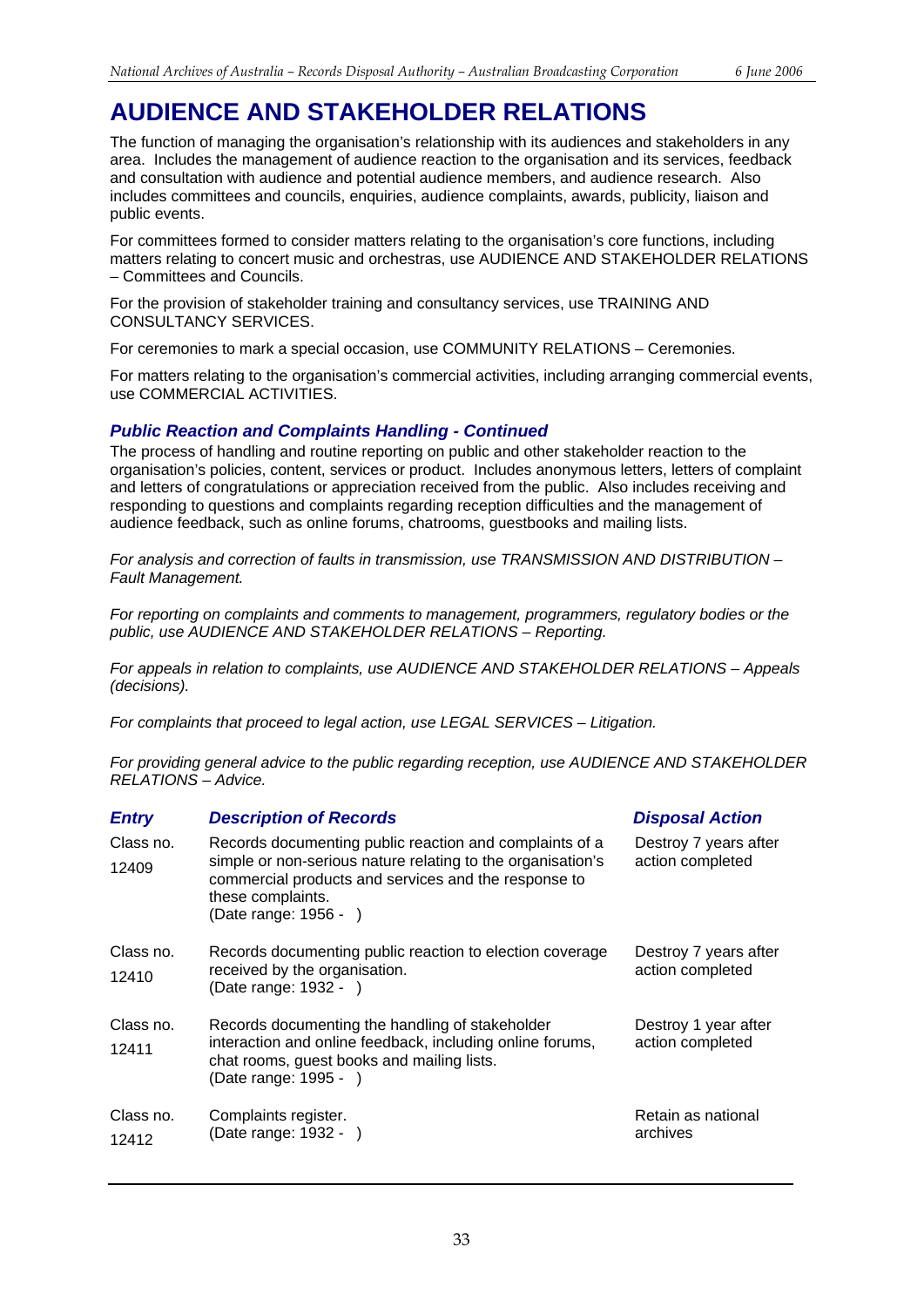The function of managing the organisation's relationship with its audiences and stakeholders in any area. Includes the management of audience reaction to the organisation and its services, feedback and consultation with audience and potential audience members, and audience research. Also includes committees and councils, enquiries, audience complaints, awards, publicity, liaison and public events.

For committees formed to consider matters relating to the organisation's core functions, including matters relating to concert music and orchestras, use AUDIENCE AND STAKEHOLDER RELATIONS – Committees and Councils.

For the provision of stakeholder training and consultancy services, use TRAINING AND CONSULTANCY SERVICES.

For ceremonies to mark a special occasion, use COMMUNITY RELATIONS – Ceremonies.

For matters relating to the organisation's commercial activities, including arranging commercial events, use COMMERCIAL ACTIVITIES.

#### *Publicity Services*

The activities associated with promoting the organisation, utilising both in-house and external resources. Includes the promotion of the organisation, its content and products.

*For marketing plans, use AUDIENCE AND STAKEHOLDER RELATIONS – Planning.* 

*For the release of transmission notices and other liaison with external media, use AUDIENCE AND STAKEHOLDER RELATIONS – Media Relations or COMMUNITY RELATIONS – Media Relations.* 

*For the production of promotional materials including stickers and posters, use PUBLICATION.* 

*For the production and scheduling of promotional broadcasting content, use CONTENT MANAGEMENT AND PRODUCTION.* 

*For the use of the organisation's logo and branding of the organisation's products, use COMMERCIAL ACTIVITIES – Branding.* 

*For non-final versions of promotions for the organisation, content produced by the organisation, and acquired content, use CONTENT MANAGEMENT AND PRODUCTION – Editing.*

#### *Entry Description of Records Disposal Action*

| Class no. | Final versions of the organisation's publicity plan. |
|-----------|------------------------------------------------------|
| 12413     | (Date range: 1932 -                                  |

Class no. 12414 Records documenting the planning and co-ordination of publicity for the organisation's networks, stations, programs, products and online. Includes:

- Publicity strategy
- Product launch strategy
- Plans for generic promotional campaigns
- Co-ordination and assembly of marketing packages
- Campaign schedules and strategies
- Minutes and agenda for regular publicity campaign meetings
- Invitations and other arrangements for launch of generic yearly schedule
- **Approvals**
- Register of media attention.

(Date range: 1932 - )

Retain as national archives

Destroy 5 years after action completed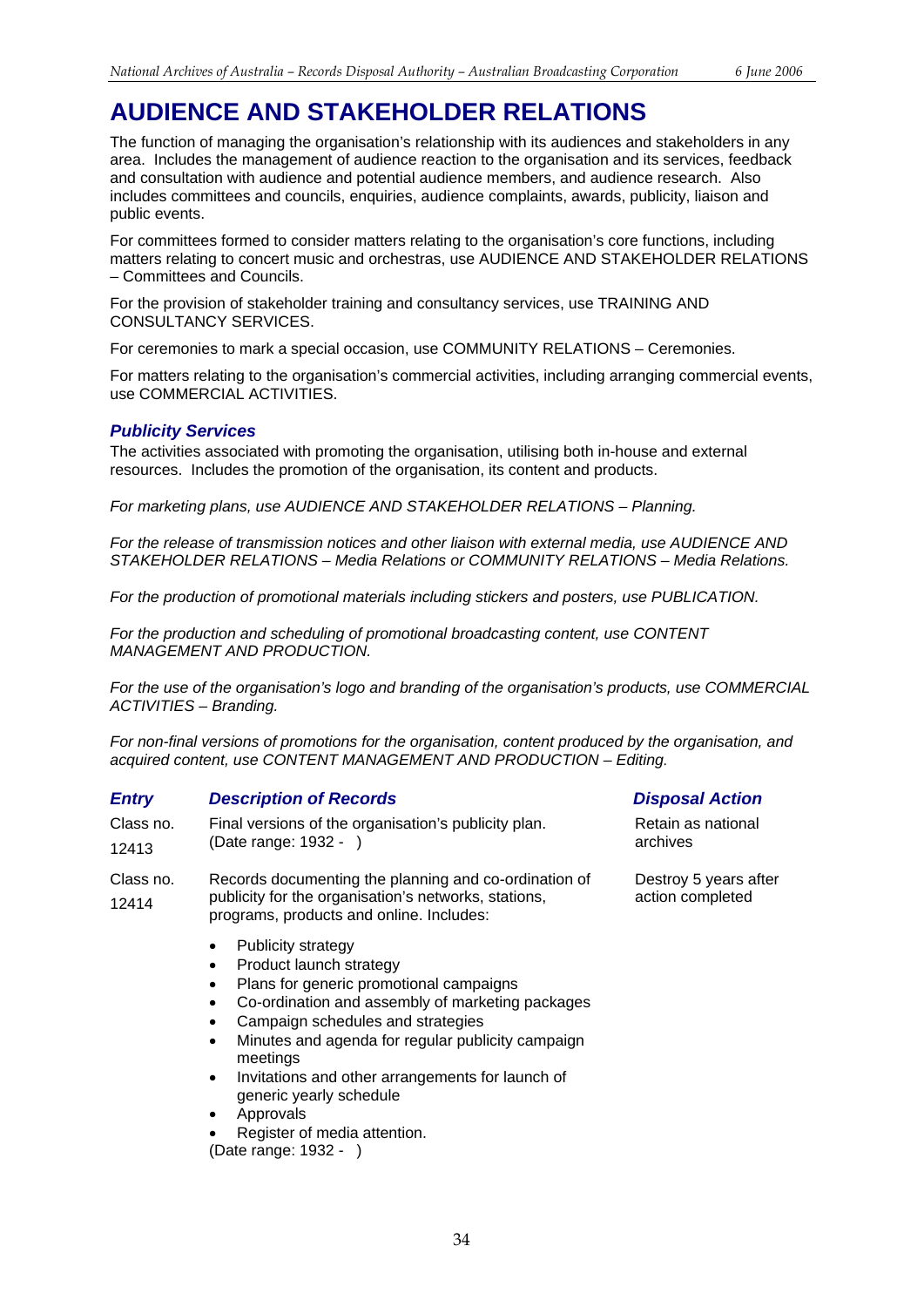The function of managing the organisation's relationship with its audiences and stakeholders in any area. Includes the management of audience reaction to the organisation and its services, feedback and consultation with audience and potential audience members, and audience research. Also includes committees and councils, enquiries, audience complaints, awards, publicity, liaison and public events.

For committees formed to consider matters relating to the organisation's core functions, including matters relating to concert music and orchestras, use AUDIENCE AND STAKEHOLDER RELATIONS – Committees and Councils.

For the provision of stakeholder training and consultancy services, use TRAINING AND CONSULTANCY SERVICES.

For ceremonies to mark a special occasion, use COMMUNITY RELATIONS – Ceremonies.

For matters relating to the organisation's commercial activities, including arranging commercial events, use COMMERCIAL ACTIVITIES.

#### *Publicity Services - Continued*

The activities associated with promoting the organisation, utilising both in-house and external resources. Includes the promotion of the organisation, its content and products.

*For marketing plans, use AUDIENCE AND STAKEHOLDER RELATIONS – Planning.* 

*For the release of transmission notices and other liaison with external media, use AUDIENCE AND STAKEHOLDER RELATIONS – Media Relations or COMMUNITY RELATIONS – Media Relations.* 

*For the production of promotional materials including stickers and posters, use PUBLICATION.* 

*For the production and scheduling of promotional broadcasting content, use CONTENT MANAGEMENT AND PRODUCTION.* 

*For the use of the organisation's logo and branding of the organisation's products, use COMMERCIAL ACTIVITIES – Branding.* 

*For non-final versions of promotions for the organisation, content produced by the organisation, and acquired content, use CONTENT MANAGEMENT AND PRODUCTION – Editing.*

### *Entry Description of Records Disposal Action*

- Class no. 12415 Publicity material to promote the organisation as a whole. Includes broadcast promotions of the organisation, networks, stations, online and personalities. Includes artwork for advertisements placed in the external media, press kits, media reviews and publicity photographs. (Date range: 1932 - )
- Class no. 12416 Publicity material for content, products, performances, personalities and services produced or commissioned by the organisation. Includes artwork for advertisements placed in the external media, press kits, media reviews and publicity photographs. Excludes broadcast promotions. (Date range: 1932 - )

Retain as national archives

Audiovisual records to be sentenced in accordance with sentencing guidelines

Retain as national archives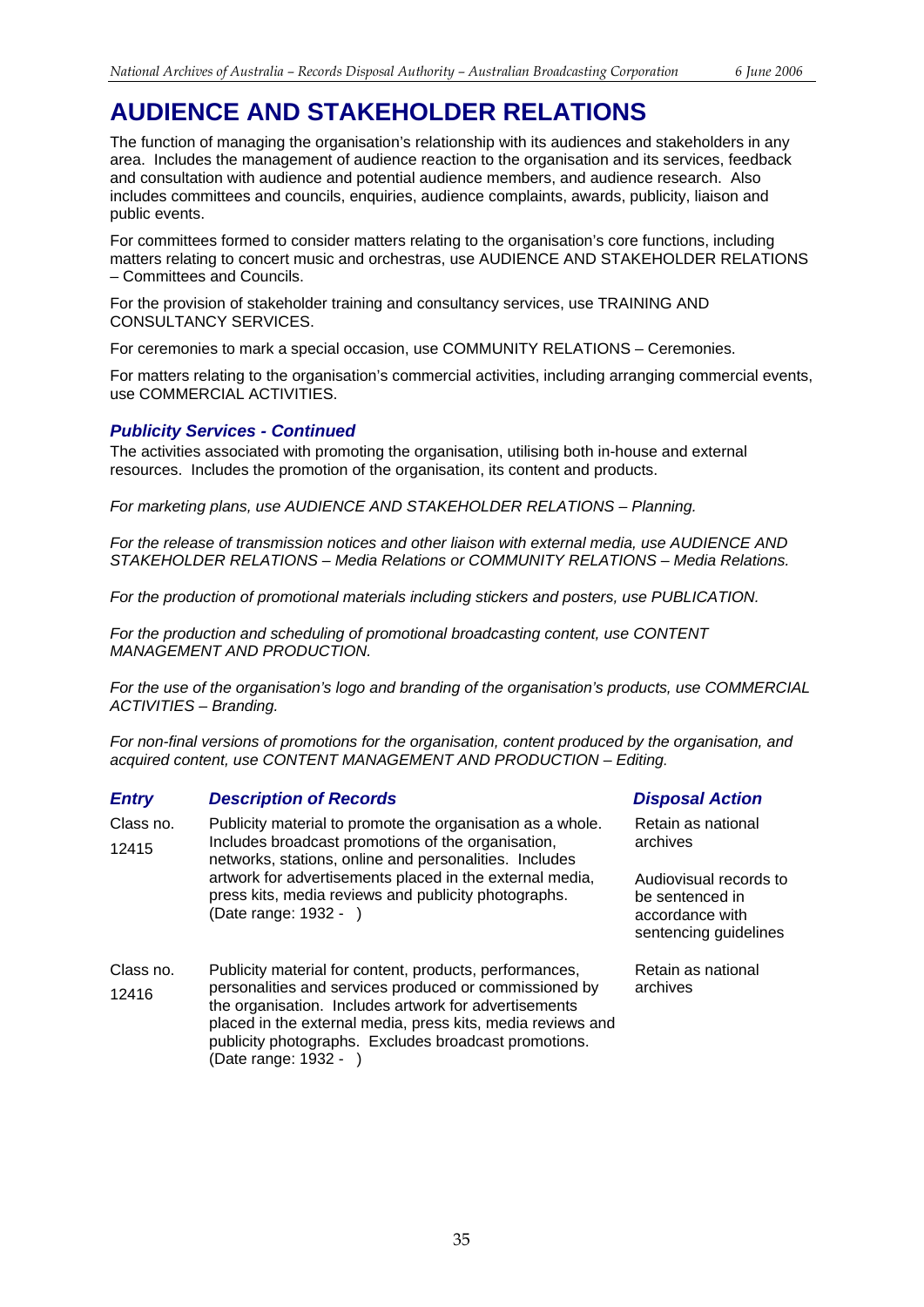The function of managing the organisation's relationship with its audiences and stakeholders in any area. Includes the management of audience reaction to the organisation and its services, feedback and consultation with audience and potential audience members, and audience research. Also includes committees and councils, enquiries, audience complaints, awards, publicity, liaison and public events.

For committees formed to consider matters relating to the organisation's core functions, including matters relating to concert music and orchestras, use AUDIENCE AND STAKEHOLDER RELATIONS – Committees and Councils.

For the provision of stakeholder training and consultancy services, use TRAINING AND CONSULTANCY SERVICES.

For ceremonies to mark a special occasion, use COMMUNITY RELATIONS – Ceremonies.

For matters relating to the organisation's commercial activities, including arranging commercial events, use COMMERCIAL ACTIVITIES.

#### *Publicity Services - Continued*

The activities associated with promoting the organisation, utilising both in-house and external resources. Includes the promotion of the organisation, its content and products.

*For marketing plans, use AUDIENCE AND STAKEHOLDER RELATIONS – Planning.* 

*For the release of transmission notices and other liaison with external media, use AUDIENCE AND STAKEHOLDER RELATIONS – Media Relations or COMMUNITY RELATIONS – Media Relations.* 

*For the production of promotional materials including stickers and posters, use PUBLICATION.* 

*For the production and scheduling of promotional broadcasting content, use CONTENT MANAGEMENT AND PRODUCTION.* 

*For the use of the organisation's logo and branding of the organisation's products, use COMMERCIAL ACTIVITIES – Branding.* 

*For non-final versions of promotions for the organisation, content produced by the organisation, and acquired content, use CONTENT MANAGEMENT AND PRODUCTION – Editing.*

#### *Entry Description of Records Disposal Action*

| Class no. | Broadcast promotions to promote content, products,                                                                                                                 | Destroy when                                                                              |
|-----------|--------------------------------------------------------------------------------------------------------------------------------------------------------------------|-------------------------------------------------------------------------------------------|
| 12417     | performances, personalities and services produced or<br>commissioned by the organisation.<br>(Date range: 1932 - )                                                 | reference ceases                                                                          |
|           |                                                                                                                                                                    | Audiovisual records to<br>be destroyed in<br>accordance with the<br>sentencing guidelines |
| Class no. | Publicity material relating to acquired content, which is not                                                                                                      | Destroy when                                                                              |
| 12418     | produced or commissioned by the organisation. Includes<br>broadcast promotions, press kits and photographs received<br>from the supplier.<br>(Date range: 1932 - ) | program broadcasting<br>or other usage rights<br>expire                                   |
| Class no. | Publicity advertisements for the organisation, produced or                                                                                                         | Destroy when                                                                              |
| 12419     | commissioned content, acquired content, products,<br>performances and services. Excludes artwork.<br>(Date: 1932 -                                                 | reference ceases                                                                          |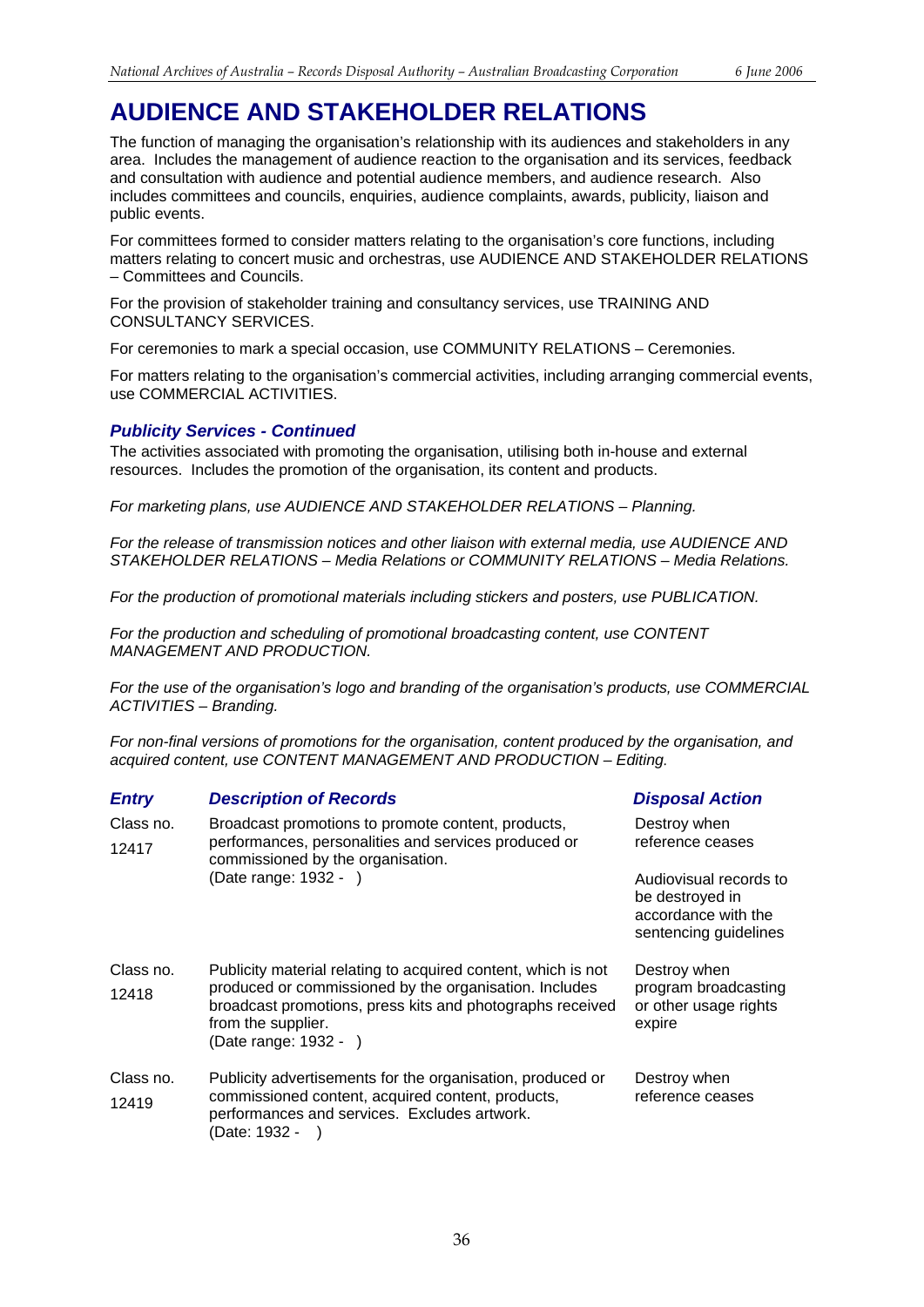The function of managing the organisation's relationship with its audiences and stakeholders in any area. Includes the management of audience reaction to the organisation and its services, feedback and consultation with audience and potential audience members, and audience research. Also includes committees and councils, enquiries, audience complaints, awards, publicity, liaison and public events.

For committees formed to consider matters relating to the organisation's core functions, including matters relating to concert music and orchestras, use AUDIENCE AND STAKEHOLDER RELATIONS – Committees and Councils.

For the provision of stakeholder training and consultancy services, use TRAINING AND CONSULTANCY SERVICES.

For ceremonies to mark a special occasion, use COMMUNITY RELATIONS – Ceremonies.

For matters relating to the organisation's commercial activities, including arranging commercial events, use COMMERCIAL ACTIVITIES.

## *Publicity Services - Continued*

The activities associated with promoting the organisation, utilising both in-house and external resources. Includes the promotion of the organisation, its content and products.

*For marketing plans, use AUDIENCE AND STAKEHOLDER RELATIONS – Planning.* 

*For the release of transmission notices and other liaison with external media, use AUDIENCE AND STAKEHOLDER RELATIONS – Media Relations or COMMUNITY RELATIONS – Media Relations.* 

*For the production of promotional materials including stickers and posters, use PUBLICATION.* 

*For the production and scheduling of promotional broadcasting content, use CONTENT MANAGEMENT AND PRODUCTION.* 

*For the use of the organisation's logo and branding of the organisation's products, use COMMERCIAL ACTIVITIES – Branding.* 

*For non-final versions of promotions for the organisation, content produced by the organisation, and acquired content, use CONTENT MANAGEMENT AND PRODUCTION – Editing.*

| <b>Entry</b>       | <b>Description of Records</b>                                                                                                                                                                                                         | <b>Disposal Action</b>                                |
|--------------------|---------------------------------------------------------------------------------------------------------------------------------------------------------------------------------------------------------------------------------------|-------------------------------------------------------|
| Class no.<br>12420 | Draft publicity material, including the draft publicity plan,<br>documenting publicity for the organisation's networks,<br>stations, personalities, programs, products, content,<br>performances and online.<br>(Date range: 1932 - ) | Destroy when<br>reference ceases                      |
| Class no.<br>12424 | Records documenting arrangements to acquire rights for<br>photographs taken on behalf of the organisation for itself<br>and its networks, stations, programs, products and online<br>content.<br>(Date range: 1932 - )                | Destroy after related<br>photographs are<br>destroyed |
| Class no.<br>12425 | Duplicate publicity material.<br>(Date range: 1932 - )                                                                                                                                                                                | Destroy when<br>reference ceases                      |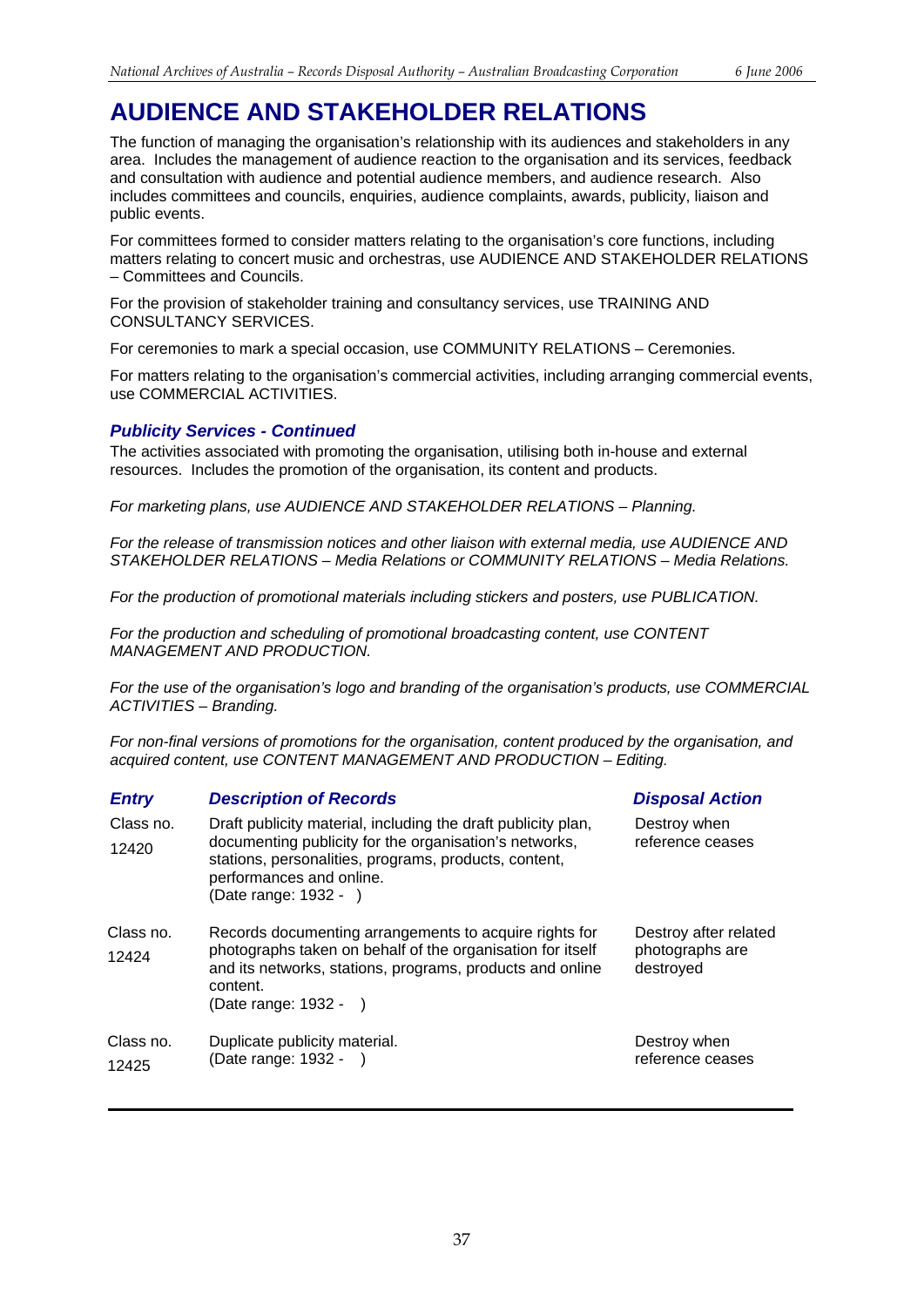The function of managing the organisation's relationship with its audiences and stakeholders in any area. Includes the management of audience reaction to the organisation and its services, feedback and consultation with audience and potential audience members, and audience research. Also includes committees and councils, enquiries, audience complaints, awards, publicity, liaison and public events.

For committees formed to consider matters relating to the organisation's core functions, including matters relating to concert music and orchestras, use AUDIENCE AND STAKEHOLDER RELATIONS – Committees and Councils.

For the provision of stakeholder training and consultancy services, use TRAINING AND CONSULTANCY SERVICES.

For ceremonies to mark a special occasion, use COMMUNITY RELATIONS – Ceremonies.

For matters relating to the organisation's commercial activities, including arranging commercial events, use COMMERCIAL ACTIVITIES.

## *Reporting*

The processes associated with initiating or providing a formal response to a situation or request (either internal, external or as a requirement of corporate policies), and to provide formal statements or findings of the results of the examination or investigation. Includes agenda, briefing, business, discussion papers, proposals, reports, reviews and returns.

*For reports resulting from audience research, use AUDIENCE AND STAKEHOLDER RELATIONS – Audience Research.* 

*For the publication of reports (for example public reports on complaints and comments on the organisation's website), use PUBLICATION – Production.* 

*For fault reporting, use TRANSMISSION AND DISTRIBUTION – Broadcast Network Operations.* 

*For event reports, use AUDIENCE AND STAKEHOLDER RELATIONS – Public Events.* 

## *Entry Description of Records Disposal Action*

| Class no.<br>12421 | Final versions of unpublished reports that concern<br>controversial or serious audience and stakeholder relations<br>issues (for example complaints regarding breaches of the<br>code of practice, upheld complaints by management and<br>review bodies) or which result in major changes to policy,<br>programs or operations. Includes reports to regulatory<br>bodies, the organisation's governing body, the Minister and<br>parliamentary committees.<br>(Date range: 1932 - ) | Retain as national<br>archives                         |
|--------------------|-------------------------------------------------------------------------------------------------------------------------------------------------------------------------------------------------------------------------------------------------------------------------------------------------------------------------------------------------------------------------------------------------------------------------------------------------------------------------------------|--------------------------------------------------------|
| Class no.<br>12422 | Final versions of other reports, including statistical and<br>performance reports to business unit managers, and<br>summary reports. Includes summary (switchboard) reports<br>regarding audience contact.<br>(Date range: 1932 - )                                                                                                                                                                                                                                                 | Destroy 7 years after<br>last action                   |
| Class no.<br>12423 | Working documents related to the development of reports.<br>Includes draft reports and comments.<br>(Date range: 1932 - )                                                                                                                                                                                                                                                                                                                                                           | Destroy 1 year after<br>final report is<br>promulgated |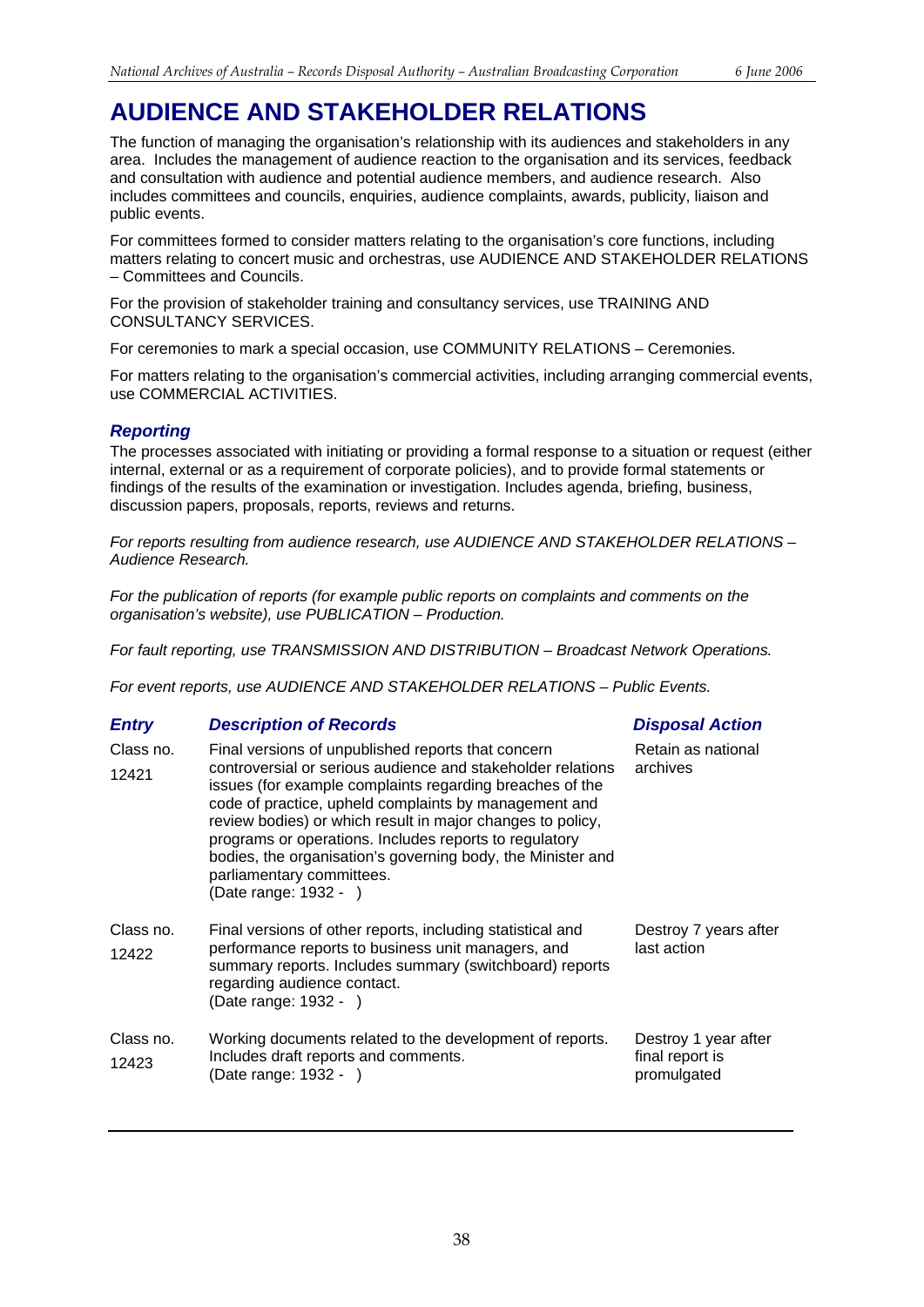The function of managing the organisation's relationship with its audiences and stakeholders in any area. Includes the management of audience reaction to the organisation and its services, feedback and consultation with audience and potential audience members, and audience research. Also includes committees and councils, enquiries, audience complaints, awards, publicity, liaison and public events.

For committees formed to consider matters relating to the organisation's core functions, including matters relating to concert music and orchestras, use AUDIENCE AND STAKEHOLDER RELATIONS – Committees and Councils.

For the provision of stakeholder training and consultancy services, use TRAINING AND CONSULTANCY SERVICES.

For ceremonies to mark a special occasion, use COMMUNITY RELATIONS – Ceremonies.

For matters relating to the organisation's commercial activities, including arranging commercial events, use COMMERCIAL ACTIVITIES.

## *Stakeholder Liaison*

The activities associated with maintaining regular general contact between the organisation and its stakeholders. Includes professional associations, national and international associations in related fields, other private sector organisations, community groups and government agencies. Includes sharing informal advice, discussions, common objectives and action plans, lobbying in relation to industry matters, membership of industry groups and professional associations and collaborating on projects that are not joint ventures.

*For presentations given by the organisation's representatives at national and international forums, use COMMUNITY RELATIONS – Addresses (Presentations).* 

*For matters relating to attendance at national and international conferences, use COMMUNITY RELATIONS – Conferences.* 

*For visits by members of national and international groups, use COMMUNITY RELATIONS – Visits.* 

*For the payment of fees associated with the organisation's membership of national and international associations, use FINANCIAL MANAGEMENT – Payments.* 

*For liaison with stakeholders via committees and working parties, use AUDIENCE AND STAKEHOLDER RELATIONS – Committees and Councils.* 

## *Entry Description of Records Disposal Action*

| Class no. | Records documenting involvement in major international    | Disposal n |
|-----------|-----------------------------------------------------------|------------|
| 12426     | and national broadcasting associations formed to consider | authorised |
|           | the association's core functions.                         |            |
|           | $(Date range; 1932 - )$                                   |            |
|           |                                                           |            |

- Class no. 12427 Records documenting liaison relating to the audience and stakeholder relations function. Includes:
	- Contact lists
	- **Meeting notes**
	- Exchanged information
	- Routine correspondence such as arrangements for meetings.

(Date range: 1932 - )

not authorised

Destroy 15 years after action completed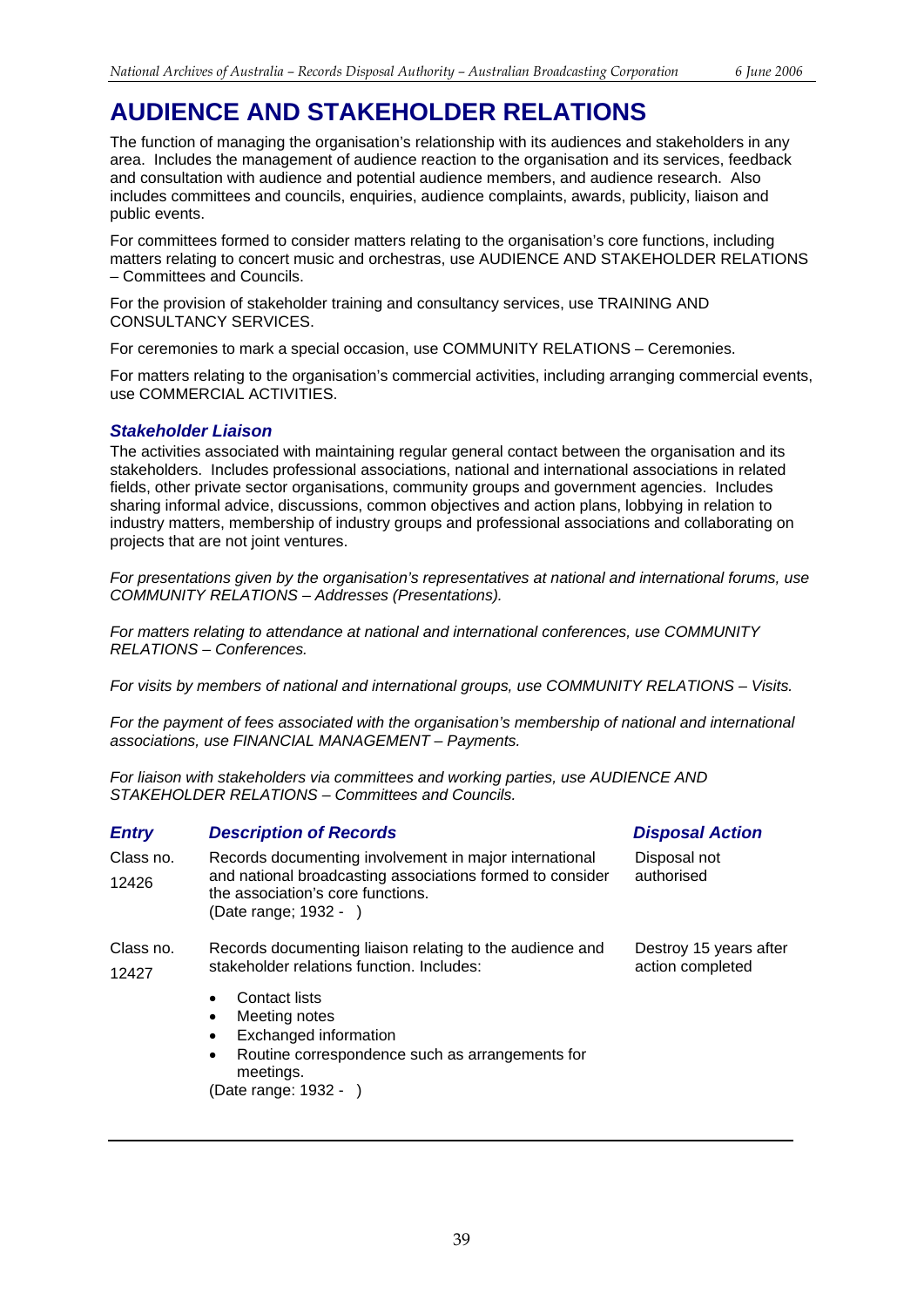The function of managing the organisation's relationship with its audiences and stakeholders in any area. Includes the management of audience reaction to the organisation and its services, feedback and consultation with audience and potential audience members, and audience research. Also includes committees and councils, enquiries, audience complaints, awards, publicity, liaison and public events.

For committees formed to consider matters relating to the organisation's core functions, including matters relating to concert music and orchestras, use AUDIENCE AND STAKEHOLDER RELATIONS – Committees and Councils.

For the provision of stakeholder training and consultancy services, use TRAINING AND CONSULTANCY SERVICES.

For ceremonies to mark a special occasion, use COMMUNITY RELATIONS – Ceremonies.

For matters relating to the organisation's commercial activities, including arranging commercial events, use COMMERCIAL ACTIVITIES.

## *Submissions*

The preparation and submission of a formal statement (eg reports, statistics, etc) supporting a case or opinion held by the organisation which is submitted to another organisation, or within the organisation, for the purpose of either gain or support.

*For submissions to Government, use GOVERNMENT RELATIONS – Submissions.* 

## *Entry Description of Records Disposal Action*

Class no. 12428 Records documenting the development and distribution of submissions made to external bodies in response to issues or policies that directly relate to the organisation's functions. (Date range: 1932 - )

Destroy 6 years after action completed

## *Tendering*

The activities involved in receiving and assessing tenders, of making offers and finalising by contract arrangements for the supply, sale or purchase of goods and services.

*For agreements resulting from the tender process, use AUDIENCE AND STAKEHOLDER RELATIONS – Agreements.* 

## *Entry Description of Records Disposal Action*

Class no. 12429 Records documenting the development, issue, and evaluation of tenders which lead to contracts relating to the audience and stakeholder relations function. Includes:

- Statements of requirements
- Requests for proposals
- Expressions of interest
- Requests for tender (RFT)
- Draft contracts
- Evaluation documentation
- Public notices
- Due diligence checks.
- (Date range: 1932 )

Class no. Tender register.

12430 (Date range: 1932 - )

Destroy 7 years after tender process completed

Destroy 7 years after last entry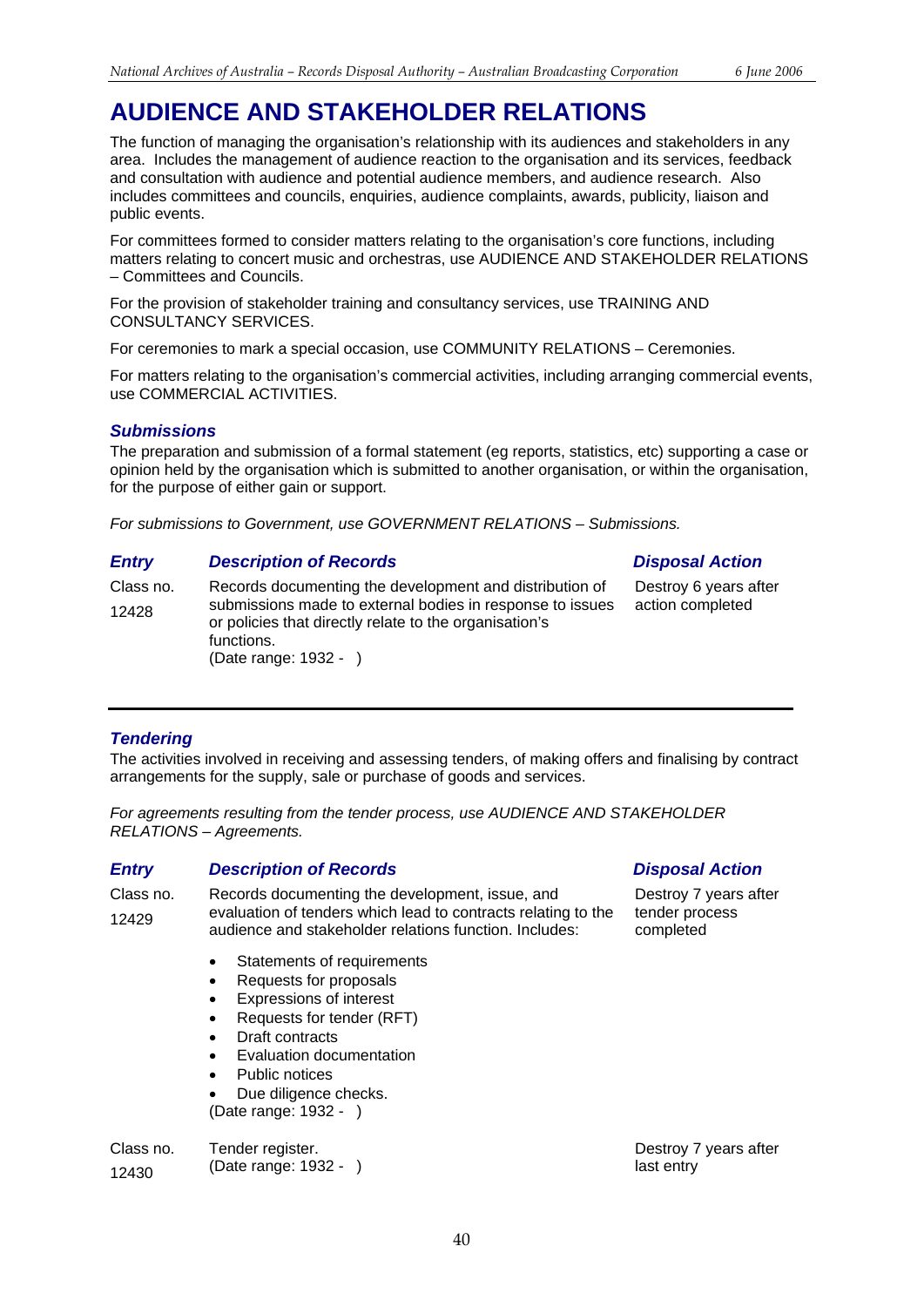The function of managing the organisation's relationship with its audiences and stakeholders in any area. Includes the management of audience reaction to the organisation and its services, feedback and consultation with audience and potential audience members, and audience research. Also includes committees and councils, enquiries, audience complaints, awards, publicity, liaison and public events.

For committees formed to consider matters relating to the organisation's core functions, including matters relating to concert music and orchestras, use AUDIENCE AND STAKEHOLDER RELATIONS – Committees and Councils.

For the provision of stakeholder training and consultancy services, use TRAINING AND CONSULTANCY SERVICES.

For ceremonies to mark a special occasion, use COMMUNITY RELATIONS – Ceremonies.

For matters relating to the organisation's commercial activities, including arranging commercial events, use COMMERCIAL ACTIVITIES.

## *Tendering - Continued*

The activities involved in receiving and assessing tenders, of making offers and finalising by contract arrangements for the supply, sale or purchase of goods and services.

*For agreements resulting from the tender process, use AUDIENCE AND STAKEHOLDER RELATIONS – Agreements.* 

## *Entry Description of Records Disposal Action*

Class no. 12431 Records of unsuccessful tenders or a tender process where there is not a suitable bidder, or where the tender process has been discontinued. Includes submissions, notifications of outcome and reports of debriefing sessions. (Date range: 1932 - )

Destroy 2 years after the tender process is completed or decision made not to continue with the tender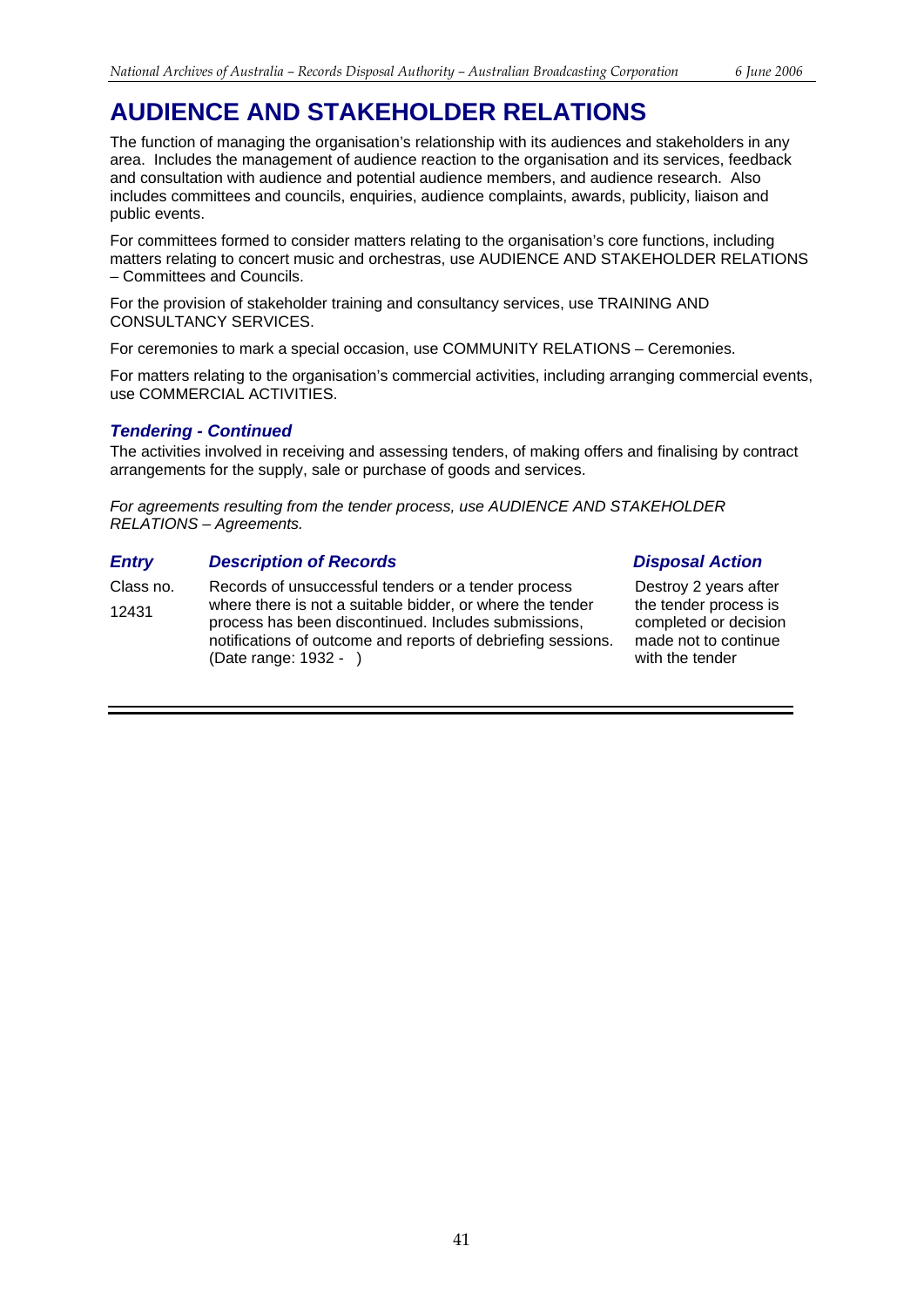The function of managing the activities of the organisation's governing body for which the organisation provides secretariat services. Includes the appointment and separation of board members, arrangements of members' leave, remuneration, travel, insurance and meetings.

For establishing and changing the structure of the organisation and its governing and advisory bodies, use ESTABLISHMENT.

For the broad systematic administrative management planning of the organisation, use STRATEGIC MANAGEMENT.

For councils and committees, use AUDIENCE AND STAKEHOLDER RELATIONS – Committees and Councils.

## *Advice*

The activities associated with offering opinions by or to the organisation as to an action or judgment. Includes the process of advising.

*For general liaison with audience and stakeholders, use AUDIENCE AND STAKEHOLDER RELATIONS – Stakeholder Liaison.*

## *Entry Description of Records Disposal Action*

Class no. 12432 Records documenting the provision of strategic advice to the organisation's governing body. (Date range: 1932 - )

Retain as national archives

## *Arrangements*

The activities involved in arranging for a journey or trip. Includes preparing travel itineraries, authorisations, entitlements, etc. Also includes arrangements made for the delivery of equipment or goods and the usage made of facilities, vehicles, equipment and space.

## *Entry Description of Records Disposal Action*

Class no. 12433 Records documenting arrangements for board members to undertake a journey or trip for board related purposes. Includes itineraries, programs, and bookings. (Date range: 1932 - )

Destroy 2 years after superseded

### *Board Leave*

The activities associated with supporting the administration of members' leave entitlements.

## *Entry Description of Records Disposal Action*

Class no. 12434 Records documenting notification of board member leave. (Date range: 1932 - )

Destroy when reference ceases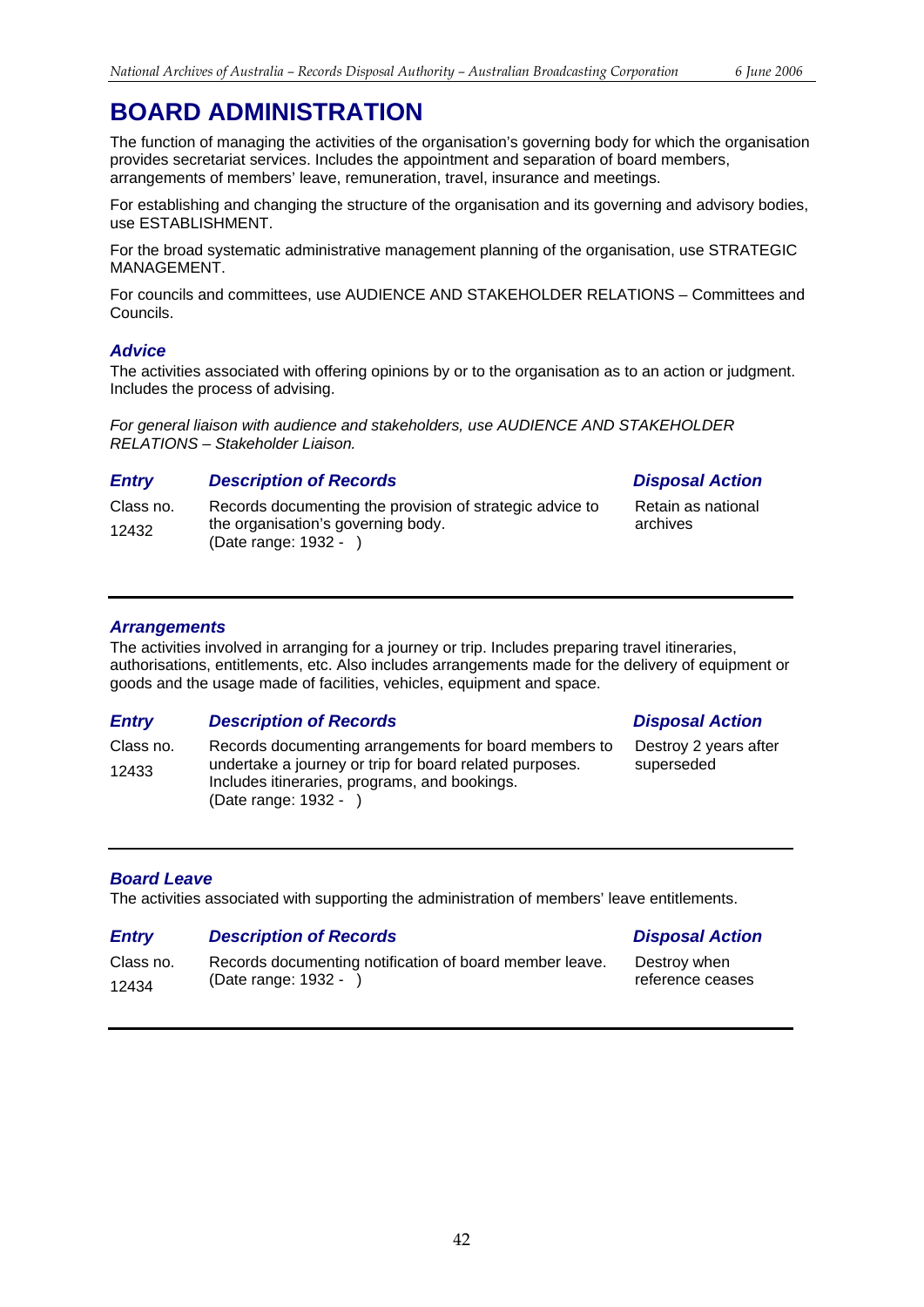The function of managing the activities of the organisation's governing body for which the organisation provides secretariat services. Includes the appointment and separation of board members, arrangements of members' leave, remuneration, travel, insurance and meetings.

For establishing and changing the structure of the organisation and its governing and advisory bodies, use ESTABLISHMENT.

For the broad systematic administrative management planning of the organisation, use STRATEGIC MANAGEMENT.

For councils and committees, use AUDIENCE AND STAKEHOLDER RELATIONS – Committees and Councils.

## *Board Meetings*

The activities associated with gathering to formulate, discuss, update or resolve issues and matters pertaining to the management of the organisation. Includes arranging board meetings, agenda and the taking of minutes.

*For meetings held to support the corporate governance function, which are not board meetings, use STRATEGIC MANAGEMENT – Meetings.*

## *Entry Description of Records Disposal Action*

| Class no.<br>12435 | Final version of minutes and supporting documents tabled<br>at board meetings.<br>(Date range: 1932 - )                                                                                                                                    | Retain as national<br>archives |
|--------------------|--------------------------------------------------------------------------------------------------------------------------------------------------------------------------------------------------------------------------------------------|--------------------------------|
| Class no.<br>12436 | Records documenting the conduct and administration of<br>board meetings. Includes agenda, notices of meetings,<br>distribution lists, draft minutes, confirmation of time,<br>meeting schedule and venue booking.<br>(Date range: 1932 - ) | Disposal not<br>authorised     |

## *Board Membership*

The activities associated with managing the composition of boards. Includes the appointment of staffelected members, re-appointments, retirement and resignation processes.

*For board members' leave, use BOARD ADMINISTRATION – Board Leave.*

## *Entry Description of Records Disposal Action*

| Class no. | Records documenting an individual board member's                                                                   |
|-----------|--------------------------------------------------------------------------------------------------------------------|
| 12437     | appointment, re-appointment, removal or other separation.<br>Includes consultation with the Minister regarding the |
|           | process.                                                                                                           |
|           | (Date range: 1932 - )                                                                                              |

Retain as national archives

43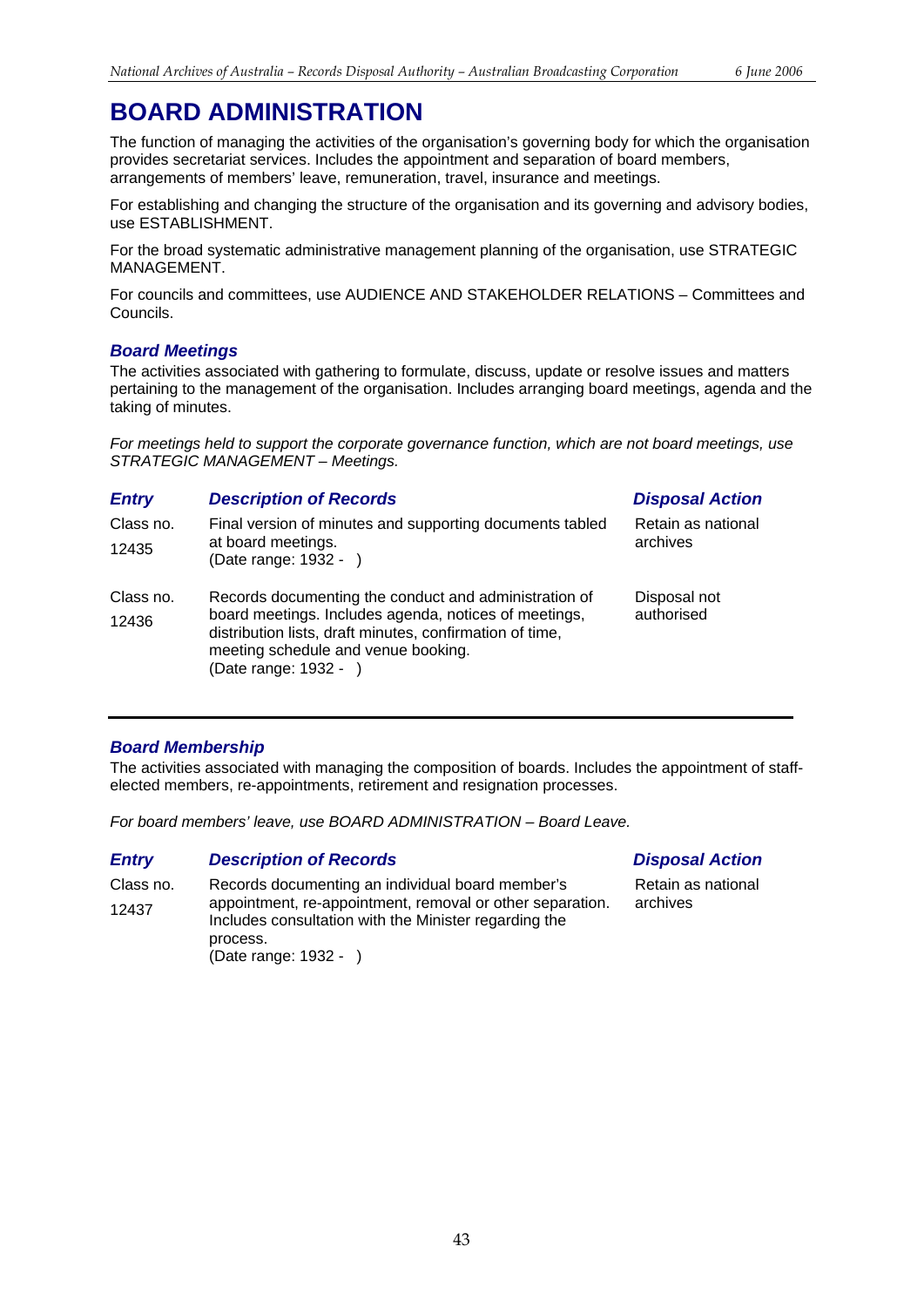The function of managing the activities of the organisation's governing body for which the organisation provides secretariat services. Includes the appointment and separation of board members, arrangements of members' leave, remuneration, travel, insurance and meetings.

For establishing and changing the structure of the organisation and its governing and advisory bodies, use ESTABLISHMENT.

For the broad systematic administrative management planning of the organisation, use STRATEGIC MANAGEMENT.

For councils and committees, use AUDIENCE AND STAKEHOLDER RELATIONS – Committees and Councils.

## *Board Membership - Continued*

The activities associated with managing the composition of boards. Includes the appointment of staffelected members, re-appointments, retirement and resignation processes.

*For board members' leave, use BOARD ADMINISTRATION – Board Leave.* 

## *Entry Description of Records Disposal Action*

| Class no.<br>12438 | Records documenting the administration of board elections<br>(for staff elected board members).<br>(Date range: 1932 - ) | Disposal not<br>authorised       |
|--------------------|--------------------------------------------------------------------------------------------------------------------------|----------------------------------|
| Class no.<br>12439 | Staff notices concerning vacancies and appointment or<br>election outcomes.<br>(Date range: 1932 - )                     | Destroy when<br>reference ceases |

## *Board Remuneration*

The activities associated with arranging and managing payments and allowances to members for performance of duties.

*For payment accounting records, use FINANCIAL MANAGEMENT – Payments.*

| <b>Entry</b> | <b>Description of Records</b>                                                                                                                  | <b>Disposal Action</b>                   |  |
|--------------|------------------------------------------------------------------------------------------------------------------------------------------------|------------------------------------------|--|
| Class no.    | Records documenting the approval and arrangements for<br>payment of remunerations and allowances to board<br>members.<br>(Date range: 1932 - ) | Destroy 7 years after                    |  |
| 12440        |                                                                                                                                                | payment                                  |  |
| Class no.    | Copies of remuneration tribunal determinations.                                                                                                | Destroy when                             |  |
| 12441        | (Date range: 1932 - )                                                                                                                          | superseded by two<br>subsequent versions |  |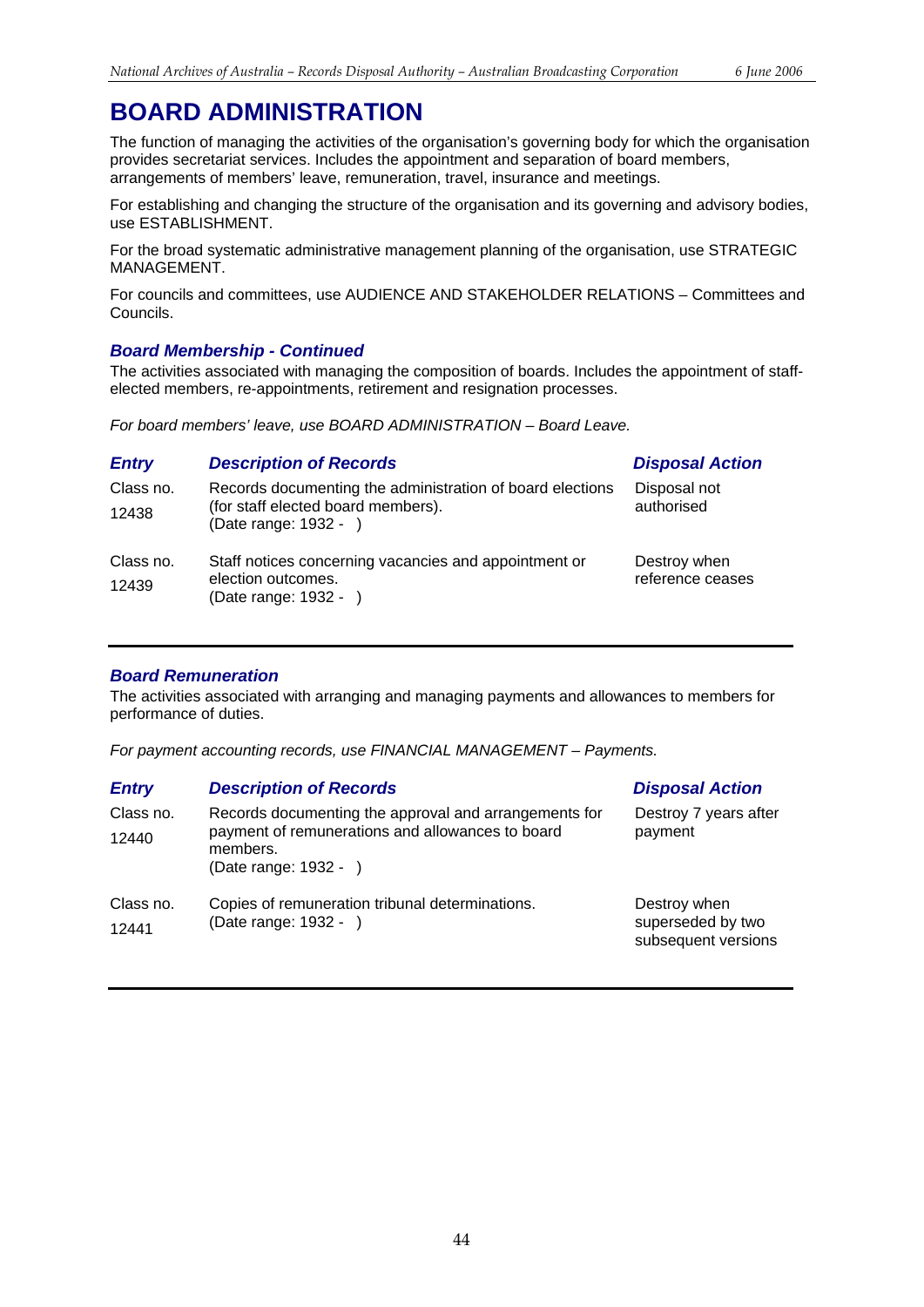The function of managing the activities of the organisation's governing body for which the organisation provides secretariat services. Includes the appointment and separation of board members, arrangements of members' leave, remuneration, travel, insurance and meetings.

For establishing and changing the structure of the organisation and its governing and advisory bodies, use ESTABLISHMENT.

For the broad systematic administrative management planning of the organisation, use STRATEGIC MANAGEMENT.

For councils and committees, use AUDIENCE AND STAKEHOLDER RELATIONS – Committees and Councils.

## *Disclosure (Of Private Interest)*

The activity of receiving and recording the nature of company interests held by members.

For the disclosure of interests by committee and council members, use AUDIENCE AND *STAKEHOLDER RELATIONS – Committees and Councils.*

## *Entry Description of Records Disposal Action*

Class no. 12442 Records documenting interest declarations. (Date range: 1932 - )

Destroy 7 years after member's separation from the board

## *Professional Insurance*

The activities associated with taking out premiums to cover members, delegates, authorised persons, etc against liabilities or losses arising from their performance of functions carried out on behalf of the organisation.

## *Entry Description of Records Disposal Action*

Class no. 12443 Records documenting insurance policies and renewal of policies covering board members. (Date range: 1932 - )

Destroy 7 years after member's separation from the board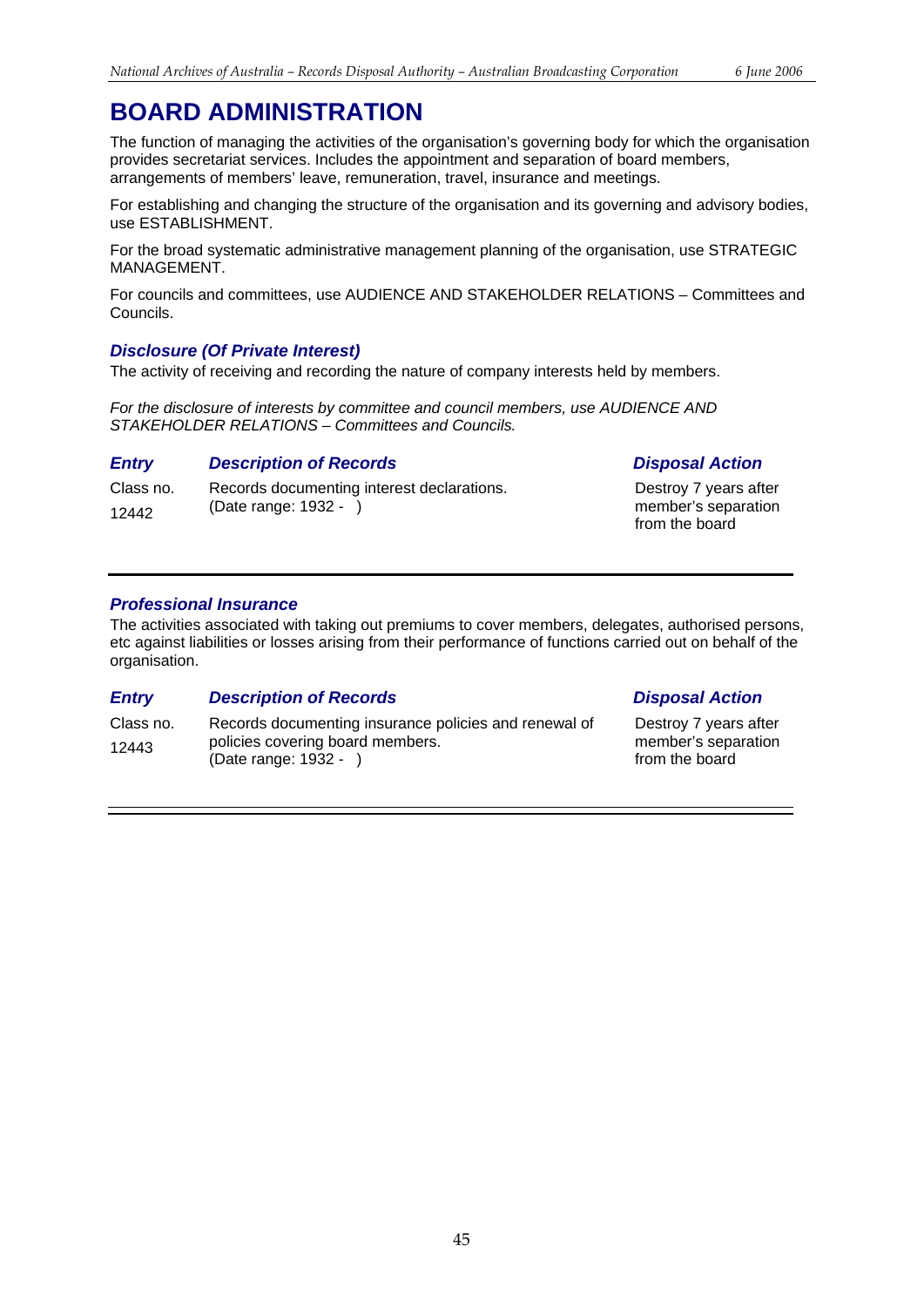The function of undertaking commercial activities in relation to the organisation's broadcast content. Includes the sale of broadcast content, the development and sale of content-related products, in retail outlets and facilities hire. Also includes the licensing and registration of business enterprises.

For the fit-out and insurance of retail outlets owned, operated or leased by the organisation, use PROPERTY MANAGEMENT.

For the management of personnel in retail outlets owned, operated or leased by the organisation, use PERSONNEL.

For complaints about products, use AUDIENCE AND STAKEHOLDER RELATIONS – Public Reaction and Complaints Handling.

For Intellectual Property associated with product, use LEGAL SERVICES – Intellectual Property.

For publications, use PUBLICATIONS.

For commercial training courses provided by the organisation, use TRAINING AND CONSULTANCY SERVICES.

For promotion of the organisation's commercial products, use AUDIENCE AND STAKEHOLDER RELATIONS – Publicity Services.

## *Acquisition*

The process of gaining ownership or use of property and other items or the provision of services required in the conduct of business through purchase or requisitions.

*For accounts, use FINANCIAL MANAGEMENT – Accounting.* 

*For payments use, FINANCIAL MANAGEMENT – Payments.* 

*For contracts and agreements resulting from the acquisition, use COMMERCIAL ACTIVITIES – Agreements.*

## *Entry Description of Records Disposal Action*

| Class no.<br>12444 | Records documenting the acquisition of products (where<br>there is no tender process) to support the commercial<br>activities function. Includes:                                                                                                            | Destroy 7 years after<br>action completed |
|--------------------|--------------------------------------------------------------------------------------------------------------------------------------------------------------------------------------------------------------------------------------------------------------|-------------------------------------------|
|                    | Stock orders / materials demands<br>$\bullet$<br>Purchase orders / repair orders<br>$\bullet$<br>Order confirmations / sign-offs / approvals<br>Market research.<br>(Date range: 1932 - )                                                                    |                                           |
| Class no.<br>12445 | Records documenting the distribution of information<br>concerning latest product acquisitions to shops. Includes<br>information on the stock products that the organisation can<br>provide and planned promotions for those products.<br>(Date range: 1932 - | Destroy 1 month after<br>action completed |
| Class no.<br>12446 | Supplier lists and background information such as details<br>regarding the source of potential products.<br>(Date range: 1932 - )                                                                                                                            | Destroy when<br>superseded                |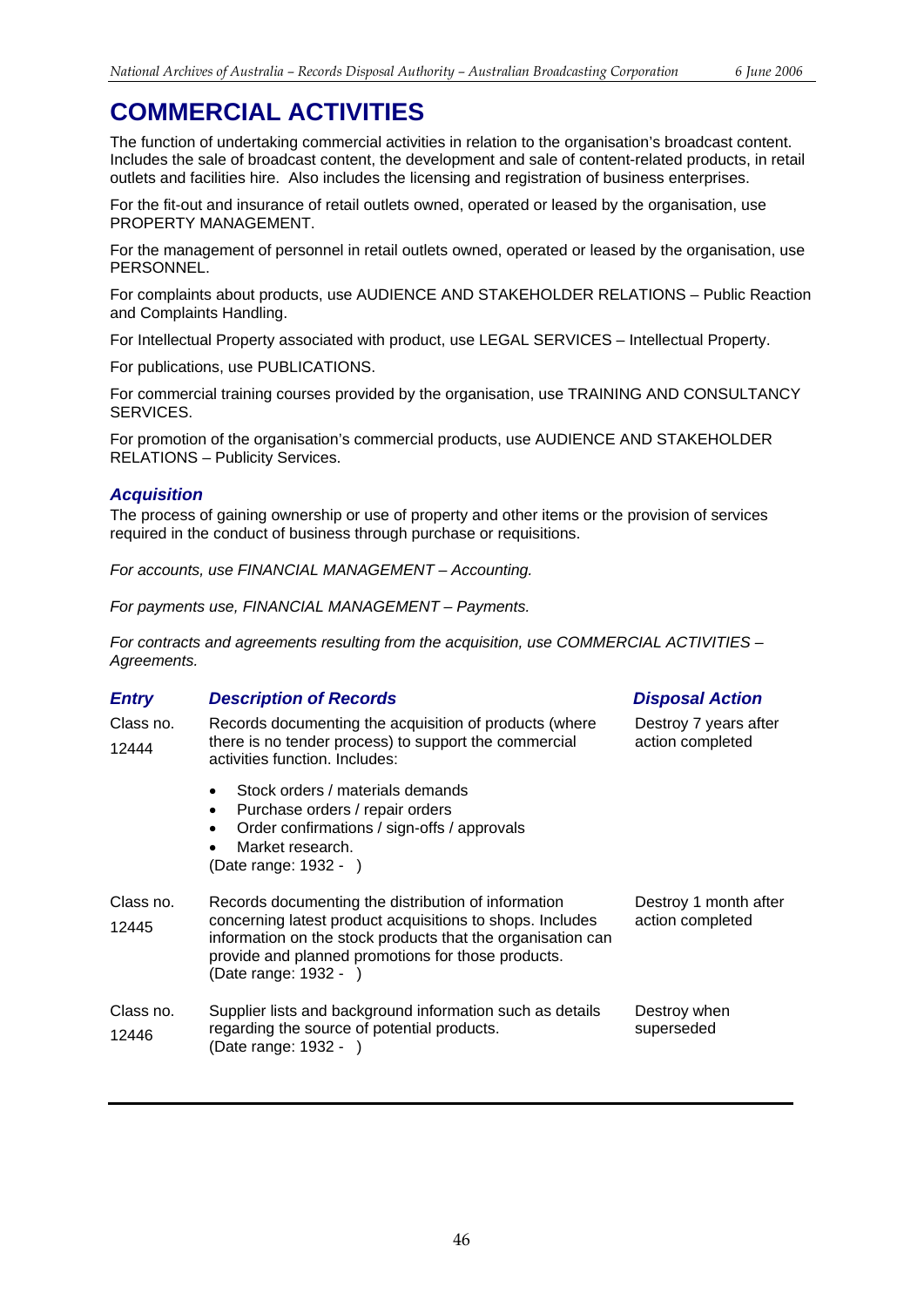The function of undertaking commercial activities in relation to the organisation's broadcast content. Includes the sale of broadcast content, the development and sale of content-related products, in retail outlets and facilities hire. Also includes the licensing and registration of business enterprises.

For the fit-out and insurance of retail outlets owned, operated or leased by the organisation, use PROPERTY MANAGEMENT.

For the management of personnel in retail outlets owned, operated or leased by the organisation, use PERSONNEL.

For complaints about products, use AUDIENCE AND STAKEHOLDER RELATIONS – Public Reaction and Complaints Handling.

For Intellectual Property associated with product, use LEGAL SERVICES – Intellectual Property.

For publications, use PUBLICATIONS.

For commercial training courses provided by the organisation, use TRAINING AND CONSULTANCY SERVICES.

For promotion of the organisation's commercial products, use AUDIENCE AND STAKEHOLDER RELATIONS – Publicity Services.

## *Agreements*

The processes associated with establishment, maintenance, review and negotiation of agreements.

*For agreements for purchased footage, use CONTENT MANAGEMENT AND PRODUCTION – Agreements.* 

## *Entry Description of Records Disposal Action*

- Class no. 12447 Records documenting the negotiation, establishment, maintenance and review of underlying rights agreements, such as footage, stills, music and audio agreements that is sold by the organisation. Includes monitoring rights in accordance with the agreement. Also includes deal memos and licensing agreements for the use of products by the organisation. (Date range: 1932 - )
- Class no. 12448 Records documenting the negotiation, establishment, maintenance and review of simple agreements relating to commercial activities, excepting footage agreements. Includes deal memos and licensing agreements for the use of products by the organisation. Also includes hire and franchising agreements. (Date range: 1932 - )
- Class no. 12449 Signed agreements and contracts, excepting footage agreements, under seal and supporting records: Western Australia. Includes deal memos and licensing agreements for the use of products by the organisation. (Date range: 1932 - )
- Class no. 12450 Signed agreements and contracts, excepting footage agreements, under seal and supporting records: Victoria and South Australia. Includes deal memos and licensing agreements for the use of products by the organisation. (Date range: 1932 - )

Disposal not authorised

Destroy 7 years after expiry or other termination of the agreement, unless a longer period is specified in the agreement

Destroy 20 years after completion or other termination of agreement unless a longer period is specified in the agreement

Destroy 15 years after completion or other termination of agreement unless a longer period is specified in the agreement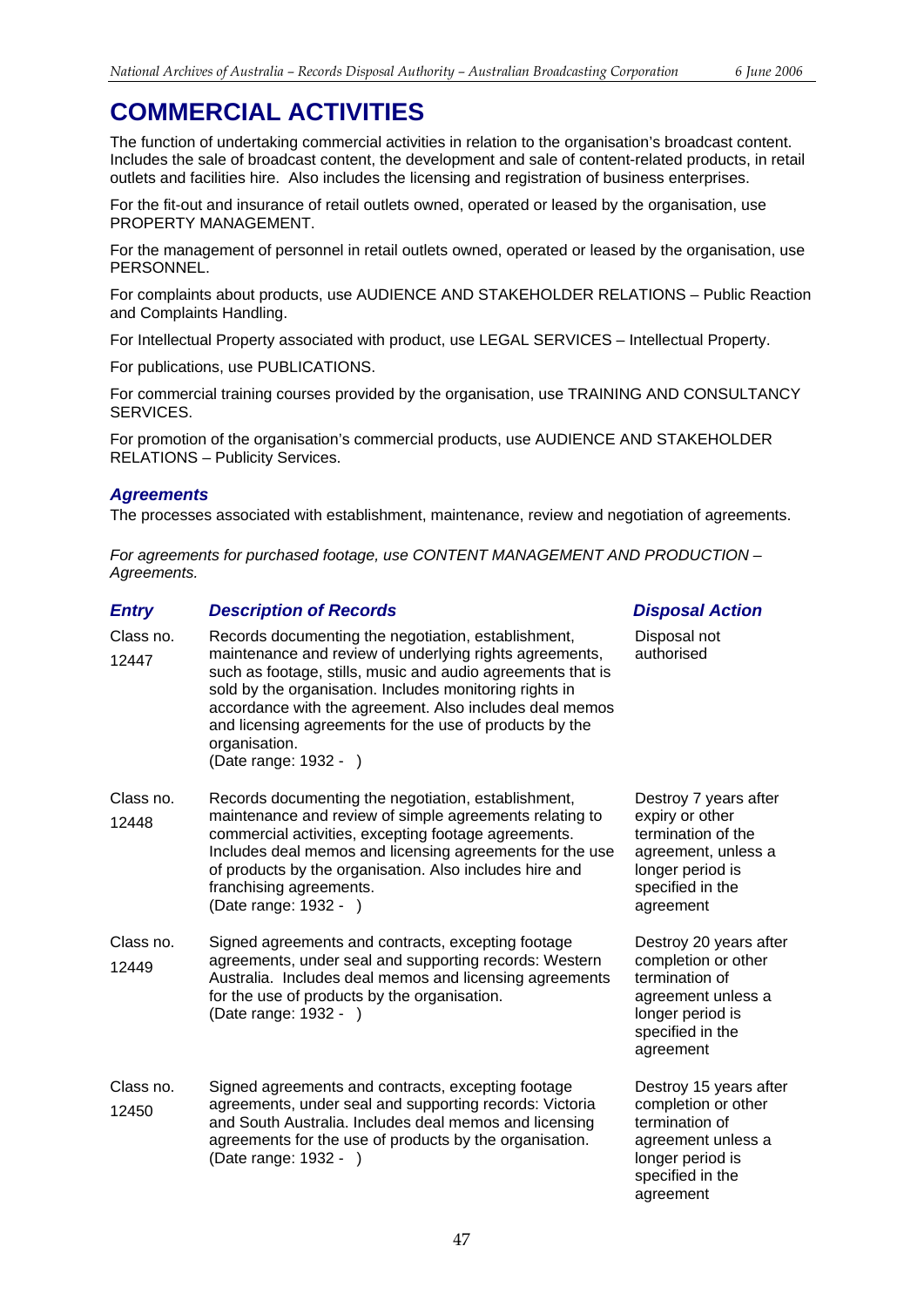The function of undertaking commercial activities in relation to the organisation's broadcast content. Includes the sale of broadcast content, the development and sale of content-related products, in retail outlets and facilities hire. Also includes the licensing and registration of business enterprises.

For the fit-out and insurance of retail outlets owned, operated or leased by the organisation, use PROPERTY MANAGEMENT.

For the management of personnel in retail outlets owned, operated or leased by the organisation, use PERSONNEL.

For complaints about products, use AUDIENCE AND STAKEHOLDER RELATIONS – Public Reaction and Complaints Handling.

For Intellectual Property associated with product, use LEGAL SERVICES – Intellectual Property.

For publications, use PUBLICATIONS.

For commercial training courses provided by the organisation, use TRAINING AND CONSULTANCY SERVICES.

For promotion of the organisation's commercial products, use AUDIENCE AND STAKEHOLDER RELATIONS – Publicity Services.

## *Agreements - Continued*

The process associated with establishment, maintenance, review and negotiation of agreements.

| <b>Entry</b> | <b>Description of Records</b> |  |  |
|--------------|-------------------------------|--|--|
|--------------|-------------------------------|--|--|

Class no. 12451 Signed agreements and contracts, excepting footage agreements, under seal and supporting records: New South Wales, Queensland, Tasmania, Australian Capital Territory and the Northern Territory. Includes deal memos and licensing agreements for the use of products by the organisation. (Date range: 1932 - )

> Contract/agreement register. (Date range: 1932 - )

*Disposal Action* 

Destroy 12 years after completion or other termination of agreement unless a longer period is specified in the agreement

Disposal not authorised

### *Arrangements*

Class no. 12452

The activities involved in arranging for a journey or trip. Includes preparing travel itineraries, authorisations, entitlements etc. Also includes arrangements made for the delivery of equipment or goods and the usage made of facilities, vehicles, equipment and space.

*For arrangements for non-commercial performances, use AUDIENCE AND STAKEHOLDER RELATIONS – Public Events.* 

| <b>Entry</b>       | <b>Description of Records</b>                                                                                                                                                                                                 | <b>Disposal Action</b>                    |
|--------------------|-------------------------------------------------------------------------------------------------------------------------------------------------------------------------------------------------------------------------------|-------------------------------------------|
| Class no.          | Records documenting routine arrangements for commercial<br>performances. Includes venue booking correspondence<br>and forms, travel itineraries, approvals and accommodation<br>and travel bookings.<br>(Date range: 1932 - ) | Destroy 7 years after<br>the event        |
| 12453              |                                                                                                                                                                                                                               |                                           |
| Class no.<br>12454 | Records documenting arrangements for commercial<br>performances that do not proceed.<br>(Date range: 1932 - )                                                                                                                 | Destroy 2 years after<br>action completed |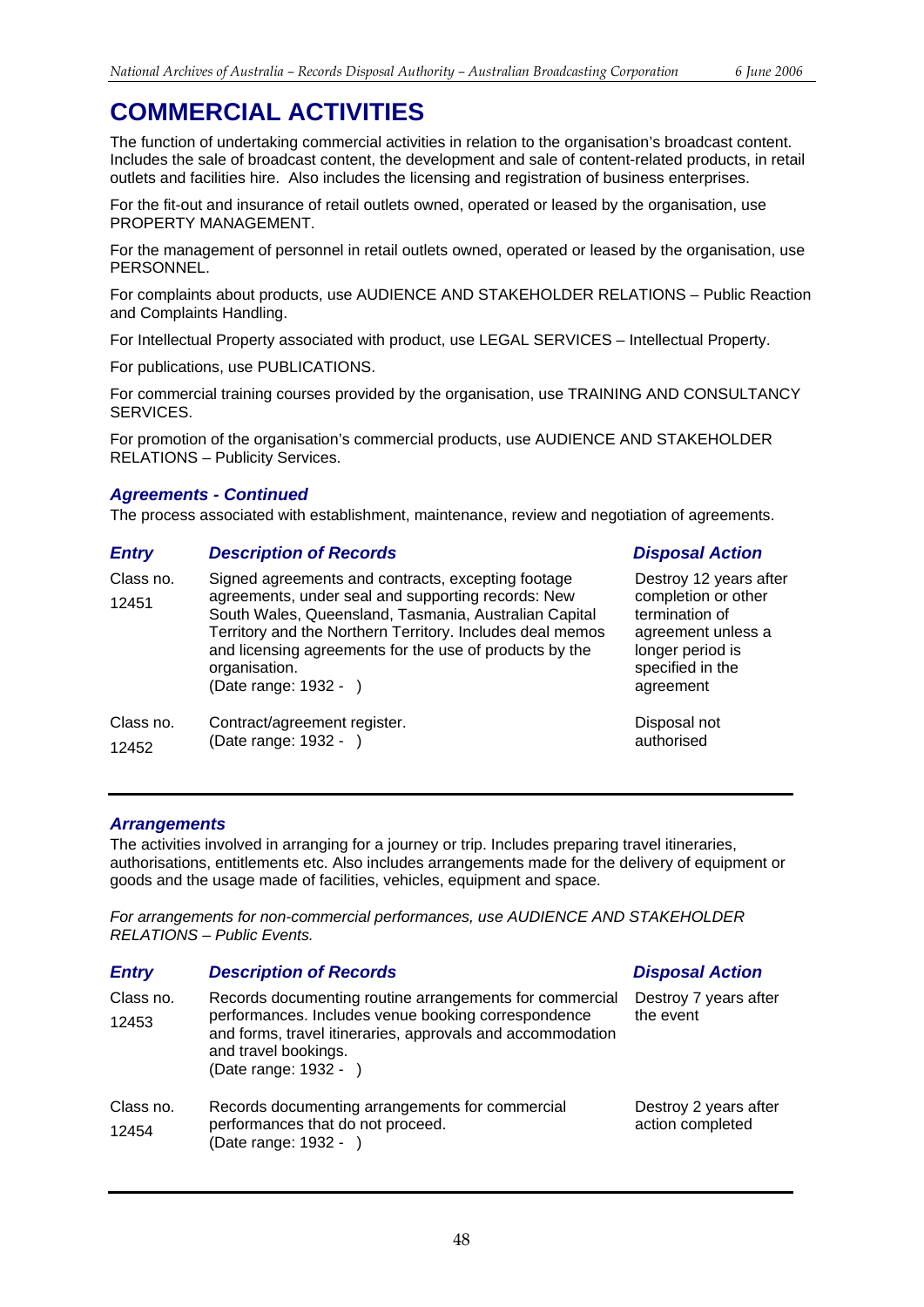The function of undertaking commercial activities in relation to the organisation's broadcast content. Includes the sale of broadcast content, the development and sale of content-related products, in retail outlets and facilities hire. Also includes the licensing and registration of business enterprises.

For the fit-out and insurance of retail outlets owned, operated or leased by the organisation, use PROPERTY MANAGEMENT.

For the management of personnel in retail outlets owned, operated or leased by the organisation, use PERSONNEL.

For complaints about products, use AUDIENCE AND STAKEHOLDER RELATIONS – Public Reaction and Complaints Handling.

For Intellectual Property associated with product, use LEGAL SERVICES – Intellectual Property.

For publications, use PUBLICATIONS.

For commercial training courses provided by the organisation, use TRAINING AND CONSULTANCY SERVICES.

For promotion of the organisation's commercial products, use AUDIENCE AND STAKEHOLDER RELATIONS – Publicity Services.

## *Audit*

The activities associated with officially checking financial, quality assurance and operational records to ensure they have been kept and maintained in accordance with agreed or legislated standards and correctly record the events, processes and business of the organisation in a specified period. Includes compliance audits, financial audits, operational audits, recordkeeping audits, skills audits, system audits and quality assurance audits.

*For reporting of audit results to the organisation's audit committee, use STRATEGIC MANAGEMENT – Committees.* 

*For complying with regulatory and other requirements, use COMMERCIAL ACTIVITIES – Compliance.* 

## *Entry Description of Records Disposal Action*

Class no. 12455 Records documenting the planning and conduct of internal and external audits relating to the commercial activities function. Includes:

Destroy 7 years after action completed

- Liaison with the auditing body
- Minutes of meetings
- Notes taken at opening and exit interviews
- Draft report
- **Comments**
- Final report.
- (Date range: 1932 )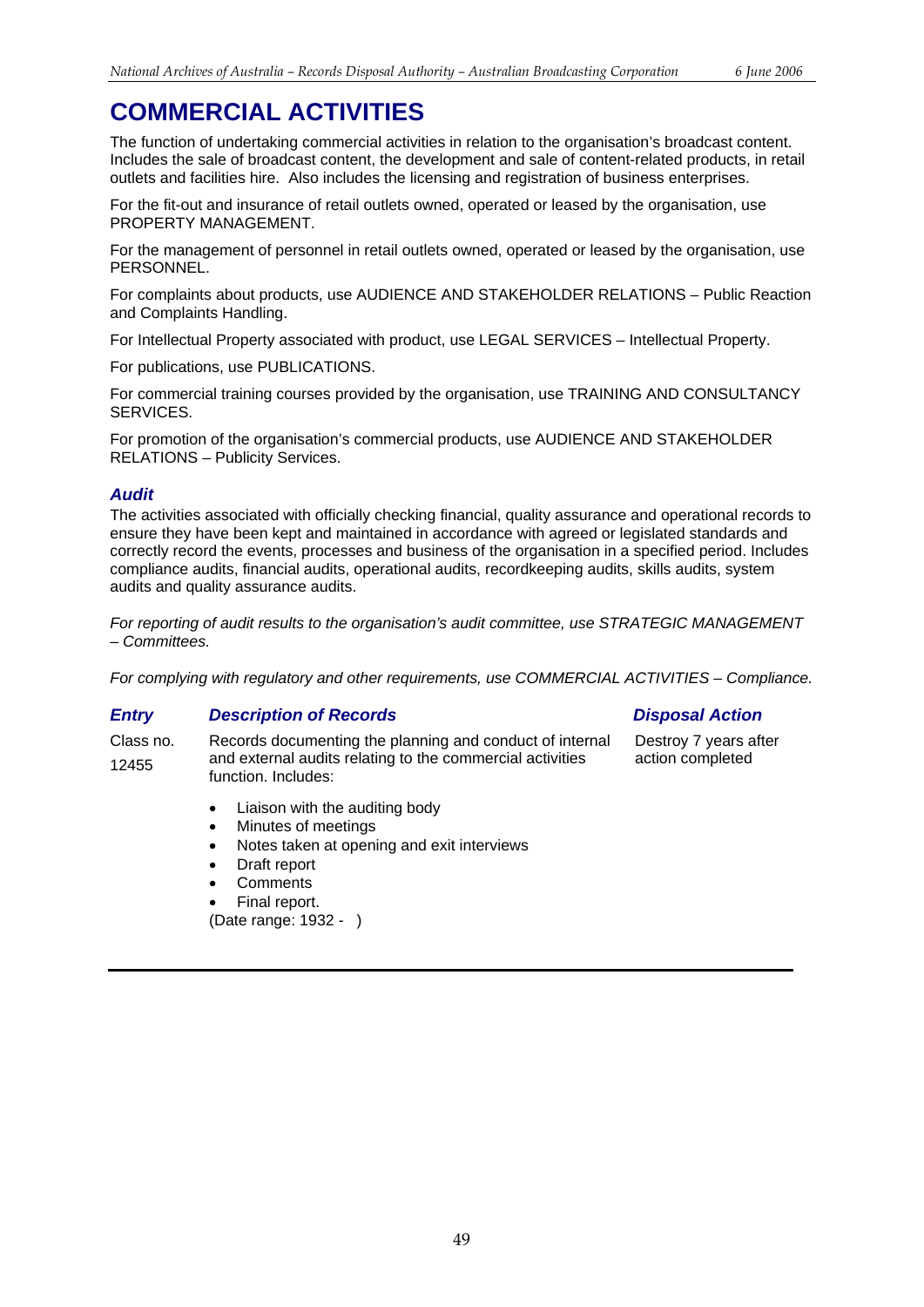The function of undertaking commercial activities in relation to the organisation's broadcast content. Includes the sale of broadcast content, the development and sale of content-related products, in retail outlets and facilities hire. Also includes the licensing and registration of business enterprises.

For the fit-out and insurance of retail outlets owned, operated or leased by the organisation, use PROPERTY MANAGEMENT.

For the management of personnel in retail outlets owned, operated or leased by the organisation, use PERSONNEL.

For complaints about products, use AUDIENCE AND STAKEHOLDER RELATIONS – Public Reaction and Complaints Handling.

For Intellectual Property associated with product, use LEGAL SERVICES – Intellectual Property.

For publications, use PUBLICATIONS.

For commercial training courses provided by the organisation, use TRAINING AND CONSULTANCY SERVICES.

For promotion of the organisation's commercial products, use AUDIENCE AND STAKEHOLDER RELATIONS – Publicity Services.

## *Branding*

The activities involved with determining, positioning and promoting the organisation's image through its brand.

*For licence agreements for the use of the organisation's logos, use COMMERCIAL ACTIVITIES - Agreements.* 

*For registration and protection of the organisation's logo, use LEGAL SERVICES – Intellectual Property.* 

*For organisation, station, network and program promotions, use AUDIENCE AND STAKEHOLDER RELATIONS – Publicity Services.* 

## *Entry Description of Records Disposal Action*

(Date range: 1932 - )

| Class no.<br>12456 | Records documenting the design and development of<br>logos, brand names and other trademarks for which the<br>organisation has sought registration and that have had a<br>significant impact on the organisation's business and public<br>image, or have identified an innovative and nationally or<br>internationally successful product. Includes development<br>briefs, concept designs, design evaluation documentation<br>and approvals.<br>(Date range: 1932 - ) | Retain as national<br>archives                                 |
|--------------------|------------------------------------------------------------------------------------------------------------------------------------------------------------------------------------------------------------------------------------------------------------------------------------------------------------------------------------------------------------------------------------------------------------------------------------------------------------------------|----------------------------------------------------------------|
| Class no.<br>12457 | Records documenting the design and development of the<br>organisation's other trademarks that are used for day-to-<br>day commercial purposes (for example retail outlet logos<br>and product logos). Includes development briefs, concept<br>designs, design evaluation documentation and approvals.<br>(Date range: 1932 - )                                                                                                                                         | Destroy 7 years after<br>intellectual property<br>rights lapse |
| Class no.<br>12458 | Records documenting drafts, mock ups, working papers<br>and designs of the organisation's logos, brand names and<br>trademarks that do not proceed.                                                                                                                                                                                                                                                                                                                    | Destroy 7 years after<br>action completed                      |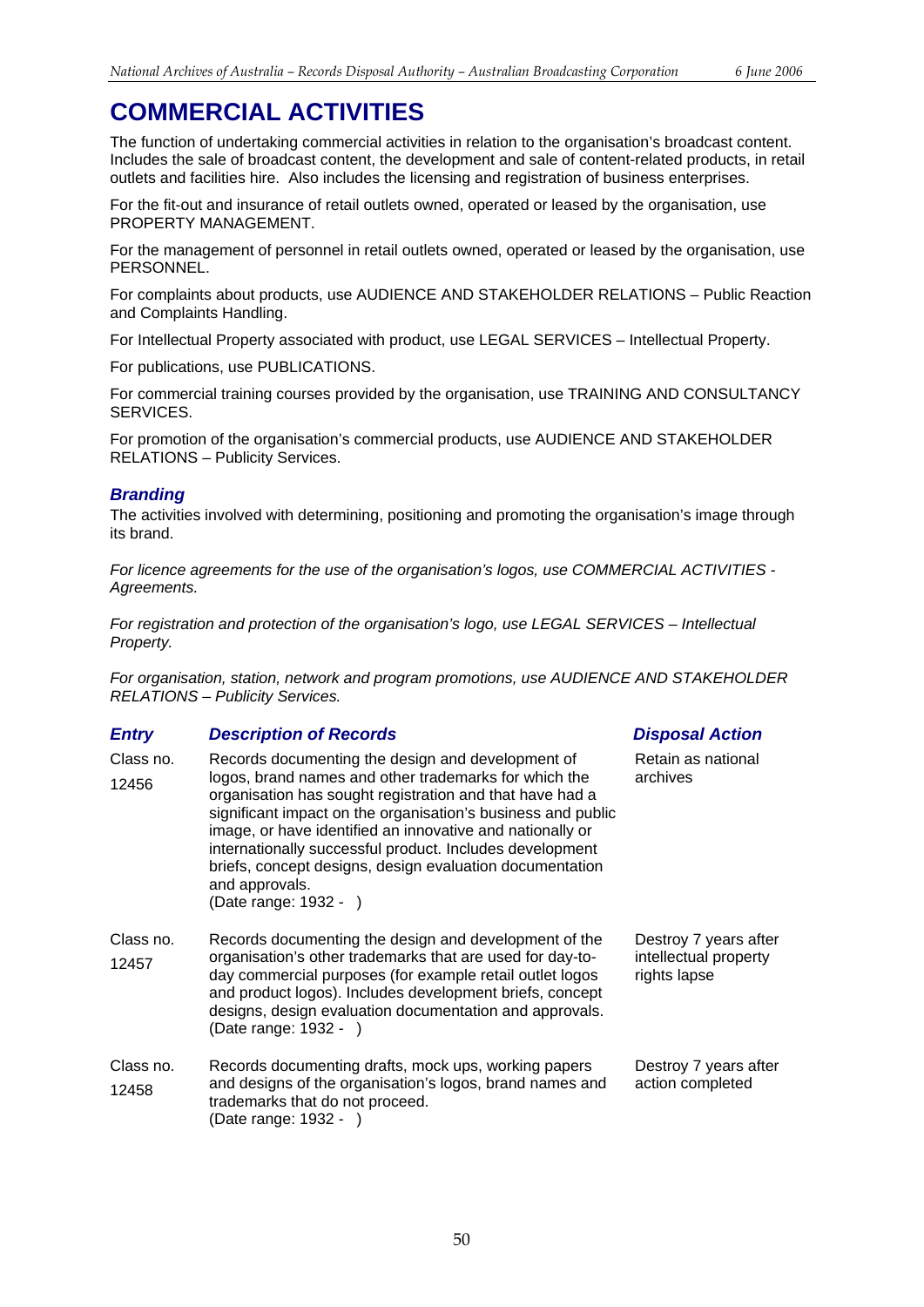The function of undertaking commercial activities in relation to the organisation's broadcast content. Includes the sale of broadcast content, the development and sale of content-related products, in retail outlets and facilities hire. Also includes the licensing and registration of business enterprises.

For the fit-out and insurance of retail outlets owned, operated or leased by the organisation, use PROPERTY MANAGEMENT.

For the management of personnel in retail outlets owned, operated or leased by the organisation, use PERSONNEL.

For complaints about products, use AUDIENCE AND STAKEHOLDER RELATIONS – Public Reaction and Complaints Handling.

For Intellectual Property associated with product, use LEGAL SERVICES – Intellectual Property.

For publications, use PUBLICATIONS.

For commercial training courses provided by the organisation, use TRAINING AND CONSULTANCY SERVICES.

For promotion of the organisation's commercial products, use AUDIENCE AND STAKEHOLDER RELATIONS – Publicity Services.

## *Branding - Continued*

The activities involved with determining, positioning and promoting the organisation's image through its brand.

*For licence agreements for the use of the organisation's logos, use COMMERCIAL ACTIVITIES - Agreements.* 

*For registration and protection of the organisation's logo, use LEGAL SERVICES – Intellectual Property.* 

*For organisation, station, network and program promotions, use AUDIENCE AND STAKEHOLDER RELATIONS – Publicity Services.* 

## *Entry Description of Records Disposal Action*

| Class no.<br>12459 | Records documenting approved requests from third parties<br>to use the organisation's brand names, logos and other<br>trademarks. Includes requests and notifications. | Destroy 7<br>expiry or of<br>termination |
|--------------------|------------------------------------------------------------------------------------------------------------------------------------------------------------------------|------------------------------------------|
|                    | (Date range: 1932 - )                                                                                                                                                  | agreement<br>longer peri<br>concified in |

Class no. 12460 Records documenting unsuccessful requests from third parties to use the organisation's brand names, logo and other trademarks. Includes requests and notifications. (Date range: 1932 - )

ears after ther of the aunless a ad is specified in the agreement

Destroy 7 years after action completed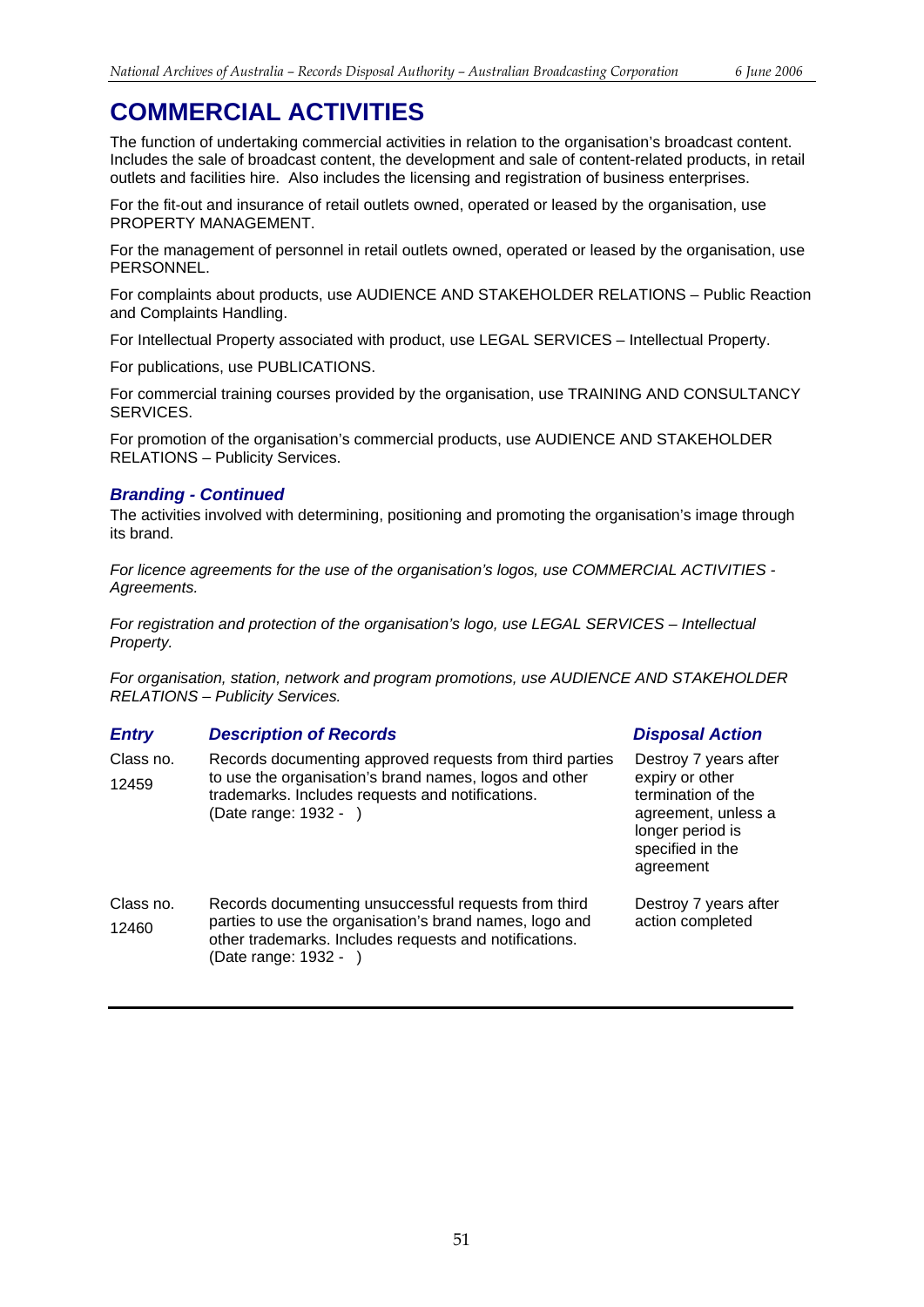The function of undertaking commercial activities in relation to the organisation's broadcast content. Includes the sale of broadcast content, the development and sale of content-related products, in retail outlets and facilities hire. Also includes the licensing and registration of business enterprises.

For the fit-out and insurance of retail outlets owned, operated or leased by the organisation, use PROPERTY MANAGEMENT.

For the management of personnel in retail outlets owned, operated or leased by the organisation, use PERSONNEL.

For complaints about products, use AUDIENCE AND STAKEHOLDER RELATIONS – Public Reaction and Complaints Handling.

For Intellectual Property associated with product, use LEGAL SERVICES – Intellectual Property.

For publications, use PUBLICATIONS.

For commercial training courses provided by the organisation, use TRAINING AND CONSULTANCY SERVICES.

For promotion of the organisation's commercial products, use AUDIENCE AND STAKEHOLDER RELATIONS – Publicity Services.

## *Compliance*

The activities associated with complying with mandatory or optional accountability, fiscal, legal, regulatory or quality standards or requirements to which the organisation is subject. Includes compliance with legislation and with national and international standards, such as ISO 9000 series.

*For reporting compliance to senior management or regulatory bodies, use COMMERCIAL ACTIVITIES – Reporting.* 

## *Entry Description of Records Disposal Action*

| Class no.<br>12461 | Records documenting organisation's monitoring of<br>compliance with mandatory or optional standards or with<br>statutory requirements relating to the commercial activities<br>function.<br>(Date range: 1932 - ) | Destroy 10 years after<br>action completed                                                 |
|--------------------|-------------------------------------------------------------------------------------------------------------------------------------------------------------------------------------------------------------------|--------------------------------------------------------------------------------------------|
| Class no.<br>12462 | Records documenting the registration and licensing of the<br>organisation's business enterprises. Includes applications,<br>certificates and supporting documentation.<br>(Date range: 1932 - )                   | Destroy 10 years after<br>registration or licence<br>expires or is otherwise<br>terminated |

## *Concept Development*

The activities involved in soliciting, receiving and developing concepts for new broadcast content or content-related products for sale in retail outlets. Includes receipt of concepts from internal and external stakeholders.

*For concept development agreements, use COMMERCIAL ACTIVITIES – Agreements.* 

*For development of content-related products, use COMMERCIAL ACTIVITIES – Product Development.* 

## *Entry Description of Records Disposal Action*

Class no. 12463 Records documenting administrative arrangements and processes to solicit new concepts from internal or external sources such as developing and promulgating expressions of interest or advertisements. (Date range: 1932 - )

Destroy 7 years after action completed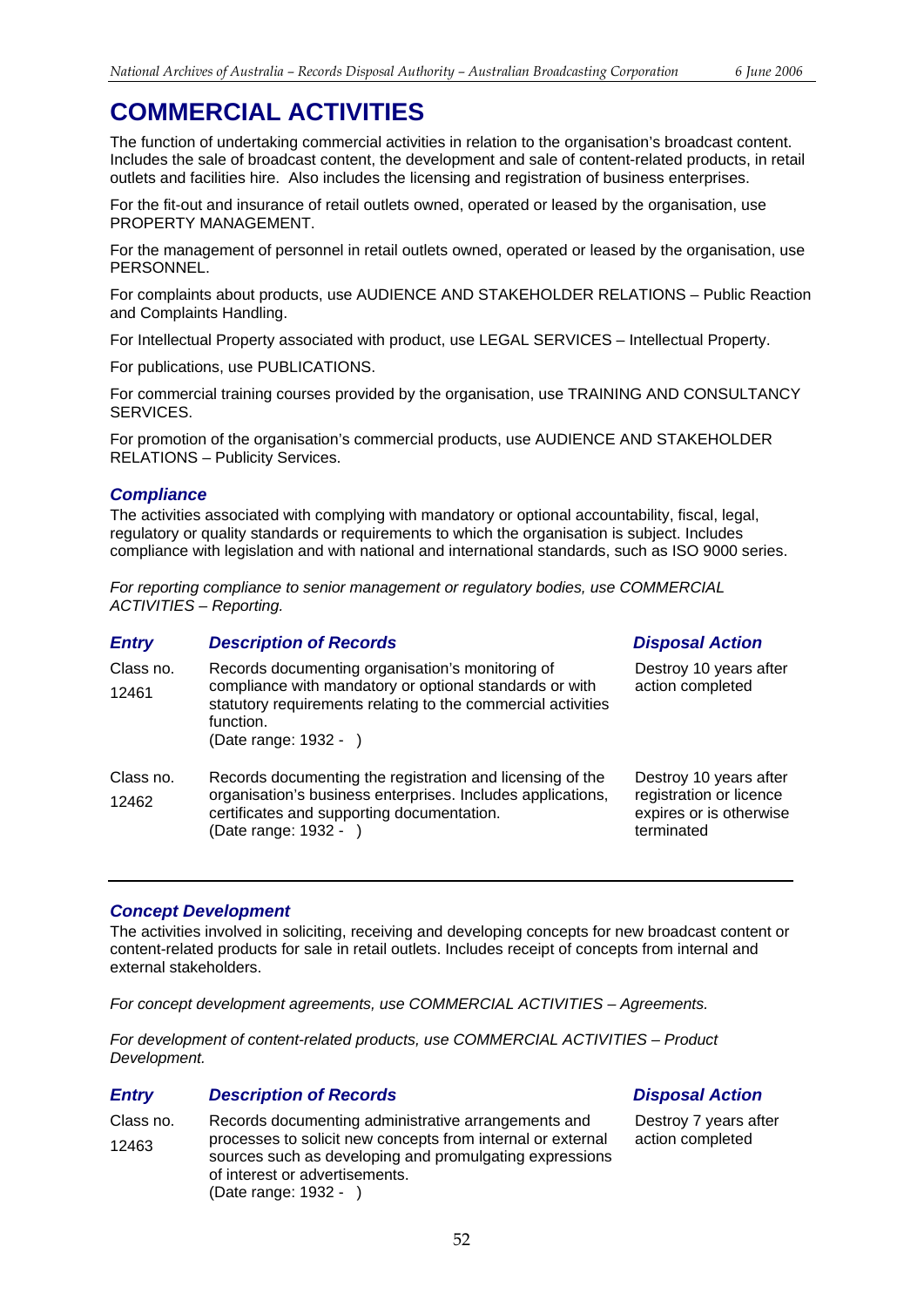The function of undertaking commercial activities in relation to the organisation's broadcast content. Includes the sale of broadcast content, the development and sale of content-related products, in retail outlets and facilities hire. Also includes the licensing and registration of business enterprises.

For the fit-out and insurance of retail outlets owned, operated or leased by the organisation, use PROPERTY MANAGEMENT.

For the management of personnel in retail outlets owned, operated or leased by the organisation, use PERSONNEL.

For complaints about products, use AUDIENCE AND STAKEHOLDER RELATIONS – Public Reaction and Complaints Handling.

For Intellectual Property associated with product, use LEGAL SERVICES – Intellectual Property.

For publications, use PUBLICATIONS.

For commercial training courses provided by the organisation, use TRAINING AND CONSULTANCY SERVICES.

For promotion of the organisation's commercial products, use AUDIENCE AND STAKEHOLDER RELATIONS – Publicity Services.

## *Concept Development - Continued*

The activities involved in soliciting, receiving and developing concepts for new broadcast content or content-related products for sale in retail outlets. Includes receipt of concepts from internal and external stakeholders.

*For concept development agreements, use COMMERCIAL ACTIVITIES – Agreements.* 

*For development of content-related products, use COMMERCIAL ACTIVITIES – Product Development.* 

## *Entry Description of Records Disposal Action*

| Class no.          | Proposals for new concepts, including supporting                                                                                                                                                                                             | Return to contributor                                             |
|--------------------|----------------------------------------------------------------------------------------------------------------------------------------------------------------------------------------------------------------------------------------------|-------------------------------------------------------------------|
| 12464              | documentation, received from internal and external sources<br>by the organisation that do not proceed to an agreement.<br>(Date range: 1932 - )                                                                                              | when assessment<br>process is completed                           |
| Class no.<br>12465 | Correspondence acknowledging receipt of concept<br>development proposals from external or internal sources.<br>(Date range: 1932 - )                                                                                                         | Destroy when<br>reference ceases                                  |
| Class no.<br>12466 | Correspondence between the organisation and contributors<br>where the proposal has been rejected or has been<br>successful but does not proceed to an agreement. Includes<br>notification of approval or rejection.<br>(Date range: 1932 - ) | Destroy 7 years after<br>action completed                         |
| Class no.          | Correspondence between the organisation and contributors                                                                                                                                                                                     | Destroy 7 years after                                             |
| 12467              | where the proposal has been successful and a<br>development agreement proceeds. Includes original<br>proposals and notification of approval.<br>(Date range: 1932 - )                                                                        | development<br>agreement expires or<br>is otherwise<br>terminated |
| Class no.<br>12468 | Proposals register.<br>(Date range: 1932 - )                                                                                                                                                                                                 | Disposal not<br>authorised                                        |
|                    |                                                                                                                                                                                                                                              |                                                                   |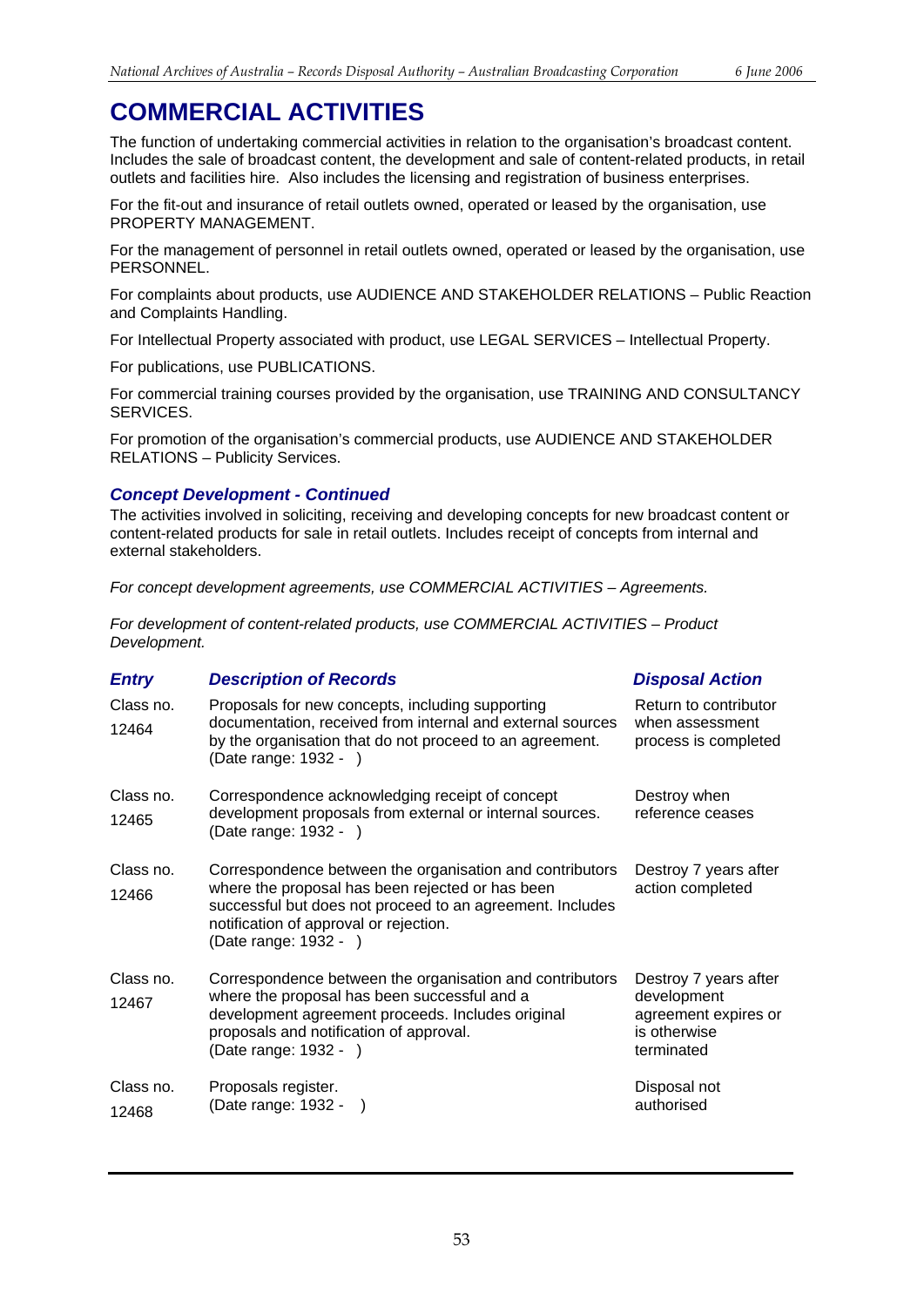The function of undertaking commercial activities in relation to the organisation's broadcast content. Includes the sale of broadcast content, the development and sale of content-related products, in retail outlets and facilities hire. Also includes the licensing and registration of business enterprises.

For the fit-out and insurance of retail outlets owned, operated or leased by the organisation, use PROPERTY MANAGEMENT.

For the management of personnel in retail outlets owned, operated or leased by the organisation, use PERSONNEL.

For complaints about products, use AUDIENCE AND STAKEHOLDER RELATIONS – Public Reaction and Complaints Handling.

For Intellectual Property associated with product, use LEGAL SERVICES – Intellectual Property.

For publications, use PUBLICATIONS.

For commercial training courses provided by the organisation, use TRAINING AND CONSULTANCY SERVICES.

For promotion of the organisation's commercial products, use AUDIENCE AND STAKEHOLDER RELATIONS – Publicity Services.

## *Content Sales*

The activities in the sale and licensing of the organisation's or independently produced content to the public. Includes international sales from the organisation across the different platforms.

*For sale of content-related products in retail outlets, use COMMERCIAL ACTIVITIES – Retail Sales.* 

*For residual reports, use COMMERCIAL ACTIVITIES – Reporting.* 

*For royalty reports, use COMMERCIAL ACTIVITIES – Reporting.* 

*For sales agreements, use COMMERCIAL ACTIVITIES – Agreements.* 

*For the actual sales masters, use CONTENT MANAGEMENT AND PRODUCTION – Editing.* 

*For agreements with third party agencies, such as licensing agreements, on whose behalf the organisation provides footage, use COMMERCIAL ACTIVITIES – Agreements.* 

| <b>Entry</b>       | <b>Description of Records</b>                                                                                                      | <b>Disposal Action</b>               |
|--------------------|------------------------------------------------------------------------------------------------------------------------------------|--------------------------------------|
| Class no.<br>12469 | Records documenting the negotiation and sale of content.<br>Includes requests for material and responses.<br>(Date range: 1932 - ) | Destroy 7 years after<br>last action |
| Class no.<br>12470 | Records documenting requests for material that do not<br>proceed to a sale.<br>(Date range: 1932 - )                               | Destroy 1 year after<br>last action  |
|                    |                                                                                                                                    |                                      |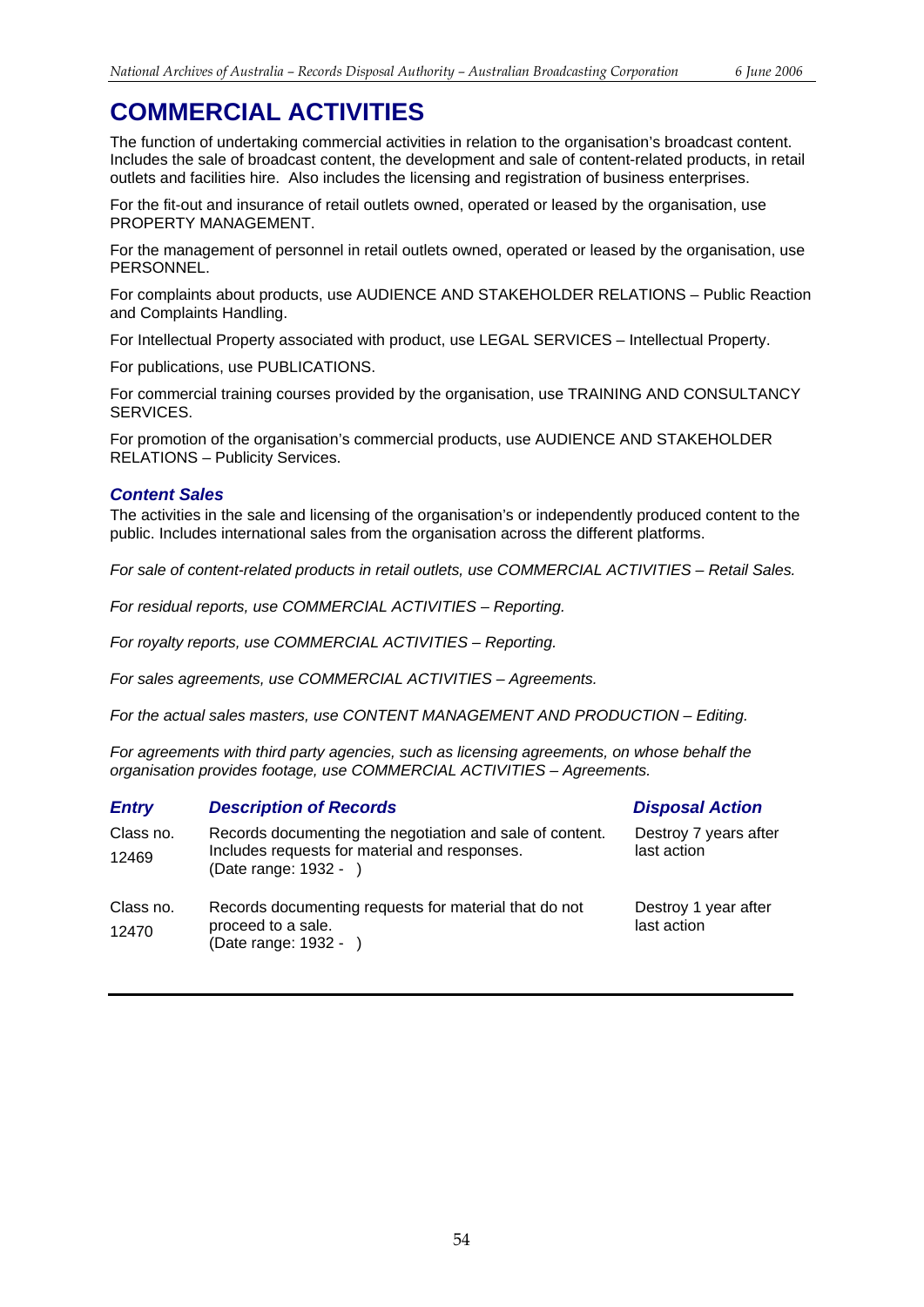The function of undertaking commercial activities in relation to the organisation's broadcast content. Includes the sale of broadcast content, the development and sale of content-related products, in retail outlets and facilities hire. Also includes the licensing and registration of business enterprises.

For the fit-out and insurance of retail outlets owned, operated or leased by the organisation, use PROPERTY MANAGEMENT.

For the management of personnel in retail outlets owned, operated or leased by the organisation, use PERSONNEL.

For complaints about products, use AUDIENCE AND STAKEHOLDER RELATIONS – Public Reaction and Complaints Handling.

For Intellectual Property associated with product, use LEGAL SERVICES – Intellectual Property.

For publications, use PUBLICATIONS.

For commercial training courses provided by the organisation, use TRAINING AND CONSULTANCY SERVICES.

For promotion of the organisation's commercial products, use AUDIENCE AND STAKEHOLDER RELATIONS – Publicity Services.

## *Contracting-Out*

The activities involved in managing the performance of work or the provision of goods and services by an external contractor, vendor or consultant, or by using external bureau services. Includes outsourcing.

*For the tendering of services, use COMMERCIAL ACTIVITIES – Tendering.* 

*For agreements, use COMMERCIAL ACTIVITIES – Agreements.* 

## *Entry Description of Records Disposal Action*

Class no. 12471

Records documenting contracting-out relating to the commercial activities function (for example the manufacture and marketing of products). Includes:

- Record of any meetings with contractors
- Performance and evaluation reports, including feedback to contractors
- Requests for corrective action. (Date range: 1932 - )

Destroy 7 years after completion or other termination of contract

## *Distribution*

The activities associated with disseminating items, correspondence, or publications through sales, deliveries, or other customer services.

*For retail sales, use COMMERCIAL ACTIVITIES – Retail Sales.* 

*For residual reports, use COMMERCIAL ACTIVITIES – Reporting.* 

*For royalty reports, use COMMERCIAL ACTIVITIES – Reporting.* 

## *Entry Description of Records Disposal Action*

Class no. 12472 Records documenting the activities associated with the distribution of wholesale products to retail outlets including quarterly distribution reports. (Date range: 1974 - )

Destroy 5 years after action completed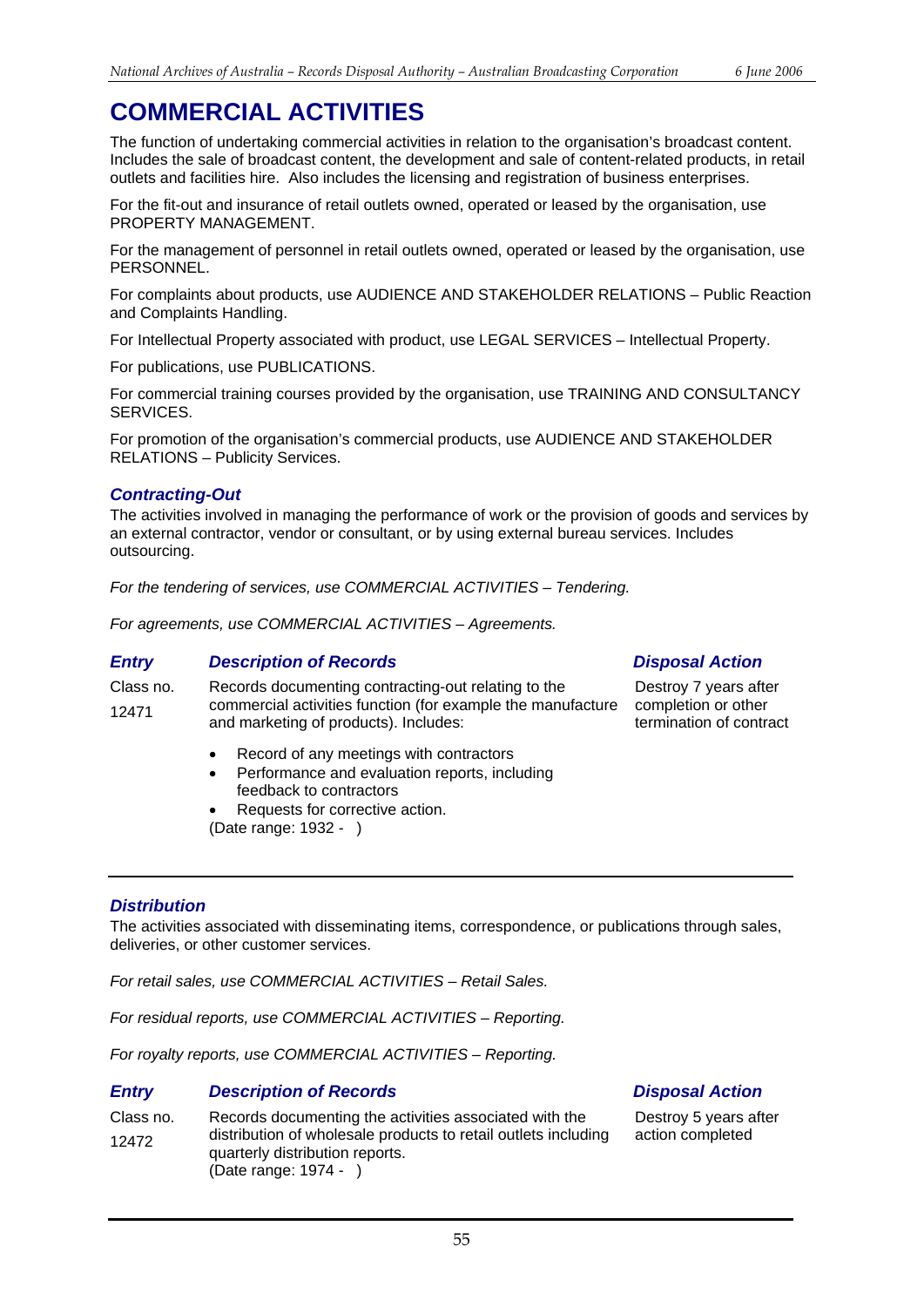The function of undertaking commercial activities in relation to the organisation's broadcast content. Includes the sale of broadcast content, the development and sale of content-related products, in retail outlets and facilities hire. Also includes the licensing and registration of business enterprises.

For the fit-out and insurance of retail outlets owned, operated or leased by the organisation, use PROPERTY MANAGEMENT.

For the management of personnel in retail outlets owned, operated or leased by the organisation, use PERSONNEL.

For complaints about products, use AUDIENCE AND STAKEHOLDER RELATIONS – Public Reaction and Complaints Handling.

For Intellectual Property associated with product, use LEGAL SERVICES – Intellectual Property.

For publications, use PUBLICATIONS.

For commercial training courses provided by the organisation, use TRAINING AND CONSULTANCY SERVICES.

For promotion of the organisation's commercial products, use AUDIENCE AND STAKEHOLDER RELATIONS – Publicity Services.

## *Evaluation*

The process of determining the suitability of potential or existing programs, items of equipment, systems or services in relation to meeting the needs of the given situation. Includes systems analysis and ongoing monitoring.

*For evaluation of programs prior to acquisition, use CONTENT MANAGEMENT AND PRODUCTION – Content Evaluation.* 

*For the registration and tracking of content received for evaluation, use CONTENT MANAGEMENT AND PRODUCTION – Program Control.* 

### *Entry Description of Records Disposal Action*  Class no. 12473 Evaluation reports of content-related products, minutes of meetings and recommendations for content-related products for sale in retail outlets. (Date range: 1932 - ) Destroy 3 years after action completed Class no. 12474 Correspondence with unsuccessful suppliers of contentrelated products for sale in retail outlets. (Date range: 1932 - ) Destroy 1 month after action completed Class no. 12475 Content-related products for sale in retail outlets received for evaluation (for example books, journals, CDs, DVDs, audio cassettes, video tapes of programs). (Date range: 1932 - ) Destroy 1 year after evaluation completed Class no. 12476 Copies of content-related products for sale in retail outlets distributed for evaluation by business areas. (Date range: 1932 - ) Destroy when evaluation completed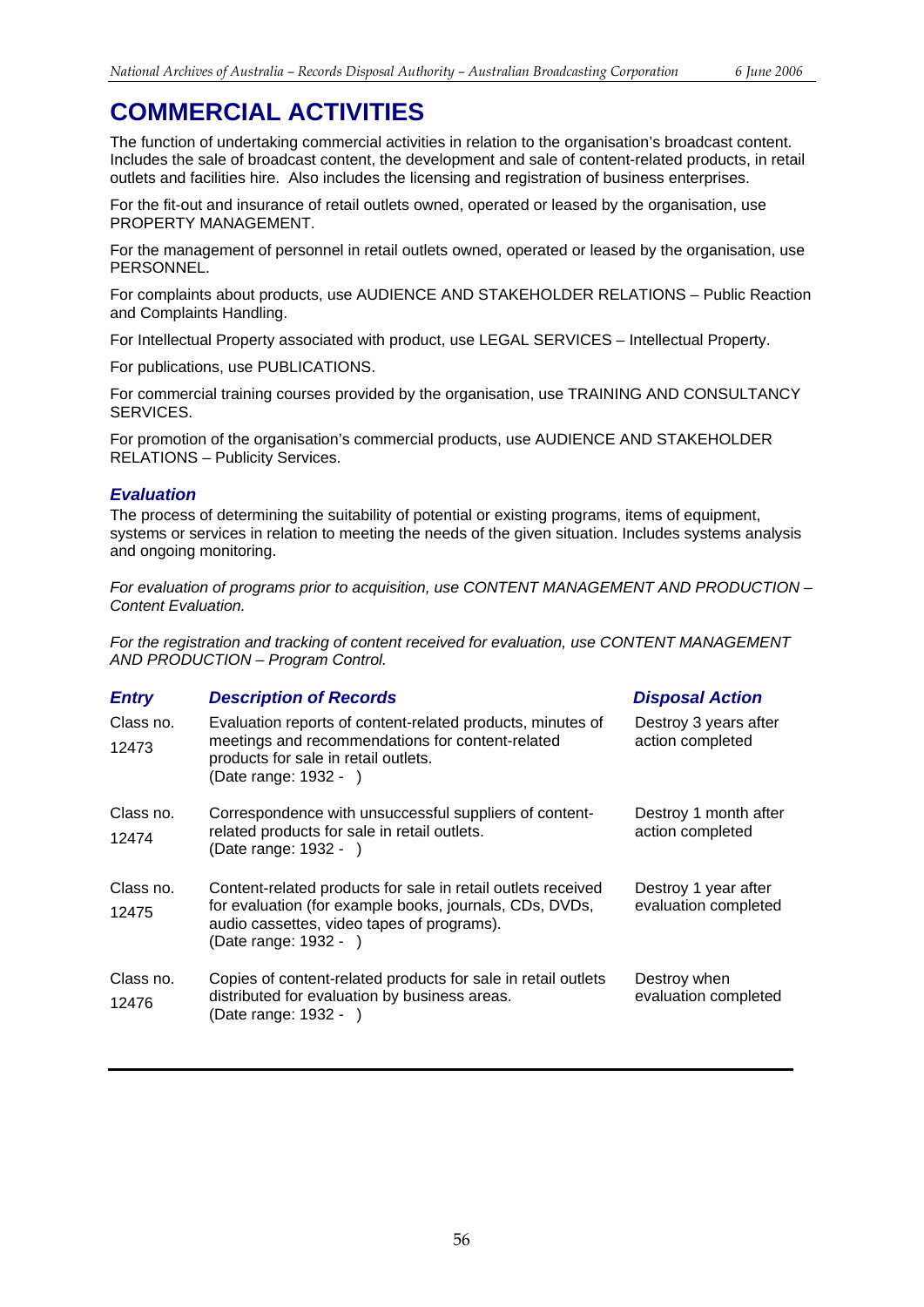The function of undertaking commercial activities in relation to the organisation's broadcast content. Includes the sale of broadcast content, the development and sale of content-related products, in retail outlets and facilities hire. Also includes the licensing and registration of business enterprises.

For the fit-out and insurance of retail outlets owned, operated or leased by the organisation, use PROPERTY MANAGEMENT.

For the management of personnel in retail outlets owned, operated or leased by the organisation, use PERSONNEL.

For complaints about products, use AUDIENCE AND STAKEHOLDER RELATIONS – Public Reaction and Complaints Handling.

For Intellectual Property associated with product, use LEGAL SERVICES – Intellectual Property.

For publications, use PUBLICATIONS.

For commercial training courses provided by the organisation, use TRAINING AND CONSULTANCY SERVICES.

For promotion of the organisation's commercial products, use AUDIENCE AND STAKEHOLDER RELATIONS – Publicity Services.

## *Facilities Hire*

The activities involved with hiring the organisation's resources (facilities and staff) to external clients. Includes hiring of broadcast equipment at major events such as the Commonwealth and Olympic Games.

*For hire agreements, use COMMERCIAL ACTIVITIES - Agreements.* 

## *Entry Description of Records Disposal Action*

Class no. 12477 Records documenting arrangements for the hiring of organisation's facilities and staff to external clients. Includes requests, and internal arrangement confirmations and approvals. (Date range: 1932 - )

Destroy 7 years after action completed, or upon expiry or other termination of the hiring agreement, whichever is the longer

## *Franchising*

The activities involved in the establishing of franchises for the sale of the organisation's product in external environments. Includes monitoring performance.

*For franchising licence agreements, use COMMERCIAL ACTVITIES - Agreements.* 

## *Entry Description of Records Disposal Action*

Class no. 12478 Records documenting the negotiation, establishment and ongoing maintenance of franchising arrangements. Includes assessments of potential franchisees, expressions of interest from retailers, disclosure documents, and internal approvals. Also includes compliance and performance monitoring documents, ongoing liaison with franchisee and records of any decisions to cancel or suspend a licence. (Date range: 1988 - )

Destroy 7 years after action completed, or upon expiry or other termination of the franchise licensing agreement, whichever is the longer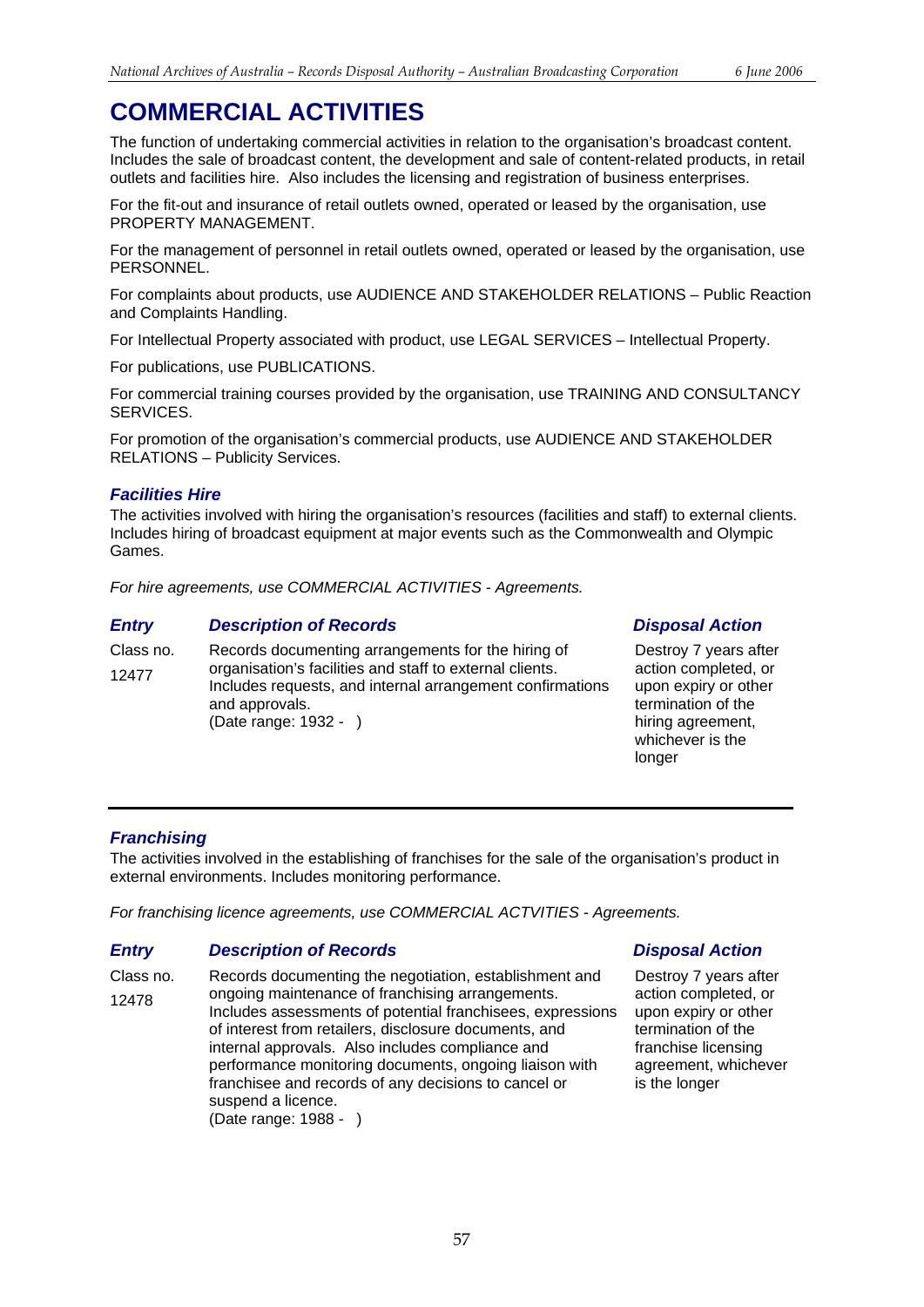The function of undertaking commercial activities in relation to the organisation's broadcast content. Includes the sale of broadcast content, the development and sale of content-related products, in retail outlets and facilities hire. Also includes the licensing and registration of business enterprises.

For the fit-out and insurance of retail outlets owned, operated or leased by the organisation, use PROPERTY MANAGEMENT.

For the management of personnel in retail outlets owned, operated or leased by the organisation, use PERSONNEL.

For complaints about products, use AUDIENCE AND STAKEHOLDER RELATIONS – Public Reaction and Complaints Handling.

For Intellectual Property associated with product, use LEGAL SERVICES – Intellectual Property.

For publications, use PUBLICATIONS.

For commercial training courses provided by the organisation, use TRAINING AND CONSULTANCY SERVICES.

For promotion of the organisation's commercial products, use AUDIENCE AND STAKEHOLDER RELATIONS – Publicity Services.

## *Franchising - Continued*

The activities involved in the establishing of franchises for the sale of the organisation's product in external environments. Includes monitoring performance.

*For franchising licence agreements, use COMMERCIAL ACTVITIES - Agreements.* 

| <b>Entry</b>       | <b>Description of Records</b>                                                                                                                                             | <b>Disposal Action</b>                                                                                                                                   |
|--------------------|---------------------------------------------------------------------------------------------------------------------------------------------------------------------------|----------------------------------------------------------------------------------------------------------------------------------------------------------|
| Class no.<br>12479 | Records documenting franchising fees, sales performance<br>and rebates from suppliers paid to franchisees.<br>(Date range: 1988 -                                         | Destroy 7 years after<br>action completed                                                                                                                |
| Class no.<br>12480 | Records documenting unsuccessful expressions of interest<br>from retailers and negotiations for franchising<br>arrangements that do not proceed.<br>(Date range: 1988 - ) | Destroy 1 year after<br>franchising<br>arrangement process<br>is completed or<br>decision made not to<br>continue with the<br>franchising<br>arrangement |

### *Meetings*

The activities associated with ad hoc gatherings held to formulate, discuss, update, or resolve issues and matters pertaining to managing the section, department, or organisation as a whole. Includes arrangements, agenda, taking of minutes etc. Excludes committee meetings.

*For meetings with contractors, use COMMERCIAL ACTIVITIES – Contracting-out.* 

## *Entry Description of Records Disposal Action*

Class no. 12481 Records documenting the outcomes of internal meetings held to discuss commercial activity matters. Includes agenda, minutes and action items. (Date range: 1932 - )

Destroy 3 years after action completed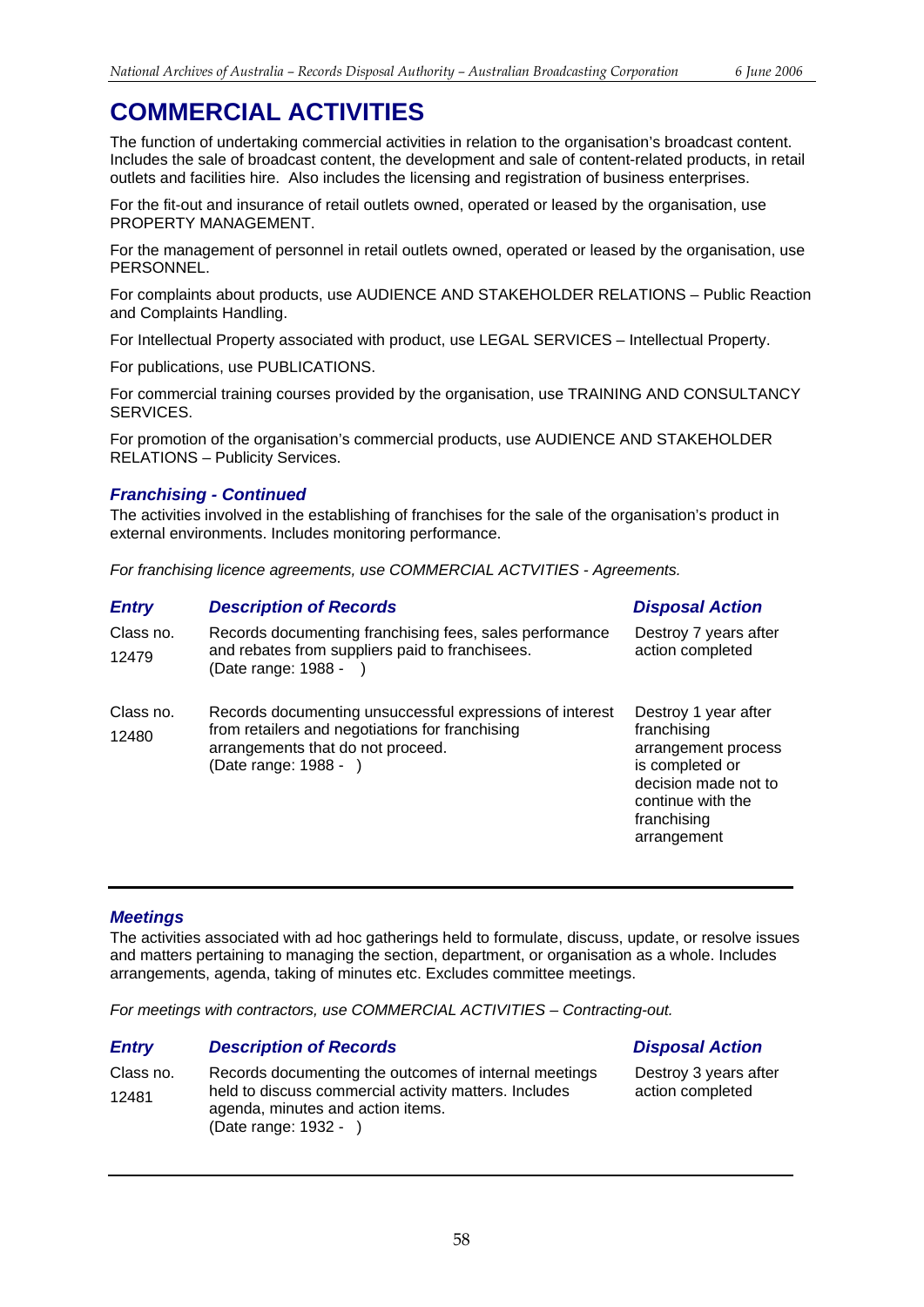The function of undertaking commercial activities in relation to the organisation's broadcast content. Includes the sale of broadcast content, the development and sale of content-related products, in retail outlets and facilities hire. Also includes the licensing and registration of business enterprises.

For the fit-out and insurance of retail outlets owned, operated or leased by the organisation, use PROPERTY MANAGEMENT.

For the management of personnel in retail outlets owned, operated or leased by the organisation, use PERSONNEL.

For complaints about products, use AUDIENCE AND STAKEHOLDER RELATIONS – Public Reaction and Complaints Handling.

For Intellectual Property associated with product, use LEGAL SERVICES – Intellectual Property.

For publications, use PUBLICATIONS.

For commercial training courses provided by the organisation, use TRAINING AND CONSULTANCY SERVICES.

For promotion of the organisation's commercial products, use AUDIENCE AND STAKEHOLDER RELATIONS – Publicity Services.

## *Performances*

The activities involved in managing the staging of performances. Includes identifying proposals, determining repertories and staging the event.

*For establishing and managing contracts associated with performances, use COMMERCIAL ACTIVITIES – Agreements.* 

*For the actual broadcast, use TRANSMISSION AND DISTRIBUTION.* 

*For symphony orchestra performances, use ORCHESTRAS – Performances.* 

*For public reaction and complaints concerning performances, use AUDIENCE AND STAKEHOLDER RELATIONS – Public Reaction and Complaint Handling.* 

*For arrangements relating to performances such as travel arrangements and venue bookings, use COMMERCIAL ACTIVITIES – Arrangements.* 

### *Entry Description of Records Disposal Action*

| Class no. | Records documenting the negotiation, co-ordination and                                                                                                                                  |
|-----------|-----------------------------------------------------------------------------------------------------------------------------------------------------------------------------------------|
| 12482     | management of performances undertaken on a commercial<br>basis. Includes proposals, approvals, and correspondence<br>with external parties and performers.<br>(Date range: $1932 - 1$ ) |
|           |                                                                                                                                                                                         |

Class no. 12483 Records documenting requests and proposals for performances that do not proceed. (Date range: 1932 - )

Destroy 7 years after performance

Destroy 2 years after action completed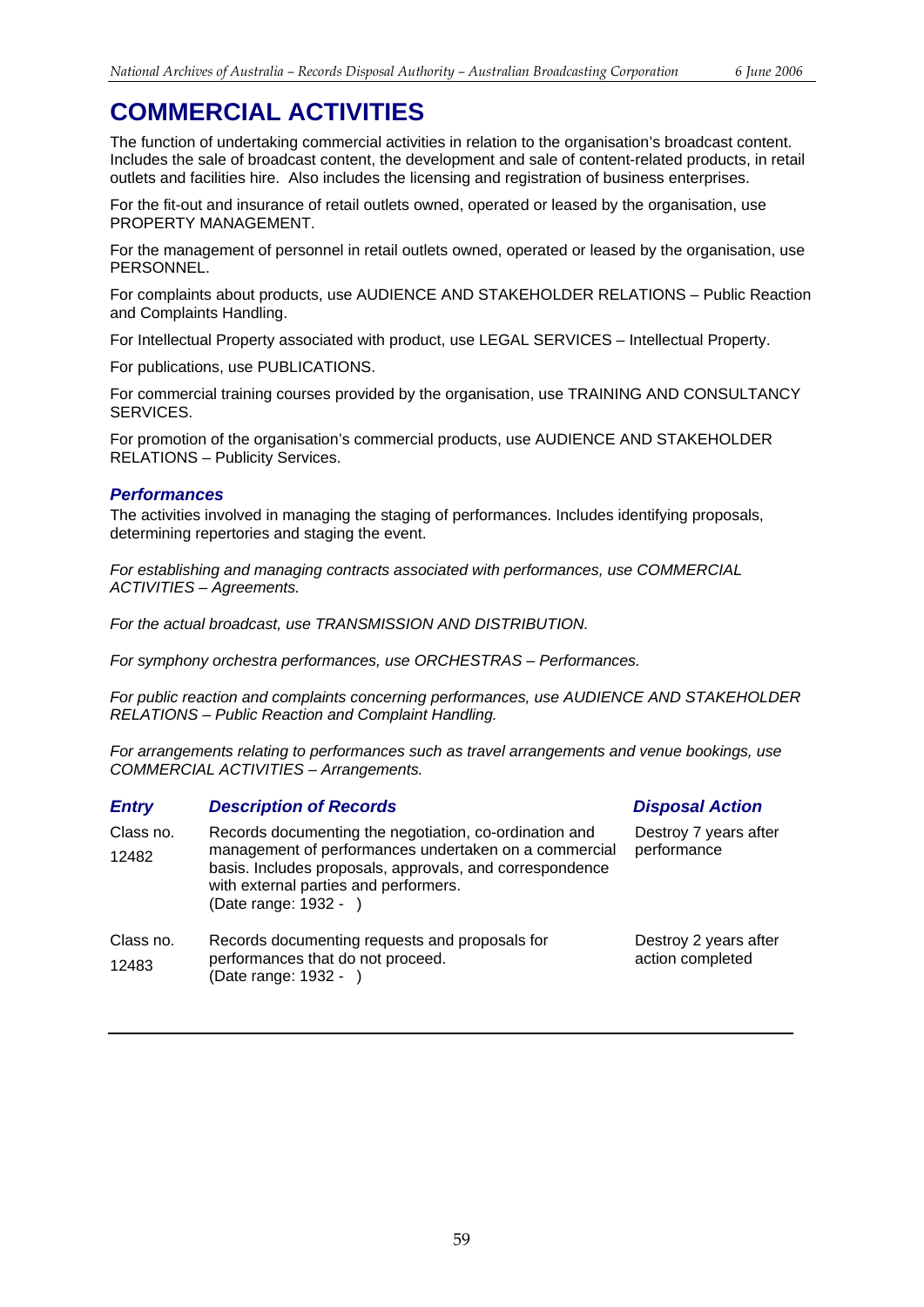The function of undertaking commercial activities in relation to the organisation's broadcast content. Includes the sale of broadcast content, the development and sale of content-related products, in retail outlets and facilities hire. Also includes the licensing and registration of business enterprises.

For the fit-out and insurance of retail outlets owned, operated or leased by the organisation, use PROPERTY MANAGEMENT.

For the management of personnel in retail outlets owned, operated or leased by the organisation, use PERSONNEL.

For complaints about products, use AUDIENCE AND STAKEHOLDER RELATIONS – Public Reaction and Complaints Handling.

For Intellectual Property associated with product, use LEGAL SERVICES – Intellectual Property.

For publications, use PUBLICATIONS.

For commercial training courses provided by the organisation, use TRAINING AND CONSULTANCY SERVICES.

For promotion of the organisation's commercial products, use AUDIENCE AND STAKEHOLDER RELATIONS – Publicity Services.

## *Planning*

The process of formulating ways in which objectives can be achieved. Includes determination of services, needs and solutions to those needs.

*For the design and development of new products, use COMMERCIAL ACTIVITES – Product Development.* 

| <b>Entry</b>       | <b>Description of Records</b>                                                                                    | <b>Disposal Action</b>                     |
|--------------------|------------------------------------------------------------------------------------------------------------------|--------------------------------------------|
| Class no.<br>12484 | Records documenting strategic forward planning in relation<br>to commercial activities.<br>(Date range: 1932 - ) | Destroy 10 years after<br>action completed |
| Class no.<br>12485 | Draft and working plans. Includes input from managers.<br>(Date range: 1932 - )                                  | Destroy when<br>reference ceases           |

## *Policy*

The activities associated with developing and establishing decisions, directions and precedents, which act as a reference for future decision making, as the basis from which the organisation's operating procedures are determined.

*For policy on the organisation's products and facilities supplied on a commercial basis, use STRATEGIC MANAGEMENT – Policy.* 

## *Entry Description of Records Disposal Action*

Class no. 12486 Records documenting the development and establishment of the organisation's high-level commercial activities policies. Includes:

- Policy proposals
- Research papers
- Results of consultations
- Supporting reports
- **Major drafts**
- Final policy documents. (Date range: 1932 - )

Retain as national archives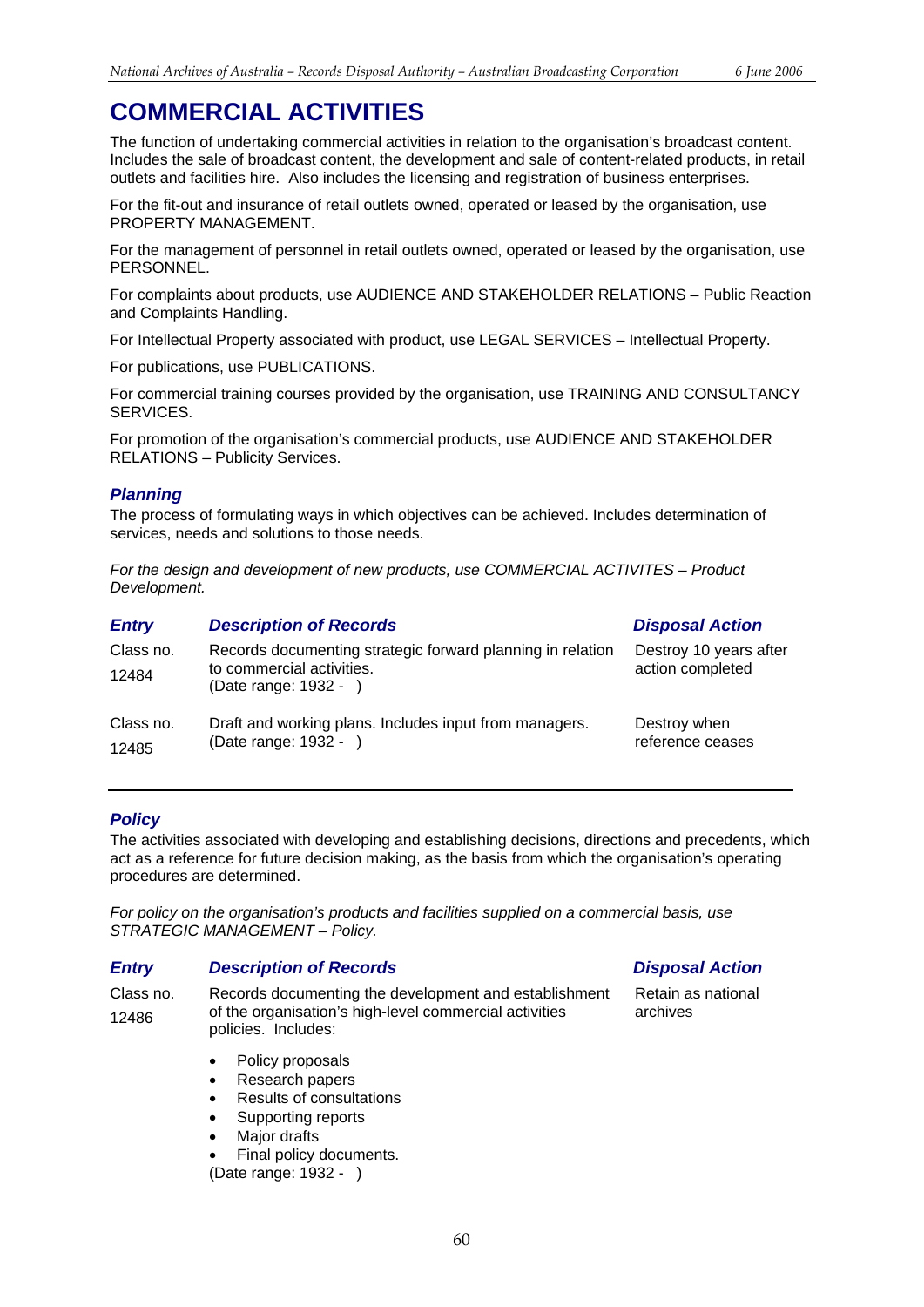The function of undertaking commercial activities in relation to the organisation's broadcast content. Includes the sale of broadcast content, the development and sale of content-related products, in retail outlets and facilities hire. Also includes the licensing and registration of business enterprises.

For the fit-out and insurance of retail outlets owned, operated or leased by the organisation, use PROPERTY MANAGEMENT.

For the management of personnel in retail outlets owned, operated or leased by the organisation, use PERSONNEL.

For complaints about products, use AUDIENCE AND STAKEHOLDER RELATIONS – Public Reaction and Complaints Handling.

For Intellectual Property associated with product, use LEGAL SERVICES – Intellectual Property.

For publications, use PUBLICATIONS.

For commercial training courses provided by the organisation, use TRAINING AND CONSULTANCY SERVICES.

For promotion of the organisation's commercial products, use AUDIENCE AND STAKEHOLDER RELATIONS – Publicity Services.

## *Policy - Continued*

The activities associated with developing and establishing decisions, directions and precedents, which act as a reference for future decision making, as the basis from which the organisation's operating procedures are determined.

*For policy on the organisation's products and facilities supplied on a commercial basis, use STRATEGIC MANAGEMENT – Policy.* 

## *Entry Description of Records Disposal Action*

Class no. 12487 Records documenting the development and establishment of the organisation's routine commercial activities policies. Includes: Destroy 7 years after policy is superseded

- Policy proposals
- Research papers
- Results of consultations
- Supporting reports
- **Major drafts**
- Final policy documents.

(Date range: 1932 - )

### Class no. 12488 Working papers documenting the development of commercial activities policies, including input from work areas. (Date range: 1932 - )

Destroy 1 year after promulgation of new policy

### *Procedures*

Standard methods of operating laid down by an organisation according to formulated policy.

### *Entry Description of Records Disposal Action*

### Class no. 12489 Master set of organisation's manuals, handbooks, directives etc detailing procedures supporting the commercial activities function. (Date range: 1932 - )

Destroy when superseded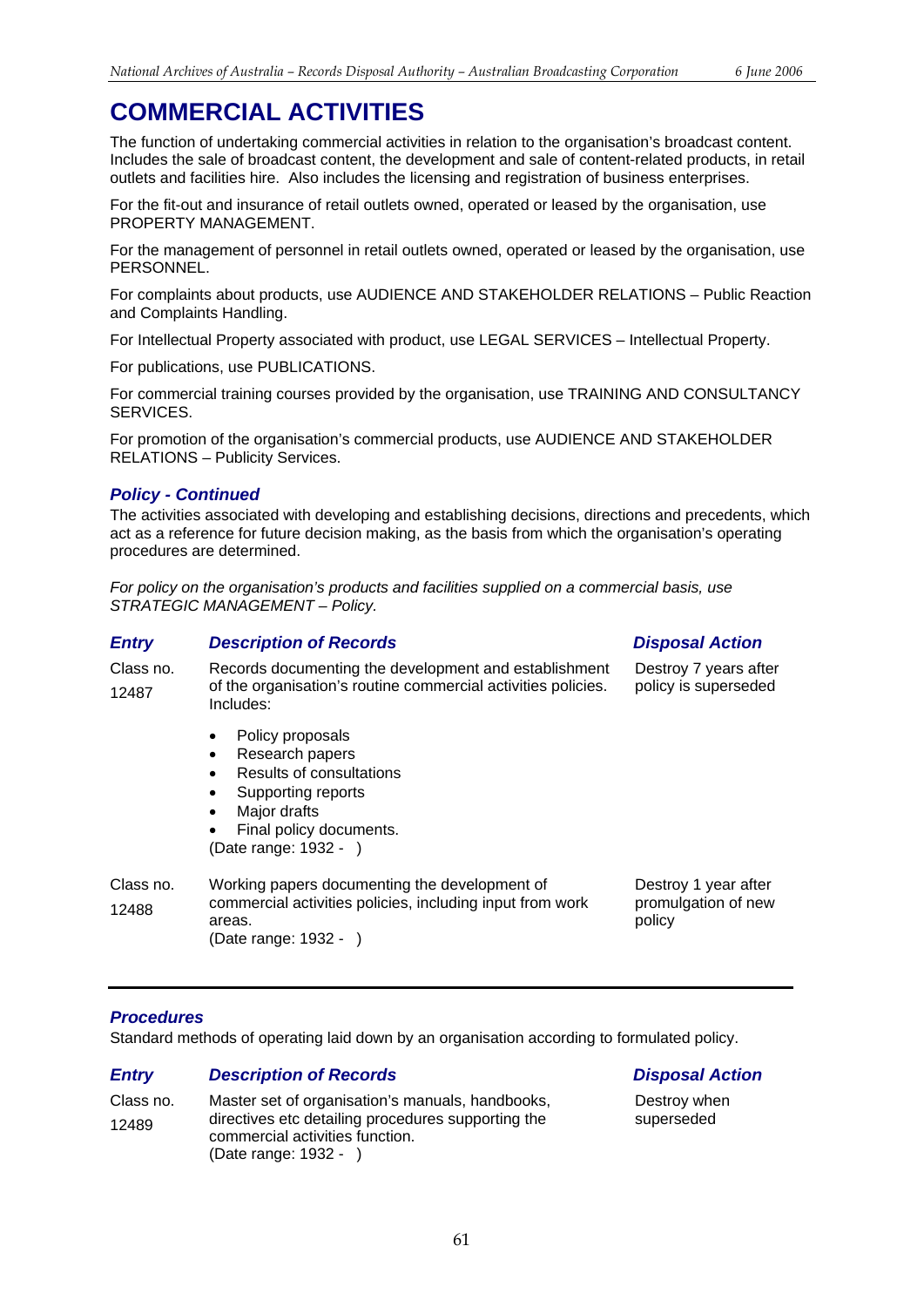The function of undertaking commercial activities in relation to the organisation's broadcast content. Includes the sale of broadcast content, the development and sale of content-related products, in retail outlets and facilities hire. Also includes the licensing and registration of business enterprises.

For the fit-out and insurance of retail outlets owned, operated or leased by the organisation, use PROPERTY MANAGEMENT.

For the management of personnel in retail outlets owned, operated or leased by the organisation, use PERSONNEL.

For complaints about products, use AUDIENCE AND STAKEHOLDER RELATIONS – Public Reaction and Complaints Handling.

For Intellectual Property associated with product, use LEGAL SERVICES – Intellectual Property.

For publications, use PUBLICATIONS.

For commercial training courses provided by the organisation, use TRAINING AND CONSULTANCY SERVICES.

For promotion of the organisation's commercial products, use AUDIENCE AND STAKEHOLDER RELATIONS – Publicity Services.

## *Procedures - Continued*

Standard methods of operating laid down by an organisation according to formulated policy.

| <b>Entry</b> | <b>Description of Records</b>              | <b>Disposal Action</b> |
|--------------|--------------------------------------------|------------------------|
| Class no.    | Records documenting the development of the | Destroy 1 year afte    |
| 12490        | organisation's procedures.                 | new procedures are     |

(Date range: 1932 - )

Destroy 1 year after new procedures are promulgated

## *Product Development*

The activities involved in developing, designing and releasing content-related product for sale in retail outlets. Includes the design of packaging, such as compact disc (CD), digital video disc (DVD), audio cassette and video covers. Also includes the receipt of original literary manuscripts for production.

*For development of the initial concept, use COMMERCIAL ACTIVITIES – Concept Development.* 

*For the development of the organisation's logo, use COMMERCIAL ACTIVITIES – Branding.* 

*For agreements made with suppliers or product licensing agreements, use COMMERCIAL ACTIVITIES – Agreements.* 

*For the development of printed materials such as books, journals, CD ROMS, but excluding manuscripts, use PUBLICATION – Production.* 

*For the development of content, use CONTENT MANAGEMENT AND PRODUCTION.* 

## *Entry Description of Records Disposal Action*

Class no. 12491 Records documenting the development of products that are innovative, or represent market-leading designs (for example first CD ROM product development). Includes solution briefs, concept designs, assessment documentation with respect to product standards and regulatory requirements, prototype testing records, and refinements. (Date range: 1974 - )

Retain as national archives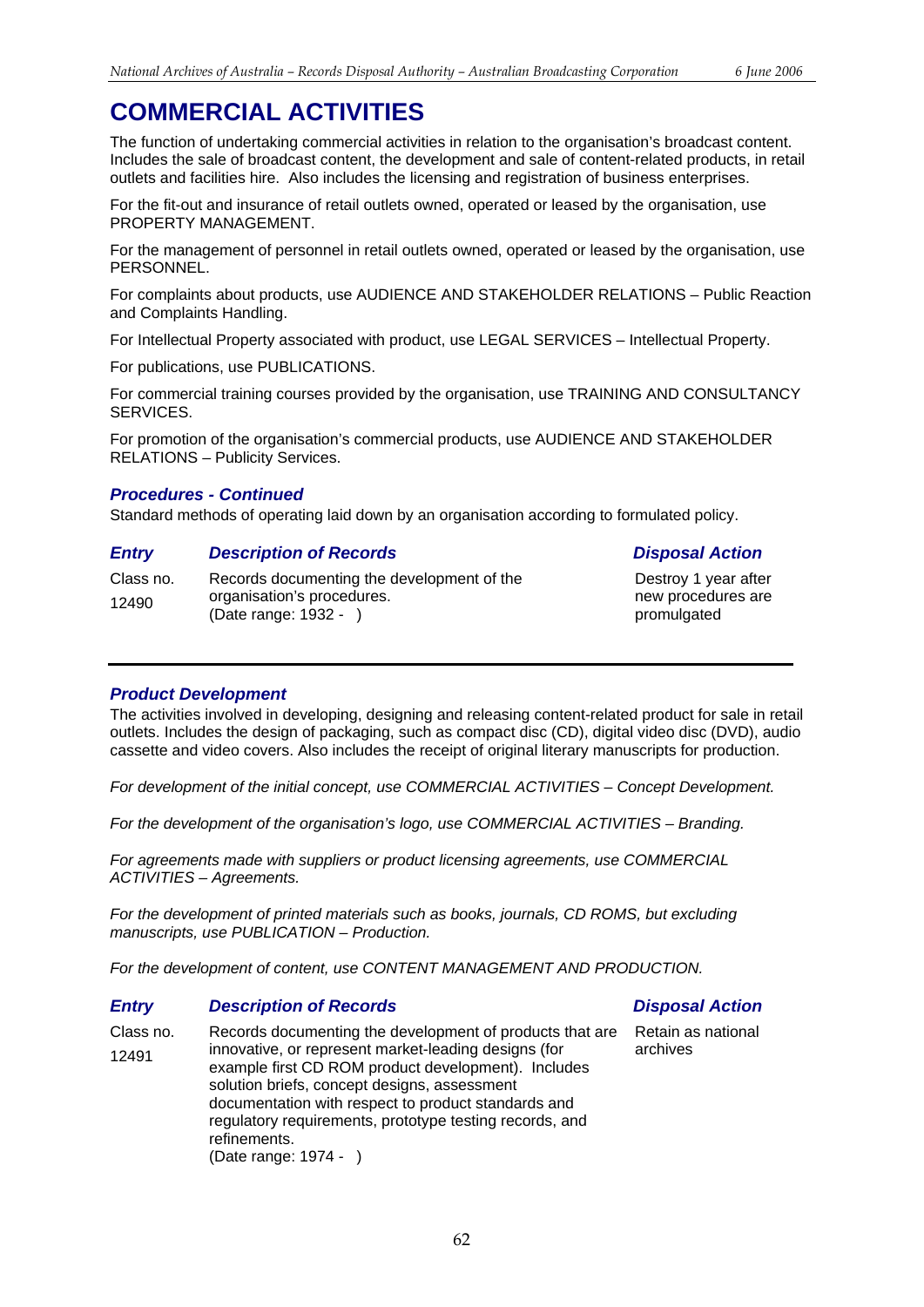The function of undertaking commercial activities in relation to the organisation's broadcast content. Includes the sale of broadcast content, the development and sale of content-related products, in retail outlets and facilities hire. Also includes the licensing and registration of business enterprises.

For the fit-out and insurance of retail outlets owned, operated or leased by the organisation, use PROPERTY MANAGEMENT.

For the management of personnel in retail outlets owned, operated or leased by the organisation, use PERSONNEL.

For complaints about products, use AUDIENCE AND STAKEHOLDER RELATIONS – Public Reaction and Complaints Handling.

For Intellectual Property associated with product, use LEGAL SERVICES – Intellectual Property.

For publications, use PUBLICATIONS.

For commercial training courses provided by the organisation, use TRAINING AND CONSULTANCY SERVICES.

For promotion of the organisation's commercial products, use AUDIENCE AND STAKEHOLDER RELATIONS – Publicity Services.

## *Product Development - Continued*

The activities involved in developing, designing and releasing content-related product for sale in retail outlets. Includes the design of packaging, such as compact disc (CD), digital video disc (DVD), audio cassette and video covers. Also includes the receipt of original literary manuscripts for production.

*For development of the initial concept, use COMMERCIAL ACTIVITIES – Concept Development.* 

*For the development of the organisation's logo, use COMMERCIAL ACTIVITIES – Branding.* 

*For agreements made with suppliers or product licensing agreements, use COMMERCIAL ACTIVITIES – Agreements.* 

*For the development of printed materials such as books, journals, CD ROMS, but excluding manuscripts, use PUBLICATION – Production.* 

*For the development of content, use CONTENT MANAGEMENT AND PRODUCTION.* 

| <b>Entry</b>       | <b>Description of Records</b>                                                                                                              | <b>Disposal Action</b>                                                          |
|--------------------|--------------------------------------------------------------------------------------------------------------------------------------------|---------------------------------------------------------------------------------|
| Class no.<br>12492 | Manuscripts received for publication, such as The Boyer<br>Lectures.<br>(Date range: 1932 - )                                              | Retain as national<br>archives                                                  |
| Class no.<br>12493 | Records documenting the design of packaging. Includes:<br>Graphic design<br>Photographs<br>٠<br>Printing.<br>(Date range: 1974 - )         | Destroy 10 years after<br>product is released                                   |
| Class no.<br>12494 | Records documenting the development of products that are<br>not considered innovative or a market-leading design.<br>(Date range: 1974 - ) | Destroy 7 years after<br>the product is<br>superseded or<br>withdrawn from sale |
| Class no.<br>12495 | Working documents relating to the development of<br>products. Includes draft designs.<br>(Date range: 1974 - )                             | Destroy when<br>reference ceases                                                |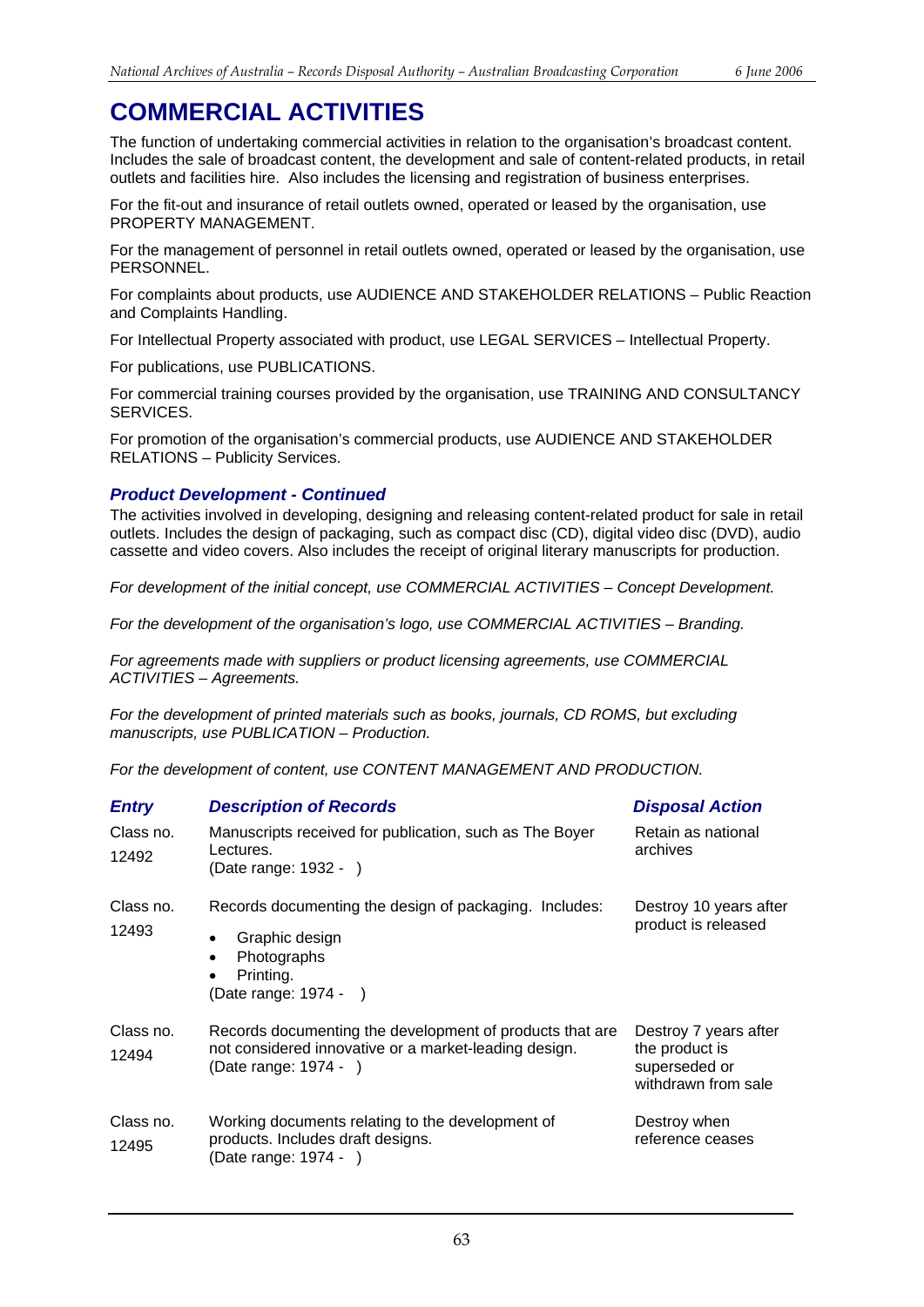The function of undertaking commercial activities in relation to the organisation's broadcast content. Includes the sale of broadcast content, the development and sale of content-related products, in retail outlets and facilities hire. Also includes the licensing and registration of business enterprises.

For the fit-out and insurance of retail outlets owned, operated or leased by the organisation, use PROPERTY MANAGEMENT.

For the management of personnel in retail outlets owned, operated or leased by the organisation, use PERSONNEL.

For complaints about products, use AUDIENCE AND STAKEHOLDER RELATIONS – Public Reaction and Complaints Handling.

For Intellectual Property associated with product, use LEGAL SERVICES – Intellectual Property.

For publications, use PUBLICATIONS.

For commercial training courses provided by the organisation, use TRAINING AND CONSULTANCY SERVICES.

For promotion of the organisation's commercial products, use AUDIENCE AND STAKEHOLDER RELATIONS – Publicity Services.

## *Reporting*

The activities associated with initiating or providing a formal response to a situation or request (either internal, external or as a requirement of corporate policies), and to provide formal statements or findings of the results of the examination or investigation. Includes agenda, briefing, business, discussion papers, proposals, reports, reviews and returns.

*For internal and external audit reports, use COMMERCIAL ACTIVITIES – Audit.* 

*For content-related product evaluation reports, use COMMERCIAL ACTIVITIES – Evaluation.* 

*For reports relating to distribution, use COMMERCIAL ACTIVITIES – Distribution.* 

*For reports relating to sale of broadcast content, use COMMERCIAL ACTIVITIES – Content Sales.*

| <b>Entry</b>       | <b>Description of Records</b>                                                                                                                                                                                                                                      | <b>Disposal Action</b>                    |
|--------------------|--------------------------------------------------------------------------------------------------------------------------------------------------------------------------------------------------------------------------------------------------------------------|-------------------------------------------|
| Class no.<br>12496 | Final reports to management or regulatory bodies<br>concerning requirements in relation to commercial<br>activities. Includes reports on key performance indicators<br>and against corporate objectives.<br>(Date range: 1932 - )                                  | Destroy 7 years after<br>action completed |
| Class no.<br>12497 | Final reports to regulatory bodies documenting payments<br>made to performers/writers/directors for each repeat<br>showing of a recorded television show or commercial (also<br>known as residual payments) in relation to content sales.<br>(Date range: 1932 - ) | Destroy 7 years after<br>last action      |
| Class no.<br>12498 | Final reports to regulatory bodies documenting all royalties<br>owed by the organisation.<br>(Date range: 1932 - )                                                                                                                                                 | Destroy 7 years after<br>last action      |
| Class no.<br>12499 | Records used in the development of reports. Includes<br>working papers and local area input into final reports.<br>(Date range: 1932 - )                                                                                                                           | Destroy 1 year after<br>action completed  |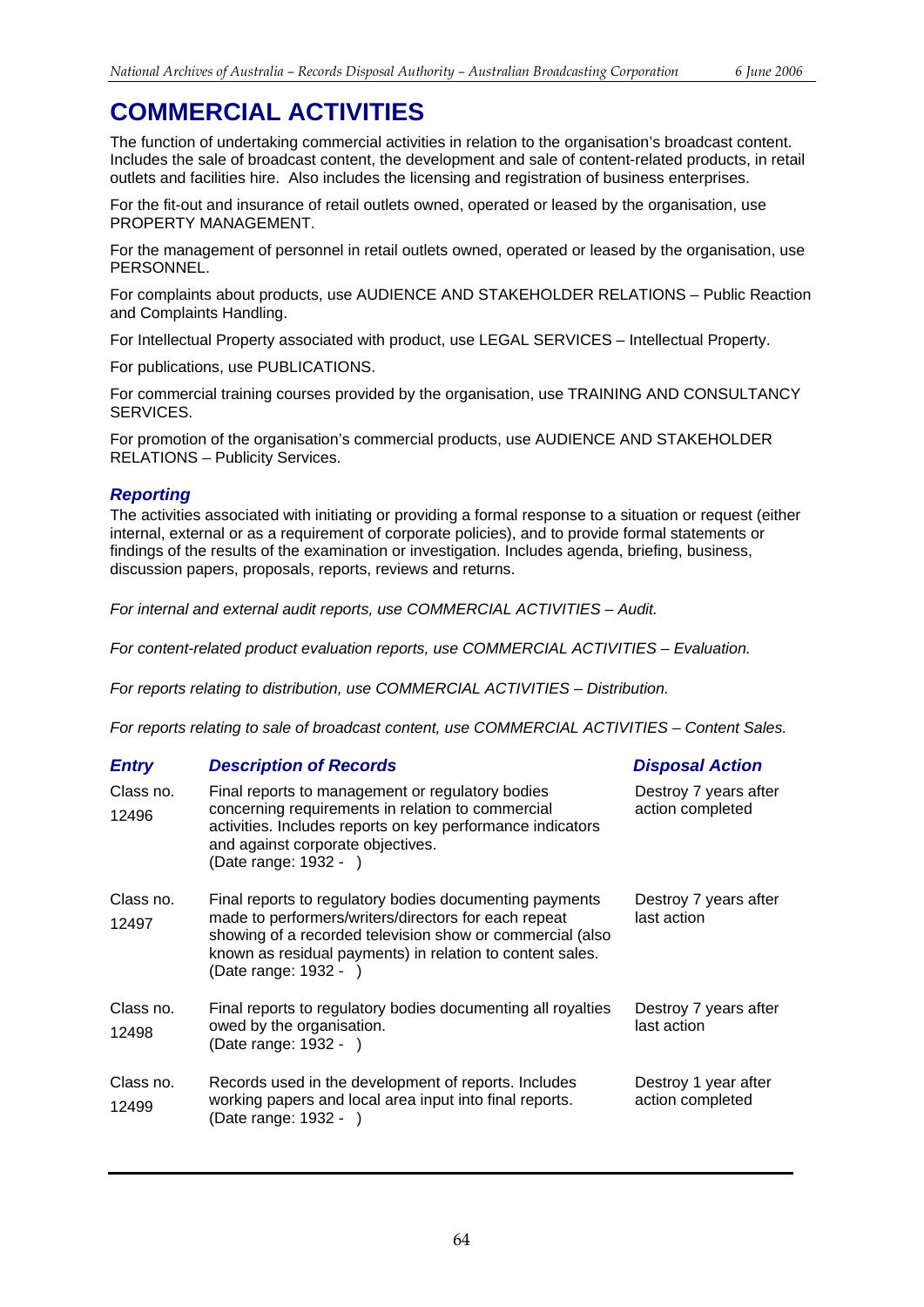The function of undertaking commercial activities in relation to the organisation's broadcast content. Includes the sale of broadcast content, the development and sale of content-related products, in retail outlets and facilities hire. Also includes the licensing and registration of business enterprises.

For the fit-out and insurance of retail outlets owned, operated or leased by the organisation, use PROPERTY MANAGEMENT.

For the management of personnel in retail outlets owned, operated or leased by the organisation, use PERSONNEL.

For complaints about products, use AUDIENCE AND STAKEHOLDER RELATIONS – Public Reaction and Complaints Handling.

For Intellectual Property associated with product, use LEGAL SERVICES – Intellectual Property.

For publications, use PUBLICATIONS.

For commercial training courses provided by the organisation, use TRAINING AND CONSULTANCY SERVICES.

For promotion of the organisation's commercial products, use AUDIENCE AND STAKEHOLDER RELATIONS – Publicity Services.

## *Research*

The activities involved in investigating or enquiring into a subject or area of interest in order to discover facts, principles etc. Used to support the development of projects, standards, guidelines etc., and the business activities of the organisation in general. Includes following up enquiries relating to organisational programs, projects, working papers, literature searches etc.

*For research into broadcasting audiences, use AUDIENCE AND STAKEHOLDER RELATIONS – Audience Research.* 

| <b>Entry</b>       | <b>Description of Records</b>                                                                                                                                                              | <b>Disposal Action</b>                    |
|--------------------|--------------------------------------------------------------------------------------------------------------------------------------------------------------------------------------------|-------------------------------------------|
| Class no.<br>12500 | Records documenting the findings of qualitative and<br>quantitative consumer research. Includes research reports.<br>(Date range: 1932 -                                                   | Destroy 7 years after<br>action completed |
| Class no.<br>12501 | Records documenting responses to product marketing<br>research, including raw quantitative and qualitative data<br>(for example completed consumer survey forms).<br>(Date range: 1932 - ) | Destroy 2 years after<br>action completed |
| Class no.<br>12502 | Research instruments (for example questionnaires).<br>(Date range: 1932 -                                                                                                                  | Destroy 2 years after<br>superseded       |

## *Retail Sales*

The activities associated with selling content-related products in the organisation's centres and shops. Includes pricing and the monitoring of sales.

*For sales of broadcast content, use COMMERCIAL ACTIVITIES – Content Sales.* 

*For wholesale sales, use COMMERCIAL ACTIVITIES – Distribution.* 

## *Entry Description of Records Disposal Action*

Class no. 12503 Records documenting the setting of prices for products sold through retail outlets. (Date range: 1974 - )

Destroy 1 year after action completed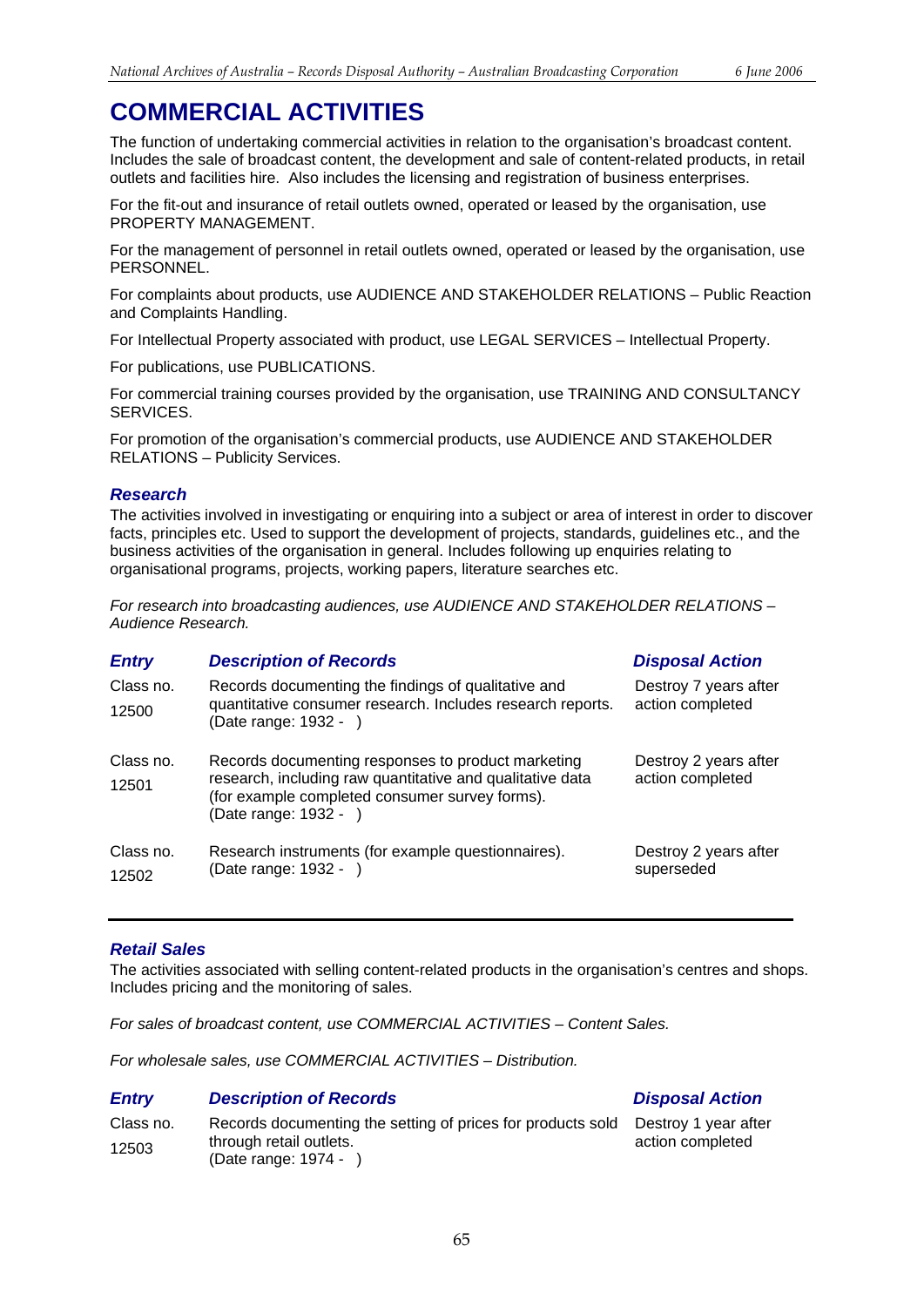The function of undertaking commercial activities in relation to the organisation's broadcast content. Includes the sale of broadcast content, the development and sale of content-related products, in retail outlets and facilities hire. Also includes the licensing and registration of business enterprises.

For the fit-out and insurance of retail outlets owned, operated or leased by the organisation, use PROPERTY MANAGEMENT.

For the management of personnel in retail outlets owned, operated or leased by the organisation, use PERSONNEL.

For complaints about products, use AUDIENCE AND STAKEHOLDER RELATIONS – Public Reaction and Complaints Handling.

For Intellectual Property associated with product, use LEGAL SERVICES – Intellectual Property.

For publications, use PUBLICATIONS.

For commercial training courses provided by the organisation, use TRAINING AND CONSULTANCY SERVICES.

For promotion of the organisation's commercial products, use AUDIENCE AND STAKEHOLDER RELATIONS – Publicity Services.

## *Retail Sales - Continued*

The activities associated with selling content-related products in the organisation's centres and shops. Includes pricing and the monitoring of sales.

*For sales of broadcast content, use COMMERCIAL ACTIVITIES – Content Sales.* 

*For wholesale sales, use COMMERCIAL ACTIVITIES – Distribution.* 

## *Entry Description of Records Disposal Action*

Class no. 12504 Records documenting the sale of products through retail outlets. Includes purchase orders, receipts, internal shop transfer requests, supplier rebates and dispatch / delivery dockets. (Date range: 1974 - ) Class no. 12505 Records documenting the calculation of royalties and wholesale sales owing against sales performance and agreements. (Date range: 1974 - )

Destroy 7 years after action completed

Destroy 7 years after action completed

## *Service Delivery*

The activity of delivering services to the organisation's stakeholders. Includes responding directly to requests from national or international bodies, seeking funding for provision of the services and reporting on the delivery of the services. Also includes maintaining stakeholder lists.

## *Entry Description of Records Disposal Action*

Class no. 12506 Records documenting the provision and delivery of customer services. Includes details of customer lists, organising resources and the nature of the services. (Date range: 1932 - )

Destroy 5 years after action completed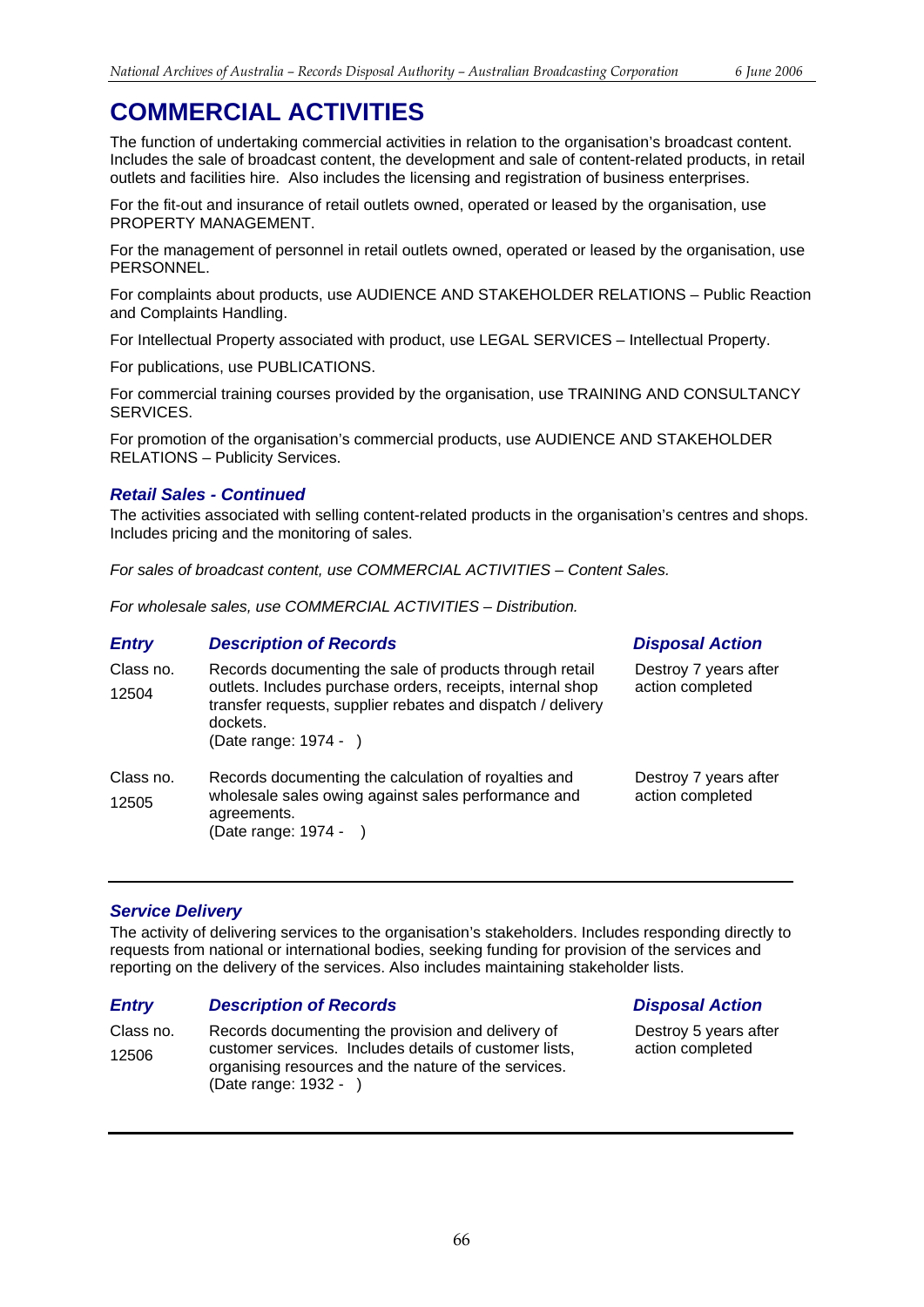The function of undertaking commercial activities in relation to the organisation's broadcast content. Includes the sale of broadcast content, the development and sale of content-related products, in retail outlets and facilities hire. Also includes the licensing and registration of business enterprises.

For the fit-out and insurance of retail outlets owned, operated or leased by the organisation, use PROPERTY MANAGEMENT.

For the management of personnel in retail outlets owned, operated or leased by the organisation, use PERSONNEL.

For complaints about products, use AUDIENCE AND STAKEHOLDER RELATIONS – Public Reaction and Complaints Handling.

For Intellectual Property associated with product, use LEGAL SERVICES – Intellectual Property.

For publications, use PUBLICATIONS.

For commercial training courses provided by the organisation, use TRAINING AND CONSULTANCY SERVICES.

For promotion of the organisation's commercial products, use AUDIENCE AND STAKEHOLDER RELATIONS – Publicity Services.

## *Stocktake*

The activities associated with the examination, counting and valuing of goods in the organisation with the view to reassessing the need for replacing those goods and to identify missing items and determine the condition of existing items.

## *Entry Description of Records Disposal Action*

Class no. 12507 Records documenting the stocktake of goods held for retail sale. Includes: Destroy 5 years after last action

- Stocktaking schedule
- **Stocklists**
- Completed stocktake forms
- Consolidated stocktaking reports. (Date range: 1932 - )
- Class no. 12508 Records documenting stock write-offs, stock write-ons and complementaries. (Date range: 1932 - ) Destroy 7 years after last action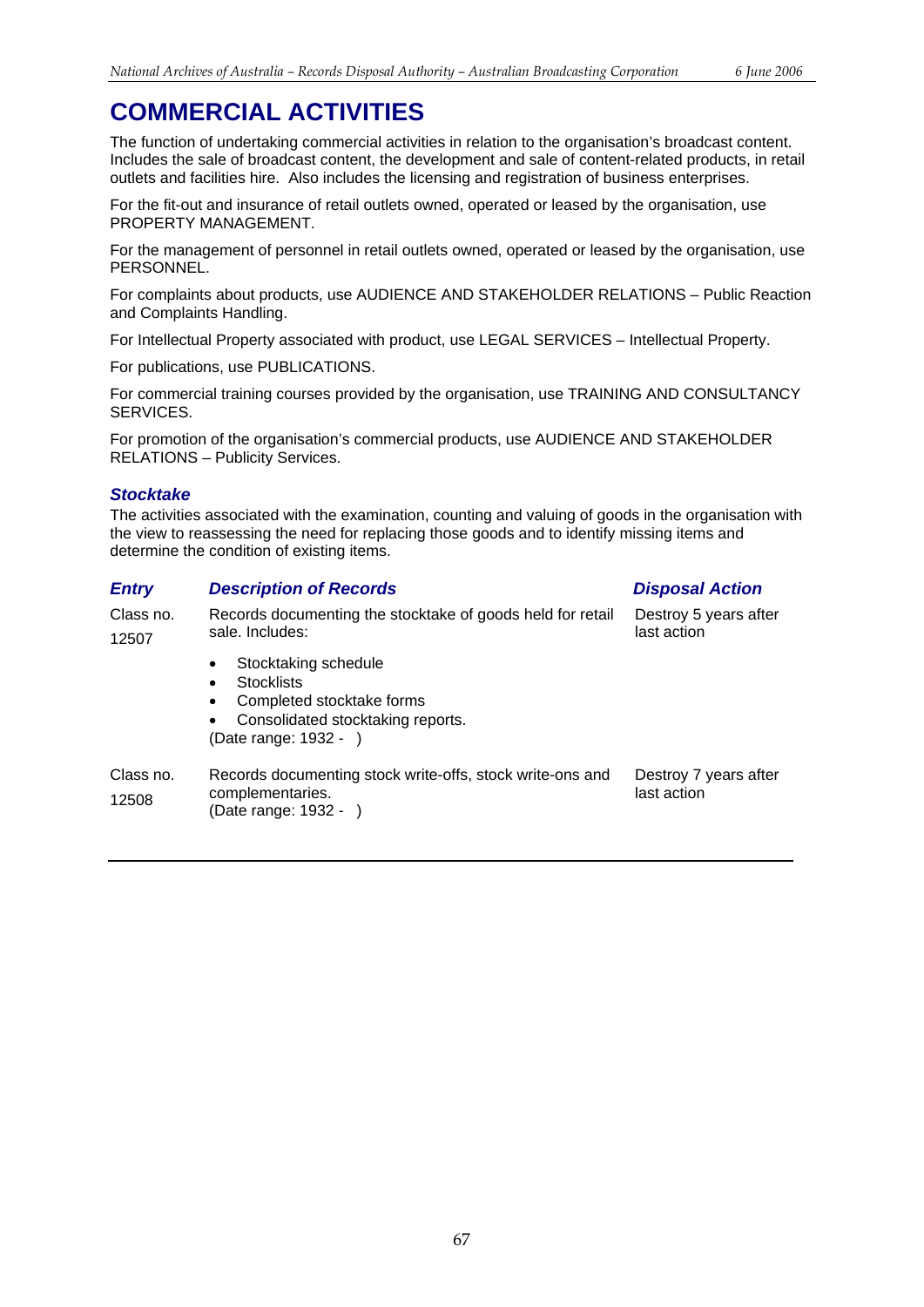The function of undertaking commercial activities in relation to the organisation's broadcast content. Includes the sale of broadcast content, the development and sale of content-related products, in retail outlets and facilities hire. Also includes the licensing and registration of business enterprises.

For the fit-out and insurance of retail outlets owned, operated or leased by the organisation, use PROPERTY MANAGEMENT.

For the management of personnel in retail outlets owned, operated or leased by the organisation, use PERSONNEL.

For complaints about products, use AUDIENCE AND STAKEHOLDER RELATIONS – Public Reaction and Complaints Handling.

For Intellectual Property associated with product, use LEGAL SERVICES – Intellectual Property.

For publications, use PUBLICATIONS.

For commercial training courses provided by the organisation, use TRAINING AND CONSULTANCY SERVICES.

For promotion of the organisation's commercial products, use AUDIENCE AND STAKEHOLDER RELATIONS – Publicity Services.

## *Tendering*

The activities involved in receiving and assessing tenders, of making offers and finalising by contract arrangements for the supply, sale or purchase of goods and services.

*For agreements and contracts resulting from tendering, use COMMERCIAL ACTIVITIES – Agreements.* 

*For managing the contract for tendered services, use COMMERCIAL ACTIVITIES – Contracting-Out.* 

## *Entry Description of Records Disposal Action*

### Class no. 12509 Records documenting the development, issue, and evaluation of tenders which lead to contracts relating to the commercial activities function. Includes: • Statements of requirements • Requests for proposals • Expressions of interest • Requests for tender (RFT) • Draft contracts • Evaluation documentation Public notices Due diligence checks. (Date range: 1932 - ) Destroy 7 years after tender process completed Class no. 12510 Records of unsuccessful tenders or a tender process where there is not a suitable bidder, or where the tender process has been discontinued. Includes submissions, notifications of outcome, and reports on debriefing sessions. (Date range: 1932 - ) Destroy 2 years after the tender process is completed or decision made not to continue with the tender Class no. 12511 Tender register. (Date range: 1932 - ) Destroy 7 years after last entry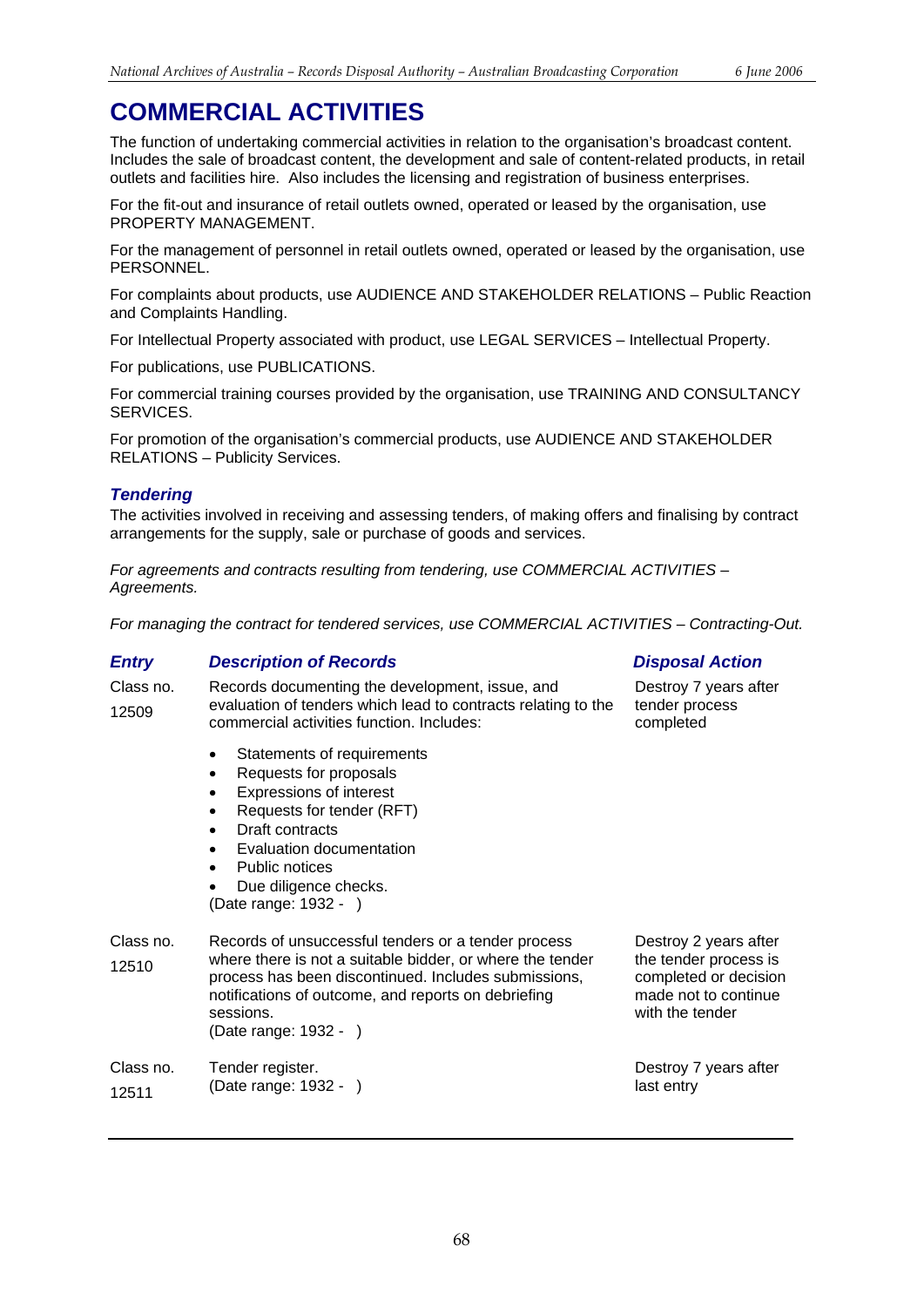The function of undertaking commercial activities in relation to the organisation's broadcast content. Includes the sale of broadcast content, the development and sale of content-related products, in retail outlets and facilities hire. Also includes the licensing and registration of business enterprises.

For the fit-out and insurance of retail outlets owned, operated or leased by the organisation, use PROPERTY MANAGEMENT.

For the management of personnel in retail outlets owned, operated or leased by the organisation, use PERSONNEL.

For complaints about products, use AUDIENCE AND STAKEHOLDER RELATIONS – Public Reaction and Complaints Handling.

For Intellectual Property associated with product, use LEGAL SERVICES – Intellectual Property.

For publications, use PUBLICATIONS.

For commercial training courses provided by the organisation, use TRAINING AND CONSULTANCY SERVICES.

For promotion of the organisation's commercial products, use AUDIENCE AND STAKEHOLDER RELATIONS – Publicity Services.

## *Ticket Sales*

The activities associated with the sale of tickets. Includes identifying concessions and discounts. Also includes pricing, responding to orders, and monitoring and reporting on sales.

*For accounting records relating to receipt of money, use FINANCIAL MANAGEMENT.* 

## *Entry Description of Records Disposal Action*

Class no. 12512 Records documenting the sale of tickets. Includes requests, ticket stubs, and sales reports. (Date range: 1932 - )

Destroy 7 years after last action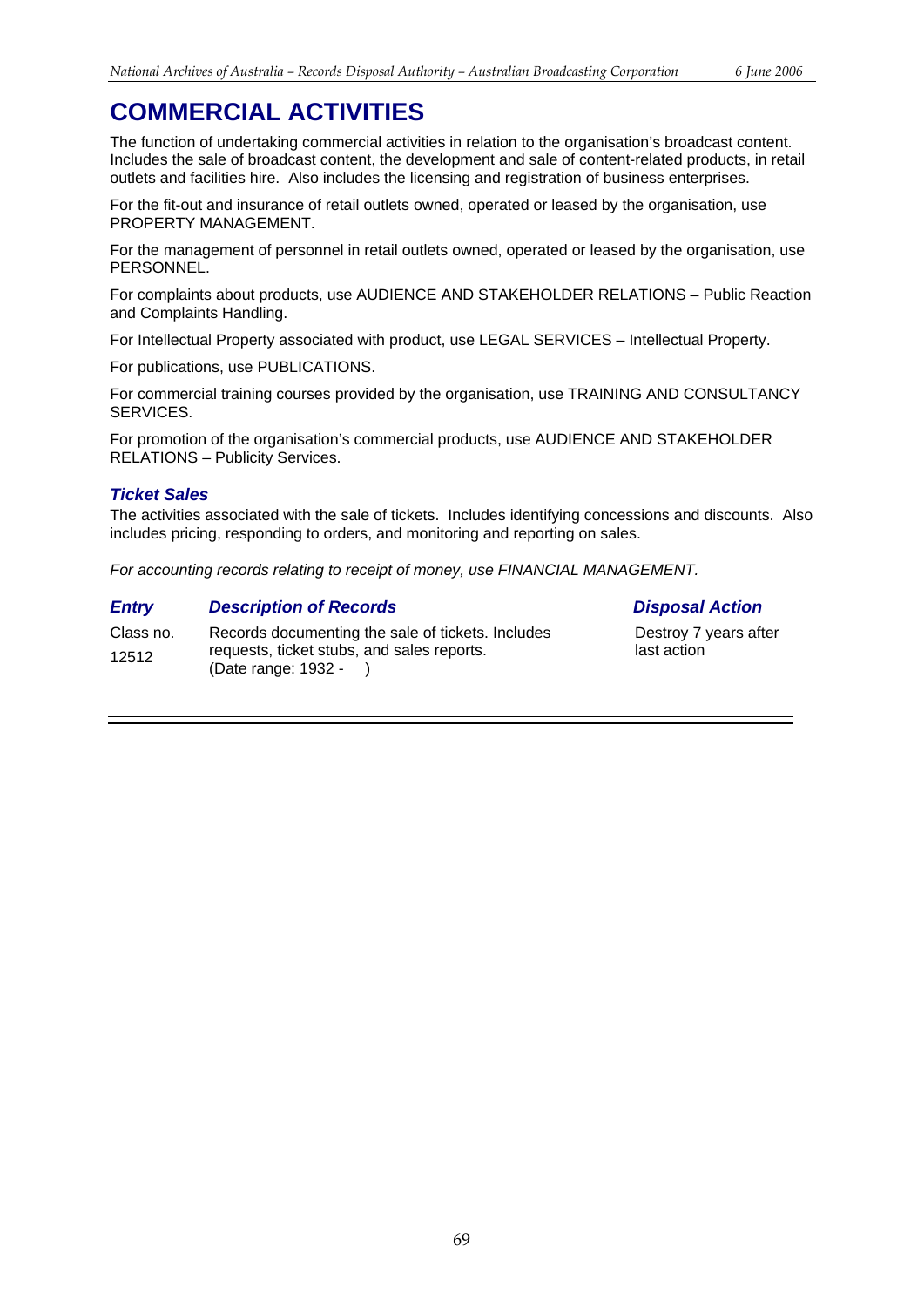# **CONTENT MANAGEMENT AND PRODUCTION**

The function of producing content across all output media, including multimedia, television, radio, interactive and online, and providing physical and intellectual management of produced, co-produced, pre-purchased or acquired program material. Includes producing, co-producing, pre-purchasing, acquiring, commissioning, captioning, classifying and scheduling content. Also includes identifying talent, designing, planning, managing and tracking productions, developing and receiving scripts, recording and filming content, and editing content.

For the process of managing financial accounts in association with the acquisition or production of content, use FINANCIAL MANAGEMENT – Accounting.

For payments made in association with the acquisition or production of content, use FINANCIAL MANAGEMENT – Payments.

For the presentation of content to audiences across all media platforms and the management of systems used to broadcast or manage online delivery of and transmission of content, use TRANSMISSION AND DISTRIBUTION.

For the promotion of content, use AUDIENCE AND STAKEHOLDER RELATIONS – Publicity Services.

## *Acquisition*

The process of gaining ownership or use of property and other items or the provision of services required in the conduct of business through purchase or requisitions.

*For the acquisition of programs by purchase, exchange or by partnership agreements, use CONTENT MANAGEMENT AND PRODUCTION – Program Acquisition.* 

*For evaluating content prior to acquisition, use CONTENT MANAGEMENT AND PRODUCTION – Content Evaluation.* 

*For contracts and agreements resulting from the acquisition, use CONTENT MANAGEMENT AND PRODUCTION – Agreements.* 

*For the acquisition of content which must follow a commissioning process (for example prepurchases), use CONTENT MANAGEMENT AND PRODUCTION – Commissioning.* 

*For the commissioning of ongoing radio content, use CONTENT MANAGEMENT AND PRODUCTION – Commissioning.* 

*For the technical checking of acquired content, use TRANSMISSION AND DISTRIBUTION – Evaluation.* 

*For reporting on the use of content acquired by the organisation, use CONTENT MANAGEMENT AND PRODUCTION – Reporting.* 

*For the acquisition of goods and services through a tender process, use CONTENT MANAGEMENT AND PRODUCTION – Tendering.* 

*For acquired content disposal forms, use CONTENT MANAGEMENT AND PRODUCTION – Program Control.* 

## *Entry Description of Records Disposal Action*

Class no. Records documenting the acquisition of products (for example production services) required to support the

12513 content management and production function where there is no tender process. Includes deal memos, briefs, quotations, orders, subscription service requests and internal approvals. (Date range: 1932 - )

Destroy 7 years after action completed or purchased rights expire, whichever is the longer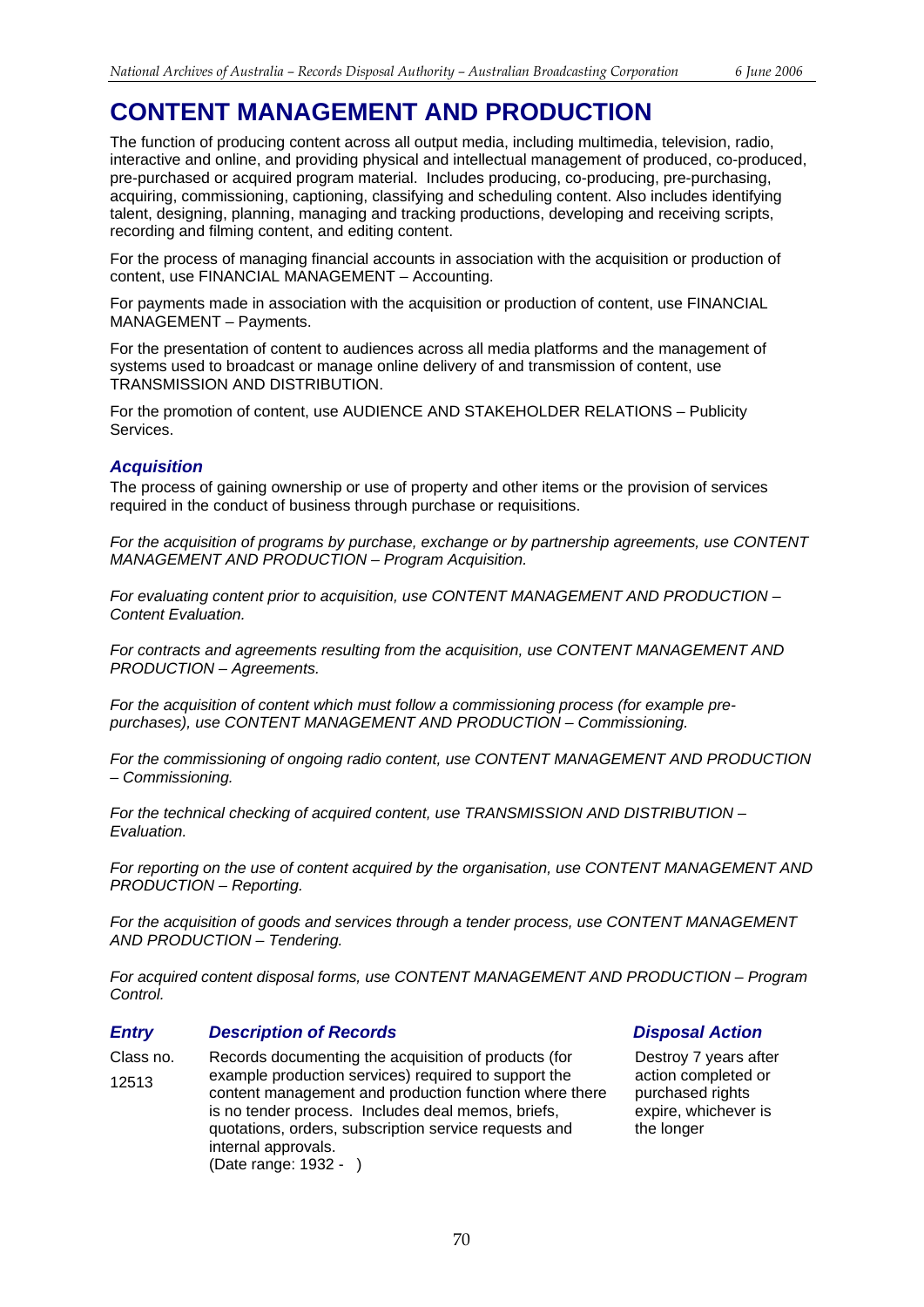# **CONTENT MANAGEMENT AND PRODUCTION**

The function of producing content across all output media, including multimedia, television, radio, interactive and online, and providing physical and intellectual management of produced, co-produced, pre-purchased or acquired program material. Includes producing, co-producing, pre-purchasing, acquiring, commissioning, captioning, classifying and scheduling content. Also includes identifying talent, designing, planning, managing and tracking productions, developing and receiving scripts, recording and filming content, and editing content.

For the process of managing financial accounts in association with the acquisition or production of content, use FINANCIAL MANAGEMENT – Accounting.

For payments made in association with the acquisition or production of content, use FINANCIAL MANAGEMENT – Payments.

For the presentation of content to audiences across all media platforms and the management of systems used to broadcast or manage online delivery of and transmission of content, use TRANSMISSION AND DISTRIBUTION.

For the promotion of content, use AUDIENCE AND STAKEHOLDER RELATIONS – Publicity Services.

## *Acquisition - Continued*

The process of gaining ownership or use of property and other items or the provision of services required in the conduct of business through purchase or requisitions.

*For the acquisition of programs by purchase, exchange or by partnership agreements, use CONTENT MANAGEMENT AND PRODUCTION – Program Acquisition.* 

*For evaluating content prior to acquisition, use CONTENT MANAGEMENT AND PRODUCTION – Content Evaluation.* 

*For contracts and agreements resulting from the acquisition, use CONTENT MANAGEMENT AND PRODUCTION – Agreements.* 

*For the acquisition of content which must follow a commissioning process (for example prepurchases), use CONTENT MANAGEMENT AND PRODUCTION – Commissioning.* 

*For the commissioning of ongoing radio content, use CONTENT MANAGEMENT AND PRODUCTION – Commissioning.* 

*For the technical checking of acquired content, use TRANSMISSION AND DISTRIBUTION – Evaluation.* 

*For reporting on the use of content acquired by the organisation, use CONTENT MANAGEMENT AND PRODUCTION – Reporting.* 

*For the acquisition of goods and services through a tender process, use CONTENT MANAGEMENT AND PRODUCTION – Tendering.* 

*For acquired content disposal forms, use CONTENT MANAGEMENT AND PRODUCTION – Program Control.* 

## *Entry Description of Records Disposal Action*

Class no. 12514 Supplier lists and routine communications with suppliers and background information. (Date range: 1932 - )

Destroy when reference ceases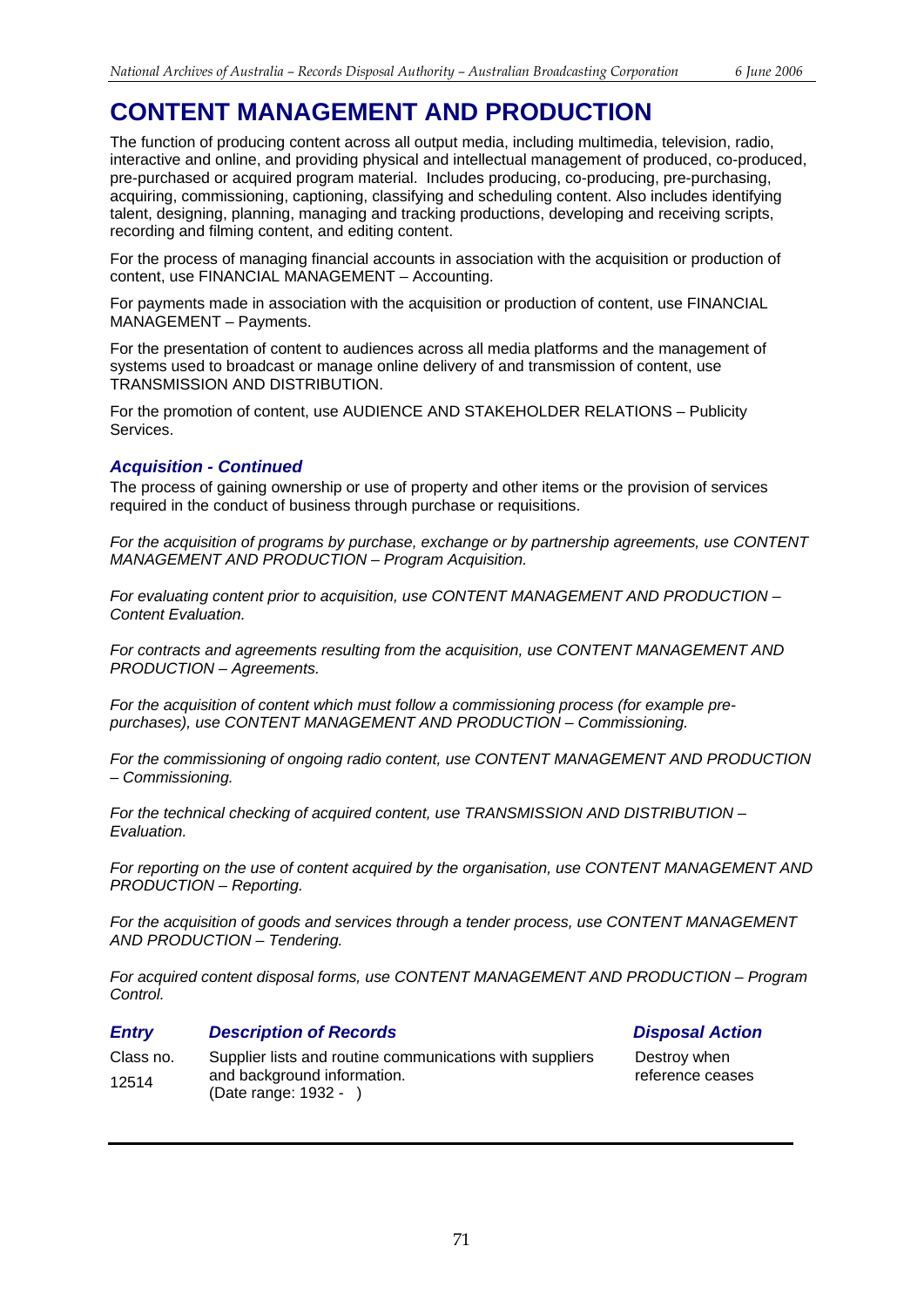# **CONTENT MANAGEMENT AND PRODUCTION**

The function of producing content across all output media, including multimedia, television, radio, interactive and online, and providing physical and intellectual management of produced, co-produced, pre-purchased or acquired program material. Includes producing, co-producing, pre-purchasing, acquiring, commissioning, captioning, classifying and scheduling content. Also includes identifying talent, designing, planning, managing and tracking productions, developing and receiving scripts, recording and filming content, and editing content.

For the process of managing financial accounts in association with the acquisition or production of content, use FINANCIAL MANAGEMENT – Accounting.

For payments made in association with the acquisition or production of content, use FINANCIAL MANAGEMENT – Payments.

For the presentation of content to audiences across all media platforms and the management of systems used to broadcast or manage online delivery of and transmission of content, use TRANSMISSION AND DISTRIBUTION.

For the promotion of content, use AUDIENCE AND STAKEHOLDER RELATIONS – Publicity Services.

## *Advice*

The activities associated with offering opinions by or to the organisation as to an action or judgement. Includes the process of advising.

*For guides to support requests for pronunciation assistance, use CONTENT MANAGEMENT AND PRODUCTION – Procedures.* 

*For legal guidance on defamation, use LEGAL SERVICES – Advice.* 

*For responses to public reaction, use AUDIENCE AND STAKEHOLDER RELATIONS – Public Reaction and Complaints Handling.* 

## *Entry Description of Records Disposal Action*

- Class no. 12519 Records documenting advice to program makers and web administrators from management, or other bodies relating to content management and production that has farreaching corporate, social, national or international implications, such as:
	- Policy advice regarding the production or broadcasting of a highly contentious program
	- High-level production rights advice such as that involving detailed research or related to a major production
	- Advice records setting precedents for deciding when to delay, restrict or cancel the broadcast of sensitive or controversial content
	- Advice provided to the portfolio Minister and government agencies.

(Date range: 1932 - )

Retain as national archives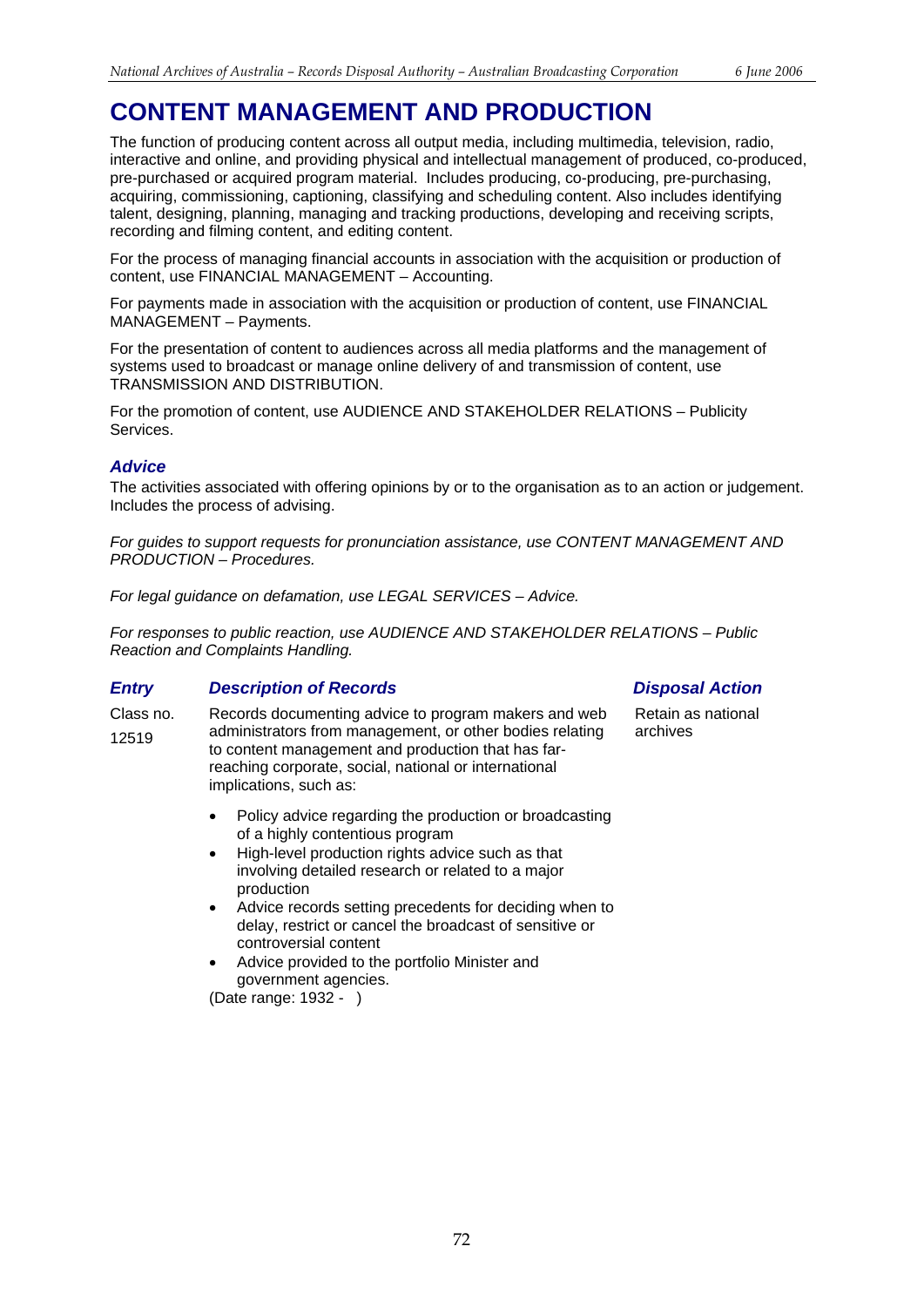The function of producing content across all output media, including multimedia, television, radio, interactive and online, and providing physical and intellectual management of produced, co-produced, pre-purchased or acquired program material. Includes producing, co-producing, pre-purchasing, acquiring, commissioning, captioning, classifying and scheduling content. Also includes identifying talent, designing, planning, managing and tracking productions, developing and receiving scripts, recording and filming content, and editing content.

For the process of managing financial accounts in association with the acquisition or production of content, use FINANCIAL MANAGEMENT – Accounting.

For payments made in association with the acquisition or production of content, use FINANCIAL MANAGEMENT – Payments.

For the presentation of content to audiences across all media platforms and the management of systems used to broadcast or manage online delivery of and transmission of content, use TRANSMISSION AND DISTRIBUTION.

For the promotion of content, use AUDIENCE AND STAKEHOLDER RELATIONS – Publicity Services.

### *Advice - Continued*

The activities associated with offering opinions by or to the organisation as to an action or judgement. Includes the process of advising.

*For guides to support requests for pronunciation assistance, use CONTENT MANAGEMENT AND PRODUCTION – Procedures.* 

*For legal guidance on defamation, use LEGAL SERVICES – Advice.* 

*For responses to public reaction, use AUDIENCE AND STAKEHOLDER RELATIONS – Public Reaction and Complaints Handling.* 

#### *Entry Description of Records Disposal Action*

#### Class no. 12520 Records documenting routine advice to program makers and web administrators given by the organisation that does not: • Involve considerable research or investigation Set precedents for deciding when to delay, restrict or cancel the broadcast of sensitive or controversial content • Relate to contentious or otherwise nationally or internationally significant content. (Date range: 1932 - ) Destroy when reference ceases Class no. 12521 Working records documenting or used in the development of advice. Includes copies of content used for reference purposes. (Date range: 1932 - ) Destroy when reference ceases Class no. 12522 Rights management advice register. (Date range: 1932 - ) Disposal not authorised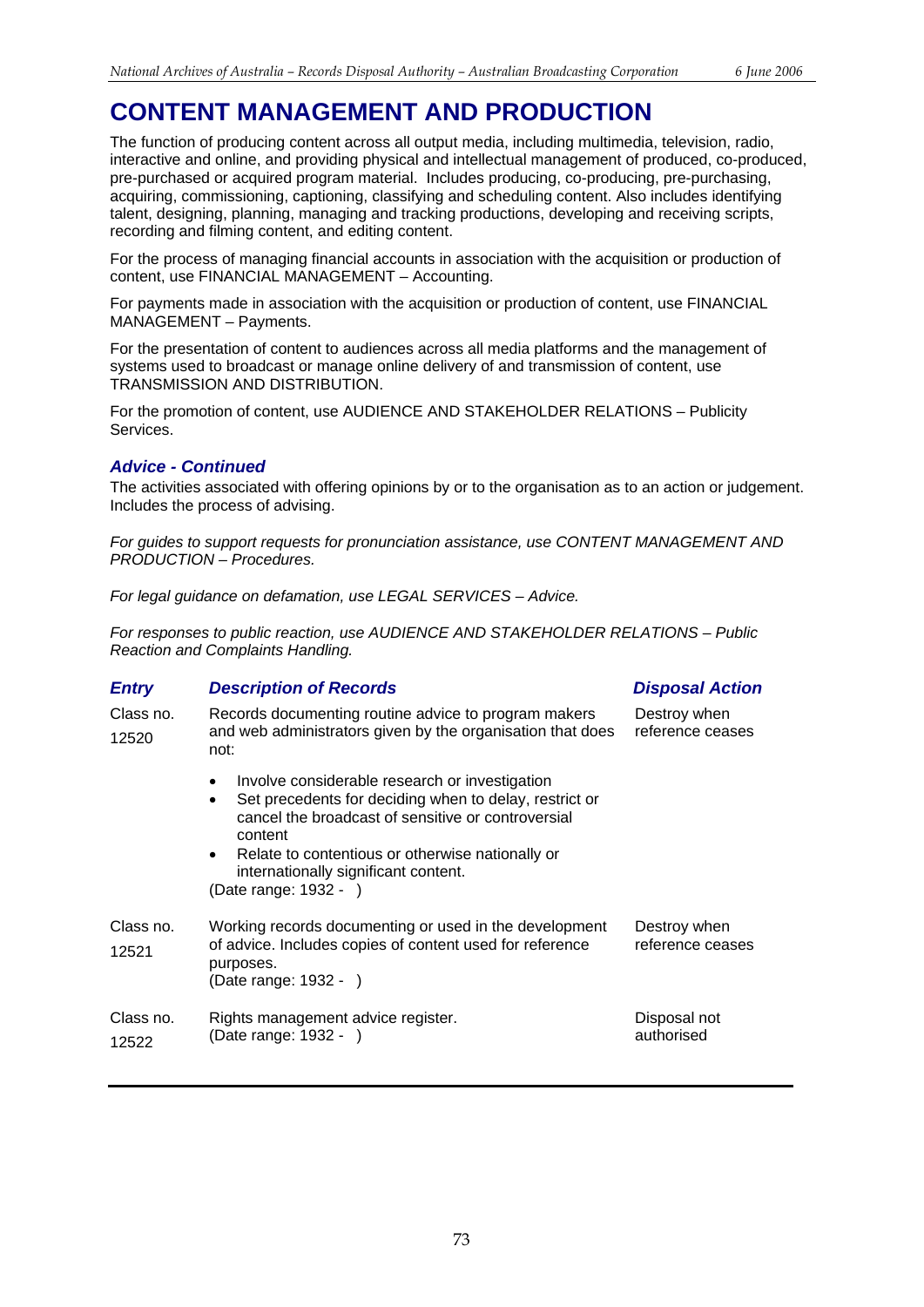The function of producing content across all output media, including multimedia, television, radio, interactive and online, and providing physical and intellectual management of produced, co-produced, pre-purchased or acquired program material. Includes producing, co-producing, pre-purchasing, acquiring, commissioning, captioning, classifying and scheduling content. Also includes identifying talent, designing, planning, managing and tracking productions, developing and receiving scripts, recording and filming content, and editing content.

For the process of managing financial accounts in association with the acquisition or production of content, use FINANCIAL MANAGEMENT – Accounting.

For payments made in association with the acquisition or production of content, use FINANCIAL MANAGEMENT – Payments.

For the presentation of content to audiences across all media platforms and the management of systems used to broadcast or manage online delivery of and transmission of content, use TRANSMISSION AND DISTRIBUTION.

For the promotion of content, use AUDIENCE AND STAKEHOLDER RELATIONS – Publicity Services.

#### *Agreements*

The processes associated with the establishment, maintenance, review and negotiation of agreements.

*For the payment of licence agreement fees, use FINANCIAL MANAGEMENT – Payments.* 

*For industrial agreements between the organisation and bodies representing actors, use INDUSTRIAL RELATIONS – Agreements.* 

#### *Entry Description of Records Disposal Action*

- Class no. 12523 Content specific agreements, such as rights clearances where the related audiovisual content is to be retained as national archives. Includes deal point memos, memoranda of understanding, and long and short form contracts. Also includes agreements (such as release agreements) and clearances for the use of footage, music, stills, web content, intellectual content from publications, talent, and caveats on the use of content. Includes records documenting the negotiation, establishment, maintenance and review of agreements. (Date range: 1932 - )
- Class no. 12524 Content specific agreements, such as rights clearances where the related audiovisual content is not to be retained as national archives. Includes deal point memos, memoranda of understanding, and long and short form contracts. Also includes agreements (such as release agreements) and clearances for the use of footage, music, stills, web content, intellectual content from publications, talent, and caveats on the use of content. Includes records documenting the negotiation, establishment, maintenance and review of agreements. (Date range: 1932 - )

Retain as national archives

Disposal not authorised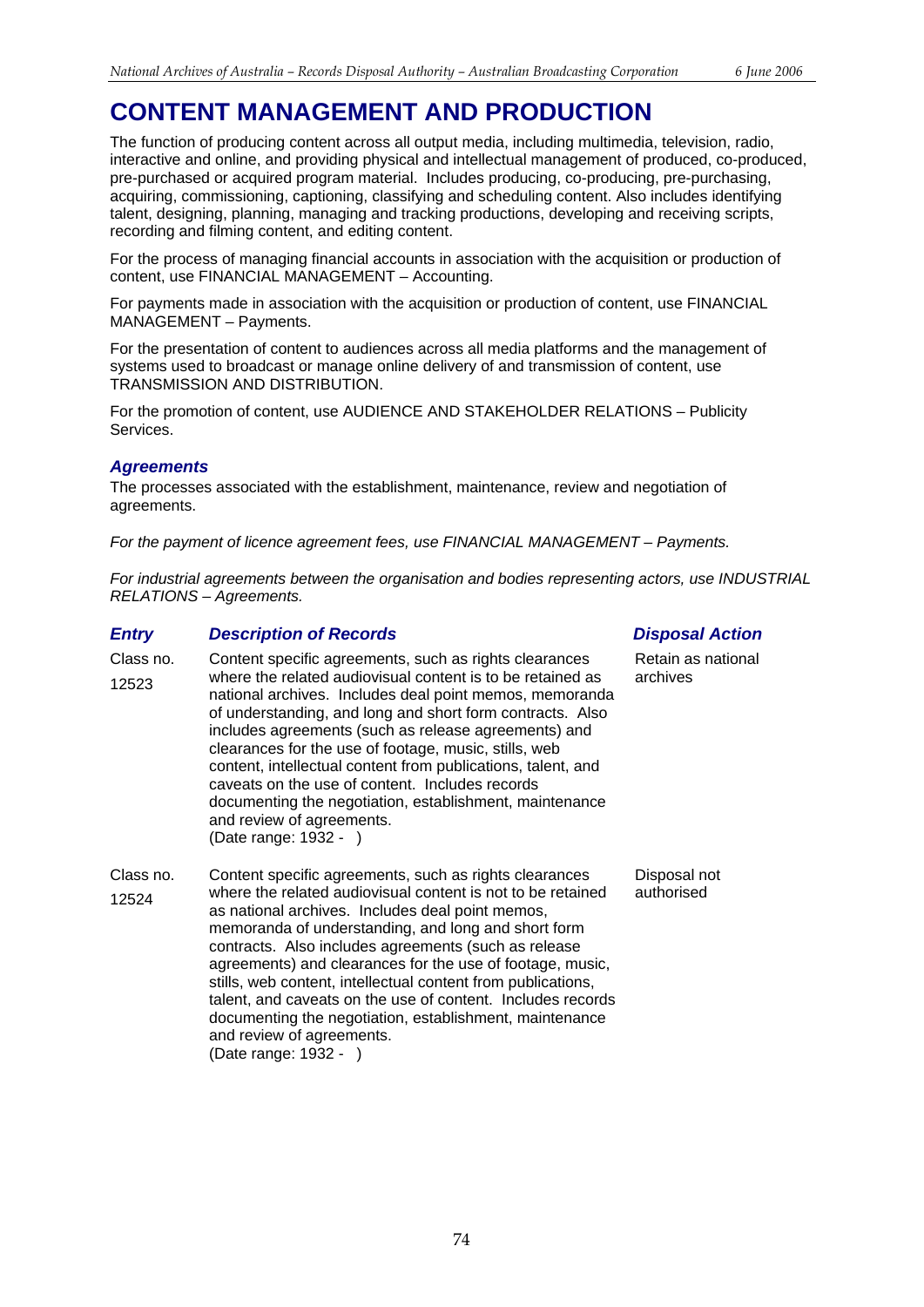The function of producing content across all output media, including multimedia, television, radio, interactive and online, and providing physical and intellectual management of produced, co-produced, pre-purchased or acquired program material. Includes producing, co-producing, pre-purchasing, acquiring, commissioning, captioning, classifying and scheduling content. Also includes identifying talent, designing, planning, managing and tracking productions, developing and receiving scripts, recording and filming content, and editing content.

For the process of managing financial accounts in association with the acquisition or production of content, use FINANCIAL MANAGEMENT – Accounting.

For payments made in association with the acquisition or production of content, use FINANCIAL MANAGEMENT – Payments.

For the presentation of content to audiences across all media platforms and the management of systems used to broadcast or manage online delivery of and transmission of content, use TRANSMISSION AND DISTRIBUTION.

For the promotion of content, use AUDIENCE AND STAKEHOLDER RELATIONS – Publicity Services.

#### *Agreements - Continued*

The processes associated with the establishment, maintenance, review and negotiation of agreements.

*For the payment of licence agreement fees, use FINANCIAL MANAGEMENT – Payments.* 

*For industrial agreements between the organisation and bodies representing actors, use INDUSTRIAL RELATIONS – Agreements.* 

| <b>Entry</b>       | <b>Description of Records</b>                                                                                                                                                                                                                                                                              | <b>Disposal Action</b>     |
|--------------------|------------------------------------------------------------------------------------------------------------------------------------------------------------------------------------------------------------------------------------------------------------------------------------------------------------|----------------------------|
| Class no.<br>12525 | Non content specific agreements, such as large scale<br>blanket rights agreements that do not relate to individual<br>content productions. Includes contractor and consultancy<br>agreements for the provision of production services such<br>as captioning and set construction.<br>(Date range: 1932 - ) | Disposal not<br>authorised |
| Class no.<br>12526 | Agreements/contract register.<br>(Date range: 1932 - )                                                                                                                                                                                                                                                     | Disposal not<br>authorised |

### *Audit*

The activities associated with officially checking financial, quality assurance and operational records to ensure that they have been kept and maintained in accordance with agreed or legislated standards and correctly record the events, processes and business of the organisation in a specified period. Includes compliance audits, financial audits, operational audits, recordkeeping audits, skills audits, system audits and quality assurance audits.

*For reporting of audit results to the organisation's audit committee, use STRATEGIC MANAGEMENT – Committees.* 

### *Entry Description of Records Disposal Action*

| Class no. | Final version of internal and external audit reports relating |
|-----------|---------------------------------------------------------------|
| 12527     | to the content management and production function.            |
|           | (Date range: 1932 - )                                         |

Destroy 7 years after action completed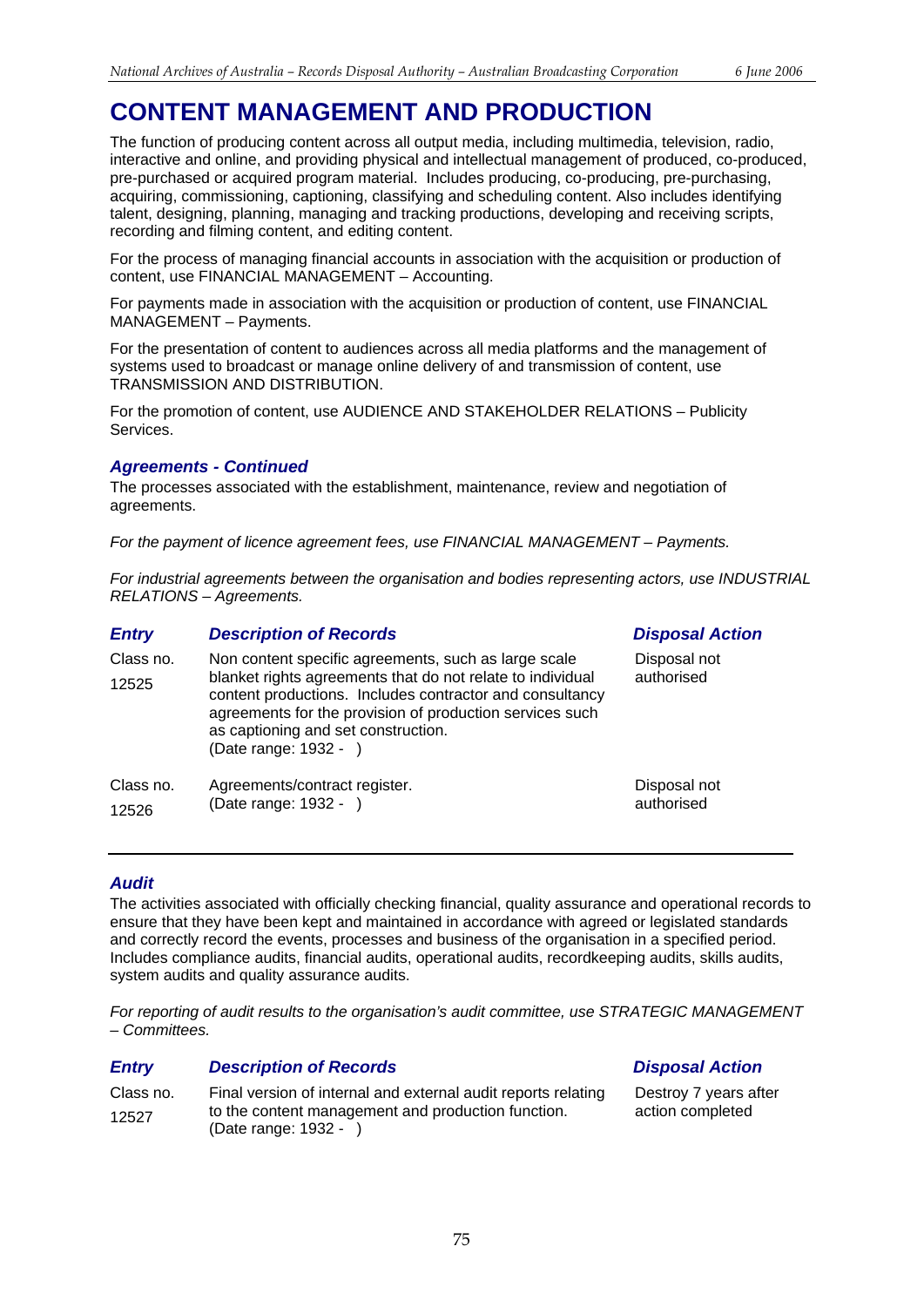The function of producing content across all output media, including multimedia, television, radio, interactive and online, and providing physical and intellectual management of produced, co-produced, pre-purchased or acquired program material. Includes producing, co-producing, pre-purchasing, acquiring, commissioning, captioning, classifying and scheduling content. Also includes identifying talent, designing, planning, managing and tracking productions, developing and receiving scripts, recording and filming content, and editing content.

For the process of managing financial accounts in association with the acquisition or production of content, use FINANCIAL MANAGEMENT – Accounting.

For payments made in association with the acquisition or production of content, use FINANCIAL MANAGEMENT – Payments.

For the presentation of content to audiences across all media platforms and the management of systems used to broadcast or manage online delivery of and transmission of content, use TRANSMISSION AND DISTRIBUTION.

For the promotion of content, use AUDIENCE AND STAKEHOLDER RELATIONS – Publicity Services.

#### *Audit – Continued*

The activities associated with officially checking financial, quality assurance and operational records to ensure that they have been kept and maintained in accordance with agreed or legislated standards and correctly record the events, processes and business of the organisation in a specified period. Includes compliance audits, financial audits, operational audits, recordkeeping audits, skills audits, system audits and quality assurance audits.

*For reporting of audit results to the organisation's audit committee, use STRATEGIC MANAGEMENT – Committees.* 

#### *Entry Description of Records Disposal Action*

Class no. 12528

Records documenting the planning and conduct of internal and external audits relating to the content management and production function. Includes:

- Arrangements for the audit
- Notes taken at interviews
- Draft report
- Copies of responses.
- (Date range: 1932 )

Destroy when the audit is completed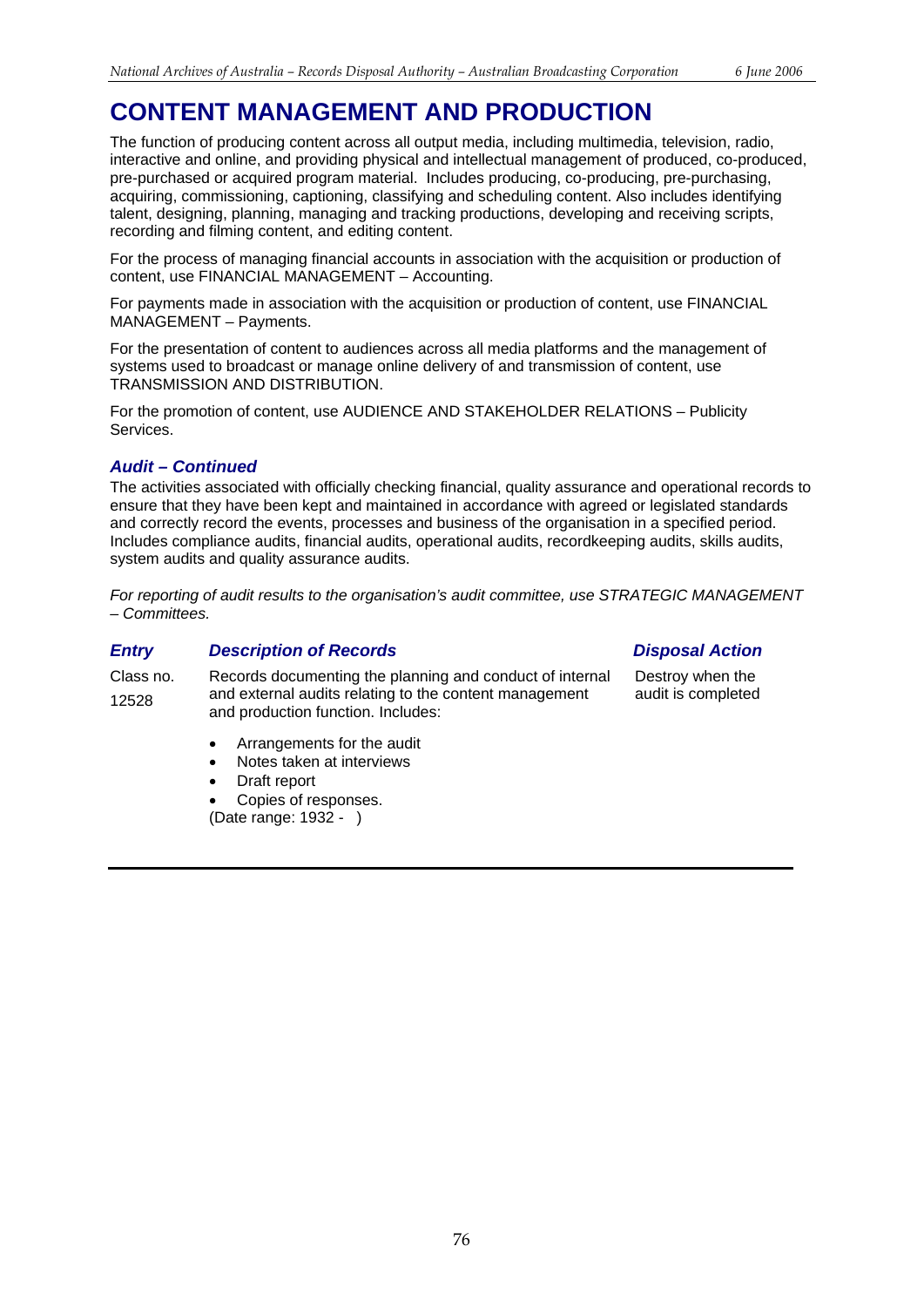The function of producing content across all output media, including multimedia, television, radio, interactive and online, and providing physical and intellectual management of produced, co-produced, pre-purchased or acquired program material. Includes producing, co-producing, pre-purchasing, acquiring, commissioning, captioning, classifying and scheduling content. Also includes identifying talent, designing, planning, managing and tracking productions, developing and receiving scripts, recording and filming content, and editing content.

For the process of managing financial accounts in association with the acquisition or production of content, use FINANCIAL MANAGEMENT – Accounting.

For payments made in association with the acquisition or production of content, use FINANCIAL MANAGEMENT – Payments.

For the presentation of content to audiences across all media platforms and the management of systems used to broadcast or manage online delivery of and transmission of content, use TRANSMISSION AND DISTRIBUTION.

For the promotion of content, use AUDIENCE AND STAKEHOLDER RELATIONS – Publicity Services.

### *Authorisation*

The process of delegating power to authorise an action and the seeking and granting permission to undertake a requested action.

*For evaluation of programs and announcements prior to broadcast for editorial and technical checks, use CONTENT MANAGEMENT AND PRODUCTION – Evaluation.* 

*For compliance with editorial policies in relation to on air commentary prior to elections, including monitoring of time allocated, use CONTENT MANAGEMENT AND PRODUCTION – Compliance.* 

| Class no.<br>12529 | Records documenting decisions relating to community<br>service announcements and the participation in fund raising<br>appeals that proceed to broadcast. Includes requests,<br>approvals and supporting documentation.<br>(Date range: 1932 - )         | Destroy 7 years after<br>action completed     |
|--------------------|---------------------------------------------------------------------------------------------------------------------------------------------------------------------------------------------------------------------------------------------------------|-----------------------------------------------|
| Class no.<br>12530 | Records documenting decisions relating to community<br>service announcements and the participation in fund raising<br>appeals that do not proceed to broadcast. Includes<br>requests, rejections and supporting documentation.<br>(Date range: 1932 - ) | Destroy when<br>reference ceases              |
| Class no.<br>12531 | Records documenting decisions relating to the acceptance<br>or non-acceptance of free and discounted services<br>Includes requests, approvals, rejections and supporting<br>documentation.<br>(Date range: 1932 - )                                     | Destroy 7 years after<br>action completed     |
| Class no.<br>12532 | Records documenting decisions relating to broadcasting<br>political matter at the request of another person. Includes<br>requests, approvals and supporting documentation.<br>(Date range: 1932 - )                                                     | Destroy 2 years after<br>program is broadcast |
| Class no.<br>12533 | Records documenting decisions relating to the rejection of<br>broadcasting political matter at the request of another<br>person.<br>(Date range: 1932 - )                                                                                               | Destroy 7 years after<br>action completed     |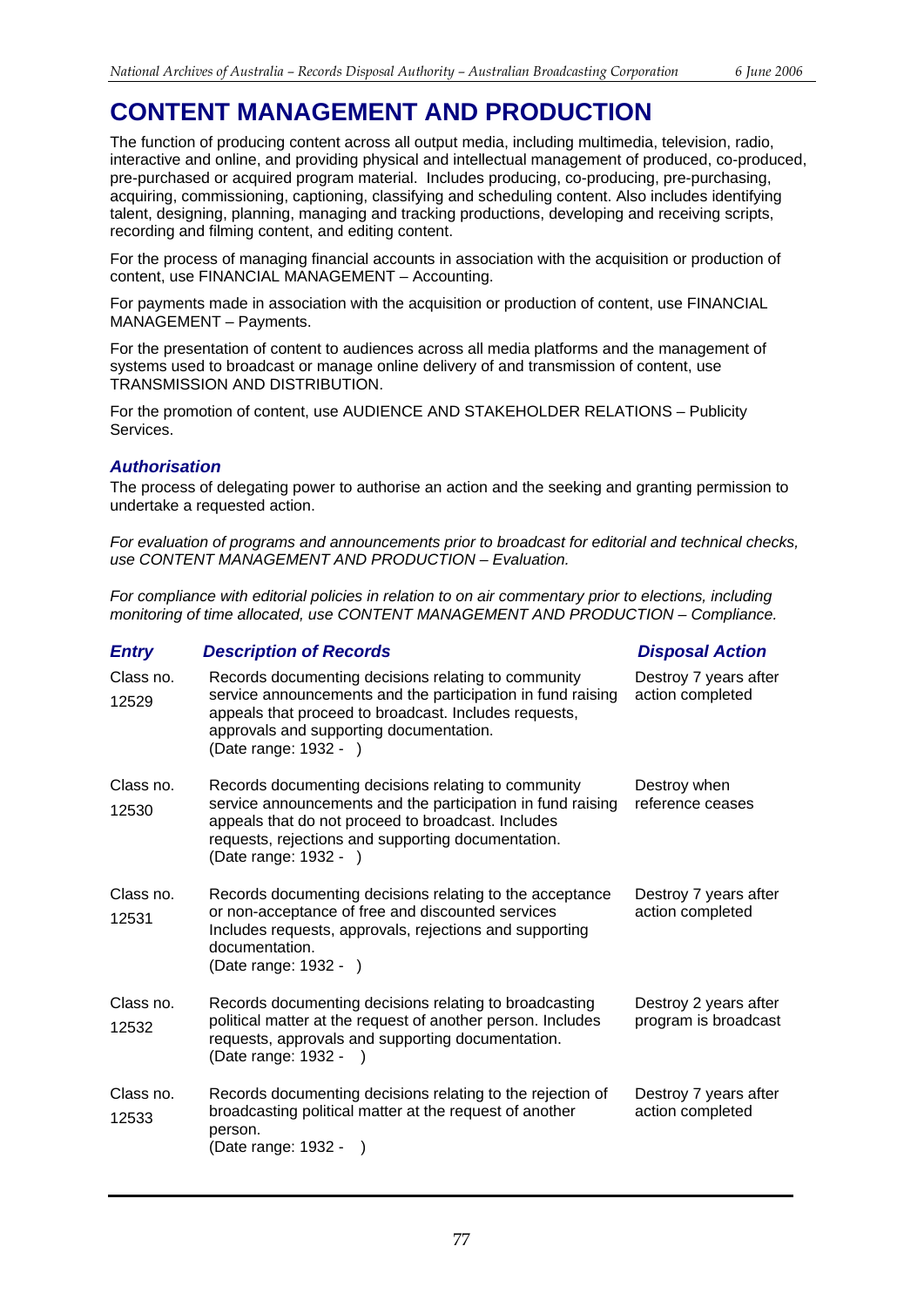The function of producing content across all output media, including multimedia, television, radio, interactive and online, and providing physical and intellectual management of produced, co-produced, pre-purchased or acquired program material. Includes producing, co-producing, pre-purchasing, acquiring, commissioning, captioning, classifying and scheduling content. Also includes identifying talent, designing, planning, managing and tracking productions, developing and receiving scripts, recording and filming content, and editing content.

For the process of managing financial accounts in association with the acquisition or production of content, use FINANCIAL MANAGEMENT – Accounting.

For payments made in association with the acquisition or production of content, use FINANCIAL MANAGEMENT – Payments.

For the presentation of content to audiences across all media platforms and the management of systems used to broadcast or manage online delivery of and transmission of content, use TRANSMISSION AND DISTRIBUTION.

For the promotion of content, use AUDIENCE AND STAKEHOLDER RELATIONS – Publicity Services.

### *Captioning*

The activities associated with the captioning of content in accordance with legislative and organisational requirements. Includes off-line and live captioning. Also includes reporting on captioning levels.

*For the tendering of captioning services, use CONTENT MANAGEMENT AND PRODUCTION – Tendering.* 

For the agreements with captioning service providers, use CONTENT MANAGEMENT AND *PRODUCTION – Agreements.* 

*For the management of the contract with captioning service providers, use CONTENT MANAGEMENT AND PRODUCTION – Contracting-Out.* 

#### *Entry Description of Records Disposal Action*

#### Class no. 12534 Internal and external reports concerning the captioning of television content. (Date range: 1980 - ) Destroy 10 years after action completed Class no. 12535 Captioning data, such as floppy disks containing captions, digital caption files and supertext. (Date range: 1980 - ) Destroy when reference ceases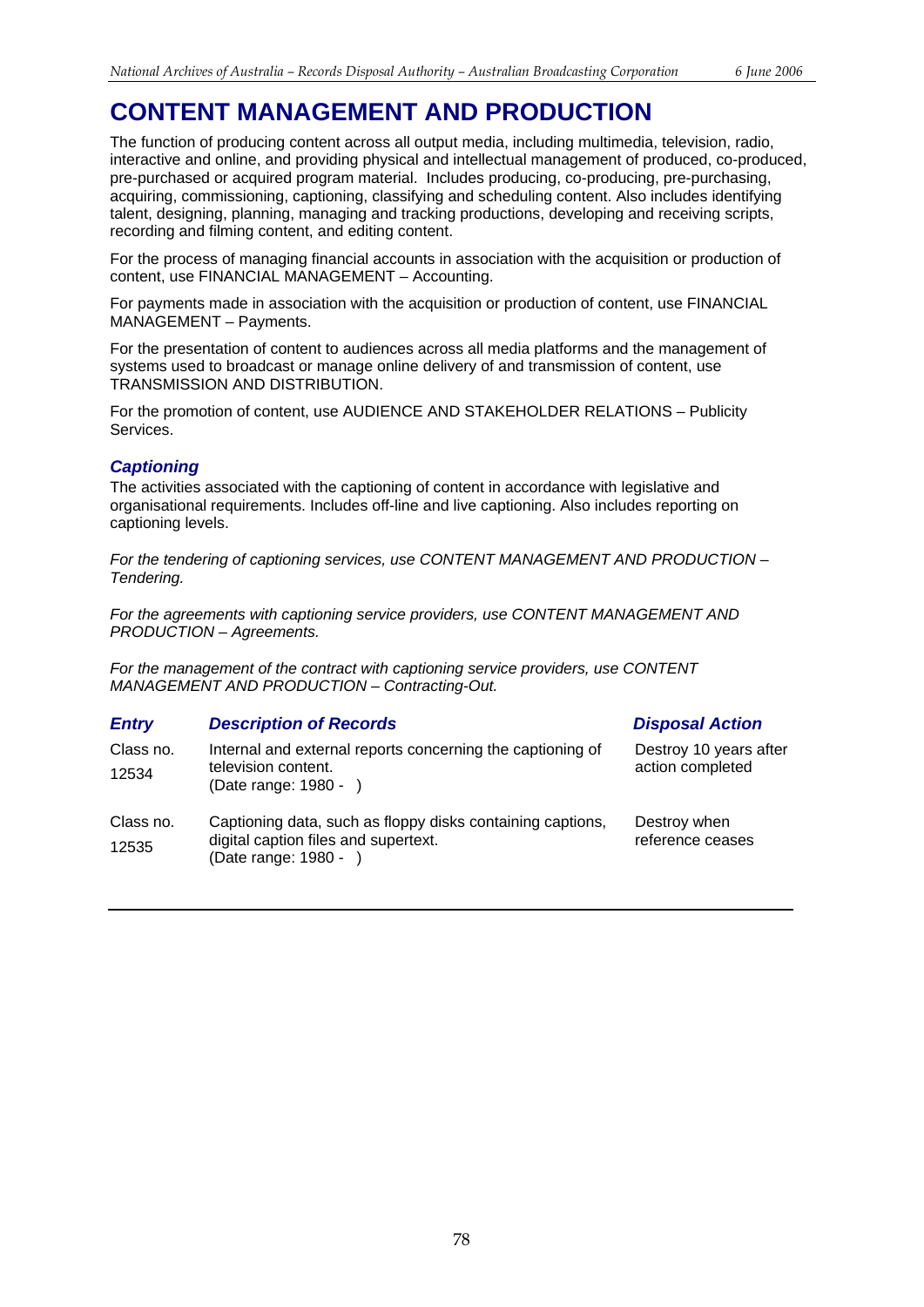The function of producing content across all output media, including multimedia, television, radio, interactive and online, and providing physical and intellectual management of produced, co-produced, pre-purchased or acquired program material. Includes producing, co-producing, pre-purchasing, acquiring, commissioning, captioning, classifying and scheduling content. Also includes identifying talent, designing, planning, managing and tracking productions, developing and receiving scripts, recording and filming content, and editing content.

For the process of managing financial accounts in association with the acquisition or production of content, use FINANCIAL MANAGEMENT – Accounting.

For payments made in association with the acquisition or production of content, use FINANCIAL MANAGEMENT – Payments.

For the presentation of content to audiences across all media platforms and the management of systems used to broadcast or manage online delivery of and transmission of content, use TRANSMISSION AND DISTRIBUTION.

For the promotion of content, use AUDIENCE AND STAKEHOLDER RELATIONS – Publicity Services.

### *Commissioning*

The activities involved in the approval of the production of content. Includes the commissioning of internal productions, co-productions (external, mixed funded and fully funded), pre-purchased programs and musical works. Also includes the re-commissioning of existing programs.

*For agreements associated with the management of a commissioned production, use CONTENT MANAGEMENT AND PRODUCTION – Agreements.* 

For the development of concepts prior to commissioning, use CONTENT MANAGEMENT AND *PRODUCTION – Concept Development.* 

*For the acquisition of content, use CONTENT MANAGEMENT AND PRODUCTION – Program Acquisition.* 

*For production and funding meetings, use CONTENT MANAGEMENT AND PRODUCTION – Meetings.* 

#### *Entry Description of Records Disposal Action*

Class no. 12536 Master set of television commissioning meeting minutes. Includes:

- Authorisations and authorisation amendments
- Re-commissioning memos
- Supporting documentation, such as budget bids, coproduction budgets, commissioning checklists and production schedules.
- (Date range: 1956 )
- Class no. 12537 Master set of radio commissioning meeting minutes and supporting documentation. Includes ongoing radio schedule commissioning, commissioning of coproductions, one-offs and content elements for broadcast on radio and programs commissioned by radio under special funding arrangements. (Date range: 1932 - )

Retain as national archives

Retain as national archives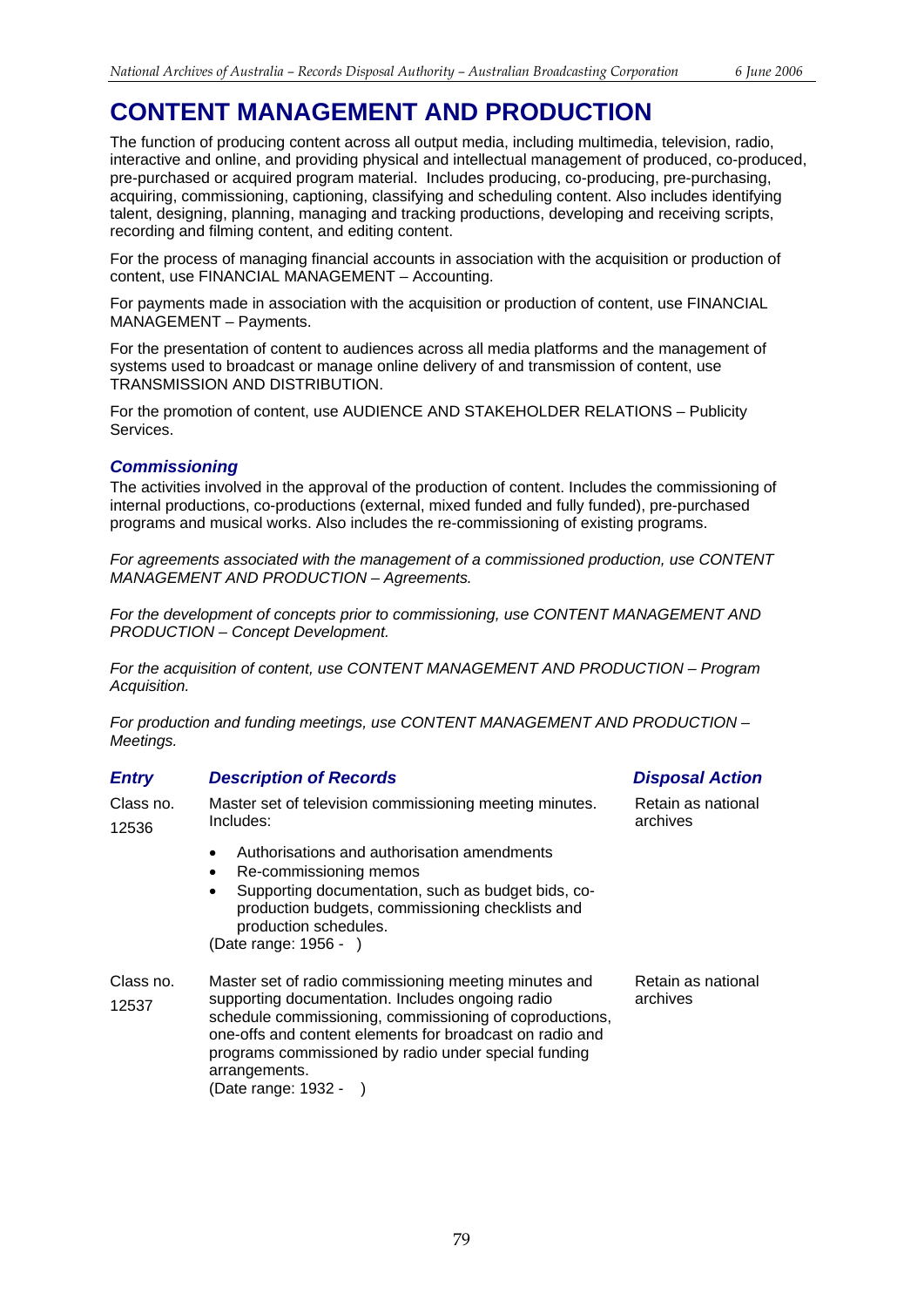The function of producing content across all output media, including multimedia, television, radio, interactive and online, and providing physical and intellectual management of produced, co-produced, pre-purchased or acquired program material. Includes producing, co-producing, pre-purchasing, acquiring, commissioning, captioning, classifying and scheduling content. Also includes identifying talent, designing, planning, managing and tracking productions, developing and receiving scripts, recording and filming content, and editing content.

For the process of managing financial accounts in association with the acquisition or production of content, use FINANCIAL MANAGEMENT – Accounting.

For payments made in association with the acquisition or production of content, use FINANCIAL MANAGEMENT – Payments.

For the presentation of content to audiences across all media platforms and the management of systems used to broadcast or manage online delivery of and transmission of content, use TRANSMISSION AND DISTRIBUTION.

For the promotion of content, use AUDIENCE AND STAKEHOLDER RELATIONS – Publicity Services.

### *Commissioning - Continued*

The activities involved in the approval of the production of content. Includes the commissioning of internal productions, co-productions (external, mixed funded and fully funded), pre-purchased programs and musical works. Also includes the re-commissioning of existing programs.

*For agreements associated with the management of a commissioned production, use CONTENT MANAGEMENT AND PRODUCTION – Agreements.* 

For the development of concepts prior to commissioning, use CONTENT MANAGEMENT AND *PRODUCTION – Concept Development.* 

*For the acquisition of content, use CONTENT MANAGEMENT AND PRODUCTION – Program Acquisition.* 

*For production and funding meetings, use CONTENT MANAGEMENT AND PRODUCTION – Meetings.* 

| Class no.          | Master set of online commissioning meeting minutes and                                                                                                                                                                                                                                                                                                               | Retain as national                        |
|--------------------|----------------------------------------------------------------------------------------------------------------------------------------------------------------------------------------------------------------------------------------------------------------------------------------------------------------------------------------------------------------------|-------------------------------------------|
| 12538              | supporting documentation. Also includes the<br>commissioning of coproductions, one-offs and content<br>elements for online.<br>(Date range: 1995 - )                                                                                                                                                                                                                 | archives                                  |
| Class no.<br>12539 | Records documenting routine planning and arrangements<br>for commissioning. Includes:                                                                                                                                                                                                                                                                                | Destroy 3 years after<br>action completed |
|                    | Pre-commissioning meetings,<br>$\bullet$<br>Informal liaison<br>$\bullet$<br>Arrangements for commissioning<br>$\bullet$<br>Review of local radio schedule prior to commissioning,<br>$\bullet$<br>also known as the radio deconstruction and<br>reconstruction process<br>Analysis of air checks where recordings of radio<br>$\bullet$<br>presenters are reviewed. |                                           |
|                    | (Date range: 1932 - )                                                                                                                                                                                                                                                                                                                                                |                                           |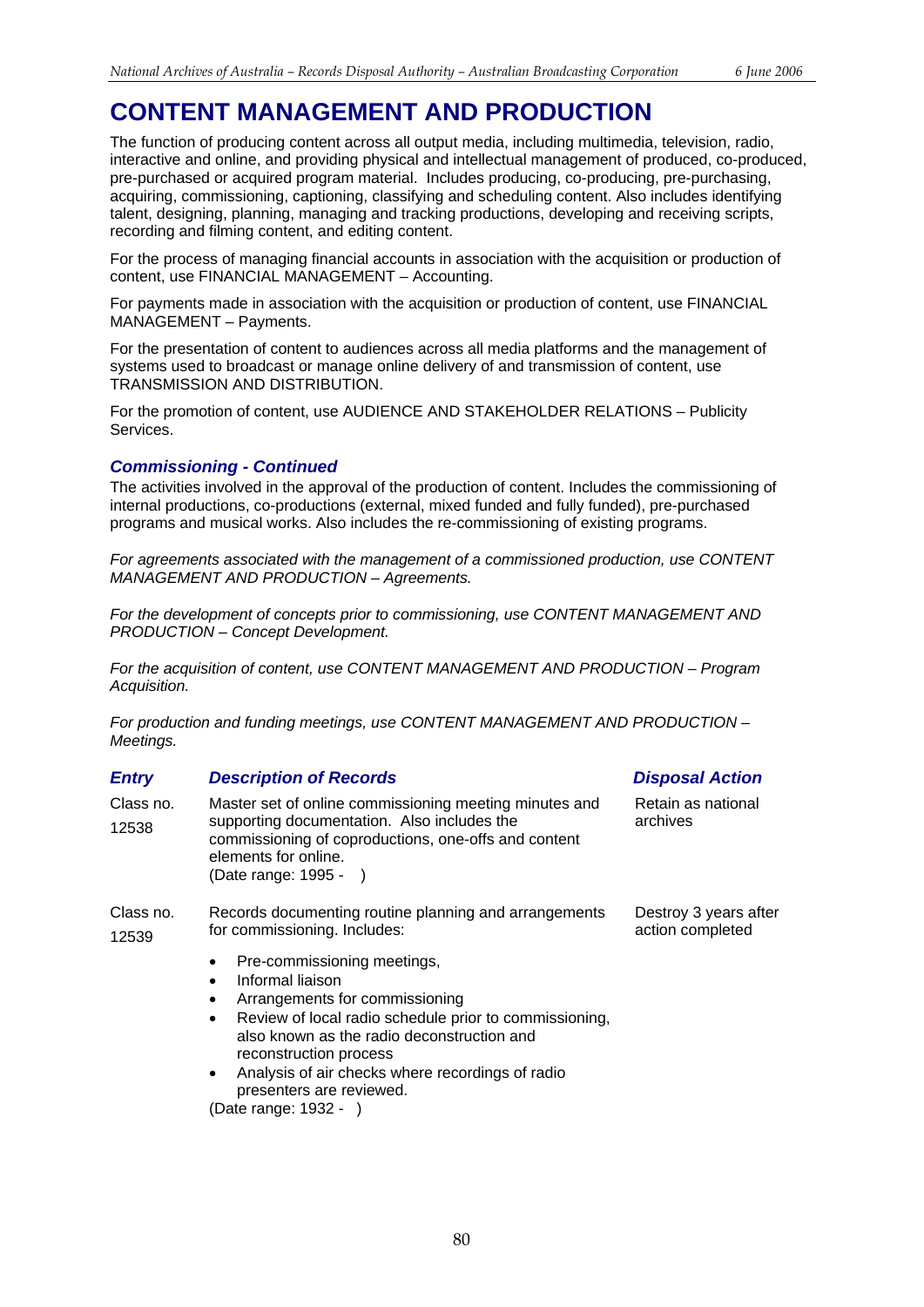The function of producing content across all output media, including multimedia, television, radio, interactive and online, and providing physical and intellectual management of produced, co-produced, pre-purchased or acquired program material. Includes producing, co-producing, pre-purchasing, acquiring, commissioning, captioning, classifying and scheduling content. Also includes identifying talent, designing, planning, managing and tracking productions, developing and receiving scripts, recording and filming content, and editing content.

For the process of managing financial accounts in association with the acquisition or production of content, use FINANCIAL MANAGEMENT – Accounting.

For payments made in association with the acquisition or production of content, use FINANCIAL MANAGEMENT – Payments.

For the presentation of content to audiences across all media platforms and the management of systems used to broadcast or manage online delivery of and transmission of content, use TRANSMISSION AND DISTRIBUTION.

For the promotion of content, use AUDIENCE AND STAKEHOLDER RELATIONS – Publicity Services.

#### *Commissioning - Continued*

The activities involved in the approval of the production of content. Includes the commissioning of internal productions, co-productions (external, mixed funded and fully funded), pre-purchased programs and musical works. Also includes the re-commissioning of existing programs.

*For agreements associated with the management of a commissioned production, use CONTENT MANAGEMENT AND PRODUCTION – Agreements.* 

For the development of concepts prior to commissioning, use CONTENT MANAGEMENT AND *PRODUCTION – Concept Development.* 

*For the acquisition of content, use CONTENT MANAGEMENT AND PRODUCTION – Program Acquisition.* 

*For production and funding meetings, use CONTENT MANAGEMENT AND PRODUCTION – Meetings.* 

Unsuccessful (rejected) commissioning proposals and

#### *Entry Description of Records Disposal Action*

Class no. 12541

Class no. 12540 Commissioning meeting distribution lists. (Date range: 1932 - )

> supporting documentation. (Date range: 1932 - )

Destroy when superseded

Destroy 3 years after action completed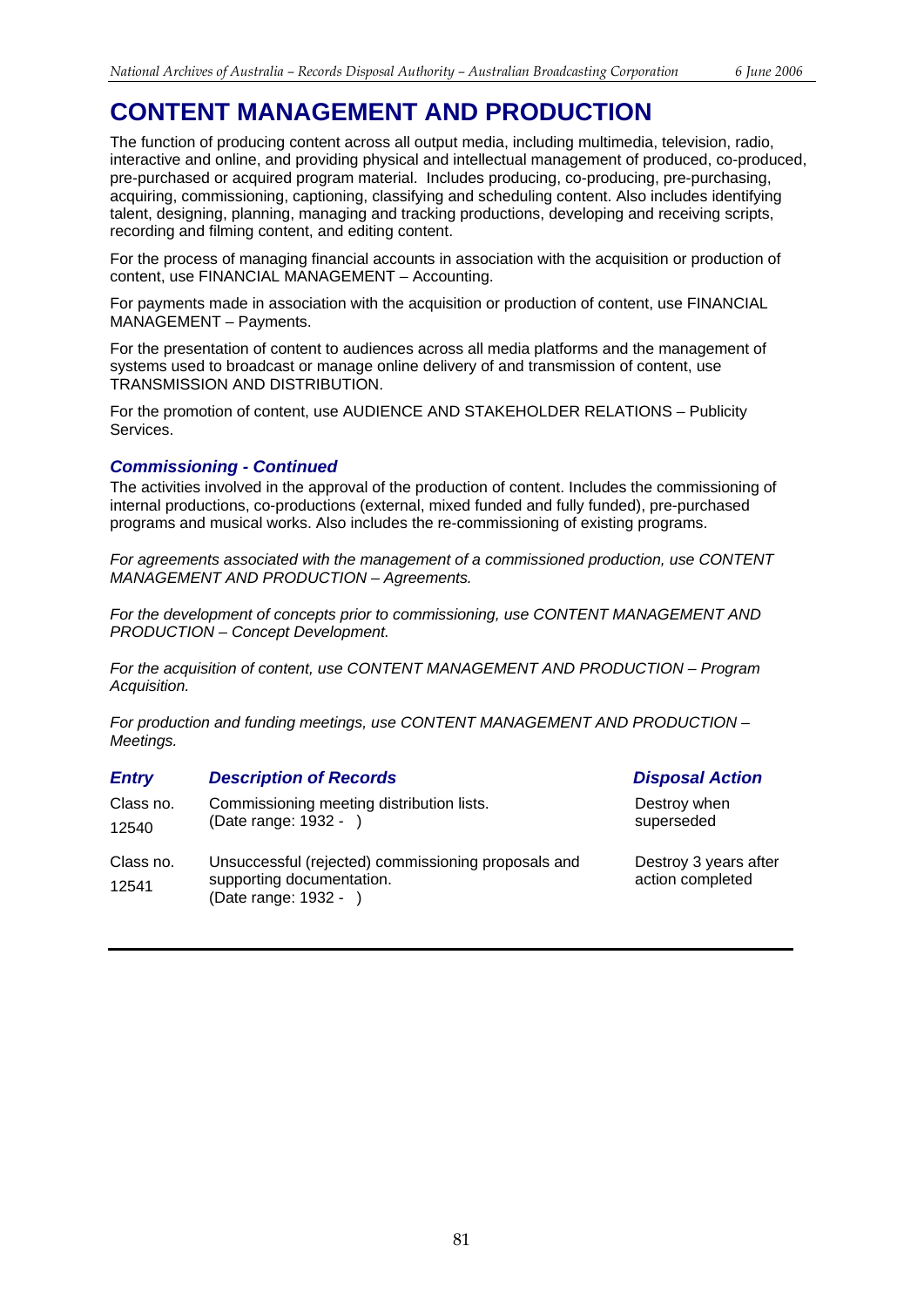The function of producing content across all output media, including multimedia, television, radio, interactive and online, and providing physical and intellectual management of produced, co-produced, pre-purchased or acquired program material. Includes producing, co-producing, pre-purchasing, acquiring, commissioning, captioning, classifying and scheduling content. Also includes identifying talent, designing, planning, managing and tracking productions, developing and receiving scripts, recording and filming content, and editing content.

For the process of managing financial accounts in association with the acquisition or production of content, use FINANCIAL MANAGEMENT – Accounting.

For payments made in association with the acquisition or production of content, use FINANCIAL MANAGEMENT – Payments.

For the presentation of content to audiences across all media platforms and the management of systems used to broadcast or manage online delivery of and transmission of content, use TRANSMISSION AND DISTRIBUTION.

For the promotion of content, use AUDIENCE AND STAKEHOLDER RELATIONS – Publicity Services.

#### *Compliance*

The activities associated with complying with mandatory or optional accountability, fiscal, legal, regulatory or quality standards or requirements to which the organisation is subject. Includes compliance with legislation and with national and international standards, such as ISO 9000 series.

*For agreements, licences and other permissions that are required to prove compliance, use CONTENT MANAGEMENT AND PRODUCTION – Agreements.* 

*For advice to program makers on legal issues and rights issues that arise during the production process, use CONTENT MANAGEMENT AND PRODUCTION – Advice.* 

*For regular reporting regarding blanket rights agreements which permit transmission of material, without clearing every item each time it is broadcast, use CONTENT MANAGEMENT AND PRODUCTION – Reporting.* 

### *Entry Description of Records Disposal Action*

- Class no. 12542 Records summarising and verifying that a program is completed and meets the organisation's requirements with respect to copyright and clearances, such as ready for transmission forms, where related audiovisual content is to be retained as national archives. Includes program synopsis and classification, performer, music and copyright details and online compliance. (Date range: 1932 - )
- Class no. 12543 Records summarising and verifying that a program is completed and meets the organisation's requirements with respect to copyright and clearances, such as ready for transmission forms, where related audiovisual content is not to be retained as national archives. Includes program synopsis and classification, performer, music and copyright details and online compliance. (Date range: 1932 - )

Retain as national archives

Disposal not authorised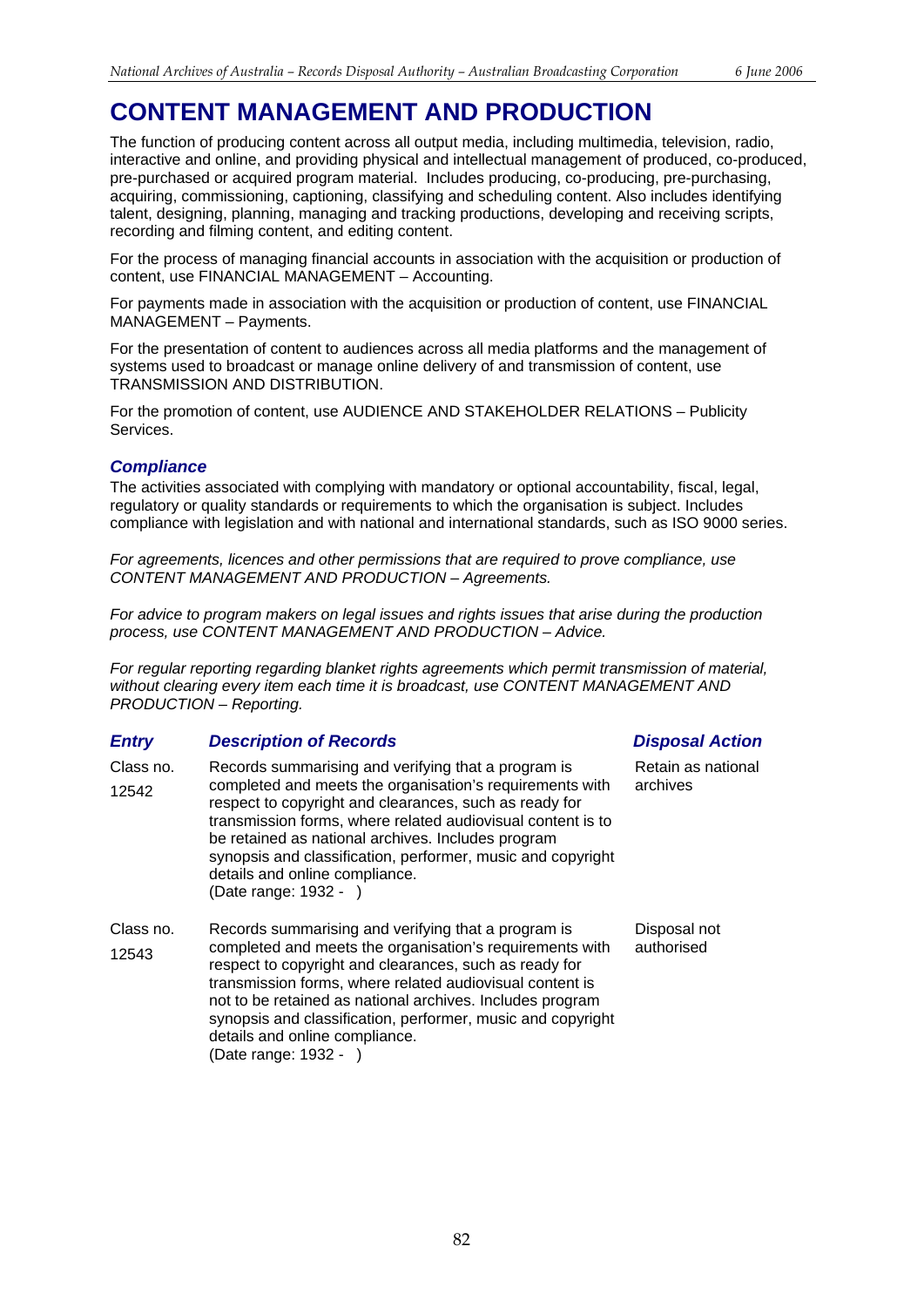The function of producing content across all output media, including multimedia, television, radio, interactive and online, and providing physical and intellectual management of produced, co-produced, pre-purchased or acquired program material. Includes producing, co-producing, pre-purchasing, acquiring, commissioning, captioning, classifying and scheduling content. Also includes identifying talent, designing, planning, managing and tracking productions, developing and receiving scripts, recording and filming content, and editing content.

For the process of managing financial accounts in association with the acquisition or production of content, use FINANCIAL MANAGEMENT – Accounting.

For payments made in association with the acquisition or production of content, use FINANCIAL MANAGEMENT – Payments.

For the presentation of content to audiences across all media platforms and the management of systems used to broadcast or manage online delivery of and transmission of content, use TRANSMISSION AND DISTRIBUTION.

For the promotion of content, use AUDIENCE AND STAKEHOLDER RELATIONS – Publicity Services.

#### *Compliance - Continued*

The activities associated with complying with mandatory or optional accountability, fiscal, legal, regulatory or quality standards or requirements to which the organisation is subject. Includes compliance with legislation and with national and international standards, such as ISO 9000 series.

*For agreements, licences and other permissions that are required to prove compliance, use CONTENT MANAGEMENT AND PRODUCTION – Agreements.* 

*For advice to program makers on legal issues and rights issues that arise during the production process, use CONTENT MANAGEMENT AND PRODUCTION – Advice.* 

*For regular reporting regarding blanket rights agreements which permit transmission of material, without clearing every item each time it is broadcast, use CONTENT MANAGEMENT AND PRODUCTION – Reporting.* 

| Class no.<br>12544 | Records documenting the online site compliance process in<br>accordance with policies and guidelines.<br>(Date range: 1995 - )                                                                                                                  | Destroy 10 years after<br>site published      |
|--------------------|-------------------------------------------------------------------------------------------------------------------------------------------------------------------------------------------------------------------------------------------------|-----------------------------------------------|
| Class no.<br>12545 | Records documenting compliance with editorial policies in<br>relation to on air commentary prior to elections. Includes<br>monitoring of time allocated to political commentary to<br>ensure that balance is achieved.<br>(Date range: 1932 - ) | Destroy 7 years after<br>election             |
| Class no.<br>12546 | Records documenting assessments of production<br>compliance where non-compliant practices are identified.<br>Includes internal declaration and certificates.<br>(Date range: 1932 - )                                                           | Destroy 5 years after<br>program is broadcast |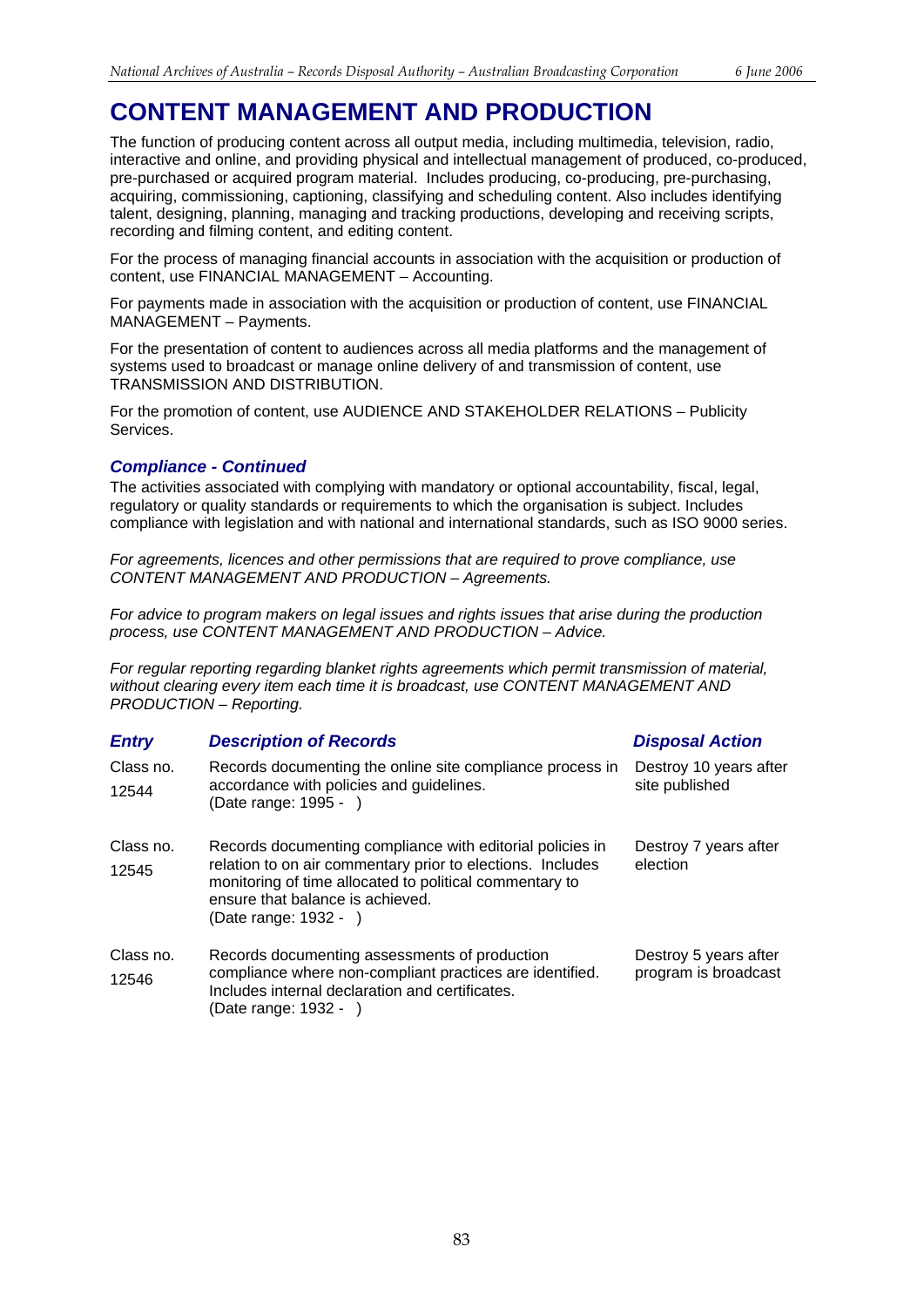The function of producing content across all output media, including multimedia, television, radio, interactive and online, and providing physical and intellectual management of produced, co-produced, pre-purchased or acquired program material. Includes producing, co-producing, pre-purchasing, acquiring, commissioning, captioning, classifying and scheduling content. Also includes identifying talent, designing, planning, managing and tracking productions, developing and receiving scripts, recording and filming content, and editing content.

For the process of managing financial accounts in association with the acquisition or production of content, use FINANCIAL MANAGEMENT – Accounting.

For payments made in association with the acquisition or production of content, use FINANCIAL MANAGEMENT – Payments.

For the presentation of content to audiences across all media platforms and the management of systems used to broadcast or manage online delivery of and transmission of content, use TRANSMISSION AND DISTRIBUTION.

For the promotion of content, use AUDIENCE AND STAKEHOLDER RELATIONS – Publicity Services.

#### *Compliance - Continued*

The activities associated with complying with mandatory or optional accountability, fiscal, legal, regulatory or quality standards or requirements to which the organisation is subject. Includes compliance with legislation and with national and international standards, such as ISO 9000 series.

*For agreements, licences and other permissions that are required to prove compliance, use CONTENT MANAGEMENT AND PRODUCTION – Agreements.* 

*For advice to program makers on legal issues and rights issues that arise during the production process, use CONTENT MANAGEMENT AND PRODUCTION – Advice.* 

*For regular reporting regarding blanket rights agreements which permit transmission of material, without clearing every item each time it is broadcast, use CONTENT MANAGEMENT AND PRODUCTION – Reporting.* 

### *Entry Description of Records Disposal Action*

Class no. 12547 Records documenting production compliance where all compliance requirements are satisfied. Includes internal declarations and certificates. (Date range: 1932 - )

Destroy 2 years after program is broadcast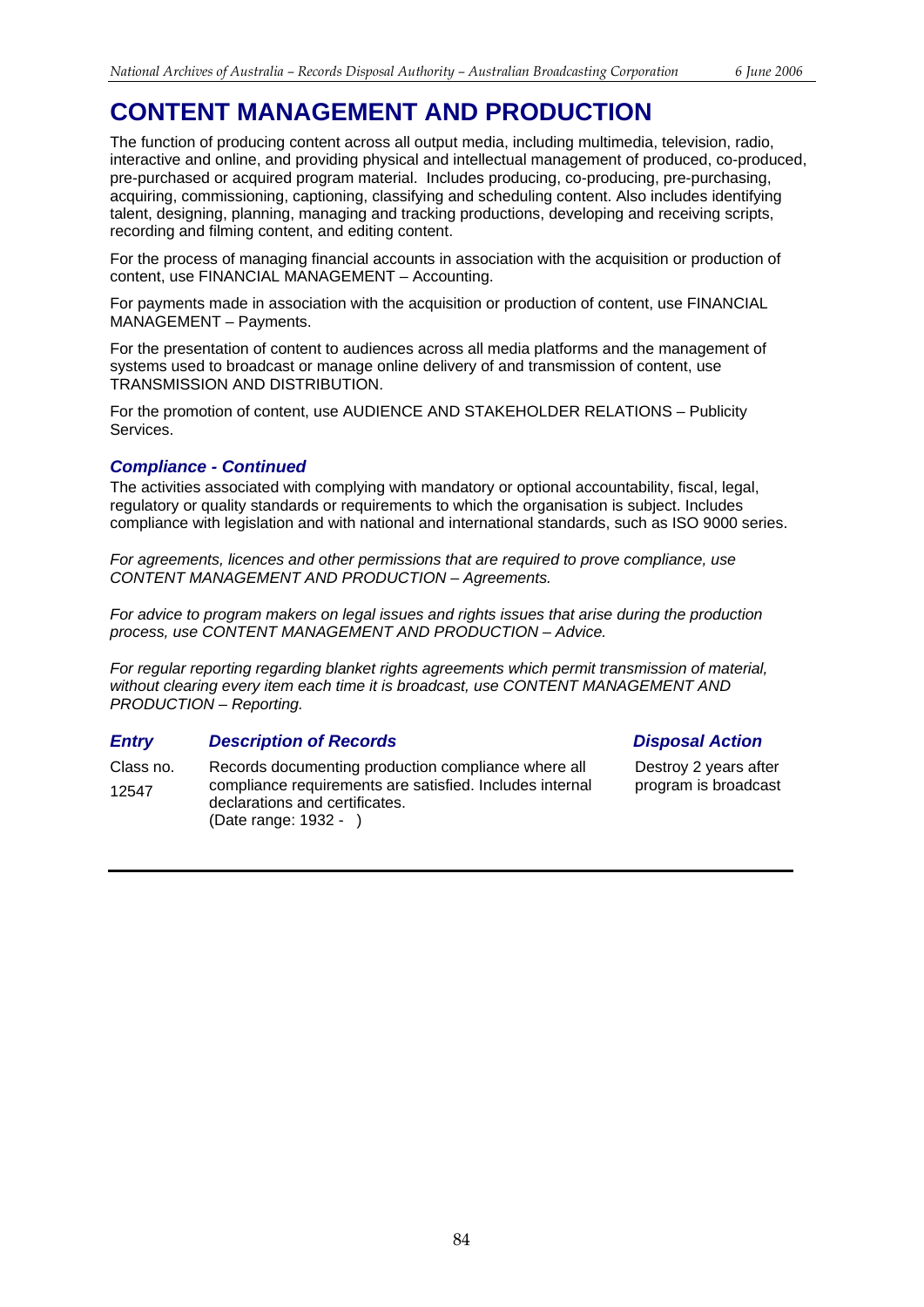The function of producing content across all output media, including multimedia, television, radio, interactive and online, and providing physical and intellectual management of produced, co-produced, pre-purchased or acquired program material. Includes producing, co-producing, pre-purchasing, acquiring, commissioning, captioning, classifying and scheduling content. Also includes identifying talent, designing, planning, managing and tracking productions, developing and receiving scripts, recording and filming content, and editing content.

For the process of managing financial accounts in association with the acquisition or production of content, use FINANCIAL MANAGEMENT – Accounting.

For payments made in association with the acquisition or production of content, use FINANCIAL MANAGEMENT – Payments.

For the presentation of content to audiences across all media platforms and the management of systems used to broadcast or manage online delivery of and transmission of content, use TRANSMISSION AND DISTRIBUTION.

For the promotion of content, use AUDIENCE AND STAKEHOLDER RELATIONS – Publicity Services.

#### *Concept Development*

The activities involved in soliciting, receiving and developing concepts for new broadcast content or content-related products for sale in retail outlets. Includes receipt of concepts from internal and external stakeholders.

*For the development of concepts for content-related products sold in retail outlets, use COMMERCIAL ACTIVITIES – Concept Development.* 

*For commissioning of content, use CONTENT MANAGEMENT AND PRODUCTION – Commissioning.* 

| <b>Entry</b>       | <b>Description of Records</b>                                                                                                                                                                                                                                                                                   | <b>Disposal Action</b>                                           |
|--------------------|-----------------------------------------------------------------------------------------------------------------------------------------------------------------------------------------------------------------------------------------------------------------------------------------------------------------|------------------------------------------------------------------|
| Class no.<br>12548 | Records documenting the soliciting of new content<br>concepts from internal or external sources such as<br>promulgating expressions of interest or advertisements.<br>(Date range: 1932 - )                                                                                                                     | Destroy 3 years after<br>action completed                        |
| Class no.<br>12549 | Approved development documentation including<br>development submissions, budget bids, external budgets<br>and letters of offer.<br>(Date range: 1932 - )                                                                                                                                                        | Destroy 7 years after<br>action completed                        |
| Class no.<br>12550 | Solicited proposals for new radio content and all proposals<br>for new television and online content, including supporting<br>documentation, received from internal and external sources<br>by the organisation that does not proceed to an agreement.<br>Includes original proposals.<br>(Date range: 1932 - ) | Return to contributor<br>when assessment<br>process is completed |
| Class no.<br>12551 | Correspondence acknowledging receipt of concept<br>development proposals from external or internal sources.<br>(Date range: 1932 -                                                                                                                                                                              | Destroy 7 years after<br>action completed                        |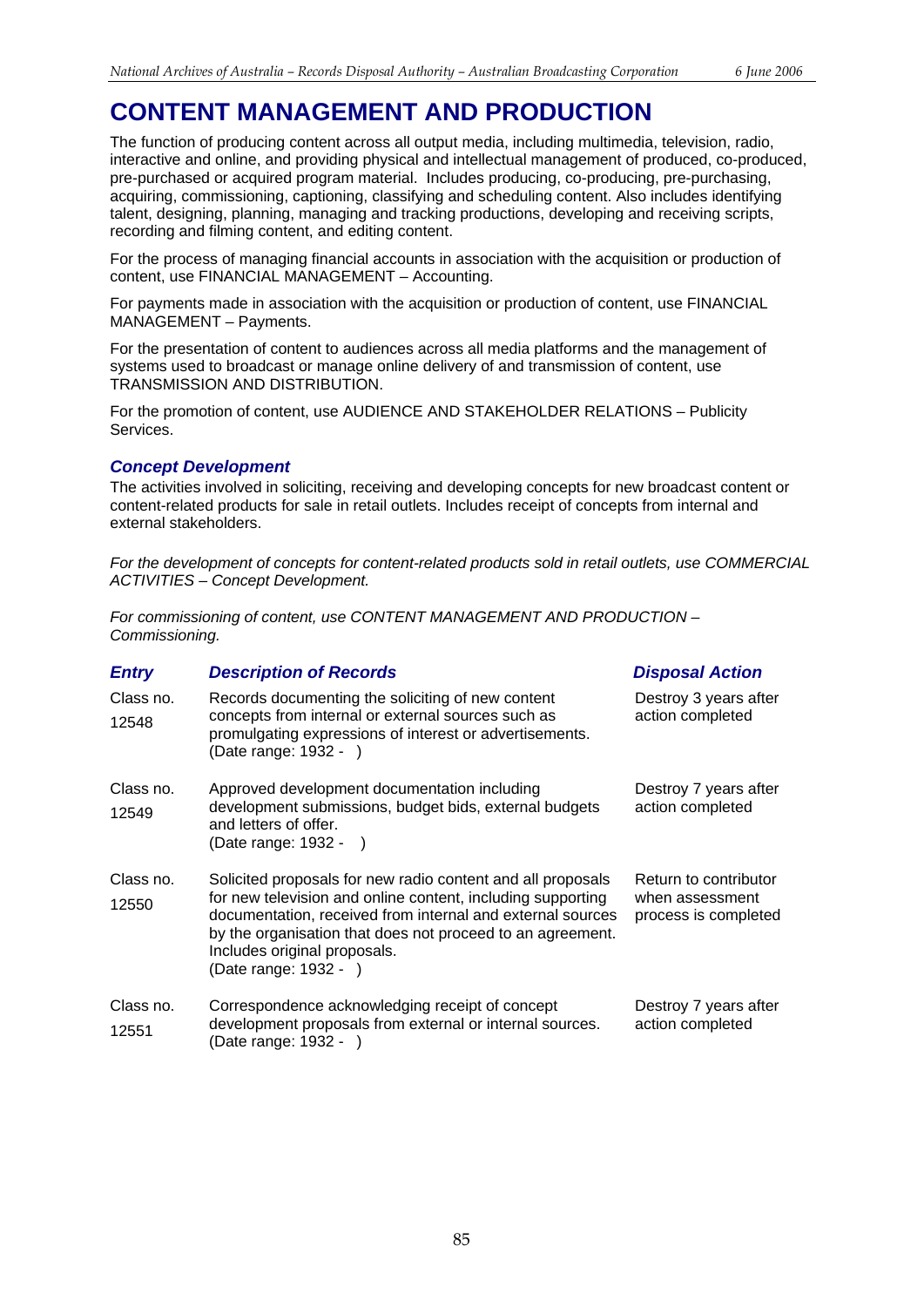The function of producing content across all output media, including multimedia, television, radio, interactive and online, and providing physical and intellectual management of produced, co-produced, pre-purchased or acquired program material. Includes producing, co-producing, pre-purchasing, acquiring, commissioning, captioning, classifying and scheduling content. Also includes identifying talent, designing, planning, managing and tracking productions, developing and receiving scripts, recording and filming content, and editing content.

For the process of managing financial accounts in association with the acquisition or production of content, use FINANCIAL MANAGEMENT – Accounting.

For payments made in association with the acquisition or production of content, use FINANCIAL MANAGEMENT – Payments.

For the presentation of content to audiences across all media platforms and the management of systems used to broadcast or manage online delivery of and transmission of content, use TRANSMISSION AND DISTRIBUTION.

For the promotion of content, use AUDIENCE AND STAKEHOLDER RELATIONS – Publicity Services.

#### *Concept Development - Continued*

The activities involved in soliciting, receiving and developing concepts for new broadcast content or content-related products for sale in retail outlets. Includes receipt of concepts from internal and external stakeholders.

*For the development of concepts for content-related products sold in retail outlets, use COMMERCIAL ACTIVITIES – Concept Development.* 

*For commissioning of content, use CONTENT MANAGEMENT AND PRODUCTION – Commissioning.* 

| Class no.<br>12552 | Records documenting development rejections. Includes<br>correspondence between the organisation and contributors<br>where the proposal has been rejected or has been<br>successful but does not proceed to an agreement or to<br>formal radio commissioning.<br>(Date range: 1932 - ) | Destroy 7 years after<br>action completed                                                  |
|--------------------|---------------------------------------------------------------------------------------------------------------------------------------------------------------------------------------------------------------------------------------------------------------------------------------|--------------------------------------------------------------------------------------------|
| Class no<br>12553  | Records documenting unsolicited concepts for new radio<br>programs or program parts, excluding formal radio scripts.<br>(Date range: 1932 - )                                                                                                                                         | Destroy when<br>reference ceases                                                           |
| Class no.<br>12554 | Correspondence between the organisation and contributors<br>where the proposal has been successful and a<br>development agreement proceeds. Includes original<br>proposals.<br>(Date range: 1932 - )                                                                                  | Destroy 7 years after<br>development<br>agreement expires or<br>is otherwise<br>terminated |
| Class no.<br>12555 | Proposals register.<br>(Date range: 1932 - )                                                                                                                                                                                                                                          | Disposal not<br>authorised                                                                 |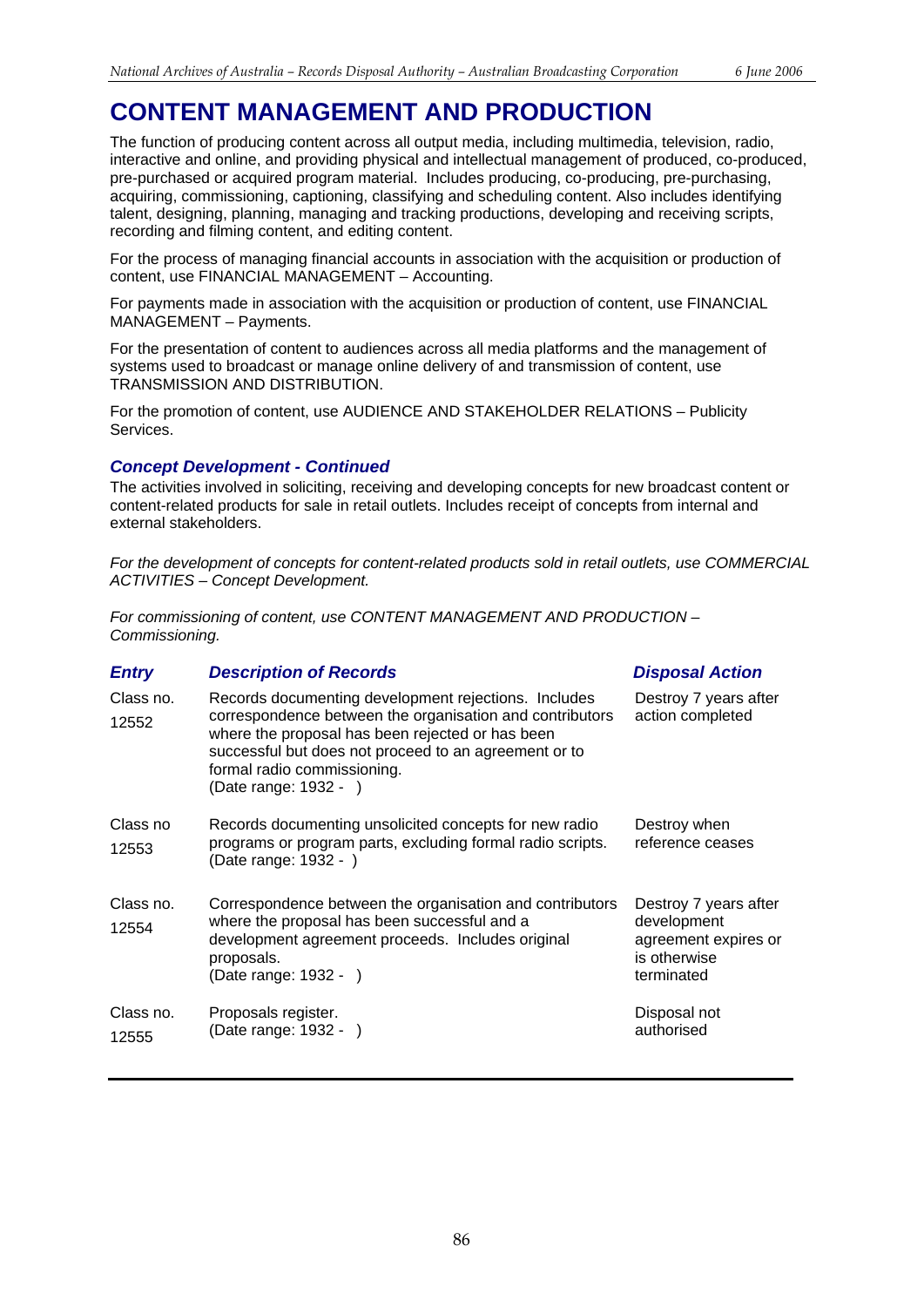The function of producing content across all output media, including multimedia, television, radio, interactive and online, and providing physical and intellectual management of produced, co-produced, pre-purchased or acquired program material. Includes producing, co-producing, pre-purchasing, acquiring, commissioning, captioning, classifying and scheduling content. Also includes identifying talent, designing, planning, managing and tracking productions, developing and receiving scripts, recording and filming content, and editing content.

For the process of managing financial accounts in association with the acquisition or production of content, use FINANCIAL MANAGEMENT – Accounting.

For payments made in association with the acquisition or production of content, use FINANCIAL MANAGEMENT – Payments.

For the presentation of content to audiences across all media platforms and the management of systems used to broadcast or manage online delivery of and transmission of content, use TRANSMISSION AND DISTRIBUTION.

For the promotion of content, use AUDIENCE AND STAKEHOLDER RELATIONS – Publicity Services.

### *Construction*

The process of making or building something.

*For designing a production, use CONTENT MANAGEMENT AND PRODUCTION – Production Design.* 

*For hire of the organisation's sets, props and costumes, use COMMERCIAL ACTIVITIES – Facilities Hire.* 

For the maintenance of props, costumes and sets, use CONTENT MANAGEMENT AND *PRODUCTION – Maintenance.* 

*For design research, use CONTENT MANAGEMENT AND PRODUCTION – Research.* 

### *Entry Description of Records Disposal Action*

Class no. 12556 Records documenting the construction of production sets and supporting items such as costumes and props. Includes construction schedules and approvals. (Date range: 1932 - )

Destroy 10 years after production completed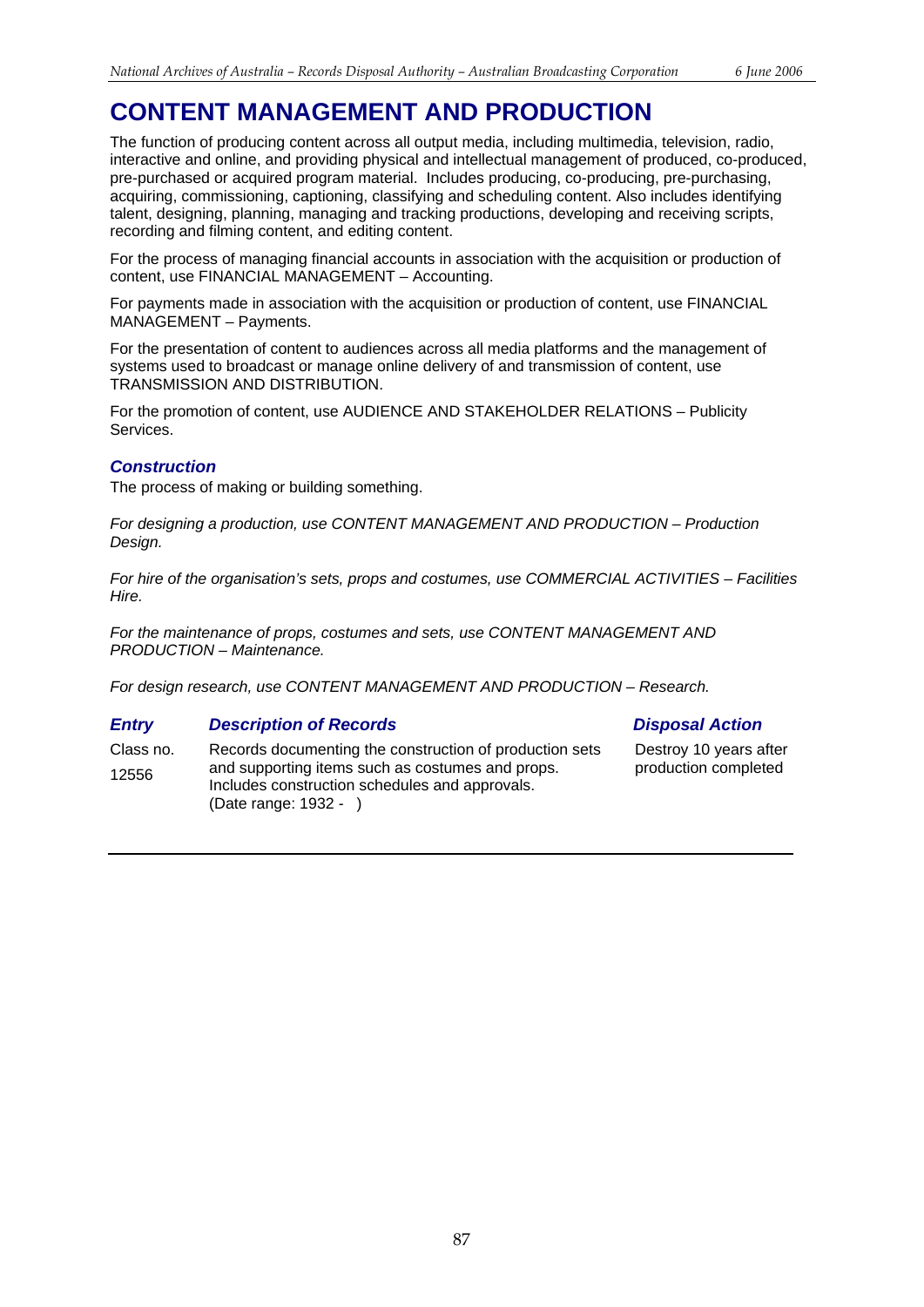The function of producing content across all output media, including multimedia, television, radio, interactive and online, and providing physical and intellectual management of produced, co-produced, pre-purchased or acquired program material. Includes producing, co-producing, pre-purchasing, acquiring, commissioning, captioning, classifying and scheduling content. Also includes identifying talent, designing, planning, managing and tracking productions, developing and receiving scripts, recording and filming content, and editing content.

For the process of managing financial accounts in association with the acquisition or production of content, use FINANCIAL MANAGEMENT – Accounting.

For payments made in association with the acquisition or production of content, use FINANCIAL MANAGEMENT – Payments.

For the presentation of content to audiences across all media platforms and the management of systems used to broadcast or manage online delivery of and transmission of content, use TRANSMISSION AND DISTRIBUTION.

For the promotion of content, use AUDIENCE AND STAKEHOLDER RELATIONS – Publicity Services.

### *Content Evaluation*

The process of determining the suitability of existing content prior to acquisition.

*For technical evaluation of programs, use CONTENT MANAGEMENT AND PRODUCTION – Evaluation.* 

*For the registration and tracking of content received for evaluation, use CONTENT MANAGEMENT AND PRODUCTION – Program Control.* 

*For the evaluation of suitability of radio programs prior to broadcast, use CONTENT MANAGEMENT AND PRODUCTION – Evaluation.* 

*For the evaluation of live to air broadcasts after broadcast such as air checks, use TRANSMISSION AND DISTRIBUTION – Evaluation.* 

| Class no.<br>12557 | Content evaluation reports, minutes of meetings and<br>recommendations, including registration and tracking of<br>content received for evaluation.<br>(Date range: 1932 - ) | Destroy 5 years after<br>action completed    |
|--------------------|-----------------------------------------------------------------------------------------------------------------------------------------------------------------------------|----------------------------------------------|
| Class no.<br>12558 | Correspondence with unsuccessful suppliers.<br>(Date range: 1932 - )                                                                                                        | Destroy 5 years after<br>action completed    |
| Class no.<br>12559 | Correspondence with successful suppliers.<br>(Date range: 1932 - )                                                                                                          | Destroy when<br>reference ceases             |
| Class no.<br>12560 | Content received for evaluation (for example video tapes of<br>programs, community service announcements or<br>political/election announcements).<br>(Date range: 1932 - )  | Destroy 1 year after<br>evaluation completed |
| Class no.<br>12561 | Copies of content distributed for evaluation by business<br>areas.<br>(Date range: 1932 - )                                                                                 | Destroy when<br>evaluation completed         |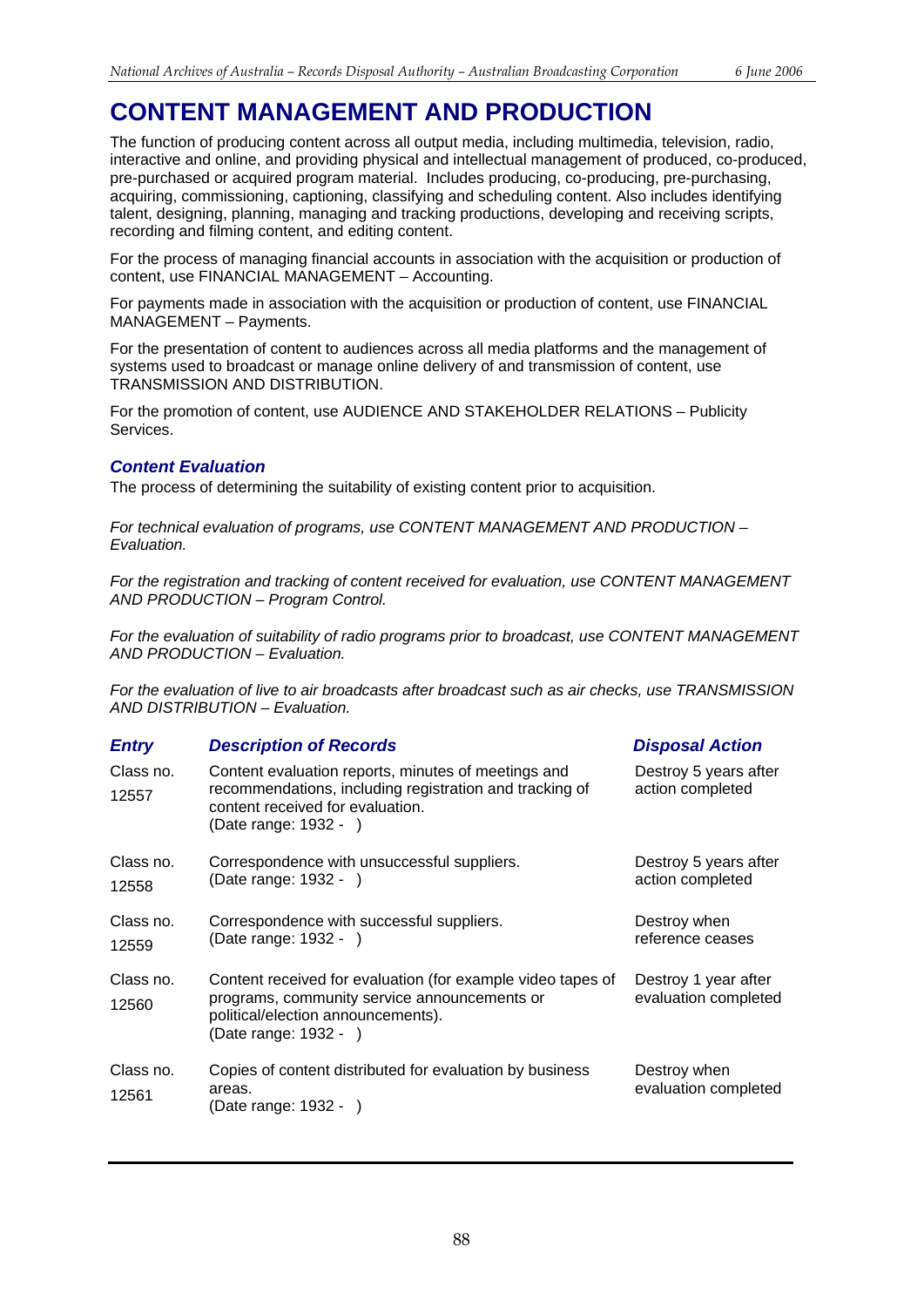The function of producing content across all output media, including multimedia, television, radio, interactive and online, and providing physical and intellectual management of produced, co-produced, pre-purchased or acquired program material. Includes producing, co-producing, pre-purchasing, acquiring, commissioning, captioning, classifying and scheduling content. Also includes identifying talent, designing, planning, managing and tracking productions, developing and receiving scripts, recording and filming content, and editing content.

For the process of managing financial accounts in association with the acquisition or production of content, use FINANCIAL MANAGEMENT – Accounting.

For payments made in association with the acquisition or production of content, use FINANCIAL MANAGEMENT – Payments.

For the presentation of content to audiences across all media platforms and the management of systems used to broadcast or manage online delivery of and transmission of content, use TRANSMISSION AND DISTRIBUTION.

For the promotion of content, use AUDIENCE AND STAKEHOLDER RELATIONS – Publicity Services.

#### *Contracting-out*

The activities involved in managing the performance of work or the provision of goods and services by an external contractor, vendor or consultant, or by using external bureau services. Includes outsourcing.

*For the tendering of services, use CONTENT MANAGEMENT AND PRODUCTION – Tendering.* 

*For agreements, use CONTENT MANAGEMENT AND PRODUCTION – Agreements.* 

#### *Entry Description of Records Disposal Action*

Class no. 12562 Records documenting contracting-out relating to the content management and production function (for example captioning services, animation services, or set construction). Includes:

- Record of any meetings with contractors
- Performance and evaluation reports, including feedback to contractors
- Requests for corrective action.

(Date range: 1932 - )

Destroy 7 years after completion or other termination of contract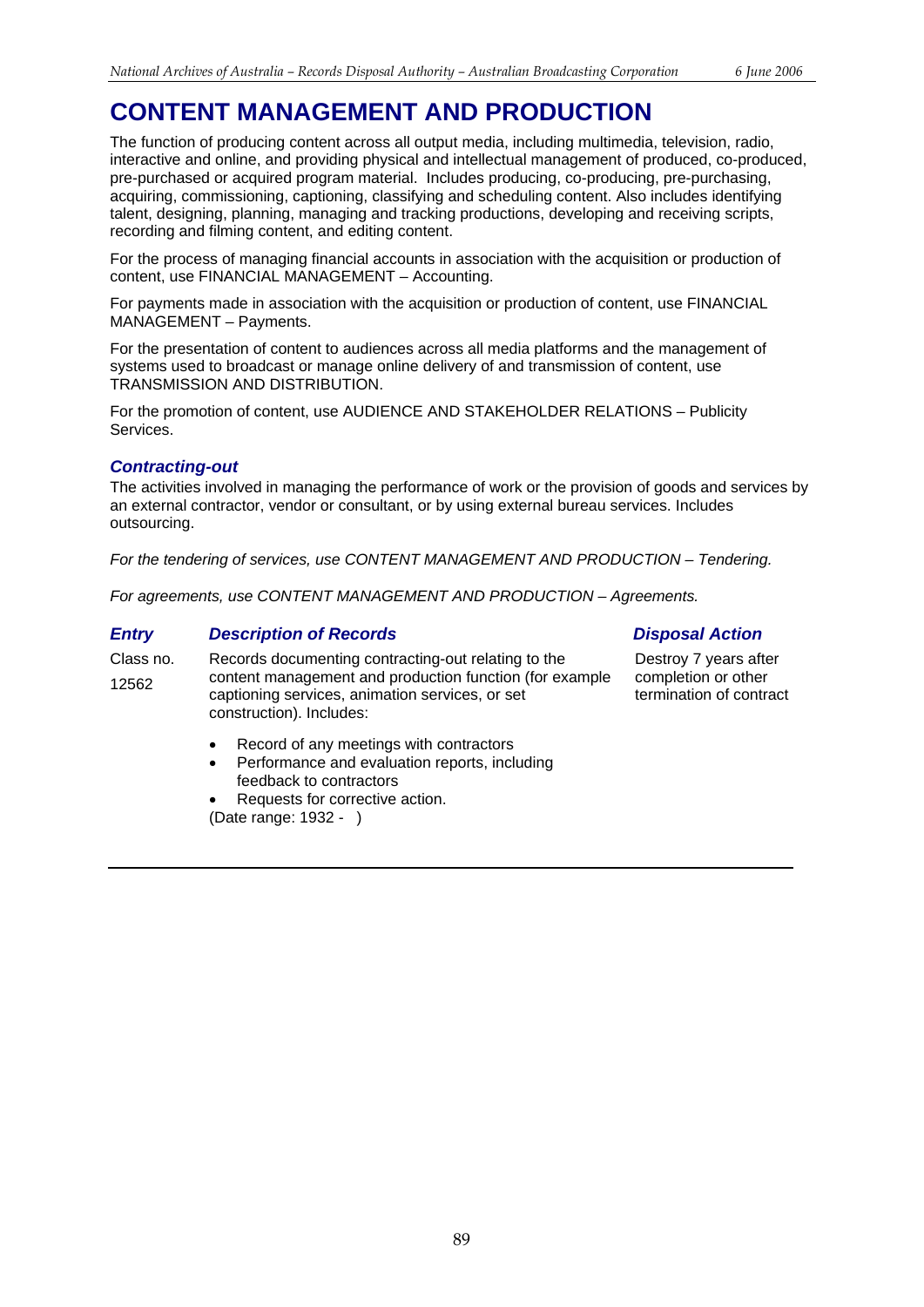The function of producing content across all output media, including multimedia, television, radio, interactive and online, and providing physical and intellectual management of produced, co-produced, pre-purchased or acquired program material. Includes producing, co-producing, pre-purchasing, acquiring, commissioning, captioning, classifying and scheduling content. Also includes identifying talent, designing, planning, managing and tracking productions, developing and receiving scripts, recording and filming content, and editing content.

For the process of managing financial accounts in association with the acquisition or production of content, use FINANCIAL MANAGEMENT – Accounting.

For payments made in association with the acquisition or production of content, use FINANCIAL MANAGEMENT – Payments.

For the presentation of content to audiences across all media platforms and the management of systems used to broadcast or manage online delivery of and transmission of content, use TRANSMISSION AND DISTRIBUTION.

For the promotion of content, use AUDIENCE AND STAKEHOLDER RELATIONS – Publicity Services.

#### *Editing*

The activities involved in the selection and use of content to compile the finished product across all platforms, including new media.

*For final versions of broadcast content for all media platforms, use TRANSMISSION AND DISTRIBUTION – Transmitted Content.* 

*For final versions of promotions of the organisation, stations, networks or programs, use AUDIENCE AND STAKEHOLDER RELATIONS – Publicity Services.* 

*For music recordings and unedited content such as camera tapes and interviews, use CONTENT MANAGEMENT AND PRODUCTION – Recording and Filming.* 

*For reporting on music used in productions, use CONTENT MANAGEMENT AND PRODUCTION – Reporting.* 

#### *Entry Description of Records Disposal Action*

Class no. 12563

Sales versions where broadcast version is not available, and the sales version is substantially different from the broadcast version that:

- Has been the subject of public debate or controversy, received awards or critical acclaim or is exceptionally popular or high rating
- Depicts events, persons, places or issues of clear social or historical importance locally, nationally and/or internationally
- Embodies outstanding design, style or technical excellence, or musical or dramatic performances of outstanding design, style, skill or execution
- Represents key broadcast moments, such as first and last performances, broadcasts of key producers, performers, artists or venues, or key moments within a series, such as special events or competition finals
- Embodies innovations in relation to production techniques, styles, genres or technologies
- Represents trends in broadcasting
- Is rare or unique example of historical programming.

(Date range: 1932 - )

Retain best technical version as national archives in accordance with sentencing guidelines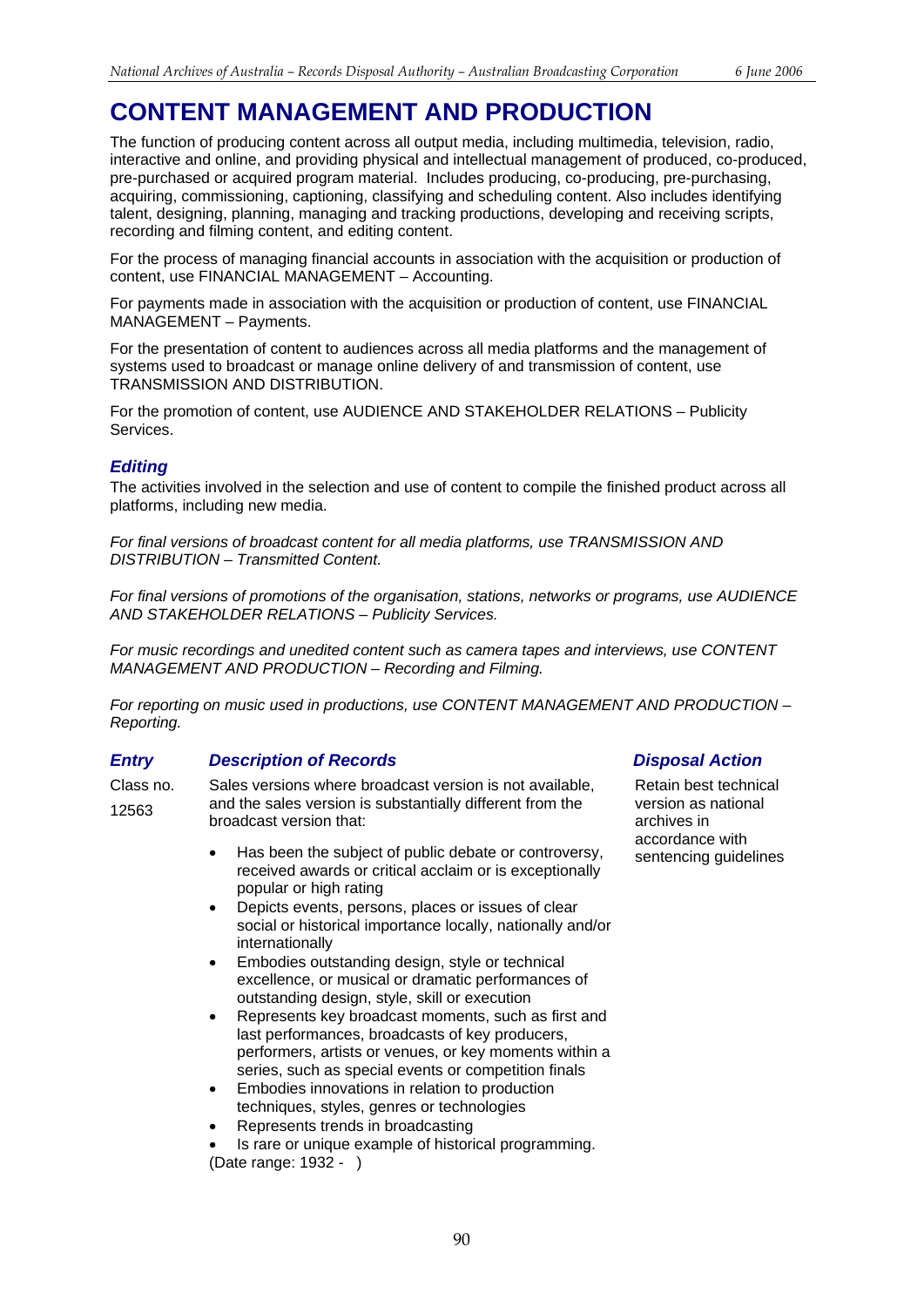The function of producing content across all output media, including multimedia, television, radio, interactive and online, and providing physical and intellectual management of produced, co-produced, pre-purchased or acquired program material. Includes producing, co-producing, pre-purchasing, acquiring, commissioning, captioning, classifying and scheduling content. Also includes identifying talent, designing, planning, managing and tracking productions, developing and receiving scripts, recording and filming content, and editing content.

For the process of managing financial accounts in association with the acquisition or production of content, use FINANCIAL MANAGEMENT – Accounting.

For payments made in association with the acquisition or production of content, use FINANCIAL MANAGEMENT – Payments.

For the presentation of content to audiences across all media platforms and the management of systems used to broadcast or manage online delivery of and transmission of content, use TRANSMISSION AND DISTRIBUTION.

For the promotion of content, use AUDIENCE AND STAKEHOLDER RELATIONS – Publicity Services.

### *Editing - Continued*

The activities involved in the selection and use of content to compile the finished product across all platforms, including new media.

*For final versions of broadcast content for all media platforms, use TRANSMISSION AND DISTRIBUTION – Transmitted Content.* 

*For final versions of promotions of the organisation, stations, networks or programs, use AUDIENCE AND STAKEHOLDER RELATIONS – Publicity Services.* 

*For music recordings and unedited content such as camera tapes and interviews, use CONTENT MANAGEMENT AND PRODUCTION – Recording and Filming.* 

*For reporting on music used in productions, use CONTENT MANAGEMENT AND PRODUCTION – Reporting.* 

#### *Entry Description of Records Disposal Action*

| Class no. | Sales versions where content is substantially the same as                                   |  |  |
|-----------|---------------------------------------------------------------------------------------------|--|--|
| 12564     | broadcast version and where the broadcast version is<br>available.<br>(Date range: 1932 - ) |  |  |
|           |                                                                                             |  |  |

Class no. 12565 Final versions of content not broadcast due to their controversial nature, public or internal debate or decisions relating to programming that set a precedent. (Date range: 1932 - )

Destroy when reference ceases

Retain best technical version as national archives in accordance with sentencing guidelines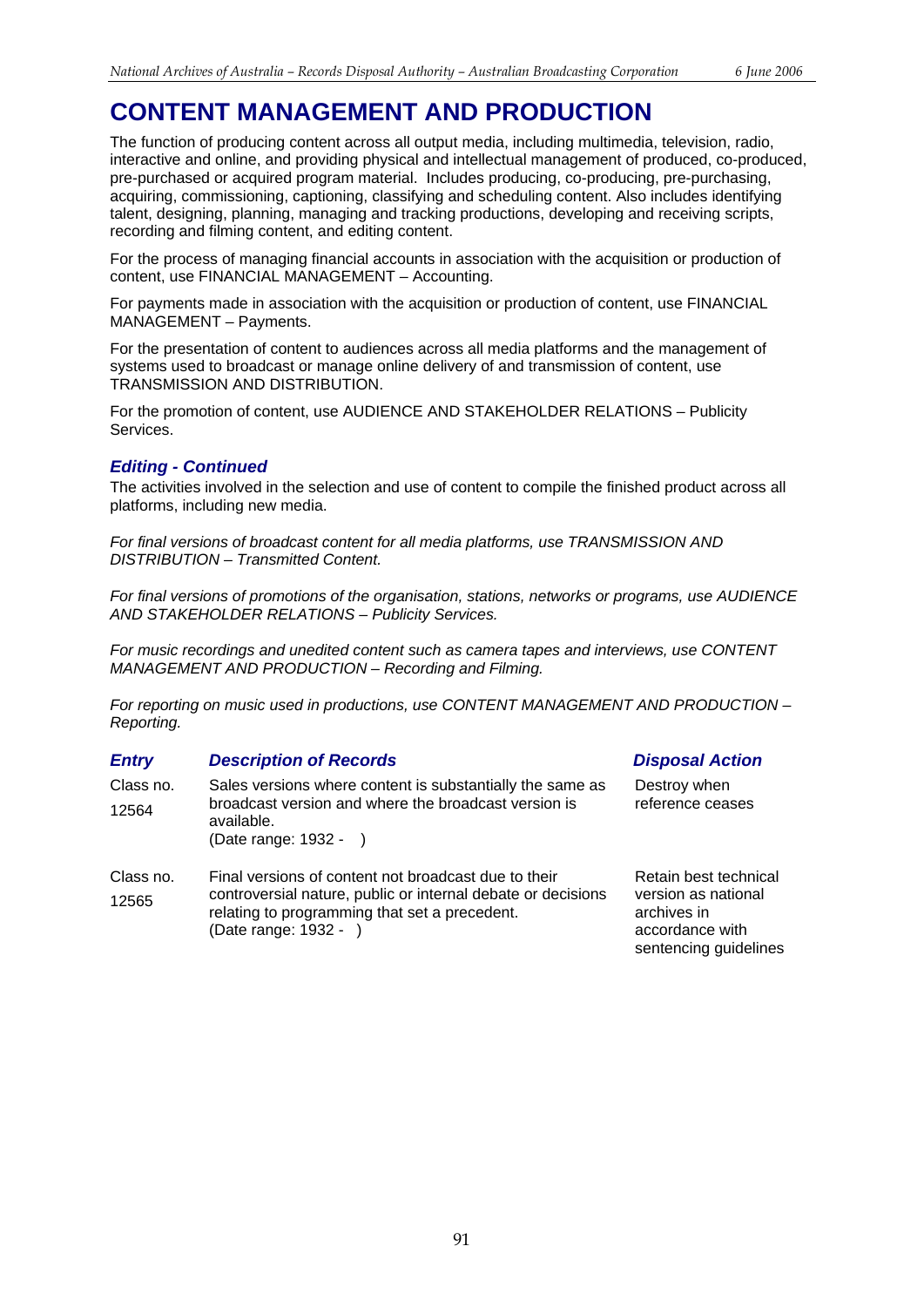The function of producing content across all output media, including multimedia, television, radio, interactive and online, and providing physical and intellectual management of produced, co-produced, pre-purchased or acquired program material. Includes producing, co-producing, pre-purchasing, acquiring, commissioning, captioning, classifying and scheduling content. Also includes identifying talent, designing, planning, managing and tracking productions, developing and receiving scripts, recording and filming content, and editing content.

For the process of managing financial accounts in association with the acquisition or production of content, use FINANCIAL MANAGEMENT – Accounting.

For payments made in association with the acquisition or production of content, use FINANCIAL MANAGEMENT – Payments.

For the presentation of content to audiences across all media platforms and the management of systems used to broadcast or manage online delivery of and transmission of content, use TRANSMISSION AND DISTRIBUTION.

For the promotion of content, use AUDIENCE AND STAKEHOLDER RELATIONS – Publicity Services.

### *Editing - Continued*

The activities involved in the selection and use of content to compile the finished product across all platforms, including new media.

*For final versions of broadcast content for all media platforms, use TRANSMISSION AND DISTRIBUTION – Transmitted Content.* 

*For final versions of promotions of the organisation, stations, networks or programs, use AUDIENCE AND STAKEHOLDER RELATIONS – Publicity Services.* 

*For music recordings and unedited content such as camera tapes and interviews, use CONTENT MANAGEMENT AND PRODUCTION – Recording and Filming.* 

*For reporting on music used in productions, use CONTENT MANAGEMENT AND PRODUCTION – Reporting.* 

| Class no.<br>12566 | Edited versions of content considered to be of outstanding<br>historical, social or aesthetic value where the content is<br>substantially different from the broadcast version or has<br>never been broadcast. Includes pilots, edit masters,<br>uncensored masters.<br>(Date range: 1932 - ) | Retain best technical<br>version as national<br>archives in<br>accordance with<br>sentencing guidelines |
|--------------------|-----------------------------------------------------------------------------------------------------------------------------------------------------------------------------------------------------------------------------------------------------------------------------------------------|---------------------------------------------------------------------------------------------------------|
| Class no.<br>12567 | Edited versions of content not considered to be of<br>outstanding historical, social or aesthetic value where the<br>content is not substantially different from the broadcast<br>version or has never been broadcast. Includes copies,<br>pilots, edit masters and censored masters.         | Destroy when<br>reference ceases in<br>accordance with<br>sentencing guidelines                         |
| Class no.<br>12792 | Edited components required for the ongoing preservation of<br>content identified as national archives. Includes music and<br>effects tracks.<br>(Date range: 1932 - )                                                                                                                         | Retain best technical<br>version as national<br>archives in<br>accordance with<br>sentencing guidelines |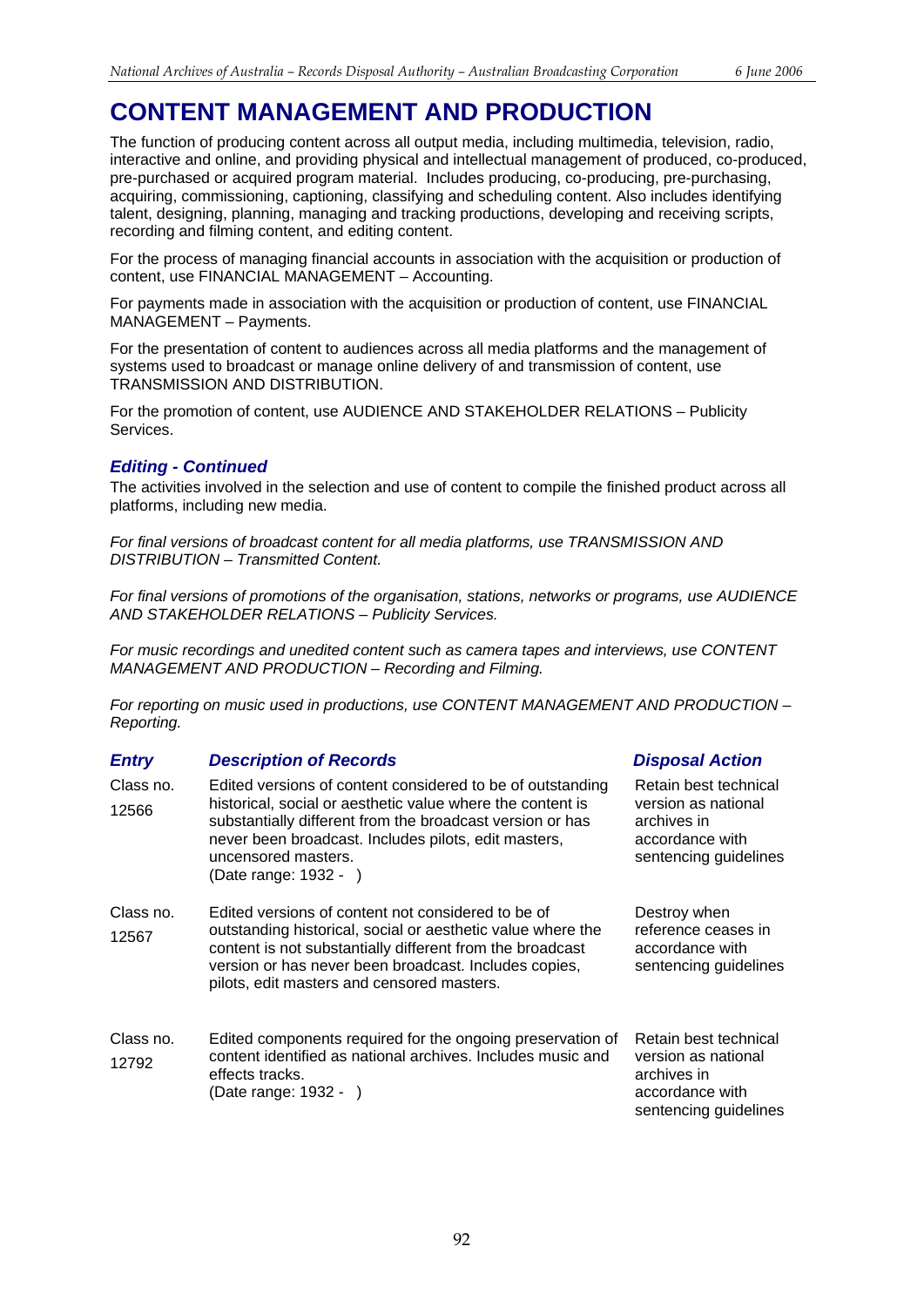The function of producing content across all output media, including multimedia, television, radio, interactive and online, and providing physical and intellectual management of produced, co-produced, pre-purchased or acquired program material. Includes producing, co-producing, pre-purchasing, acquiring, commissioning, captioning, classifying and scheduling content. Also includes identifying talent, designing, planning, managing and tracking productions, developing and receiving scripts, recording and filming content, and editing content.

For the process of managing financial accounts in association with the acquisition or production of content, use FINANCIAL MANAGEMENT – Accounting.

For payments made in association with the acquisition or production of content, use FINANCIAL MANAGEMENT – Payments.

For the presentation of content to audiences across all media platforms and the management of systems used to broadcast or manage online delivery of and transmission of content, use TRANSMISSION AND DISTRIBUTION.

For the promotion of content, use AUDIENCE AND STAKEHOLDER RELATIONS – Publicity Services.

### *Editing - Continued*

The activities involved in the selection and use of content to compile the finished product across all platforms, including new media.

*For final versions of broadcast content for all media platforms, use TRANSMISSION AND DISTRIBUTION – Transmitted Content.* 

*For final versions of promotions of the organisation, stations, networks or programs, use AUDIENCE AND STAKEHOLDER RELATIONS – Publicity Services.* 

*For music recordings and unedited content such as camera tapes and interviews, use CONTENT MANAGEMENT AND PRODUCTION – Recording and Filming.* 

*For reporting on music used in productions, use CONTENT MANAGEMENT AND PRODUCTION – Reporting.* 

| Class no.          | Other edited components not required for the ongoing                                                                                                                                                              | Destroy when                                                    |
|--------------------|-------------------------------------------------------------------------------------------------------------------------------------------------------------------------------------------------------------------|-----------------------------------------------------------------|
| 12568              | preservation of content identified as national archives.<br>Includes components of sales versions, programs and<br>program components including audio mixing tracks and<br>sound effects<br>(Date range: 1932 - ) | reference ceases in<br>accordance with<br>sentencing guidelines |
| Class no.<br>12569 | Documentation supporting the editing of content produced<br>by the organisation. Includes final editing instructions and<br>lists.<br>(Date range: 1932 - )                                                       | Destroy after related<br>audiovisual content is<br>destroved    |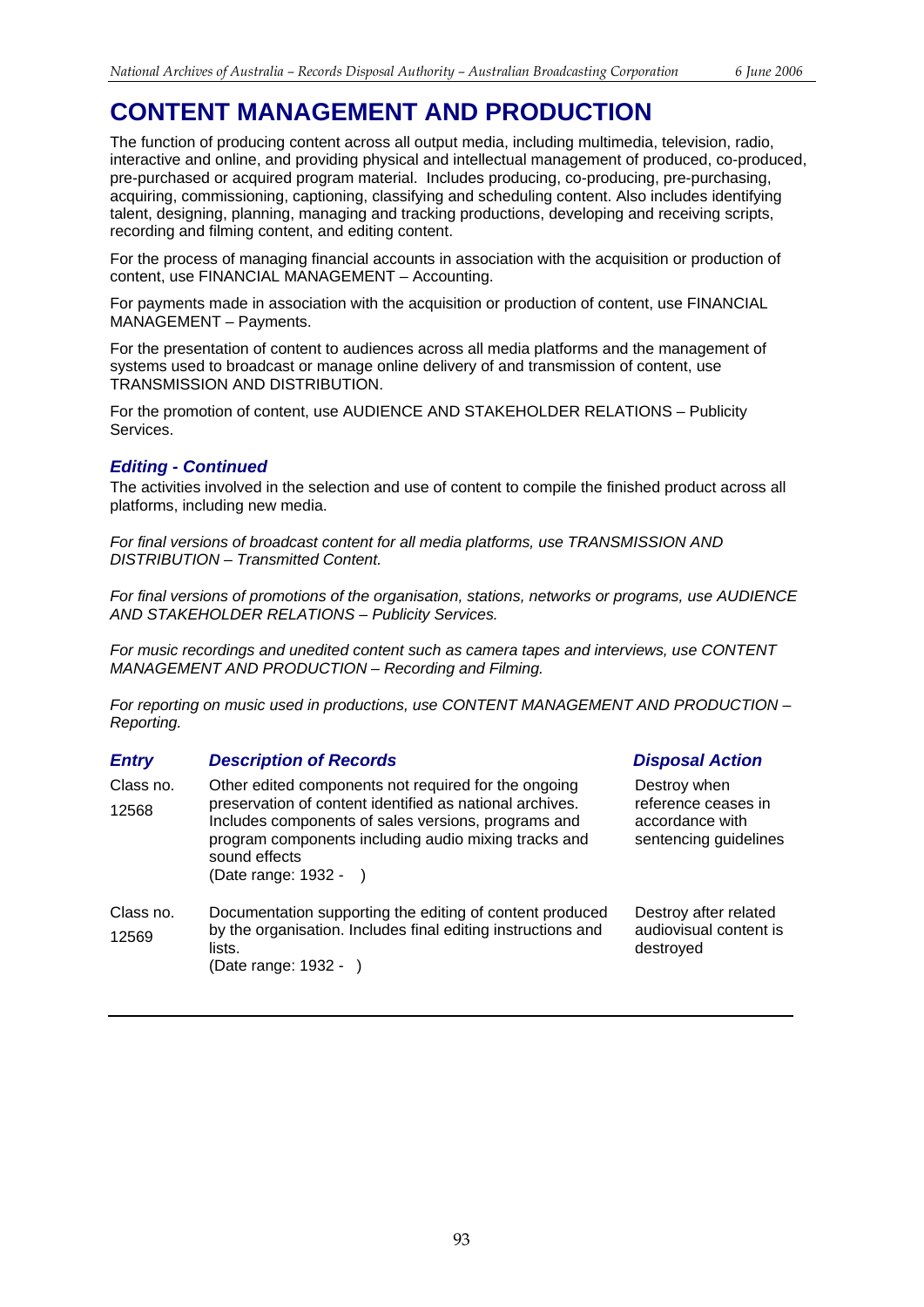The function of producing content across all output media, including multimedia, television, radio, interactive and online, and providing physical and intellectual management of produced, co-produced, pre-purchased or acquired program material. Includes producing, co-producing, pre-purchasing, acquiring, commissioning, captioning, classifying and scheduling content. Also includes identifying talent, designing, planning, managing and tracking productions, developing and receiving scripts, recording and filming content, and editing content.

For the process of managing financial accounts in association with the acquisition or production of content, use FINANCIAL MANAGEMENT – Accounting.

For payments made in association with the acquisition or production of content, use FINANCIAL MANAGEMENT – Payments.

For the presentation of content to audiences across all media platforms and the management of systems used to broadcast or manage online delivery of and transmission of content, use TRANSMISSION AND DISTRIBUTION.

For the promotion of content, use AUDIENCE AND STAKEHOLDER RELATIONS – Publicity Services.

### *Evaluation*

The process of determining the suitability of potential or existing programs, items of equipment, systems or services in relation to meeting the needs of the given situation. Includes systems analysis and ongoing monitoring.

*For evaluation of programs prior to acquisition, use CONTENT MANAGEMENT AND PRODUCTION – Content Evaluation.* 

*For the registration and tracking of content received for evaluation, use CONTENT MANAGEMENT AND PRODUCTION – Program Control.* 

*For the evaluation of programs following broadcast such as air checks, use TRANSMISSION AND DISTRIBUTION – Evaluation.* 

### *Entry Description of Records Disposal Action*

- Class no. 12570 Records documenting the technical evaluation of programs and announcements prior to their broadcast. Includes tape checking/assessment forms, technical acceptance reports and requests for changes. (Date range: 1932 - )
- Class no. 12571 Records documenting the intellectual evaluation of programs and announcements, such as editorial, technical and legal checks, also known as end checks, of programs prior to broadcast. (Date range: 1932 - )

Destroy after related audiovisual content no longer exists

Destroy once the program has been broadcast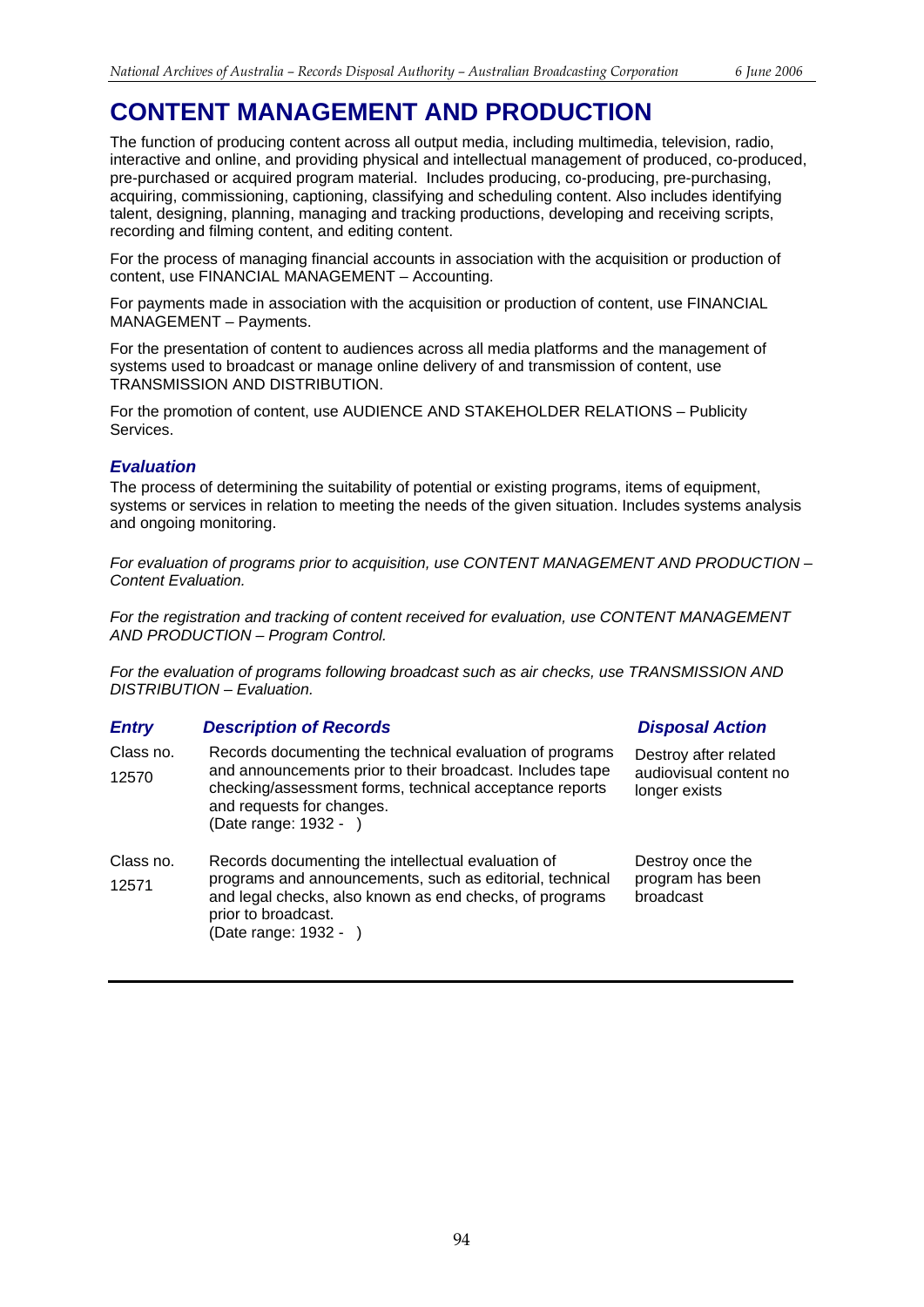The function of producing content across all output media, including multimedia, television, radio, interactive and online, and providing physical and intellectual management of produced, co-produced, pre-purchased or acquired program material. Includes producing, co-producing, pre-purchasing, acquiring, commissioning, captioning, classifying and scheduling content. Also includes identifying talent, designing, planning, managing and tracking productions, developing and receiving scripts, recording and filming content, and editing content.

For the process of managing financial accounts in association with the acquisition or production of content, use FINANCIAL MANAGEMENT – Accounting.

For payments made in association with the acquisition or production of content, use FINANCIAL MANAGEMENT – Payments.

For the presentation of content to audiences across all media platforms and the management of systems used to broadcast or manage online delivery of and transmission of content, use TRANSMISSION AND DISTRIBUTION.

For the promotion of content, use AUDIENCE AND STAKEHOLDER RELATIONS – Publicity Services.

#### *Maintenance*

The activities associated with the upkeep, repair, servicing, modification and preservation of internal/external conditions of premises, equipment, vehicles etc.

For the tendering of services, use CONTENT MANAGEMENT AND PRODUCTION – Tendering,

*For agreements, use CONTENT MANAGEMENT AND PRODUCTION – Agreements.* 

*For managing contracts, use CONTENT MANAGEMENT AND PRODUCTION – Contracting-Out.* 

#### *Entry Description of Records Disposal Action*

of wardrobe.

(Date range: 1932 - )

Records documenting the maintenance of physical items used in content production such as sets, props, and items Destroy 3 years after action completed

#### *Meetings*

Class no. 12572

The activities associated with ad hoc gatherings held to formulate, discuss, update, or resolve issues and matters pertaining to managing the section, department, or organisation as a whole. Includes arrangements, agenda, taking of minutes etc. Excludes committee meetings.

*For commissioning meetings, use CONTENT MANAGEMENT AND PRODUCTION – Commissioning.* 

*For meetings with contractors, use CONTENT MANAGEMENT AND PRODUCTION – Contractingout.* 

#### *Entry Description of Records Disposal Action*

Class no. 12573 Records documenting the outcomes of internal meetings held to discuss content production matters including production and funding meetings. Includes agenda, minutes and action items. (Date range: 1932 - )

Destroy 3 years after action completed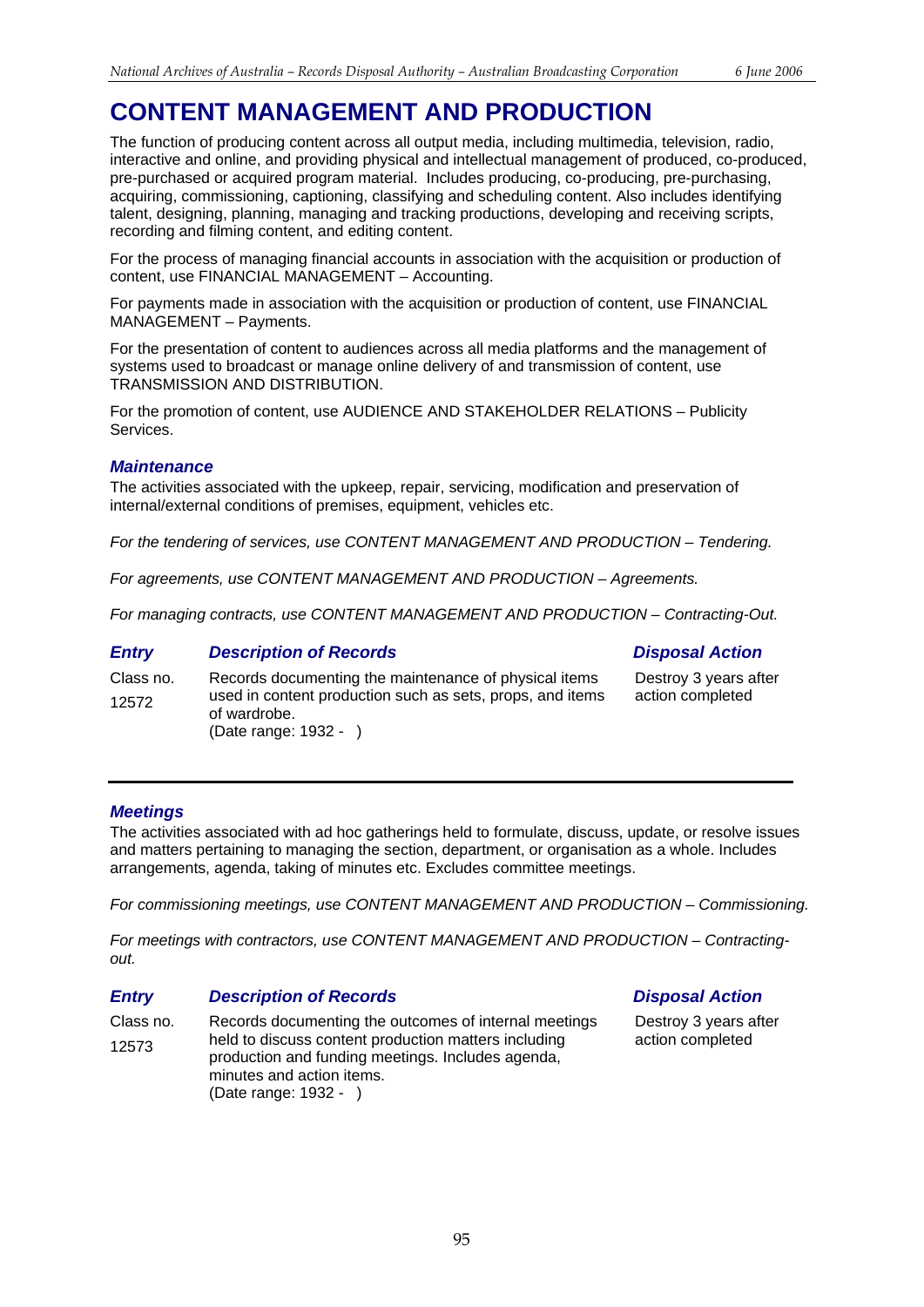The function of producing content across all output media, including multimedia, television, radio, interactive and online, and providing physical and intellectual management of produced, co-produced, pre-purchased or acquired program material. Includes producing, co-producing, pre-purchasing, acquiring, commissioning, captioning, classifying and scheduling content. Also includes identifying talent, designing, planning, managing and tracking productions, developing and receiving scripts, recording and filming content, and editing content.

For the process of managing financial accounts in association with the acquisition or production of content, use FINANCIAL MANAGEMENT – Accounting.

For payments made in association with the acquisition or production of content, use FINANCIAL MANAGEMENT – Payments.

For the presentation of content to audiences across all media platforms and the management of systems used to broadcast or manage online delivery of and transmission of content, use TRANSMISSION AND DISTRIBUTION.

For the promotion of content, use AUDIENCE AND STAKEHOLDER RELATIONS – Publicity Services.

#### *Meetings - Continued*

The activities associated with ad hoc gatherings held to formulate, discuss, update, or resolve issues and matters pertaining to managing the section, department, or organisation as a whole. Includes arrangements, agenda, taking of minutes etc. Excludes committee meetings.

*For commissioning meetings, use CONTENT MANAGEMENT AND PRODUCTION – Commissioning.* 

*For meetings with contractors, use CONTENT MANAGEMENT AND PRODUCTION – Contractingout.* 

#### *Entry Description of Records Disposal Action*

Class no. 12574 Records documenting internal radio meetings to discuss reviews of recordings of radio presenters, also known as air checks. Includes agenda, minutes and action items. (Date range: 1932 - )

Destroy 2 years after meeting has taken

place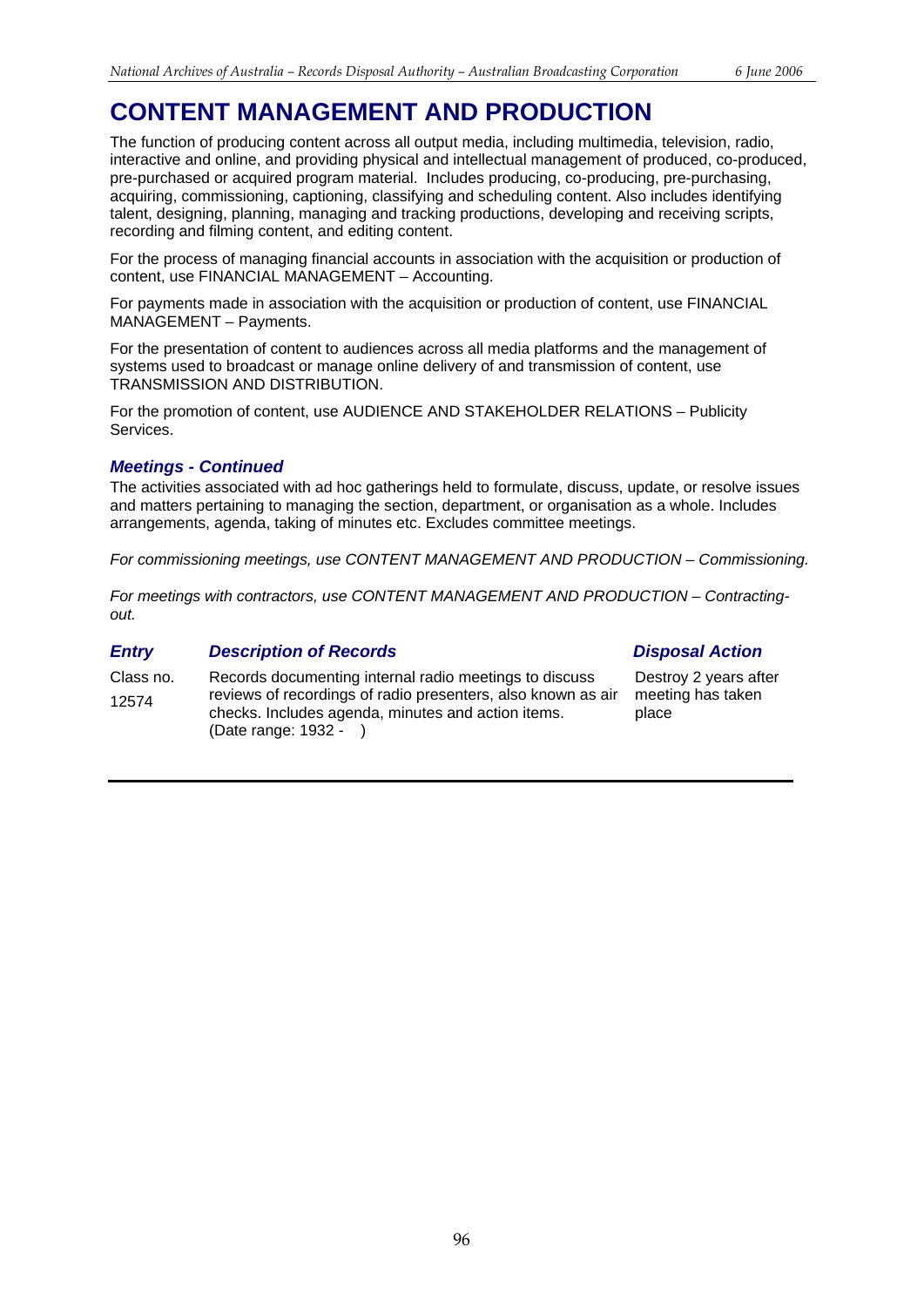The function of producing content across all output media, including multimedia, television, radio, interactive and online, and providing physical and intellectual management of produced, co-produced, pre-purchased or acquired program material. Includes producing, co-producing, pre-purchasing, acquiring, commissioning, captioning, classifying and scheduling content. Also includes identifying talent, designing, planning, managing and tracking productions, developing and receiving scripts, recording and filming content, and editing content.

For the process of managing financial accounts in association with the acquisition or production of content, use FINANCIAL MANAGEMENT – Accounting.

For payments made in association with the acquisition or production of content, use FINANCIAL MANAGEMENT – Payments.

For the presentation of content to audiences across all media platforms and the management of systems used to broadcast or manage online delivery of and transmission of content, use TRANSMISSION AND DISTRIBUTION.

For the promotion of content, use AUDIENCE AND STAKEHOLDER RELATIONS – Publicity Services.

#### *Music Development*

The activities associated with commissioning new musical works or the arrangement of existing musical work.

*For the commissioning of content to be used in the organisation's productions, use CONTENT MANAGEMENT AND PRODUCTION – Commissioning.* 

*For the provision of scholarships and competition awards, use AUDIENCE AND STAKEHOLDER RELATIONS – Awards.* 

*For agreements with the composer/arranger, use CONTENT MANAGEMENT AND PRODUCTION – Agreements.* 

*For recordings of music, use CONTENT MANAGEMENT AND PRODUCTION – Recording and Filming.* 

*For commissioning musical works for the organisation's orchestras, use ORCHESTRAS – Music Development.* 

| <b>Entry</b>       | <b>Description of Records</b>                                                                                                                                                                                                 | <b>Disposal Action</b>           |
|--------------------|-------------------------------------------------------------------------------------------------------------------------------------------------------------------------------------------------------------------------------|----------------------------------|
| Class no.<br>12575 | Final versions of original musical works commissioned by<br>the organisation. Includes final works of original theme<br>music for productions. Excludes recordings of music and<br>individual parts.<br>(Date range: 1932 - ) | Retain as national<br>archives   |
| Class no.<br>12576 | Records documenting the development of musical works<br>and arrangements commissioned by the organisation.<br>Includes:                                                                                                       | Destroy when<br>reference ceases |
|                    | draft and rejected works<br>$\bullet$<br>individual music parts<br>$\bullet$<br>correspondence between the organisation and artists.<br>$\bullet$<br>(Date range: 1932 -                                                      |                                  |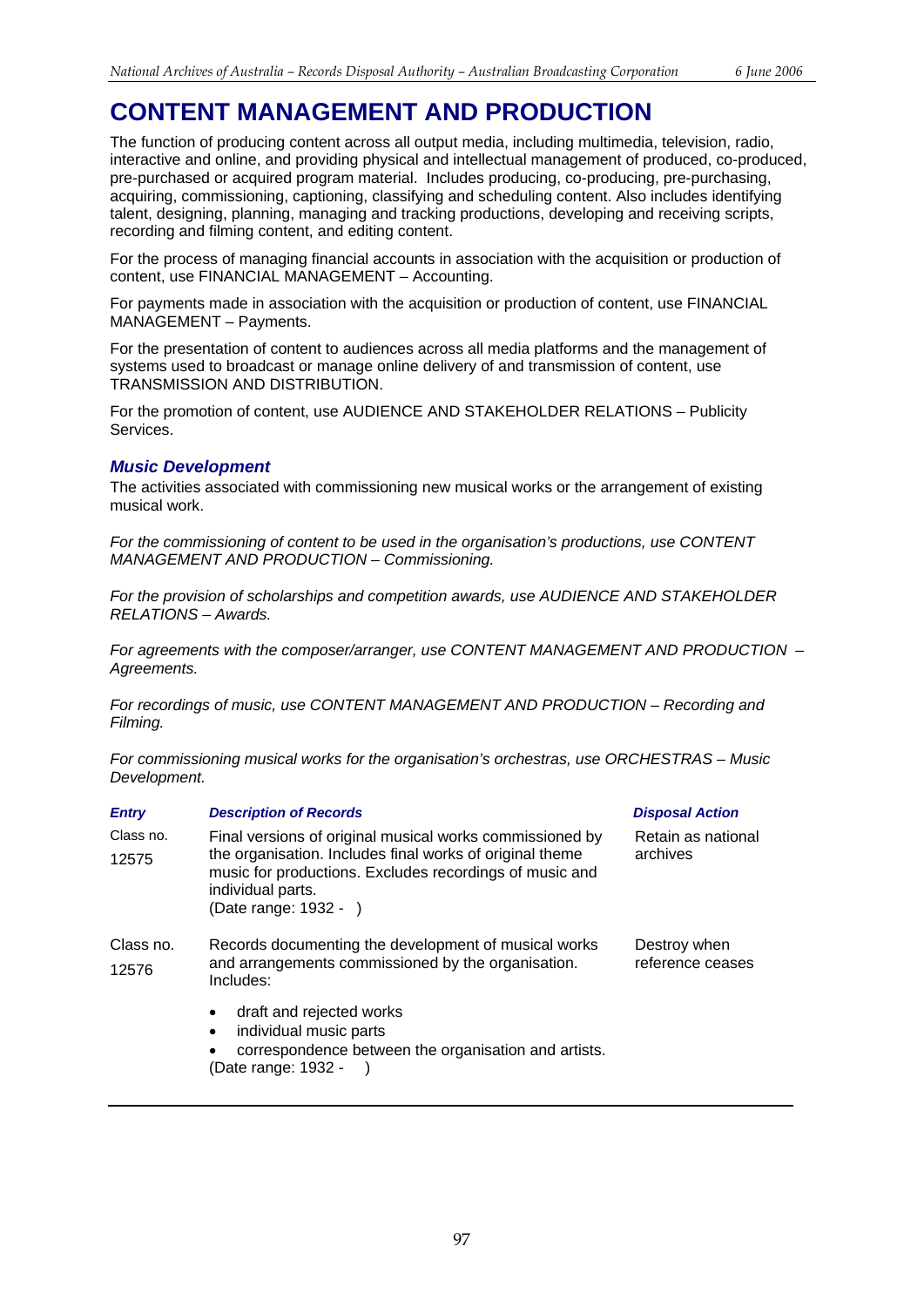The function of producing content across all output media, including multimedia, television, radio, interactive and online, and providing physical and intellectual management of produced, co-produced, pre-purchased or acquired program material. Includes producing, co-producing, pre-purchasing, acquiring, commissioning, captioning, classifying and scheduling content. Also includes identifying talent, designing, planning, managing and tracking productions, developing and receiving scripts, recording and filming content, and editing content.

For the process of managing financial accounts in association with the acquisition or production of content, use FINANCIAL MANAGEMENT – Accounting.

For payments made in association with the acquisition or production of content, use FINANCIAL MANAGEMENT – Payments.

For the presentation of content to audiences across all media platforms and the management of systems used to broadcast or manage online delivery of and transmission of content, use TRANSMISSION AND DISTRIBUTION.

For the promotion of content, use AUDIENCE AND STAKEHOLDER RELATIONS – Publicity Services.

### *Planning*

The process of formulating ways in which objectives can be achieved. Includes determination of services, needs and solutions to those needs.

For the planning involved in scheduling and presentation, use CONTENT MANAGEMENT AND *PRODUCTION – Scheduling.* 

For the day-to-day arrangement of talent and facilities, use CONTENT MANAGEMENT AND *PRODUCTION – Production Management.* 

*For the development of new programs, use CONTENT MANAGEMENT AND PRODUCTION – Concept Development.* 

| Class no.<br>12577 | Records documenting strategic forward planning in relation<br>to programming and online content. Includes the<br>organisation's long-term plans in relation to producing and<br>acquiring content.<br>(Date range: 1932 - ) | Retain as national<br>archives   |
|--------------------|-----------------------------------------------------------------------------------------------------------------------------------------------------------------------------------------------------------------------------|----------------------------------|
| Class no.<br>12578 | Final production plans for each year. Includes performance<br>costs and forecasts according to genre, duration, budget<br>and constraints.<br>(Date range: 1932 - )                                                         | Retain as national<br>archives   |
| Class no.<br>12579 | Draft and working plans. Includes input from production<br>managers.<br>(Date range: 1932 - )                                                                                                                               | Destroy when<br>reference ceases |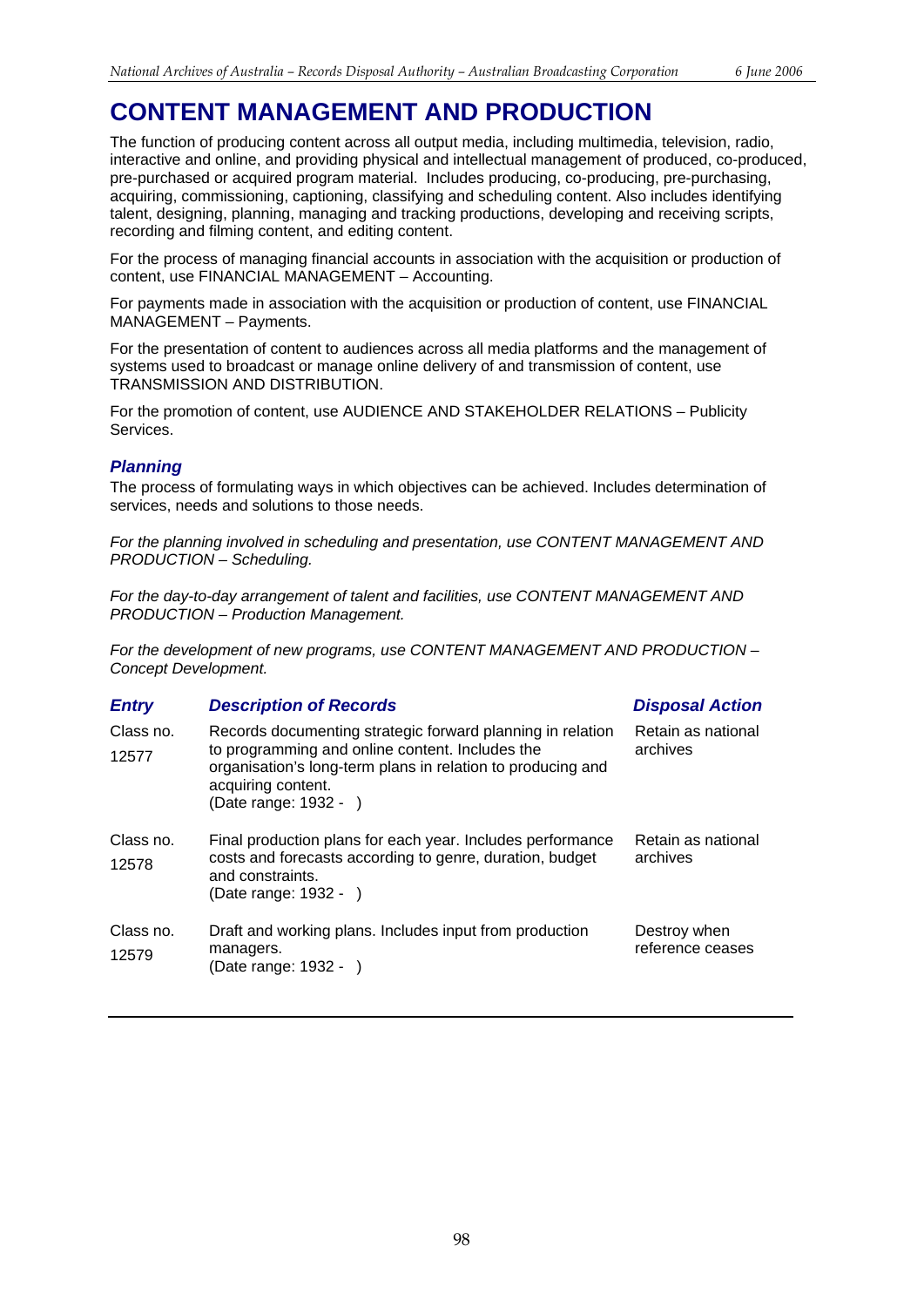The function of producing content across all output media, including multimedia, television, radio, interactive and online, and providing physical and intellectual management of produced, co-produced, pre-purchased or acquired program material. Includes producing, co-producing, pre-purchasing, acquiring, commissioning, captioning, classifying and scheduling content. Also includes identifying talent, designing, planning, managing and tracking productions, developing and receiving scripts, recording and filming content, and editing content.

For the process of managing financial accounts in association with the acquisition or production of content, use FINANCIAL MANAGEMENT – Accounting.

For payments made in association with the acquisition or production of content, use FINANCIAL MANAGEMENT – Payments.

For the presentation of content to audiences across all media platforms and the management of systems used to broadcast or manage online delivery of and transmission of content, use TRANSMISSION AND DISTRIBUTION.

For the promotion of content, use AUDIENCE AND STAKEHOLDER RELATIONS – Publicity Services.

### *Policy*

The activities associated with developing and establishing decisions, directions and precedents, which act as a reference for future decision making, as the basis from which the organisation's operating procedures are determined.

*For the organisation's editorial policy covering multiple functions, use STRATEGIC MANAGEMENT – Policy.* 

*For occupational health and safety policy, use OCCUPATIONAL HEALTH AND SAFETY (OH&S) – Policy.* 

| Class no.<br>12580 | Records documenting the development and establishment<br>of high level policies. Includes policy proposals, research<br>papers, results of consultations, reports, major drafts and<br>final policy documents.<br>(Date range: 1932 - )                                                                                   | Retain as national<br>archives           |
|--------------------|---------------------------------------------------------------------------------------------------------------------------------------------------------------------------------------------------------------------------------------------------------------------------------------------------------------------------|------------------------------------------|
| Class no.<br>12581 | Records documenting the development and establishment<br>of routine content management and production policies,<br>such as policies of local and regional offices. Includes<br>policy proposals, research papers, results of consultations,<br>reports, major drafts and final policy documents.<br>(Date range: 1932 - ) | Destroy 7 years after<br>superseded      |
| Class no.<br>12582 | Working papers documenting the development of all<br>content management and production policies, includes<br>input from work areas.<br>(Date range: 1932 - )                                                                                                                                                              | Destroy when final<br>policy is approved |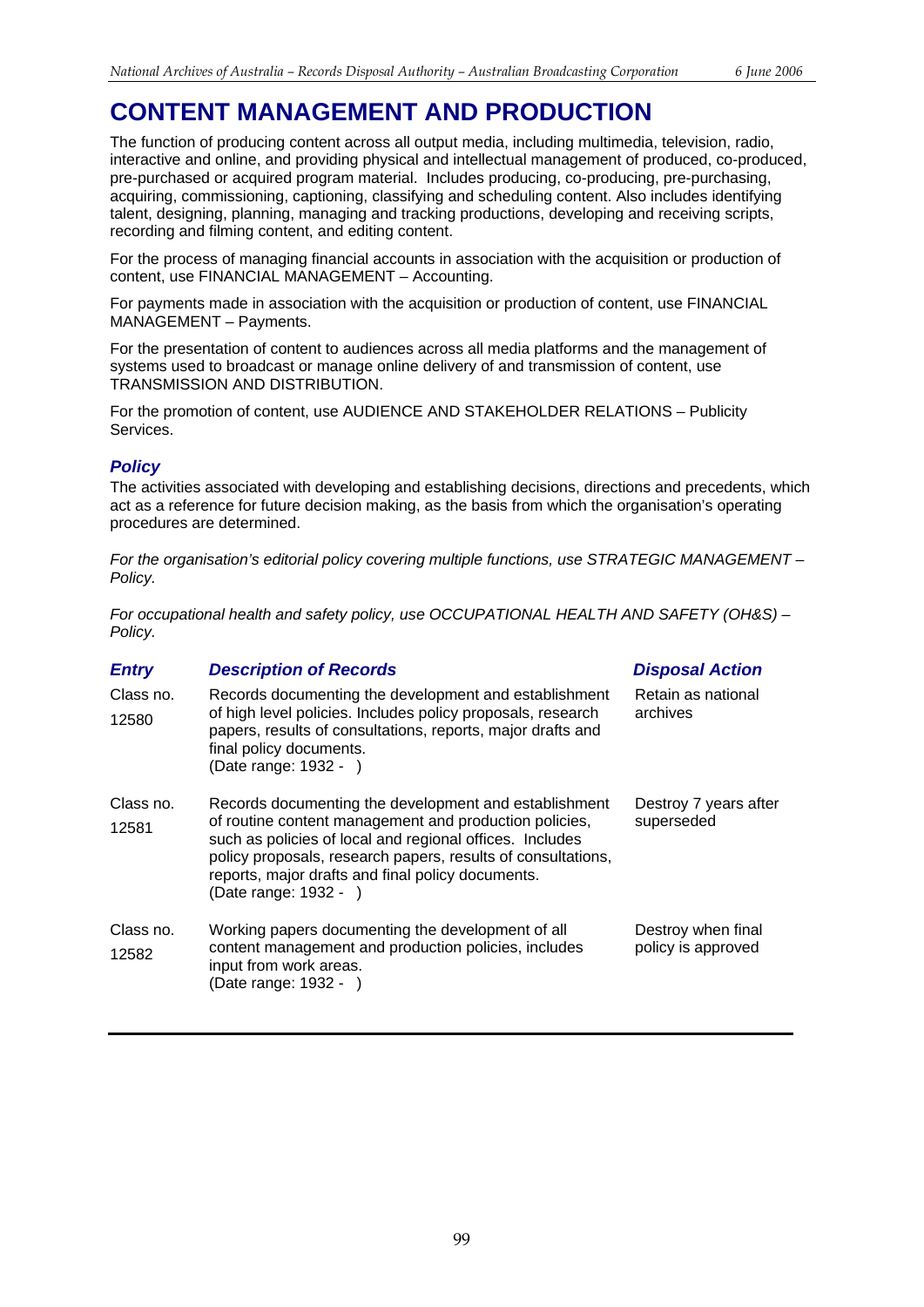The function of producing content across all output media, including multimedia, television, radio, interactive and online, and providing physical and intellectual management of produced, co-produced, pre-purchased or acquired program material. Includes producing, co-producing, pre-purchasing, acquiring, commissioning, captioning, classifying and scheduling content. Also includes identifying talent, designing, planning, managing and tracking productions, developing and receiving scripts, recording and filming content, and editing content.

For the process of managing financial accounts in association with the acquisition or production of content, use FINANCIAL MANAGEMENT – Accounting.

For payments made in association with the acquisition or production of content, use FINANCIAL MANAGEMENT – Payments.

For the presentation of content to audiences across all media platforms and the management of systems used to broadcast or manage online delivery of and transmission of content, use TRANSMISSION AND DISTRIBUTION.

For the promotion of content, use AUDIENCE AND STAKEHOLDER RELATIONS – Publicity Services.

#### *Procedures*

Standard methods of operating laid down by an organisation according to formulated policy.

| <b>Entry</b>       | <b>Description of Records</b>                                                                                                                                                                                                                                                    | <b>Disposal Action</b>                              |
|--------------------|----------------------------------------------------------------------------------------------------------------------------------------------------------------------------------------------------------------------------------------------------------------------------------|-----------------------------------------------------|
| Class no.<br>12583 | Records documenting the development and establishment<br>of the pronunciation database and pronunciation<br>guidelines. Includes research material used in the<br>development of the guidelines.<br>(Date range: 1932 - )                                                        | Retain as national<br>archives                      |
| Class no.<br>12584 | Final versions of procedures where there has been a<br>significant change in the processes involved in managing<br>or producing content, such as procedures that document<br>the introduction of new technologies or techniques.<br>(Date range: 1932 - )                        | Retain as national<br>archives                      |
| Class no.<br>12585 | Final versions of online content and management<br>procedures, such as online production guidelines.<br>(Date range: 1995 - )                                                                                                                                                    | Destroy 7 years after<br>superseded                 |
| Class no.<br>12586 | Final versions of other content management and<br>production procedures, such as presentation handbooks,<br>rights management guides, commissioning procedures and<br>the organisation's community and content management<br>and moderation guidelines.<br>(Date range: 1932 - ) | Destroy when<br>superseded                          |
| Class no.<br>12587 | Working papers documenting the development of content<br>production procedures.<br>(Date range: 1932 - )                                                                                                                                                                         | Destroy when final<br>procedures are<br>promulgated |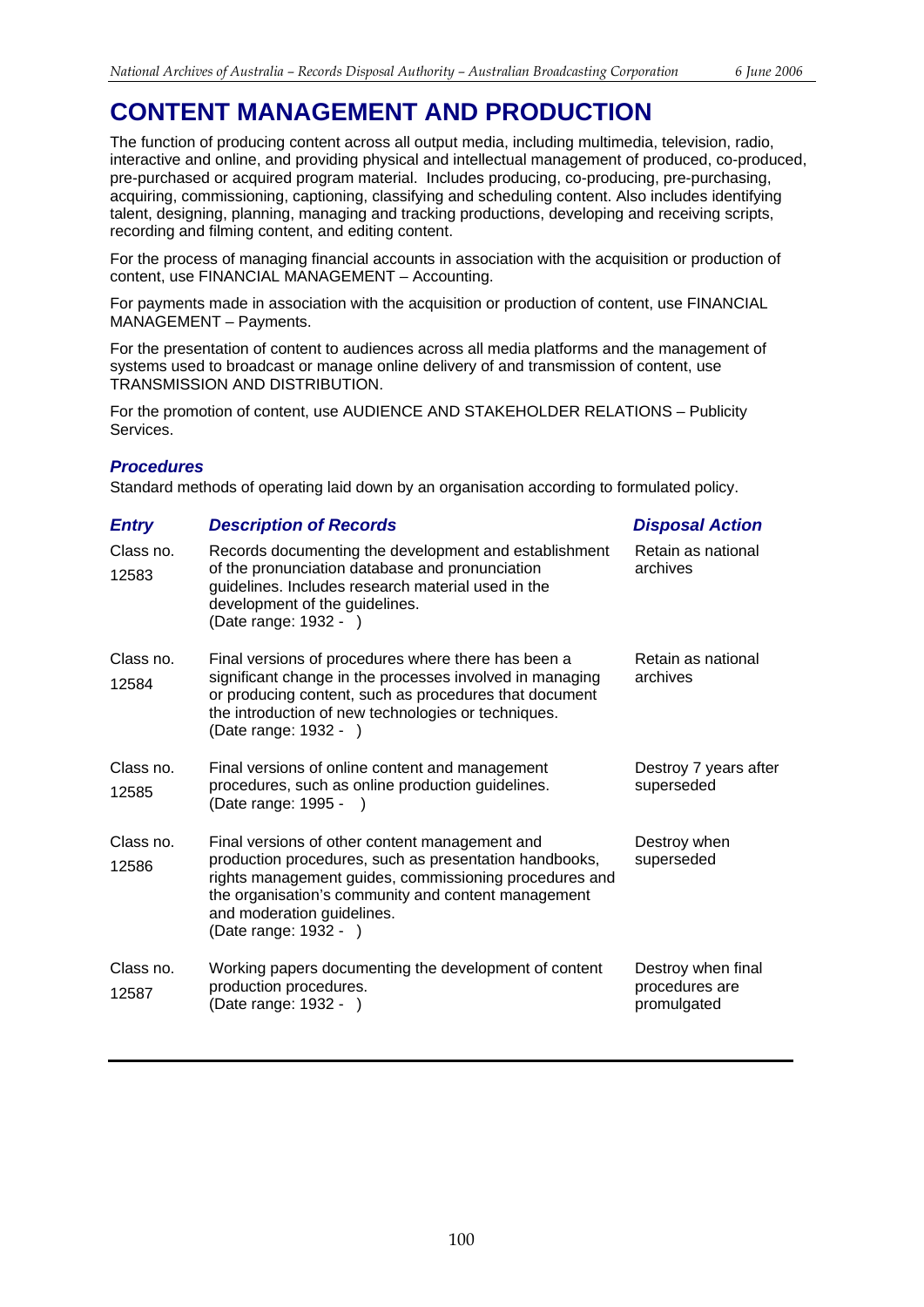The function of producing content across all output media, including multimedia, television, radio, interactive and online, and providing physical and intellectual management of produced, co-produced, pre-purchased or acquired program material. Includes producing, co-producing, pre-purchasing, acquiring, commissioning, captioning, classifying and scheduling content. Also includes identifying talent, designing, planning, managing and tracking productions, developing and receiving scripts, recording and filming content, and editing content.

For the process of managing financial accounts in association with the acquisition or production of content, use FINANCIAL MANAGEMENT – Accounting.

For payments made in association with the acquisition or production of content, use FINANCIAL MANAGEMENT – Payments.

For the presentation of content to audiences across all media platforms and the management of systems used to broadcast or manage online delivery of and transmission of content, use TRANSMISSION AND DISTRIBUTION.

For the promotion of content, use AUDIENCE AND STAKEHOLDER RELATIONS – Publicity Services.

### *Production Design*

The activities involved in designing a production, including online productions. Includes set design, set dressing, costume design, makeup and wig design and the design of graphics, titles and credits.

*For set and costume construction, use CONTENT MANAGEMENT AND PRODUCTION – Construction.* 

*For design research, use CONTENT MANAGEMENT AND PRODUCTION – Research.* 

*For design continuity, use CONTENT MANAGEMENT AND PRODUCTION – Production Management.* 

For the tendering of services, use CONTENT MANAGEMENT AND PRODUCTION - Tendering.

*For managing contracts, use CONTENT MANAGEMENT AND PRODUCTION – Contracting-out.* 

#### *Entry Description of Records Disposal Action*

Class no.

- 12588 Records documenting the design of the organisation's outstanding productions including online productions such as those that have won awards, have continually rated highly, or represent design innovations. Includes:
	- Plans and drawings
	- Mock ups
	- Photographs
	- Graphics.
	- (Date range: 1932 )

Class no. 12589 Records documenting the design of the organisation's productions including online productions that have not won awards, have not rated highly, and do not include design innovations. Includes:

- Plans and drawings
- Mock ups
- Photographs
- Graphics.

(Date range: 1932 - )

Retain as national

archives

Destroy 10 years after production is completed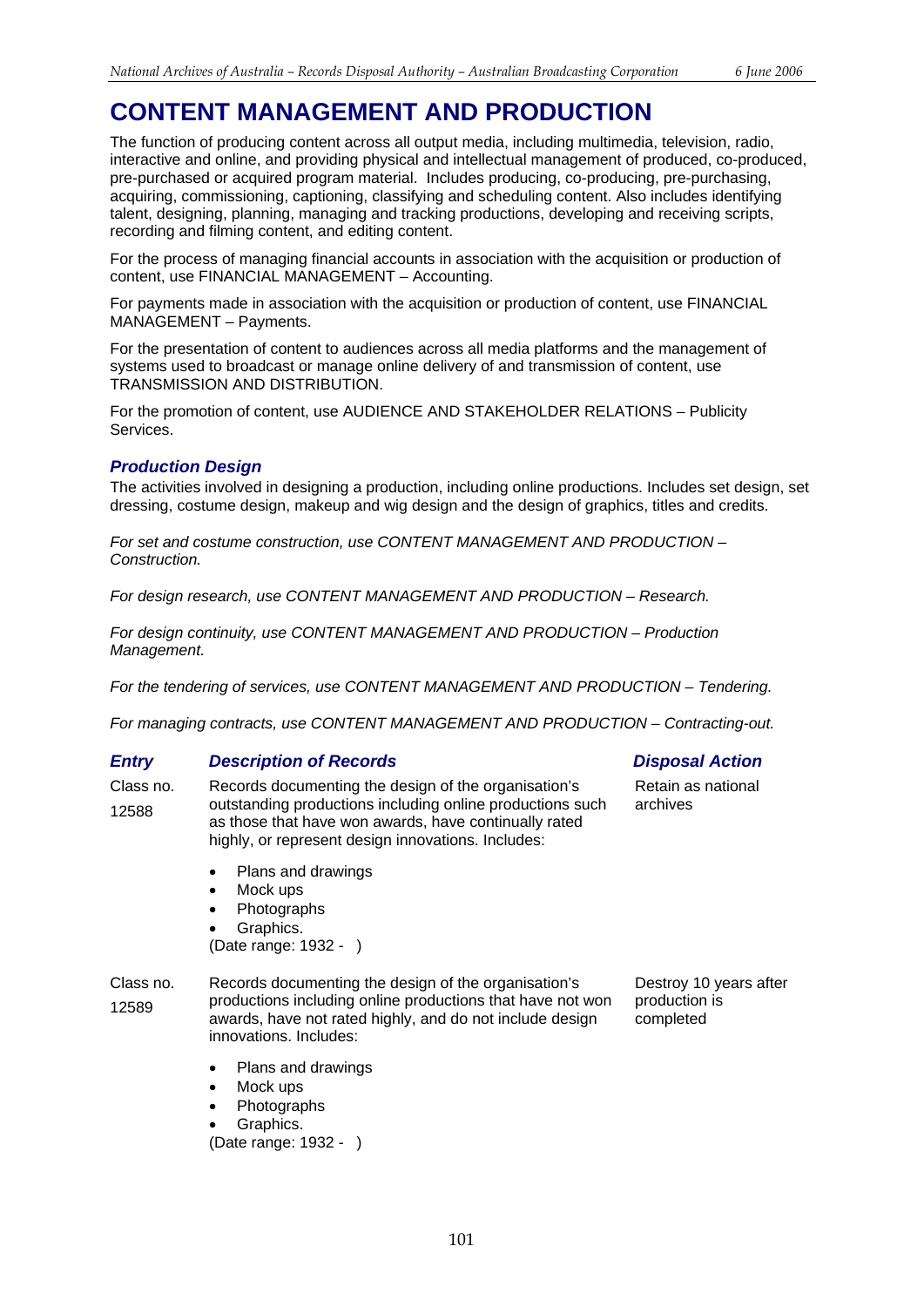The function of producing content across all output media, including multimedia, television, radio, interactive and online, and providing physical and intellectual management of produced, co-produced, pre-purchased or acquired program material. Includes producing, co-producing, pre-purchasing, acquiring, commissioning, captioning, classifying and scheduling content. Also includes identifying talent, designing, planning, managing and tracking productions, developing and receiving scripts, recording and filming content, and editing content.

For the process of managing financial accounts in association with the acquisition or production of content, use FINANCIAL MANAGEMENT – Accounting.

For payments made in association with the acquisition or production of content, use FINANCIAL MANAGEMENT – Payments.

For the presentation of content to audiences across all media platforms and the management of systems used to broadcast or manage online delivery of and transmission of content, use TRANSMISSION AND DISTRIBUTION.

For the promotion of content, use AUDIENCE AND STAKEHOLDER RELATIONS – Publicity Services.

### *Production Design - Continued*

The activities involved in designing a production, Includes set design, set dressing, costume design, makeup and wig design and the design of graphics, titles and credits.

*For set and costume construction, use CONTENT MANAGEMENT AND PRODUCTION – Construction.* 

*For design research, use CONTENT MANAGEMENT AND PRODUCTION – Research.* 

*For design continuity, use CONTENT MANAGEMENT AND PRODUCTION – Production Management.* 

For the tendering of services, use CONTENT MANAGEMENT AND PRODUCTION - Tendering.

*For managing contracts, use CONTENT MANAGEMENT AND PRODUCTION – Contracting-out.* 

| <b>Entry</b>       | <b>Description of Records</b>                                                                             | <b>Disposal Action</b>                         |
|--------------------|-----------------------------------------------------------------------------------------------------------|------------------------------------------------|
| Class no.<br>12590 | Records documenting the functional design of the<br>organisation's online sites.<br>(Date range: 1995 - ) | Destroy 10 years after<br>design is superseded |
| Class no.<br>12591 | Drafts and other working records associated with the<br>production design process.<br>(Date range: 1932 - | Destroy after final<br>design approval         |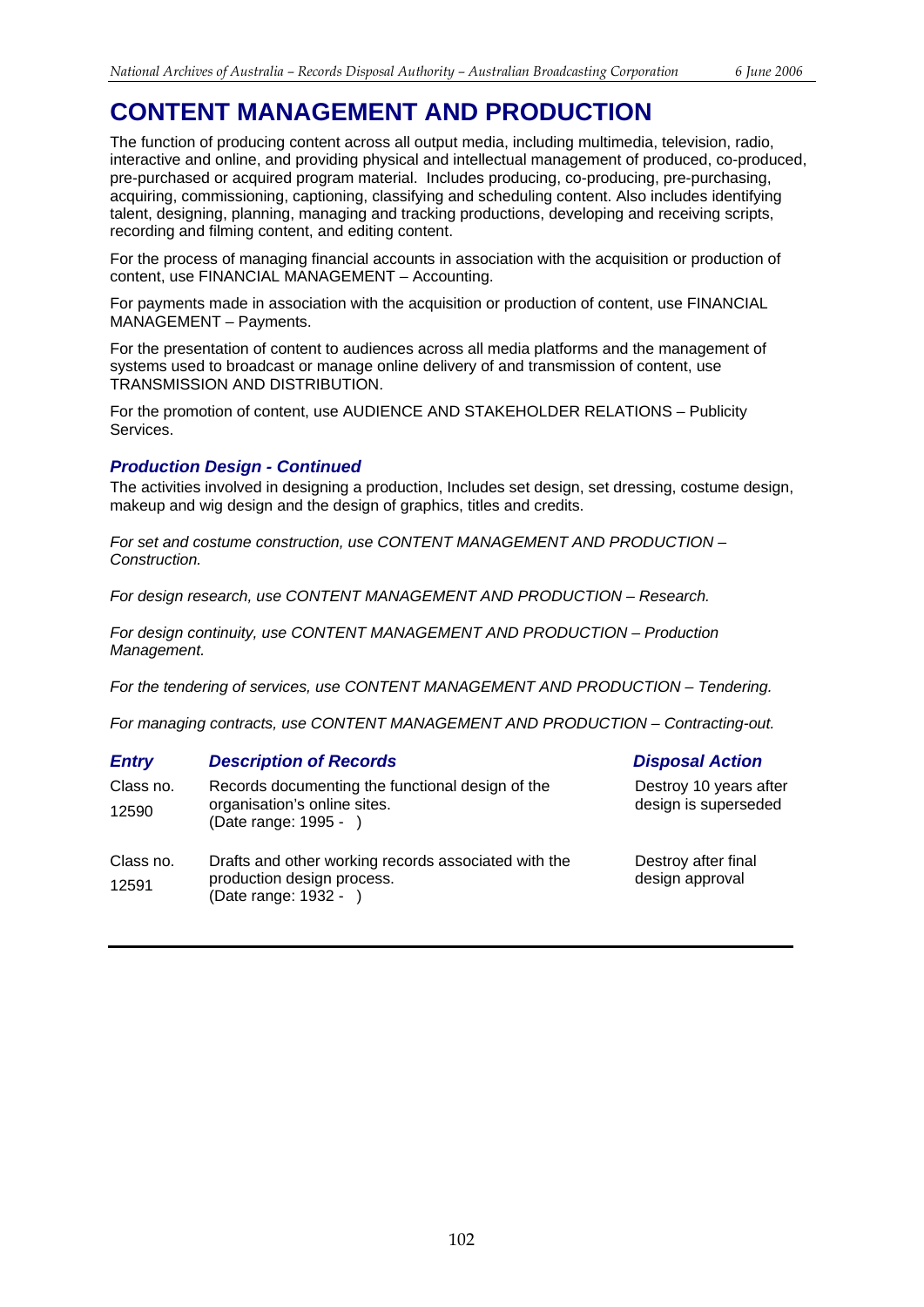The function of producing content across all output media, including multimedia, television, radio, interactive and online, and providing physical and intellectual management of produced, co-produced, pre-purchased or acquired program material. Includes producing, co-producing, pre-purchasing, acquiring, commissioning, captioning, classifying and scheduling content. Also includes identifying talent, designing, planning, managing and tracking productions, developing and receiving scripts, recording and filming content, and editing content.

For the process of managing financial accounts in association with the acquisition or production of content, use FINANCIAL MANAGEMENT – Accounting.

For payments made in association with the acquisition or production of content, use FINANCIAL MANAGEMENT – Payments.

For the presentation of content to audiences across all media platforms and the management of systems used to broadcast or manage online delivery of and transmission of content, use TRANSMISSION AND DISTRIBUTION.

For the promotion of content, use AUDIENCE AND STAKEHOLDER RELATIONS – Publicity Services.

#### *Production Management*

The process involved in managing the production process. Includes the activities associated with the tracking of the production of content, for both external and internal products to ensure content delivery on time and within budget. Also includes day-to-day arrangement of talent and production facilities.

*For commissioning productions, use CONTENT MANAGEMENT AND PRODUCTION – Commissioning.* 

*For agreements, use CONTENT MANAGEMENT AND PRODUCTION – Agreements.* 

### *Entry Description of Records Disposal Action*

Class no. 12592

Records documenting the day-to-day management of the organisation's productions. Includes:

- Call sheets
- Production schedules
- Bookings of production facilities, such as wardrobe, make-up, equipment, set dressing, and props
- Production location approvals and arrangements to pay necessary approval fees to regulatory body
- Correspondence covering routine liaison with producers, executive producers, talent agencies and artists
- Arrangements for the care and management of animals used in productions
- Audience arrangements, including requests for security and control
- Contact details.

(Date range: 1932 - )

Destroy 2 years after the production is completed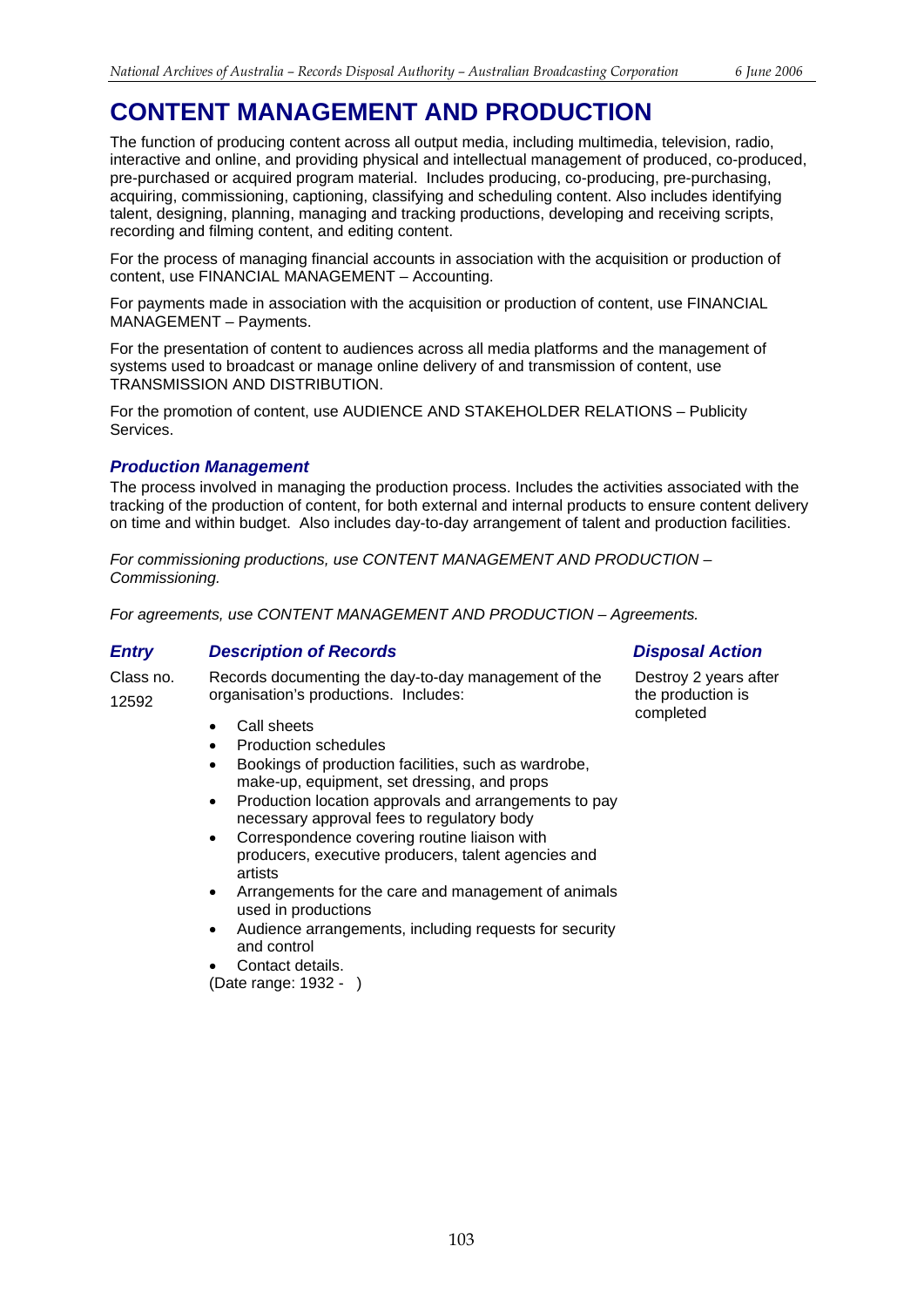The function of producing content across all output media, including multimedia, television, radio, interactive and online, and providing physical and intellectual management of produced, co-produced, pre-purchased or acquired program material. Includes producing, co-producing, pre-purchasing, acquiring, commissioning, captioning, classifying and scheduling content. Also includes identifying talent, designing, planning, managing and tracking productions, developing and receiving scripts, recording and filming content, and editing content.

For the process of managing financial accounts in association with the acquisition or production of content, use FINANCIAL MANAGEMENT – Accounting.

For payments made in association with the acquisition or production of content, use FINANCIAL MANAGEMENT – Payments.

For the presentation of content to audiences across all media platforms and the management of systems used to broadcast or manage online delivery of and transmission of content, use TRANSMISSION AND DISTRIBUTION.

For the promotion of content, use AUDIENCE AND STAKEHOLDER RELATIONS – Publicity Services.

### *Production Management - Continued*

The process involved in managing the production process. Includes the activities associated with the tracking of the production of content, for both external and internal products to ensure content delivery on time and within budget. Also includes day-to-day arrangement of talent and production facilities.

*For commissioning productions, use CONTENT MANAGEMENT AND PRODUCTION – Commissioning.* 

*For agreements, use CONTENT MANAGEMENT AND PRODUCTION – Agreements.* 

#### *Entry Description of Records Disposal Action*

Class no. 12593 Records documenting the provision of continuity during a production. Includes:

- Script mark-ups
- Dialogue confirmations
- Script timing details
- Notes regarding shots
- Notes regarding wardrobe, props, make-up, weather conditions, camera position and hair to enable future reproduction
- Photographs of character and sets
- Continuity progress reports
- Advice regarding continuity issues. (Date range: 1932 - )

Class no. 12594 Records documenting the day-to-day management of the organisation's productions. Includes:

- Applications to the relevant regulatory body for approval to employ children in productions, including arrangements to pay fees
- Notification of relevant regulatory body in relation to employed children (includes production title, location and scenes)

(Date range: 1932 - )

reference ceases

Destroy when

Destroy 7 years after the production is completed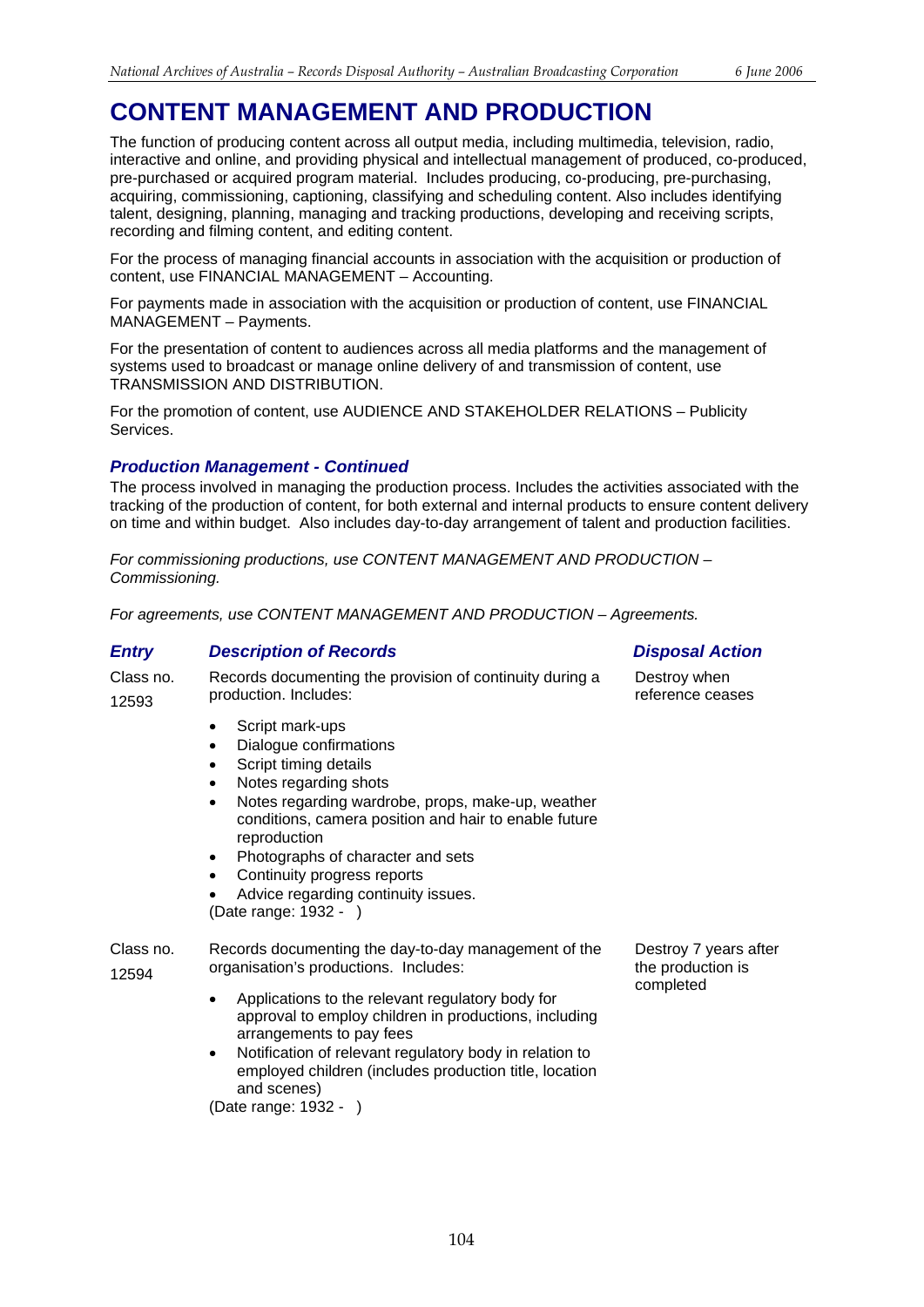The function of producing content across all output media, including multimedia, television, radio, interactive and online, and providing physical and intellectual management of produced, co-produced, pre-purchased or acquired program material. Includes producing, co-producing, pre-purchasing, acquiring, commissioning, captioning, classifying and scheduling content. Also includes identifying talent, designing, planning, managing and tracking productions, developing and receiving scripts, recording and filming content, and editing content.

For the process of managing financial accounts in association with the acquisition or production of content, use FINANCIAL MANAGEMENT – Accounting.

For payments made in association with the acquisition or production of content, use FINANCIAL MANAGEMENT – Payments.

For the presentation of content to audiences across all media platforms and the management of systems used to broadcast or manage online delivery of and transmission of content, use TRANSMISSION AND DISTRIBUTION.

For the promotion of content, use AUDIENCE AND STAKEHOLDER RELATIONS – Publicity Services.

#### *Production Management - Continued*

The process involved in managing the production process. Includes the activities associated with the tracking of the production of content, for both external and internal products to ensure content delivery on time and within budget. Also includes day-to-day arrangement of talent and production facilities.

*For commissioning productions, use CONTENT MANAGEMENT AND PRODUCTION – Commissioning.* 

*For agreements, use CONTENT MANAGEMENT AND PRODUCTION – Agreements.* 

#### *Entry Description of Records Disposal Action*

- Class no. 12595 Correspondence between the key contributors of the program or online content, such as the producers, executive producers and artists, where the correspondence has a substantial capacity to provide insight into the development of the program or online content or is evidence of a dispute over the artistic direction of the content. (Date range: 1932 - )
- Class no. 12596 Correspondence, working copies and notes supporting the production management process. Includes correspondence which does not have the capacity to provide insight into the development of the program or online content and copies of invoices, details of rate changes and copies of agreements. (Date range: 1932 - )

Retain as national archives

Destroy when reference ceases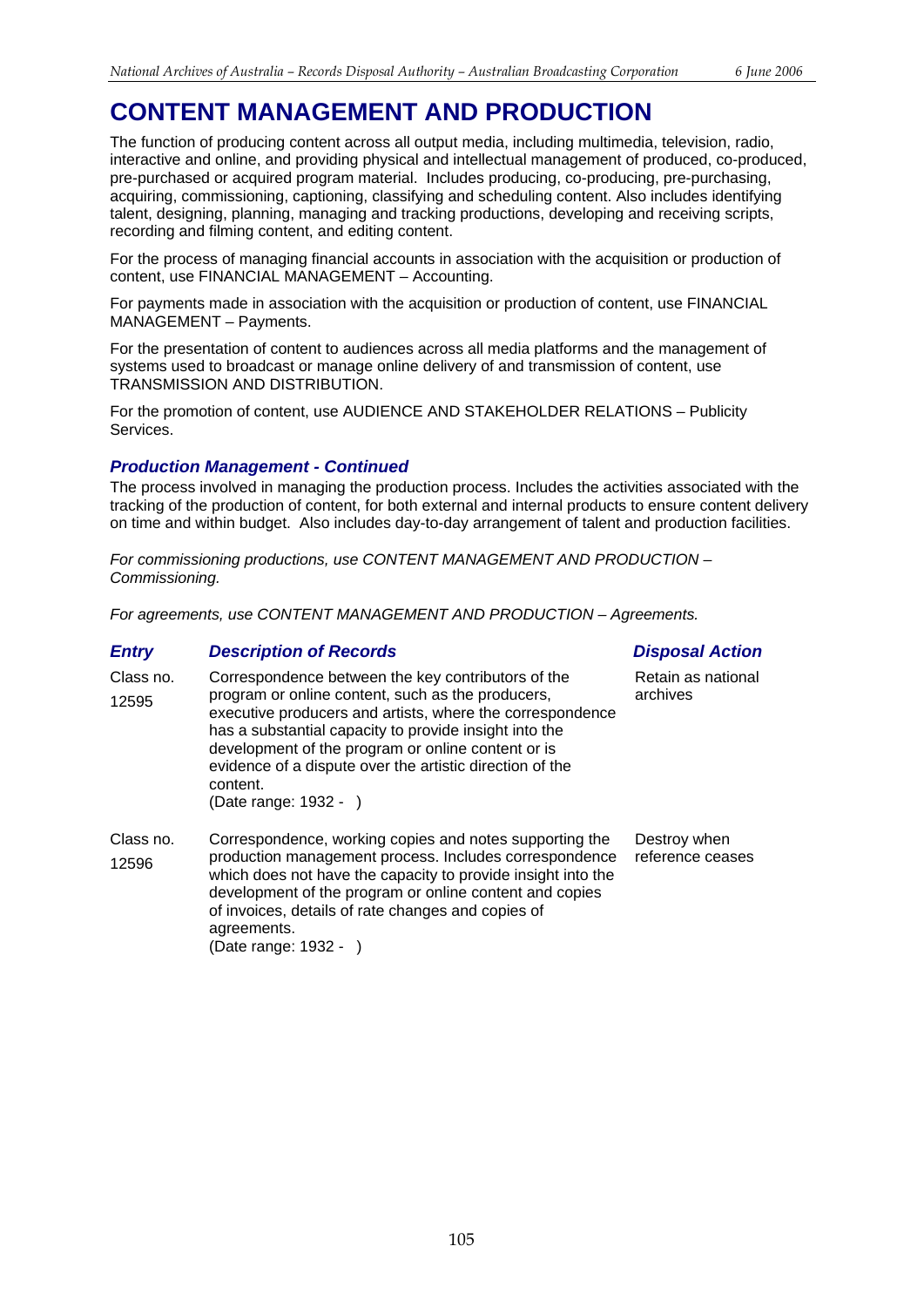The function of producing content across all output media, including multimedia, television, radio, interactive and online, and providing physical and intellectual management of produced, co-produced, pre-purchased or acquired program material. Includes producing, co-producing, pre-purchasing, acquiring, commissioning, captioning, classifying and scheduling content. Also includes identifying talent, designing, planning, managing and tracking productions, developing and receiving scripts, recording and filming content, and editing content.

For the process of managing financial accounts in association with the acquisition or production of content, use FINANCIAL MANAGEMENT – Accounting.

For payments made in association with the acquisition or production of content, use FINANCIAL MANAGEMENT – Payments.

For the presentation of content to audiences across all media platforms and the management of systems used to broadcast or manage online delivery of and transmission of content, use TRANSMISSION AND DISTRIBUTION.

For the promotion of content, use AUDIENCE AND STAKEHOLDER RELATIONS – Publicity Services.

### *Production Management - Continued*

The process involved in managing the production process. Includes the activities associated with the tracking of the production of content, for both external and internal products to ensure content delivery on time and within budget. Also includes day-to-day arrangement of talent and production facilities.

*For commissioning productions, use CONTENT MANAGEMENT AND PRODUCTION – Commissioning.* 

*For agreements, use CONTENT MANAGEMENT AND PRODUCTION – Agreements.* 

#### *Entry Description of Records Disposal Action*

Class no. 12597 Records documenting the tracking of co-production, and internally produced, content deliverables and performance in accordance with the production agreement. Includes:

Destroy when

reference ceases

- Progress status reports
- Production unit notifications
- Receipt and approval of deliverables
- Arrangements for payments.

(Date range: 1932 - )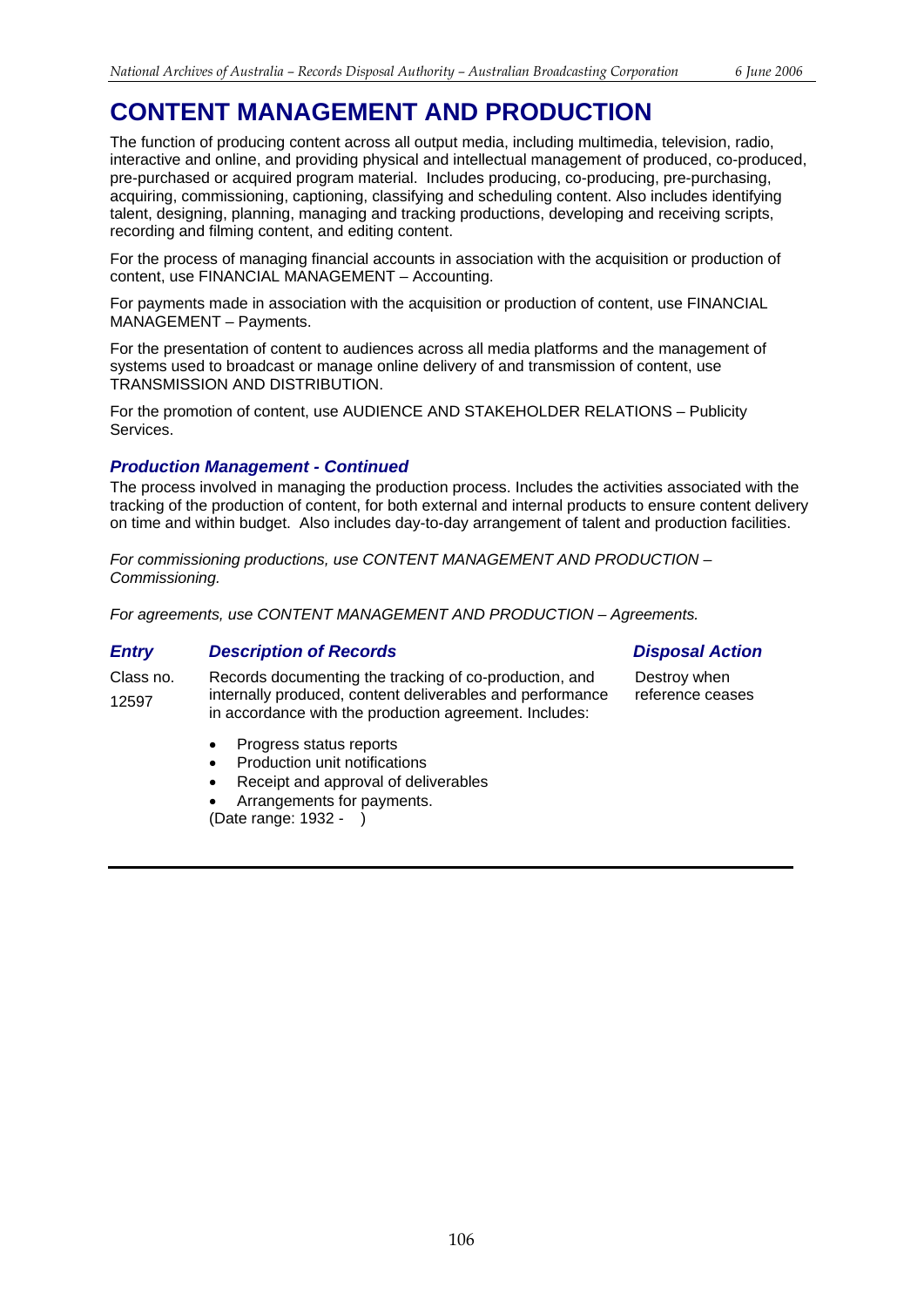The function of producing content across all output media, including multimedia, television, radio, interactive and online, and providing physical and intellectual management of produced, co-produced, pre-purchased or acquired program material. Includes producing, co-producing, pre-purchasing, acquiring, commissioning, captioning, classifying and scheduling content. Also includes identifying talent, designing, planning, managing and tracking productions, developing and receiving scripts, recording and filming content, and editing content.

For the process of managing financial accounts in association with the acquisition or production of content, use FINANCIAL MANAGEMENT – Accounting.

For payments made in association with the acquisition or production of content, use FINANCIAL MANAGEMENT – Payments.

For the presentation of content to audiences across all media platforms and the management of systems used to broadcast or manage online delivery of and transmission of content, use TRANSMISSION AND DISTRIBUTION.

For the promotion of content, use AUDIENCE AND STAKEHOLDER RELATIONS – Publicity Services.

### *Program Acquisition*

The process of gaining use of programs through purchase, requisition, exchange or partnership arrangements.

*For evaluating content prior to acquisition, use CONTENT MANAGEMENT AND PRODUCTION – Content Evaluation.* 

*For contracts and agreements resulting from the acquisition of programs, use CONTENT MANAGEMENT AND PRODUCTION – Agreements.* 

*For the acquisition of content which must follow a commissioning process (for example prepurchases), use CONTENT MANAGEMENT AND PRODUCTION – Commissioning.* 

*For the commissioning of ongoing radio content, use CONTENT MANAGEMENT AND PRODUCTION – Commissioning.* 

*For the technical checking of acquired content, use CONTENT MANAGEMENT AND PRODUCTION – Evaluation.* 

*For reporting on the use of content acquired by the organisation, use CONTENT MANAGEMENT AND PRODUCTION – Reporting.* 

*For the acquisition of goods and services through a tender process, use CONTENT MANAGEMENT AND PRODUCTION – Tendering.* 

*For acquired content disposal forms, use CONTENT MANAGEMENT AND PRODUCTION – Program Control.* 

## *Entry Description of Records Disposal Action*

Class no. 12598 Records documenting the acquisition of programs required to support the schedule. Includes deal memos, quotations, orders, subscription service requests and internal approvals. (Date range: 1932 - )

Destroy 7 years after action completed or purchased rights expire, whichever is the longer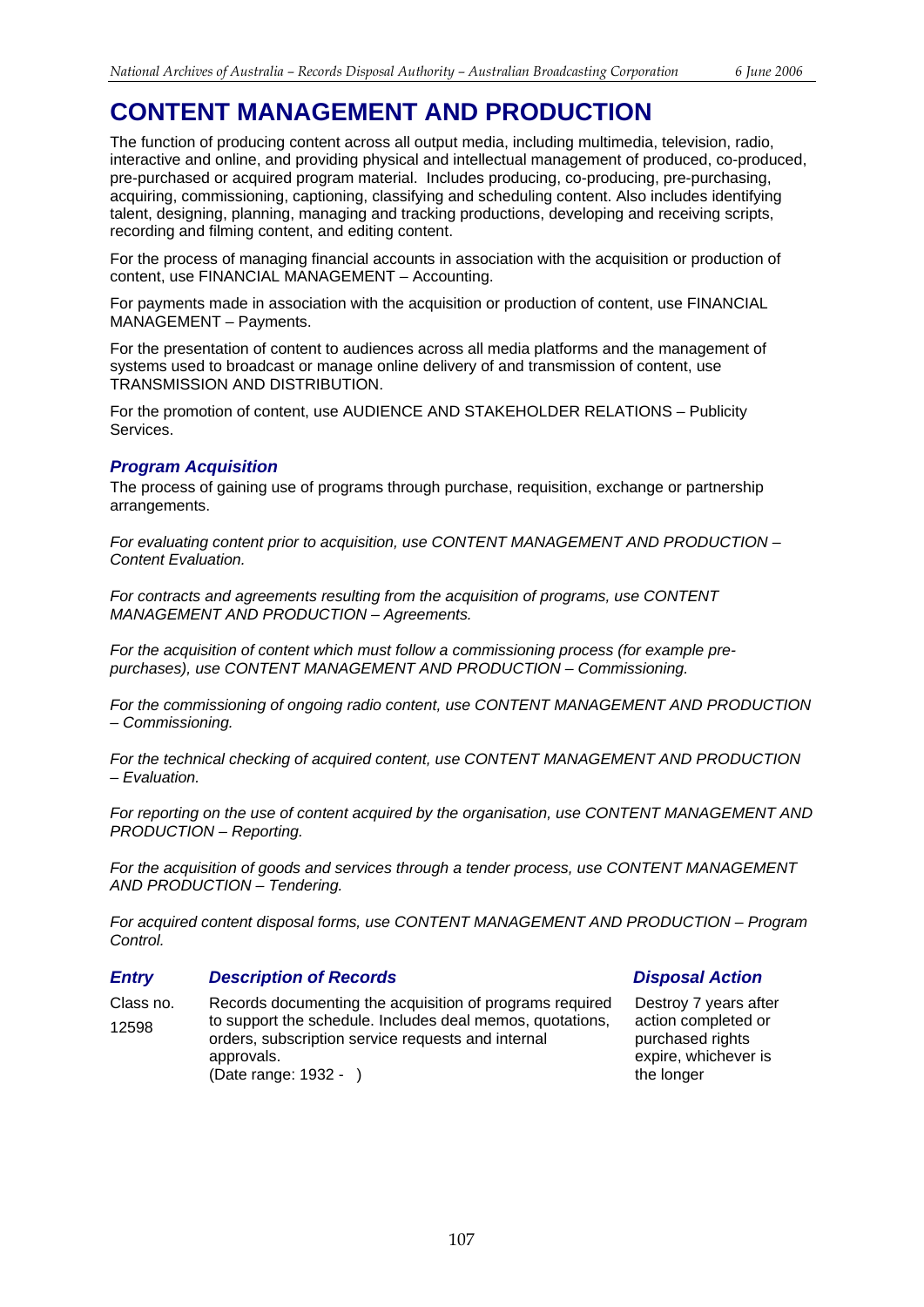The function of producing content across all output media, including multimedia, television, radio, interactive and online, and providing physical and intellectual management of produced, co-produced, pre-purchased or acquired program material. Includes producing, co-producing, pre-purchasing, acquiring, commissioning, captioning, classifying and scheduling content. Also includes identifying talent, designing, planning, managing and tracking productions, developing and receiving scripts, recording and filming content, and editing content.

For the process of managing financial accounts in association with the acquisition or production of content, use FINANCIAL MANAGEMENT – Accounting.

For payments made in association with the acquisition or production of content, use FINANCIAL MANAGEMENT – Payments.

For the presentation of content to audiences across all media platforms and the management of systems used to broadcast or manage online delivery of and transmission of content, use TRANSMISSION AND DISTRIBUTION.

For the promotion of content, use AUDIENCE AND STAKEHOLDER RELATIONS – Publicity Services.

### *Program Acquisition - Continued*

The process of gaining use of programs through purchase, requisition, exchange or partnership arrangements.

*For evaluating content prior to acquisition, use CONTENT MANAGEMENT AND PRODUCTION – Content Evaluation.* 

*For contracts and agreements resulting from the acquisition of programs, use CONTENT MANAGEMENT AND PRODUCTION – Agreements.* 

*For the acquisition of content which must follow a commissioning process (for example prepurchases), use CONTENT MANAGEMENT AND PRODUCTION – Commissioning.* 

*For the commissioning of ongoing radio content, use CONTENT MANAGEMENT AND PRODUCTION – Commissioning.* 

*For the technical checking of acquired content, use CONTENT MANAGEMENT AND PRODUCTION – Evaluation.* 

*For reporting on the use of content acquired by the organisation, use CONTENT MANAGEMENT AND PRODUCTION – Reporting.* 

*For the acquisition of goods and services through a tender process, use CONTENT MANAGEMENT AND PRODUCTION – Tendering.* 

*For acquired content disposal forms, use CONTENT MANAGEMENT AND PRODUCTION – Program Control.* 

## *Entry Description of Records Disposal Action*

Class no. 12599 Supplier lists and routine communications with suppliers and background information such as details regarding the source of potential content. (Date range: 1932 - )

Destroy when reference ceases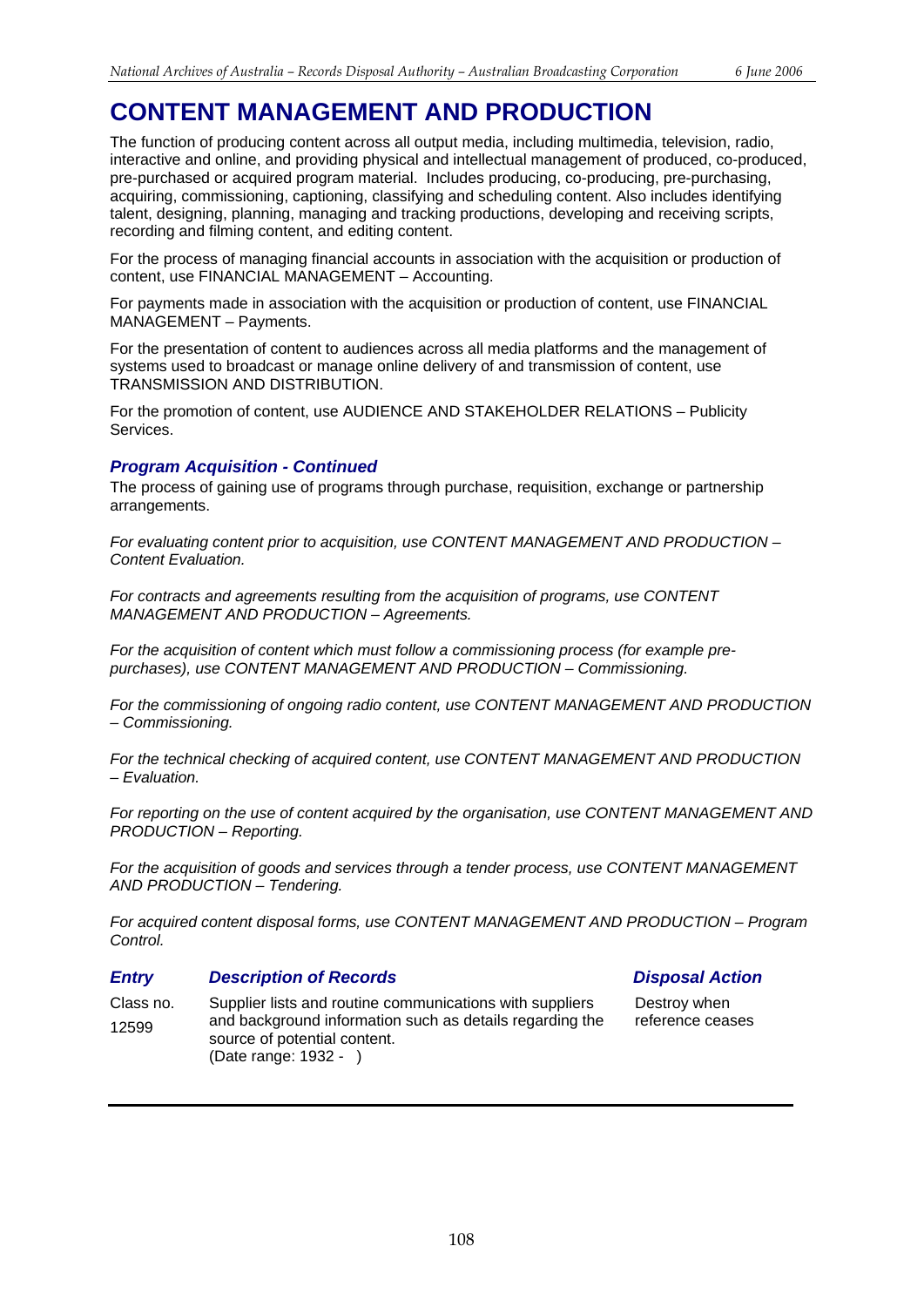The function of producing content across all output media, including multimedia, television, radio, interactive and online, and providing physical and intellectual management of produced, co-produced, pre-purchased or acquired program material. Includes producing, co-producing, pre-purchasing, acquiring, commissioning, captioning, classifying and scheduling content. Also includes identifying talent, designing, planning, managing and tracking productions, developing and receiving scripts, recording and filming content, and editing content.

For the process of managing financial accounts in association with the acquisition or production of content, use FINANCIAL MANAGEMENT – Accounting.

For payments made in association with the acquisition or production of content, use FINANCIAL MANAGEMENT – Payments.

For the presentation of content to audiences across all media platforms and the management of systems used to broadcast or manage online delivery of and transmission of content, use TRANSMISSION AND DISTRIBUTION.

For the promotion of content, use AUDIENCE AND STAKEHOLDER RELATIONS – Publicity Services.

## *Program Classification*

The activities associated with classifying programs for broadcast and providing warnings where required. Includes identifying suitability for timeslot. Also includes classifying online material prior to publication on the organisation's website and reviewing classifications.

*For content editing, use CONTENT MANAGEMENT AND PRODUCTION – Editing.* 

| <b>Entry</b>       | <b>Description of Records</b>                                                                                                                                                                                                           | <b>Disposal Action</b>                |
|--------------------|-----------------------------------------------------------------------------------------------------------------------------------------------------------------------------------------------------------------------------------------|---------------------------------------|
| Class no.<br>12600 | Records documenting the classification of content to be<br>broadcast by the organisation. Includes classification<br>certificates, edit plans and notes, and requests for review of<br>program classification.<br>(Date range: 1932 - ) | Disposal not<br>authorised            |
| Class no.<br>12601 | Records documenting the classification of online content<br>prior to publication.<br>(Date range: 1995 - )                                                                                                                              | Destroy 10 years after<br>publication |
| Class no.<br>12602 | Working material used during the classification process.<br>Includes copies of tapes and unclassified program reports.<br>(Date range: 1932 - )                                                                                         | Destroy when<br>reference ceases      |

## *Program Control*

The activities associated with creating, maintaining and evaluating control mechanisms for the organisation's program and website inventories and program component inventories. Includes accessioning, classification, indexing and registration to ensure maximum control over the program inventory. Also includes producing program inventories and erasure of expired content.

## *Entry Description of Records Disposal Action*

Class no. 12603 Control records for the organisation's program inventory such as program name and genre code. Includes details of control of inventory disposal. (Date range: 1932 - )

Retain as national archives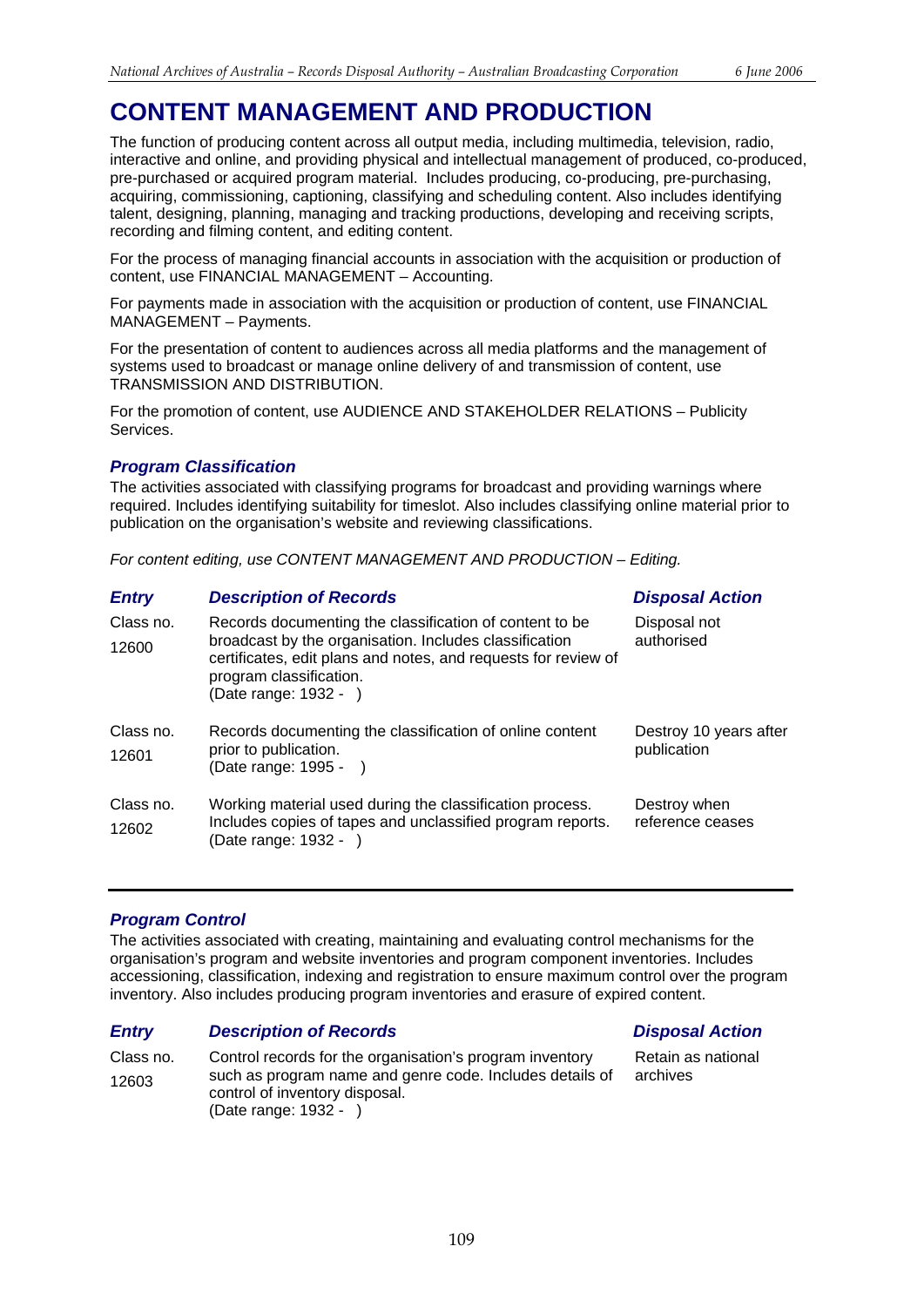The function of producing content across all output media, including multimedia, television, radio, interactive and online, and providing physical and intellectual management of produced, co-produced, pre-purchased or acquired program material. Includes producing, co-producing, pre-purchasing, acquiring, commissioning, captioning, classifying and scheduling content. Also includes identifying talent, designing, planning, managing and tracking productions, developing and receiving scripts, recording and filming content, and editing content.

For the process of managing financial accounts in association with the acquisition or production of content, use FINANCIAL MANAGEMENT – Accounting.

For payments made in association with the acquisition or production of content, use FINANCIAL MANAGEMENT – Payments.

For the presentation of content to audiences across all media platforms and the management of systems used to broadcast or manage online delivery of and transmission of content, use TRANSMISSION AND DISTRIBUTION.

For the promotion of content, use AUDIENCE AND STAKEHOLDER RELATIONS – Publicity Services.

## *Program Control - Continued*

The activities associated with creating, maintaining and evaluating control mechanisms for the organisation's program and website inventories and program component inventories. Includes accessioning, classification, indexing and registration to ensure maximum control over the program inventory. Also includes producing program inventories and erasure of expired content.

| <b>Entry</b>       | <b>Description of Records</b>                                                                                                                                                                                         | <b>Disposal Action</b>                    |
|--------------------|-----------------------------------------------------------------------------------------------------------------------------------------------------------------------------------------------------------------------|-------------------------------------------|
| Class no.<br>12604 | Control records for the organisation's online content<br>inventory.<br>(Date range: 1995 - )                                                                                                                          | Retain as national<br>archives            |
| Class no.<br>12605 | Control records for the organisation's live recorded music<br>collections.<br>(Date range: 1932 - )                                                                                                                   | Retain as national<br>archives            |
| Class no.<br>12606 | Control records to register and track content received for<br>evaluation and held in the content evaluation system.<br>(Date range: 1932 - )                                                                          | Disposal not<br>authorised                |
| Class no.<br>12607 | Control records for the organisation's music programming<br>database, which is designed to prevent two presenters<br>playing the same piece of classical music within a short<br>time frame.<br>(Date range: 1932 - ) | Destroy after<br>broadcast                |
| Class no.<br>12608 | Ad hoc inventory reports generated from the control<br>system.<br>(Date range: 1932 - )                                                                                                                               | Destroy 1 year after<br>action completed  |
| Class no.<br>12609 | Certificates of erasure.<br>(Date range: 1932 - )                                                                                                                                                                     | Destroy 7 years after<br>action completed |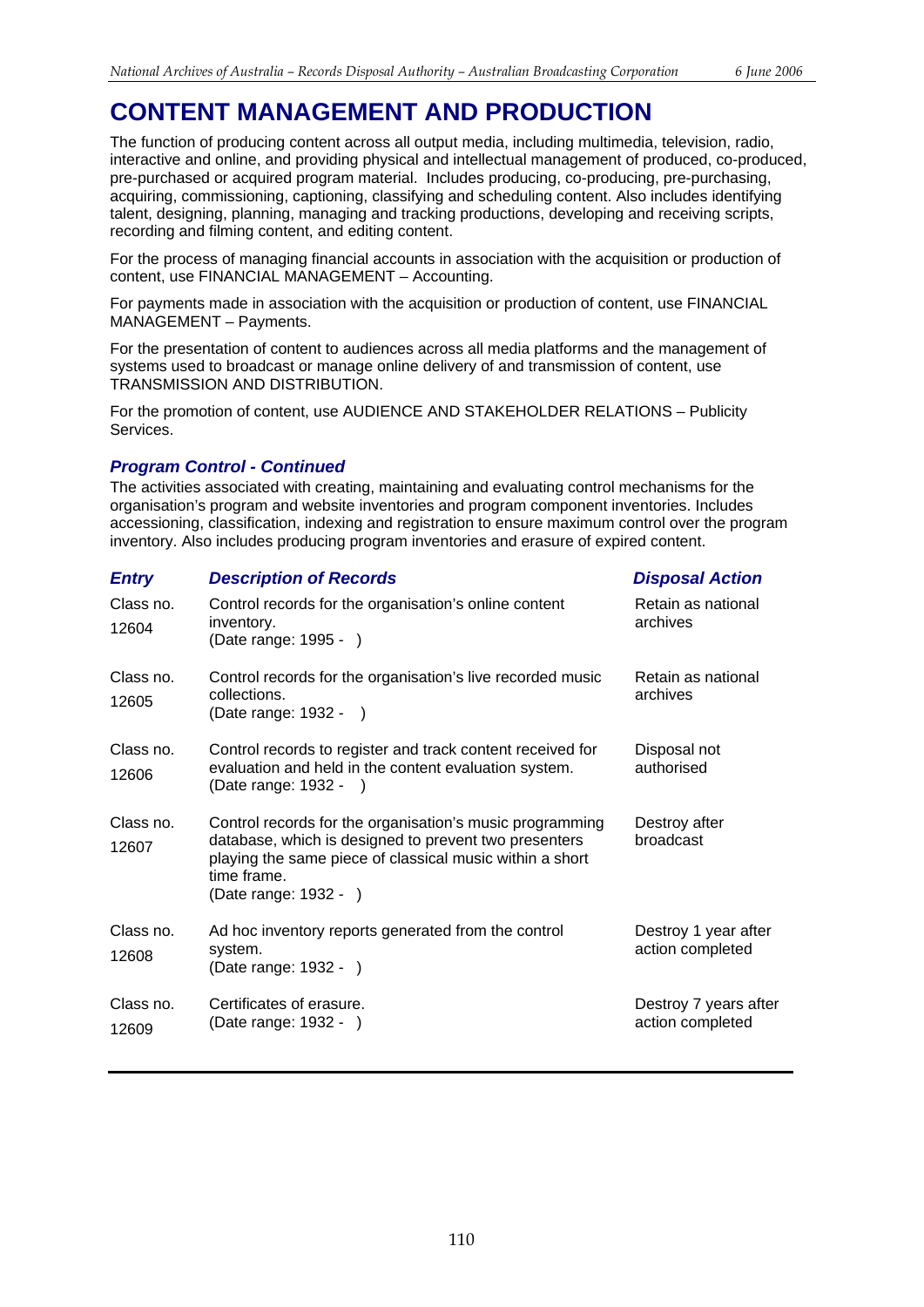The function of producing content across all output media, including multimedia, television, radio, interactive and online, and providing physical and intellectual management of produced, co-produced, pre-purchased or acquired program material. Includes producing, co-producing, pre-purchasing, acquiring, commissioning, captioning, classifying and scheduling content. Also includes identifying talent, designing, planning, managing and tracking productions, developing and receiving scripts, recording and filming content, and editing content.

For the process of managing financial accounts in association with the acquisition or production of content, use FINANCIAL MANAGEMENT – Accounting.

For payments made in association with the acquisition or production of content, use FINANCIAL MANAGEMENT – Payments.

For the presentation of content to audiences across all media platforms and the management of systems used to broadcast or manage online delivery of and transmission of content, use TRANSMISSION AND DISTRIBUTION.

For the promotion of content, use AUDIENCE AND STAKEHOLDER RELATIONS – Publicity Services.

## *Recording and Filming*

The activities involved with the capturing of content, including voiceovers and sound effects. Includes continuity services and preparing daily progress reports.

*For pre-produced or edited recordings, use CONTENT MANAGEMENT AND PRODUCTION – Editing.* 

*For the recording and logging of broadcasts for statutory reasons, use TRANSMISSION AND DISTRIBUTION – Transmitted Content.* 

## *Entry Description of Records Disposal Action*

Class no.

12610

Unedited recordings of content, where content depicts events, persons, places or issues of clear aesthetic, social or historical importance, such as studio sessions and field recordings, camera tapes, rushes, dailies and radio interviews. Includes:

- Unedited actuality (real life) recordings of important local and national events
- Complete interviews with notable persons or relating to significant social issues
- Recordings of natural history where the content is unique or has scientific value
- Content that was not broadcast due to its controversial nature

Landmark events in the history of the organisation. (Date range: 1932 - )

Class no. 12611 Other unedited recordings of content, where content does not depict events, persons, places or issues of clear aesthetic social or historical importance. Includes stock footage, stock shots and sound effects. (Date range: 1932 - )

Retain as national archives in accordance with sentencing guidelines

Destroy when reference ceases in accordance with sentencing guidelines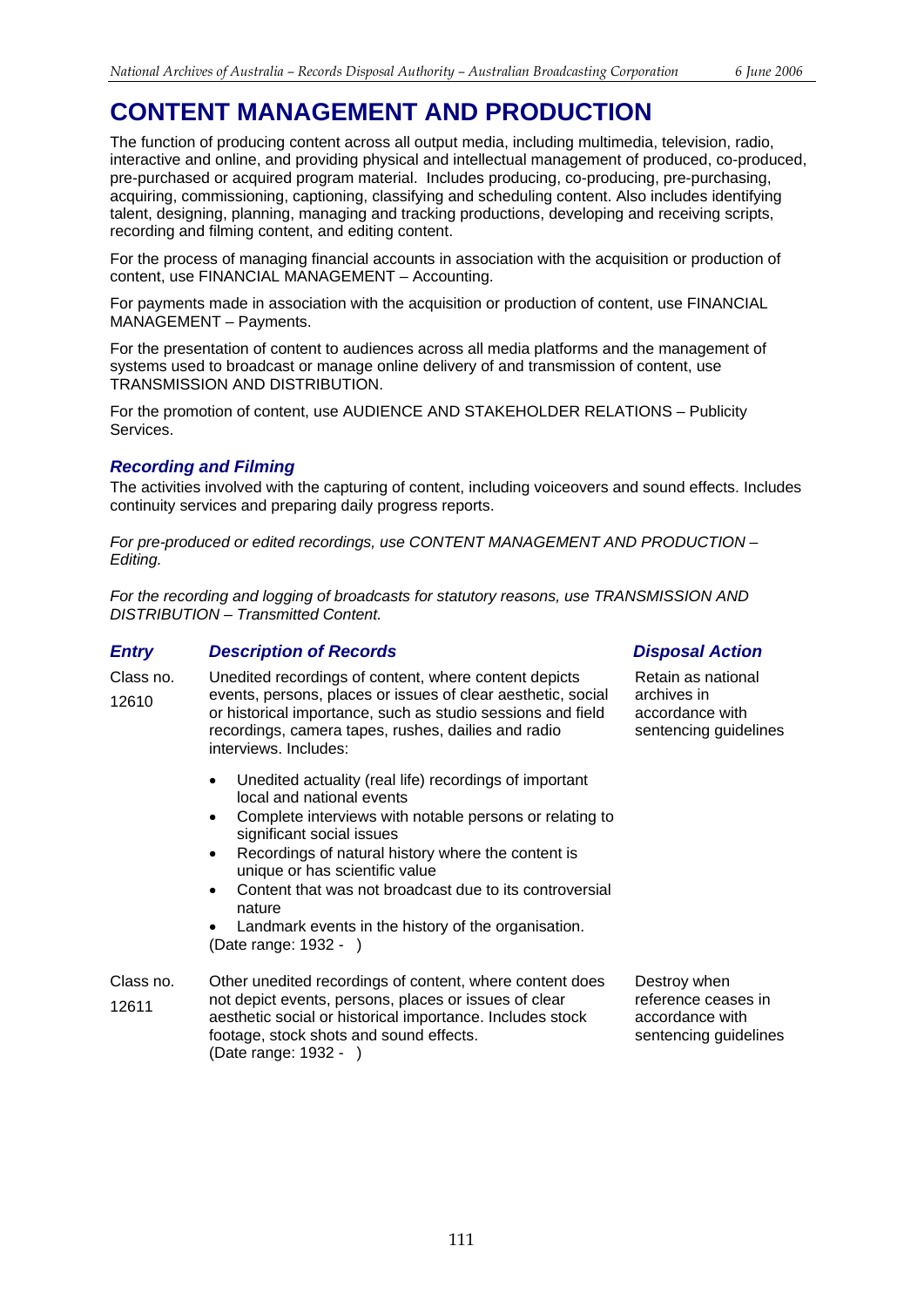The function of producing content across all output media, including multimedia, television, radio, interactive and online, and providing physical and intellectual management of produced, co-produced, pre-purchased or acquired program material. Includes producing, co-producing, pre-purchasing, acquiring, commissioning, captioning, classifying and scheduling content. Also includes identifying talent, designing, planning, managing and tracking productions, developing and receiving scripts, recording and filming content, and editing content.

For the process of managing financial accounts in association with the acquisition or production of content, use FINANCIAL MANAGEMENT – Accounting.

For payments made in association with the acquisition or production of content, use FINANCIAL MANAGEMENT – Payments.

For the presentation of content to audiences across all media platforms and the management of systems used to broadcast or manage online delivery of and transmission of content, use TRANSMISSION AND DISTRIBUTION.

For the promotion of content, use AUDIENCE AND STAKEHOLDER RELATIONS – Publicity Services.

## *Recording and Filming - Continued*

The activities involved with the capturing of content, including voiceovers and sound effects. Includes continuity services and preparing daily progress reports.

*For pre-produced or edited recordings, use CONTENT MANAGEMENT AND PRODUCTION – Editing.* 

*For the recording and logging of broadcasts for statutory reasons, use TRANSMISSION AND DISTRIBUTION – Transmitted Content.* 

## *Entry Description of Records Disposal Action*

| Class no. | Reports documenting the content of camera tapes, rushes,                      |
|-----------|-------------------------------------------------------------------------------|
| 12612     | dailies or field recordings such as in content logs.<br>(Date range: 1932 - ) |

#### Class no. 12613 Music recorded by the organisation (live to air or prerecorded) that has clear aesthetic, social or historical importance, such as performances that:

- Have been subject of public debate or controversy, have received awards or critical acclaim or are exceptionally popular or high rating
- Are connected with events, persons, places or issues of clear social or historical importance locally, nationally and/or internationally
- Embody exceptionally high levels of artistic merit, skill, execution or technical excellence
- Represent significant moments in Australian music history, such as first and last performances or performances of key producers, performers, artists or at key venues
- Are innovative in the use of technologies, styles or themes
- Contain significant levels of Australian content or Australian subject matter, for example songs about Australian locations and events.

(Date range: 1932 - )

| Destroy after related  |
|------------------------|
| audiovisual content is |
| destroyed              |

Retain as national archives in accordance with sentencing guidelines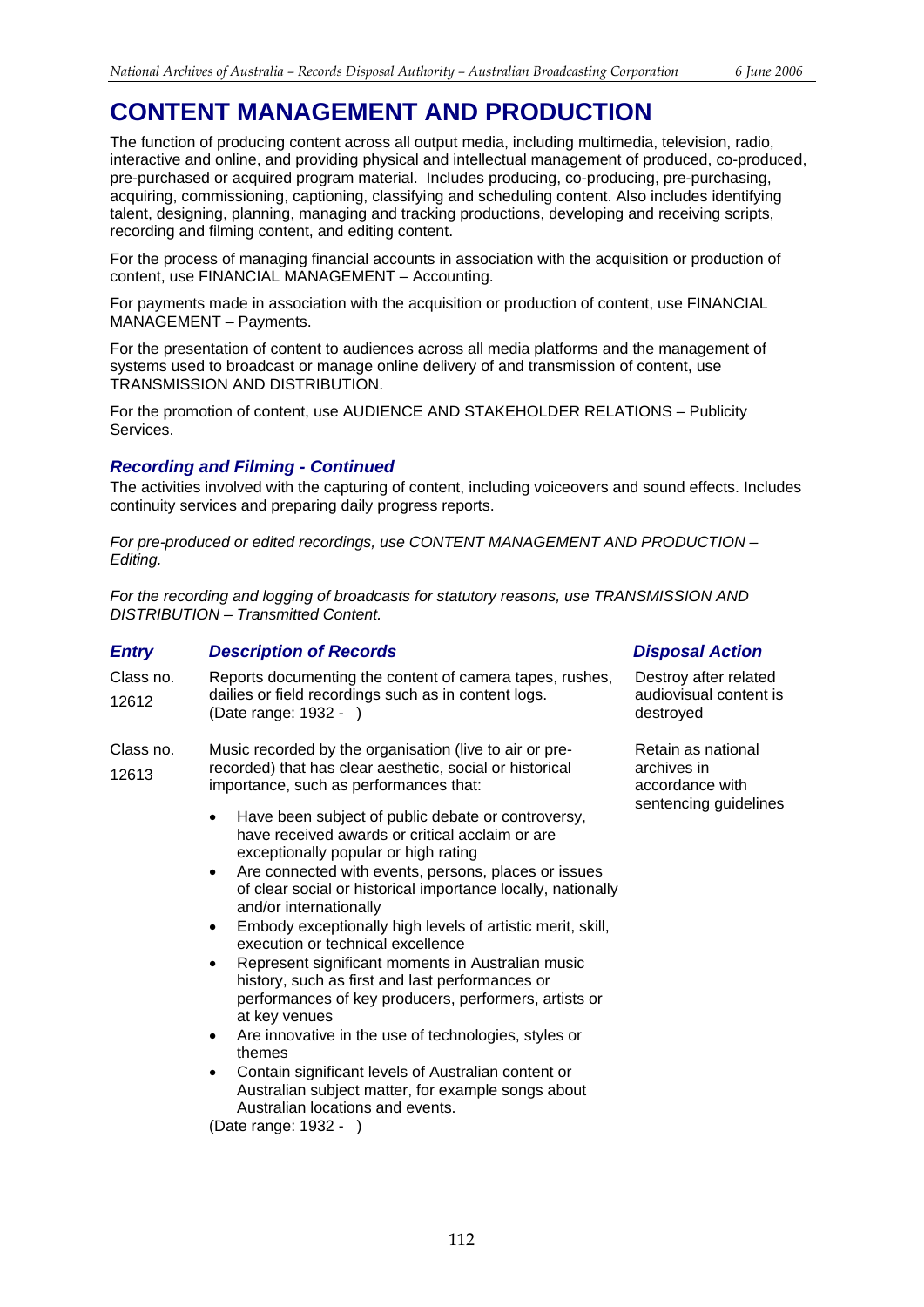The function of producing content across all output media, including multimedia, television, radio, interactive and online, and providing physical and intellectual management of produced, co-produced, pre-purchased or acquired program material. Includes producing, co-producing, pre-purchasing, acquiring, commissioning, captioning, classifying and scheduling content. Also includes identifying talent, designing, planning, managing and tracking productions, developing and receiving scripts, recording and filming content, and editing content.

For the process of managing financial accounts in association with the acquisition or production of content, use FINANCIAL MANAGEMENT – Accounting.

For payments made in association with the acquisition or production of content, use FINANCIAL MANAGEMENT – Payments.

For the presentation of content to audiences across all media platforms and the management of systems used to broadcast or manage online delivery of and transmission of content, use TRANSMISSION AND DISTRIBUTION.

For the promotion of content, use AUDIENCE AND STAKEHOLDER RELATIONS – Publicity Services.

## *Recording and Filming - Continued*

The activities involved with the capturing of content, including voiceovers and sound effects. Includes continuity services and preparing daily progress reports.

*For pre-produced or edited recordings, use CONTENT MANAGEMENT AND PRODUCTION – Editing.* 

*For the recording and logging of broadcasts for statutory reasons, use TRANSMISSION AND DISTRIBUTION – Transmitted Content.* 

## *Entry Description of Records Disposal Action*

| Class no.<br>12614 | Music recorded by the organisation (live to air or pre-<br>recorded) including studio recordings as well as music<br>recorded at festivals, concerts and other venues whether<br>broadcast in whole or in part on television, radio or online<br>of a less significant nature.<br>(Date range: 1932 - ) | Destroy when<br>reference ceases in<br>accordance with<br>sentencing guidelines |
|--------------------|---------------------------------------------------------------------------------------------------------------------------------------------------------------------------------------------------------------------------------------------------------------------------------------------------------|---------------------------------------------------------------------------------|
| Class no.<br>12615 | Reports of live music production advice where related<br>music content is to be retained as national archives.<br>(Date range: 1932 - )                                                                                                                                                                 | Retain as national<br>archives                                                  |
| Class no.<br>12616 | Reports of live music production advice where related<br>music content is not to be retained as national archives.<br>(Date range: 1932 - )                                                                                                                                                             | Disposal not<br>authorised                                                      |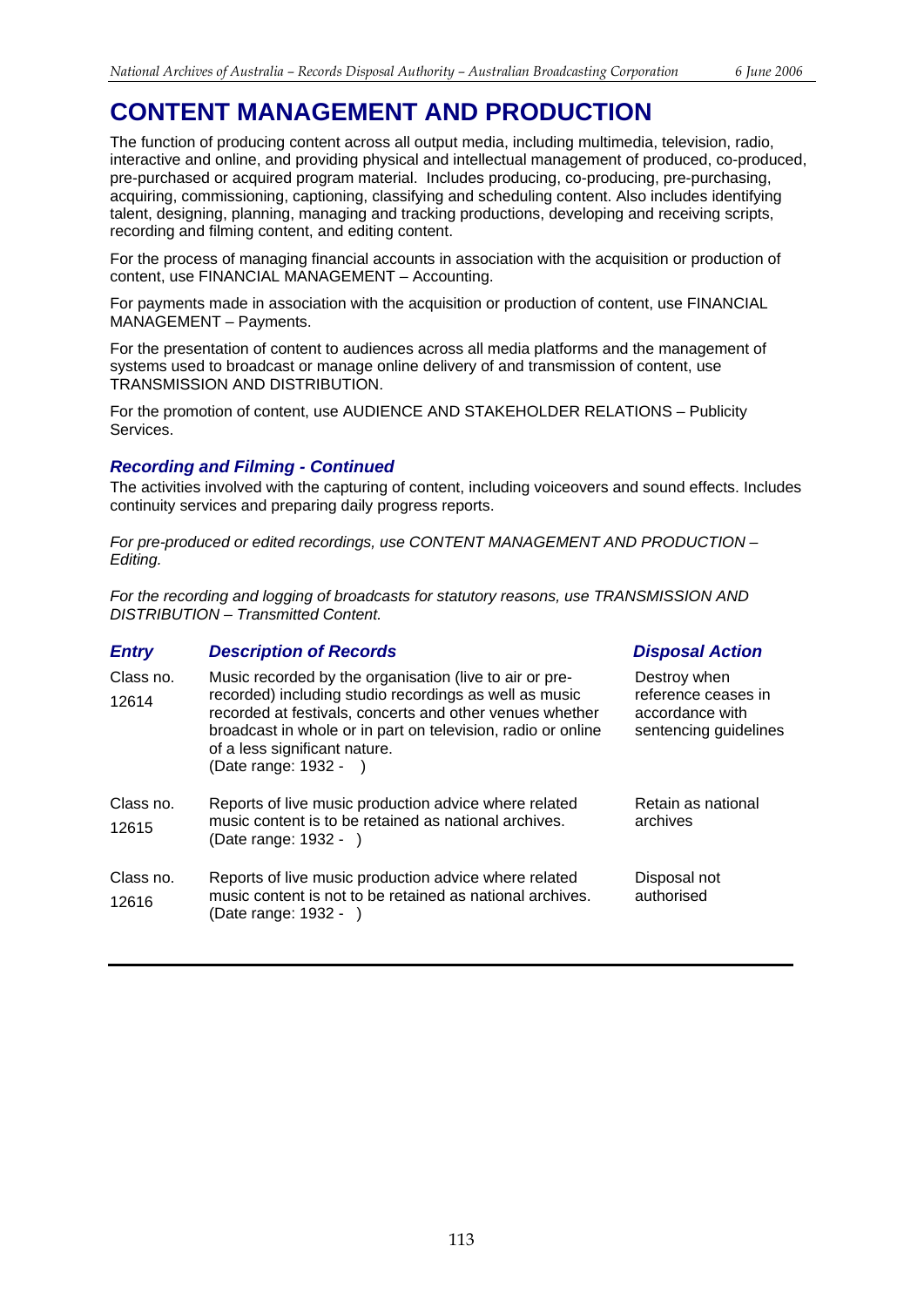The function of producing content across all output media, including multimedia, television, radio, interactive and online, and providing physical and intellectual management of produced, co-produced, pre-purchased or acquired program material. Includes producing, co-producing, pre-purchasing, acquiring, commissioning, captioning, classifying and scheduling content. Also includes identifying talent, designing, planning, managing and tracking productions, developing and receiving scripts, recording and filming content, and editing content.

For the process of managing financial accounts in association with the acquisition or production of content, use FINANCIAL MANAGEMENT – Accounting.

For payments made in association with the acquisition or production of content, use FINANCIAL MANAGEMENT – Payments.

For the presentation of content to audiences across all media platforms and the management of systems used to broadcast or manage online delivery of and transmission of content, use TRANSMISSION AND DISTRIBUTION.

For the promotion of content, use AUDIENCE AND STAKEHOLDER RELATIONS – Publicity Services.

## *Reporting*

The processes associated with initiating or proving a formal response to a situation or request (either internal, external or as a requirement of corporate policies), and to provide formal statements or findings of the results of the examination or investigation. Includes agenda, briefing, business, discussion papers, proposals, reports, reviews and returns.

*For the reporting of captioning levels, use CONTENT MANAGEMENT AND PRODUCTION – Captioning.* 

*For internal and external audit reports, use CONTENT MANAGEMENT AND PRODUCTION – Audit.* 

*For content evaluation reports, use CONTENT MANAGEMENT AND PRODUCTION – Content Evaluation.* 

For live music production reports, use CONTENT MANAGEMENT AND PRODUCTION – Recording *and Filming.* 

| <b>Entry</b>       | <b>Description of Records</b>                                                                                                                                                                                                                                                                                    | <b>Disposal Action</b>                   |
|--------------------|------------------------------------------------------------------------------------------------------------------------------------------------------------------------------------------------------------------------------------------------------------------------------------------------------------------|------------------------------------------|
| Class no.<br>12617 | Final internal language pronunciation reports.<br>(Date range: 1932 - )                                                                                                                                                                                                                                          | Retain as national<br>archives           |
| Class no.<br>12618 | Final reports to management or regulatory bodies<br>concerning requirements in relation to content<br>management and production (such as the use of acquired<br>content, classification, rights, genre of content produced).<br>Excludes reporting to music and record industry bodies.<br>(Date range: 1932 - ) | Retain as national<br>archives           |
| Class no.<br>12619 | Regular reports to the Board summarising the results of air<br>checks. Includes reporting on the results of checks where<br>recordings of radio presenters are reviewed.<br>(Date range: 1932 - )                                                                                                                | Destroy 2 years after<br>report produced |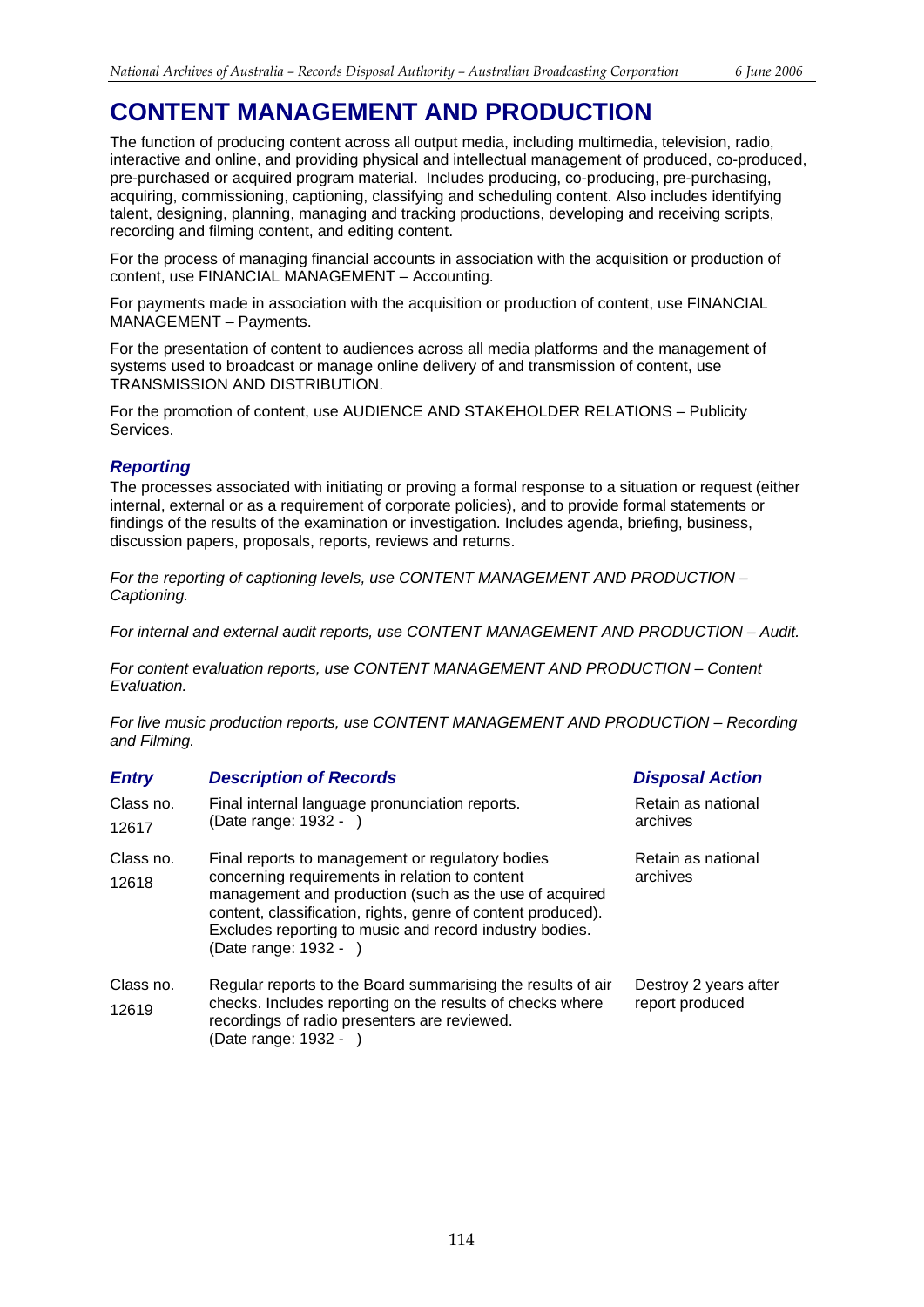The function of producing content across all output media, including multimedia, television, radio, interactive and online, and providing physical and intellectual management of produced, co-produced, pre-purchased or acquired program material. Includes producing, co-producing, pre-purchasing, acquiring, commissioning, captioning, classifying and scheduling content. Also includes identifying talent, designing, planning, managing and tracking productions, developing and receiving scripts, recording and filming content, and editing content.

For the process of managing financial accounts in association with the acquisition or production of content, use FINANCIAL MANAGEMENT – Accounting.

For payments made in association with the acquisition or production of content, use FINANCIAL MANAGEMENT – Payments.

For the presentation of content to audiences across all media platforms and the management of systems used to broadcast or manage online delivery of and transmission of content, use TRANSMISSION AND DISTRIBUTION.

For the promotion of content, use AUDIENCE AND STAKEHOLDER RELATIONS – Publicity Services.

## *Reporting - Continued*

The processes associated with initiating or proving a formal response to a situation or request (either internal, external or as a requirement of corporate policies), and to provide formal statements or findings of the results of the examination or investigation. Includes agenda, briefing, business, discussion papers, proposals, reports, reviews and returns.

*For the reporting of captioning levels, use CONTENT MANAGEMENT AND PRODUCTION – Captioning.* 

*For internal and external audit reports, use CONTENT MANAGEMENT AND PRODUCTION – Audit.* 

*For content evaluation reports, use CONTENT MANAGEMENT AND PRODUCTION – Content Evaluation.* 

For live music production reports, use CONTENT MANAGEMENT AND PRODUCTION – Recording *and Filming.* 

| <b>Entry</b>       | <b>Description of Records</b>                                                                                                                                                                                                                                          | <b>Disposal Action</b>                   |
|--------------------|------------------------------------------------------------------------------------------------------------------------------------------------------------------------------------------------------------------------------------------------------------------------|------------------------------------------|
| Class no.<br>12620 | Records used in the development of reports. Includes<br>working papers and local area input into final reports.<br>(Date range: 1932 - )                                                                                                                               | Destroy 1 year after<br>action completed |
| Class no.<br>12621 | Regular reports detailing music used in acquired content.<br>Includes music cue sheets (daily record of musical items)<br>and usage reports to music and record industry bodies.<br>(Date range: 1932 - )                                                              | Destroy 7 years after<br>broadcast       |
| Class no.<br>12622 | Regular reports detailing music and other copyright items<br>used in the organisation's productions and co-productions.<br>Includes music cue sheet (daily record of musical items)<br>and usage reports to music and record industry bodies.<br>(Date range: 1932 - ) | Destroy 7 years after<br>broadcast       |
| Class no.<br>12623 | Regular reports detailing Australian content broadcast.<br>(Date range: 1932 -                                                                                                                                                                                         | Destroy 7 years after<br>broadcast       |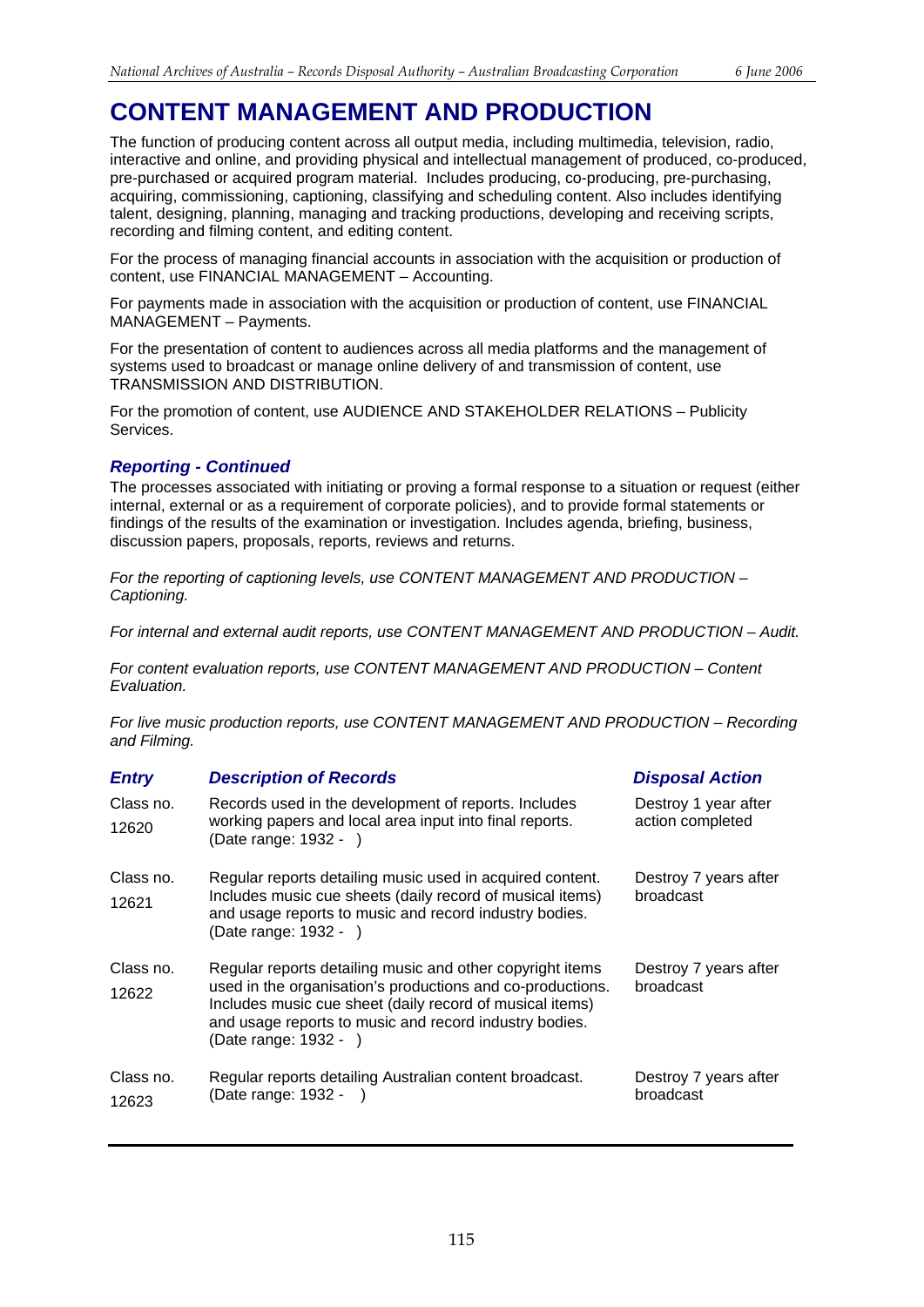The function of producing content across all output media, including multimedia, television, radio, interactive and online, and providing physical and intellectual management of produced, co-produced, pre-purchased or acquired program material. Includes producing, co-producing, pre-purchasing, acquiring, commissioning, captioning, classifying and scheduling content. Also includes identifying talent, designing, planning, managing and tracking productions, developing and receiving scripts, recording and filming content, and editing content.

For the process of managing financial accounts in association with the acquisition or production of content, use FINANCIAL MANAGEMENT – Accounting.

For payments made in association with the acquisition or production of content, use FINANCIAL MANAGEMENT – Payments.

For the presentation of content to audiences across all media platforms and the management of systems used to broadcast or manage online delivery of and transmission of content, use TRANSMISSION AND DISTRIBUTION.

For the promotion of content, use AUDIENCE AND STAKEHOLDER RELATIONS – Publicity Services.

## *Research*

The activities involved in investigating or enquiring into a subject or area of interest in order to discover facts, principles etc. Used to support the development of projects, standards, guidelines etc and the business activities of the organisation in general. Includes following up enquiries relating to organisational programs, project, working papers, literature searches etc.

*For research undertaken for the production of pronunciation guides, use CONTENT MANAGEMENT AND PRODUCTION – Procedures.* 

*For purchased footage agreements for use in program making, use CONTENT MANAGEMENT AND PRODUCTION – Agreements.* 

#### *Entry Description of Records Disposal Action*  Class no. 12624 Records documenting research undertaken for the organisation's productions or online content that have clear aesthetic, social or historical importance, such as those that have won awards, have continually rated highly, or that represent concept innovations. Includes research briefs, contact details, details of acquired footage and notes. (Date range: 1932 - ) Retain as national archives Class no. 12625 Research materials and journalist's notebooks for news and current affairs programs. (Date range: 1932 - ) Destroy 7 years after program has been broadcast Class no. 12626 Records documenting research undertaken for the organisation's productions or online content that do not have clear aesthetic, social or historical importance, such as regular news and sports programs. (Date range: 1932 - ) Destroy 7 years after action completed Class no. 12627 Reference material and working notes used in the development of final research briefs. (Date range: 1932 - ) Destroy 1 year after action completed Class no. 12628 Records documenting production design research material. (Date range: 1932 - ) Destroy when reference ceases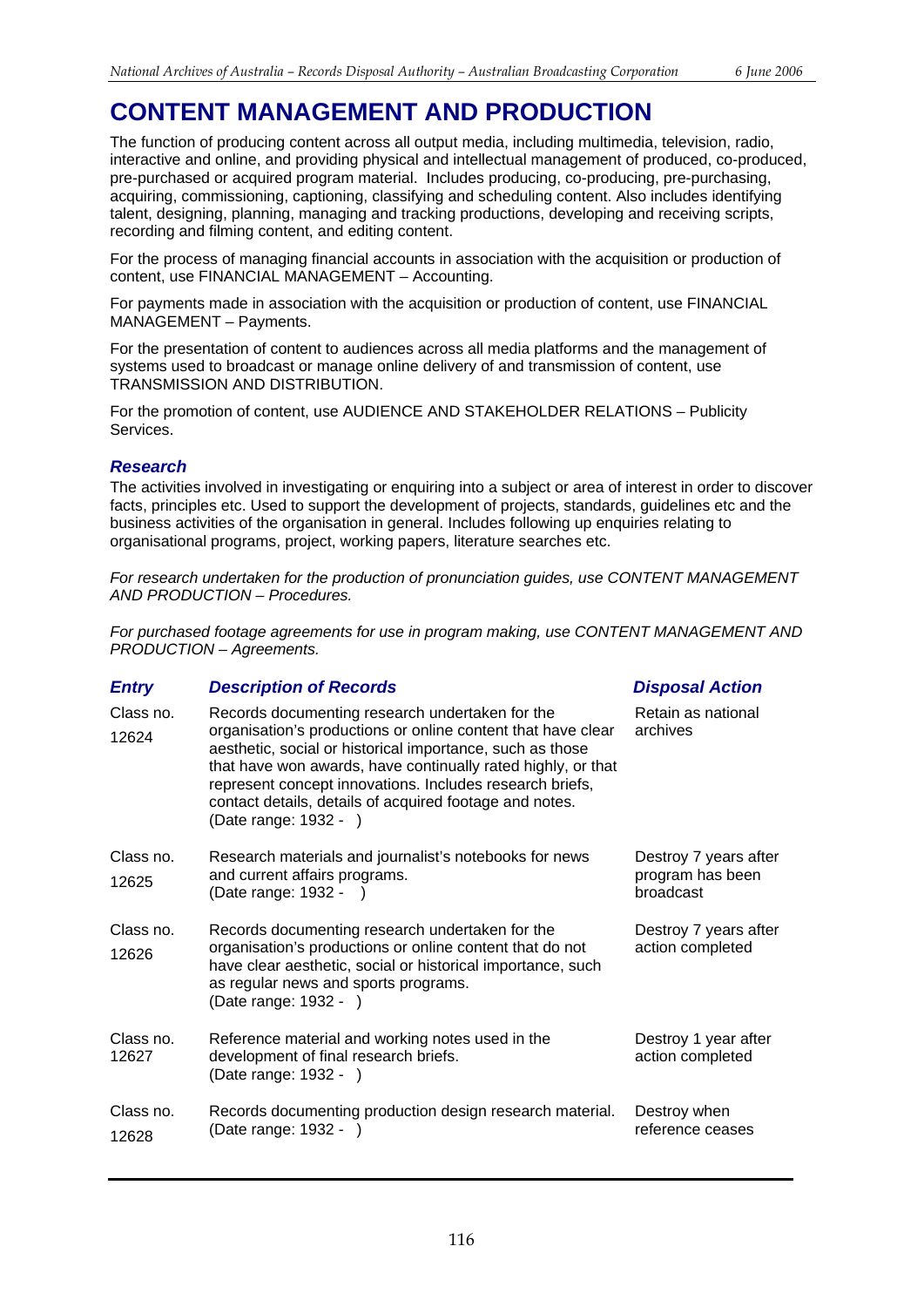The function of producing content across all output media, including multimedia, television, radio, interactive and online, and providing physical and intellectual management of produced, co-produced, pre-purchased or acquired program material. Includes producing, co-producing, pre-purchasing, acquiring, commissioning, captioning, classifying and scheduling content. Also includes identifying talent, designing, planning, managing and tracking productions, developing and receiving scripts, recording and filming content, and editing content.

For the process of managing financial accounts in association with the acquisition or production of content, use FINANCIAL MANAGEMENT – Accounting.

For payments made in association with the acquisition or production of content, use FINANCIAL MANAGEMENT – Payments.

For the presentation of content to audiences across all media platforms and the management of systems used to broadcast or manage online delivery of and transmission of content, use TRANSMISSION AND DISTRIBUTION.

For the promotion of content, use AUDIENCE AND STAKEHOLDER RELATIONS – Publicity Services.

## *Scheduling*

The activities involved in planning the on-air broadcast of the organisation's services (radio and television) in both digital and analogue forms. Includes drafting, developing and updating schedule and compiling program guides.

*For confirmation of transmission output such as transmission logs and presentation operations sheets, use TRANSMISSION AND DISTRIBUTION – Broadcast Network Operations.* 

*For publicity, use AUDIENCE AND STAKEHOLDER RELATIONS – Publicity Services.* 

*For the organisation's publication of broadcasting guides and programs, use PUBLICATION.* 

*For listener/audience enquiries regarding scheduled programs, use AUDIENCE AND STAKEHOLDER RELATIONS – Enquiries.* 

| <b>Entry</b>       | <b>Description of Records</b>                                                                                                                                           | <b>Disposal Action</b>                       |
|--------------------|-------------------------------------------------------------------------------------------------------------------------------------------------------------------------|----------------------------------------------|
| Class no.<br>12629 | Final federal radio planning layouts and online presentation<br>schedules. Includes verifications that the scheduled<br>program was broadcast.<br>(Date range: 1932 - ) | Retain as national<br>archives               |
| Class no.<br>12630 | Final weekly television network schedules. Includes<br>verifications that the scheduled program was broadcast.<br>(Date range: 1956 - )                                 | Destroy 3 years after<br>broadcast.          |
| Class no.<br>12631 | Draft and working copies of schedules and layouts.<br>(Date range: 1932 - )                                                                                             | Destroy when final<br>version is distributed |
| Class no.<br>12632 | Operational documentation regarding the schedule,<br>including details of promotional priorities and verification of<br>program availability.<br>(Date range: 1932 - )  | Destroy 1 year after<br>action completed     |
| Class no.<br>12633 | Final unpublished program guides. Includes program<br>synopsis and highlights from all States and for all networks.<br>(Date range: 1932 -                              | Destroy when<br>reference ceases             |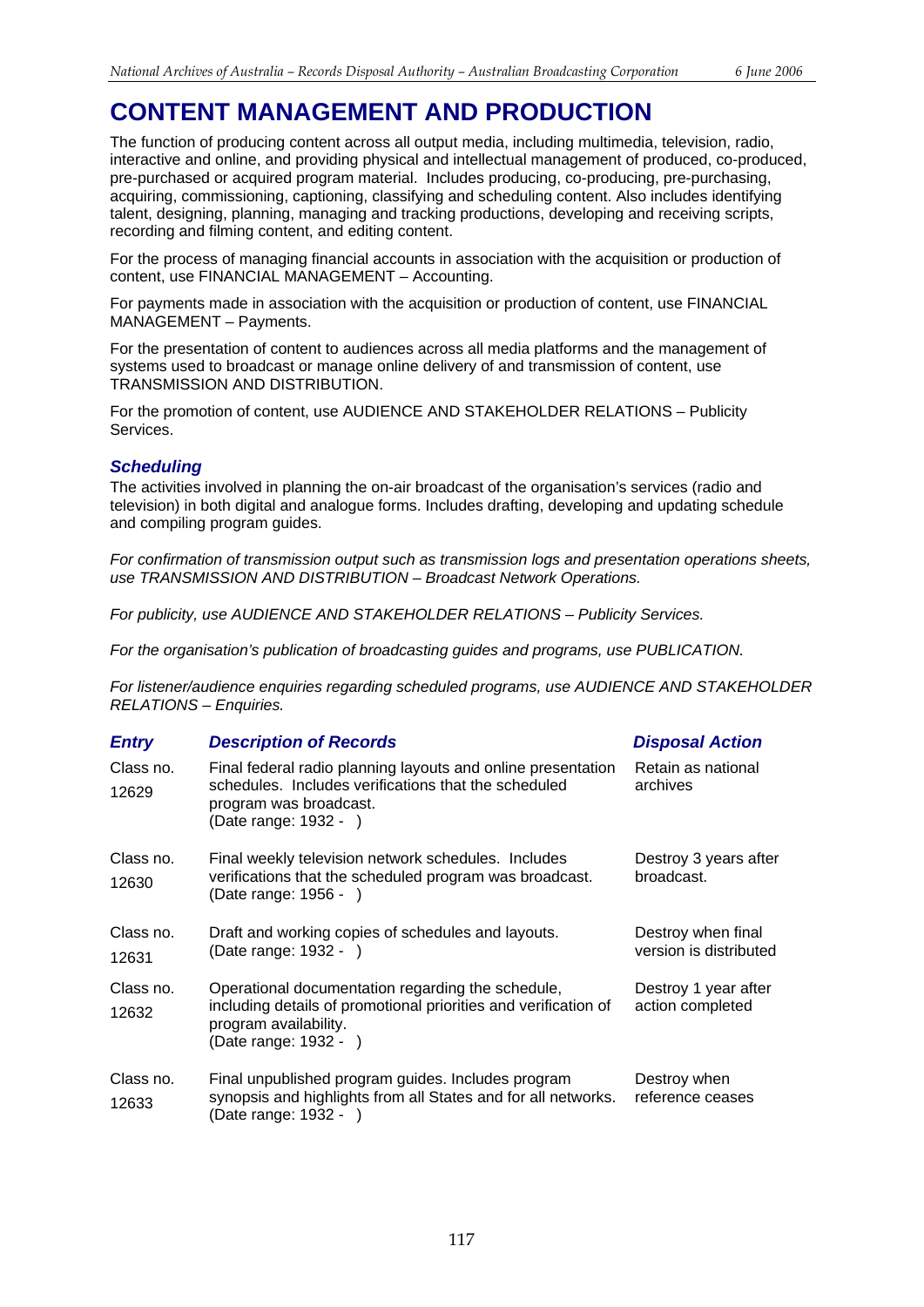The function of producing content across all output media, including multimedia, television, radio, interactive and online, and providing physical and intellectual management of produced, co-produced, pre-purchased or acquired program material. Includes producing, co-producing, pre-purchasing, acquiring, commissioning, captioning, classifying and scheduling content. Also includes identifying talent, designing, planning, managing and tracking productions, developing and receiving scripts, recording and filming content, and editing content.

For the process of managing financial accounts in association with the acquisition or production of content, use FINANCIAL MANAGEMENT – Accounting.

For payments made in association with the acquisition or production of content, use FINANCIAL MANAGEMENT – Payments.

For the presentation of content to audiences across all media platforms and the management of systems used to broadcast or manage online delivery of and transmission of content, use TRANSMISSION AND DISTRIBUTION.

For the promotion of content, use AUDIENCE AND STAKEHOLDER RELATIONS – Publicity Services.

## *Scheduling - Continued*

The activities involved in planning the on-air broadcast of the organisation's services (radio and television) in both digital and analogue forms. Includes drafting, developing and updating schedule and compiling program guides.

*For confirmation of transmission output such as transmission logs and presentation operations sheets, use TRANSMISSION AND DISTRIBUTION – Broadcast Network Operations.* 

*For publicity, use AUDIENCE AND STAKEHOLDER RELATIONS – Publicity Services.* 

*For the organisation's publication of broadcasting guides and programs, use PUBLICATION.* 

*For listener/audience enquiries regarding scheduled programs, use AUDIENCE AND STAKEHOLDER RELATIONS – Enquiries.* 

## *Entry Description of Records Disposal Action*

Class no. 12634 Records documenting the development of program guides, including draft program information and instructions from programmers. (Date range: 1932 - )

Destroy when the final guide is promulgated

## *Scripting*

The activities involved in developing the written version of broadcast content. Includes scripts, transcripts and program plans.

## *Entry Description of Records Disposal Action*

Class no. 12635 Final transcripts for television and radio that have been broadcast and where related content is to be retained as national archives. Includes transcripts of radio programs, post-production scripts of television programs. (Date range: 1932 - )

Retain as national archives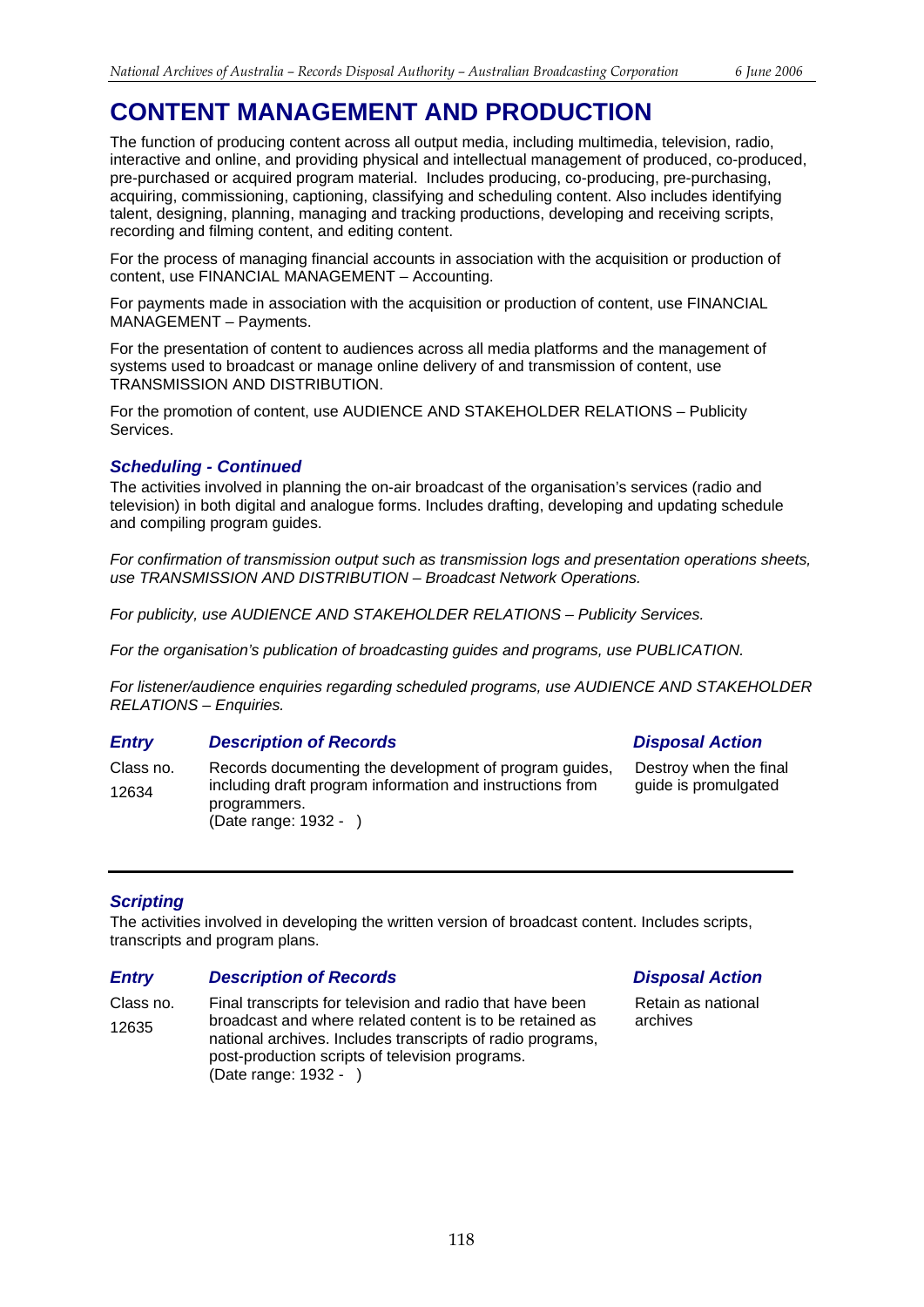The function of producing content across all output media, including multimedia, television, radio, interactive and online, and providing physical and intellectual management of produced, co-produced, pre-purchased or acquired program material. Includes producing, co-producing, pre-purchasing, acquiring, commissioning, captioning, classifying and scheduling content. Also includes identifying talent, designing, planning, managing and tracking productions, developing and receiving scripts, recording and filming content, and editing content.

For the process of managing financial accounts in association with the acquisition or production of content, use FINANCIAL MANAGEMENT – Accounting.

For payments made in association with the acquisition or production of content, use FINANCIAL MANAGEMENT – Payments.

For the presentation of content to audiences across all media platforms and the management of systems used to broadcast or manage online delivery of and transmission of content, use TRANSMISSION AND DISTRIBUTION.

For the promotion of content, use AUDIENCE AND STAKEHOLDER RELATIONS – Publicity Services.

## *Scripting - Continued*

The activities involved in developing the written version of broadcast content. Includes scripts, transcripts and program plans.

| <b>Entry</b>       | <b>Description of Records</b>                                                                                                                                                                                                                                     | <b>Disposal Action</b>             |
|--------------------|-------------------------------------------------------------------------------------------------------------------------------------------------------------------------------------------------------------------------------------------------------------------|------------------------------------|
| Class no.<br>12636 | Final transcripts for television and radio that have been<br>broadcast and where related content is not to be retained<br>as national archives. Includes transcripts of radio<br>programs, post-production scripts of television programs.<br>(Date range: 1932 - | Disposal not<br>authorised         |
| Class no.<br>12637 | Scripts for news bulletins<br>(Date range: 1932 - )                                                                                                                                                                                                               | Destroy 2 years after<br>broadcast |
| Class no.<br>12638 | Final versions of scripts for television and radio content,<br>such as drama or sitcom programs.<br>(Date range: 1932 - )                                                                                                                                         | Retain as national<br>archives     |
| Class no.<br>12639 | Draft rehearsal scripts for television and radio content, such<br>as drama or sitcom programs that contain annotations or<br>amendments that provide insight into the production of the<br>content.<br>(Date range: 1932 - )                                      | Retain as national<br>archives     |
| Class no.<br>12640 | Draft rehearsal scripts for television and radio content, such<br>as drama or sitcom programs that do not contain significant<br>annotations or amendments.<br>(Date range: 1932 - )                                                                              | Destroy when<br>reference ceases   |
| Class no.<br>12641 | Program plans such as radio program rundowns for<br>programs that include commentary on current affairs.<br>(Date range: 1932 -                                                                                                                                   | Destroy 7 years after<br>broadcast |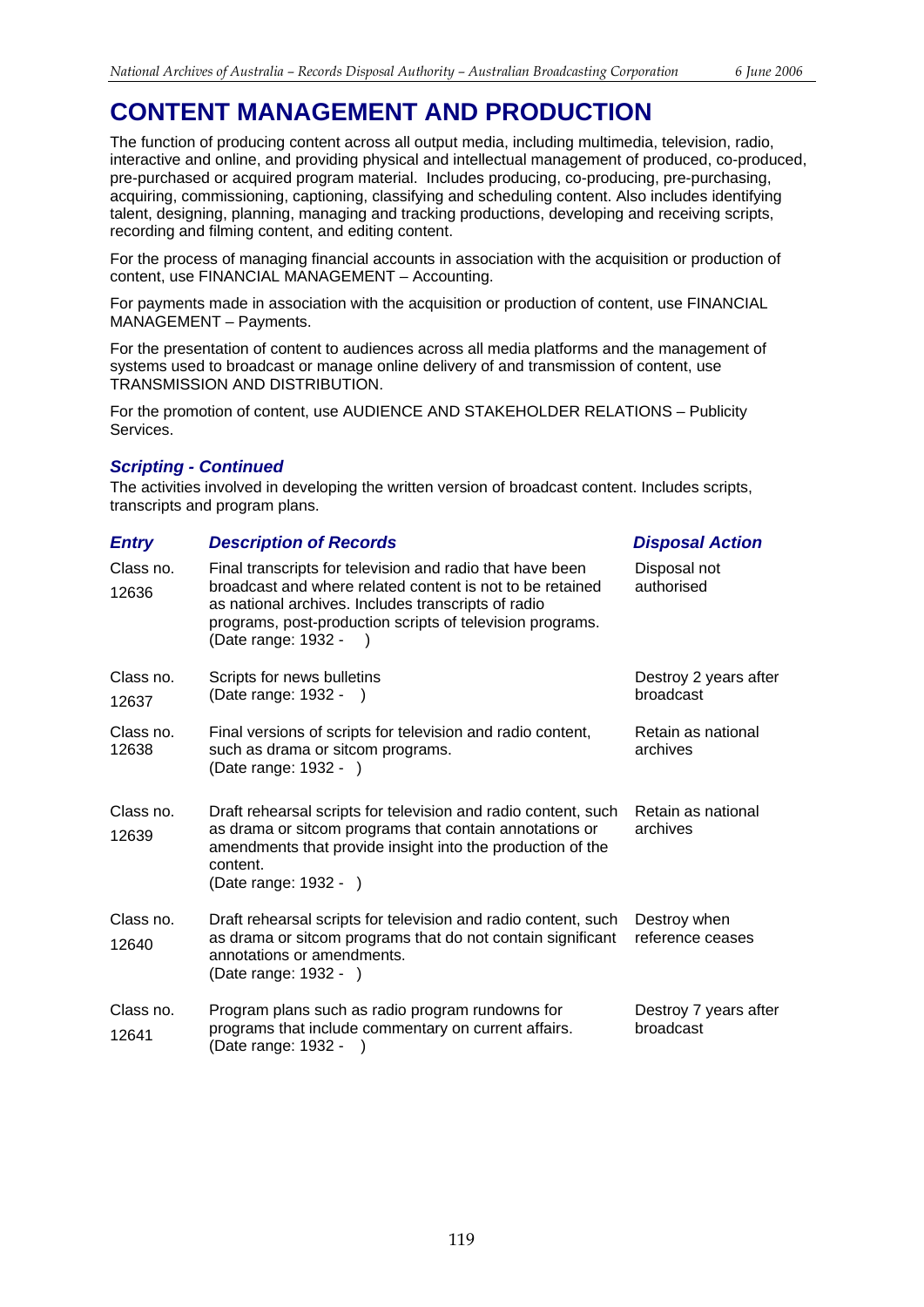The function of producing content across all output media, including multimedia, television, radio, interactive and online, and providing physical and intellectual management of produced, co-produced, pre-purchased or acquired program material. Includes producing, co-producing, pre-purchasing, acquiring, commissioning, captioning, classifying and scheduling content. Also includes identifying talent, designing, planning, managing and tracking productions, developing and receiving scripts, recording and filming content, and editing content.

For the process of managing financial accounts in association with the acquisition or production of content, use FINANCIAL MANAGEMENT – Accounting.

For payments made in association with the acquisition or production of content, use FINANCIAL MANAGEMENT – Payments.

For the presentation of content to audiences across all media platforms and the management of systems used to broadcast or manage online delivery of and transmission of content, use TRANSMISSION AND DISTRIBUTION.

For the promotion of content, use AUDIENCE AND STAKEHOLDER RELATIONS – Publicity Services.

## *Scripting - Continued*

The activities involved in developing the written version of broadcast content. Includes scripts, transcripts and program plans.

## *Entry Description of Records Disposal Action*

Other program plans that includes:

Class no.

12642

- Radio program rundowns, including music play lists and promotional cues
- Introductory scripts, announcements, voiceover scripts, informal scripts for sports and discussion programs. (Date range: 1932 - )

Destroy 1 year after program broadcast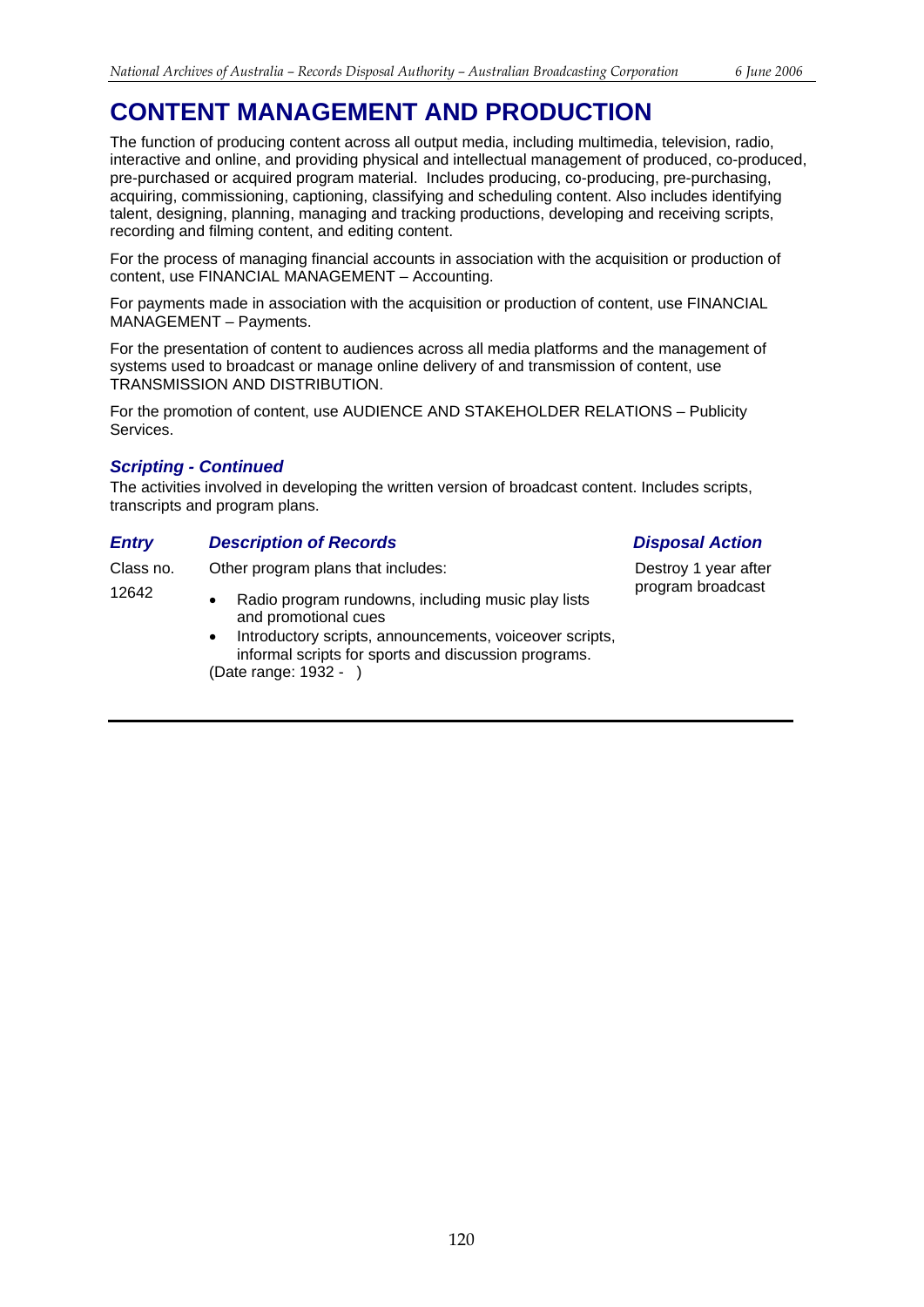The function of producing content across all output media, including multimedia, television, radio, interactive and online, and providing physical and intellectual management of produced, co-produced, pre-purchased or acquired program material. Includes producing, co-producing, pre-purchasing, acquiring, commissioning, captioning, classifying and scheduling content. Also includes identifying talent, designing, planning, managing and tracking productions, developing and receiving scripts, recording and filming content, and editing content.

For the process of managing financial accounts in association with the acquisition or production of content, use FINANCIAL MANAGEMENT – Accounting.

For payments made in association with the acquisition or production of content, use FINANCIAL MANAGEMENT – Payments.

For the presentation of content to audiences across all media platforms and the management of systems used to broadcast or manage online delivery of and transmission of content, use TRANSMISSION AND DISTRIBUTION.

For the promotion of content, use AUDIENCE AND STAKEHOLDER RELATIONS – Publicity Services.

## *Talent Identification*

The activities involved in acquiring and engaging performers and presenters for productions and programs. Includes auditions, unsolicited approaches to the organisation, approaching casting agencies and selecting talent.

*For agreements relating to artists contracts, use CONTENT MANAGEMENT AND PRODUCTION – Agreements.* 

For the performance assessment of contracted talent, use CONTENT MANAGEMENT AND *PRODUCTION – Contracting-Out.* 

*For the recruitment of production personnel as the organisation's establishment, use PERSONNEL – Recruitment.* 

## *Entry Description of Records Disposal Action*

Class no. 12643

Records documenting the identification and selection of performers and presenters to be used in the organisation's productions and programs which are significant to the history of Australia or Australian broadcasting, such as an early and rare screen test of a performer who later rose to prominence in Australia's cultural or political domain. Includes:

- Applications, CVs and photos
- Unsolicited approaches to the organisation
- Correspondence with or from unsuccessful applicants
- Recordings (for example show reels) of prospective talent and screen tests.

(Date range: 1932 - )

Retain as national archives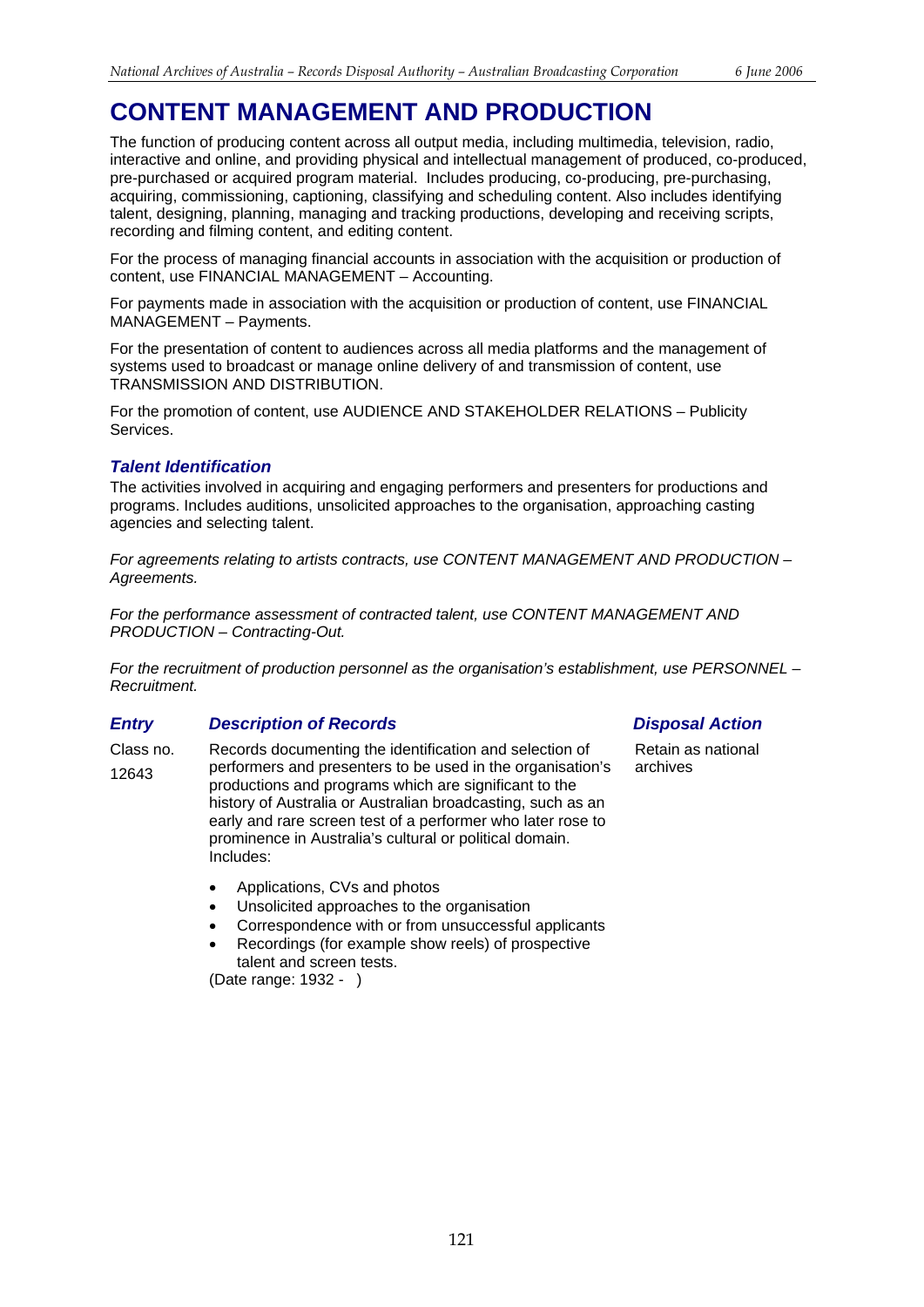The function of producing content across all output media, including multimedia, television, radio, interactive and online, and providing physical and intellectual management of produced, co-produced, pre-purchased or acquired program material. Includes producing, co-producing, pre-purchasing, acquiring, commissioning, captioning, classifying and scheduling content. Also includes identifying talent, designing, planning, managing and tracking productions, developing and receiving scripts, recording and filming content, and editing content.

For the process of managing financial accounts in association with the acquisition or production of content, use FINANCIAL MANAGEMENT – Accounting.

For payments made in association with the acquisition or production of content, use FINANCIAL MANAGEMENT – Payments.

For the presentation of content to audiences across all media platforms and the management of systems used to broadcast or manage online delivery of and transmission of content, use TRANSMISSION AND DISTRIBUTION.

For the promotion of content, use AUDIENCE AND STAKEHOLDER RELATIONS – Publicity Services.

## *Talent Identification - Continued*

The activities involved in acquiring and engaging performers and presenters for productions and programs. Includes auditions, unsolicited approaches to the organisation, approaching casting agencies and selecting talent.

*For agreements relating to artists contracts, use CONTENT MANAGEMENT AND PRODUCTION – Agreements.* 

For the performance assessment of contracted talent, use CONTENT MANAGEMENT AND *PRODUCTION – Contracting-out.* 

*For the recruitment of production personnel as the organisation's establishment, use PERSONNEL – Recruitment.* 

## *Entry Description of Records Disposal Action*

Class no. 12644

Records documenting the identification and selection of performers and presenters to be used in the organisation's productions and programs which do not have ongoing significance to the history of Australia or Australian broadcasting. Includes:

- Correspondence with talent agencies
- Applications, CVs and photos
- Unsolicited approaches to the organisation
- Correspondence with or from unsuccessful applicants
- Arrangements for auditions
- Recordings (for example, show reels) of prospective talent and screen tests

(Date range: 1932 - )

Destroy when reference ceases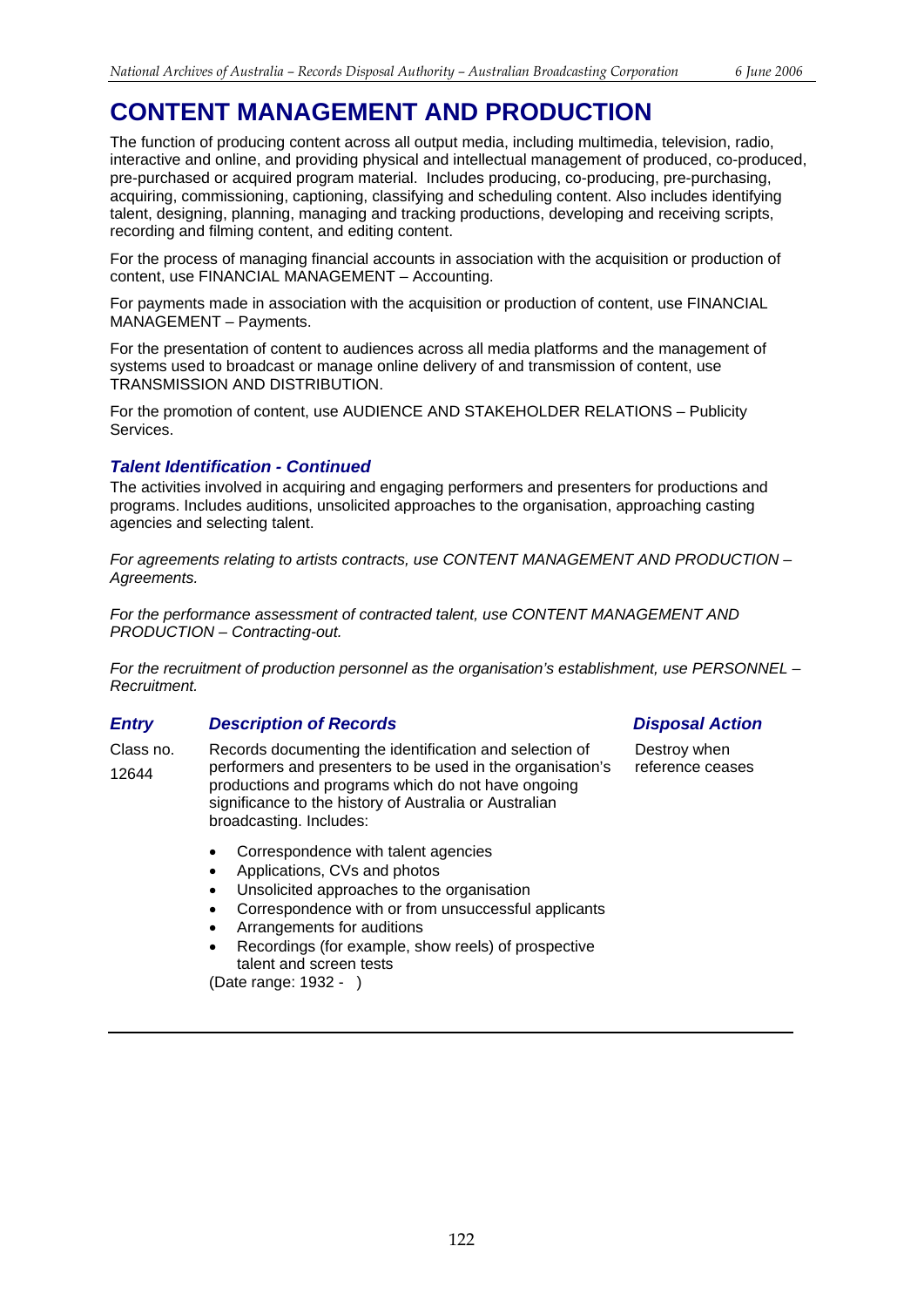The function of producing content across all output media, including multimedia, television, radio, interactive and online, and providing physical and intellectual management of produced, co-produced, pre-purchased or acquired program material. Includes producing, co-producing, pre-purchasing, acquiring, commissioning, captioning, classifying and scheduling content. Also includes identifying talent, designing, planning, managing and tracking productions, developing and receiving scripts, recording and filming content, and editing content.

For the process of managing financial accounts in association with the acquisition or production of content, use FINANCIAL MANAGEMENT – Accounting.

For payments made in association with the acquisition or production of content, use FINANCIAL MANAGEMENT – Payments.

For the presentation of content to audiences across all media platforms and the management of systems used to broadcast or manage online delivery of and transmission of content, use TRANSMISSION AND DISTRIBUTION.

For the promotion of content, use AUDIENCE AND STAKEHOLDER RELATIONS – Publicity Services.

## *Tendering*

The activities involved in receiving and assessing tenders, of making offers and finalising by contract arrangements for the supply, sale or purchase of goods and services.

*For agreements and contract resulting from tendering, use CONTENT MANAGEMENT AND PRODUCTION – Agreements.* 

*For managing the contract for tendered services, used CONTENT MANAGEMENT AND PRODUCTION – Contracting-out.* 

## *Entry Description of Records Disposal Action*

| Class no.<br>12645 | Records documenting the development, issue, and<br>evaluation of tenders which lead to contracts relating to the<br>content management and production function. Includes:<br>Statements of requirements<br>$\bullet$<br>Requests for proposals<br>$\bullet$<br>Expressions of interest<br>٠<br>Requests for tender (RFT)<br>٠<br>Draft contracts<br>$\bullet$<br>Evaluation documentation<br>Public notices<br>$\bullet$<br>Due diligence checks.<br>(Date range: 1932 - ) | Destroy 7 years after<br>tender process<br>completed                                                               |
|--------------------|----------------------------------------------------------------------------------------------------------------------------------------------------------------------------------------------------------------------------------------------------------------------------------------------------------------------------------------------------------------------------------------------------------------------------------------------------------------------------|--------------------------------------------------------------------------------------------------------------------|
| Class no.<br>12646 | Records of unsuccessful tenders or a tender process<br>where there is not a suitable bidder, or where the tender<br>process has been discontinued. Includes submissions,<br>notifications of outcome, and reports on debriefing<br>sessions.<br>(Date range: 1932 - )                                                                                                                                                                                                      | Destroy 2 years after<br>the tender process is<br>completed or decision<br>made not to continue<br>with the tender |
| Class no.<br>12647 | Tender register.<br>(Date range: 1932 - )                                                                                                                                                                                                                                                                                                                                                                                                                                  | Destroy 7 years after<br>last entry                                                                                |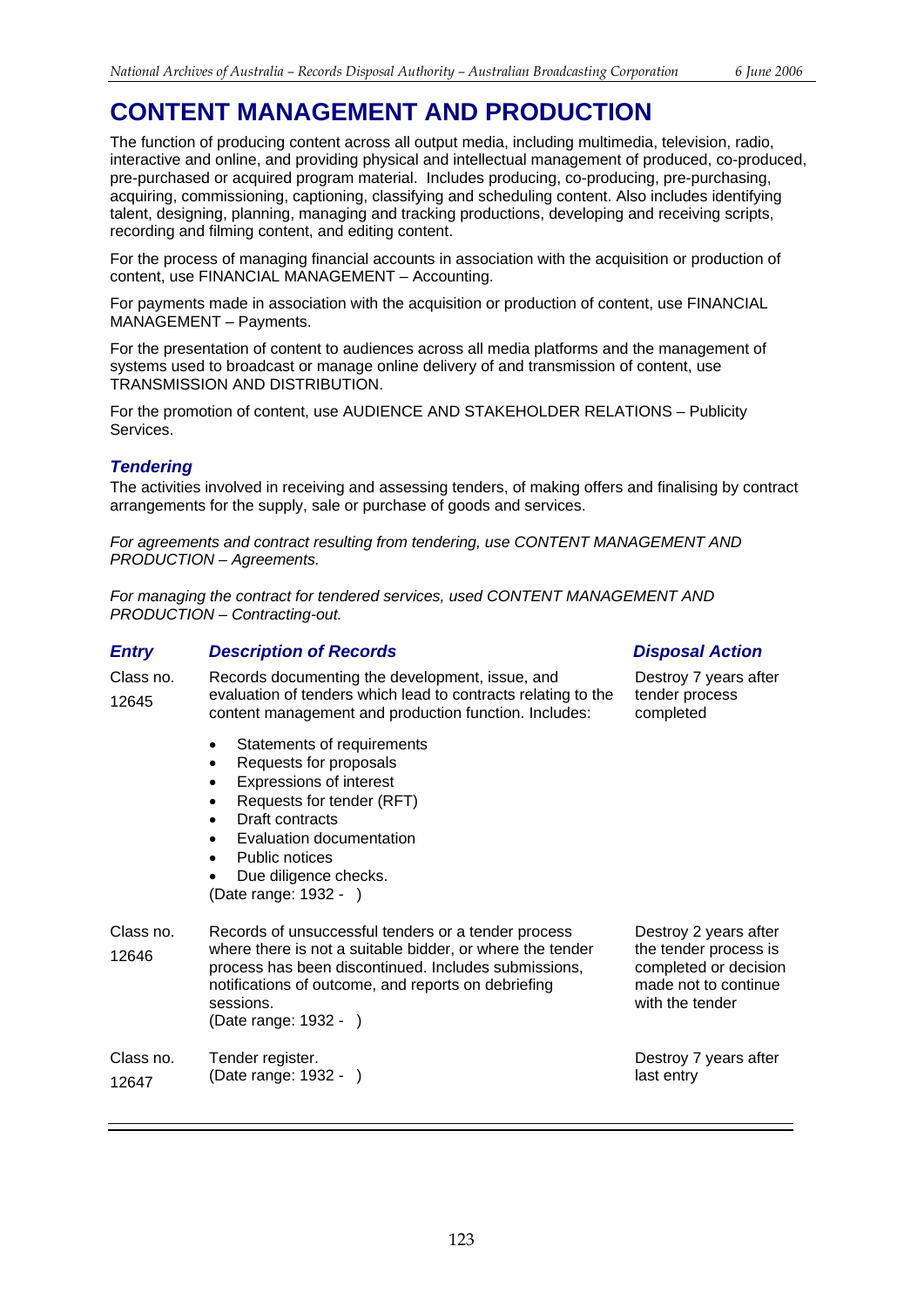## **HISTORICAL INFORMATION MANAGEMENT**

The function of conserving the organisation's audiovisual content and documenting the organisation's history. Includes the production of audiovisual content where there is no intent to broadcast.

For the production of content for broadcast, use CONTENT MANAGEMENT AND PRODUCTION.

For all other activities relating to the management of the organisation's information resources in general, use INFORMATION MANAGEMENT.

For publications, use PUBLICATION.

For final versions of broadcast content, use TRANSMISSION AND DISTRIBUTION – Transmitted Content.

## *Conservation*

The activities involved in the preservation, protection, maintenance, restoration and enhancement of properties, including buildings and land, and information resources and artefacts.

*For conservation of non-audiovisual material, use INFORMATION MANAGEMENT – Conservation.* 

*For the provision of advice on storage conditions, use INFORMATION MANAGEMENT – Advice.* 

*For formal reporting on storage of materials, use INFORMATION MANAGEMENT – Reporting.* 

| <b>Entry</b>       | <b>Description of Records</b>                                                                                                  | <b>Disposal Action</b>                     |
|--------------------|--------------------------------------------------------------------------------------------------------------------------------|--------------------------------------------|
| Class no.<br>12648 | Assessment of conservation techniques for audiovisual<br>materials.<br>(Date range: 1955 - )                                   | Disposal not<br>authorised                 |
| Class no.<br>12649 | Proposals for conservation projects on audiovisual<br>materials to be undertaken by the organisation.<br>(Date range: 1955 - ) | Destroy 10 years after<br>the last action  |
| Class no.<br>12650 | Final reports on audiovisual conservation projects<br>undertaken by the organisation.<br>(Date range: 1955 -                   | Destroy 10 years after<br>action completed |
| Class no.<br>12651 | Records documenting the storage conditions of audiovisual<br>materials held within the organisation.<br>(Date range: 1955 - )  | Destroy when<br>reference ceases           |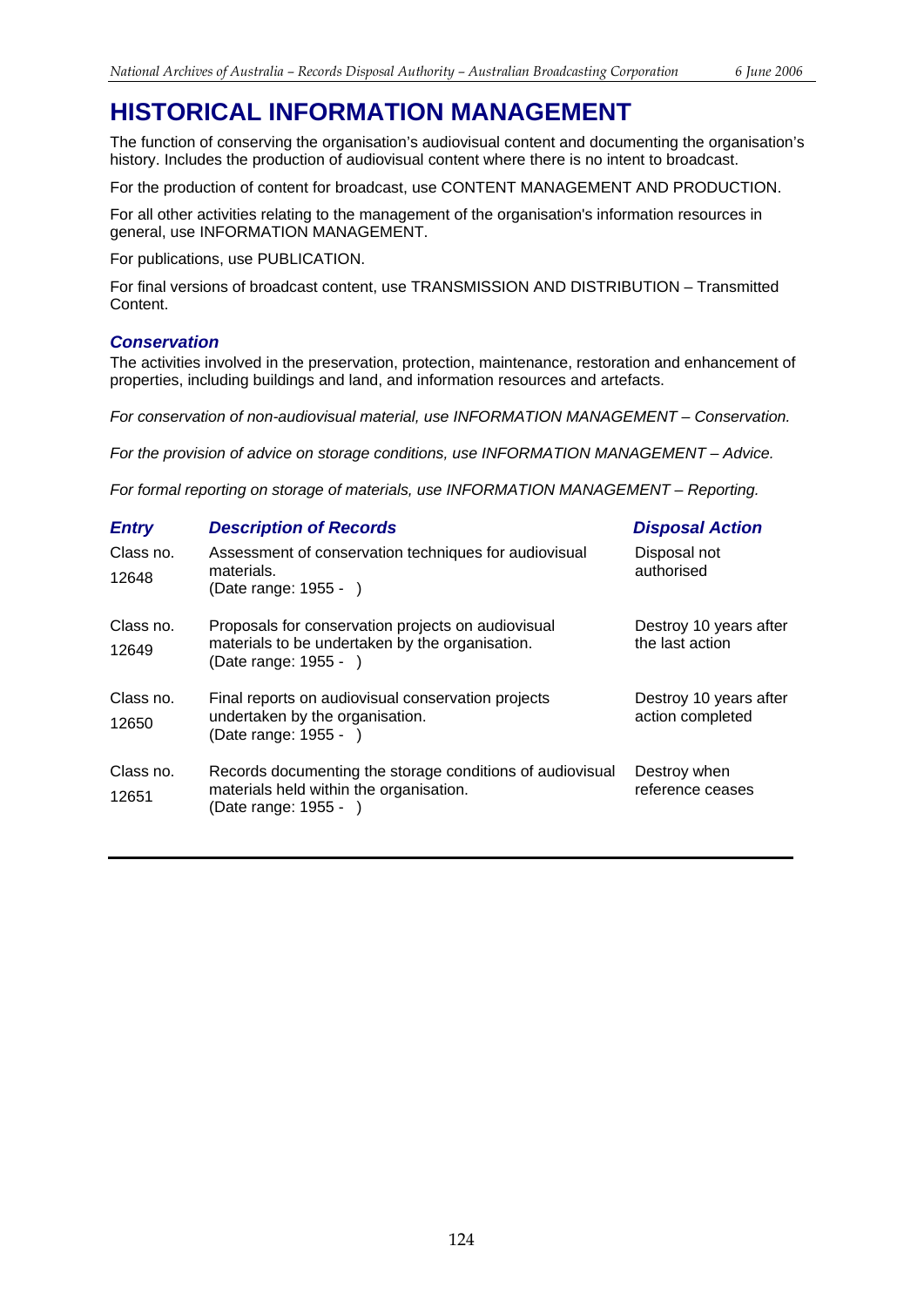## **HISTORICAL INFORMATION MANAGEMENT**

The function of conserving the organisation's audiovisual content and documenting the organisation's history. Includes the production of audiovisual content where there is no intent to broadcast.

For the production of content for broadcast, use CONTENT MANAGEMENT AND PRODUCTION.

For all other activities relating to the management of the organisation's information resources in general, use INFORMATION MANAGEMENT.

For publications, use PUBLICATION.

For final versions of broadcast content, use TRANSMISSION AND DISTRIBUTION – Transmitted Content.

## *Historical Production and Collection*

The activities involved in producing or collecting material to preserve records of important events in the chronology of the organisation's broadcast history. Includes the production and collection of audiovisual material to celebrate milestones in the organisation's history.

*For the production of publications, use PUBLICATION – Production.* 

*For the broadcast of programs, use TRANSMISSION AND DISTRIBUTION – Transmitted Content.* 

*For the editing, recording, filming and acquisition of broadcast content, use CONTENT MANAGEMENT AND PRODUCTION.* 

| <b>Entry</b>       | <b>Description of Records</b>                                                                                                                                         | <b>Disposal Action</b>                                                          |
|--------------------|-----------------------------------------------------------------------------------------------------------------------------------------------------------------------|---------------------------------------------------------------------------------|
| Class no.<br>12652 | Final master versions of audiovisual material produced to<br>document milestones in the organisation's history.<br>(Date range: 1955 - )                              | Retain as national<br>archives in<br>accordance with<br>sentencing guidelines   |
| Class no.<br>12653 | Edited versions of audiovisual material produced to<br>document milestones in the organisation's history.<br>Excludes final master versions.<br>(Date range: 1955 - ) | Destroy when<br>reference ceases                                                |
| Class no.<br>12654 | Unedited recordings such as camera tapes and interview<br>tapes where content depicts milestones in the<br>organisation's history.<br>(Date range: 1955 - )           | Destroy when<br>reference ceases in<br>accordance with<br>sentencing guidelines |
| Class no.<br>12655 | Scripts and research material associated with documenting<br>the milestones in the organisation's history.<br>(Date range: 1955 - )                                   | Retain as national<br>archives in<br>accordance with<br>sentencing guidelines   |
| Class no.<br>12656 | Draft scripts and draft research material associated with<br>documenting the milestones in the organisation's history.<br>(Date range: 1955 - )                       | Destroy when<br>reference ceases in<br>accordance with<br>sentencing guidelines |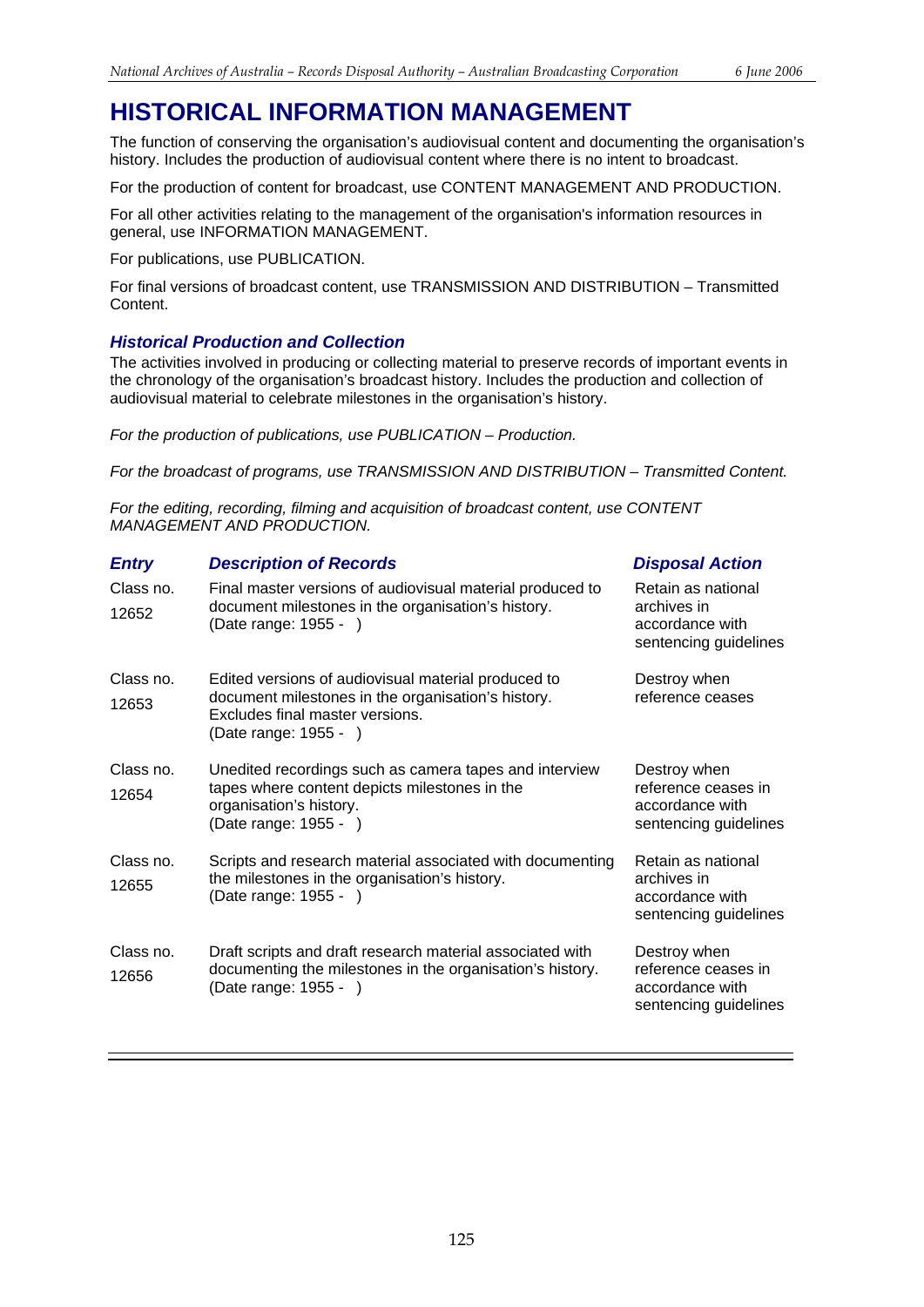The function of developing and promoting the appreciation of orchestral music through the composition and performance of music. Includes concerts to schools and to paying audiences. Also includes the development of artists and conductors, arrangement of orchestral tours, subscription services and ticket sales.

Note: The function does not cover records created after the date of corporatisation of individual orchestras or any support organisation, such as Symphony Australia. The dates of corporatisation are provided in the Application section of this Records Disposal Authority.

For personnel information on orchestral players, use PERSONNEL.

For all other concerts, use COMMERCIAL ACTIVITIES – Performances.

For matters relating to the broadcast of concerts, use TRANSMISSION AND DISTRIBUTION.

For awards given to orchestral performers, use AUDIENCE AND STAKEHOLDER RELATIONS – Awards.

For the publicity of orchestras, use AUDIENCE AND STAKEHOLDER RELATIONS – Publicity Services.

For recording of concerts, use CONTENT MANAGEMENT AND PRODUCTION – Recording and Filming.

For outside hire of Music Library facilities, use COMMERCIAL ACTIVITIES – Facilities Hire.

For the production of concert programs, use PUBLICATION.

#### *Agreements*

The processes associated with the establishment, maintenance, review and negotiation of agreements.

*For the ongoing agreements with the orchestras, use COMMERCIAL ACTIVITIES – Agreements.* 

#### *Entry Description of Records Disposal Action*

| Class no. | Records documenting the negotiation, maintenance and<br>review of agreements between the organisation, concert<br>artists, entrepreneurs and other individuals or organisations<br>involved in major arrangements for concert tours.<br>(Date range: 1932 - 2000) | Retain as national<br>archives                                                                                    |
|-----------|-------------------------------------------------------------------------------------------------------------------------------------------------------------------------------------------------------------------------------------------------------------------|-------------------------------------------------------------------------------------------------------------------|
| 12657     |                                                                                                                                                                                                                                                                   |                                                                                                                   |
| Class no. | Records documenting the negotiation, maintenance and<br>review of other agreements covering routine administrative<br>arrangements such as venue hire agreements.<br>(Date range: 1932 - 2000)                                                                    | Destroy 7 years after                                                                                             |
| 12658     |                                                                                                                                                                                                                                                                   | expiry or other<br>termination of the<br>agreement, unless a<br>longer period is<br>specified in the<br>agreement |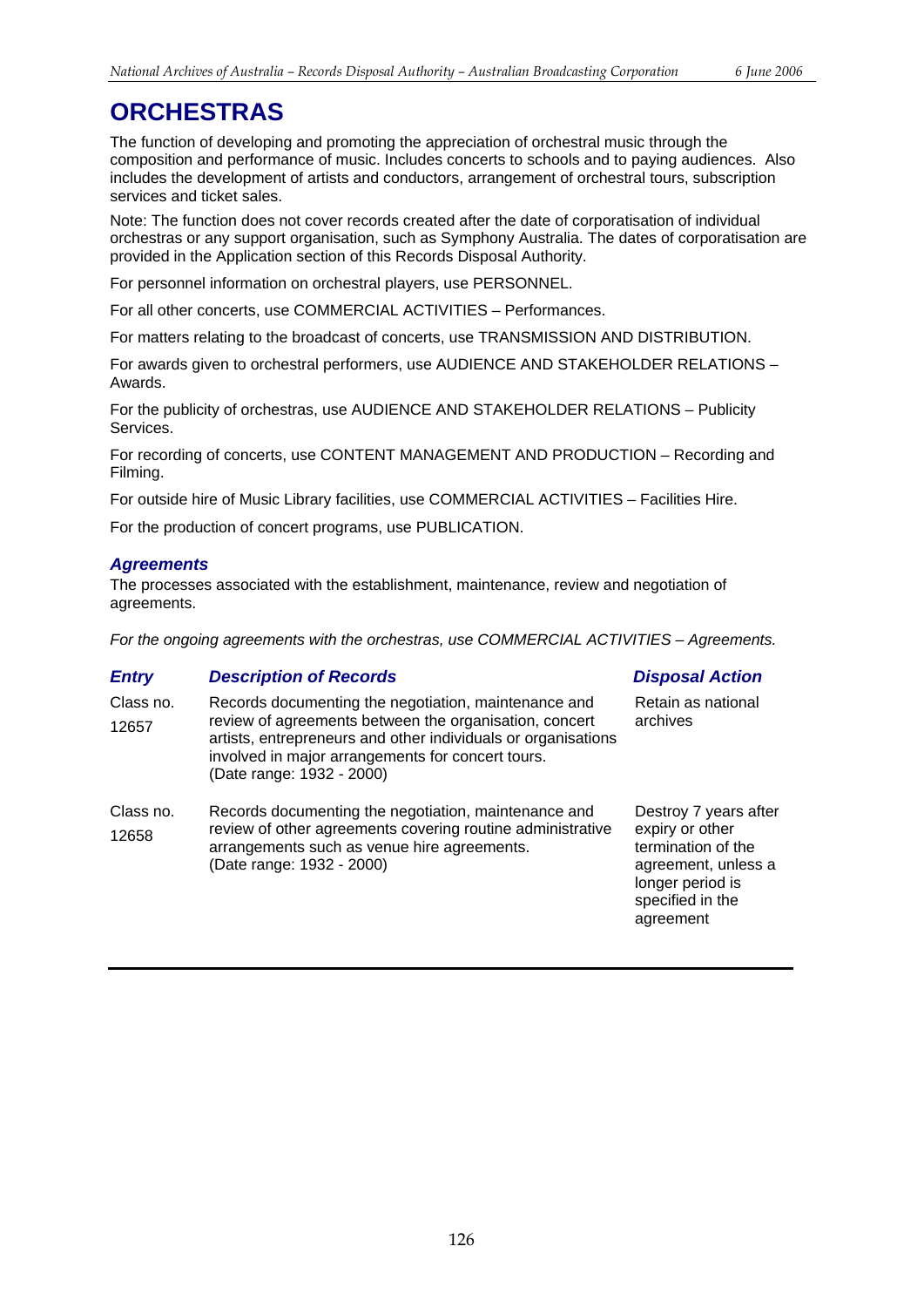The function of developing and promoting the appreciation of orchestral music through the composition and performance of music. Includes concerts to schools and to paying audiences. Also includes the development of artists and conductors, arrangement of orchestral tours, subscription services and ticket sales.

Note: The function does not cover records created after the date of corporatisation of individual orchestras or any support organisation, such as Symphony Australia. The dates of corporatisation are provided in the Application section of this Records Disposal Authority.

For personnel information on orchestral players, use PERSONNEL.

For all other concerts, use COMMERCIAL ACTIVITIES – Performances.

For matters relating to the broadcast of concerts, use TRANSMISSION AND DISTRIBUTION.

For awards given to orchestral performers, use AUDIENCE AND STAKEHOLDER RELATIONS – Awards.

For the publicity of orchestras, use AUDIENCE AND STAKEHOLDER RELATIONS – Publicity Services.

For recording of concerts, use CONTENT MANAGEMENT AND PRODUCTION – Recording and Filming.

For outside hire of Music Library facilities, use COMMERCIAL ACTIVITIES – Facilities Hire.

For the production of concert programs, use PUBLICATION.

#### *Arrangements*

The activities involved in arranging for a journey or trip. Includes preparing travel itineraries, authorisation, entitlements etc. Also includes arrangements made for the delivery of equipment or goods and the usage made of facilities, vehicles, equipment and space.

*For music arranging, use ORCHESTRAS – Music Development.* 

## *Entry Description of Records Disposal Action*

| Class no.<br>Records documenting travel and accommodation<br>arrangements for principal concert artists that provide<br>12659<br>evidence of the artists' opinions, the perceived preferences<br>of the audience and the experiences of the artist while<br>travelling. Includes artists' travel itineraries,<br>accommodation arrangements, arranging for civic |                                                                        | a |
|------------------------------------------------------------------------------------------------------------------------------------------------------------------------------------------------------------------------------------------------------------------------------------------------------------------------------------------------------------------|------------------------------------------------------------------------|---|
|                                                                                                                                                                                                                                                                                                                                                                  | receptions and discussions of repertoire.<br>(Date range: 1932 - 2000) |   |
| Class no.                                                                                                                                                                                                                                                                                                                                                        | Records documenting other routine arrangements for                     |   |

12660 orchestral performances. Includes venue booking correspondence and forms. (Date range: 1932 - 2000)

Retain as national archives

Destroy 1 year after the event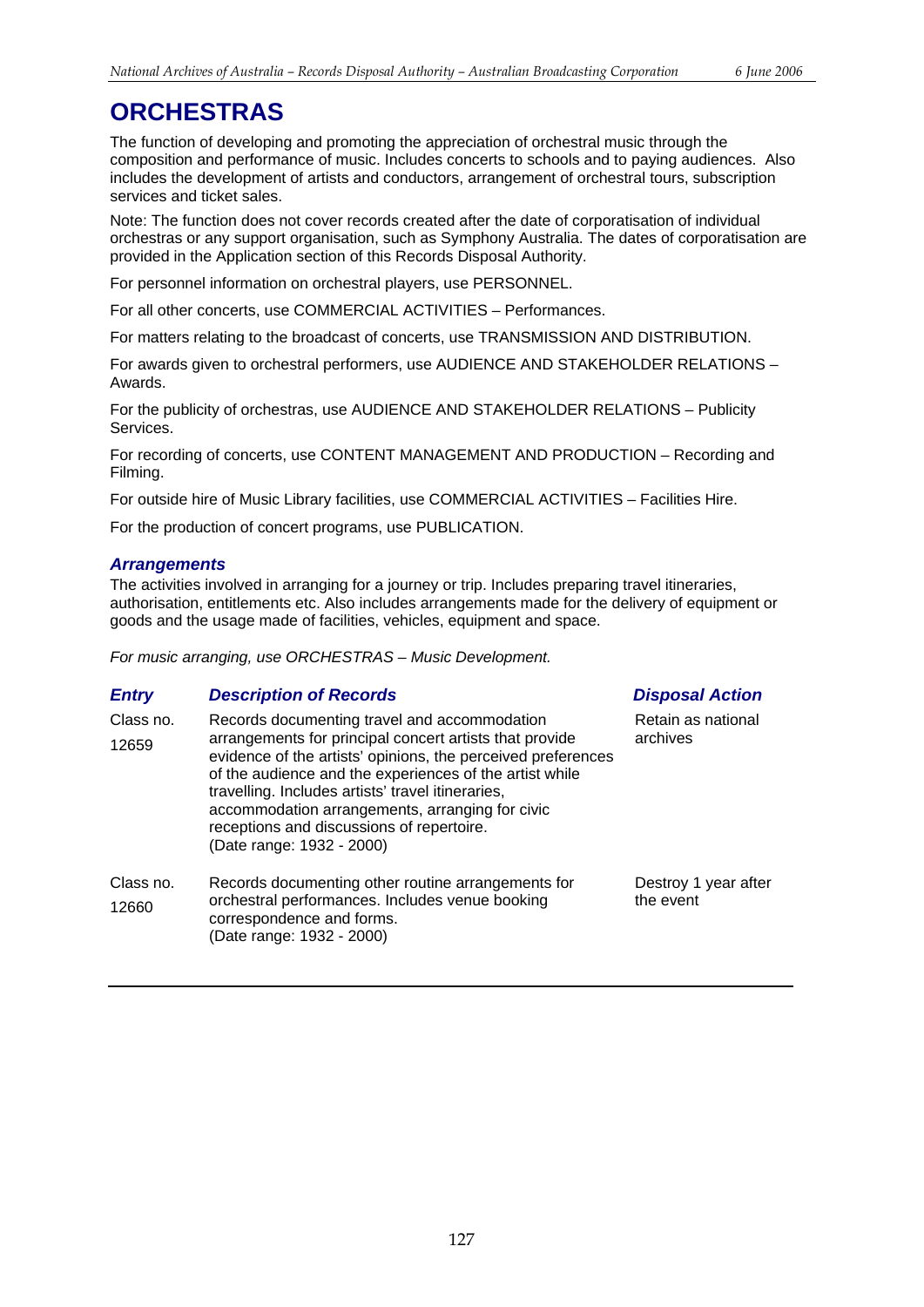The function of developing and promoting the appreciation of orchestral music through the composition and performance of music. Includes concerts to schools and to paying audiences. Also includes the development of artists and conductors, arrangement of orchestral tours, subscription services and ticket sales.

Note: The function does not cover records created after the date of corporatisation of individual orchestras or any support organisation, such as Symphony Australia. The dates of corporatisation are provided in the Application section of this Records Disposal Authority.

For personnel information on orchestral players, use PERSONNEL.

For all other concerts, use COMMERCIAL ACTIVITIES – Performances.

For matters relating to the broadcast of concerts, use TRANSMISSION AND DISTRIBUTION.

For awards given to orchestral performers, use AUDIENCE AND STAKEHOLDER RELATIONS – Awards.

For the publicity of orchestras, use AUDIENCE AND STAKEHOLDER RELATIONS – Publicity Services.

For recording of concerts, use CONTENT MANAGEMENT AND PRODUCTION – Recording and Filming.

For outside hire of Music Library facilities, use COMMERCIAL ACTIVITIES – Facilities Hire.

For the production of concert programs, use PUBLICATION.

#### *Artist Development*

The activities associated with selecting and nurturing of artists' instrumental, vocal or conducting abilities through the provision of master classes and other forms of tuition.

*For the provision of scholarships and competition awards, use AUDIENCE AND STAKEHOLDER RELATIONS – Awards.* 

## *Entry Description of Records Disposal Action*

# Retain as national

archives

Class no. 12661 Records documenting the development of artists. Includes: • Details of assistance to be provided

- Evaluation and selection documentation
- Notification of successful applicants
- Progress assessment and reports. (Date range: 1932 - 2000)

Class no. 12662 Notifications of unsuccessful applicants. (Date range: 1932 - 2000)

Destroy when reference ceases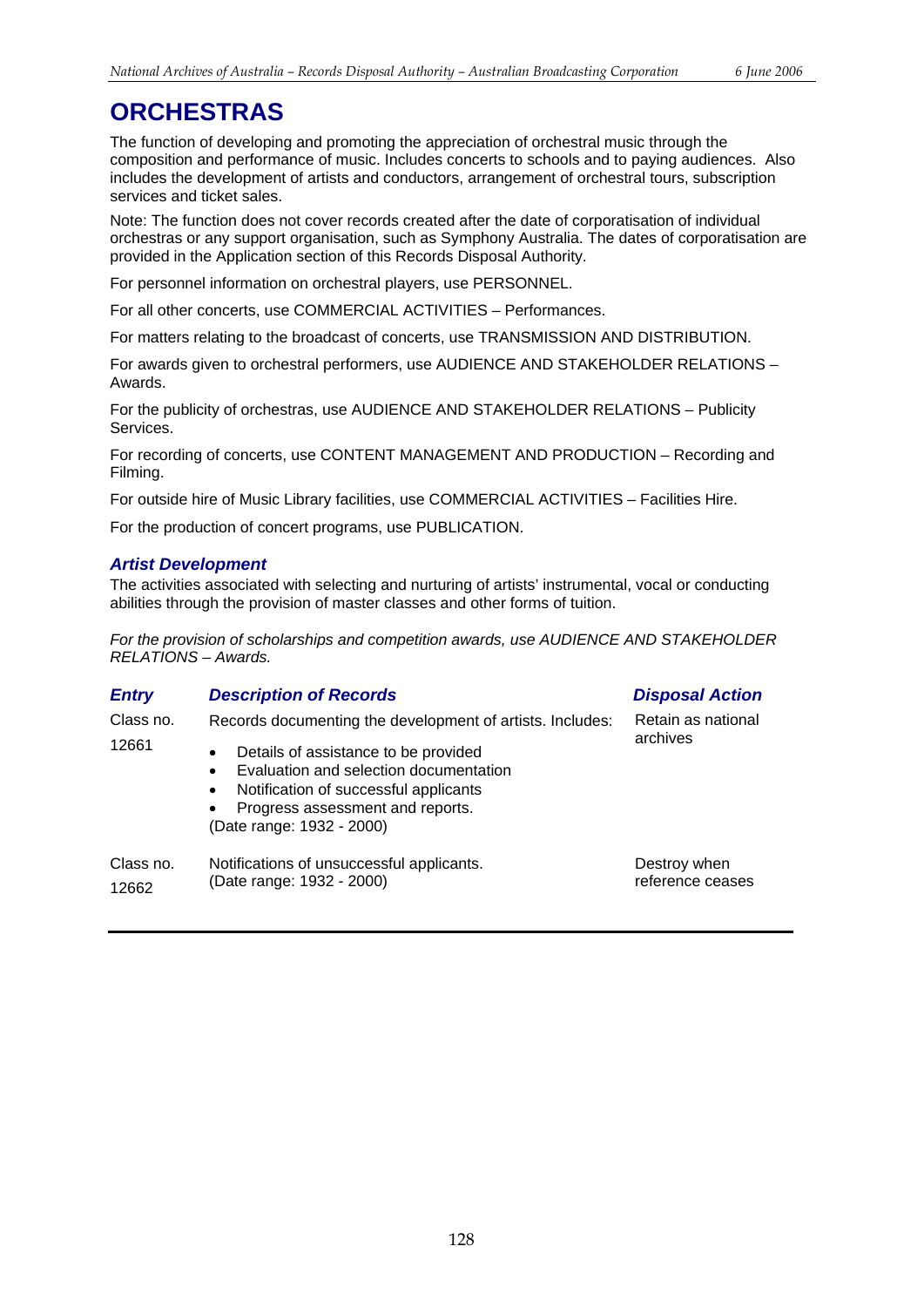The function of developing and promoting the appreciation of orchestral music through the composition and performance of music. Includes concerts to schools and to paying audiences. Also includes the development of artists and conductors, arrangement of orchestral tours, subscription services and ticket sales.

Note: The function does not cover records created after the date of corporatisation of individual orchestras or any support organisation, such as Symphony Australia. The dates of corporatisation are provided in the Application section of this Records Disposal Authority.

For personnel information on orchestral players, use PERSONNEL.

For all other concerts, use COMMERCIAL ACTIVITIES – Performances.

For matters relating to the broadcast of concerts, use TRANSMISSION AND DISTRIBUTION.

For awards given to orchestral performers, use AUDIENCE AND STAKEHOLDER RELATIONS – Awards.

For the publicity of orchestras, use AUDIENCE AND STAKEHOLDER RELATIONS – Publicity Services.

For recording of concerts, use CONTENT MANAGEMENT AND PRODUCTION – Recording and Filming.

For outside hire of Music Library facilities, use COMMERCIAL ACTIVITIES – Facilities Hire.

For the production of concert programs, use PUBLICATION.

#### *Music Development*

The activities associated with commissioning new musical works or the arrangement of existing musical work.

*For the commissioning of content to be used in the organisation's productions, use CONTENT MANAGEMENT AND PRODUCTION – Commissioning.* 

*For recordings of music, use CONTENT MANAGEMENT AND PRODUCTION – Recording and Filming.* 

*For the provision of scholarships and competition awards, use AUDIENCE AND STAKEHOLDER RELATIONS – Awards.* 

*For agreements with the composer/arranger, use ORCHESTRAS – Agreements.* 

| <b>Entry</b>       | <b>Description of Records</b>                                                                                                     | <b>Disposal Action</b>                                                                       |
|--------------------|-----------------------------------------------------------------------------------------------------------------------------------|----------------------------------------------------------------------------------------------|
| Class no.<br>12663 | Final and draft versions of original musical works<br>commissioned by the organisation. Includes:                                 | Retain as national<br>archives                                                               |
|                    | Works of original theme music for productions<br>Correspondence between the organisation and artists<br>Rejected works<br>٠       |                                                                                              |
|                    | Excludes recordings of music and individual parts.<br>(Date range: 1932 - 2000)                                                   |                                                                                              |
| Class no.<br>12664 | Arrangements and individual music parts commissioned by<br>the organisation. Includes:                                            | Destroy 5 years after<br>last action or transfer<br>to appropriate<br>collecting institution |
|                    | Draft and final versions of arrangements<br>$\bullet$<br>Individual music parts of musical works and<br>$\bullet$<br>arrangements |                                                                                              |
|                    | Correspondence between the organisation and artists.<br>(Date range: 1932 - 2000)                                                 |                                                                                              |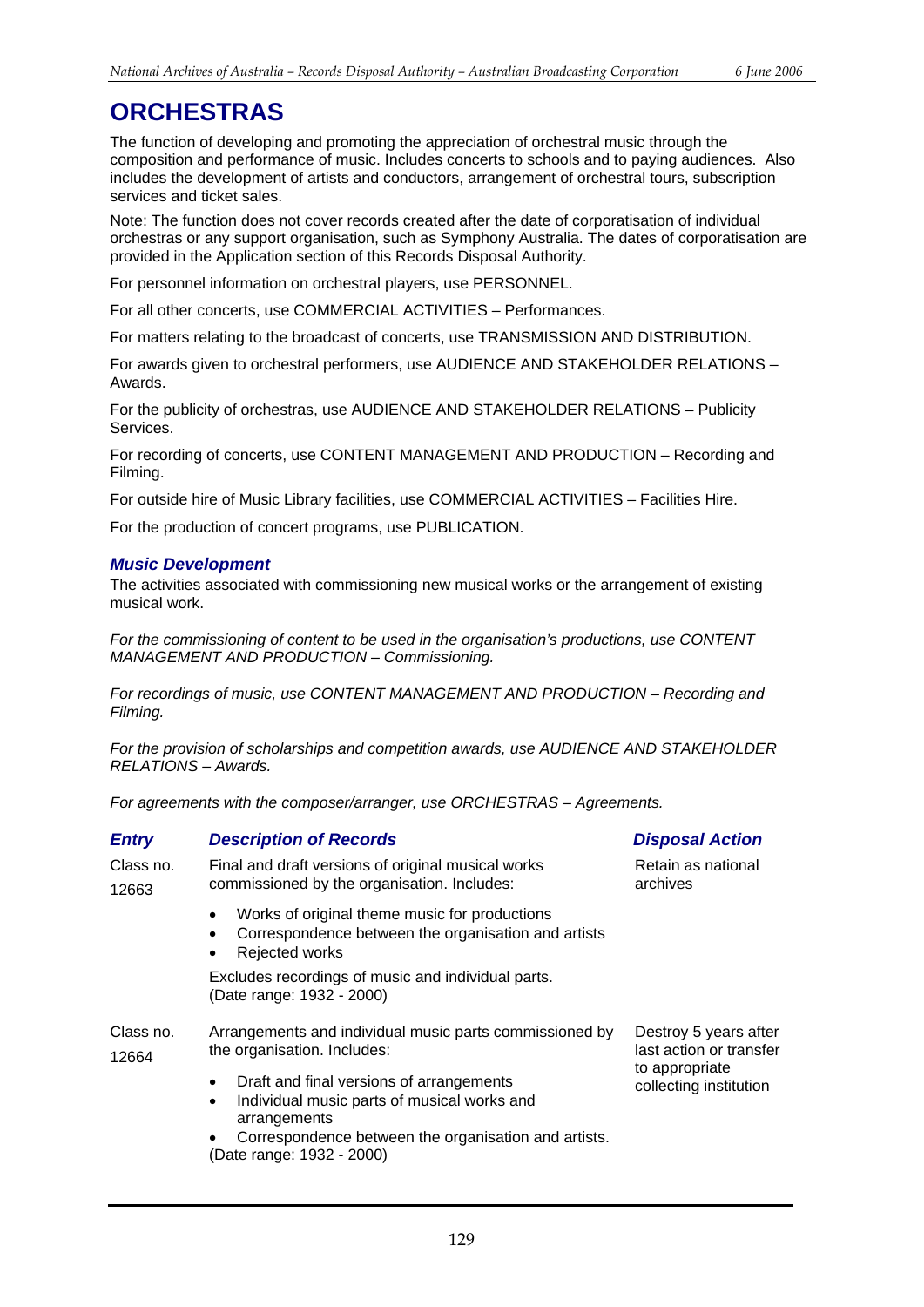The function of developing and promoting the appreciation of orchestral music through the composition and performance of music. Includes concerts to schools and to paying audiences. Also includes the development of artists and conductors, arrangement of orchestral tours, subscription services and ticket sales.

Note: The function does not cover records created after the date of corporatisation of individual orchestras or any support organisation, such as Symphony Australia. The dates of corporatisation are provided in the Application section of this Records Disposal Authority.

For personnel information on orchestral players, use PERSONNEL.

For all other concerts, use COMMERCIAL ACTIVITIES – Performances.

For matters relating to the broadcast of concerts, use TRANSMISSION AND DISTRIBUTION.

For awards given to orchestral performers, use AUDIENCE AND STAKEHOLDER RELATIONS – Awards.

For the publicity of orchestras, use AUDIENCE AND STAKEHOLDER RELATIONS – Publicity Services.

For recording of concerts, use CONTENT MANAGEMENT AND PRODUCTION – Recording and Filming.

For outside hire of Music Library facilities, use COMMERCIAL ACTIVITIES – Facilities Hire.

For the production of concert programs, use PUBLICATION.

#### *Performances*

The activities involved in managing the staging of performances. Includes identifying proposals, determining repertories and staging the event.

*For all other performances, use COMMERCIAL ACTIVITIES – Performances.* 

*For the actual broadcast, use TRANSMISSION AND DISTRIBUTION.* 

*For arrangements relating to performances such as travel arrangements and venue bookings, use ORCHESTRAS – Arrangements.* 

| <b>Entry</b> | <b>Description of Records</b>                                                                                                                                                                               | <b>Disposal Action</b>            |
|--------------|-------------------------------------------------------------------------------------------------------------------------------------------------------------------------------------------------------------|-----------------------------------|
| Class no.    | Register of works and dates of performances.                                                                                                                                                                | Retain as national                |
| 12665        | (Date range: 1932 - 2000)                                                                                                                                                                                   | archives                          |
| Class no.    | Records documenting the co-ordination and management<br>of orchestral performances. Includes proposals, approvals,<br>and correspondence with external parties and performers.<br>(Date range: 1932 - 2000) | Destroy 1 year after<br>the event |
| 12666        |                                                                                                                                                                                                             |                                   |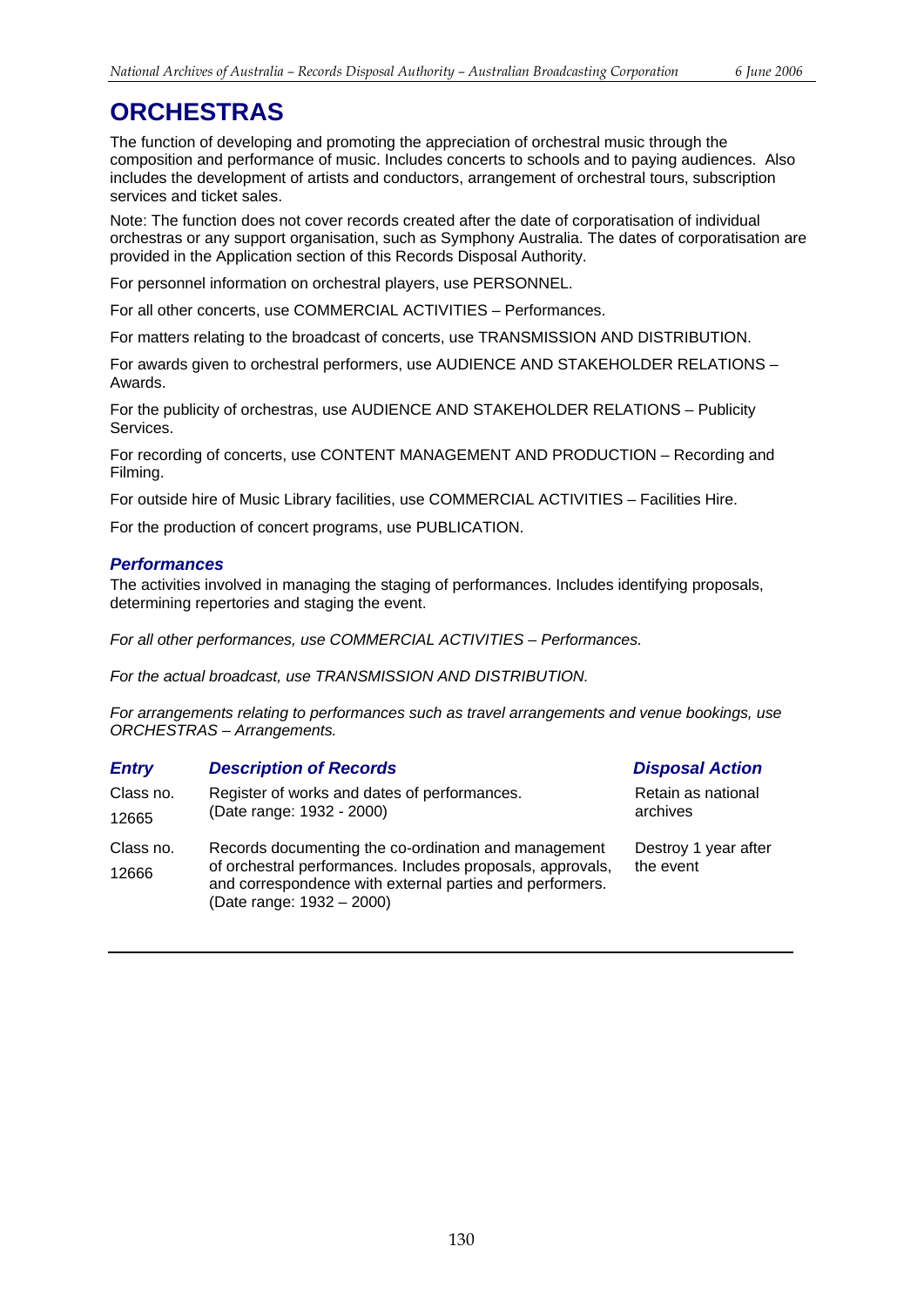The function of developing and promoting the appreciation of orchestral music through the composition and performance of music. Includes concerts to schools and to paying audiences. Also includes the development of artists and conductors, arrangement of orchestral tours, subscription services and ticket sales.

Note: The function does not cover records created after the date of corporatisation of individual orchestras or any support organisation, such as Symphony Australia. The dates of corporatisation are provided in the Application section of this Records Disposal Authority.

For personnel information on orchestral players, use PERSONNEL.

For all other concerts, use COMMERCIAL ACTIVITIES – Performances.

For matters relating to the broadcast of concerts, use TRANSMISSION AND DISTRIBUTION.

For awards given to orchestral performers, use AUDIENCE AND STAKEHOLDER RELATIONS – Awards.

For the publicity of orchestras, use AUDIENCE AND STAKEHOLDER RELATIONS – Publicity Services.

For recording of concerts, use CONTENT MANAGEMENT AND PRODUCTION – Recording and Filming.

For outside hire of Music Library facilities, use COMMERCIAL ACTIVITIES – Facilities Hire.

For the production of concert programs, use PUBLICATION.

## *Policy*

The activities associated with developing and establishing decisions, directions and precedents, which act as a reference for future decision making, as the basis from which the organisation's operating procedures are determined.

#### *Entry Description of Records Disposal Action*

Retain as national

archives

Class no. 12667 Records documenting the development and establishment of the organisation's orchestras' policies. Includes:

- 
- Policy proposals
- Research papers
- Results of consultations
- Supporting reports
- Major drafts
- Final policy documents. (Date range: 1932 - 2000)

(Date range: 1932 - 2000)

Class no. 12668 Working papers documenting the development of policies relating to the orchestras' function, and records documenting the promulgation of policy.

Destroy 1 year after promulgation of new policy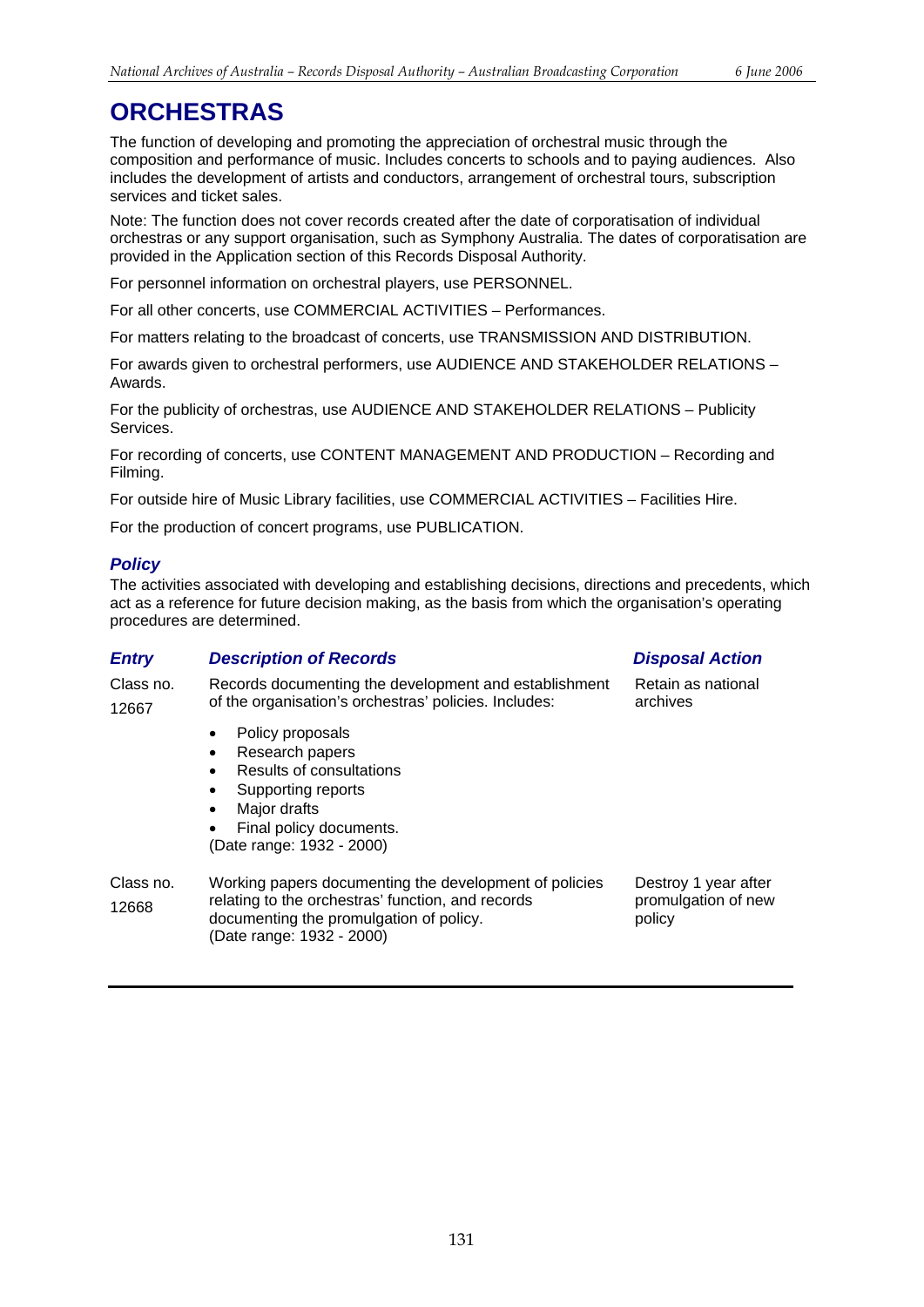The function of developing and promoting the appreciation of orchestral music through the composition and performance of music. Includes concerts to schools and to paying audiences. Also includes the development of artists and conductors, arrangement of orchestral tours, subscription services and ticket sales.

Note: The function does not cover records created after the date of corporatisation of individual orchestras or any support organisation, such as Symphony Australia. The dates of corporatisation are provided in the Application section of this Records Disposal Authority.

For personnel information on orchestral players, use PERSONNEL.

For all other concerts, use COMMERCIAL ACTIVITIES – Performances.

For matters relating to the broadcast of concerts, use TRANSMISSION AND DISTRIBUTION.

For awards given to orchestral performers, use AUDIENCE AND STAKEHOLDER RELATIONS – Awards.

For the publicity of orchestras, use AUDIENCE AND STAKEHOLDER RELATIONS – Publicity Services.

For recording of concerts, use CONTENT MANAGEMENT AND PRODUCTION – Recording and Filming.

For outside hire of Music Library facilities, use COMMERCIAL ACTIVITIES – Facilities Hire.

For the production of concert programs, use PUBLICATION.

## *Procedures*

Standard methods of operating laid down by an organisation according to formulated policy.

| <b>Entry</b>       | <b>Description of Records</b>                                                                                                                                                                         | <b>Disposal Action</b>                                    |
|--------------------|-------------------------------------------------------------------------------------------------------------------------------------------------------------------------------------------------------|-----------------------------------------------------------|
| Class no.<br>12669 | Master set of organisation's manuals, handbooks,<br>directives etc detailing procedures supporting the<br>orchestras' function.<br>(Date range: 1932 - 2000)                                          | Destroy when<br>procedures are<br>superseded              |
| Class no.<br>12670 | Records documenting the development of the<br>organisation's procedures and records concerning the<br>promulgation of procedures supporting the orchestras'<br>function.<br>(Date range: 1932 - 2000) | Destroy 1 year after<br>new procedures are<br>promulgated |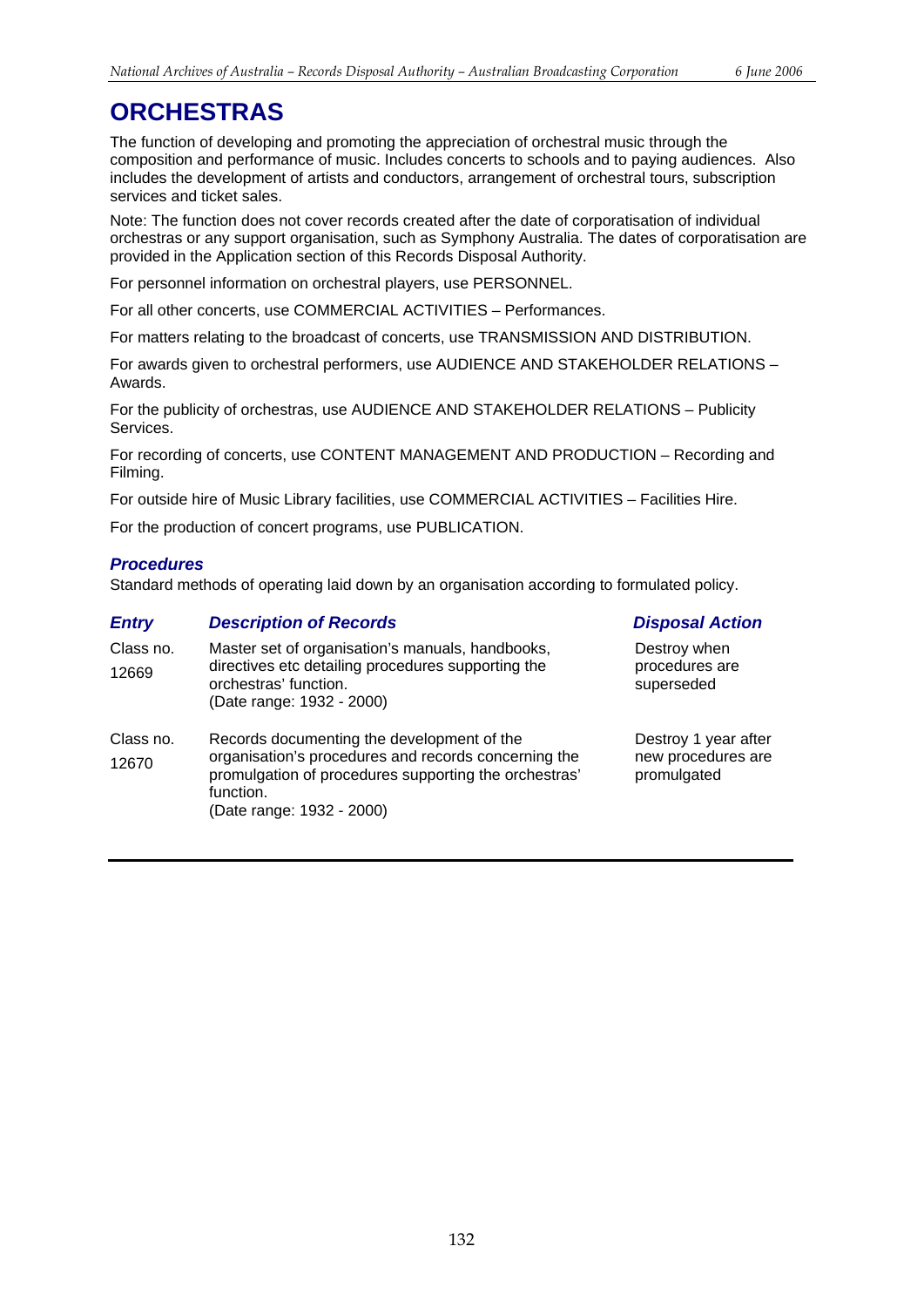The function of developing and promoting the appreciation of orchestral music through the composition and performance of music. Includes concerts to schools and to paying audiences. Also includes the development of artists and conductors, arrangement of orchestral tours, subscription services and ticket sales.

Note: The function does not cover records created after the date of corporatisation of individual orchestras or any support organisation, such as Symphony Australia. The dates of corporatisation are provided in the Application section of this Records Disposal Authority.

For personnel information on orchestral players, use PERSONNEL.

For all other concerts, use COMMERCIAL ACTIVITIES – Performances.

For matters relating to the broadcast of concerts, use TRANSMISSION AND DISTRIBUTION.

For awards given to orchestral performers, use AUDIENCE AND STAKEHOLDER RELATIONS – Awards.

For the publicity of orchestras, use AUDIENCE AND STAKEHOLDER RELATIONS – Publicity Services.

For recording of concerts, use CONTENT MANAGEMENT AND PRODUCTION – Recording and Filming.

For outside hire of Music Library facilities, use COMMERCIAL ACTIVITIES – Facilities Hire.

For the production of concert programs, use PUBLICATION.

## *Reporting*

The processes associated with initiating or proving a formal response to a situation or request (either internal, external or as a requirement of corporate policies), and to provide formal statements or findings of the results of the examination or investigation. Includes agenda, briefing, business, discussion papers, proposals, reports, reviews and returns.

*For reporting on ticket sales, use ORCHESTRAS – Ticket Sales.* 

## *Entry Description of Records Disposal Action*

#### Class no. 12671 Final reports concerning the orchestras' function. Includes reports to management, the organisation's governing body, and external parties. Excludes Board reports. (Date range: 1932 - 2000) Retain as national archives Class no. 12672 Statistical and performance reports, and working records documenting the development of all reports. Includes drafts and comments received. (Date range: 1932 - 2000) Destroy when reference ceases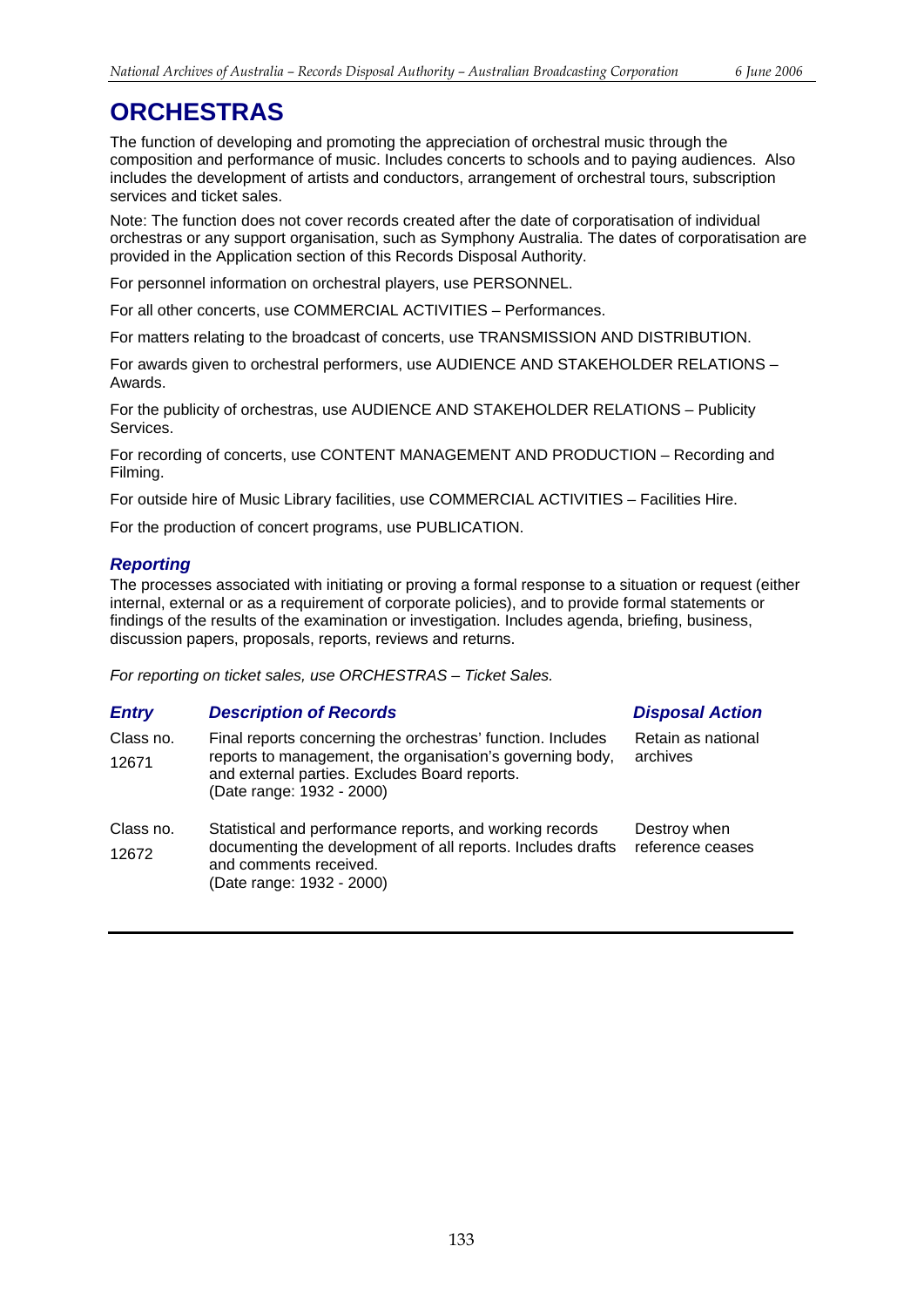The function of developing and promoting the appreciation of orchestral music through the composition and performance of music. Includes concerts to schools and to paying audiences. Also includes the development of artists and conductors, arrangement of orchestral tours, subscription services and ticket sales.

Note: The function does not cover records created after the date of corporatisation of individual orchestras or any support organisation, such as Symphony Australia. The dates of corporatisation are provided in the Application section of this Records Disposal Authority.

For personnel information on orchestral players, use PERSONNEL.

For all other concerts, use COMMERCIAL ACTIVITIES – Performances.

For matters relating to the broadcast of concerts, use TRANSMISSION AND DISTRIBUTION.

For awards given to orchestral performers, use AUDIENCE AND STAKEHOLDER RELATIONS – Awards.

For the publicity of orchestras, use AUDIENCE AND STAKEHOLDER RELATIONS – Publicity Services.

For recording of concerts, use CONTENT MANAGEMENT AND PRODUCTION – Recording and Filming.

For outside hire of Music Library facilities, use COMMERCIAL ACTIVITIES – Facilities Hire.

For the production of concert programs, use PUBLICATION.

#### *Subscriber Services*

The activities associated with the processing and maintenance of subscriber services. Includes receiving subscriptions, providing subscriber cards, maintaining subscriber details and arranging for the exchange of subscriber tickets.

*For accounting records relating to billing and receipt of subscription fees, use FINANCIAL MANAGEMENT.* 

*For symphony orchestras subscriber committees, use AUDIENCE AND STAKEHOLDER RELATIONS – Committees and Councils.* 

| <b>Entry</b>       | <b>Description of Records</b>                                                                                                                                              | <b>Disposal Action</b>                      |
|--------------------|----------------------------------------------------------------------------------------------------------------------------------------------------------------------------|---------------------------------------------|
| Class no.<br>12673 | Records documenting the provision of subscriber services.<br>Includes:                                                                                                     | Destroy 7 years after<br>action completed   |
|                    | Applications<br>Correspondence confirming subscription and provision<br>$\bullet$<br>of subscriber card<br>Arrangements for ticket exchanges.<br>(Date range: 1932 - 2000) |                                             |
| Class no.<br>12674 | Subscriber contact details.<br>(Date range: 1932 - 2000)                                                                                                                   | Destroy when<br>subscription has<br>expired |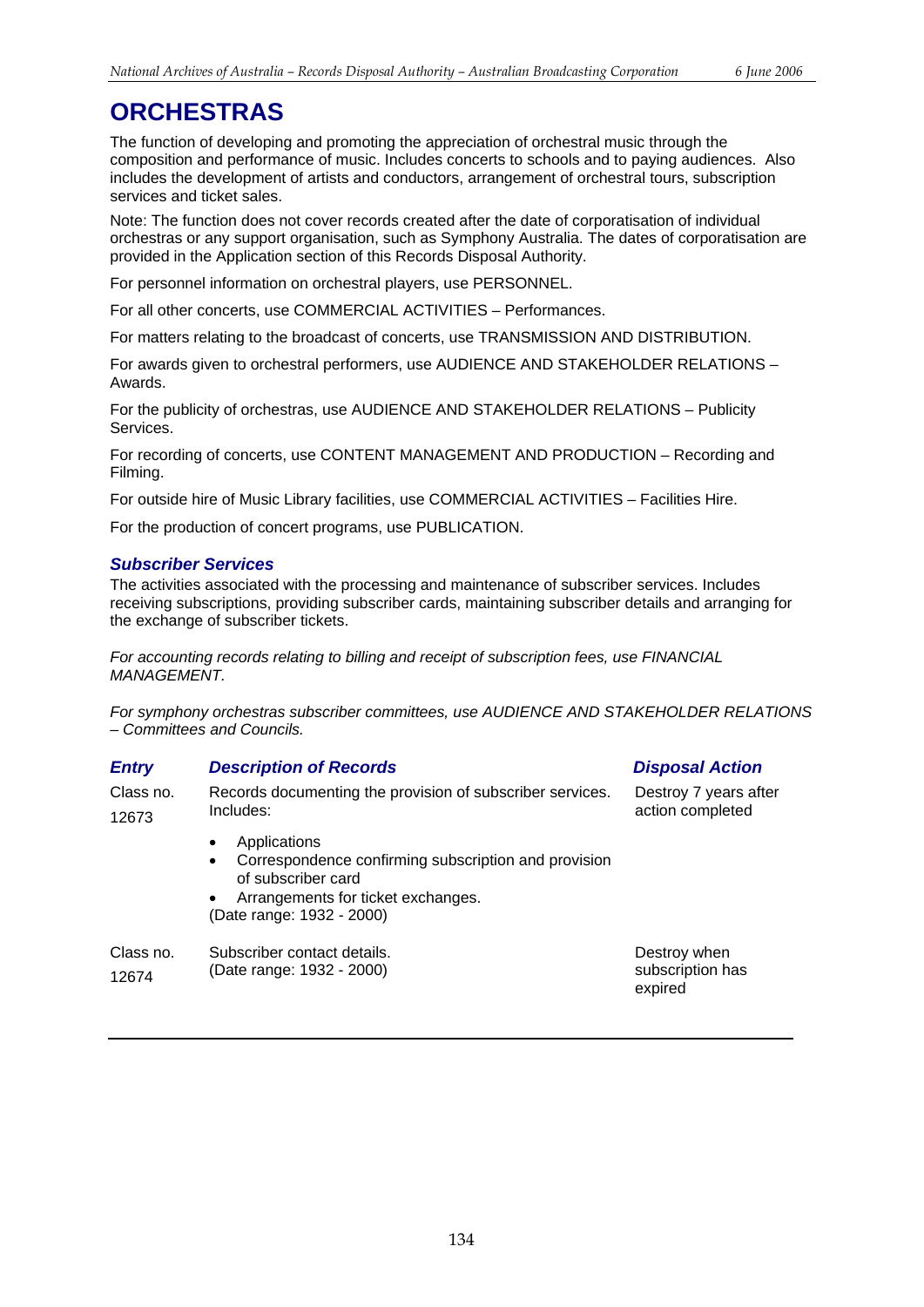The function of developing and promoting the appreciation of orchestral music through the composition and performance of music. Includes concerts to schools and to paying audiences. Also includes the development of artists and conductors, arrangement of orchestral tours, subscription services and ticket sales.

Note: The function does not cover records created after the date of corporatisation of individual orchestras or any support organisation, such as Symphony Australia. The dates of corporatisation are provided in the Application section of this Records Disposal Authority.

For personnel information on orchestral players, use PERSONNEL.

For all other concerts, use COMMERCIAL ACTIVITIES – Performances.

For matters relating to the broadcast of concerts, use TRANSMISSION AND DISTRIBUTION.

For awards given to orchestral performers, use AUDIENCE AND STAKEHOLDER RELATIONS – Awards.

For the publicity of orchestras, use AUDIENCE AND STAKEHOLDER RELATIONS – Publicity Services.

For recording of concerts, use CONTENT MANAGEMENT AND PRODUCTION – Recording and Filming.

For outside hire of Music Library facilities, use COMMERCIAL ACTIVITIES – Facilities Hire.

For the production of concert programs, use PUBLICATION.

## *Ticket Sales*

The activities associated with the sale of tickets. Includes identifying concessions and discounts. Also includes pricing, responding to orders, and monitoring and reporting on sales.

*For accounting records relating to receipt of money, use FINANCIAL MANAGEMENT.* 

#### *Entry Description of Records Disposal Action*

| Class no. | Records documenting the sale of concert tickets. Includes | Destroy 7 years after |
|-----------|-----------------------------------------------------------|-----------------------|
| 12675     | requests, ticket stubs, and sales reports.                | last action           |
|           | (Date range: 1932 - 2000)                                 |                       |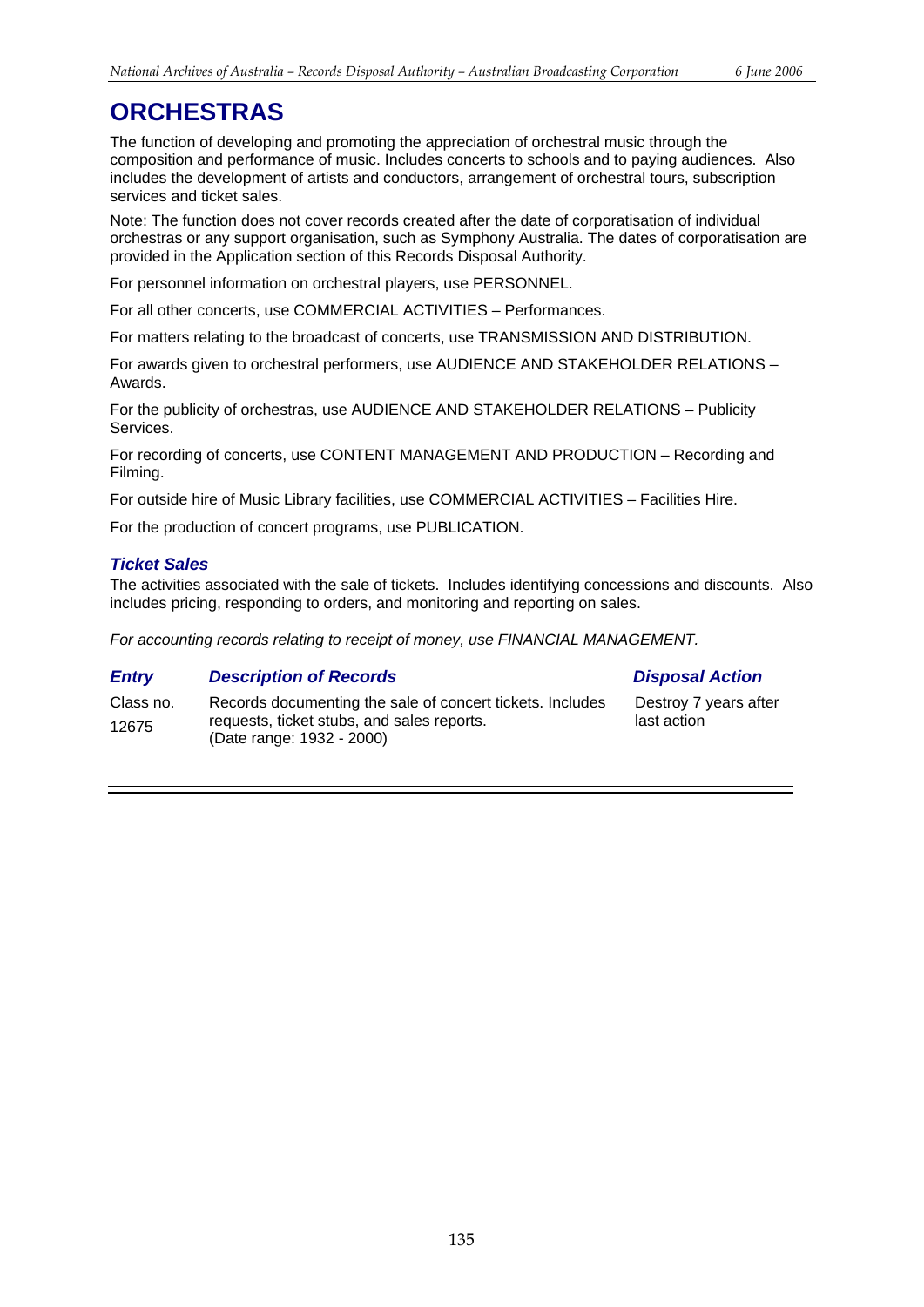The function of establishing agreements, managing contracts, planning, setting standards and producing technical drawings for the organisation's production, broadcast and office technology systems, applications and databases.

For the activities involved in delivering and transmitting program material externally, use TRANSMISSION AND DISTRIBUTION.

For all other activities relating to the management of the organisation's technology and telecommunications, use TECHNOLOGY AND TELECOMMUNICATIONS.

For planning, execution, performance and fault management of transmission and distribution services, use TRANSMISSION AND DISTRIBUTION.

For activities relating to the management of the organisation's equipment, use EQUIPMENT & STORES.

For planning and scheduling of content, use CONTENT MANAGEMENT AND PRODUCTION.

## *Agreements*

The processes associated with the establishment, maintenance, review and negotiation of agreements.

*For ongoing management of service performance of agreements relating to landmark or mission critical technology, use TECHNOLOGY – Contracting-out.* 

*For ongoing management of service performance of agreements that do not relate to landmark or mission critical technology, use TECHOLOGY AND TELECOMMUNICATIONS – Contracting-out.* 

*For establishment, maintenance, review and negotiation of other agreements, use TECHNOLOGY AND TELECOMMUNICATIONS – Agreements.* 

## *Entry Description of Records Disposal Action*

- Class no. 12676 Records documenting the establishment, maintenance, review and negotiation of the actual agreements relating to landmark or mission critical broadcasting technology such as those relating to the introduction of digital television transmission. Includes agreements:
	- Relating to the provision of innovative services or major changes in technology
	- That have implications for major liabilities or obligations for the organisation
	- With major carriers
	- That are internal but which are mission critical
	- That documents the move from public to private sector arrangements.

(Date range: 1932 - )

Retain as national archives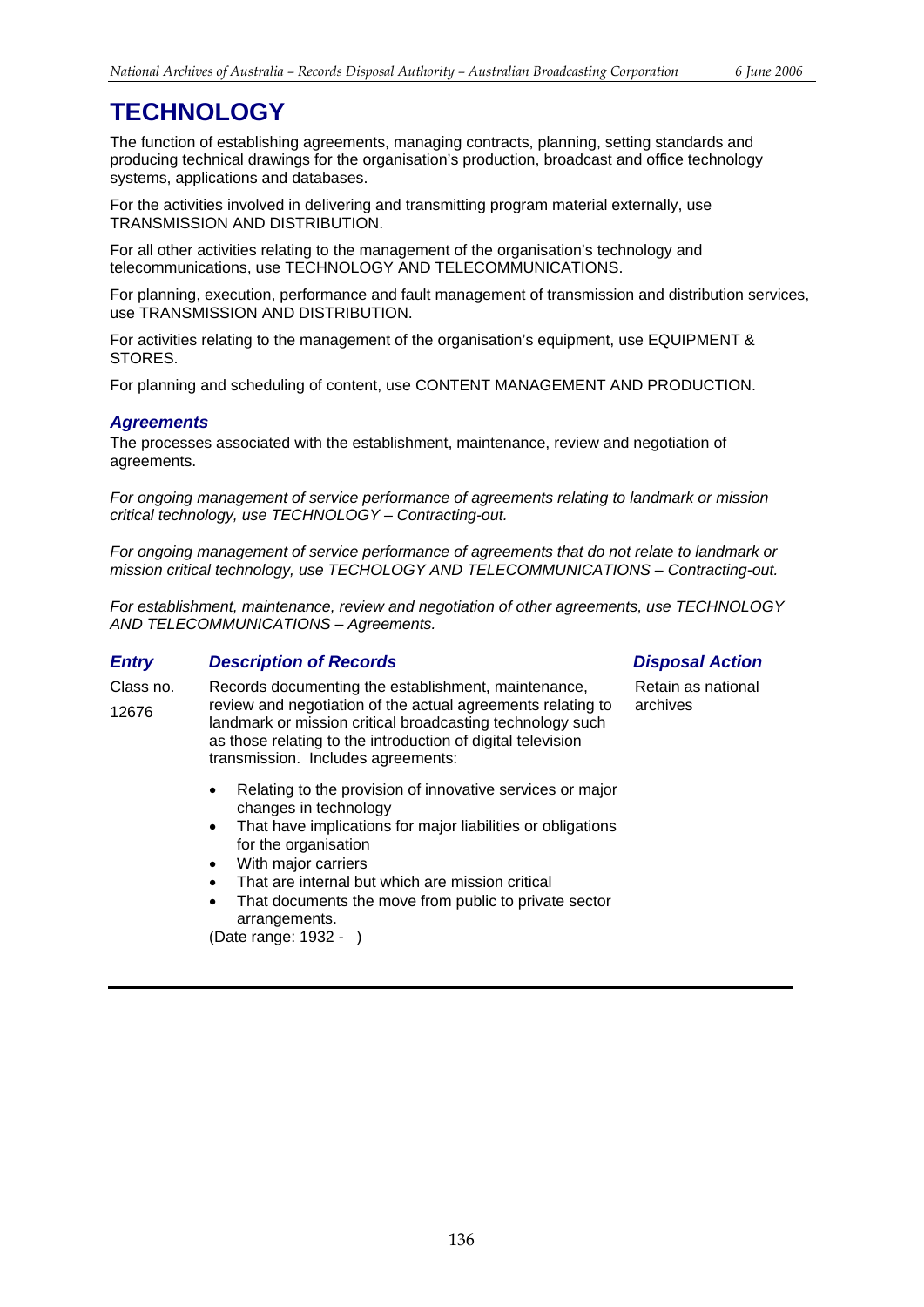The function of establishing agreements, managing contracts, planning, setting standards and producing technical drawings for the organisation's production, broadcast and office technology systems, applications and databases.

For the activities involved in delivering and transmitting program material externally, use TRANSMISSION AND DISTRIBUTION.

For all other activities relating to the management of the organisation's technology and telecommunications, use TECHNOLOGY AND TELECOMMUNICATIONS.

For planning, execution, performance and fault management of transmission and distribution services, use TRANSMISSION AND DISTRIBUTION.

For activities relating to the management of the organisation's equipment, use EQUIPMENT & STORES.

For planning and scheduling of content, use CONTENT MANAGEMENT AND PRODUCTION.

## *Contracting-out*

The activities involved in managing the performance or work or the provision of goods and services by an external contractor, vendor or consultant, or by using external bureau services. Includes outsourcing.

*For drafting, negotiating, amending and reviewing contracts and agreements, use TECHNOLOGY AND TELECOMMUNICATIONS – Agreements.* 

*For records documenting contracting-out relating to other technology that is not landmark or missioncritical, use TECHNOLOGY AND TELECOMMUNICATIONS – Contracting-out.* 

## *Entry Description of Records Disposal Action*

Class no.

12677

Records documenting contracting-out relating to landmark or mission critical broadcasting technology, such as those relating to the introduction of digital television transmission. Includes:

Retain as national archives

- Records of any meeting with contractors
- Performance and evaluation reports, including feedback to contractors
- Requests for corrective action.

(Date range: 1932 - )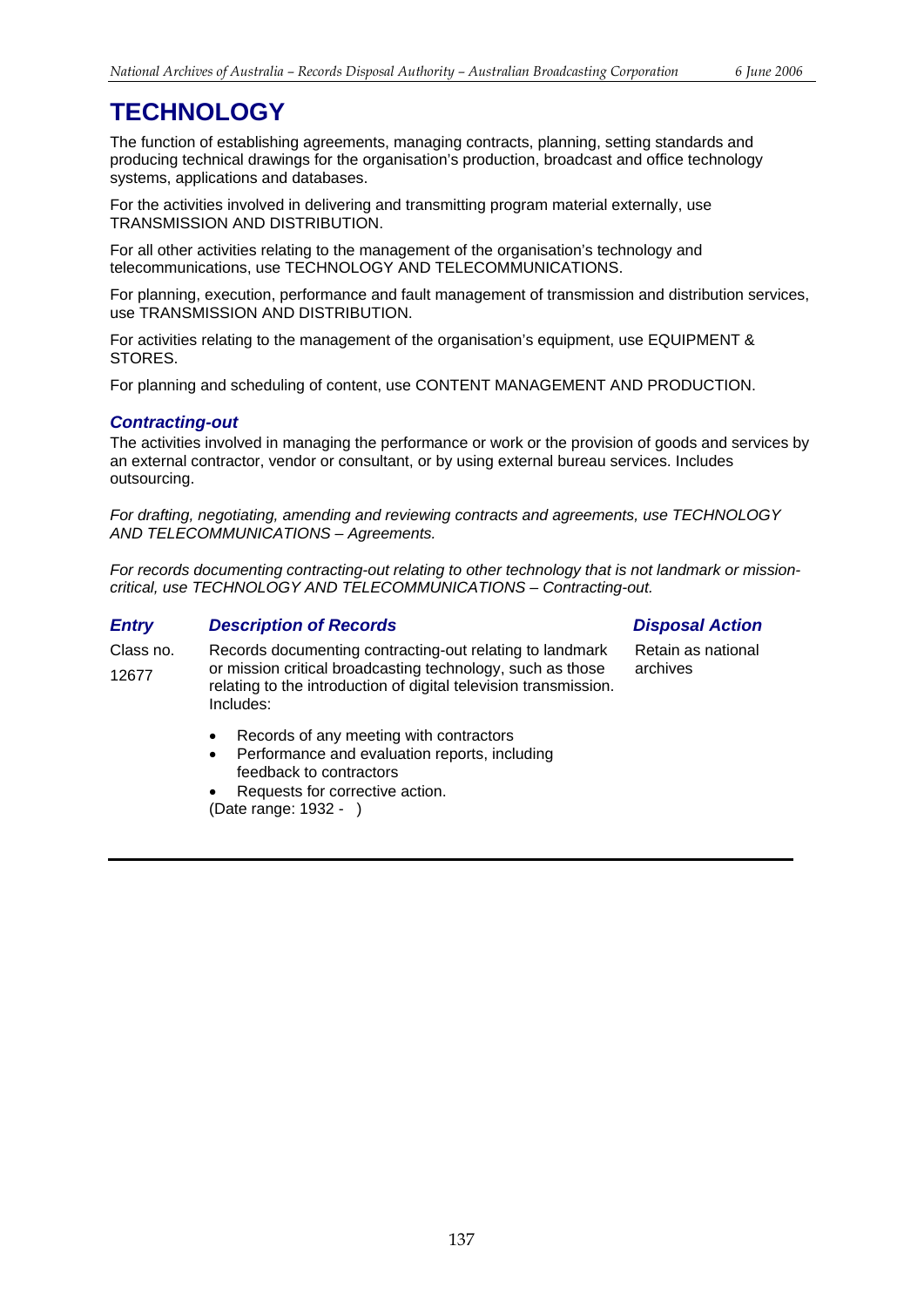The function of establishing agreements, managing contracts, planning, setting standards and producing technical drawings for the organisation's production, broadcast and office technology systems, applications and databases.

For the activities involved in delivering and transmitting program material externally, use TRANSMISSION AND DISTRIBUTION.

For all other activities relating to the management of the organisation's technology and telecommunications, use TECHNOLOGY AND TELECOMMUNICATIONS.

For planning, execution, performance and fault management of transmission and distribution services, use TRANSMISSION AND DISTRIBUTION.

For activities relating to the management of the organisation's equipment, use EQUIPMENT & STORES.

For planning and scheduling of content, use CONTENT MANAGEMENT AND PRODUCTION.

## *Planning*

Class no. 12678

The process of formulating ways in which objectives can be achieved. Includes determination of services, needs and solutions to those needs.

*For planning relating to transmitters, use TRANSMISSION AND DISTRIBUTION – Transmission Services.* 

*For planning relating to broadcast network services, use TRANSMISSION AND DISTRIBUTION – Broadcast Network Services.* 

*For technology plans that do proceed, use TECHNOLOGY AND TELECOMMUNICATIONS - Planning.* 

## *Entry Description of Records Disposal Action*

(Date range: 1932 - )

Final technology plans, including business cases, feasibility studies and requests for approval, which do not proceed. Destroy 7 years after action completed

## *Standard Setting*

The activities associated with developing internal standards, guidelines, operational manuals that are used to benchmark operations to an accepted standard. Includes setting contractual obligation standards.

*For implementation of standards, use TECHNOLOGY AND TELECOMMUNICATIONS – Standards.* 

*For post implementation review, use TECHNOLOGY AND TELECOMMUNICATIONS – Reviewing.* 

*For training in standards, use STAFF DEVELOPMENT – Training.* 

#### *Entry Description of Records Disposal Action*

Class no. 12679 Final versions of internal technology standards (for example operating environment standards), including approvals. (Date range: 1932 - )

Destroy 10 years after superseded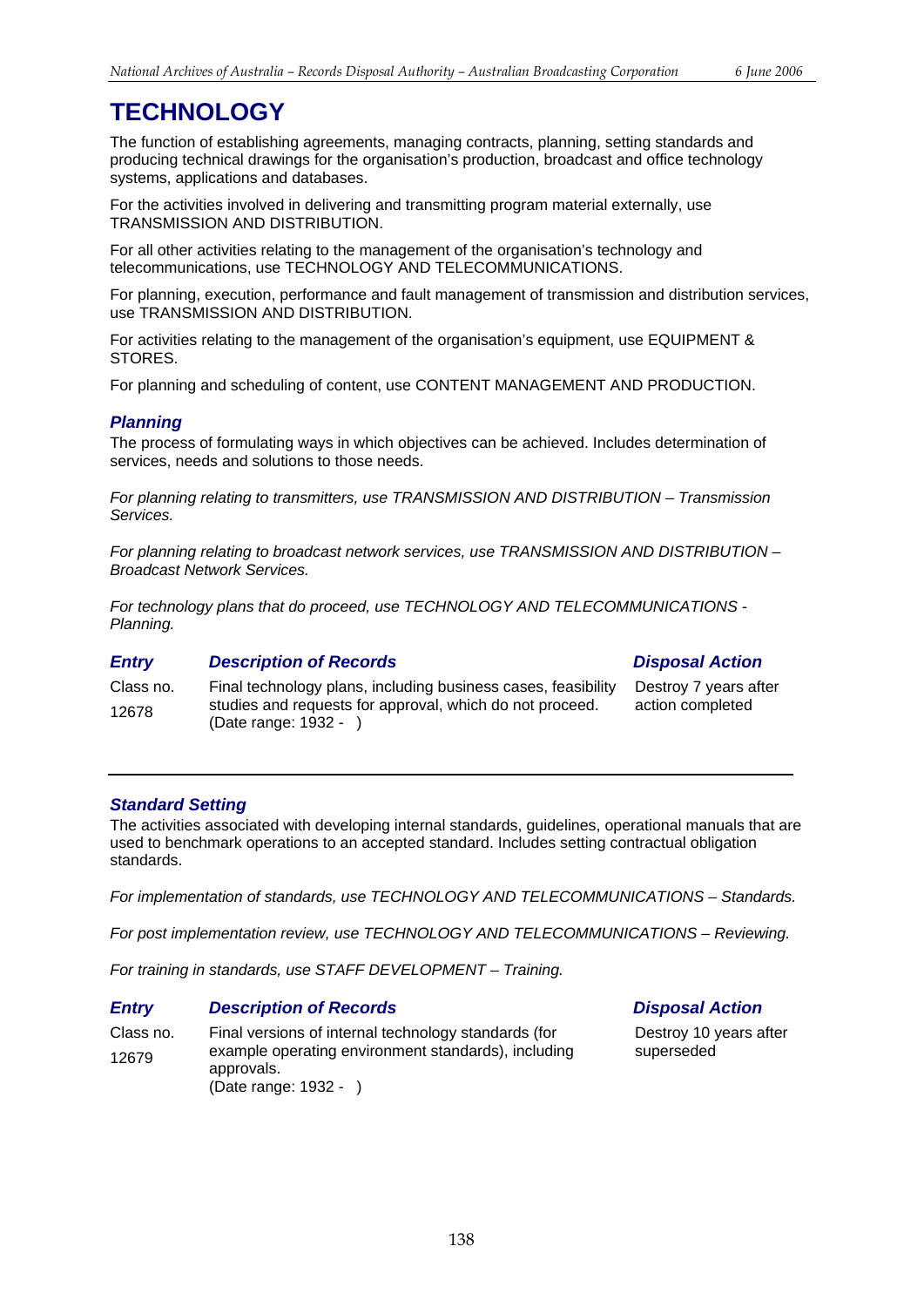The function of establishing agreements, managing contracts, planning, setting standards and producing technical drawings for the organisation's production, broadcast and office technology systems, applications and databases.

For the activities involved in delivering and transmitting program material externally, use TRANSMISSION AND DISTRIBUTION.

For all other activities relating to the management of the organisation's technology and telecommunications, use TECHNOLOGY AND TELECOMMUNICATIONS.

For planning, execution, performance and fault management of transmission and distribution services, use TRANSMISSION AND DISTRIBUTION.

For activities relating to the management of the organisation's equipment, use EQUIPMENT & STORES.

For planning and scheduling of content, use CONTENT MANAGEMENT AND PRODUCTION.

## *Standard Setting - Continued*

The activities associated with developing internal standards, guidelines, operational manuals that are used to benchmark operations to an accepted standard. Includes setting contractual obligation standards.

*For implementation of standards, use TECHNOLOGY AND TELECOMMUNICATIONS – Standards.* 

*For post implementation review, use TECHNOLOGY AND TELECOMMUNICATIONS – Reviewing.* 

*For training in standards, use STAFF DEVELOPMENT – Training.* 

## *Entry Description of Records Disposal Action*

Class no. 12680 Working papers documenting the development of technology standards. Includes drafts, comments, and suggestions for future amendments. (Date range: 1932 - )

Destroy 5 years after approval of the final version

## *Systems Development*

The activities of developing, modifying and maintaining specific software and hardware to meet business needs which either go into production, or are abandoned. Includes feasibility studies, pilot studies, final version of all system documentation, user and technical manuals, final version of business rules, final version of user requirements, final version of system specifications, rectification of problems, requests for system changes and final sign-off.

## *Entry Description of Records Disposal Action*

Class no.

12681 Records documenting the development, modification and maintenance of specific software applications or hardware to meet business needs which go into production. Includes: feasibility studies, pilot studies, final version of all system documentation, user and technical manuals, application specific data dictionaries, final version of business rules, final version of user requirements, final version of system specifications, rectification of problems, requests for system changes, final sign-off by all parties. (Date range: 1932 - )

Destroy 5 years after system is defunct and any data supported is either migrated or destroyed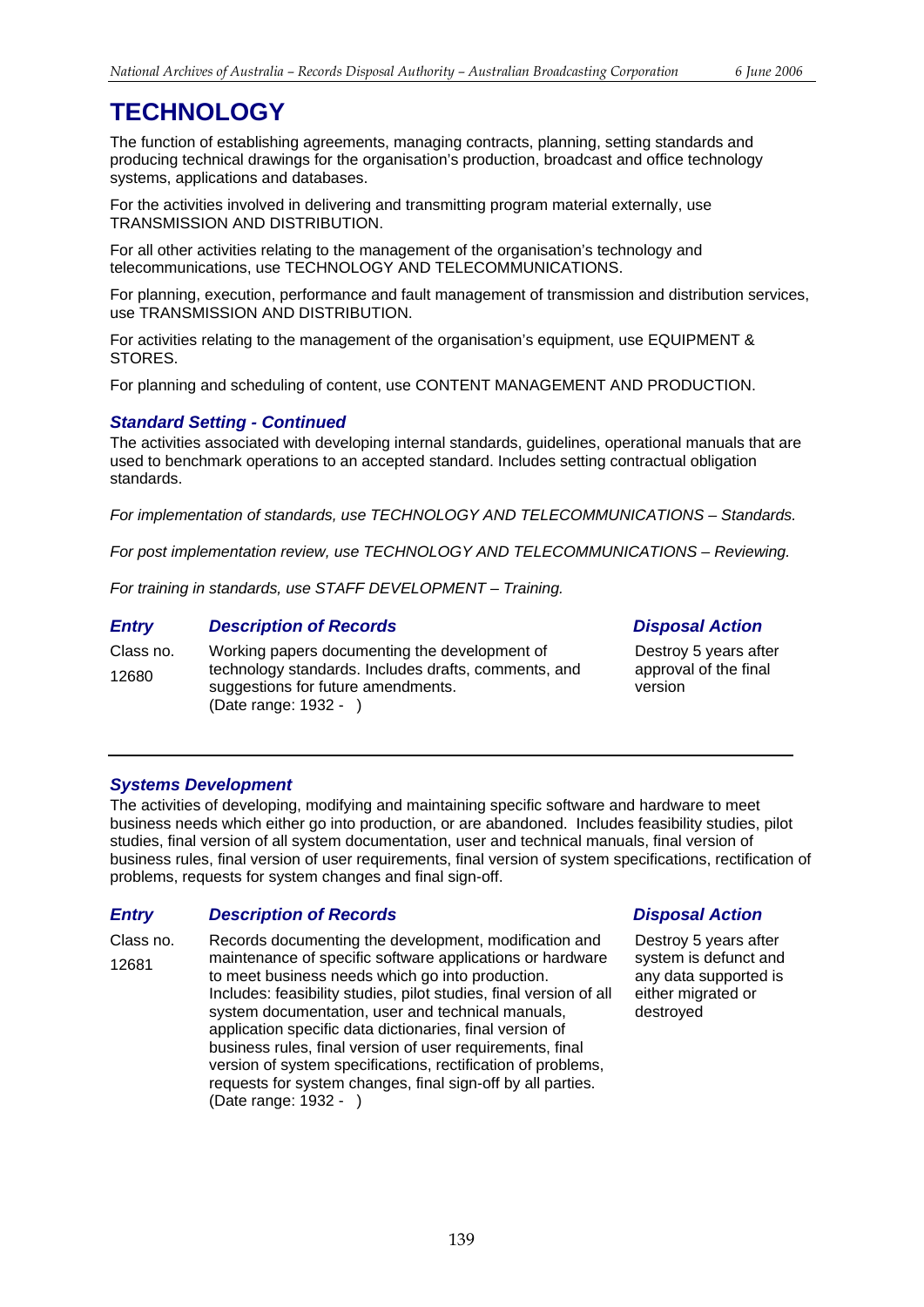The function of establishing agreements, managing contracts, planning, setting standards and producing technical drawings for the organisation's production, broadcast and office technology systems, applications and databases.

For the activities involved in delivering and transmitting program material externally, use TRANSMISSION AND DISTRIBUTION.

For all other activities relating to the management of the organisation's technology and telecommunications, use TECHNOLOGY AND TELECOMMUNICATIONS.

For planning, execution, performance and fault management of transmission and distribution services, use TRANSMISSION AND DISTRIBUTION.

For activities relating to the management of the organisation's equipment, use EQUIPMENT & STORES.

For planning and scheduling of content, use CONTENT MANAGEMENT AND PRODUCTION.

## *Systems Development - Continued*

The activities of developing, modifying and maintaining specific software and hardware to meet business needs which either go into production, or are abandoned. Includes feasibility studies, pilot studies, final version of all system documentation, user and technical manuals, final version of business rules, final version of user requirements, final version of system specifications, rectification of problems, requests for system changes and final sign-off.

| <b>Entry</b>       | <b>Description of Records</b>                                                                                                                                                                                                                                                                                                                                                              | <b>Disposal Action</b>                      |
|--------------------|--------------------------------------------------------------------------------------------------------------------------------------------------------------------------------------------------------------------------------------------------------------------------------------------------------------------------------------------------------------------------------------------|---------------------------------------------|
| Class no.<br>12682 | Records documenting the development and modification of<br>specific software applications or hardware to meet<br>business needs which do not go into production or are<br>otherwise abandoned. Includes: feasibility studies, pilot<br>studies, system documentation, user and technical<br>manuals, business rules, user requirements, system<br>specifications.<br>(Date range: 1932 - ) | Destroy 2 years after<br>last action        |
| Class no.<br>12683 | Records documenting testing activities where unexpected<br>results are found. Includes testing strategies, result forms,<br>test reports.<br>(Date range: 1932 - )                                                                                                                                                                                                                         | Destroy after problem<br>has been rectified |
| Class no.<br>12684 | Records documenting testing activities where expected<br>results are found. Includes testing strategies, result forms,<br>test reports.<br>(Date range: 1932 - )                                                                                                                                                                                                                           | Destroy 7 years after<br>action completed   |

## *Technical Drawings*

The activities involved in producing and managing technical drawings produced through projects and maintained as information resources. Includes floor plans and equipment layouts.

## *Entry Description of Records Disposal Action*

Class no. 12685 Final versions of plans for the design and configuration of technology infrastructure of national significance, for example, award winning or innovative projects such as the installation of the first radio broadcasting technology. (Date range: 1932 - )

Retain as national archives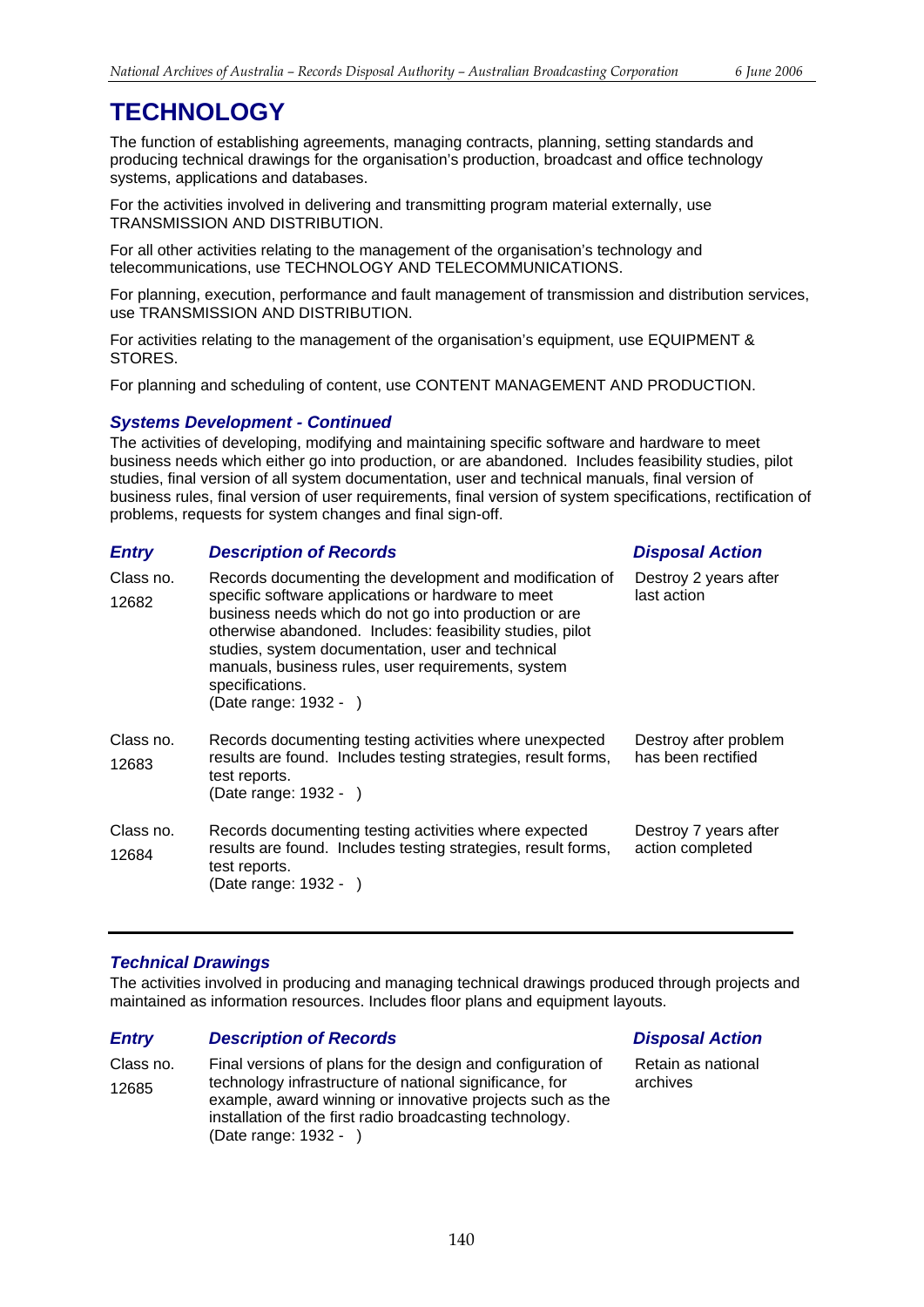The function of establishing agreements, managing contracts, planning, setting standards and producing technical drawings for the organisation's production, broadcast and office technology systems, applications and databases.

For the activities involved in delivering and transmitting program material externally, use TRANSMISSION AND DISTRIBUTION.

For all other activities relating to the management of the organisation's technology and telecommunications, use TECHNOLOGY AND TELECOMMUNICATIONS.

For planning, execution, performance and fault management of transmission and distribution services, use TRANSMISSION AND DISTRIBUTION.

For activities relating to the management of the organisation's equipment, use EQUIPMENT & STORES.

For planning and scheduling of content, use CONTENT MANAGEMENT AND PRODUCTION.

## *Technical Drawings - Continued*

The activities involved in producing and managing technical drawings produced through projects and maintained as information resources. Includes floor plans and equipment layouts.

| <b>Entry</b>       | <b>Description of Records</b>                                                                                                                        | <b>Disposal Action</b>                                                |
|--------------------|------------------------------------------------------------------------------------------------------------------------------------------------------|-----------------------------------------------------------------------|
| Class no.<br>12686 | Final versions of plans relating to other technology<br>infrastructure (for example routine network installation<br>plans).<br>(Date range: 1932 - ) | Destroy when<br>infrastructure is<br>disposed of or<br>decommissioned |
| Class no.<br>12687 | Ongoing support drawings that are updated during<br>implementation phase.<br>(Date range: 1932 - )                                                   | Destroy when<br>superseded                                            |
| Class no.<br>12688 | Draft drawings and requests for updates.<br>(Date range: 1932 - )                                                                                    | Destroy 2 years after<br>final plans are<br>implemented               |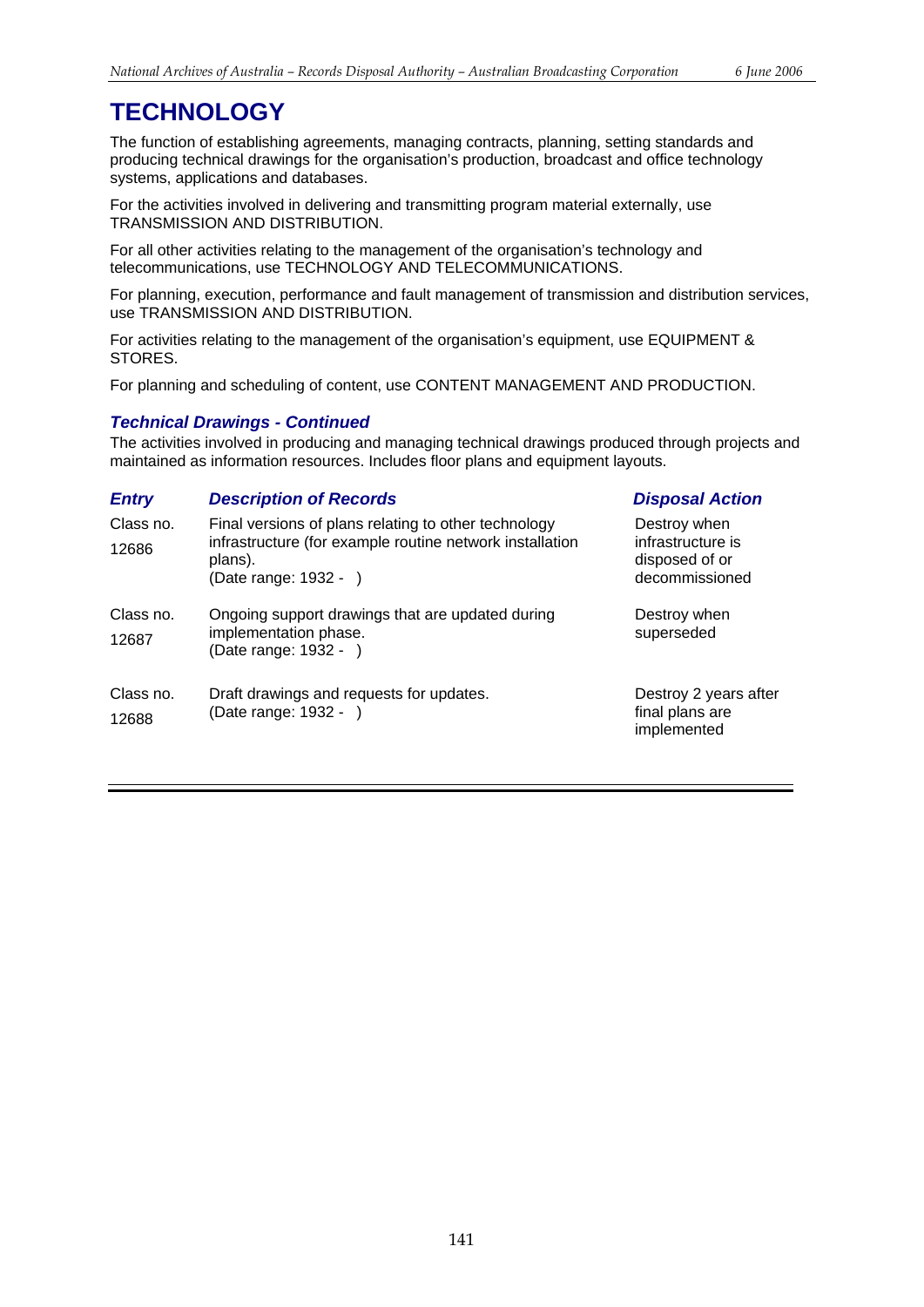## **TRAINING AND CONSULTANCY SERVICES**

The function of developing and delivering training and consulting services for the organisation's stakeholders, including international broadcasters. Includes responding directly to requests from a national or international body, preparing and lodging bids for the provision of services, delivery of training and consultancy services, establishing funding for the services and reporting on the delivery of the services. Also includes the organisation's development and delivery of external and internal accredited training (for example as a registered training organisation) and the awarding of certificates and statements of attainment in relation to the accredited training.

For the registration of the organisation as an accredited training body, use TRAINING AND CONSULTANCY SERVICES – Compliance.

For the provision of non-accredited training to the organisation's staff, use STAFF DEVELOPMENT – Training.

For the promotion and marketing of the organisation's services, use AUDIENCE AND STAKEHOLDER RELATIONS – Publicity Services.

## *Acquisition*

The process of gaining ownership or use of property and other items or the provision of services required in the conduct of business through purchase or requisitions.

*For establishment, maintenance, review and negotiation of agreements, use TRAINING AND CONSULTANCY SERVICES – Agreements.* 

*For accounts, use FINANCIAL MANAGEMENT – Accounting.* 

*For payments, use FINANCIAL MANAGEMENT – Payments.* 

For the development of training resources provided by internal sources, use TRAINING AND *CONSULTANCY – Resource Development.* 

## *Entry Description of Records Disposal Action*

| Class no. | Records documenting the acquisition of goods and                                                                                                                                                                                                                                                                                                                                                   |
|-----------|----------------------------------------------------------------------------------------------------------------------------------------------------------------------------------------------------------------------------------------------------------------------------------------------------------------------------------------------------------------------------------------------------|
| 12689     | services (for example external training services) required to<br>support the training and consultancy services function<br>where there is no tender process (such as where the cost<br>of the acquisition is below the threshold for tendering or<br>where a purchase is made against a period contract).<br>Includes briefs, quotations, orders, and internal approvals.<br>(Date range: 1950 - ) |

Class no. 12690 Supplier lists and background information. (Date range: 1950 - )

Destroy 7 years after action completed

Destroy when superseded

## *Advice*

The activities associated with offering opinions by or to the organisation as to an action or judgment. Includes the process of advising.

## *Entry Description of Records Disposal Action*

Class no. 12691 Records documenting the provision of consultancy, training and assessment advice such as operational advice, and course information and orientation. Includes advice given to clients and prospective clients. (Date range: 1950 - )

Destroy 5 years after last action or when the registration period ceases, whichever is the longer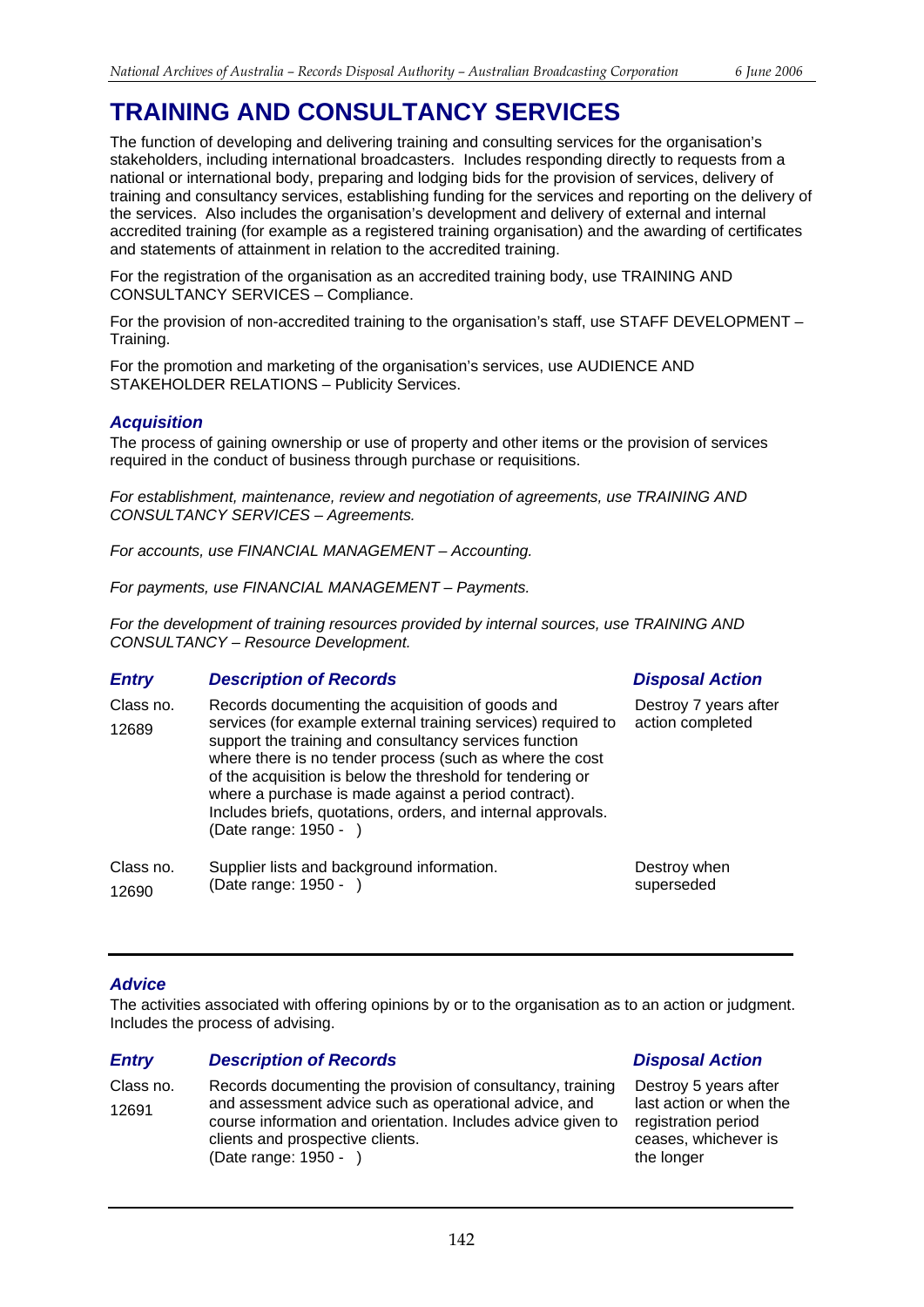## **TRAINING AND CONSULTANCY SERVICES**

The function of developing and delivering training and consulting services for the organisation's stakeholders, including international broadcasters. Includes responding directly to requests from a national or international body, preparing and lodging bids for the provision of services, delivery of training and consultancy services, establishing funding for the services and reporting on the delivery of the services. Also includes the organisation's development and delivery of external and internal accredited training (for example as a registered training organisation) and the awarding of certificates and statements of attainment in relation to the accredited training.

For the registration of the organisation as an accredited training body, use TRAINING AND CONSULTANCY SERVICES – Compliance.

For the provision of non-accredited training to the organisation's staff, use STAFF DEVELOPMENT – Training.

For the promotion and marketing of the organisation's services, use AUDIENCE AND STAKEHOLDER RELATIONS – Publicity Services.

## *Agreements*

The processes associated with the establishment, maintenance, review and negotiation of agreements.

## *Entry Description of Records Disposal Action*

| Class no.<br>12692 | Records documenting the negotiation, establishment,<br>maintenance and review of agreements for the provision of<br>international training and consulting services that have a<br>far-reaching effect on international development, such as<br>the establishment of broadcast services under the Colombo<br>Plan and to assist furthering democracy in South Africa and<br>Papua New Guinea by contributing to training for their state<br>based broadcasting staff. Includes agreements such as<br>partnering agreements with Commonwealth aid agencies to<br>provide services in third world countries. | Reta<br>arch |
|--------------------|-----------------------------------------------------------------------------------------------------------------------------------------------------------------------------------------------------------------------------------------------------------------------------------------------------------------------------------------------------------------------------------------------------------------------------------------------------------------------------------------------------------------------------------------------------------------------------------------------------------|--------------|
|                    | (Date range: 1950 - )                                                                                                                                                                                                                                                                                                                                                                                                                                                                                                                                                                                     |              |

Class no. 12693 Records documenting the negotiation, establishment, maintenance and review of other agreements such as those with contract training service providers, participants and suppliers of course material. (Date range: 1950 - )

Class no. 12694 Register of agreements. (Date range: 1950 - )

ain as national hives

Destroy 7 years after expiry or other termination of agreement, unless a longer period is specified in the agreement

Disposal not authorised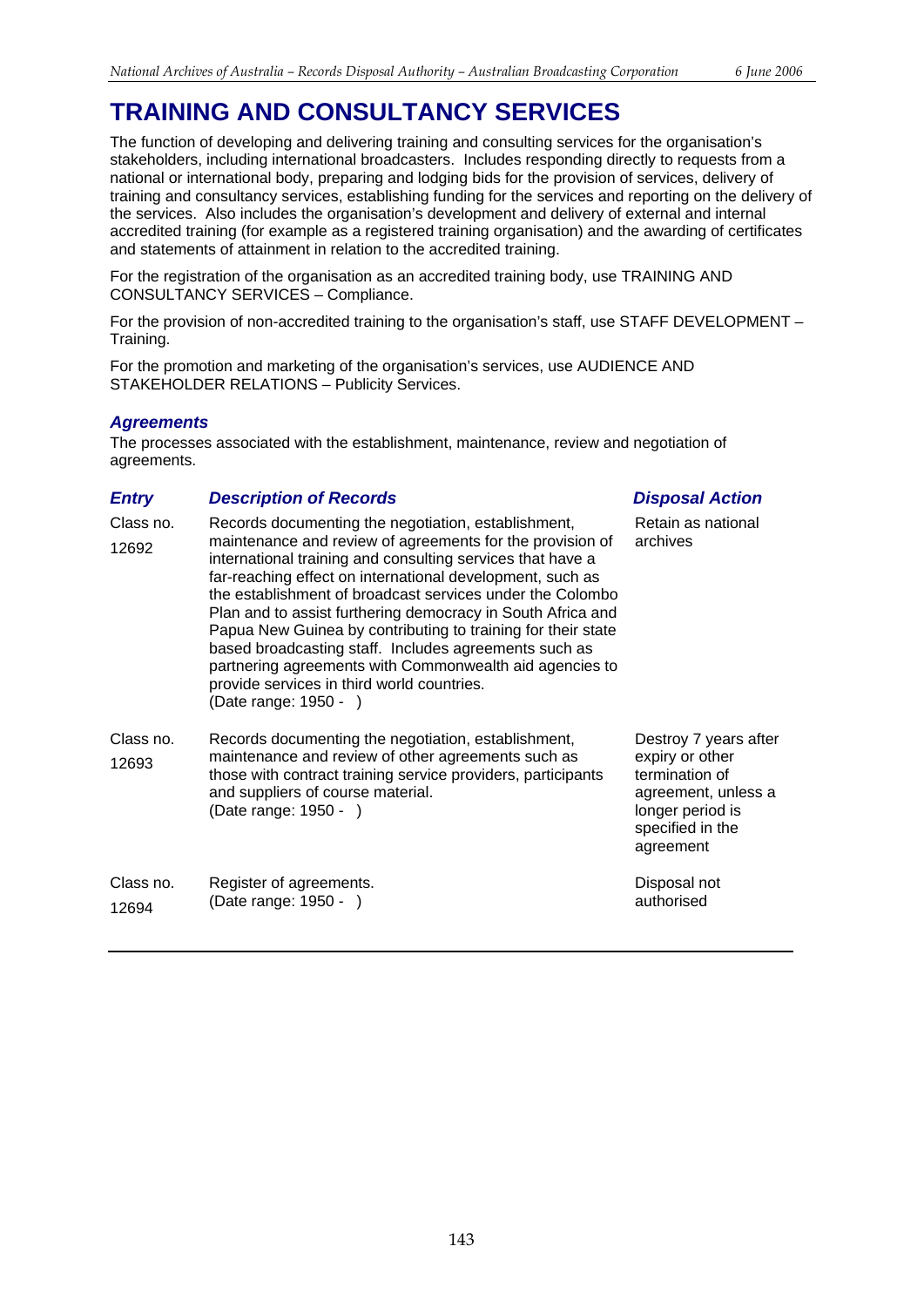## **TRAINING AND CONSULTANCY SERVICES**

The function of developing and delivering training and consulting services for the organisation's stakeholders, including international broadcasters. Includes responding directly to requests from a national or international body, preparing and lodging bids for the provision of services, delivery of training and consultancy services, establishing funding for the services and reporting on the delivery of the services. Also includes the organisation's development and delivery of external and internal accredited training (for example as a registered training organisation) and the awarding of certificates and statements of attainment in relation to the accredited training.

For the registration of the organisation as an accredited training body, use TRAINING AND CONSULTANCY SERVICES – Compliance.

For the provision of non-accredited training to the organisation's staff, use STAFF DEVELOPMENT – Training.

For the promotion and marketing of the organisation's services, use AUDIENCE AND STAKEHOLDER RELATIONS – Publicity Services.

## *Appeals (decisions)*

The activities involved in the process of appeals against decisions by application to a higher authority.

*For grievances, use TRAINING AND CONSULTANCY SERVICES – Grievances.* 

| <b>Entry</b>       | <b>Description of Records</b>                                                                                                                                                                                             | <b>Disposal Action</b>                    |
|--------------------|---------------------------------------------------------------------------------------------------------------------------------------------------------------------------------------------------------------------------|-------------------------------------------|
| Class no.<br>12695 | Records documenting appeals made in relation to the<br>organisation's provision of accredited training where the<br>appeal is upheld. Includes notifications and reports of the<br>outcome.<br>(Date range: 2001 - )      | Disposal not<br>authorised                |
| Class no.<br>12696 | Records documenting appeals made in relation to the<br>organisation's provision of accredited training, where the<br>appeal is not upheld. Includes notifications and reports of<br>the outcome.<br>(Date range: 2001 - ) | Destroy 5 years after<br>action completed |

## *Arrangements*

The activities involved in arranging for a journey or trip. Includes preparing travel itineraries, authorisation, entitlements etc. Also includes arrangements made for the delivery of equipment or goods and the usage made of facilities, vehicles, equipment and space.

*For arranging staff travel and accommodation when providing training and consultancy services, use PERSONNEL – Arrangements.* 

## *Entry Description of Records Disposal Action*

Class no. 12697 Records relating to administrative arrangements relating to training and consultancy services. Includes venue bookings, equipment bookings and timetabling. (Date range: 1950 - )

Destroy 7 years after action completed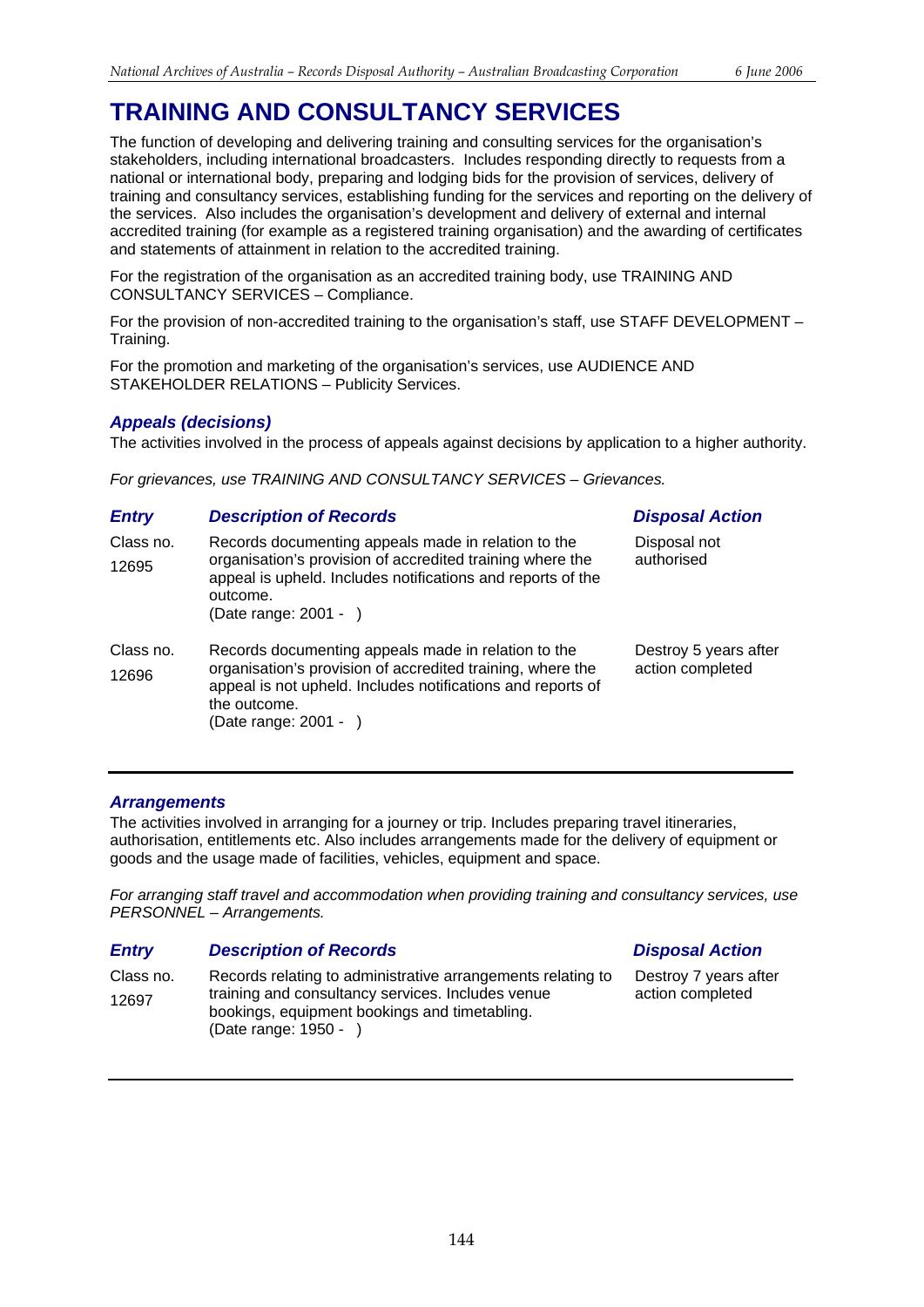Destroy 7 years after

last action

## **TRAINING AND CONSULTANCY SERVICES**

The function of developing and delivering training and consulting services for the organisation's stakeholders, including international broadcasters. Includes responding directly to requests from a national or international body, preparing and lodging bids for the provision of services, delivery of training and consultancy services, establishing funding for the services and reporting on the delivery of the services. Also includes the organisation's development and delivery of external and internal accredited training (for example as a registered training organisation) and the awarding of certificates and statements of attainment in relation to the accredited training.

For the registration of the organisation as an accredited training body, use TRAINING AND CONSULTANCY SERVICES – Compliance.

For the provision of non-accredited training to the organisation's staff, use STAFF DEVELOPMENT – Training.

For the promotion and marketing of the organisation's services, use AUDIENCE AND STAKEHOLDER RELATIONS – Publicity Services.

#### *Audit*

The activities associated with officially checking financial, quality assurance and operational records to ensure they have been kept and maintained in accordance with agreed or legislated standards and correctly record the events, processes and business of the organisation in a specified period. Includes compliance audits, financial audits, operational audits, recordkeeping audits, skills audits, system audits and quality assurance audits.

*For complying with standards and other requirements, use TRAINING AND CONSULTANCY SERVICES – Compliance.* 

#### *Entry Description of Records Disposal Action*

Class no. 12698 Records documenting the results of internal and external audits relating to training and consultancy services. Includes:

- Final versions of reports, including self-assessment reports
- **Briefing notes**
- Feedback.
- (Date range: 1950 )

Class no. 12699 Records documenting routine administrative arrangements and working documents for internal and external audits relating to the training and consultancy services function. Includes: Destroy after completion of the audit

- Notifications from the auditing body
- Negotiations for the audit date and time
- Confirmation of arrangements
- Draft reports.
- (Date range: 1950 )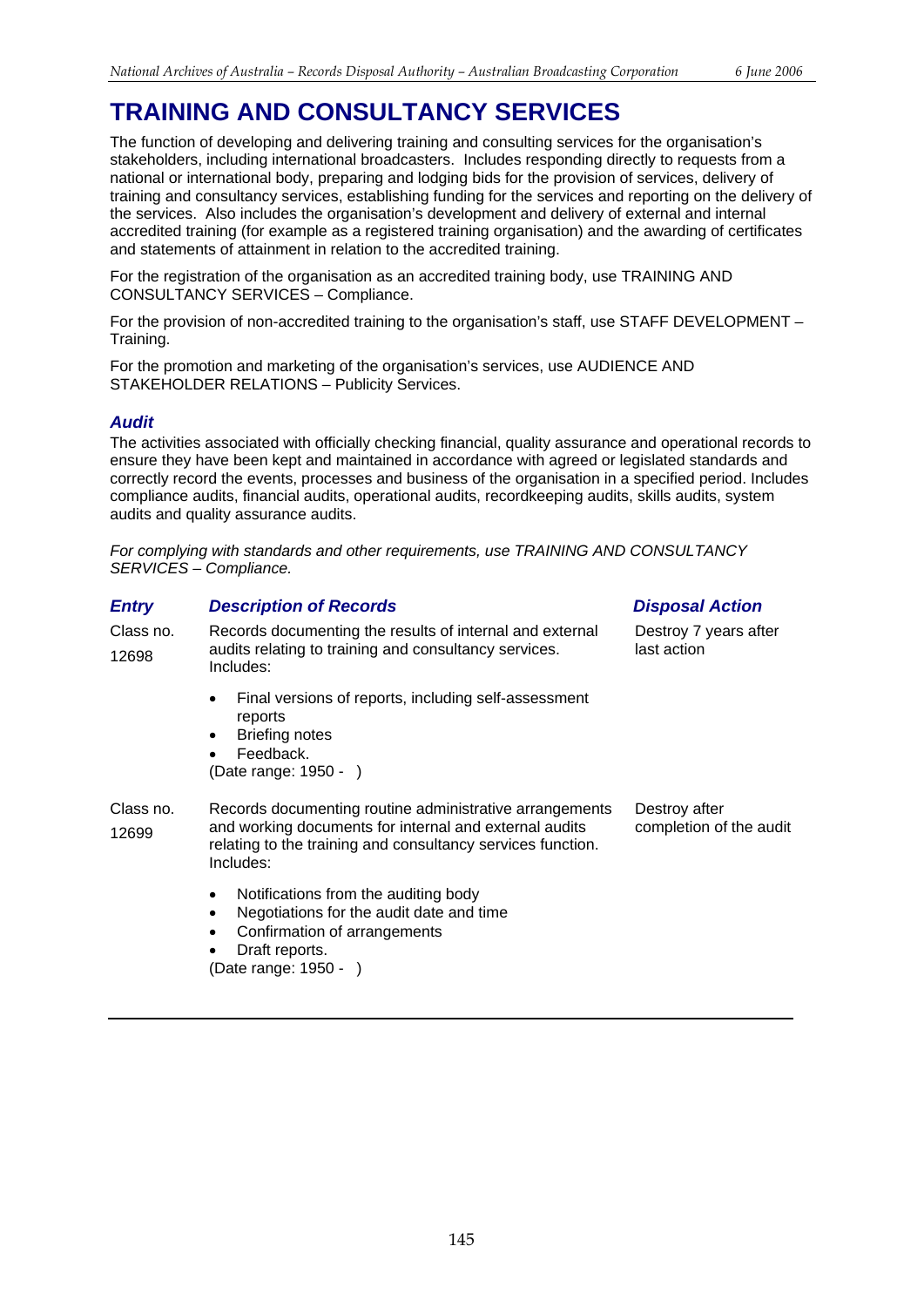The function of developing and delivering training and consulting services for the organisation's stakeholders, including international broadcasters. Includes responding directly to requests from a national or international body, preparing and lodging bids for the provision of services, delivery of training and consultancy services, establishing funding for the services and reporting on the delivery of the services. Also includes the organisation's development and delivery of external and internal accredited training (for example as a registered training organisation) and the awarding of certificates and statements of attainment in relation to the accredited training.

For the registration of the organisation as an accredited training body, use TRAINING AND CONSULTANCY SERVICES – Compliance.

For the provision of non-accredited training to the organisation's staff, use STAFF DEVELOPMENT – Training.

For the promotion and marketing of the organisation's services, use AUDIENCE AND STAKEHOLDER RELATIONS – Publicity Services.

### *Bidding*

The activities associated with the organisation preparing and lodging bids for the provision of services (such as competitive training and consulting services) and to obtain funding. Includes developing proposals for services and quotations.

*For the delivery of training and consulting services, use TRAINING AND CONSULTANCY SERVICES – Service Delivery.* 

*For the negotiation and establishment of agreements for successful services and funding bids, use TRAINING AND CONSULTANCY SERVICES – Agreements.* 

## *Entry Description of Records Disposal Action*

| Class no.<br>12700 | Records documenting the initiation and development of<br>successful offers and tender bids for training and<br>consultancy services. Includes: |
|--------------------|------------------------------------------------------------------------------------------------------------------------------------------------|
|                    | Requests from potential clients<br>$\bullet$<br>Proposals<br>Notification of acceptance.<br>$\bullet$<br>(Date range: 1950 - )                 |
| Class no.<br>12701 | Records of unsuccessful offers and bids for training and<br>consultancy services. Includes:                                                    |
|                    | Requests from potential clients<br>$\bullet$                                                                                                   |

**Proposals** 

• Notification of rejection of offer. (Date range: 1950 - )

Destroy 7 years after expiry or other termination of agreement

Destroy 7 years after submission of the bid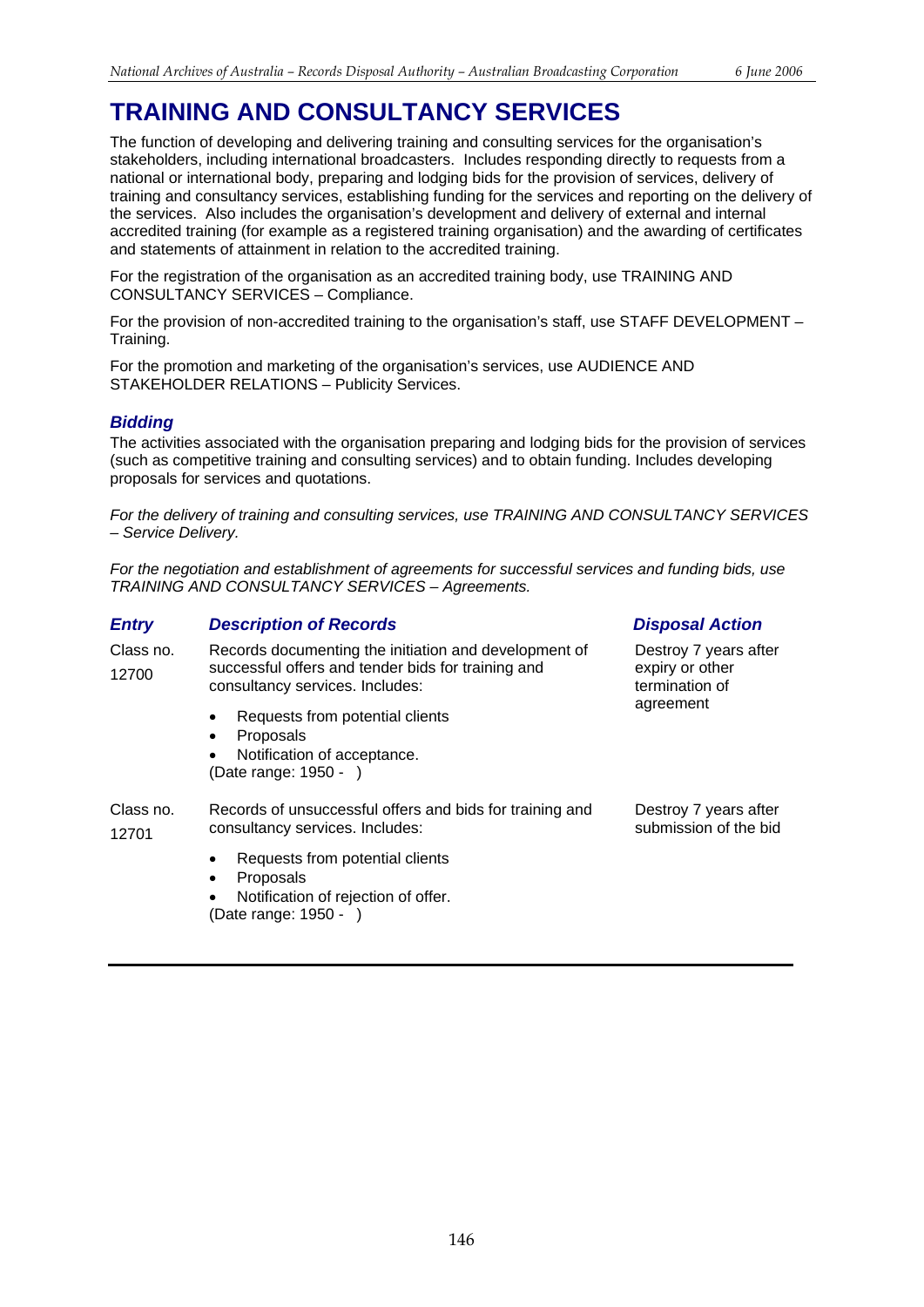The function of developing and delivering training and consulting services for the organisation's stakeholders, including international broadcasters. Includes responding directly to requests from a national or international body, preparing and lodging bids for the provision of services, delivery of training and consultancy services, establishing funding for the services and reporting on the delivery of the services. Also includes the organisation's development and delivery of external and internal accredited training (for example as a registered training organisation) and the awarding of certificates and statements of attainment in relation to the accredited training.

For the registration of the organisation as an accredited training body, use TRAINING AND CONSULTANCY SERVICES – Compliance.

For the provision of non-accredited training to the organisation's staff, use STAFF DEVELOPMENT – Training.

For the promotion and marketing of the organisation's services, use AUDIENCE AND STAKEHOLDER RELATIONS – Publicity Services.

### *Compliance*

The activities associated with complying with mandatory or optional accountability, fiscal, legal, regulatory or quality standards or requirements to which the organisation is subject. Includes compliance with legislation and with national and international standards, such as the ISO 9000 series.

*For complaints management in accordance with organisation and regulatory requirements, use AUDIENCE AND STAKEHOLDER RELATIONS – Public Reaction and Complaints Handling.* 

*For reporting compliance to senior management and regulatory bodies, use TRAINING AND CONSULTANCY SERVICES – Reporting.* 

*For compliance audits, use TRAINING AND CONSULTANCY SERVICES – Audit.* 

#### *Entry Description of Records Disposal Action*

| Class no.<br>12702 | Records documenting compliance with requirements<br>relating to the provision of international training and<br>consultancy services.<br>(Date range: 1950 - )                                                                                                                                                        | Destroy 7 years after<br>action completed                                                                                      |
|--------------------|----------------------------------------------------------------------------------------------------------------------------------------------------------------------------------------------------------------------------------------------------------------------------------------------------------------------|--------------------------------------------------------------------------------------------------------------------------------|
| Class no.<br>12703 | Records documenting the organisation's registration with<br>the relevant state body under the Australian quality training<br>framework standards, Includes:<br>Applications for registration<br>Certificate of registration<br>$\bullet$<br>Re-registration applications<br>Change notices.<br>(Date range: 2001 - ) | Destroy 3 years after<br>registration period<br>expires                                                                        |
| Class no.<br>12704 | Records documenting major breaches of registration<br>requirements in relation to quality training standards that<br>result in suspension or cancellation of registration.<br>(Date range: 2001 - )                                                                                                                  | Destroy 7 years after<br>suspension or<br>cancellation of<br>registration                                                      |
| Class no.<br>12705 | Records documenting minor breaches of registration<br>requirements in relation to quality training standards that do<br>not result in suspension or cancellation of registration.<br>(Date range: 2001 - )                                                                                                           | Destroy 7 years after<br>action completed or 3<br>years after the<br>registration period<br>ceases, whichever is<br>the longer |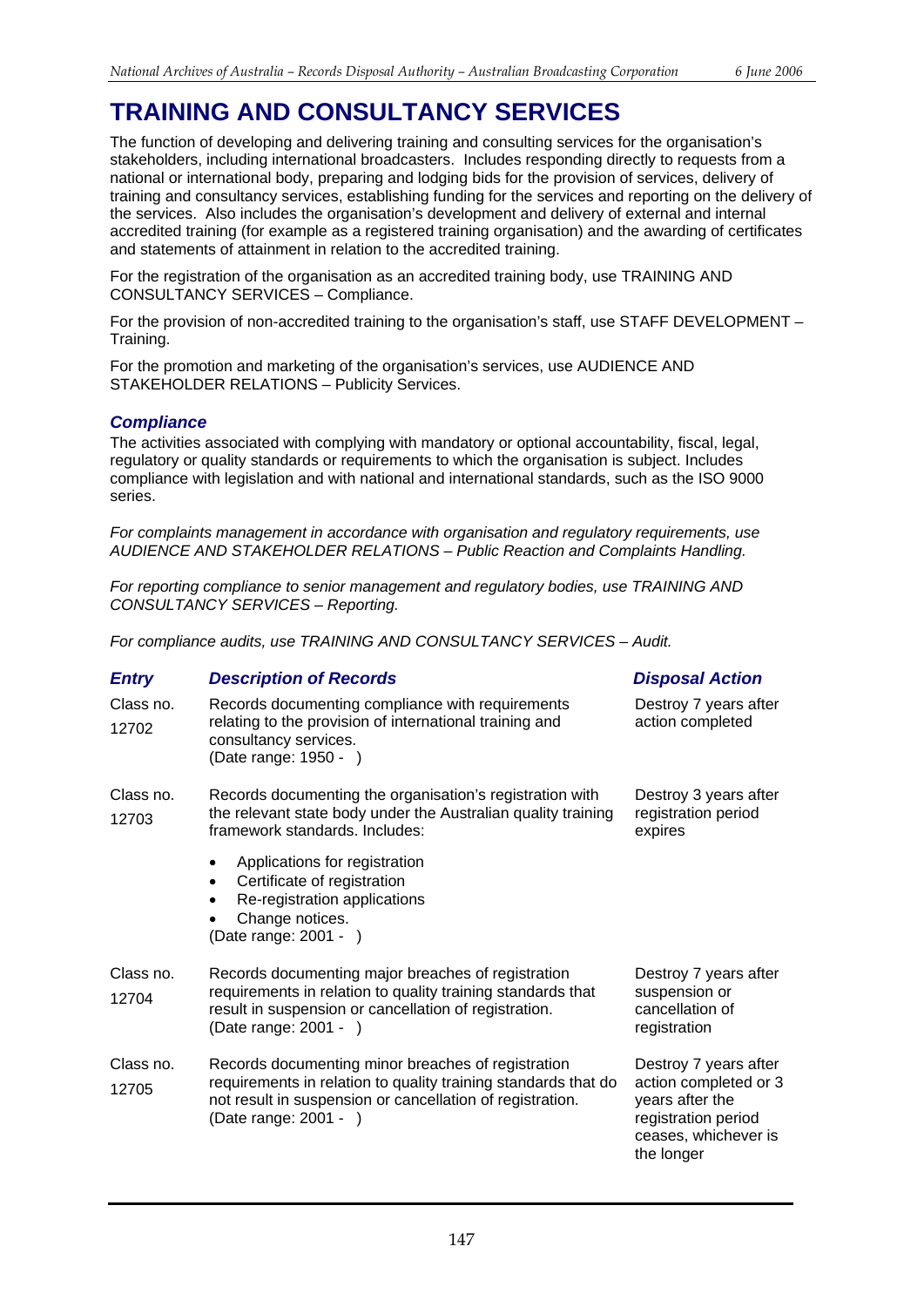The function of developing and delivering training and consulting services for the organisation's stakeholders, including international broadcasters. Includes responding directly to requests from a national or international body, preparing and lodging bids for the provision of services, delivery of training and consultancy services, establishing funding for the services and reporting on the delivery of the services. Also includes the organisation's development and delivery of external and internal accredited training (for example as a registered training organisation) and the awarding of certificates and statements of attainment in relation to the accredited training.

For the registration of the organisation as an accredited training body, use TRAINING AND CONSULTANCY SERVICES – Compliance.

For the provision of non-accredited training to the organisation's staff, use STAFF DEVELOPMENT – Training.

For the promotion and marketing of the organisation's services, use AUDIENCE AND STAKEHOLDER RELATIONS – Publicity Services.

### *Contracting-out*

The activities involved in managing the performance of work or the provision of goods and services by an external contractor, vendor or consultant, or by using external bureau services. Includes outsourcing.

### *Entry Description of Records Disposal Action*

Class no. 12706 Records documenting contracting-out relating to the training and consultancy services function. Includes:

- Record of any meetings with contractors
- Performance and evaluation reports, including feedback to contractors
- Requests for corrective action. (Date range: 1950 - )

Destroy 7 years after completion or other termination of contract

#### *Enquiries*

The activities associated with the handling of requests for information about the organisation and its services by the general public, organisation employees or another organisation.

*For complaints and compliments regarding the organisation, use AUDIENCE AND STAKEHOLDER RELATIONS – Public Reactions and Complaints Handling.* 

#### *Entry Description of Records Disposal Action*

Class no. 12707 Records documenting the handling of enquiries concerning the organisation's training and consultancy services. (Date range: 1950 - )

Destroy 2 years after action completed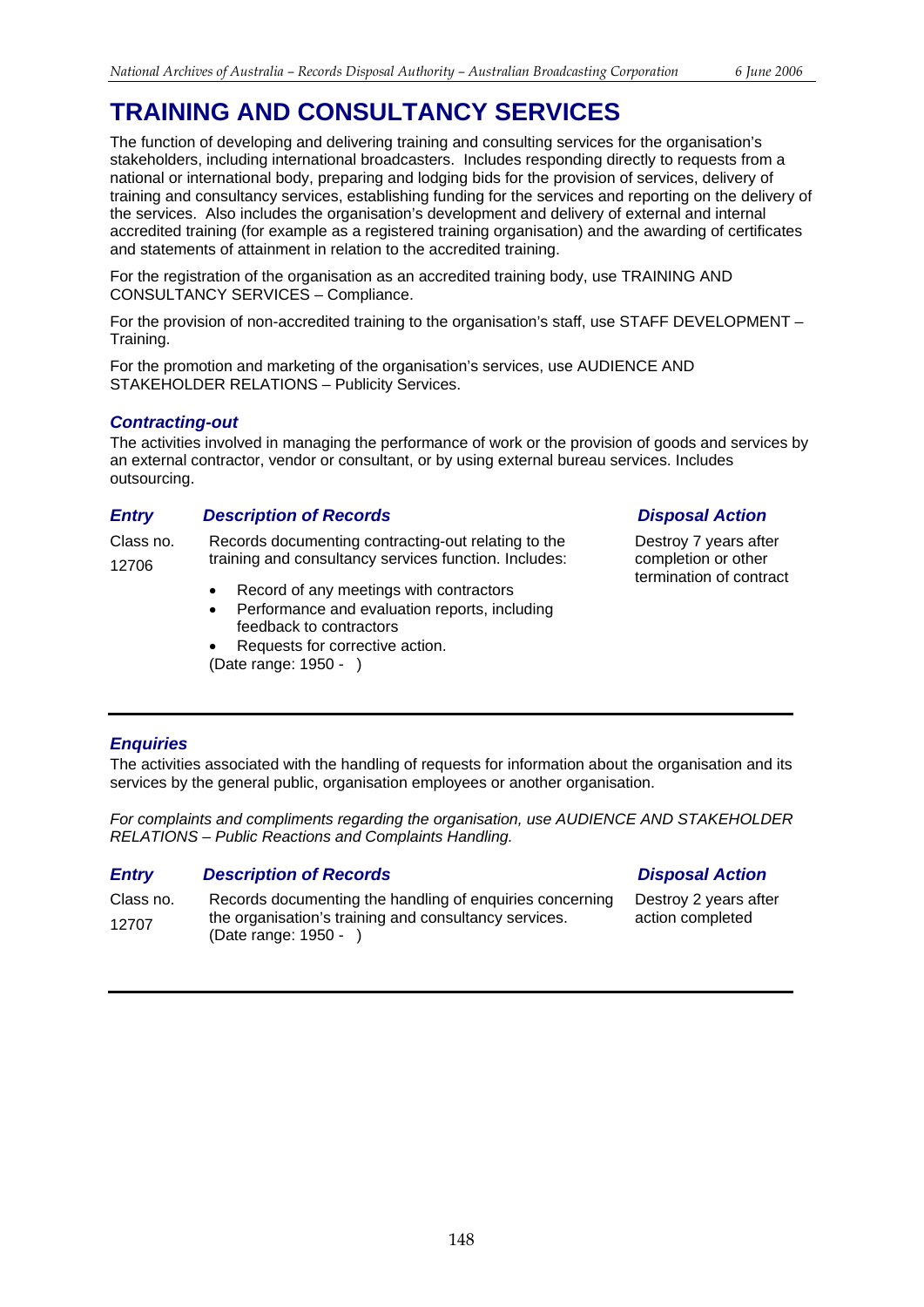The function of developing and delivering training and consulting services for the organisation's stakeholders, including international broadcasters. Includes responding directly to requests from a national or international body, preparing and lodging bids for the provision of services, delivery of training and consultancy services, establishing funding for the services and reporting on the delivery of the services. Also includes the organisation's development and delivery of external and internal accredited training (for example as a registered training organisation) and the awarding of certificates and statements of attainment in relation to the accredited training.

For the registration of the organisation as an accredited training body, use TRAINING AND CONSULTANCY SERVICES – Compliance.

For the provision of non-accredited training to the organisation's staff, use STAFF DEVELOPMENT – Training.

For the promotion and marketing of the organisation's services, use AUDIENCE AND STAKEHOLDER RELATIONS – Publicity Services.

### *Grievances (Training)*

The activities associated with the handling and resolution of trainee grievances. Includes handling complaints over perceived discrimination, or those arising over training environment, peers and supervisors.

*For appeals to a higher authority such as the relevant state training authority or independent panels, use TRAINING AND CONSULTANCY SERVICES – Appeals (Decisions).* 

### *Entry Description of Records Disposal Action*

Class no. 12708 Records documenting client grievances. Includes communications with clients and external parties such as grievance mediation committees. (Date range: 2001 - )

Destroy 7 years after resolution

#### *Meetings*

The activities associated with ad hoc gatherings held to formulate, discuss, update, or resolve issues and matters pertaining to managing the section, department, or organisation as a whole. Includes arrangements, agenda, taking of minutes etc. Excludes committee meetings.

*For meetings of committees and councils (such as advisory and consultative councils), use AUDIENCE AND STAKEHOLDER RELATIONS – Committees and Councils.* 

*For maintaining other regular general contact with stakeholders, use AUDIENCE AND STAKEHOLDER RELATIONS – Stakeholder Liaison.* 

#### *Entry Description of Records Disposal Action*

| Class no. | Records documenting routine meetings relating to the       |
|-----------|------------------------------------------------------------|
| 12709     | organisation's role as a registered training organisation. |
|           | Includes agenda and minutes.                               |
|           | (Date range: 2001 - )                                      |

Destroy 7 years after action completed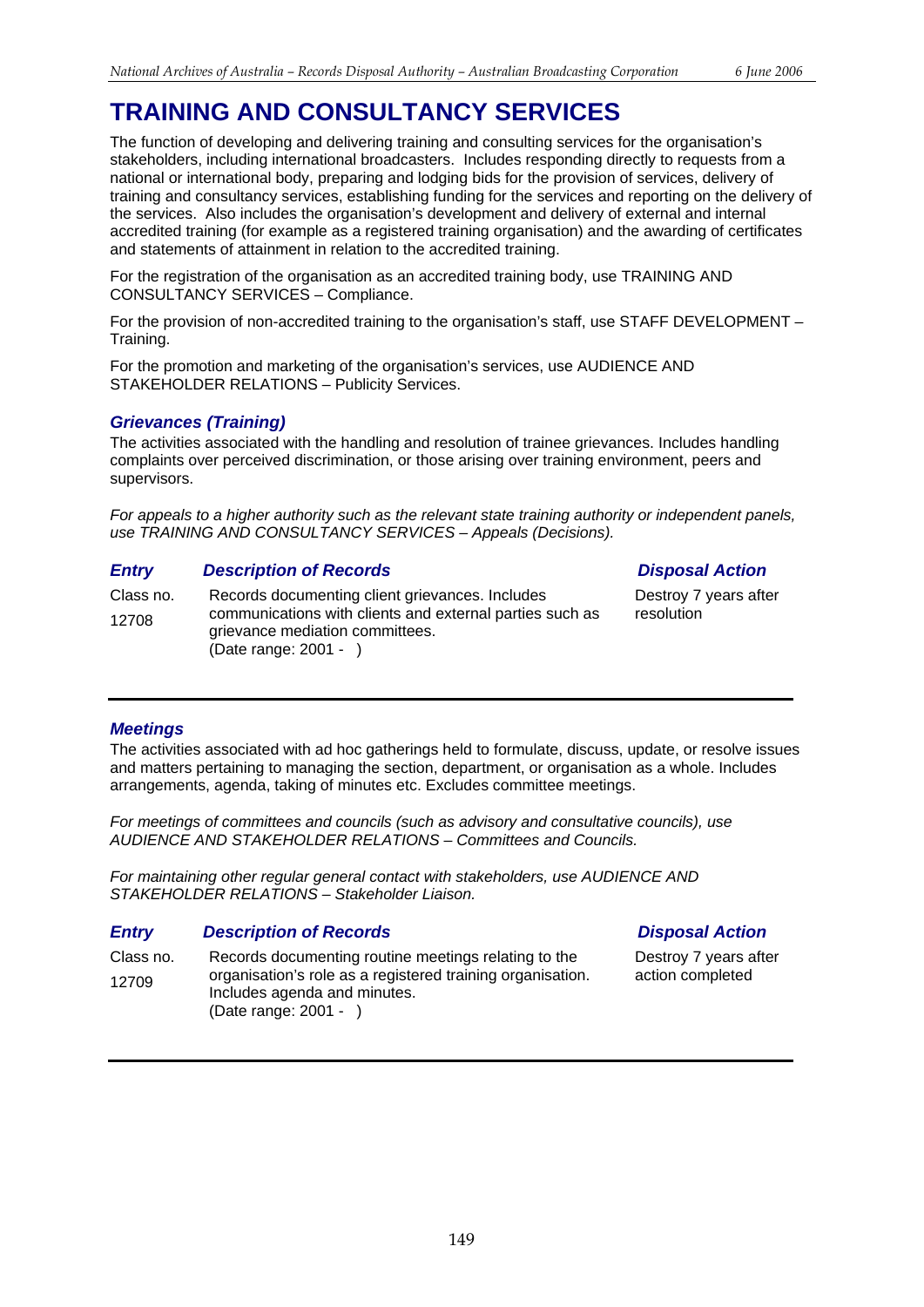The function of developing and delivering training and consulting services for the organisation's stakeholders, including international broadcasters. Includes responding directly to requests from a national or international body, preparing and lodging bids for the provision of services, delivery of training and consultancy services, establishing funding for the services and reporting on the delivery of the services. Also includes the organisation's development and delivery of external and internal accredited training (for example as a registered training organisation) and the awarding of certificates and statements of attainment in relation to the accredited training.

For the registration of the organisation as an accredited training body, use TRAINING AND CONSULTANCY SERVICES – Compliance.

For the provision of non-accredited training to the organisation's staff, use STAFF DEVELOPMENT – Training.

For the promotion and marketing of the organisation's services, use AUDIENCE AND STAKEHOLDER RELATIONS – Publicity Services.

### *Planning*

The process of formulating ways in which objectives can be achieved. Includes determination of services, needs and solutions to those needs.

*For the organisation's overall planning to achieve corporate objectives, use STRATEGIC MANAGEMENT – Planning.* 

Class no. 12710 Records documenting the development, maintenance and review of training plans. (Date range: 1950 - )

### *Disposal Action*

Destroy 7 years after last action

## *Policy*

The activities associated with developing and establishing decisions, directions and precedents, which act as a reference for future decision making, as the basis from which the organisation's operating procedures are determined.

| <b>Entry</b>       | <b>Description of Records</b>                                                                                                                                                                                                                                                                                             | <b>Disposal Action</b>                                |
|--------------------|---------------------------------------------------------------------------------------------------------------------------------------------------------------------------------------------------------------------------------------------------------------------------------------------------------------------------|-------------------------------------------------------|
| Class no.<br>12711 | Records documenting the development and establishment<br>of high level training and consultancy services policies.<br>Includes policy proposals, research papers, results of<br>consultations, reports, major drafts and final policy<br>documents.<br>(Date range: 1950 - )                                              | Retain as national<br>archives                        |
| Class no.<br>12712 | Records documenting the development and establishment<br>of routine training and consultancy services policies, such<br>as policies of local and regional offices. Includes policy<br>proposals, research papers, results of consultations,<br>reports, major drafts and final policy documents.<br>(Date range: 1950 - ) | Destroy 7 years after<br>superseded                   |
| Class no.<br>12713 | Working papers documenting the development of training<br>and consultancy services policies, including input from<br>work areas.<br>(Date range: 1950 - )                                                                                                                                                                 | Destroy 1 year after<br>promulgation of new<br>policy |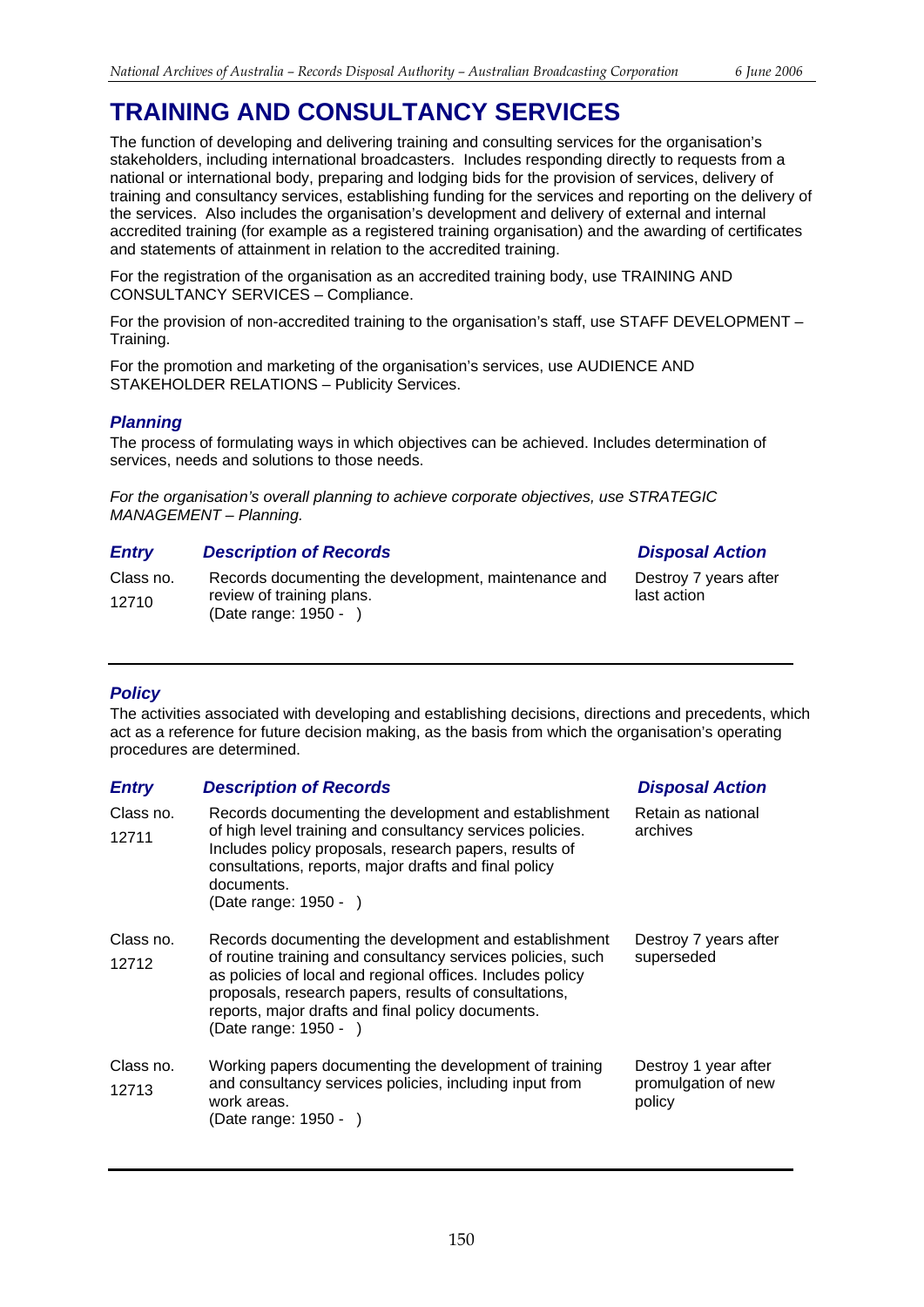The function of developing and delivering training and consulting services for the organisation's stakeholders, including international broadcasters. Includes responding directly to requests from a national or international body, preparing and lodging bids for the provision of services, delivery of training and consultancy services, establishing funding for the services and reporting on the delivery of the services. Also includes the organisation's development and delivery of external and internal accredited training (for example as a registered training organisation) and the awarding of certificates and statements of attainment in relation to the accredited training.

For the registration of the organisation as an accredited training body, use TRAINING AND CONSULTANCY SERVICES – Compliance.

For the provision of non-accredited training to the organisation's staff, use STAFF DEVELOPMENT – Training.

For the promotion and marketing of the organisation's services, use AUDIENCE AND STAKEHOLDER RELATIONS – Publicity Services.

### *Procedures*

Standard methods of operating laid down by an organisation according to formulated policy.

### *Entry Description of Records Disposal Action*

| Class no.<br>12714 | Master set of organisation's procedures supporting the<br>training and consultancy services function.<br>(Date range: 1950 -           | Destroy 7 years after<br>procedures are<br>superseded     |
|--------------------|----------------------------------------------------------------------------------------------------------------------------------------|-----------------------------------------------------------|
| Class no.<br>12715 | Records documenting the development of procedures<br>supporting the training and consultancy services function.<br>(Date range: 1950 - | Destroy 1 year after<br>new procedures are<br>promulgated |

## *Reporting*

The processes associated with initiating or proving a formal response to a situation or request (either internal, external or as a requirement of corporate policies), and to provide formal statements or findings of the results of the examination or investigation. Includes agenda, briefing, business, discussion papers, proposals, reports, reviews and returns.

*For internal and external audit reports, use TRAINING AND CONSULTANCY SERVICES – Audit.* 

*For reporting on the delivery of services, use TRAINING AND CONSULTANCY SERVICES – Service Delivery.* 

#### *Entry Description of Records Disposal Action*

- Class no. 12716 Final performance reports of international training and consulting services involving major projects that have a farreaching effect on international development such as the establishment of broadcast services under the Colombo Plan and to assist furthering democracy in South Africa and Papua New Guinea by contributing to training for their state based broadcasting staff. (Date range: 1950 - )
- Class no. 12717 Final reports that do not have a far-reaching impact on international development. Includes reports relating to routine international broadcasting services and accredited training reports such as vocational education and training statistical data reports. (Date range: 1950 - )

Retain as national archives

Destroy 7 years after action completed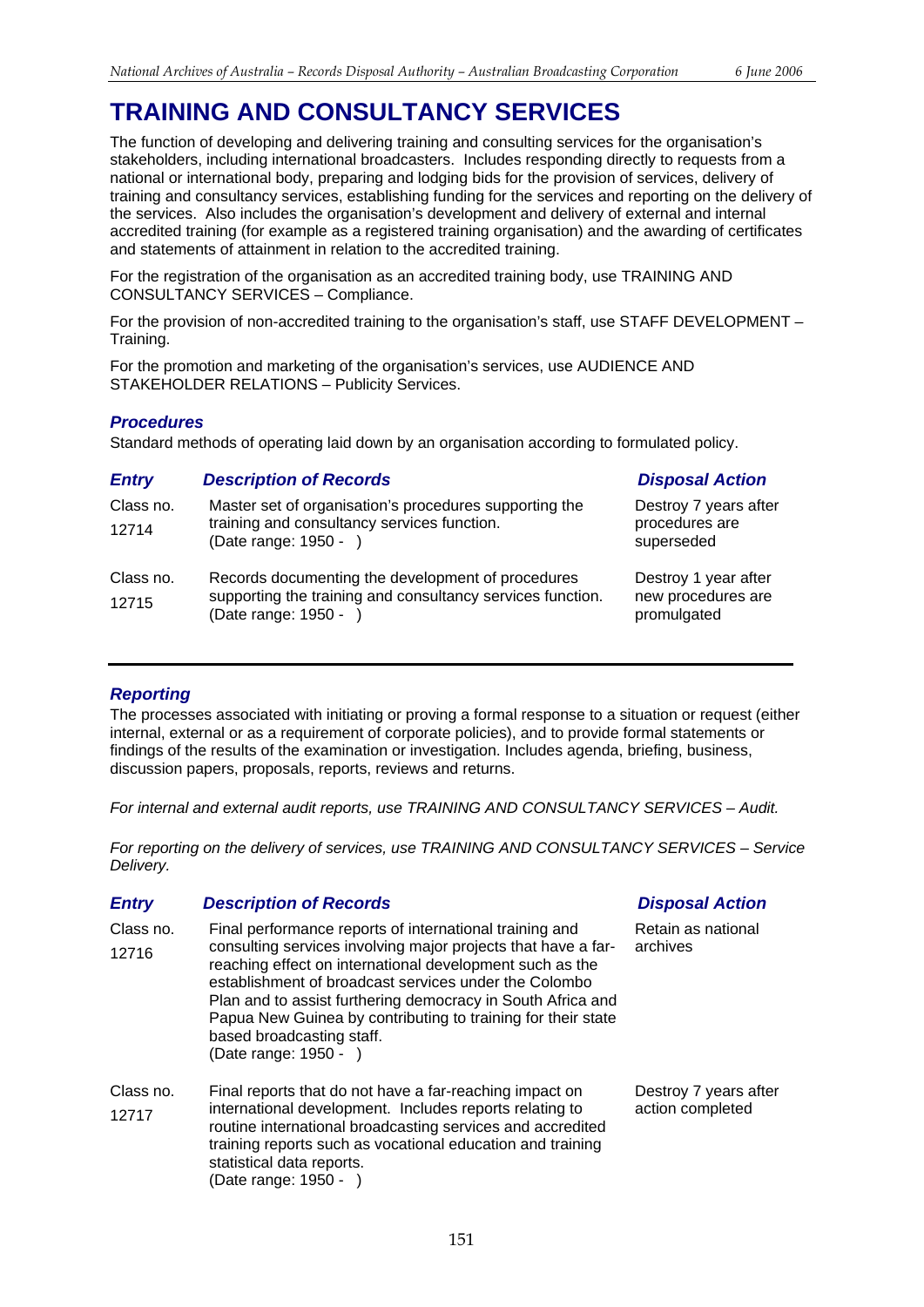The function of developing and delivering training and consulting services for the organisation's stakeholders, including international broadcasters. Includes responding directly to requests from a national or international body, preparing and lodging bids for the provision of services, delivery of training and consultancy services, establishing funding for the services and reporting on the delivery of the services. Also includes the organisation's development and delivery of external and internal accredited training (for example as a registered training organisation) and the awarding of certificates and statements of attainment in relation to the accredited training.

For the registration of the organisation as an accredited training body, use TRAINING AND CONSULTANCY SERVICES – Compliance.

For the provision of non-accredited training to the organisation's staff, use STAFF DEVELOPMENT – Training.

For the promotion and marketing of the organisation's services, use AUDIENCE AND STAKEHOLDER RELATIONS – Publicity Services.

### *Reporting - Continued*

The processes associated with initiating or proving a formal response to a situation or request (either internal, external or as a requirement of corporate policies), and to provide formal statements or findings of the results of the examination or investigation. Includes agenda, briefing, business, discussion papers, proposals, reports, reviews and returns.

*For internal and external audit reports, use TRAINING AND CONSULTANCY SERVICES – Audit.* 

*For reporting on the delivery of services, use TRAINING AND CONSULTANCY SERVICES – Service Delivery.* 

| <b>Entry</b>       | <b>Description of Records</b>                                                                                           | <b>Disposal Action</b>           |
|--------------------|-------------------------------------------------------------------------------------------------------------------------|----------------------------------|
| Class no.<br>12718 | Working documents related to the development of reports.<br>Includes draft reports and comments.<br>(Date range: 1950 - | Destroy when<br>reference ceases |

#### *Resource Development*

The activity of developing the resources for the delivery of external and internal accredited training. Includes developing training materials and assessment tools.

*For the presentation of training materials, use TRAINING AND CONSULTANCY SERVICES – Service Delivery.* 

*For the acquisition of training and assessment resources, use TRAINING AND CONSULTANCY SERVICES – Acquisition.* 

#### *Entry Description of Records Disposal Action*

| Class no. | Training materials and other resources used during the |
|-----------|--------------------------------------------------------|
| 12719     | presentation of international training.                |
|           | (Date range: 1950 - )                                  |

Destroy 7 years after project is completed or when superseded, whichever is the longer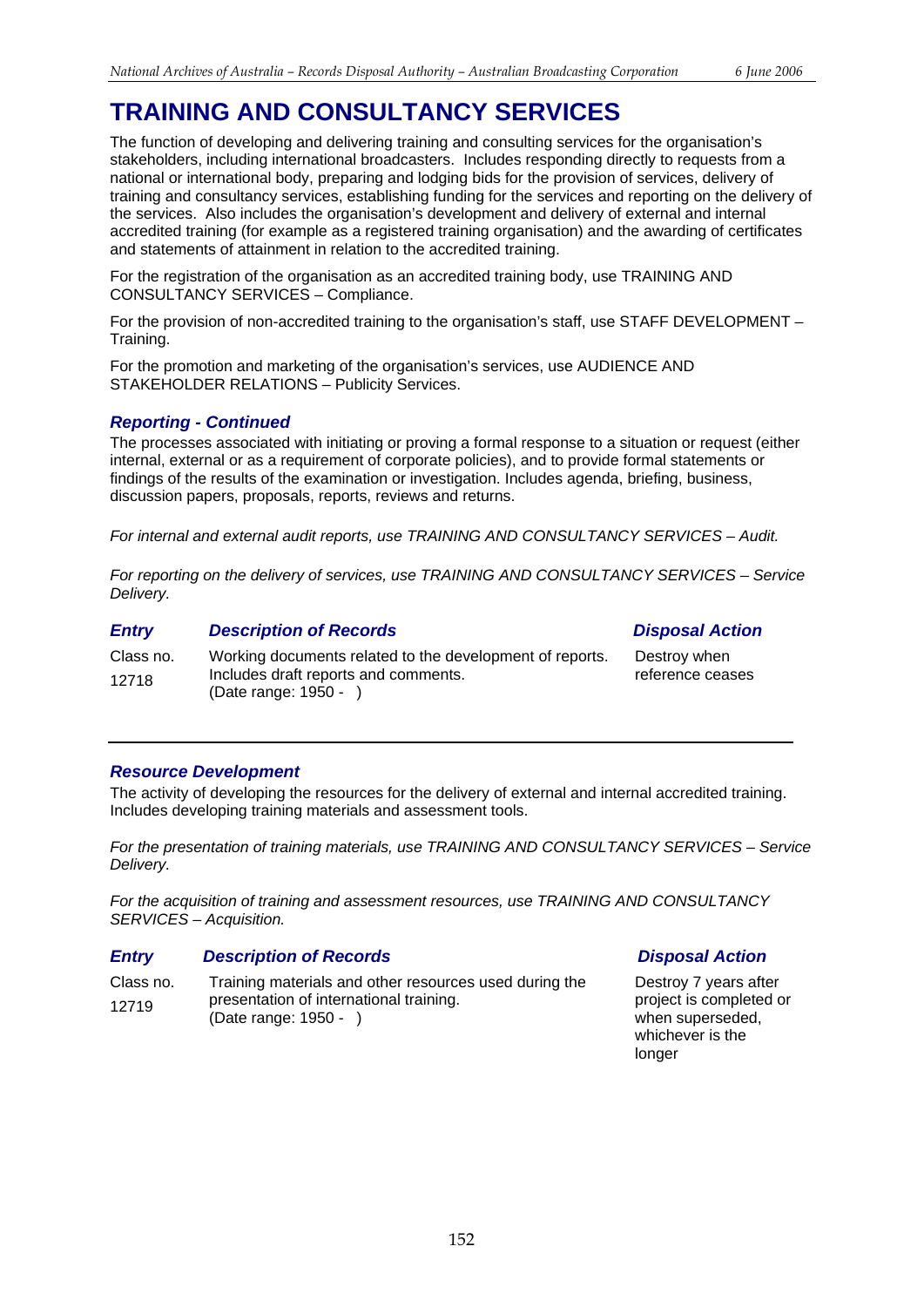The function of developing and delivering training and consulting services for the organisation's stakeholders, including international broadcasters. Includes responding directly to requests from a national or international body, preparing and lodging bids for the provision of services, delivery of training and consultancy services, establishing funding for the services and reporting on the delivery of the services. Also includes the organisation's development and delivery of external and internal accredited training (for example as a registered training organisation) and the awarding of certificates and statements of attainment in relation to the accredited training.

For the registration of the organisation as an accredited training body, use TRAINING AND CONSULTANCY SERVICES – Compliance.

For the provision of non-accredited training to the organisation's staff, use STAFF DEVELOPMENT – Training.

For the promotion and marketing of the organisation's services, use AUDIENCE AND STAKEHOLDER RELATIONS – Publicity Services.

### *Resource Development - Continued*

The activity of developing the resources for the delivery of external and internal accredited training. Includes developing training materials and assessment tools.

*For the presentation of training materials, use TRAINING AND CONSULTANCY SERVICES – Service Delivery.* 

*For the acquisition of training and assessment resources, use TRAINING AND CONSULTANCY SERVICES – Acquisition.* 

#### *Entry Description of Records Disposal Action*

Class no. 12720 Records documenting the development and evaluation of training and assessment materials and other resources used for accredited training. Includes master set of final training and assessment resources such as assessment instruments, assessor's marking guides, criteria and observation checklists. (Date range: 1950 - )

Destroy 7 years after superseded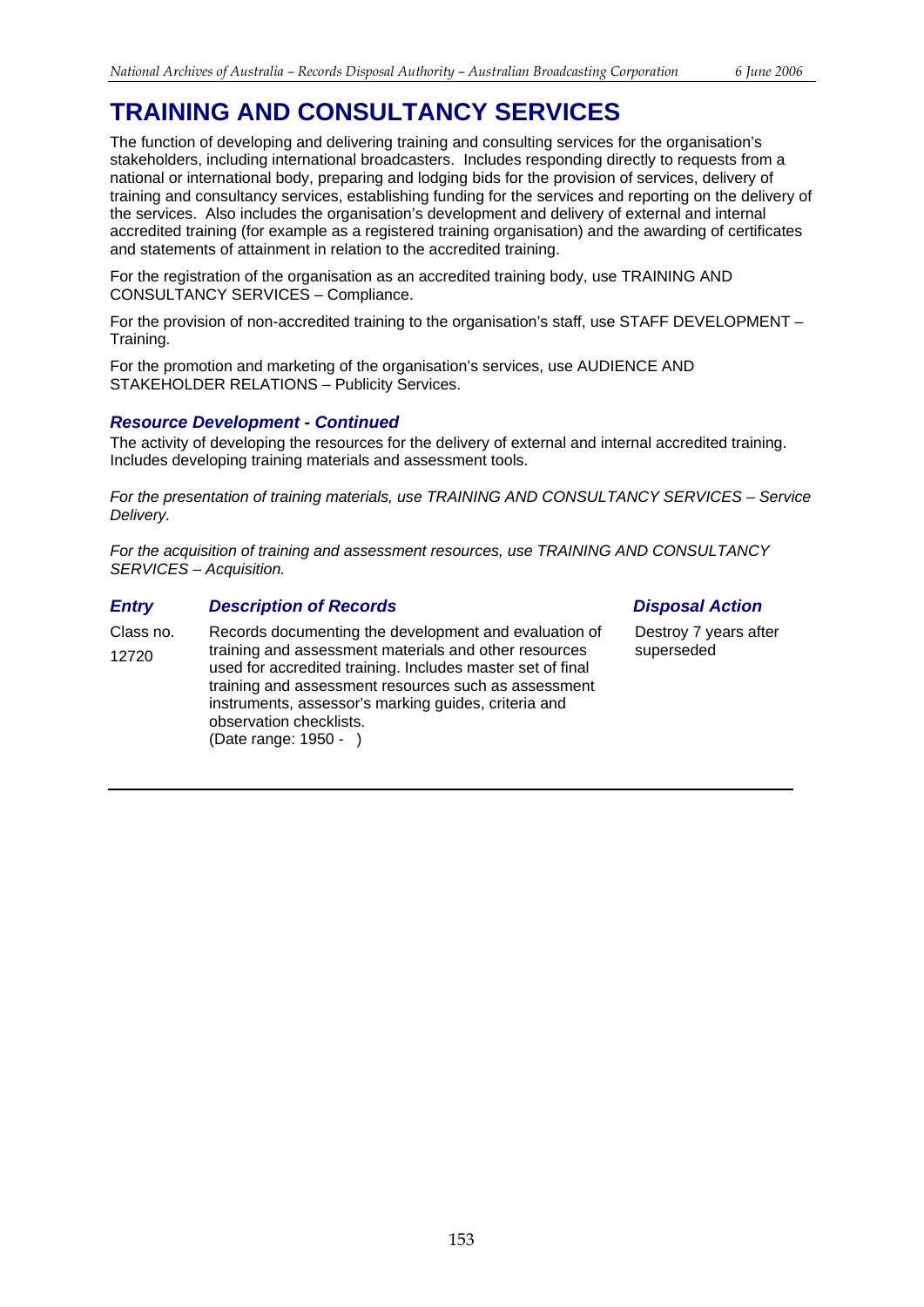The function of developing and delivering training and consulting services for the organisation's stakeholders, including international broadcasters. Includes responding directly to requests from a national or international body, preparing and lodging bids for the provision of services, delivery of training and consultancy services, establishing funding for the services and reporting on the delivery of the services. Also includes the organisation's development and delivery of external and internal accredited training (for example as a registered training organisation) and the awarding of certificates and statements of attainment in relation to the accredited training.

For the registration of the organisation as an accredited training body, use TRAINING AND CONSULTANCY SERVICES – Compliance.

For the provision of non-accredited training to the organisation's staff, use STAFF DEVELOPMENT – Training.

For the promotion and marketing of the organisation's services, use AUDIENCE AND STAKEHOLDER RELATIONS – Publicity Services.

### *Service Delivery*

The activity of delivering services to the organisation's stakeholders. Includes responding directly to requests from national or international bodies, seeking funding for provision of the services and reporting on the delivery of the services. Also includes maintaining stakeholder lists.

*For the negotiation and establishment of formal agreements relating to the provision of training and consulting services, use TRAINING AND CONSULTANCY SERVICES – Agreements.* 

*For undertaking competitive bids for the provision of services, use TRAINING AND CONSULTANCY SERVICES – Bidding.* 

*For financial matters associated with the receipt and use of funds for the provision of training and consulting services, use FINANCIAL MANAGEMENT – Accounting.* 

*For the provision of non-accredited training to the organisation's staff, use STAFF DEVELOPMENT – Training.* 

*For the development of training materials, use TRAINING AND CONSULTANCY SERVICES – Resource Development.* 

#### *Entry Description of Records Disposal Action*

| Class no. | Records documenting the delivery of international training |
|-----------|------------------------------------------------------------|
| 12721     | and consultancy services. Includes details of who was      |
|           | trained and the nature of the services.                    |
|           | (Date range: 1950 - )                                      |

Class no. 12722 Records documenting enrolment and attendance for accredited training courses. Includes records of trainee enrolment details, daily roll books, departmental notifications and other supporting records. Excludes trainees who are funded under a government scheme. (Date range: 2001 - )

Destroy 7 years after action completed

Destroy 7 years after action completed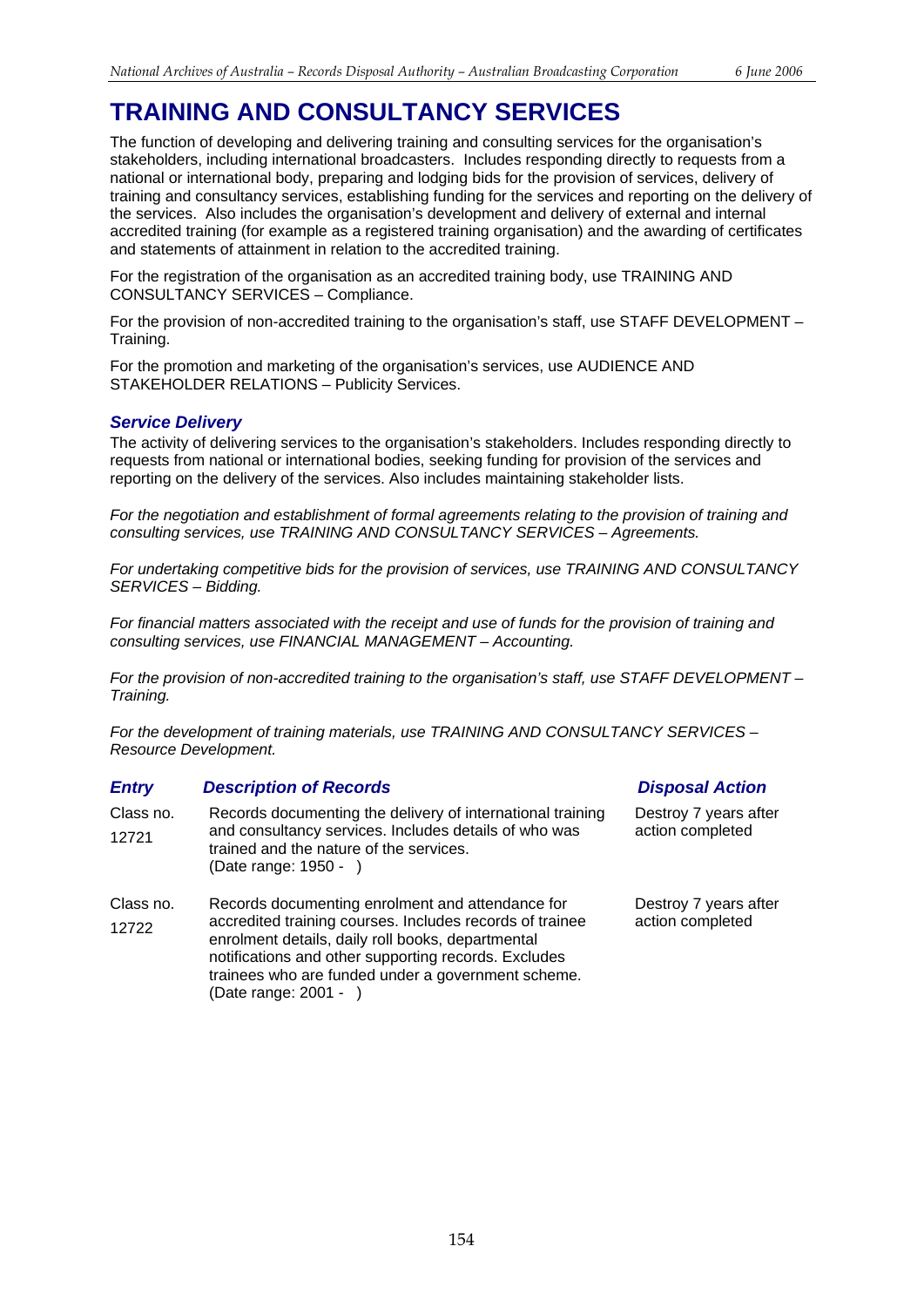The function of developing and delivering training and consulting services for the organisation's stakeholders, including international broadcasters. Includes responding directly to requests from a national or international body, preparing and lodging bids for the provision of services, delivery of training and consultancy services, establishing funding for the services and reporting on the delivery of the services. Also includes the organisation's development and delivery of external and internal accredited training (for example as a registered training organisation) and the awarding of certificates and statements of attainment in relation to the accredited training.

For the registration of the organisation as an accredited training body, use TRAINING AND CONSULTANCY SERVICES – Compliance.

For the provision of non-accredited training to the organisation's staff, use STAFF DEVELOPMENT – Training.

For the promotion and marketing of the organisation's services, use AUDIENCE AND STAKEHOLDER RELATIONS – Publicity Services.

### *Service Delivery - Continued*

The activity of delivering training and consulting services for the organisation's stakeholders, including international broadcasters. Includes responding directly to requests from a national or international body, seeking funding for provision of the services and reporting on the delivery of services. Also includes the organisation's delivery of external and internal accredited training (for example as a registered training organisation).

*For the negotiation and establishment of formal agreements relating to the provision of training and consulting services, use TRAINING AND CONSULTANCY SERVICES – Agreements.* 

*For undertaking competitive bids for the provision of services, use TRAINING AND CONSULTANCY SERVICES – Bidding.* 

*For financial matters associated with the receipt and use of funds for the provision of training and consulting services, use FINANCIAL MANAGEMENT – Accounting.* 

*For the provision of non-accredited training to the organisation's staff, use STAFF DEVELOPMENT – Training.* 

*For the development of training materials, use TRAINING AND CONSULTANCY SERVICES – Resource Development.* 

#### *Entry Description of Records Disposal Action*

Class no. 12723 Records documenting the details of the enrolment and training history for trainees who are funded under a government scheme. Includes:

- Enrolment information
- Copies of assessment information
- Course information including units of competencies nominal hours for each unit, delivery modes, etc
- Correspondence with the trainee

• Copy of contract between the organisation and trainee. (Date range: 1950 - )

Destroy 7 years after last action or in accordance with the requirements of the State providing funding, whichever is the longer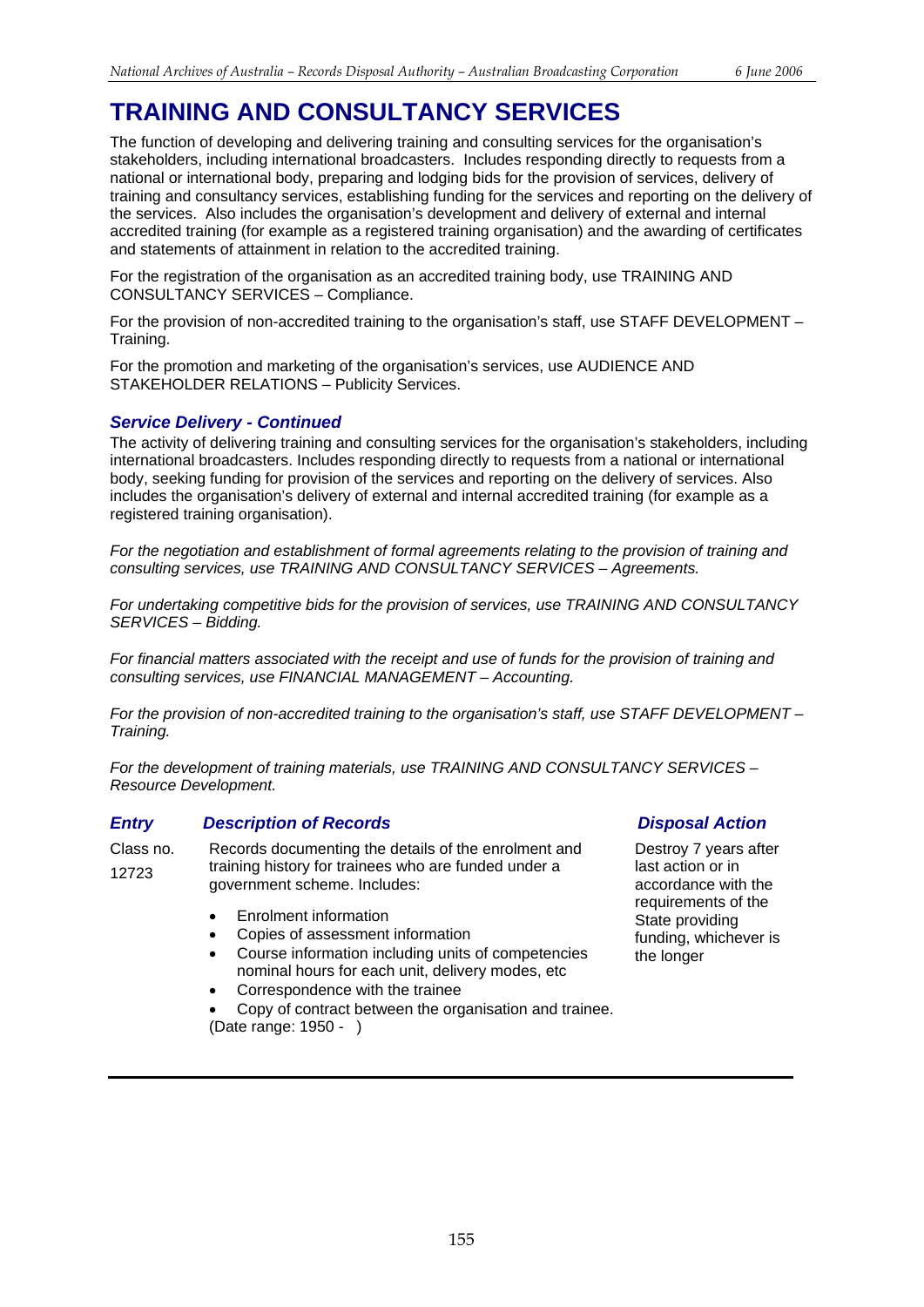The function of developing and delivering training and consulting services for the organisation's stakeholders, including international broadcasters. Includes responding directly to requests from a national or international body, preparing and lodging bids for the provision of services, delivery of training and consultancy services, establishing funding for the services and reporting on the delivery of the services. Also includes the organisation's development and delivery of external and internal accredited training (for example as a registered training organisation) and the awarding of certificates and statements of attainment in relation to the accredited training.

For the registration of the organisation as an accredited training body, use TRAINING AND CONSULTANCY SERVICES – Compliance.

For the provision of non-accredited training to the organisation's staff, use STAFF DEVELOPMENT – Training.

For the promotion and marketing of the organisation's services, use AUDIENCE AND STAKEHOLDER RELATIONS – Publicity Services.

### *Standards*

The process of implementing industry or organisational benchmarks for services and processes to enhance the quality and efficiency of the organisation.

*For training in standards, use STAFF DEVELOPMENT – Training.* 

### *Entry Description of Records Disposal Action*

Class no. 12724 Records documenting the implementation of industry and organisation's standards to support accredited training activities. (Date range: 1950 - )

Destroy 7 years after last action

## *Tendering*

The activities involved in receiving and assessing tenders, of making offers and finalising contract arrangements for the supply, sale or purchase of goods and services.

*For final contracts, use TRAINING AND CONSULTANCY SERVICES – Agreements.* 

*For undertaking competitive bids for the provision of services, use TRAINING AND CONSULTANCY SERVICES – Bidding.* 

#### *Entry Description of Records Disposal Action*

Class no. 12725 Records documenting the development, issue and evaluation of tenders which lead to contracts relating to the training and consultancy services function. Includes:

- Statements of requirements
- Requests for proposals
- Expressions of interest
- Requests for tender (RFT)
- Draft contracts
- Evaluation documentation
- Public notices
- Due diligence checks.
- (Date range: 1950 )

Class no. 12726 Tender register. (Date range: 1950 - )

Destroy 7 years after tender process completed

Destroy 7 years after last entry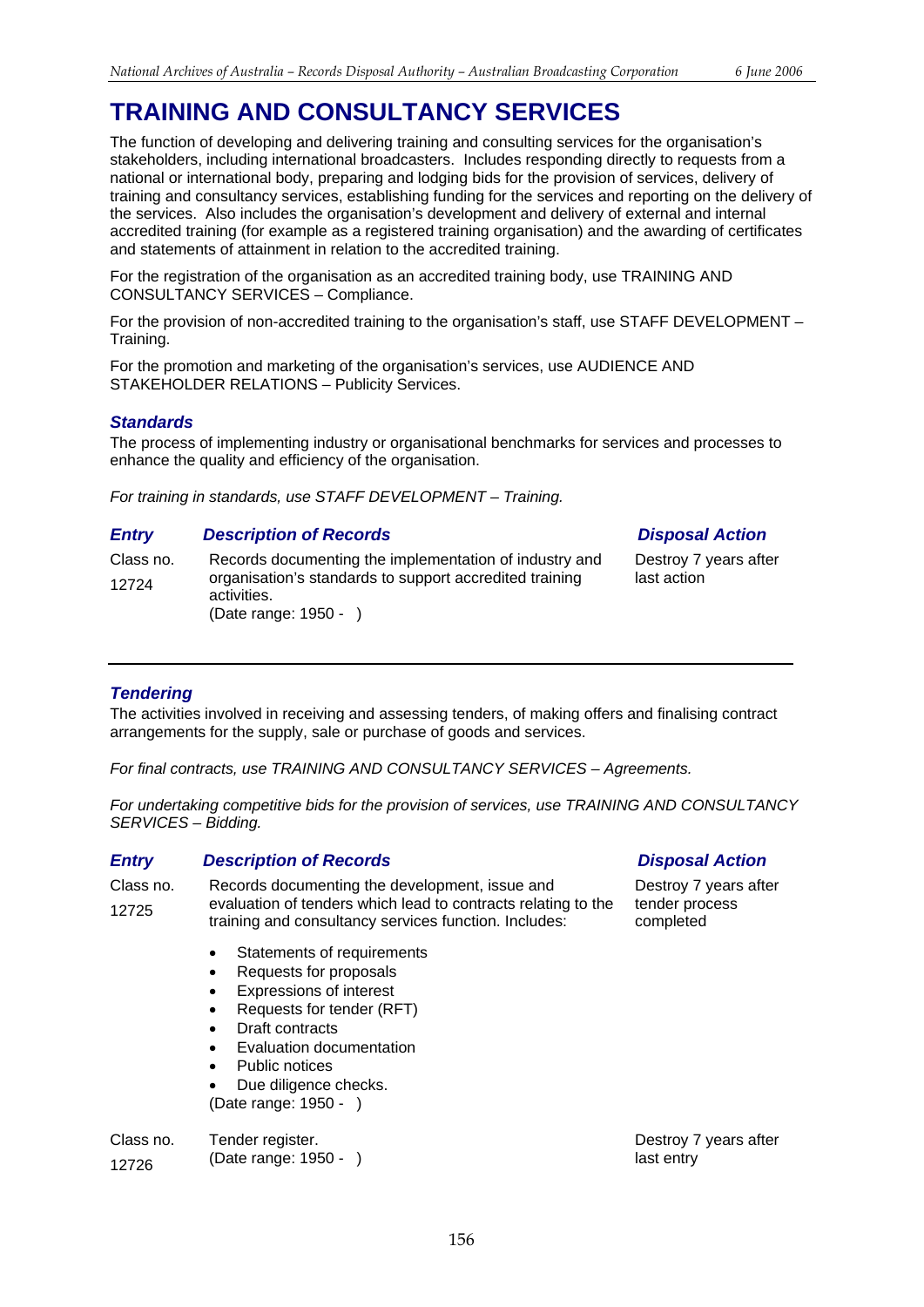The function of developing and delivering training and consulting services for the organisation's stakeholders, including international broadcasters. Includes responding directly to requests from a national or international body, preparing and lodging bids for the provision of services, delivery of training and consultancy services, establishing funding for the services and reporting on the delivery of the services. Also includes the organisation's development and delivery of external and internal accredited training (for example as a registered training organisation) and the awarding of certificates and statements of attainment in relation to the accredited training.

For the registration of the organisation as an accredited training body, use TRAINING AND CONSULTANCY SERVICES – Compliance.

For the provision of non-accredited training to the organisation's staff, use STAFF DEVELOPMENT – Training.

For the promotion and marketing of the organisation's services, use AUDIENCE AND STAKEHOLDER RELATIONS – Publicity Services.

## *Tendering - Continued*

The activities involved in receiving and assessing tenders, of making offers and finalising contract arrangements for the supply, sale or purchase of goods and services.

*For final contracts, use TRAINING AND CONSULTANCY SERVICES – Agreements.* 

*For undertaking competitive bids for the provision of services, use TRAINING AND CONSULTANCY SERVICES – Bidding.* 

### *Entry Description of Records Disposal Action*

Class no. 12727 Records of unsuccessful tenders or a tender process where there is not a suitable bidder or where the tender process has been discontinued. Includes submissions, notifications of outcome, and reports on debriefing sessions. (Date range: 1950 - )

Destroy 2 years after the tender process is completed or decision made not to continue with the tender

#### *Training Assessment*

The activities associated with assessing course participants. Includes the provision of certificates and statements of attainment.

#### *Entry Description of Records Disposal Action*  Class no. 12728 Records documenting assessment processes and tools used for the assessment of individuals undertaking accredited training. Includes assessment instruments, assessment checklists/sign-offs, and prior learning evidence submitted by trainees such as third party reports and testimonies. (Date range: 2001 - ) Destroy 7 years after last action Class no. 12729 Completed accredited training assessment items such as trainees written assignments where there has been a grievance or appeal lodged concerning the assessment process or decision. (Date range: 2001 - ) Destroy 7 years after last action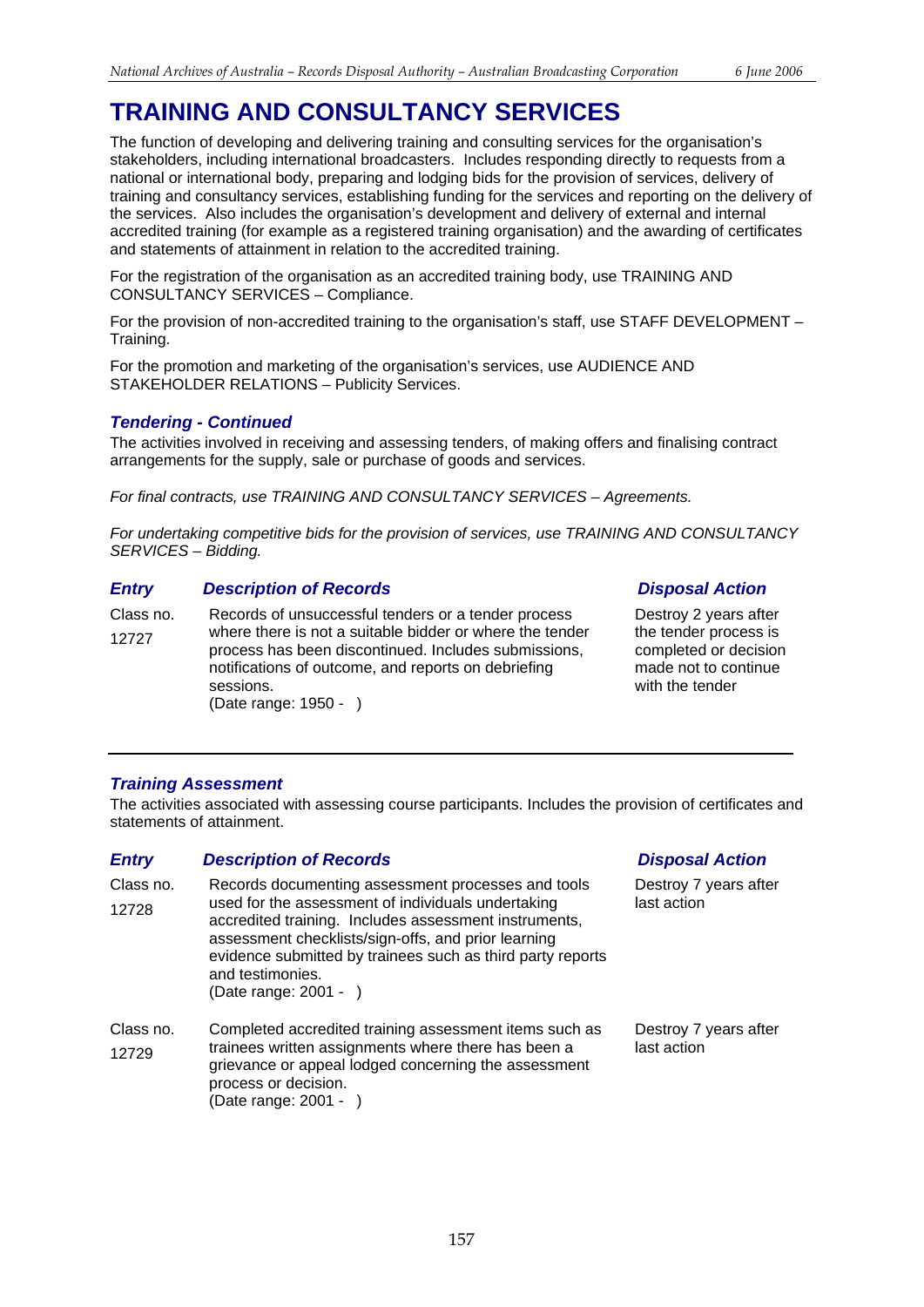The function of developing and delivering training and consulting services for the organisation's stakeholders, including international broadcasters. Includes responding directly to requests from a national or international body, preparing and lodging bids for the provision of services, delivery of training and consultancy services, establishing funding for the services and reporting on the delivery of the services. Also includes the organisation's development and delivery of external and internal accredited training (for example as a registered training organisation) and the awarding of certificates and statements of attainment in relation to the accredited training.

For the registration of the organisation as an accredited training body, use TRAINING AND CONSULTANCY SERVICES – Compliance.

For the provision of non-accredited training to the organisation's staff, use STAFF DEVELOPMENT – Training.

For the promotion and marketing of the organisation's services, use AUDIENCE AND STAKEHOLDER RELATIONS – Publicity Services.

### *Training Assessment - Continued*

The activities associated with assessing course participants. Includes the provision of certificates and statements of attainment.

#### *Entry Description of Records Disposal Action*

| Class no.<br>12730 | Completed accredited training assessment items such as<br>trainees written assignments where there has been no<br>grievance or appeal lodged concerning the assessment<br>process or decision.<br>(Date range: 2001 - )                                                                                                                                                   | Destroy when<br>reference ceases or<br>return to trainee |
|--------------------|---------------------------------------------------------------------------------------------------------------------------------------------------------------------------------------------------------------------------------------------------------------------------------------------------------------------------------------------------------------------------|----------------------------------------------------------|
| Class no.<br>12731 | Records documenting assessment outcomes for accredited<br>training courses. Includes:                                                                                                                                                                                                                                                                                     | Destroy 30 years after<br>action completed               |
|                    | Results for each competency<br>$\bullet$<br>Copies of certificates<br>٠<br>Statements of attainment<br>$\bullet$<br>Academic transcripts issued to individuals<br>٠<br>Final summative results for each unit of competency<br>$\bullet$<br>achieved<br>Register of qualifications or statements of attainment<br>٠<br>Related notifications.<br>(Date range: $2001 - 1$ ) |                                                          |
| Class no.<br>12732 | Requests for replacement certificates and statements of<br>attainment.<br>(Date range: 2001 - )                                                                                                                                                                                                                                                                           | Destroy when<br>reference ceases                         |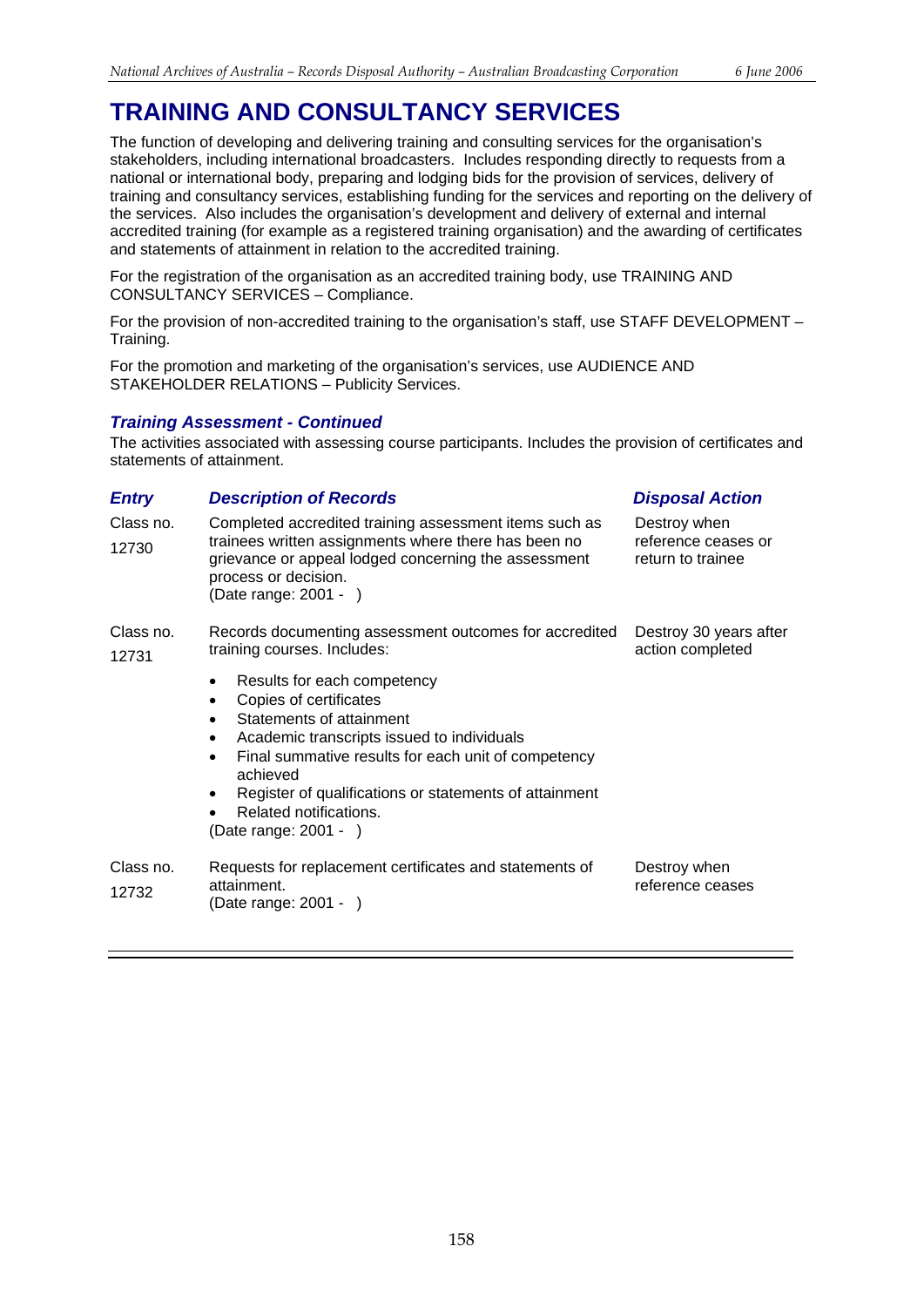The function of delivering and transmitting broadcast content to audiences via a variety of technologies, such as satellite, telephone line and broadband technology. Includes acquiring and managing licenses and permissions of use for transmitters and spectrum, the management of tender projects, contracts with third party suppliers, fault management and the measurement of supplier performance. Also includes the collection of content produced, co-produced or pre-purchased by the organisation that is transmitted to the public.

For the contracting out of landmark technology, planning technology that does not proceed or developing technology standards, use TECHNOLOGY.

For all other technology services used to support the broadcast or business needs of the organisation, use TECHNOLOGY AND TELECOMMUNICATIONS.

For the production of content, use CONTENT MANAGEMENT AND PRODUCTION.

For complaints and enquiries regarding reception of content broadcast, use AUDIENCE AND STAKEHOLDER RELATIONS – Public Reaction and Complaints Handling.

For participation in national and international standards and spectrum planning committees and working parties, use AUDIENCE AND STAKEHOLDER RELATIONS – Committees and Councils.

For licensing and registration of broadcast services, use TRANSMISSION AND DISTRIBUTION – Compliance.

## *Acquisition*

The process of gaining ownership or use of property and other items or the provision of services required in the conduct of business through purchase or requisitions.

*For establishment, maintenance, review and negotiation of agreements, use TRANSMISSION AND DISTRIBUTION – Agreements.* 

*For accounts, use FINANCIAL MANAGEMENT – Accounting.* 

*For payments, use FINANCIAL MANAGEMENT – Payments.* 

## *Entry Description of Records Disposal Action*

- Class no. 12733 Records documenting the acquisition of goods and services related to the transmission and distribution function (for example technical service providers) where there is no tender process (such as where the cost of the acquisition is below the threshold for tendering or where a purchase is made against a period contract). Includes:
	- Requests for quotes and responses
	- Purchase orders
	- Correspondence relating to the acquisition
	- Supplier lists and routine correspondence with suppliers.

(Date range: 1932 - )

Destroy 7 years after action completed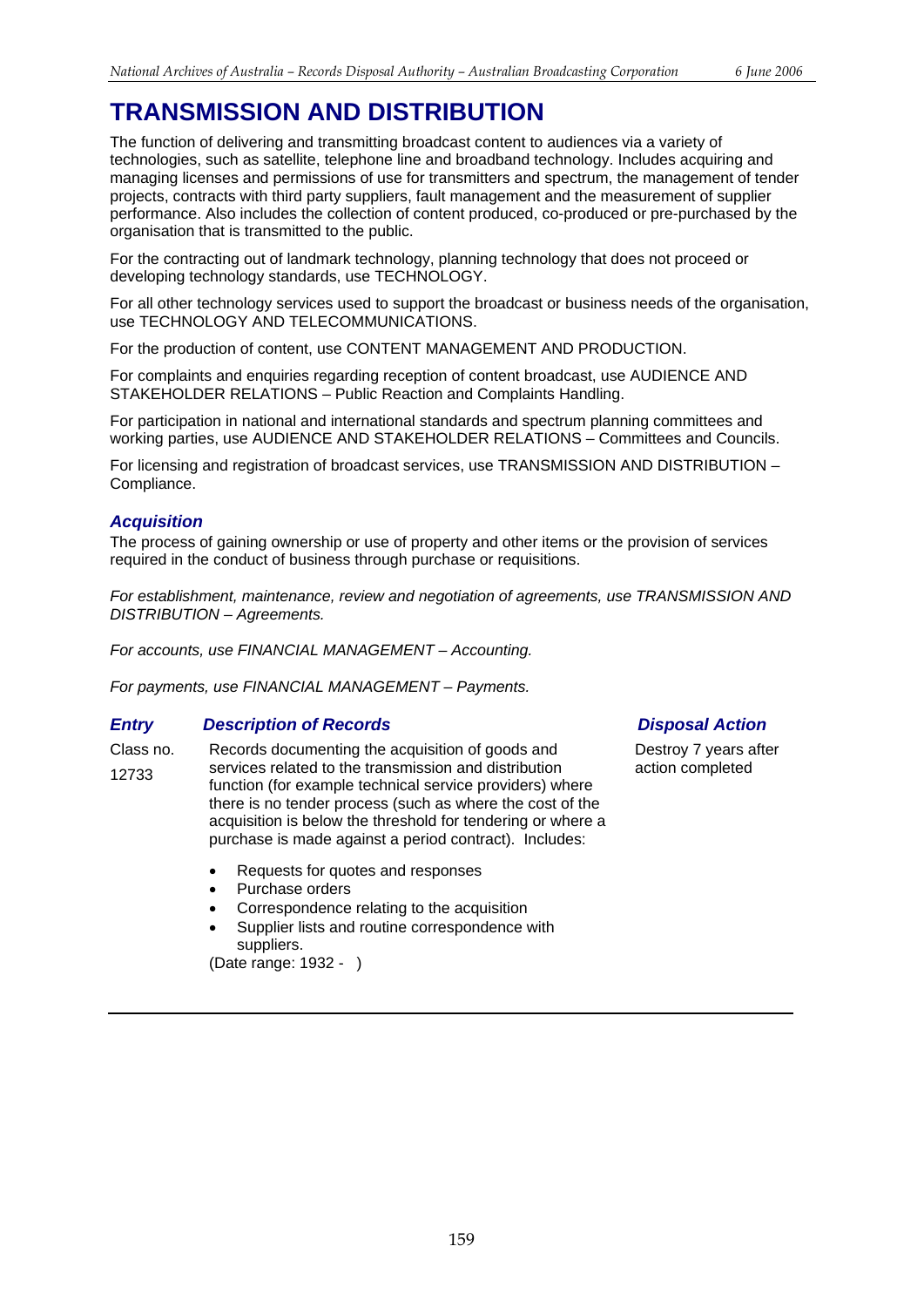The function of delivering and transmitting broadcast content to audiences via a variety of technologies, such as satellite, telephone line and broadband technology. Includes acquiring and managing licenses and permissions of use for transmitters and spectrum, the management of tender projects, contracts with third party suppliers, fault management and the measurement of supplier performance. Also includes the collection of content produced, co-produced or pre-purchased by the organisation that is transmitted to the public.

For the contracting out of landmark technology, planning technology that does not proceed or developing technology standards, use TECHNOLOGY.

For all other technology services used to support the broadcast or business needs of the organisation, use TECHNOLOGY AND TELECOMMUNICATIONS.

For the production of content, use CONTENT MANAGEMENT AND PRODUCTION.

For complaints and enquiries regarding reception of content broadcast, use AUDIENCE AND STAKEHOLDER RELATIONS – Public Reaction and Complaints Handling.

For participation in national and international standards and spectrum planning committees and working parties, use AUDIENCE AND STAKEHOLDER RELATIONS – Committees and Councils.

For licensing and registration of broadcast services, use TRANSMISSION AND DISTRIBUTION – Compliance.

### *Advice*

The activities associated with offering opinions by or to the organisation as to an action of judgment. Includes the process of advising.

*For general liaison with audience and stakeholders and with transmission industry and regulatory bodies, use AUDIENCE AND STAKEHOLDER RELATIONS – Stakeholder Liaison.* 

*For the organisation's formal response to issues and proposals raised by stakeholders, use AUDIENCE AND STAKEHOLDER RELATIONS – Submissions.* 

*For general advice to the public concerning reception, use AUDIENCE AND STAKEHOLDER RELATIONS – Advice.* 

*For fault reporting from the public (for example via the reception advice line), use AUDIENCE AND STAKEHOLDER RELATIONS – Public Reaction and Complaint Handling.* 

#### *Entry Description of Records Disposal Action*

- Class no. 12734 Records documenting advice given or received by the organisation that relates to transmission and distribution and has far-reaching implications for the organisation. Includes advice that may be used as precedents in corporate decisions such as that concerning the provision of national transmission and distribution facilities and services. Also includes original advice that later is contested or referenced in a complaint that is upheld by management. (Date range: 1932 - )
- Class no. 12735 Records documenting advice given or received by the organisation that is not controversial, does not set precedent or is not related to an upheld complaint (advice that is later contested or referenced in a complaint that is upheld by management or review bodies). (Date range: 1932 - )

Retain as national archives

Destroy 7 years after last action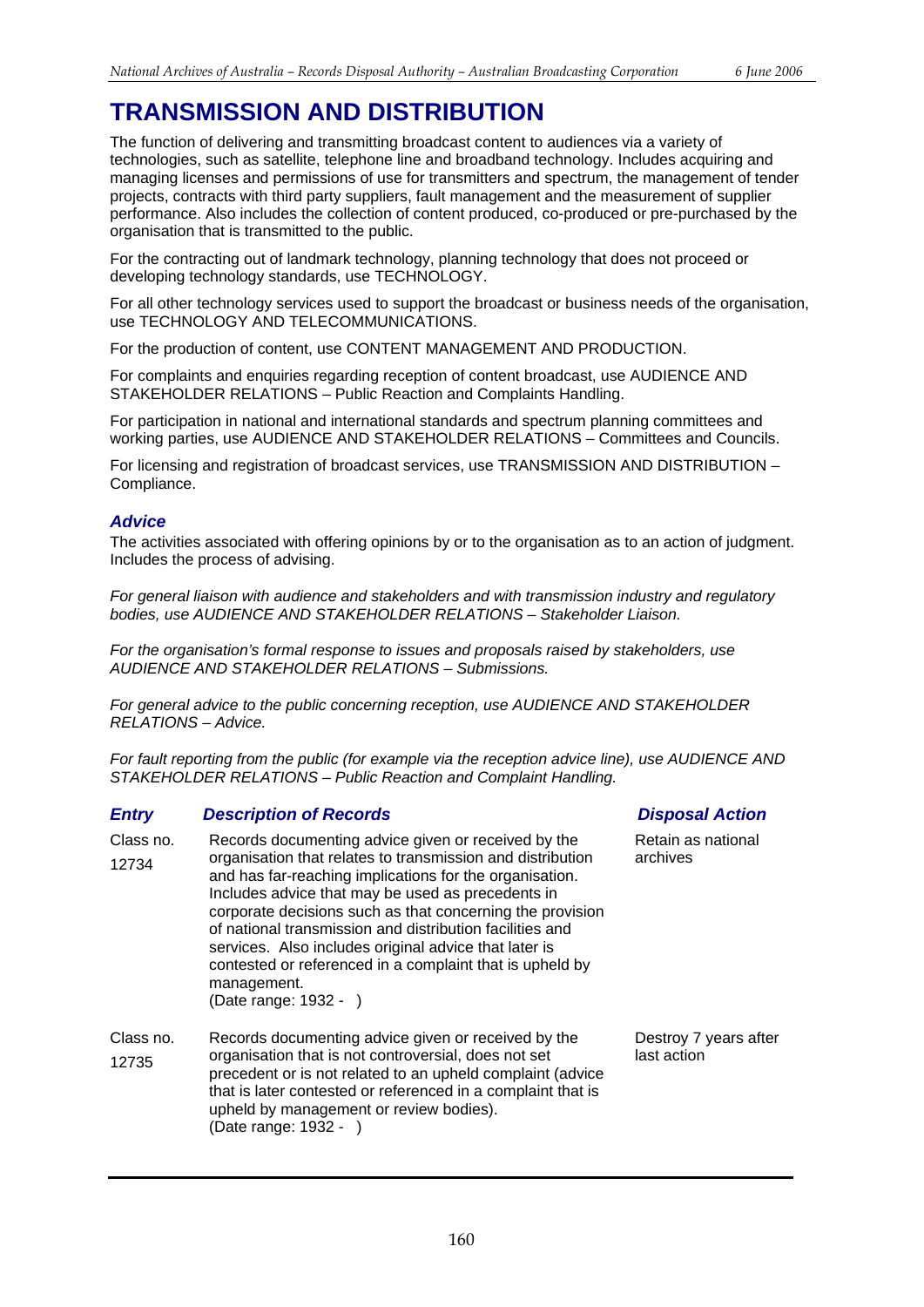The function of delivering and transmitting broadcast content to audiences via a variety of technologies, such as satellite, telephone line and broadband technology. Includes acquiring and managing licenses and permissions of use for transmitters and spectrum, the management of tender projects, contracts with third party suppliers, fault management and the measurement of supplier performance. Also includes the collection of content produced, co-produced or pre-purchased by the organisation that is transmitted to the public.

For the contracting out of landmark technology, planning technology that does not proceed or developing technology standards, use TECHNOLOGY.

For all other technology services used to support the broadcast or business needs of the organisation, use TECHNOLOGY AND TELECOMMUNICATIONS.

For the production of content, use CONTENT MANAGEMENT AND PRODUCTION.

For complaints and enquiries regarding reception of content broadcast, use AUDIENCE AND STAKEHOLDER RELATIONS – Public Reaction and Complaints Handling.

For participation in national and international standards and spectrum planning committees and working parties, use AUDIENCE AND STAKEHOLDER RELATIONS – Committees and Councils.

For licensing and registration of broadcast services, use TRANSMISSION AND DISTRIBUTION – Compliance.

### *Agreements*

The processes associated with the establishment, maintenance, review and negotiation of agreements.

*For ongoing management of conditions of agreements, use TRANSMISSION AND DISTRIBUTION – Contracting-out.* 

*For the negotiation and review of contracts reached through a tender process, use TRANSMISSION AND DISTRIBUTION – Tendering.* 

## *Entry Description of Records Disposal Action*

- Class no. 12736 Records documenting the negotiation, establishment, maintenance and review of landmark or mission critical agreements with external parties such as agreements with major broadcasting infrastructure providers and satellite agreements. Includes:
	- Those with implications for major liabilities or obligations for the organisation (for example, those that are essential for transmission such as the digital terrestrial television transmission services agreement)
	- Precedent setting agreements (for example those for the move from public to private sector arrangements)
	- Agreements for the provision of innovative services or services that reflect major changes in technology (for example, the first agreements for the provision of digital services).

(Date range: 1932 - )

Retain as national archives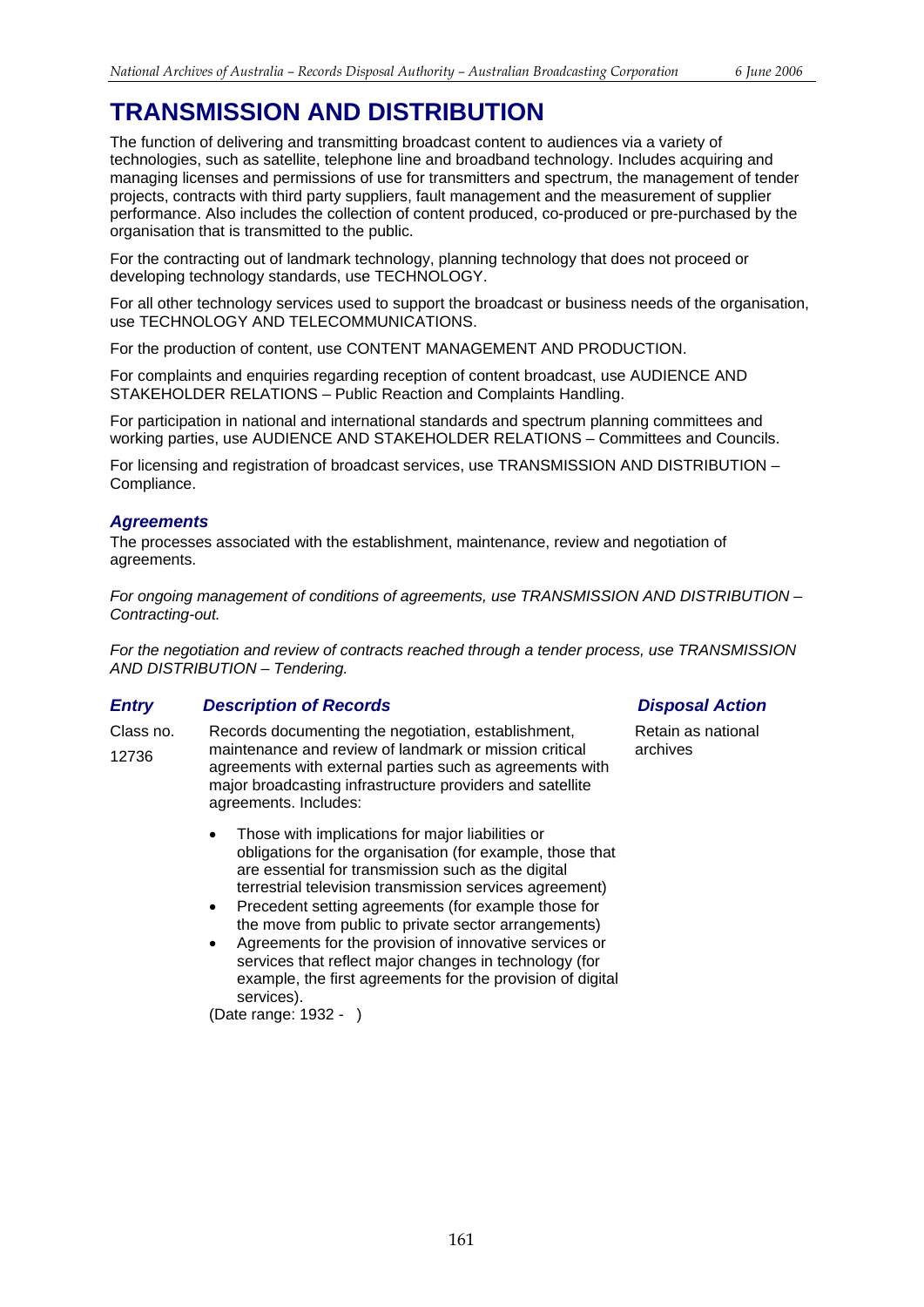The function of delivering and transmitting broadcast content to audiences via a variety of technologies, such as satellite, telephone line and broadband technology. Includes acquiring and managing licenses and permissions of use for transmitters and spectrum, the management of tender projects, contracts with third party suppliers, fault management and the measurement of supplier performance. Also includes the collection of content produced, co-produced or pre-purchased by the organisation that is transmitted to the public.

For the contracting out of landmark technology, planning technology that does not proceed or developing technology standards, use TECHNOLOGY.

For all other technology services used to support the broadcast or business needs of the organisation, use TECHNOLOGY AND TELECOMMUNICATIONS.

For the production of content, use CONTENT MANAGEMENT AND PRODUCTION.

For complaints and enquiries regarding reception of content broadcast, use AUDIENCE AND STAKEHOLDER RELATIONS – Public Reaction and Complaints Handling.

For participation in national and international standards and spectrum planning committees and working parties, use AUDIENCE AND STAKEHOLDER RELATIONS – Committees and Councils.

For licensing and registration of broadcast services, use TRANSMISSION AND DISTRIBUTION – Compliance.

### *Agreements - Continued*

The processes associated with the establishment, maintenance, review and negotiation of agreements.

*For ongoing management of conditions of agreements, use TRANSMISSION AND DISTRIBUTION – Contracting-out.* 

*For the negotiation and review of contracts reached through a tender process, use TRANSMISSION AND DISTRIBUTION – Tendering.* 

#### *Entry Description of Records Disposal Action*

| Class no.<br>12737 | Contracts under seal and supporting records that are not of<br>a landmark or mission critical nature: Western Australia.<br>(Date range: 1932 - )                                                                                | Destroy 20 years after<br>completion or other<br>termination of<br>agreement, unless a<br>longer period is<br>specified in the<br>agreement |
|--------------------|----------------------------------------------------------------------------------------------------------------------------------------------------------------------------------------------------------------------------------|---------------------------------------------------------------------------------------------------------------------------------------------|
| Class no.<br>12738 | Contracts under seal and supporting records that are not of<br>a landmark or mission critical nature: Victoria and South<br>Australia.<br>(Date range: 1932 - )                                                                  | Destroy 15 years after<br>completion or other<br>termination of<br>agreement, unless a<br>longer period is<br>specified in the<br>agreement |
| Class no.<br>12739 | Contracts under seal and supporting records that are not of<br>a landmark or mission critical nature: New South Wales,<br>Queensland, Tasmania, Australian Capital Territory and<br>Northern Territory.<br>(Date range: 1932 - ) | Destroy 12 years after<br>completion or other<br>termination of<br>agreement, unless a<br>longer period is<br>specified in the<br>agreement |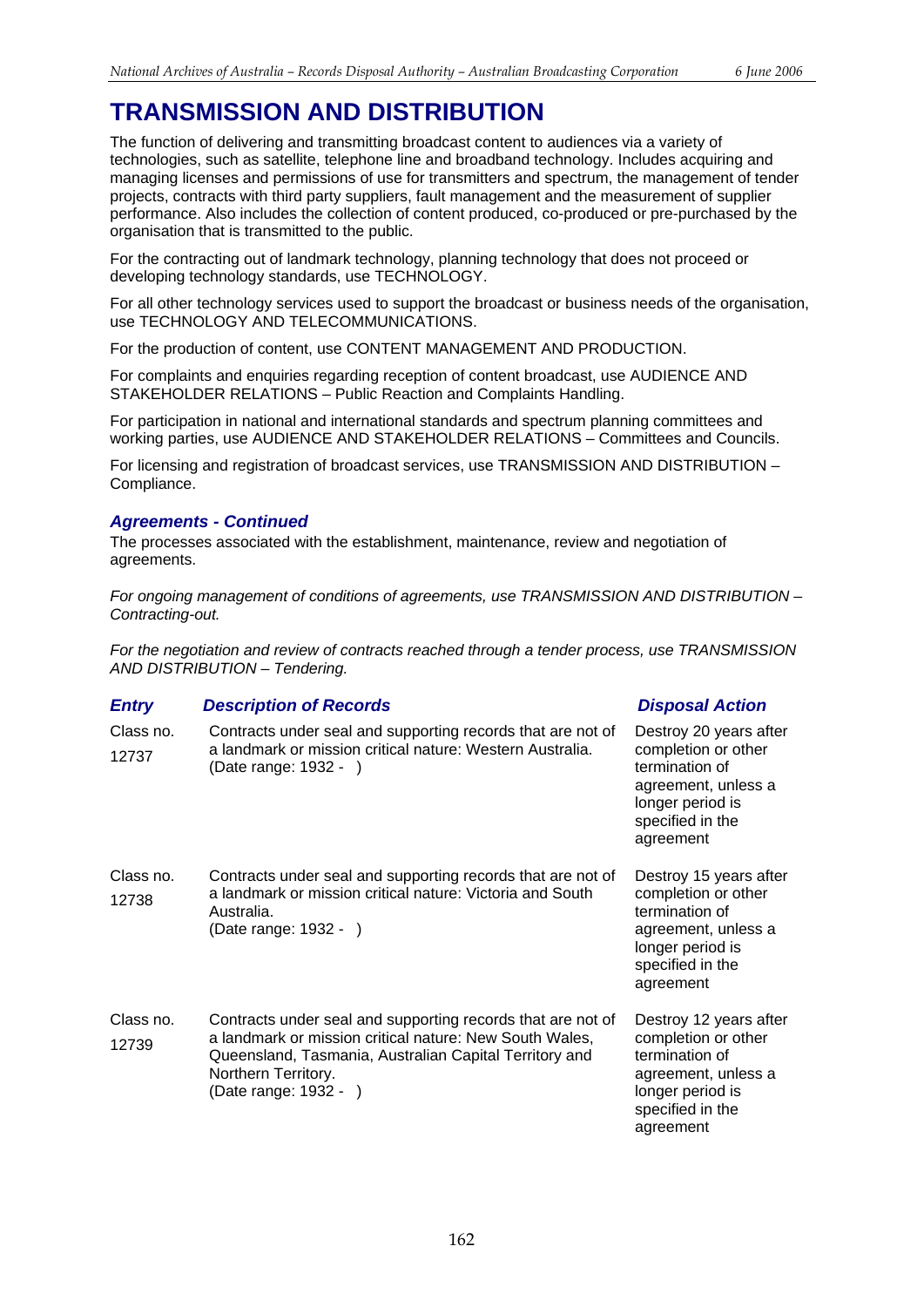The function of delivering and transmitting broadcast content to audiences via a variety of technologies, such as satellite, telephone line and broadband technology. Includes acquiring and managing licenses and permissions of use for transmitters and spectrum, the management of tender projects, contracts with third party suppliers, fault management and the measurement of supplier performance. Also includes the collection of content produced, co-produced or pre-purchased by the organisation that is transmitted to the public.

For the contracting out of landmark technology, planning technology that does not proceed or developing technology standards, use TECHNOLOGY.

For all other technology services used to support the broadcast or business needs of the organisation, use TECHNOLOGY AND TELECOMMUNICATIONS.

For the production of content, use CONTENT MANAGEMENT AND PRODUCTION.

For complaints and enquiries regarding reception of content broadcast, use AUDIENCE AND STAKEHOLDER RELATIONS – Public Reaction and Complaints Handling.

For participation in national and international standards and spectrum planning committees and working parties, use AUDIENCE AND STAKEHOLDER RELATIONS – Committees and Councils.

For licensing and registration of broadcast services, use TRANSMISSION AND DISTRIBUTION – Compliance.

### *Agreements - Continued*

The processes associated with the establishment, maintenance, review and negotiation of agreements.

*For ongoing management of conditions of agreements, use TRANSMISSION AND DISTRIBUTION – Contracting-out.* 

*For the negotiation and review of contracts reached through a tender process, use TRANSMISSION AND DISTRIBUTION – Tendering.* 

## *Entry Description of Records Disposal Action*

| Class no. | Records documenting the negotiation, establishment,      |
|-----------|----------------------------------------------------------|
| 12740     | maintenance and review of simple agreements that are not |
|           | of a landmark or mission critical nature.                |
|           | (Date range: 1932 - )                                    |

Destroy 7 years after expiry or other termination of agreement, unless a longer period is specified in the agreement

Disposal not authorised

Class no. 12741 Contract/agreement register. (Date range: 1932 - )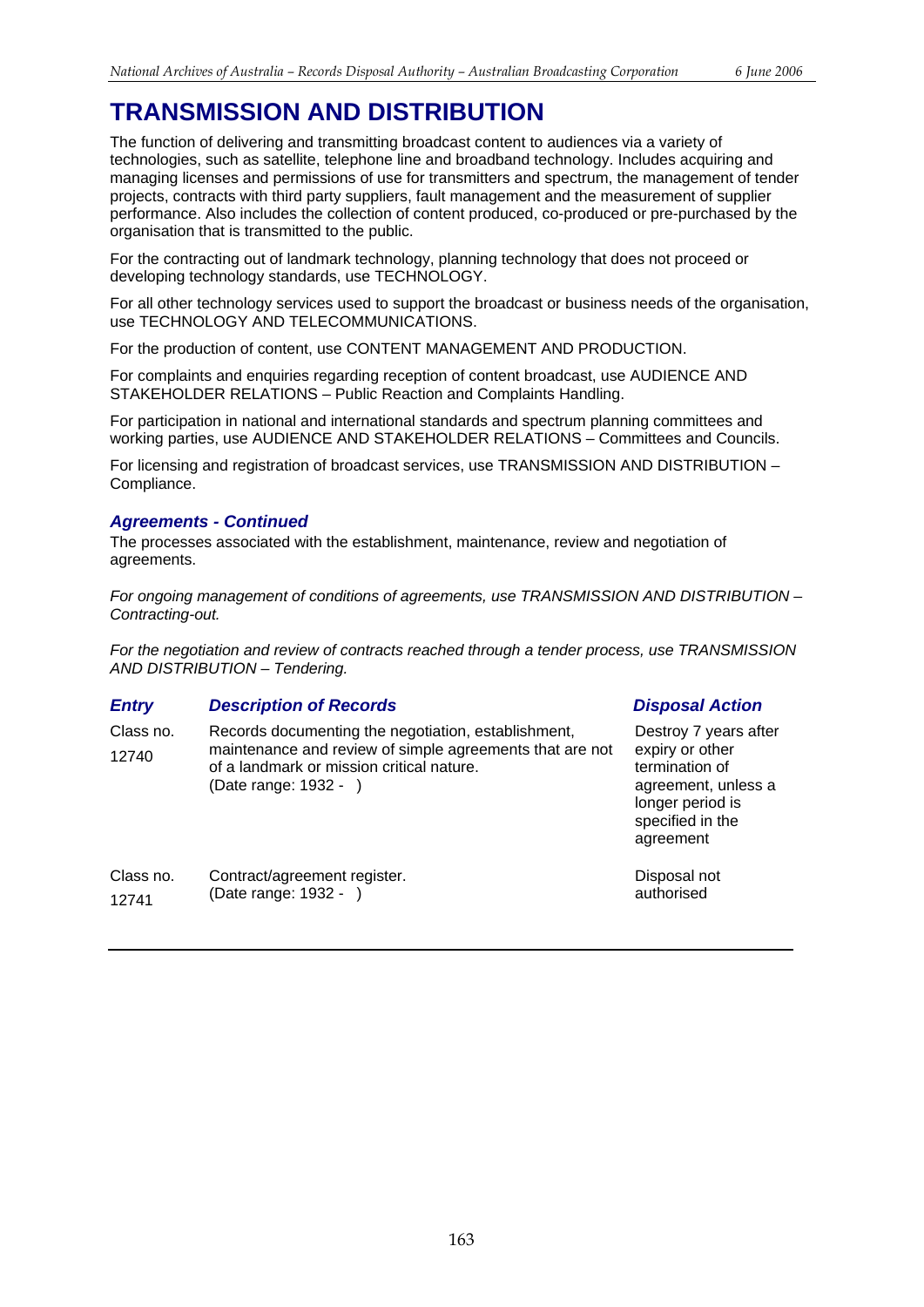The function of delivering and transmitting broadcast content to audiences via a variety of technologies, such as satellite, telephone line and broadband technology. Includes acquiring and managing licenses and permissions of use for transmitters and spectrum, the management of tender projects, contracts with third party suppliers, fault management and the measurement of supplier performance. Also includes the collection of content produced, co-produced or pre-purchased by the organisation that is transmitted to the public.

For the contracting out of landmark technology, planning technology that does not proceed or developing technology standards, use TECHNOLOGY.

For all other technology services used to support the broadcast or business needs of the organisation, use TECHNOLOGY AND TELECOMMUNICATIONS.

For the production of content, use CONTENT MANAGEMENT AND PRODUCTION.

For complaints and enquiries regarding reception of content broadcast, use AUDIENCE AND STAKEHOLDER RELATIONS – Public Reaction and Complaints Handling.

For participation in national and international standards and spectrum planning committees and working parties, use AUDIENCE AND STAKEHOLDER RELATIONS – Committees and Councils.

For licensing and registration of broadcast services, use TRANSMISSION AND DISTRIBUTION – Compliance.

### *Audit*

The activities associated with officially checking financial, quality assurance and operational records to ensure that they have been kept and maintained in accordance with agreed or legislated standards and correctly record the events, processes and business of the organisation in a specified period. Includes compliance audits, financial audits, operational audits, recordkeeping audits, skills audits, system audits and quality assurance audits.

*For the ongoing monitoring of compliance and obtaining and maintaining licensing and regulatory instruments, use TRANSMISSION AND DISTRIBUTION – Compliance.* 

## *Entry Description of Records Disposal Action*

Destroy 3 years after action completed

- Class no. 12742 Records documenting the planning and conduct of internal and external audits into compliance with industry standards relating to the transmission and distribution function. Includes:
	- Liaison with the auditing body
	- Minutes of meetings
	- Notes taken at opening and exit interviews
	- Draft report
	- Comments
	- Final report.

(Date range: 1932 - )

#### Class no. 12743 Records documenting the planning and conduct of internal and external audits into project management processes, such as contract management and tendering. Includes:

• Liaison with the auditing body

- 
- Minutes of meetings
- Notes taken at opening and exit interviews
- Draft report
- **Comments**
- Final report.

(Date range: 1932 - )

Destroy 5 years after project completion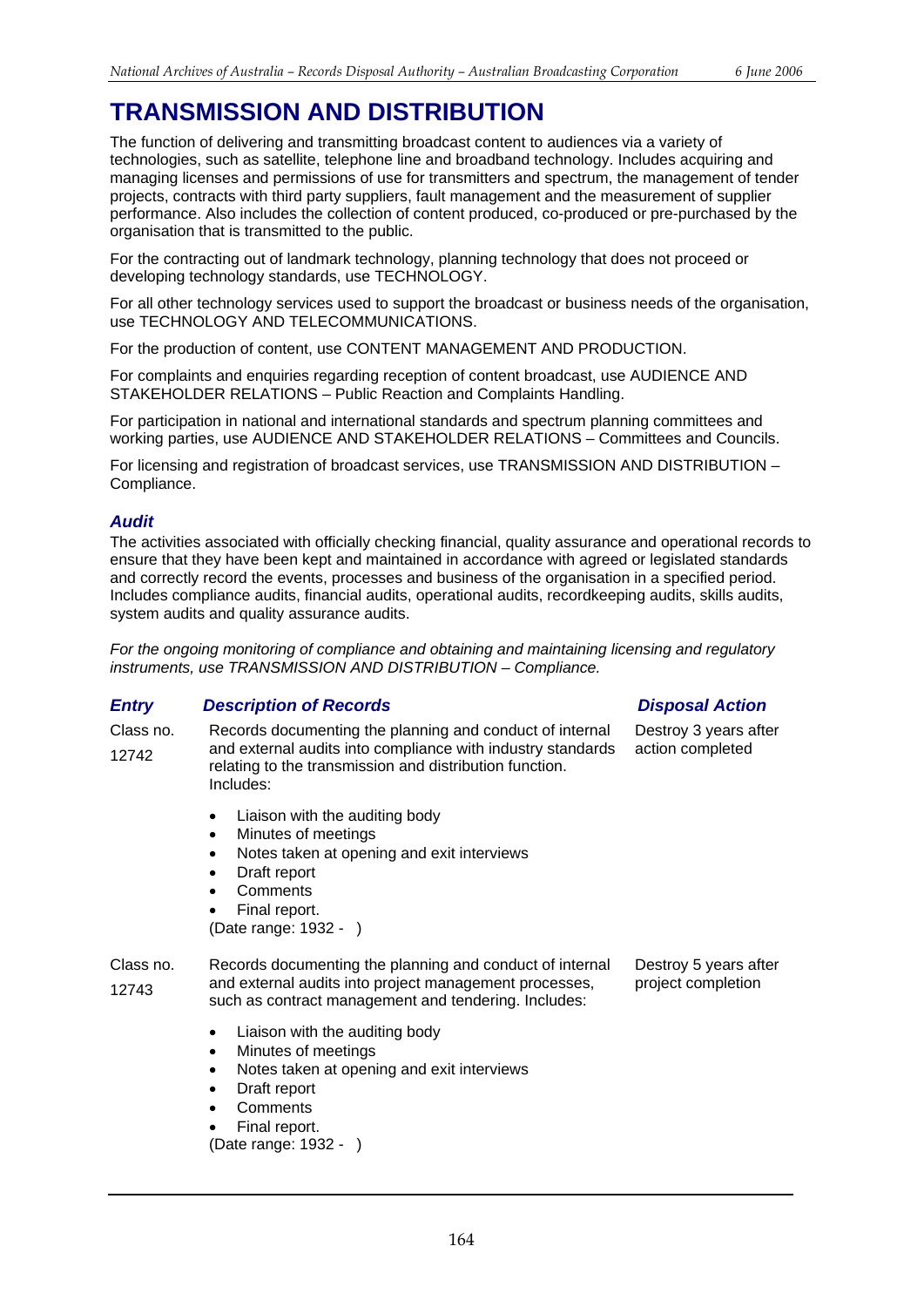The function of delivering and transmitting broadcast content to audiences via a variety of technologies, such as satellite, telephone line and broadband technology. Includes acquiring and managing licenses and permissions of use for transmitters and spectrum, the management of tender projects, contracts with third party suppliers, fault management and the measurement of supplier performance. Also includes the collection of content produced, co-produced or pre-purchased by the organisation that is transmitted to the public.

For the contracting out of landmark technology, planning technology that does not proceed or developing technology standards, use TECHNOLOGY.

For all other technology services used to support the broadcast or business needs of the organisation, use TECHNOLOGY AND TELECOMMUNICATIONS.

For the production of content, use CONTENT MANAGEMENT AND PRODUCTION.

For complaints and enquiries regarding reception of content broadcast, use AUDIENCE AND STAKEHOLDER RELATIONS – Public Reaction and Complaints Handling.

For participation in national and international standards and spectrum planning committees and working parties, use AUDIENCE AND STAKEHOLDER RELATIONS – Committees and Councils.

For licensing and registration of broadcast services, use TRANSMISSION AND DISTRIBUTION – Compliance.

#### *Broadcast Network Operations*

The activities involved with the transfer of radio and television program content from one location to other locations, via a variety of technologies. Includes the transmission of network signals from transmitters to the audience. Also includes logging and reporting on faults and general performance during operations.

*For logging tapes of content that has been broadcast, use TRANSMISSION AND DISTRIBUTION – Transmitted Content.* 

*For analysis and resolution of transmission faults, use TRANSMISSION AND DISTRIBUTION - Fault Management.* 

*For reporting on information and communication system faults, use TECHNOLOGY AND TELECOMMUNICATIONS – Operations.* 

*For receipt and response to the public regarding faults or reception, use AUDIENCE AND STAKEHOLDER RELATIONS - Public Reaction and Complaints Handling.* 

#### *Entry Description of Records Disposal Action*

Class no. 12744 Records documenting and confirming transmission output, including program destination and timing details. Includes transmission logs, presentation operations sheets and instructions. (Date range: 1932 - )

| <b>Disposal Action</b> |  |
|------------------------|--|
|------------------------|--|

Retain as national archives

| Class no. | Records documenting routine arrangements for     | Destroy when     |
|-----------|--------------------------------------------------|------------------|
| 12745     | transmission. Includes satellite booking sheets. | reference ceases |
|           | (Date range: $1932 - 1$                          |                  |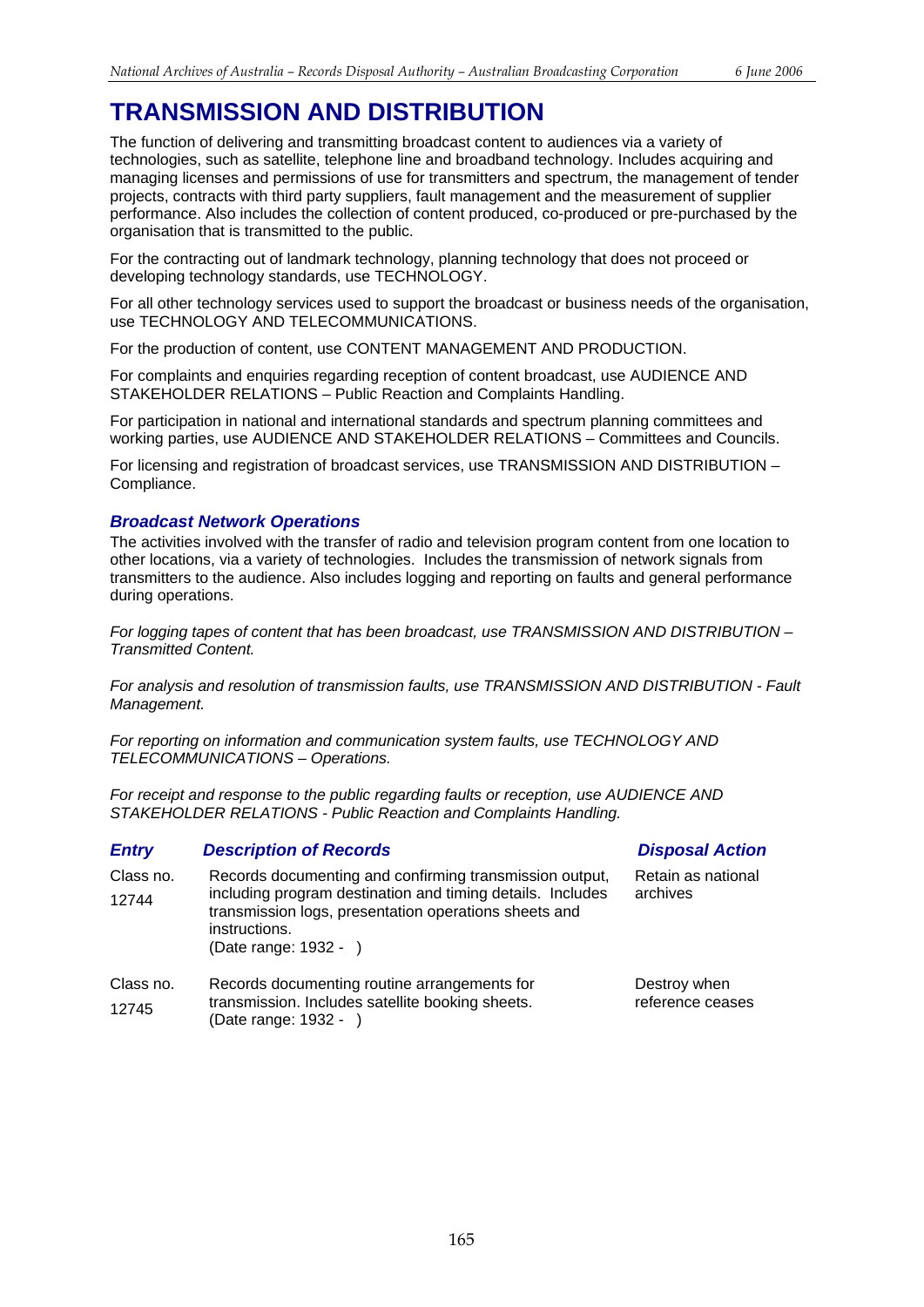The function of delivering and transmitting broadcast content to audiences via a variety of technologies, such as satellite, telephone line and broadband technology. Includes acquiring and managing licenses and permissions of use for transmitters and spectrum, the management of tender projects, contracts with third party suppliers, fault management and the measurement of supplier performance. Also includes the collection of content produced, co-produced or pre-purchased by the organisation that is transmitted to the public.

For the contracting out of landmark technology, planning technology that does not proceed or developing technology standards, use TECHNOLOGY.

For all other technology services used to support the broadcast or business needs of the organisation, use TECHNOLOGY AND TELECOMMUNICATIONS.

For the production of content, use CONTENT MANAGEMENT AND PRODUCTION.

For complaints and enquiries regarding reception of content broadcast, use AUDIENCE AND STAKEHOLDER RELATIONS – Public Reaction and Complaints Handling.

For participation in national and international standards and spectrum planning committees and working parties, use AUDIENCE AND STAKEHOLDER RELATIONS – Committees and Councils.

For licensing and registration of broadcast services, use TRANSMISSION AND DISTRIBUTION – Compliance.

#### *Broadcast Network Operations - Continued*

The activities involved with the transfer of radio and television program content from one location to other locations, via a variety of technologies. Includes the transmission of network signals from transmitters to the audience. Also includes logging and reporting on faults and general performance during operations.

*For logging tapes of content that has been broadcast, use TRANSMISSION AND DISTRIBUTION – Transmitted Content.* 

*For analysis and resolution of transmission faults, use TRANSMISSION AND DISTRIBUTION - Fault Management.* 

*For reporting on information and communication system faults, use TECHNOLOGY AND TELECOMMUNICATIONS – Operations.* 

*For receipt and response to the public regarding faults or reception, use AUDIENCE AND STAKEHOLDER RELATIONS - Public Reaction and Complaints Handling.* 

#### *Entry Description of Records Disposal Action*

Class no. 12746 Records documenting the monitoring and reporting of network performance faults where a significant event has occurred resulting in long outage periods and/or a complaint is upheld by management and review bodies regarding transmission. Includes:

- Event logs
- Summary reports
- Requests and feedback on the progress of corrective action

Outage plans. (Date range: 1932 - )

Disposal not authorised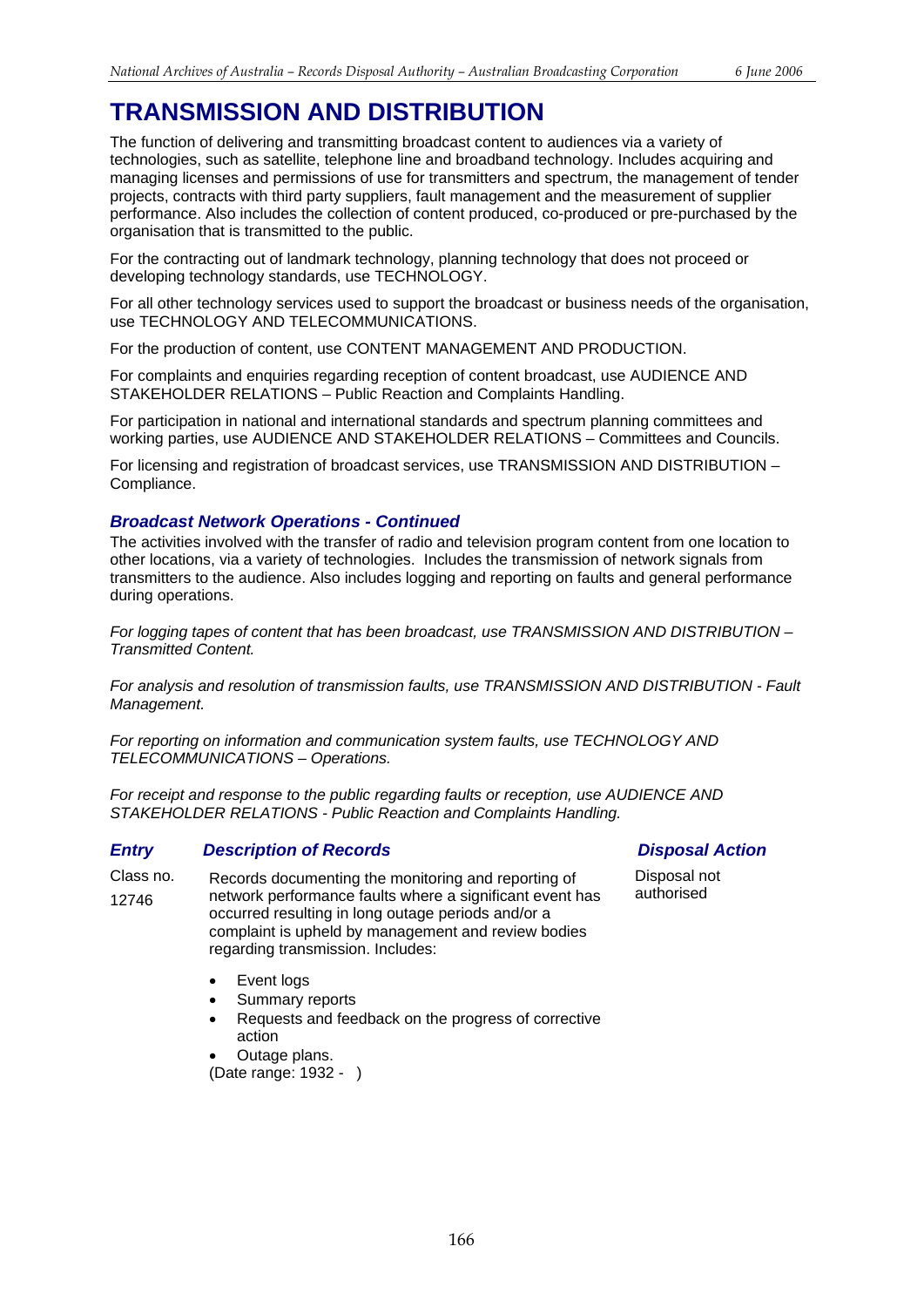The function of delivering and transmitting broadcast content to audiences via a variety of technologies, such as satellite, telephone line and broadband technology. Includes acquiring and managing licenses and permissions of use for transmitters and spectrum, the management of tender projects, contracts with third party suppliers, fault management and the measurement of supplier performance. Also includes the collection of content produced, co-produced or pre-purchased by the organisation that is transmitted to the public.

For the contracting out of landmark technology, planning technology that does not proceed or developing technology standards, use TECHNOLOGY.

For all other technology services used to support the broadcast or business needs of the organisation, use TECHNOLOGY AND TELECOMMUNICATIONS.

For the production of content, use CONTENT MANAGEMENT AND PRODUCTION.

For complaints and enquiries regarding reception of content broadcast, use AUDIENCE AND STAKEHOLDER RELATIONS – Public Reaction and Complaints Handling.

For participation in national and international standards and spectrum planning committees and working parties, use AUDIENCE AND STAKEHOLDER RELATIONS – Committees and Councils.

For licensing and registration of broadcast services, use TRANSMISSION AND DISTRIBUTION – Compliance.

#### *Broadcast Network Operations - Continued*

The activities involved with the transfer of radio and television program content from one location to other locations, via a variety of technologies. Includes the transmission of network signals from transmitters to the audience. Also includes logging and reporting on faults and general performance during operations.

*For logging tapes of content that has been broadcast, use TRANSMISSION AND DISTRIBUTION – Transmitted Content.* 

*For analysis and resolution of transmission faults, use TRANSMISSION AND DISTRIBUTION - Fault Management.* 

*For reporting on information and communication system faults, use TECHNOLOGY AND TELECOMMUNICATIONS – Operations.* 

*For receipt and response to the public regarding faults or reception, use AUDIENCE AND STAKEHOLDER RELATIONS - Public Reaction and Complaints Handling.* 

#### *Entry Description of Records Disposal Action*

Class no. 12747 Records documenting the monitoring and reporting of other network performance faults. Includes:

- Event logs
- Summary reports
- Requests and feedback on the progress of corrective action
- Outage plans.

(Date range: 1932 - )

Destroy 7 years after action completed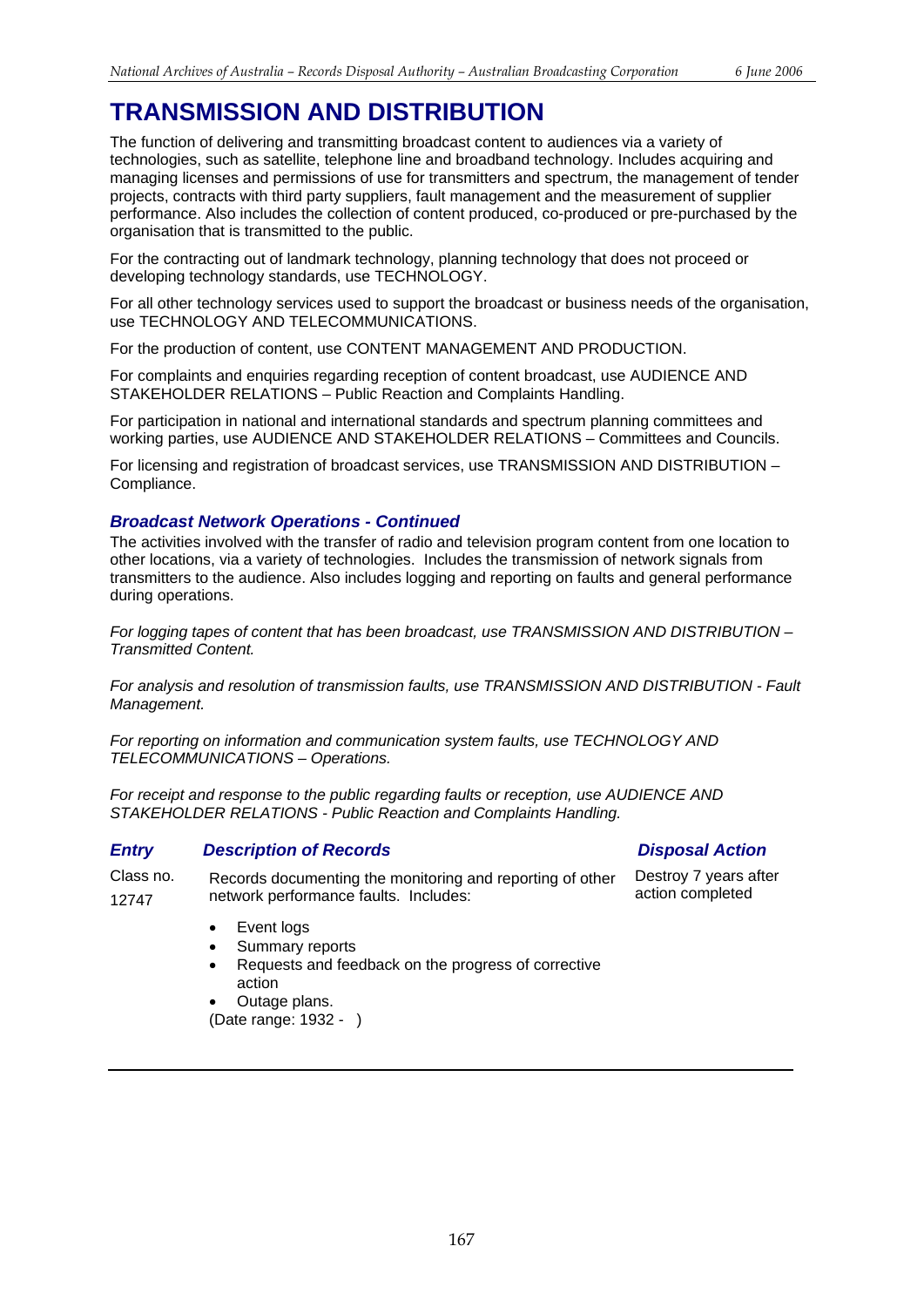The function of delivering and transmitting broadcast content to audiences via a variety of technologies, such as satellite, telephone line and broadband technology. Includes acquiring and managing licenses and permissions of use for transmitters and spectrum, the management of tender projects, contracts with third party suppliers, fault management and the measurement of supplier performance. Also includes the collection of content produced, co-produced or pre-purchased by the organisation that is transmitted to the public.

For the contracting out of landmark technology, planning technology that does not proceed or developing technology standards, use TECHNOLOGY.

For all other technology services used to support the broadcast or business needs of the organisation, use TECHNOLOGY AND TELECOMMUNICATIONS.

For the production of content, use CONTENT MANAGEMENT AND PRODUCTION.

For complaints and enquiries regarding reception of content broadcast, use AUDIENCE AND STAKEHOLDER RELATIONS – Public Reaction and Complaints Handling.

For participation in national and international standards and spectrum planning committees and working parties, use AUDIENCE AND STAKEHOLDER RELATIONS – Committees and Councils.

For licensing and registration of broadcast services, use TRANSMISSION AND DISTRIBUTION – Compliance.

### *Broadcast Network Services*

The activities associated with planning and determination of broadcast network services requirements, and solutions to those requirements. Includes seeking funding, testing, accepting and establishing the services, for example satellite, microwave, digital video network, which are used to deliver radio, television and data content from one production site to another. Excludes implementation of broadcasting technology equipment and end transmission of broadcast services direct to the public.

*For implementation of broadcasting technology equipment, use TECHNOLOGY AND TELECOMMUNICATIONS – Implementation.* 

*For the implementation of end transmission of broadcast services direct to the public, use TRANSMISSION AND DISTRIBUTION – Transmission Services.* 

*For acquisition of services through the tender process, use TRANSMISSION AND DISTRIBUTION - Tendering.* 

*For management of the service, use TRANSMISSION AND DISTRIBUTION – Contracting-out.* 

*For planning relating to transmitter requirements, use TRANSMISSION AND DISTRIBUTION - Transmission Services.* 

## *Entry Description of Records Disposal Action*

Class no. 12748 Records documenting the planning and establishment of new landmark or innovative services used to distribute content to the organisation's broadcasting sites, for example those plans for the implementation of digitisation throughout Australia or the use of satellite technology. Includes research reports, plans, cost analyses, sample, configurations commissioning tests and approvals. (Date range: 1932 - )

Retain as national archives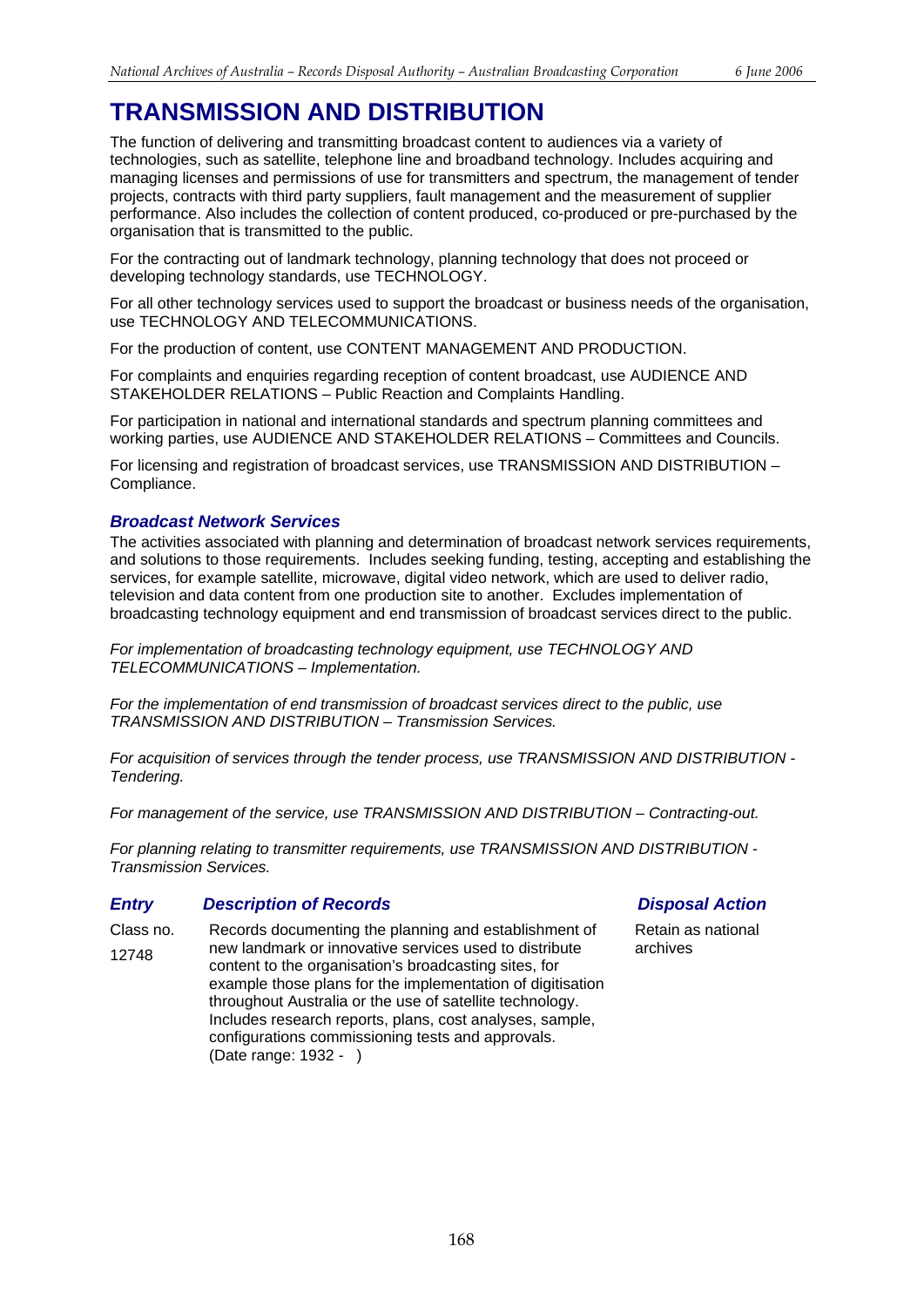The function of delivering and transmitting broadcast content to audiences via a variety of technologies, such as satellite, telephone line and broadband technology. Includes acquiring and managing licenses and permissions of use for transmitters and spectrum, the management of tender projects, contracts with third party suppliers, fault management and the measurement of supplier performance. Also includes the collection of content produced, co-produced or pre-purchased by the organisation that is transmitted to the public.

For the contracting out of landmark technology, planning technology that does not proceed or developing technology standards, use TECHNOLOGY.

For all other technology services used to support the broadcast or business needs of the organisation, use TECHNOLOGY AND TELECOMMUNICATIONS.

For the production of content, use CONTENT MANAGEMENT AND PRODUCTION.

For complaints and enquiries regarding reception of content broadcast, use AUDIENCE AND STAKEHOLDER RELATIONS – Public Reaction and Complaints Handling.

For participation in national and international standards and spectrum planning committees and working parties, use AUDIENCE AND STAKEHOLDER RELATIONS – Committees and Councils.

For licensing and registration of broadcast services, use TRANSMISSION AND DISTRIBUTION – Compliance.

#### *Broadcast Network Services - Continued*

The activities associated with planning and determination of broadcast services network requirements, and solutions to those requirements. Includes seeking funding, testing, accepting and establishing the services, for example satellite, microwave, digital video network, which are used to deliver radio, television and data content from one production site to another. Excludes implementation of broadcasting technology equipment and end transmission of broadcast services direct to the public.

*For implementation of broadcasting technology equipment, use TECHNOLOGY AND TELECOMMUNICATIONS – Implementation.* 

*For the implementation of end transmission of broadcast services direct to the public, use TRANSMISSION AND DISTRIBUTION – Transmission Services.* 

*For acquisition of services through tender, use TRANSMISSION AND DISTRIBUTION - Tendering.* 

*For management of the service, use TRANSMISSION AND DISTRIBUTION – Contracting-out.* 

*For planning relating to transmitter requirements, use TRANSMISSION AND DISTRIBUTION - Transmission Services.* 

#### *Entry Description of Records Disposal Action*

Class no.

12749 Records documenting other final approved plans for new or expanded broadcast network services. Includes:

- Capital project plans
- Implementation plans
- Costings
- Funding requirements
- Sample configurations
- Feedback on drafts
- Records of discussions
- Approvals.

(Date range: 1932 - )

Destroy 6 years after project is completed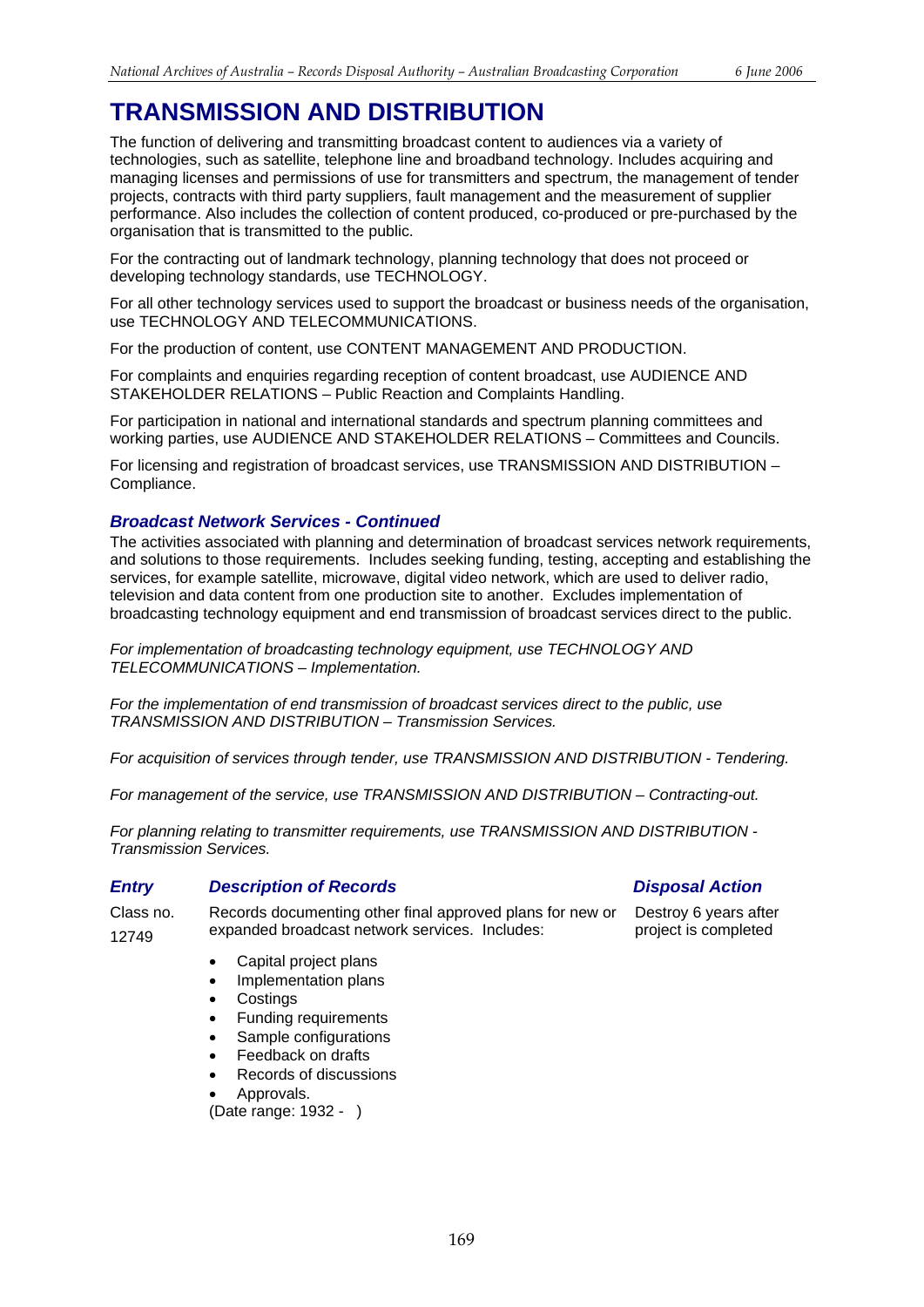The function of delivering and transmitting broadcast content to audiences via a variety of technologies, such as satellite, telephone line and broadband technology. Includes acquiring and managing licenses and permissions of use for transmitters and spectrum, the management of tender projects, contracts with third party suppliers, fault management and the measurement of supplier performance. Also includes the collection of content produced, co-produced or pre-purchased by the organisation that is transmitted to the public.

For the contracting out of landmark technology, planning technology that does not proceed or developing technology standards, use TECHNOLOGY.

For all other technology services used to support the broadcast or business needs of the organisation, use TECHNOLOGY AND TELECOMMUNICATIONS.

For the production of content, use CONTENT MANAGEMENT AND PRODUCTION.

For complaints and enquiries regarding reception of content broadcast, use AUDIENCE AND STAKEHOLDER RELATIONS – Public Reaction and Complaints Handling.

For participation in national and international standards and spectrum planning committees and working parties, use AUDIENCE AND STAKEHOLDER RELATIONS – Committees and Councils.

For licensing and registration of broadcast services, use TRANSMISSION AND DISTRIBUTION – Compliance.

### *Broadcast Network Services - Continued*

The activities associated with planning and determination of broadcast services network requirements, and solutions to those requirements. Includes seeking funding, testing, accepting and establishing the services, for example satellite, microwave, digital video network, which are used to deliver radio, television and data content from one production site to another. Excludes implementation of broadcasting technology equipment and end transmission of broadcast services direct to the public.

*For implementation of broadcasting technology equipment, use TECHNOLOGY AND TELECOMMUNICATIONS – Implementation.* 

*For the implementation of end transmission of broadcast services direct to the public, use TRANSMISSION AND DISTRIBUTION – Transmission Services.* 

*For acquisition of services through tender, use TRANSMISSION AND DISTRIBUTION - Tendering.* 

*For management of the service, use TRANSMISSION AND DISTRIBUTION – Contracting-out.* 

*For planning relating to transmitter requirements, use TRANSMISSION AND DISTRIBUTION - Transmission Services.* 

#### *Entry Description of Records Disposal Action*

| Class no. | Records documenting plans that are not implemented. | Destroy 7 y |
|-----------|-----------------------------------------------------|-------------|
| 12750     | (Date range: 1932 - )                               | decision no |
|           |                                                     | implement   |

Class no. 12751 Working documents associated with the development of plans such as draft plans, reports and costings. (Date range: 1932 - )

| Destroy 7 years after |
|-----------------------|
| decision not to       |
| implement             |

Destroy when reference ceases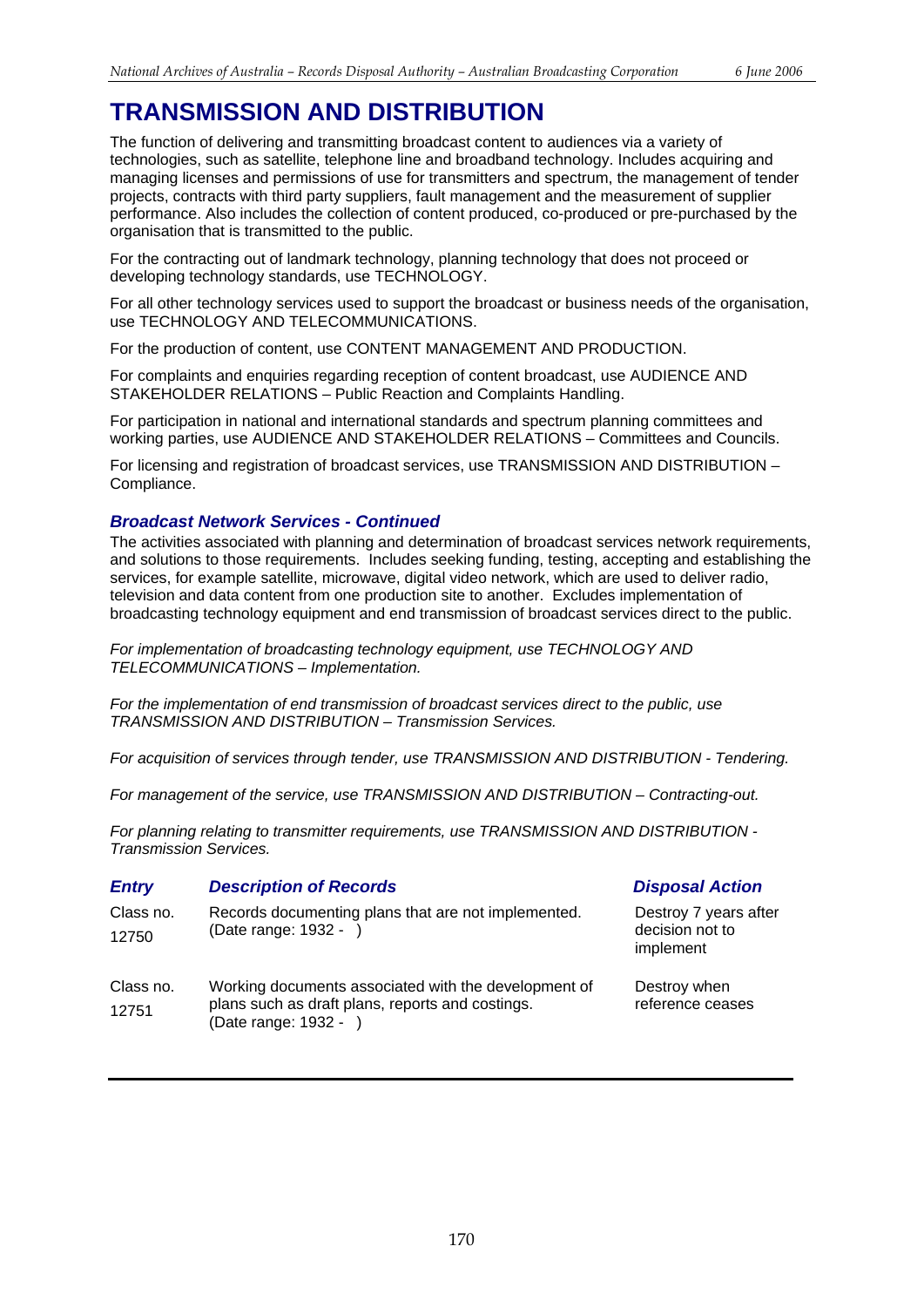The function of delivering and transmitting broadcast content to audiences via a variety of technologies, such as satellite, telephone line and broadband technology. Includes acquiring and managing licenses and permissions of use for transmitters and spectrum, the management of tender projects, contracts with third party suppliers, fault management and the measurement of supplier performance. Also includes the collection of content produced, co-produced or pre-purchased by the organisation that is transmitted to the public.

For the contracting out of landmark technology, planning technology that does not proceed or developing technology standards, use TECHNOLOGY.

For all other technology services used to support the broadcast or business needs of the organisation, use TECHNOLOGY AND TELECOMMUNICATIONS.

For the production of content, use CONTENT MANAGEMENT AND PRODUCTION.

For complaints and enquiries regarding reception of content broadcast, use AUDIENCE AND STAKEHOLDER RELATIONS – Public Reaction and Complaints Handling.

For participation in national and international standards and spectrum planning committees and working parties, use AUDIENCE AND STAKEHOLDER RELATIONS – Committees and Councils.

For licensing and registration of broadcast services, use TRANSMISSION AND DISTRIBUTION – Compliance.

### *Compliance*

Class no.

The activities associated with complying with mandatory or optional accountability, fiscal, legal, regulatory or quality standards or requirements to which the organisation is subject. Includes compliance with legislation and with national and international standards, such as ISO 9000 series.

*For compliance audits, use TRANSMISSION AND DISTRIBUTION – Audit.* 

Records relating to the management of broadcasting

### *Entry Description of Records Disposal Action*

| 12752              | licences and registration, including international<br>broadcasting licences. Includes:<br>Applications and declarations<br>$\bullet$<br>Approvals<br>$\bullet$<br>Licence conditions and variations<br>$\bullet$<br>Renewals<br>$\bullet$<br>Notices and warnings of breaches of conditions and<br>$\bullet$<br>subsequent actions.<br>(Date range: 1932 - ) | the expiry or other<br>termination of the<br>licence or registration |
|--------------------|--------------------------------------------------------------------------------------------------------------------------------------------------------------------------------------------------------------------------------------------------------------------------------------------------------------------------------------------------------------|----------------------------------------------------------------------|
| Class no.<br>12753 | Records documenting other monitoring of compliance with<br>industry and internal standards related to the transmission<br>and distribution function.<br>(Date range: 1932 - )                                                                                                                                                                                | Destroy 7 years after<br>action completed                            |

Destroy 7 years after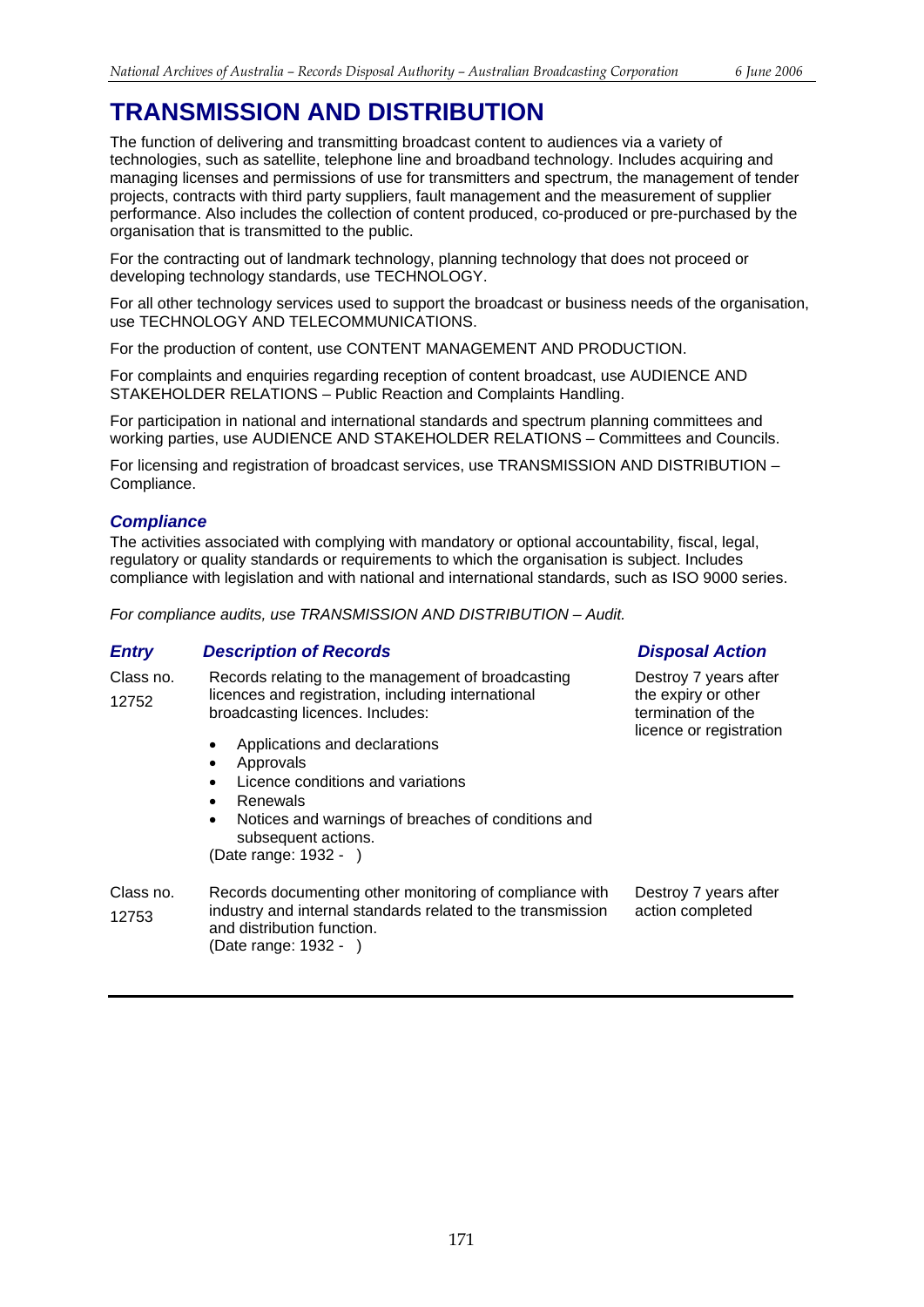The function of delivering and transmitting broadcast content to audiences via a variety of technologies, such as satellite, telephone line and broadband technology. Includes acquiring and managing licenses and permissions of use for transmitters and spectrum, the management of tender projects, contracts with third party suppliers, fault management and the measurement of supplier performance. Also includes the collection of content produced, co-produced or pre-purchased by the organisation that is transmitted to the public.

For the contracting out of landmark technology, planning technology that does not proceed or developing technology standards, use TECHNOLOGY.

For all other technology services used to support the broadcast or business needs of the organisation, use TECHNOLOGY AND TELECOMMUNICATIONS.

For the production of content, use CONTENT MANAGEMENT AND PRODUCTION.

For complaints and enquiries regarding reception of content broadcast, use AUDIENCE AND STAKEHOLDER RELATIONS – Public Reaction and Complaints Handling.

For participation in national and international standards and spectrum planning committees and working parties, use AUDIENCE AND STAKEHOLDER RELATIONS – Committees and Councils.

For licensing and registration of broadcast services, use TRANSMISSION AND DISTRIBUTION – Compliance.

### *Contracting-out*

12754

12755

The activities involved in managing the performance of work or the provision of goods and services by an external contractor, vendor or consultant, or by using external bureau services. Includes outsourcing.

*For drafting, negotiating, amending and reviewing contracts and agreements, use TRANSMISSION AND DISTRIBUTION – Agreements.* 

#### *Entry Description of Records Disposal Action*  Class no. Records documenting contracting-out relating to landmark or mission critical transmission and distribution services such as those providers of major broadcasting infrastructure, satellites, and digital networks. Includes: • Record of any meetings with contractors • Performance and evaluation reports, including feedback to contractors. Excludes summary performance reports Requests for corrective action. (Date range: 1932 - ) Retain as national archives Class no. Records documenting other contracting-out relating to the transmission and distribution function. Includes: • Record of any meetings with contractors • Performance and evaluation reports, including feedback to contractors. Excludes summary performance reports Requests for corrective action. (Date range: 1932 - ) Destroy 7 years after expiry or other termination of contract

Class no. 12756 Summaries of contractor performance in relation to particular agreements. (Date range: 1932 - ) Destroy after expiry or other termination of contract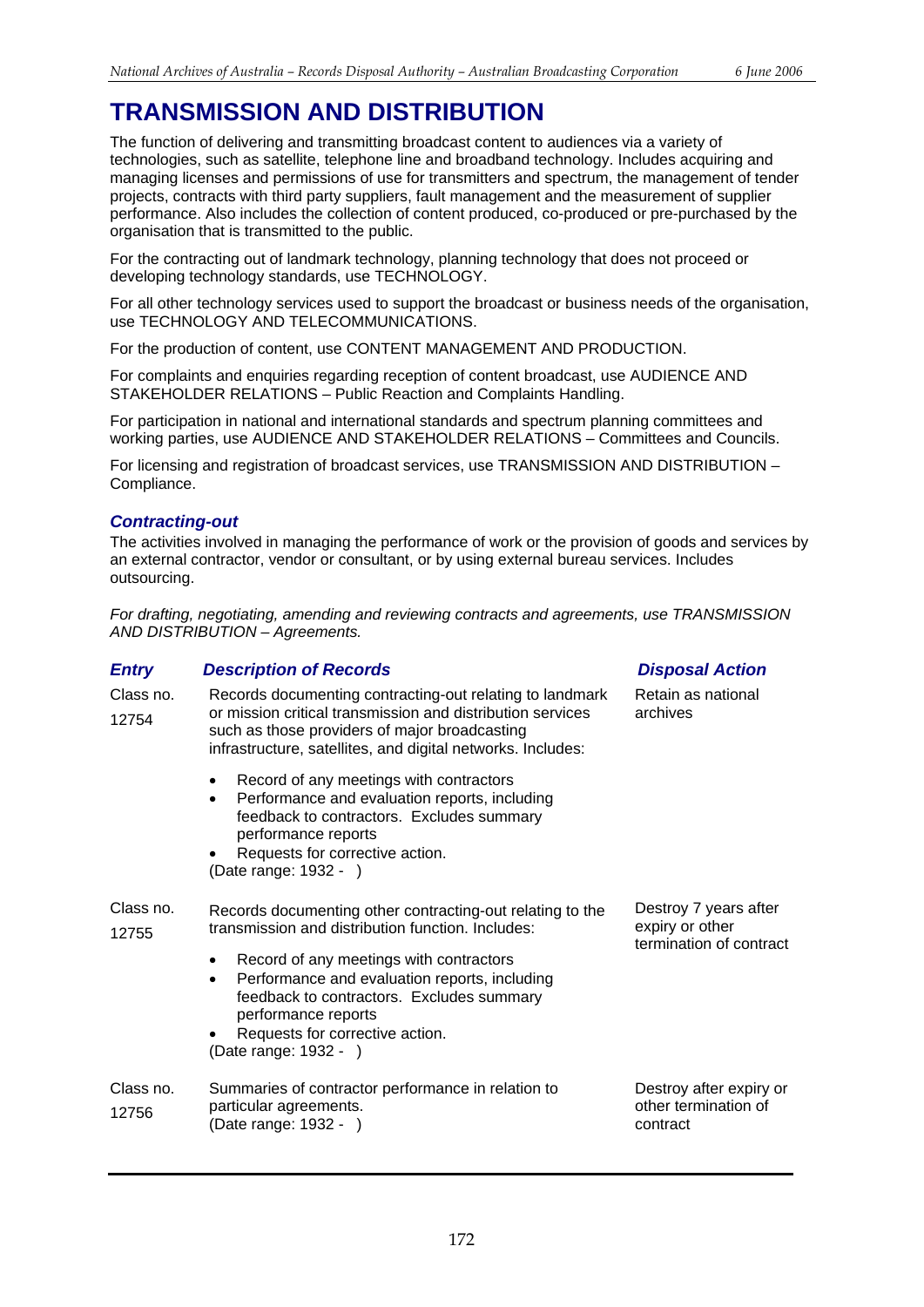The function of delivering and transmitting broadcast content to audiences via a variety of technologies, such as satellite, telephone line and broadband technology. Includes acquiring and managing licenses and permissions of use for transmitters and spectrum, the management of tender projects, contracts with third party suppliers, fault management and the measurement of supplier performance. Also includes the collection of content produced, co-produced or pre-purchased by the organisation that is transmitted to the public.

For the contracting out of landmark technology, planning technology that does not proceed or developing technology standards, use TECHNOLOGY.

For all other technology services used to support the broadcast or business needs of the organisation, use TECHNOLOGY AND TELECOMMUNICATIONS.

For the production of content, use CONTENT MANAGEMENT AND PRODUCTION.

For complaints and enquiries regarding reception of content broadcast, use AUDIENCE AND STAKEHOLDER RELATIONS – Public Reaction and Complaints Handling.

For participation in national and international standards and spectrum planning committees and working parties, use AUDIENCE AND STAKEHOLDER RELATIONS – Committees and Councils.

For licensing and registration of broadcast services, use TRANSMISSION AND DISTRIBUTION – Compliance.

### *Evaluation*

The process of determining the suitability of potential or existing programs, items of equipment, systems or services in relation to meeting the needs of the given situation. Includes systems analysis and ongoing monitoring.

*For reporting on service performance of transmission, use TRANSMISSION AND DISTRIBUTION – Broadcast Network Operations.* 

*For the technical evaluation of content prior to broadcast, use CONTENT MANAGEMENT AND PRODUCTION – Evaluation.* 

*For the registration and tracking of content received for evaluation, use CONTENT MANAGEMENT AND PRODUCTION – Program Control.* 

*For the evaluation of content prior to acquisition, use CONTENT MANAGEMENT AND PRODUCTION – Content Evaluation.* 

#### *Entry Description of Records Disposal Action*

Class no. 12757 Records documenting checks made of recordings transferred from one format to another, also known as air checks. (Date range: 1932 - )

Destroy 2 years after evaluation completed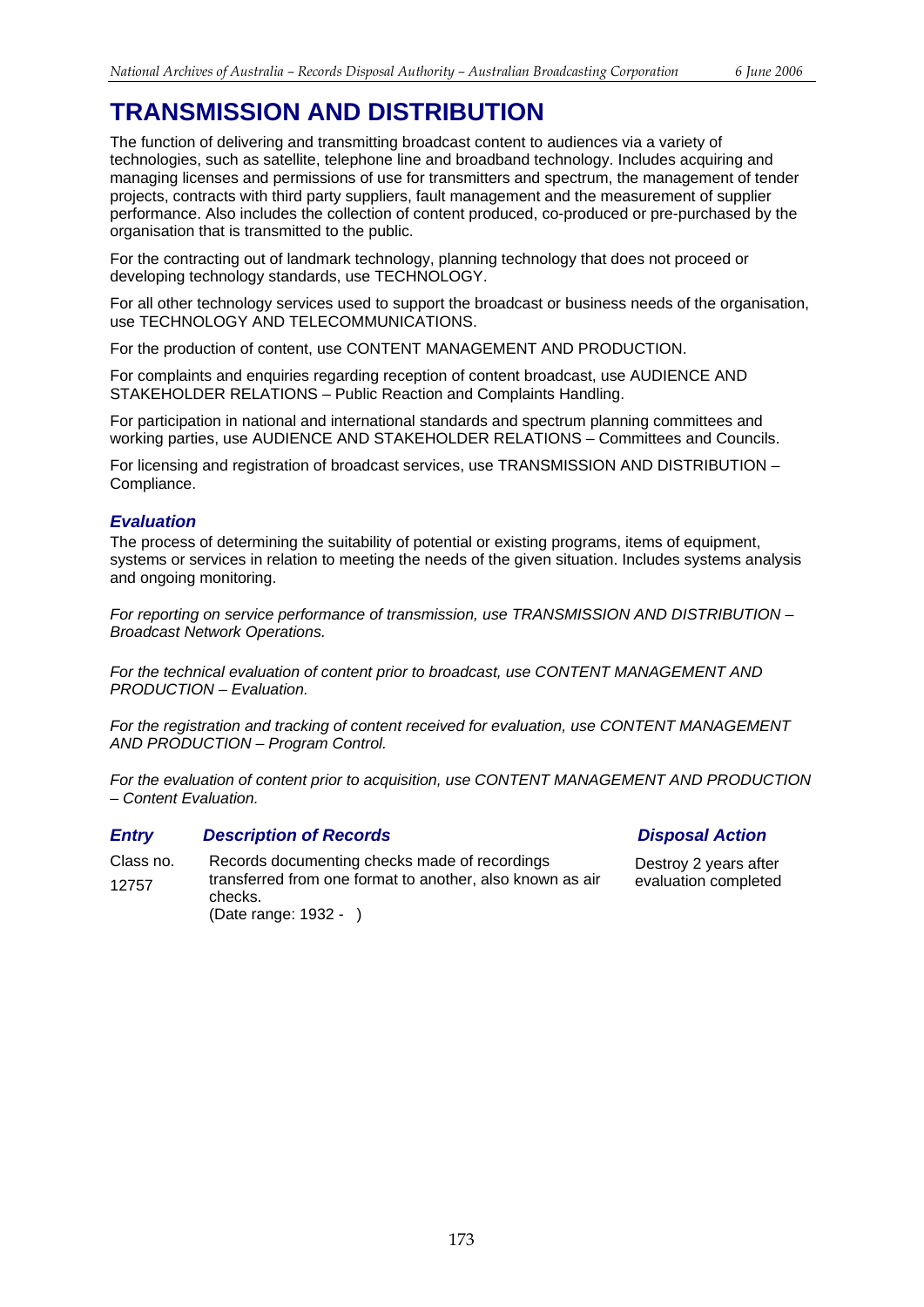The function of delivering and transmitting broadcast content to audiences via a variety of technologies, such as satellite, telephone line and broadband technology. Includes acquiring and managing licenses and permissions of use for transmitters and spectrum, the management of tender projects, contracts with third party suppliers, fault management and the measurement of supplier performance. Also includes the collection of content produced, co-produced or pre-purchased by the organisation that is transmitted to the public.

For the contracting out of landmark technology, planning technology that does not proceed or developing technology standards, use TECHNOLOGY.

For all other technology services used to support the broadcast or business needs of the organisation, use TECHNOLOGY AND TELECOMMUNICATIONS.

For the production of content, use CONTENT MANAGEMENT AND PRODUCTION.

For complaints and enquiries regarding reception of content broadcast, use AUDIENCE AND STAKEHOLDER RELATIONS – Public Reaction and Complaints Handling.

For participation in national and international standards and spectrum planning committees and working parties, use AUDIENCE AND STAKEHOLDER RELATIONS – Committees and Councils.

For licensing and registration of broadcast services, use TRANSMISSION AND DISTRIBUTION – Compliance.

## *Fault Management*

The activities involved in analysing and correcting faults that occur during all stages of the transmission process. Includes using the analysis to identify trends.

*For the logging and reporting of faults during the operation of broadcasting content, use TRANSMISSION AND DISTRIBUTION – Broadcast Network Operations.* 

*For receipt and response to questions and complaints from the public regarding faults, use AUDIENCE AND STAKEHOLDER RELATIONS – Public Reaction and Complaints Handling.* 

*For reporting of system faults not related to the transmission of broadcast content, use TECHNOLOGY AND TELECOMMUNICATIONS – Operations.* 

*For analysing and reporting on the performance of contractors providing transmission and distribution services, use TRANSMISSION AND DISTRIBUTION – Contracting-out.* 

#### *Entry Description of Records Disposal Action*

Class no. 12758 Records documenting the analysis and correction of faults occurring in all stages of the transmission process, and the actions associated with correcting the fault. Includes feedback to internal and external service areas and providers. (Date range: 1932 - )

Destroy 7 years after action is completed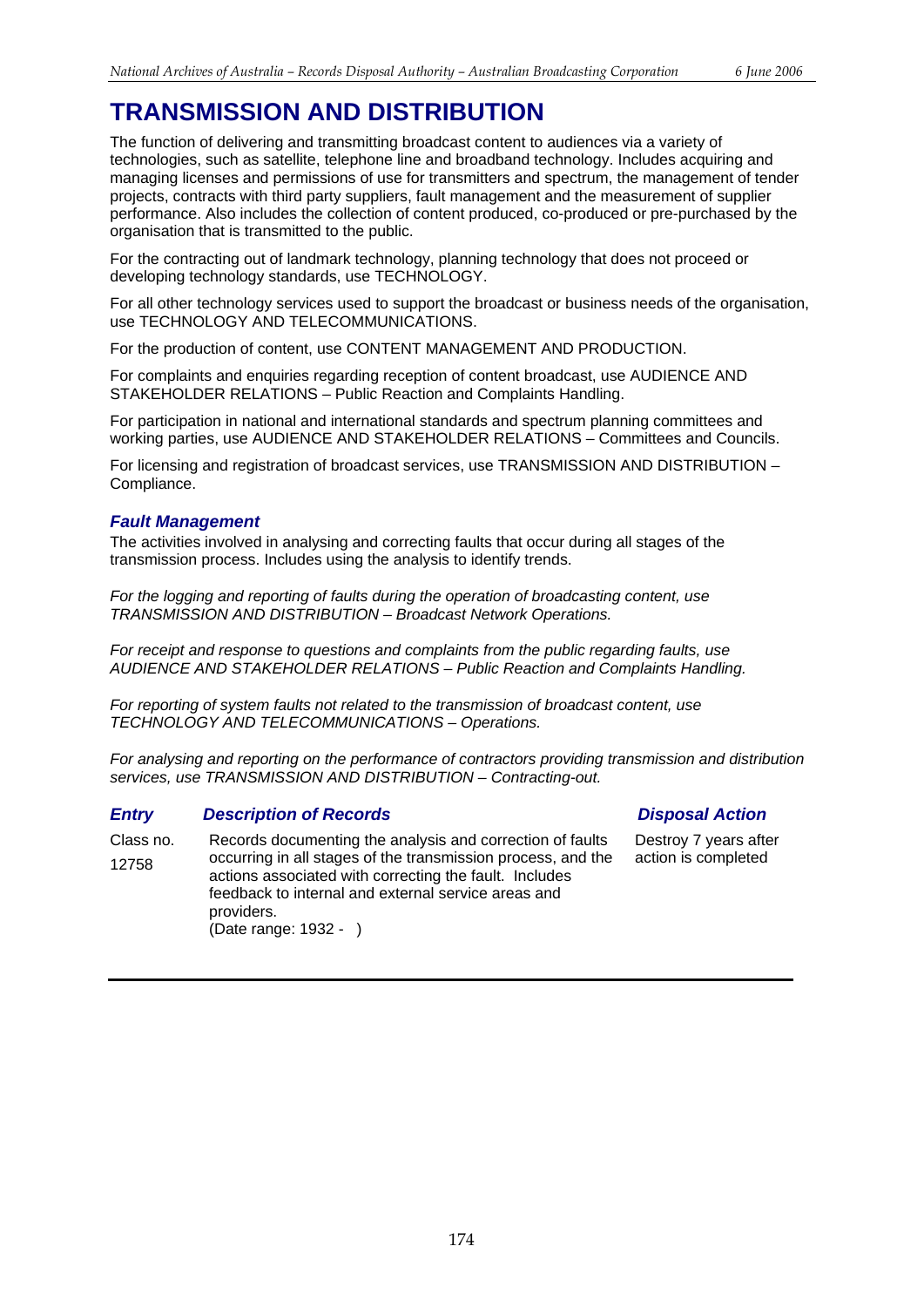The function of delivering and transmitting broadcast content to audiences via a variety of technologies, such as satellite, telephone line and broadband technology. Includes acquiring and managing licenses and permissions of use for transmitters and spectrum, the management of tender projects, contracts with third party suppliers, fault management and the measurement of supplier performance. Also includes the collection of content produced, co-produced or pre-purchased by the organisation that is transmitted to the public.

For the contracting out of landmark technology, planning technology that does not proceed or developing technology standards, use TECHNOLOGY.

For all other technology services used to support the broadcast or business needs of the organisation, use TECHNOLOGY AND TELECOMMUNICATIONS.

For the production of content, use CONTENT MANAGEMENT AND PRODUCTION.

For complaints and enquiries regarding reception of content broadcast, use AUDIENCE AND STAKEHOLDER RELATIONS – Public Reaction and Complaints Handling.

For participation in national and international standards and spectrum planning committees and working parties, use AUDIENCE AND STAKEHOLDER RELATIONS – Committees and Councils.

For licensing and registration of broadcast services, use TRANSMISSION AND DISTRIBUTION – Compliance.

#### *Grants*

The processes associated with establishing, conferring, maintaining and reviewing grants.

*For any payments made in association with the management of grants, use FINANCIAL MANAGEMENT – Payments.* 

*For managing financial accounts in association with grants, use FINANCIAL MANAGEMENT – Accounting.* 

*For the planning and implementation of new transmission services, use TRANSMISSION AND DISTRIBUTION – Transmission Services.* 

*For the planning and implementation of broadcast network services, use TRANSMISSION AND DISTRIBUTION – Broadcast Network Services.* 

#### *Entry Description of Records Disposal Action*

- Class no. 12759 Records documenting successful applications for grants relating to emergency transmission services. Includes:
	- **Applications**
	- **Assessments**
	- **Approvals**
	- Progress reports.
	- (Date range: 1932 )
- Class no. 12760 Records documenting unsuccessful applications for grants relating to emergency transmission services. Includes:
	-
- **Applications**
- Assessments.
- (Date range: 1932 )

Destroy 7 years after action completed

Destroy 2 years after action completed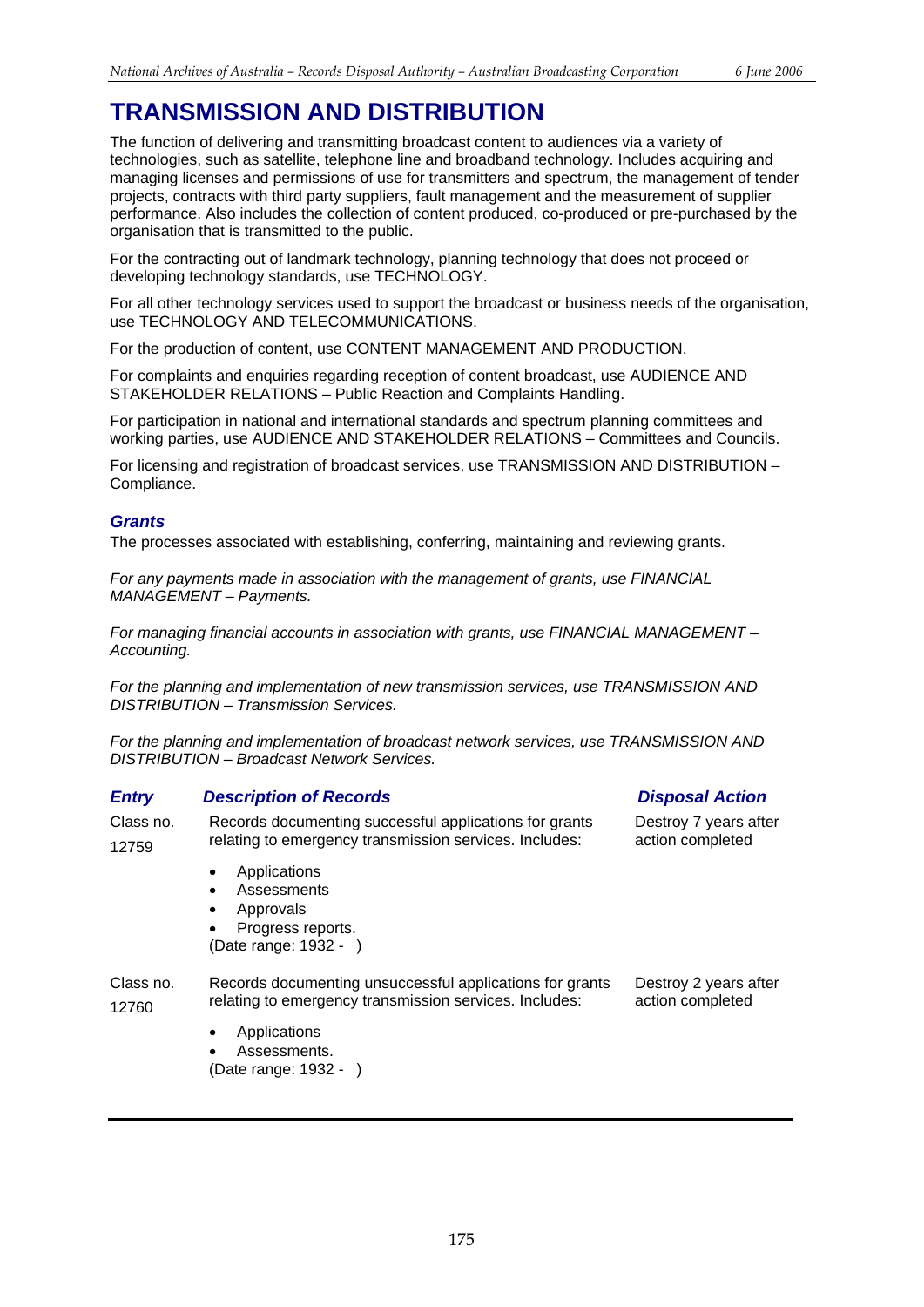The function of delivering and transmitting broadcast content to audiences via a variety of technologies, such as satellite, telephone line and broadband technology. Includes acquiring and managing licenses and permissions of use for transmitters and spectrum, the management of tender projects, contracts with third party suppliers, fault management and the measurement of supplier performance. Also includes the collection of content produced, co-produced or pre-purchased by the organisation that is transmitted to the public.

For the contracting out of landmark technology, planning technology that does not proceed or developing technology standards, use TECHNOLOGY.

For all other technology services used to support the broadcast or business needs of the organisation, use TECHNOLOGY AND TELECOMMUNICATIONS.

For the production of content, use CONTENT MANAGEMENT AND PRODUCTION.

For complaints and enquiries regarding reception of content broadcast, use AUDIENCE AND STAKEHOLDER RELATIONS – Public Reaction and Complaints Handling.

For participation in national and international standards and spectrum planning committees and working parties, use AUDIENCE AND STAKEHOLDER RELATIONS – Committees and Councils.

For licensing and registration of broadcast services, use TRANSMISSION AND DISTRIBUTION – Compliance.

### *Meetings*

The activities associated with ad hoc gatherings held to formulate, discuss, update, or resolve issues and matters pertaining to managing the section, department, or organisation as a whole. Includes arrangements, agenda, taking of minutes etc. Excludes committee meetings.

#### *Entry Description of Records Disposal Action*

Class no. 12761 Records documenting the outcomes of internal meetings held to discuss transmission and distribution matters. Includes agenda, minutes and action items. (Date range: 1932 - )

Destroy 3 years after action completed

### *Policy*

The activities associated with developing and establishing decisions, directions and precedents, which act as a reference for future decision making, as the basis from which the organisation's operating procedures are determined.

*For the organisation's editorial policy covering multiple functions, use STRATEGIC MANAGEMENT – Policy.* 

#### *Entry Description of Records Disposal Action*

(Date range: 1932 - )

| Class no. | Records documenting the development and establishment                                                                                                                                                        | Retain as national    |
|-----------|--------------------------------------------------------------------------------------------------------------------------------------------------------------------------------------------------------------|-----------------------|
| 12762     | of high level transmission and distribution policies. Includes<br>policy proposals, research papers, results of consultations,<br>reports, major drafts and final policy documents.<br>(Date range: 1932 - ) | archives              |
| Class no. | Records documenting the development and establishment                                                                                                                                                        | Destroy 7 years after |
| 12763     | of routine transmission and distribution policies, such as<br>policies of local and regional offices. Includes policy<br>proposals, research papers, results of consultations,                               | superseded            |

reports, major drafts and final policy documents.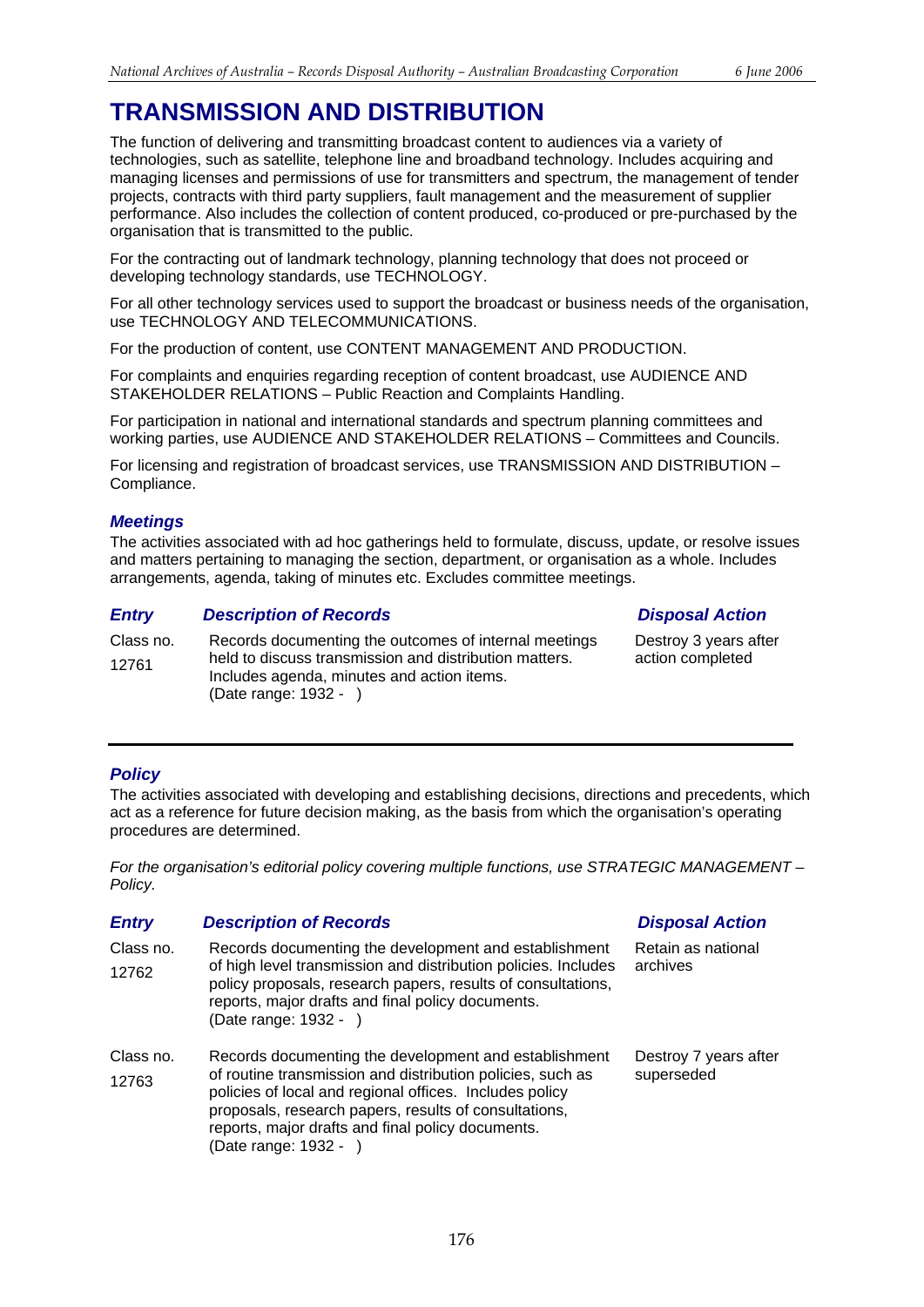The function of delivering and transmitting broadcast content to audiences via a variety of technologies, such as satellite, telephone line and broadband technology. Includes acquiring and managing licenses and permissions of use for transmitters and spectrum, the management of tender projects, contracts with third party suppliers, fault management and the measurement of supplier performance. Also includes the collection of content produced, co-produced or pre-purchased by the organisation that is transmitted to the public.

For the contracting out of landmark technology, planning technology that does not proceed or developing technology standards, use TECHNOLOGY.

For all other technology services used to support the broadcast or business needs of the organisation, use TECHNOLOGY AND TELECOMMUNICATIONS.

For the production of content, use CONTENT MANAGEMENT AND PRODUCTION.

For complaints and enquiries regarding reception of content broadcast, use AUDIENCE AND STAKEHOLDER RELATIONS – Public Reaction and Complaints Handling.

For participation in national and international standards and spectrum planning committees and working parties, use AUDIENCE AND STAKEHOLDER RELATIONS – Committees and Councils.

For licensing and registration of broadcast services, use TRANSMISSION AND DISTRIBUTION – Compliance.

## *Policy - Continued*

The activities associated with developing and establishing decisions, directions and precedents, which act as a reference for future decision making, as the basis from which the organisation's operating procedures are determined.

*For the organisation's editorial policy covering multiple functions, use STRATEGIC MANAGEMENT – Policy.* 

#### *Entry Description of Records Disposal Action*  Class no. 12764 Working papers documenting the development of all transmission and distribution policies, includes input from work areas. (Date range: 1932 - )

Destroy when final policy is approved

#### *Procedures*

Standard methods of operating laid down by an organisation according to formulated policy.

*For procedures relating to occupational health and safety requirements, use OCCUPATIONAL HEALTH AND SAFETY (OH&S) – Procedures.* 

| <b>Entry</b> | <b>Description of Records</b>                                                                                                                                                                                           | <b>Disposal Action</b>         |
|--------------|-------------------------------------------------------------------------------------------------------------------------------------------------------------------------------------------------------------------------|--------------------------------|
| Class no.    | Final versions of procedures where there has been a                                                                                                                                                                     | Retain as national<br>archives |
| 12765        | significant change in the processes involved in transmitting<br>and distributing broadcast content, such as procedures that<br>document the introduction of new technologies or<br>techniques.<br>(Date range: 1932 - ) |                                |
| Class no.    | Final versions of other transmission and distribution                                                                                                                                                                   | Destroy when                   |
| 12766        | procedures that do not document a significant change in<br>processes. Includes supporting documentation, such as<br>management approvals for the procedures.<br>(Date range: 1932 -                                     | superseded                     |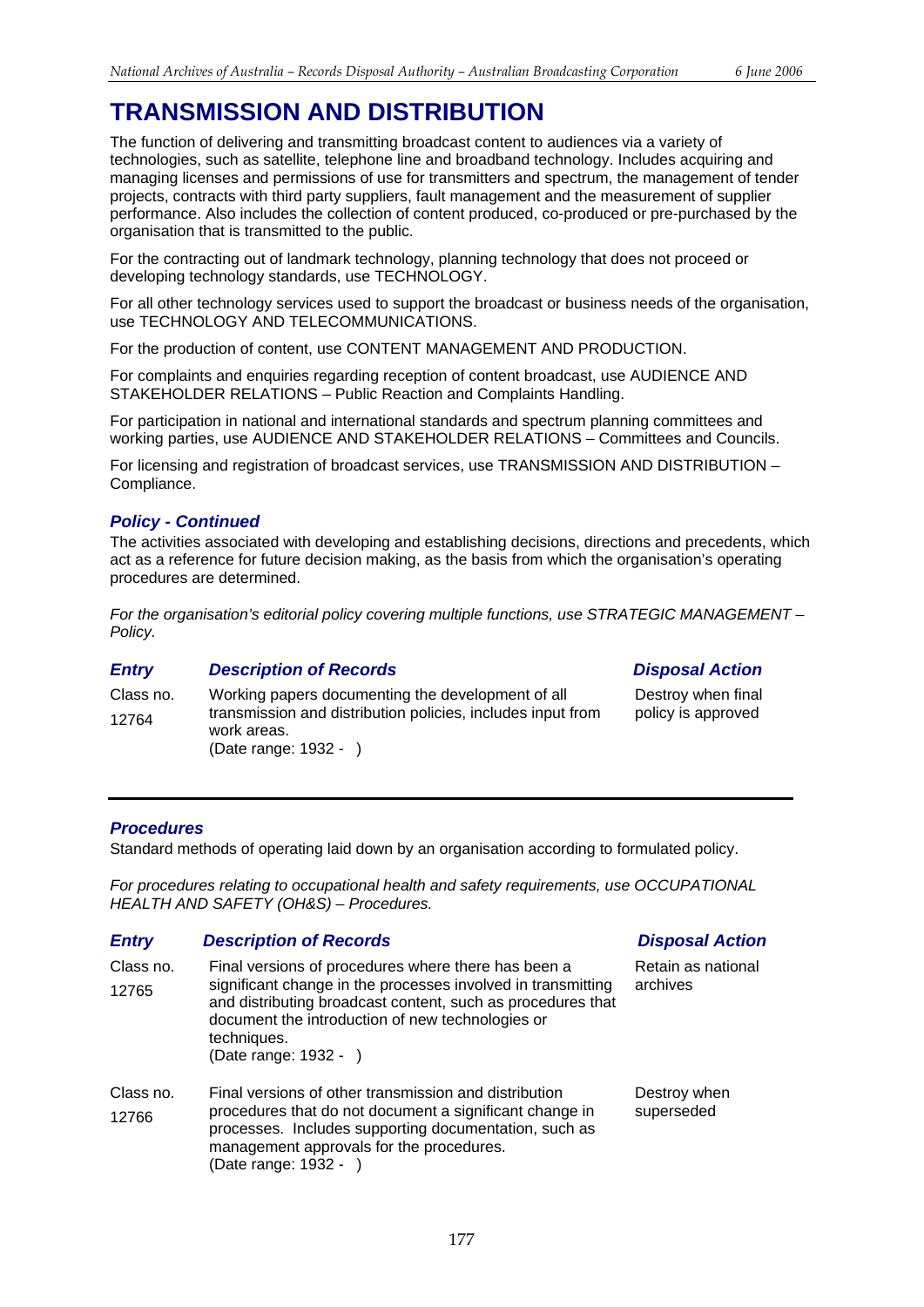The function of delivering and transmitting broadcast content to audiences via a variety of technologies, such as satellite, telephone line and broadband technology. Includes acquiring and managing licenses and permissions of use for transmitters and spectrum, the management of tender projects, contracts with third party suppliers, fault management and the measurement of supplier performance. Also includes the collection of content produced, co-produced or pre-purchased by the organisation that is transmitted to the public.

For the contracting out of landmark technology, planning technology that does not proceed or developing technology standards, use TECHNOLOGY.

For all other technology services used to support the broadcast or business needs of the organisation, use TECHNOLOGY AND TELECOMMUNICATIONS.

For the production of content, use CONTENT MANAGEMENT AND PRODUCTION.

For complaints and enquiries regarding reception of content broadcast, use AUDIENCE AND STAKEHOLDER RELATIONS – Public Reaction and Complaints Handling.

For participation in national and international standards and spectrum planning committees and working parties, use AUDIENCE AND STAKEHOLDER RELATIONS – Committees and Councils.

For licensing and registration of broadcast services, use TRANSMISSION AND DISTRIBUTION – Compliance.

## *Procedures - Continued*

Standard methods of operating laid down by an organisation according to formulated policy.

*For procedures relating to occupational health and safety requirements, use OCCUPATIONAL HEALTH AND SAFETY (OH&S) – Procedures.* 

#### *Entry Description of Records Disposal Action*  Class no.

Working papers, including input from business units, documenting the development of procedures. (Date range: 1932 - ) Destroy when reference ceases

## *Reporting*

12767

The processes associated with initiating or proving a formal response to a situation or request (either internal, external or as a requirement of corporate policies), and to provide formal statements or findings of the results of the examination or investigation. Includes agenda, briefing, business, discussion papers, proposals, reports, reviews and returns.

*For fault reporting, use TRANSMISSION AND DISTRIBUTION – Broadcast Network Operations.* 

*For internal and external audit reports, use TRANSMISSION AND DISTRIBUTION – Audit.* 

*For progress reporting on grants, use TRANSMISSION AND DISTRIBUTION – Grants.* 

| <b>Entry</b>       | <b>Description of Records</b>                                                                                                                        | <b>Disposal Action</b>                     |
|--------------------|------------------------------------------------------------------------------------------------------------------------------------------------------|--------------------------------------------|
| Class no.<br>12768 | Final version of summary, statistical and performance<br>reports relating to the transmission and distribution<br>function.<br>(Date range: 1932 - ) | Destroy 15 years after<br>action completed |
| Class no.<br>12769 | Records documenting the development of reports. Includes<br>drafts and comments.<br>(Date range: 1932 - )                                            | Destroy when<br>reference ceases           |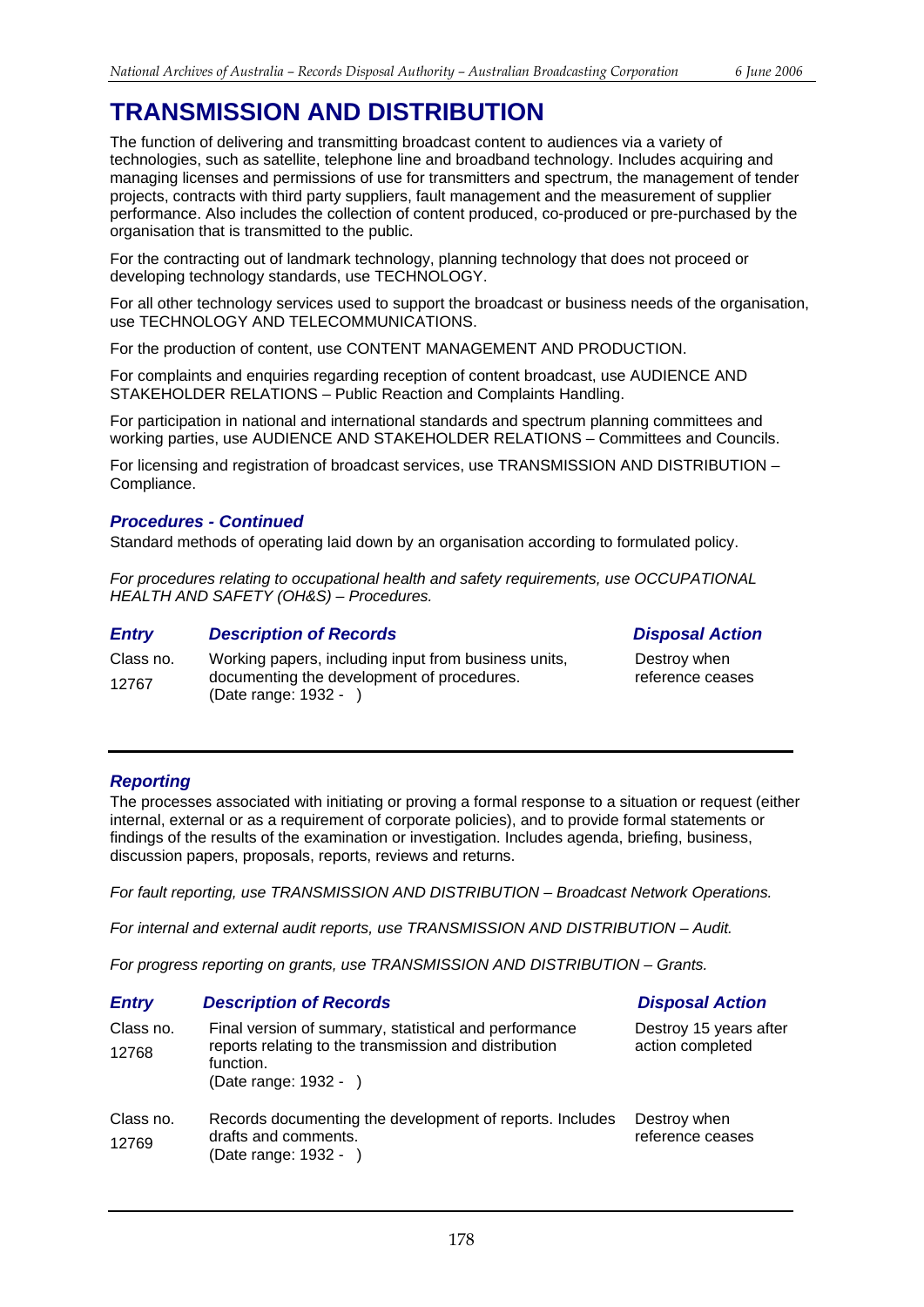The function of delivering and transmitting broadcast content to audiences via a variety of technologies, such as satellite, telephone line and broadband technology. Includes acquiring and managing licenses and permissions of use for transmitters and spectrum, the management of tender projects, contracts with third party suppliers, fault management and the measurement of supplier performance. Also includes the collection of content produced, co-produced or pre-purchased by the organisation that is transmitted to the public.

For the contracting out of landmark technology, planning technology that does not proceed or developing technology standards, use TECHNOLOGY.

For all other technology services used to support the broadcast or business needs of the organisation, use TECHNOLOGY AND TELECOMMUNICATIONS.

For the production of content, use CONTENT MANAGEMENT AND PRODUCTION.

For complaints and enquiries regarding reception of content broadcast, use AUDIENCE AND STAKEHOLDER RELATIONS – Public Reaction and Complaints Handling.

For participation in national and international standards and spectrum planning committees and working parties, use AUDIENCE AND STAKEHOLDER RELATIONS – Committees and Councils.

For licensing and registration of broadcast services, use TRANSMISSION AND DISTRIBUTION – Compliance.

### *Standards*

The process of implementing industry or organisational benchmarks for services and processes to enhance the quality and efficiency of the organisation.

*For training in standards, use STAFF DEVELOPMENT – Training.* 

#### *Entry Description of Records Disposal Action*

Class no. 12770 Records documenting the implementation of industry and organisation's standards to support the transmission and distribution function. Includes technical briefs and directives for implementation. (Date range: 1932 - )

Destroy 7 years after standard is superseded

#### *Standard Setting*

The activities associated with developing internal standards, guidelines, operational manuals that are used to benchmark operations to an accepted standard. Includes setting contractual obligation standards.

*For implementation of standards, use TRANSMISSION AND DISTRIBUTION – Standards.* 

*For training in standards, use STAFF DEVELOPMENT – Training.* 

| <b>Entry</b>       | <b>Description of Records</b>                                                                                                                                                          | <b>Disposal Action</b>                                    |
|--------------------|----------------------------------------------------------------------------------------------------------------------------------------------------------------------------------------|-----------------------------------------------------------|
| Class no.<br>12771 | Final versions of internal transmission and distribution<br>standards (for example digital audio production standards),<br>including approvals.<br>(Date range: 1932 - )               | Destroy 7 years after<br>standard is<br>superseded        |
| Class no.<br>12772 | Working papers documenting the development of<br>transmission and distribution standards. Includes drafts,<br>comments and suggestions for future amendments.<br>(Date range: 1932 - ) | Destroy 5 years after<br>approval of the final<br>version |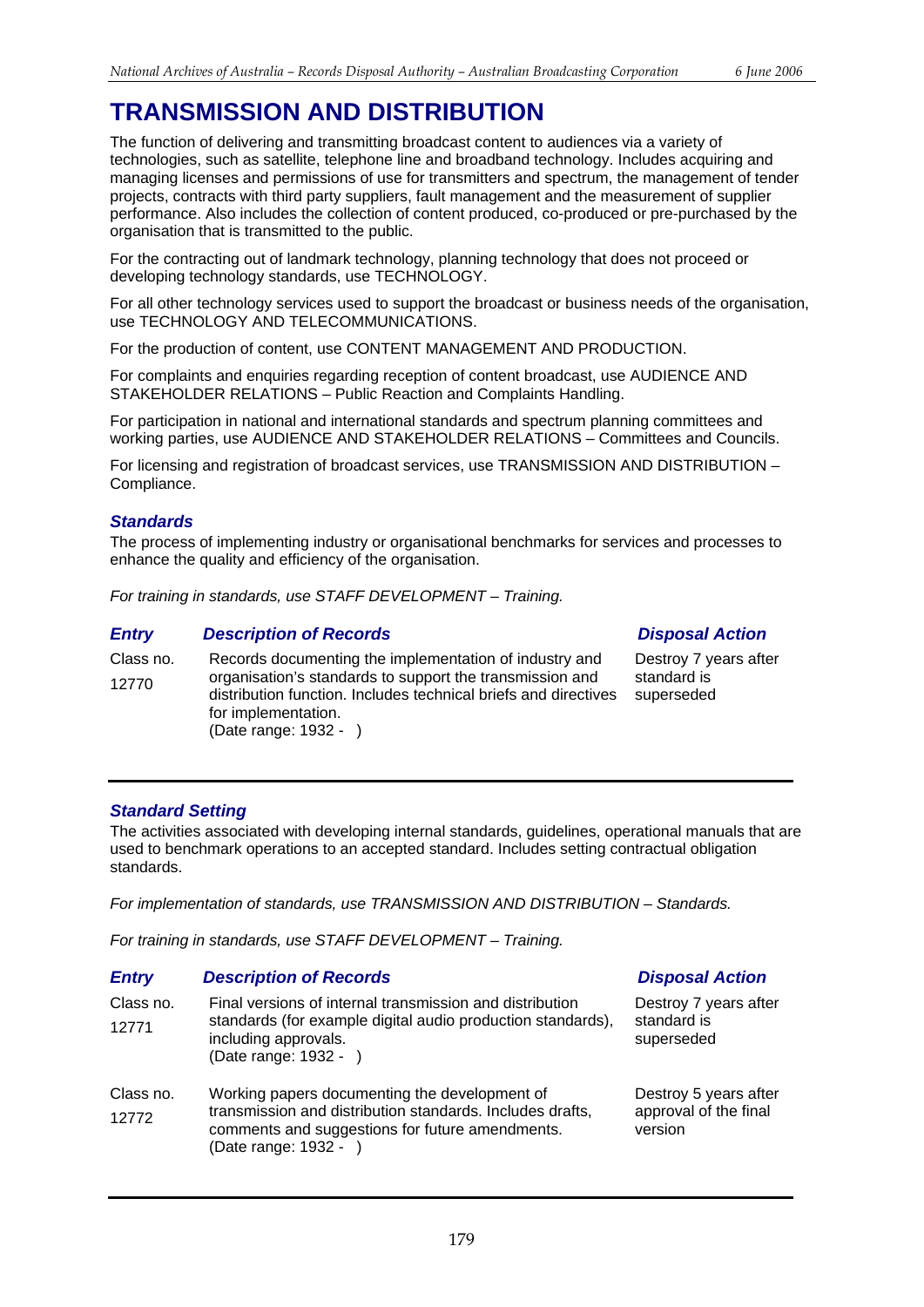The function of delivering and transmitting broadcast content to audiences via a variety of technologies, such as satellite, telephone line and broadband technology. Includes acquiring and managing licenses and permissions of use for transmitters and spectrum, the management of tender projects, contracts with third party suppliers, fault management and the measurement of supplier performance. Also includes the collection of content produced, co-produced or pre-purchased by the organisation that is transmitted to the public.

For the contracting out of landmark technology, planning technology that does not proceed or developing technology standards, use TECHNOLOGY.

For all other technology services used to support the broadcast or business needs of the organisation, use TECHNOLOGY AND TELECOMMUNICATIONS.

For the production of content, use CONTENT MANAGEMENT AND PRODUCTION.

For complaints and enquiries regarding reception of content broadcast, use AUDIENCE AND STAKEHOLDER RELATIONS – Public Reaction and Complaints Handling.

For participation in national and international standards and spectrum planning committees and working parties, use AUDIENCE AND STAKEHOLDER RELATIONS – Committees and Councils.

For licensing and registration of broadcast services, use TRANSMISSION AND DISTRIBUTION – Compliance.

## *Tendering*

The activities involved in receiving and assessing tenders, of making offers and finalising by contract arrangements for the supply, sale or purchase of goods and services.

*For agreements/contracts resulting from tendering, use TRANSMISSION AND DISTRIBUTION – Agreements.* 

### *Entry Description of Records Disposal Action*

| Class no.<br>12773 | Records documenting the development, issue, and<br>evaluation of tenders which lead to contracts relating to the<br>transmission and distribution function. Includes:                                                                                                                             | Destroy 7 years after<br>tender process<br>completed                                                               |
|--------------------|---------------------------------------------------------------------------------------------------------------------------------------------------------------------------------------------------------------------------------------------------------------------------------------------------|--------------------------------------------------------------------------------------------------------------------|
|                    | Statements of requirements<br>٠<br>Requests for proposals<br>٠<br>Expressions of interest<br>٠<br>Requests for tender (RFT)<br>٠<br>Draft contracts<br>$\bullet$<br>Evaluation documentation<br>$\bullet$<br><b>Public notices</b><br>$\bullet$<br>Due diligence checks.<br>(Date range: 1932 - ) |                                                                                                                    |
| Class no.<br>12774 | Tender register.<br>(Date range: 1932 - )                                                                                                                                                                                                                                                         | Destroy 7 years after<br>last entry                                                                                |
| Class no.<br>12775 | Records of unsuccessful tenders or a tender process<br>where there is not a suitable bidder, or where the tender<br>process has been discontinued. Includes submissions,<br>notifications of outcome, and reports on debriefing<br>sessions.<br>(Date range: 1932 - )                             | Destroy 2 years after<br>the tender process is<br>completed or decision<br>made not to continue<br>with the tender |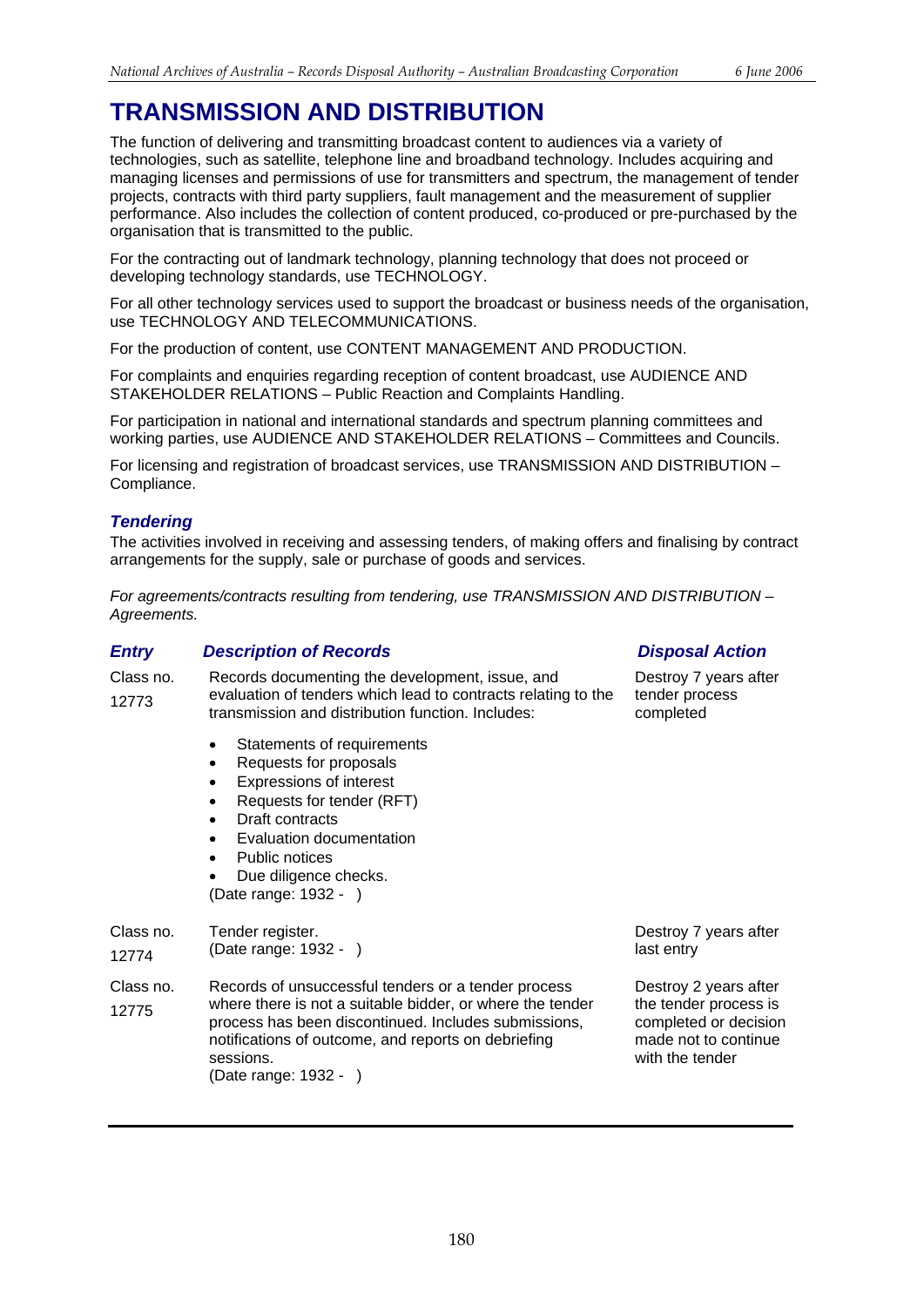The function of delivering and transmitting broadcast content to audiences via a variety of technologies, such as satellite, telephone line and broadband technology. Includes acquiring and managing licenses and permissions of use for transmitters and spectrum, the management of tender projects, contracts with third party suppliers, fault management and the measurement of supplier performance. Also includes the collection of content produced, co-produced or pre-purchased by the organisation that is transmitted to the public.

For the contracting out of landmark technology, planning technology that does not proceed or developing technology standards, use TECHNOLOGY.

For all other technology services used to support the broadcast or business needs of the organisation, use TECHNOLOGY AND TELECOMMUNICATIONS.

For the production of content, use CONTENT MANAGEMENT AND PRODUCTION.

For complaints and enquiries regarding reception of content broadcast, use AUDIENCE AND STAKEHOLDER RELATIONS – Public Reaction and Complaints Handling.

For participation in national and international standards and spectrum planning committees and working parties, use AUDIENCE AND STAKEHOLDER RELATIONS – Committees and Councils.

For licensing and registration of broadcast services, use TRANSMISSION AND DISTRIBUTION – Compliance.

## *Transmission Services*

The activities associated with planning transmitter requirements, (including location, power and other technical parameters), to take account of technical restraints and geographic and demographic input to meet audience requirements for clear reception of broadcast services. Includes planning, and seeking funding for the allocation of spectrum for broadcast purposes to transmit radio and television services direct to audiences. Also includes testing and accepting of commissioned sites.

*For the administration of grants for emergency transmission services, use TRANSMISSION AND DISTRIBUTION – Grants.* 

*For broadcast network planning, use TRANSMISSION AND DISTRIBUTION – Broadcast Network Services.* 

*For liaison relating to spectrum for broader uses, use AUDIENCE AND STAKEHOLDER RELATIONS - Stakeholder Liaison.* 

*For media releases concerning new transmission services, use AUDIENCE AND STAKEHOLDER LIAISON – Media Relations.* 

*For permission to use transmitters and spectrum, use TRANSMISSION AND DISTRIBUTION – Compliance.* 

## *Entry Description of Records Disposal Action*

Class no. 12776 Records documenting the planning and establishment of new landmark or innovative transmission sites and services, such as Class A transmitters and 50kW Regional AM transmitters. Includes the establishment of the organisation's first site for radio and television broadcasts to the public in each capital city and regional area that proceeded to implementation. Includes research reports, plans, cost analyses, commissioning tests and approvals. (Date range: 1932 - )

Retain as national archives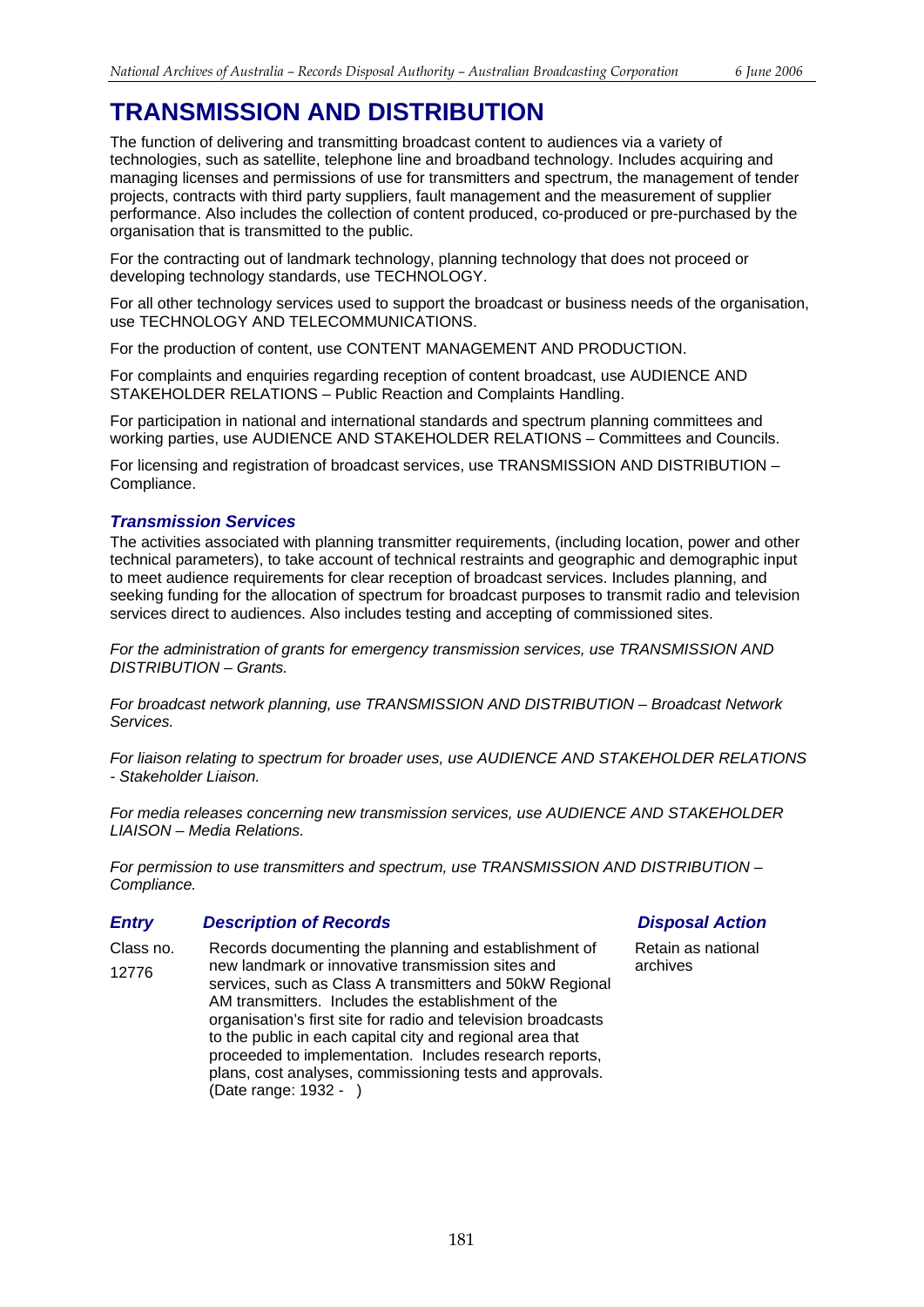after service

after last

# **TRANSMISSION AND DISTRIBUTION**

The function of delivering and transmitting broadcast content to audiences via a variety of technologies, such as satellite, telephone line and broadband technology. Includes acquiring and managing licenses and permissions of use for transmitters and spectrum, the management of tender projects, contracts with third party suppliers, fault management and the measurement of supplier performance. Also includes the collection of content produced, co-produced or pre-purchased by the organisation that is transmitted to the public.

For the contracting out of landmark technology, planning technology that does not proceed or developing technology standards, use TECHNOLOGY.

For all other technology services used to support the broadcast or business needs of the organisation, use TECHNOLOGY AND TELECOMMUNICATIONS.

For the production of content, use CONTENT MANAGEMENT AND PRODUCTION.

For complaints and enquiries regarding reception of content broadcast, use AUDIENCE AND STAKEHOLDER RELATIONS – Public Reaction and Complaints Handling.

For participation in national and international standards and spectrum planning committees and working parties, use AUDIENCE AND STAKEHOLDER RELATIONS – Committees and Councils.

For licensing and registration of broadcast services, use TRANSMISSION AND DISTRIBUTION – Compliance.

#### *Transmission Services - Continued*

The activities associated with planning transmitter requirements, (including location, power and other technical parameters), to take account of technical restraints and geographic and demographic input to meet audience requirements for clear reception of broadcast services. Includes planning, and seeking funding for the allocation of spectrum for broadcast purposes to transmit radio and television services direct to audiences. Also includes testing and accepting of commissioned sites.

*For the administration of grants for emergency transmission services, use TRANSMISSION AND DISTRIBUTION – Grants.* 

*For broadcast network planning, use TRANSMISSION AND DISTRIBUTION – Broadcast Network Services.* 

*For liaison relating to spectrum for broader uses, use AUDIENCE AND STAKEHOLDER RELATIONS - Stakeholder Liaison.* 

*For media releases concerning new transmission services, use AUDIENCE AND STAKEHOLDER LIAISON – Media Relations.* 

*For permission to use transmitters and spectrum, use TRANSMISSION AND DISTRIBUTION – Compliance.* 

#### *Entry Description of Records Disposal Action*

| Class no.<br>12777 | Records documenting the planning and establishment of<br>other transmission sites and services that proceed to<br>implementation. Includes research reports, plans, cost<br>analyses, commissioning tests and approvals.<br>(Date range: 1932 - ) | Destroy after se<br>is discontinued |
|--------------------|---------------------------------------------------------------------------------------------------------------------------------------------------------------------------------------------------------------------------------------------------|-------------------------------------|
| Class no.          | Records documenting the planning and establishment of<br>other transmission sites and services that do not proceed                                                                                                                                | Destroy after la<br>action          |
| 12778              |                                                                                                                                                                                                                                                   |                                     |

12778 to implementation. (Date range: 1932 - )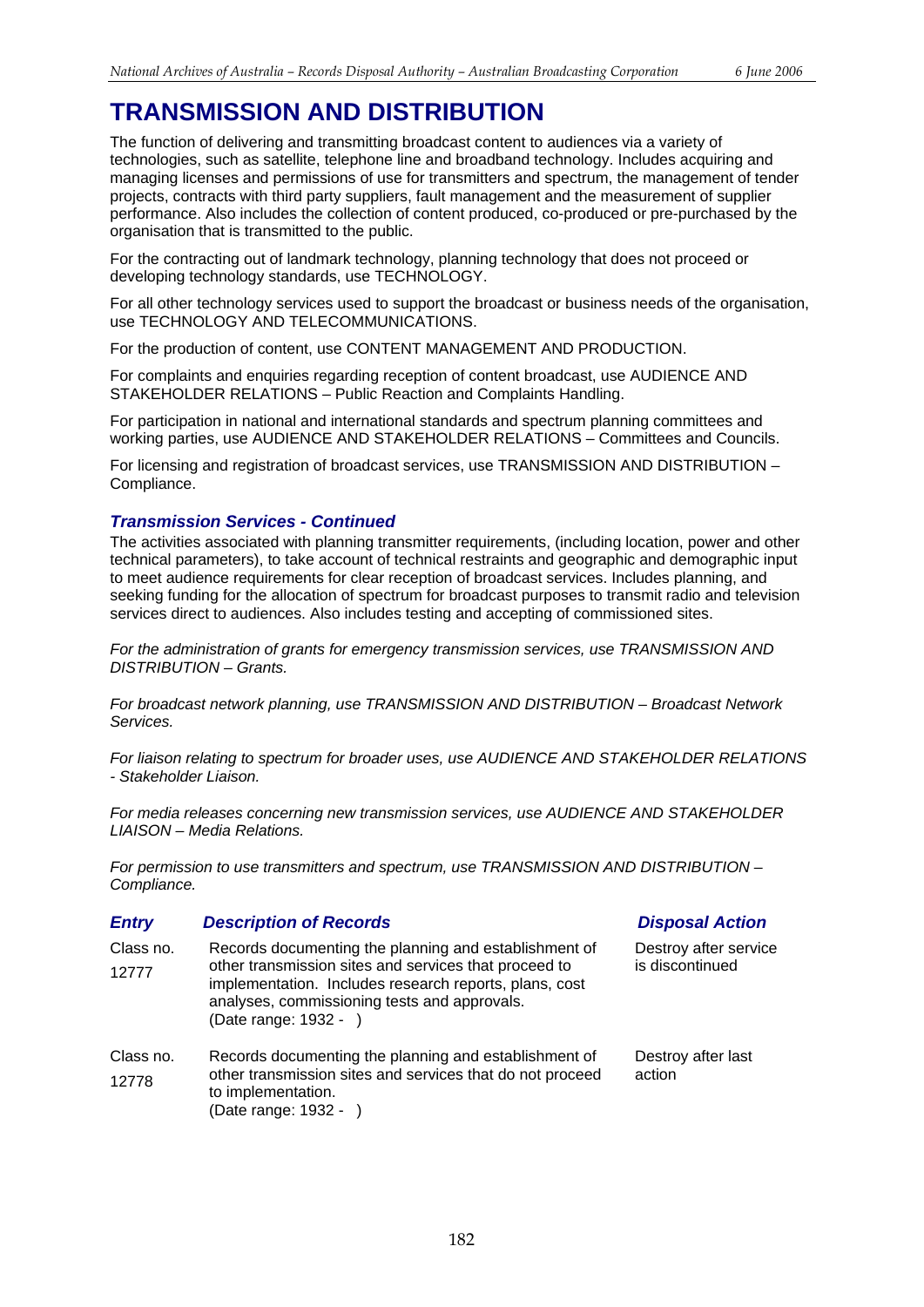The function of delivering and transmitting broadcast content to audiences via a variety of technologies, such as satellite, telephone line and broadband technology. Includes acquiring and managing licenses and permissions of use for transmitters and spectrum, the management of tender projects, contracts with third party suppliers, fault management and the measurement of supplier performance. Also includes the collection of content produced, co-produced or pre-purchased by the organisation that is transmitted to the public.

For the contracting out of landmark technology, planning technology that does not proceed or developing technology standards, use TECHNOLOGY.

For all other technology services used to support the broadcast or business needs of the organisation, use TECHNOLOGY AND TELECOMMUNICATIONS.

For the production of content, use CONTENT MANAGEMENT AND PRODUCTION.

For complaints and enquiries regarding reception of content broadcast, use AUDIENCE AND STAKEHOLDER RELATIONS – Public Reaction and Complaints Handling.

For participation in national and international standards and spectrum planning committees and working parties, use AUDIENCE AND STAKEHOLDER RELATIONS – Committees and Councils.

For licensing and registration of broadcast services, use TRANSMISSION AND DISTRIBUTION – Compliance.

## *Transmission Services - Continued*

The activities associated with planning transmitter requirements, (including location, power and other technical parameters), to take account of technical restraints and geographic and demographic input to meet audience requirements for clear reception of broadcast services. Includes planning, and seeking funding for the allocation of spectrum for broadcast purposes to transmit radio and television services direct to audiences. Also includes testing and accepting of commissioned sites.

*For the administration of grants for emergency transmission services, use TRANSMISSION AND DISTRIBUTION – Grants.* 

*For broadcast network planning, use TRANSMISSION AND DISTRIBUTION – Broadcast Network Services.* 

*For liaison relating to spectrum for broader uses, use AUDIENCE AND STAKEHOLDER RELATIONS - Stakeholder Liaison.* 

*For media releases concerning new transmission services, use AUDIENCE AND STAKEHOLDER LIAISON – Media Relations.* 

*For permission to use transmitters and spectrum, use TRANSMISSION AND DISTRIBUTION – Compliance.* 

#### *Entry Description of Records Disposal Action*

```
Class no. 
12779 
              Records depicting the amount of coverage a transmitter 
               reaches within the life of the transmission service contract. 
               Includes master set of transmitter maps. 
               (Date range: 1932 - )
```
Destroy 25 years after termination of the service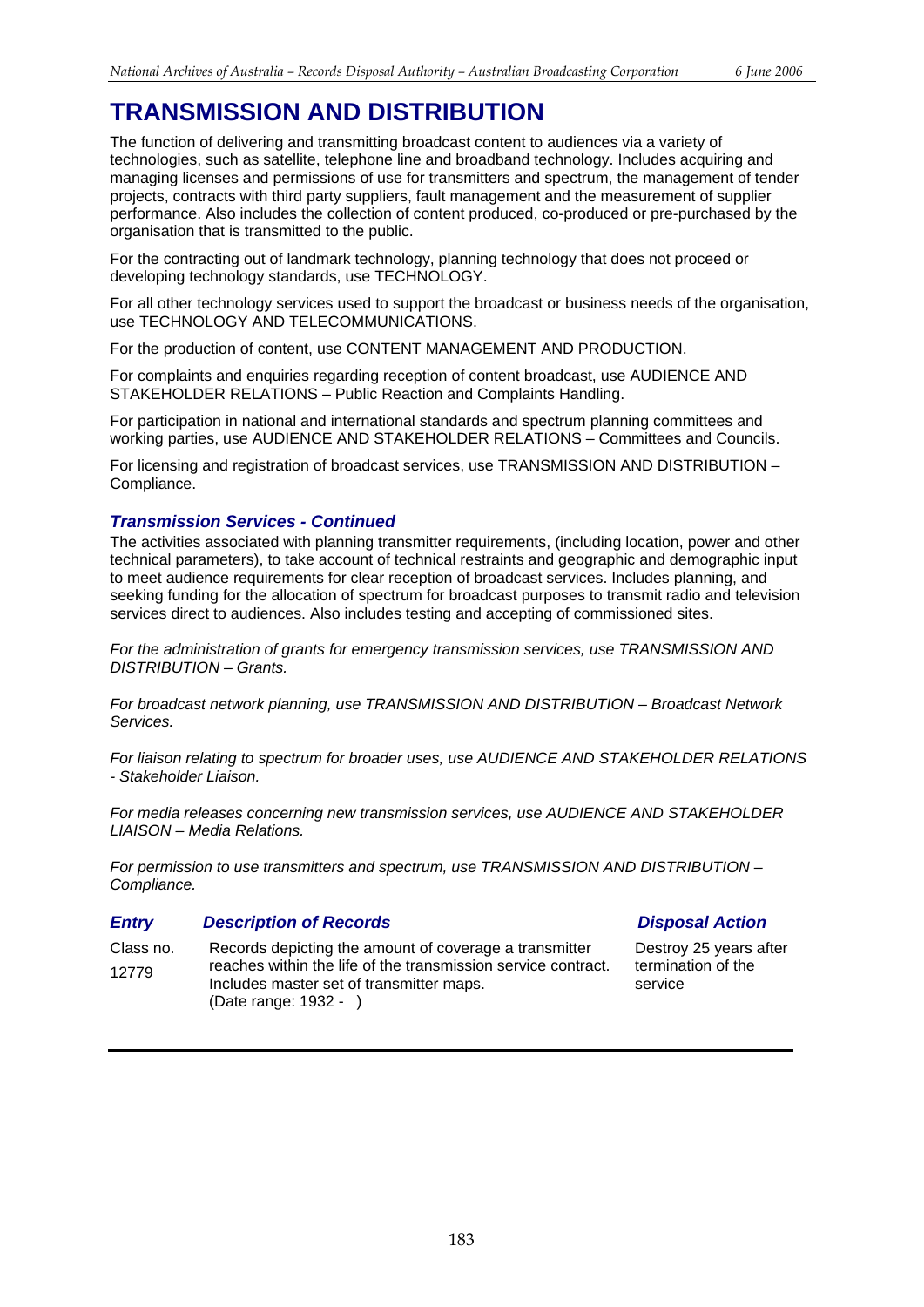The function of delivering and transmitting broadcast content to audiences via a variety of technologies, such as satellite, telephone line and broadband technology. Includes acquiring and managing licenses and permissions of use for transmitters and spectrum, the management of tender projects, contracts with third party suppliers, fault management and the measurement of supplier performance. Also includes the collection of content produced, co-produced or pre-purchased by the organisation that is transmitted to the public.

For the contracting out of landmark technology, planning technology that does not proceed or developing technology standards, use TECHNOLOGY.

For all other technology services used to support the broadcast or business needs of the organisation, use TECHNOLOGY AND TELECOMMUNICATIONS.

For the production of content, use CONTENT MANAGEMENT AND PRODUCTION.

For complaints and enquiries regarding reception of content broadcast, use AUDIENCE AND STAKEHOLDER RELATIONS – Public Reaction and Complaints Handling.

For participation in national and international standards and spectrum planning committees and working parties, use AUDIENCE AND STAKEHOLDER RELATIONS – Committees and Councils.

For licensing and registration of broadcast services, use TRANSMISSION AND DISTRIBUTION – Compliance.

## *Transmitted Content*

The activities involved in having radio, television and online content transmitted to the public. Includes logging, taping and maintaining content that has been broadcast.

*For music recorded by the organisation, use CONTENT MANAGEMENT AND PRODUCTION – Recording and Filming.* 

## *Entry Description of Records Disposal Action*

Class no.

12780

Final versions of significant or outstanding television, radio and online content produced, co-produced or prepurchased by the organisation and broadcast locally, nationally and internationally. Includes content that:

- Has been the subject of public debate or controversy. received awards or critical acclaim or is exceptionally popular or high rating
- Depicts events, persons, places or issues of clear social or historical importance locally, nationally and/or internationally
- Embodies outstanding design, style or technical excellence, or musical or dramatic performances of outstanding design, style, skill or execution
- Represents key broadcast moments, such as first and last performances, broadcasts of key producers, performers, artists or venues, or key moments within a series, such as special events or competition finals
- Embodies innovations in relation to production techniques, styles, genres or technologies
- Represents trends in broadcasting

Is rare or unique example of historical programming. (Date range: 1932 - )

Retain as national archives in accordance with sentencing guidelines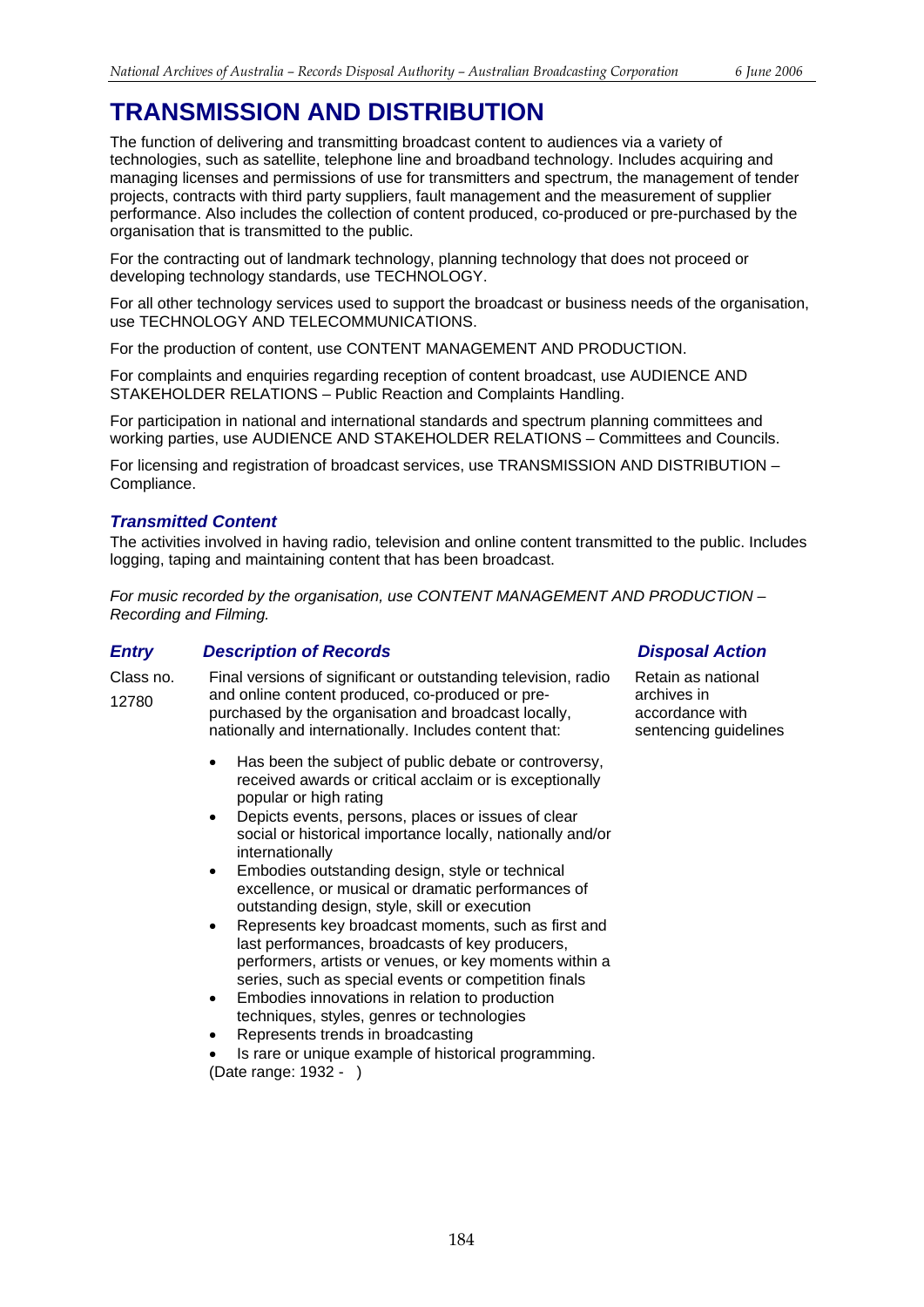The function of delivering and transmitting broadcast content to audiences via a variety of technologies, such as satellite, telephone line and broadband technology. Includes acquiring and managing licenses and permissions of use for transmitters and spectrum, the management of tender projects, contracts with third party suppliers, fault management and the measurement of supplier performance. Also includes the collection of content produced, co-produced or pre-purchased by the organisation that is transmitted to the public.

For the contracting out of landmark technology, planning technology that does not proceed or developing technology standards, use TECHNOLOGY.

For all other technology services used to support the broadcast or business needs of the organisation, use TECHNOLOGY AND TELECOMMUNICATIONS.

For the production of content, use CONTENT MANAGEMENT AND PRODUCTION.

For complaints and enquiries regarding reception of content broadcast, use AUDIENCE AND STAKEHOLDER RELATIONS – Public Reaction and Complaints Handling.

For participation in national and international standards and spectrum planning committees and working parties, use AUDIENCE AND STAKEHOLDER RELATIONS – Committees and Councils.

For licensing and registration of broadcast services, use TRANSMISSION AND DISTRIBUTION – Compliance.

## *Transmitted Content - Continued*

The activities involved in having radio, television and online content transmitted to the public. Includes logging, taping and maintaining content that has been broadcast.

*For music recorded by the organisation, use CONTENT MANAGEMENT AND PRODUCTION – Recording and Filming.* 

#### *Entry Description of Records Disposal Action*

| Class no.<br>12781 | Other television, radio and online content produced, co-<br>produced or pre-purchased by the organisation that is not<br>considered to be of outstanding historical, social or<br>aesthetic value or does not constitute the best technical<br>version.<br>(Date range: 1932 - ) | Destroy when<br>reference ceases in<br>accordance with<br>sentencing guidelines                                                            |
|--------------------|----------------------------------------------------------------------------------------------------------------------------------------------------------------------------------------------------------------------------------------------------------------------------------|--------------------------------------------------------------------------------------------------------------------------------------------|
| Class no.<br>12782 | Recordings such as logging tapes or discs of content that<br>has been transmitted locally or nationally, which has not<br>been the subject of a complaint.<br>(Date range: 1932 - )                                                                                              | Destroy 6 weeks after<br>broadcast                                                                                                         |
| Class no.<br>12783 | Recordings such as logging tapes or discs of any<br>transmitted content which has been the subject of a<br>complaint.<br>(Date range: 1932 - )                                                                                                                                   | Destroy 70 days after<br>receipt of the<br>complaint, or when<br>complaint handling<br>process is completed,<br>whichever is the<br>longer |
| Class no.<br>12784 | Recordings such as logging tapes or discs of internationally<br>transmitted content.<br>(Date range: 1932 - )                                                                                                                                                                    | Destroy 90 days from<br>the date of broadcast                                                                                              |
| Class no.<br>12785 | Air checks and other radio off air recordings made for the<br>purpose of reviewing the program or schedule.<br>(Date range: 1932 -                                                                                                                                               | Destroy 3 years after<br>the day of broadcast                                                                                              |